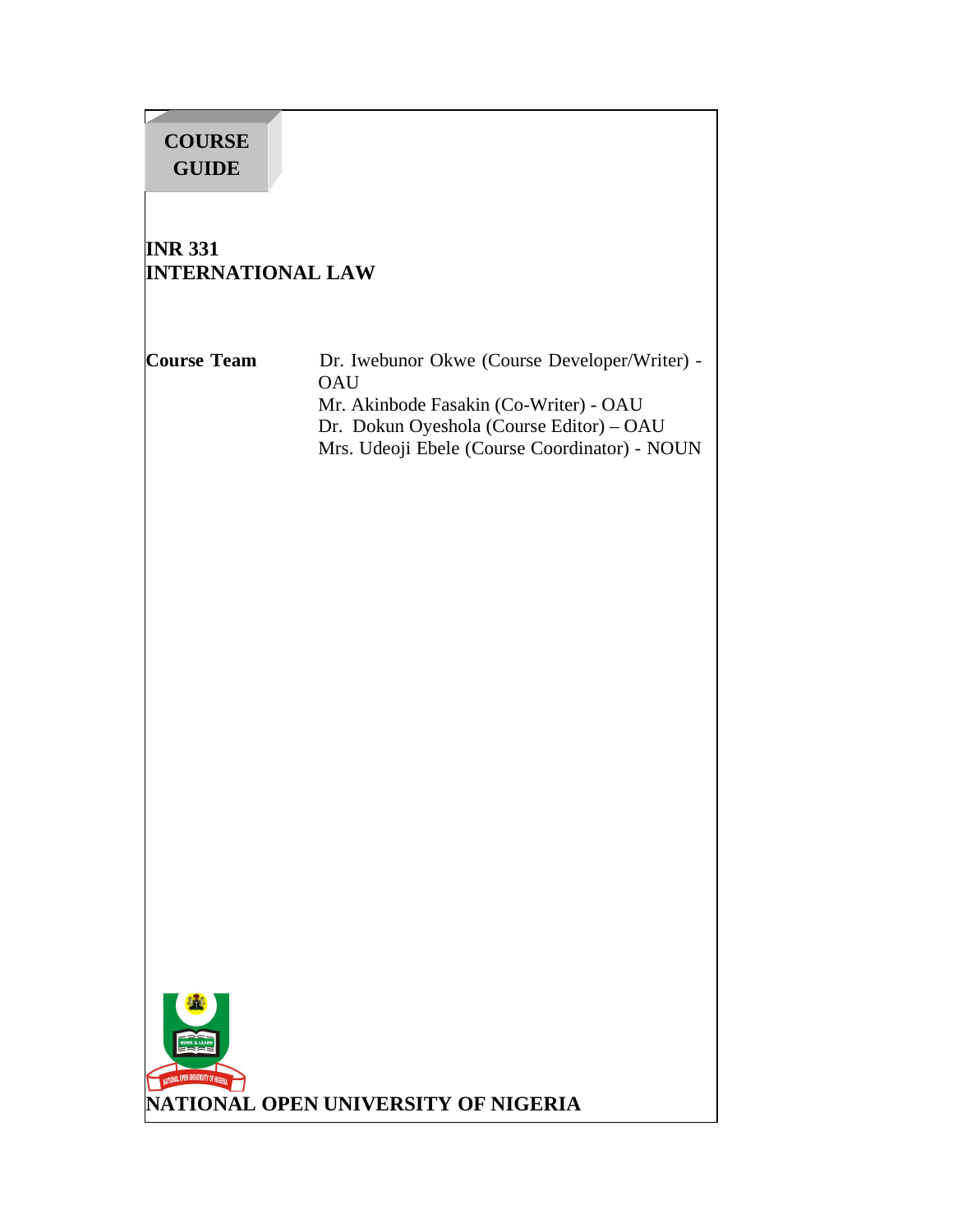National Open University of Nigeria Headquarters 14/16 Ahmadu Bello Way Victoria Island, Lagos

Abuja Office 5 Dar es Salaam Street Off Aminu Kano Crescent Wuse II, Abuja

e-mail: centralinfo@nou.edu.ng URL: www.nou.edu.ng

Published by National Open University of Nigeria

Printed 2015

ISBN:

All Rights Reserved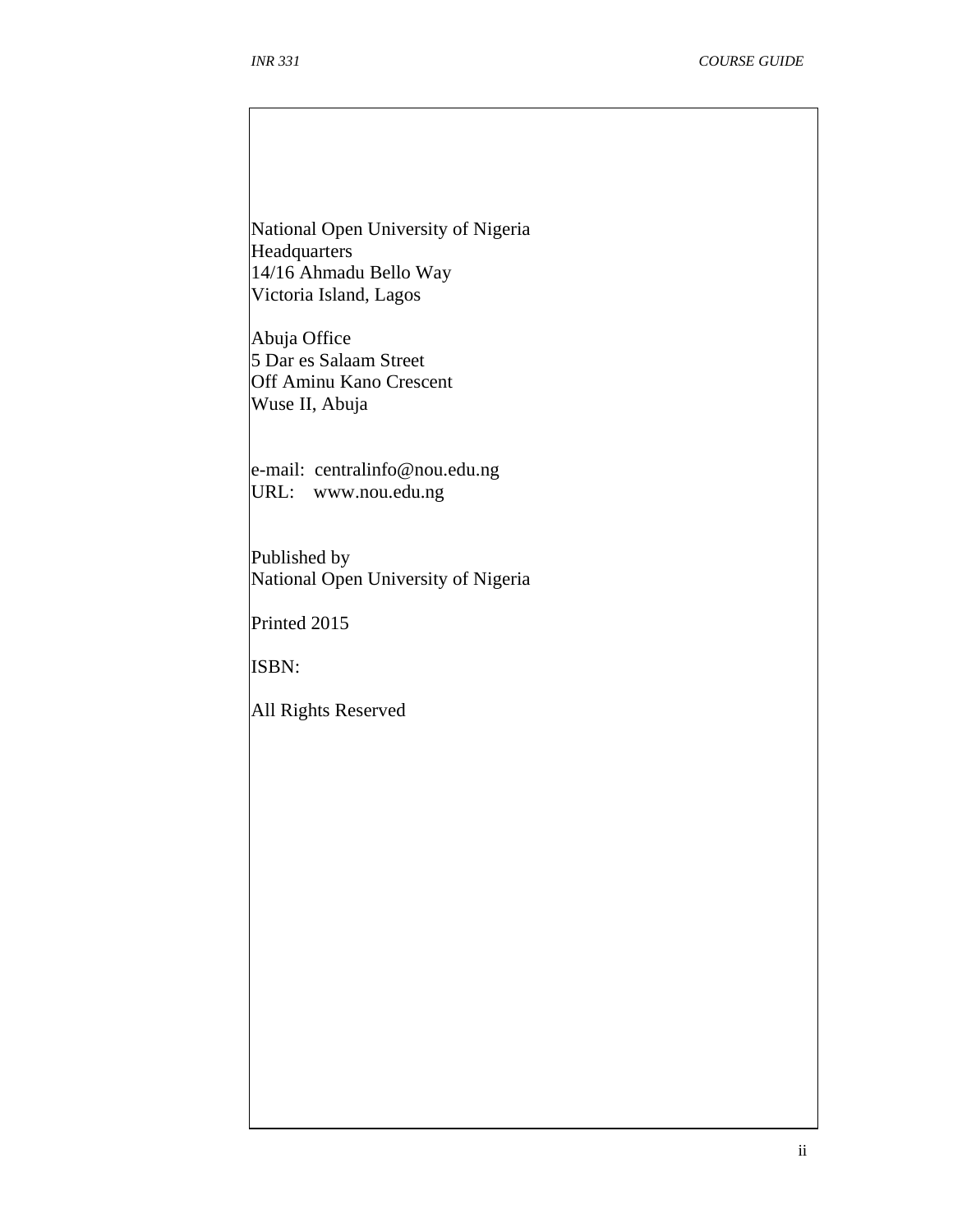# **CONTENTS PAGE**

| 1V   |
|------|
| 1V   |
| V    |
| V    |
| V    |
| V1   |
| vi   |
| vii  |
| V11  |
| vii  |
| vii  |
| VIII |
| viii |
| X    |
| X    |
| X    |
| X    |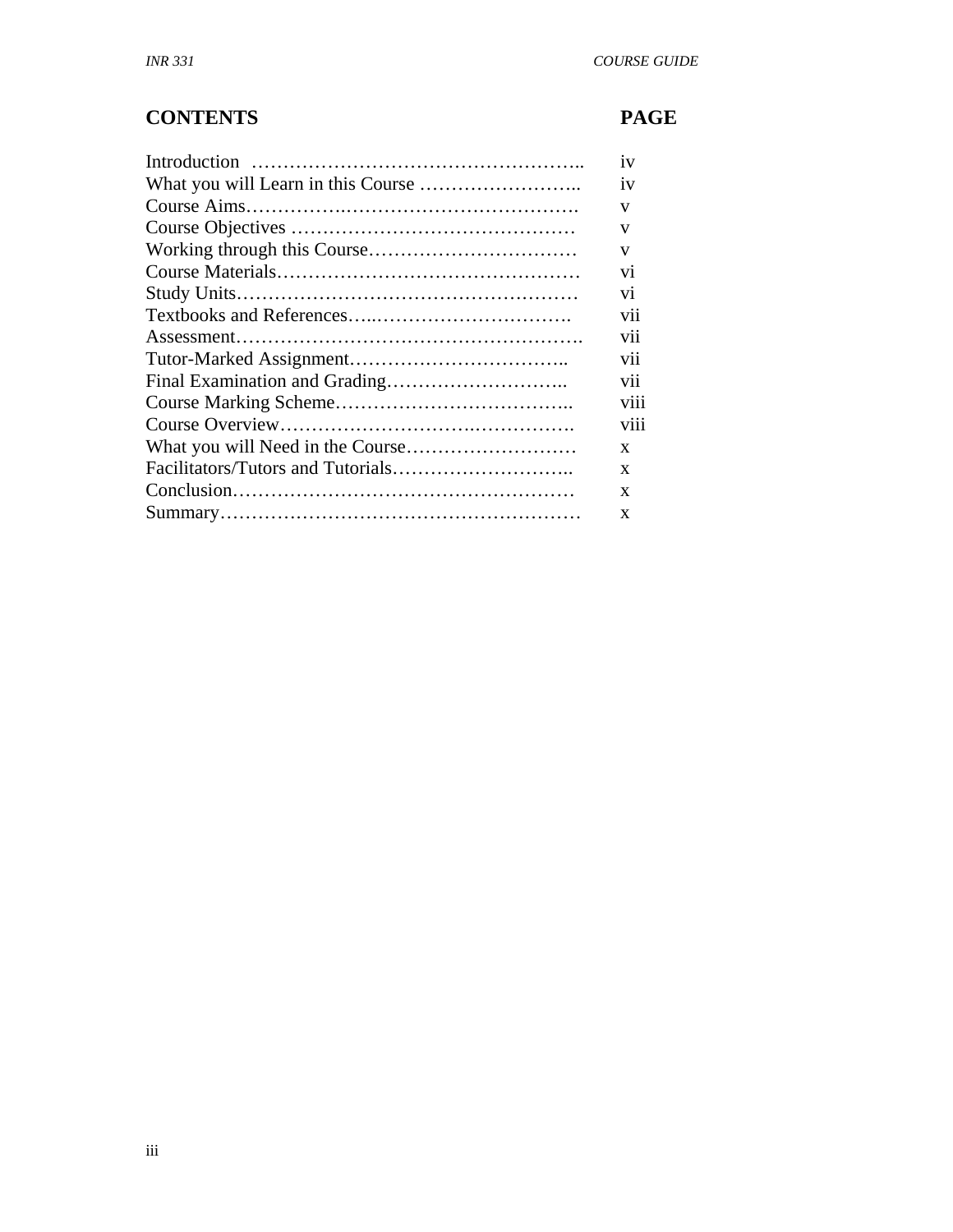#### **INTRODUCTION**

INR 331 - International Law is a three credit unit course for undergraduate students of International Relations programme. The course provides an opportunity for you to understand the meaning and origin of international law, its evolution in Europe and some of the theories and conceptual debates surrounding it. At the end of this course, you should be able to understand and explain the meaning of international law, which emanates from European diplomatic practices, its use as instruments by, and for, modern states and its importance to international relations. You would also be expected to be familiar with the literature on international law and understand its role in world politics.

This course guide provides you with necessary information about the materials you will need to be familiar with for a proper understanding of the subject matter. It is designed to help you get the best of the course by enabling you to think productively about the principles underlining the issues you study and the projects you execute in the course of your study and hereafter. It also provides some guidance on the way to approach your Tutor-Marked Assignment (TMA). You will receive on-the-spot guidance from your tutorial classes, which you are advised to approach with all seriousness.

Overall, this module will fill an important niche in the study of international law as a sub-field of international relations and global politics which has been missing from the pathway of Politics and International Relations programmes offered in most departments.

#### **WHAT YOU WILL LEARN IN THIS COURSE**

Considering the proliferation of states and their changing/multiple roles in the international system and the increase in the number of non-state actors as well as their power and influence in the international system, international law will help you to gain a mastery of international relations. This course will provide an in-depth understanding of the politics of international law as documented in the literature. You will be exposed to the theoretical bases of, approaches to and principle of international laws in the way that will provide a robust understanding and the use of case studies to drive home the theoretical bases and approaches. You will then know the strength of international law, how it emerges, how much it is been respected or abused by states and the politics states play while observing or making others to observe international laws and the principles that actors observe in the international system.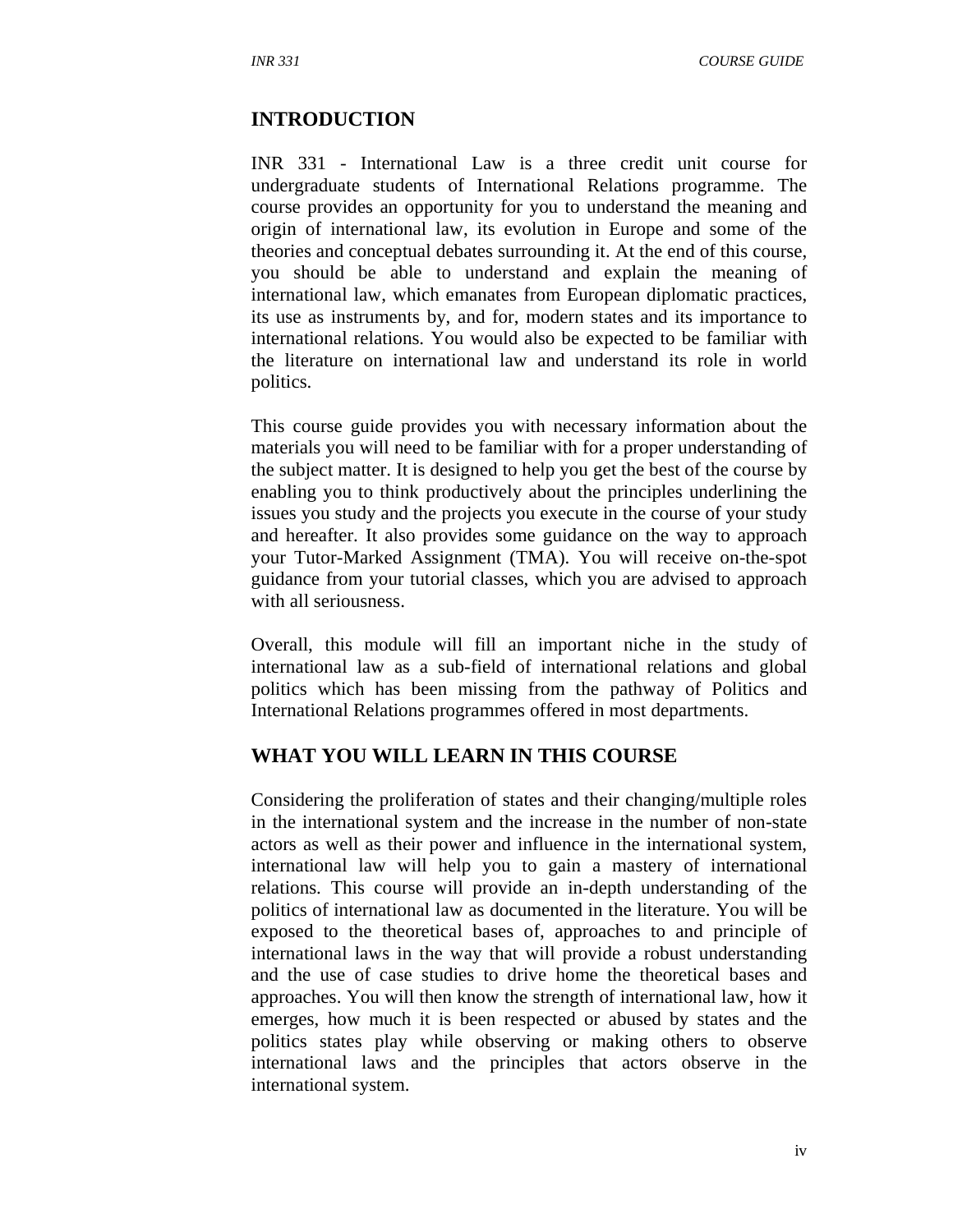# **COURSE AIMS**

The aims of the course are to:

- explain in details the meaning and foundation of the concept 'International Law' in European diplomatic practices with a view to highlighting the meaning of other concepts in the course of study
- describe the origin, sources and history of international law in European diplomatic practices
- present an overview of the theoretical approaches and principles of international law
- discuss some international laws on the sea, outer space, environment, human rights etc.
- apply the different approaches of international law to a wide and diverse range of international legal formulation, criminal prosecution and other conflict prevention areas.

# **COURSE OBJECTIVES**

On successful completion of the course you should be able to:

- define international law, its principles and a number of concepts therein
- state the evolution of international law and its linkage to diplomacy in Europe
- compare and contrast international law with municipal laws
- describe the roles of the states and other actors in the formulation and implementation of international laws
- apply these theoretical approaches and principles to practical world events as it happens daily.

# **WORKING THROUGH THIS COURSE**

It is advised that you carefully work through the course studying each unit in a bid to understanding the concepts and principles in international law and how the discipline evolved and has continued to develop. Knowing the theoretical debates to this study will also be very useful in having a good grasp of the course. Your questions should be noted regularly and asked at the tutorial classes. It is recommended that students also engage new ideas generated from unfolding events around the world that International Law principles can be applied to and romance these ideas among one another and the tutorial master.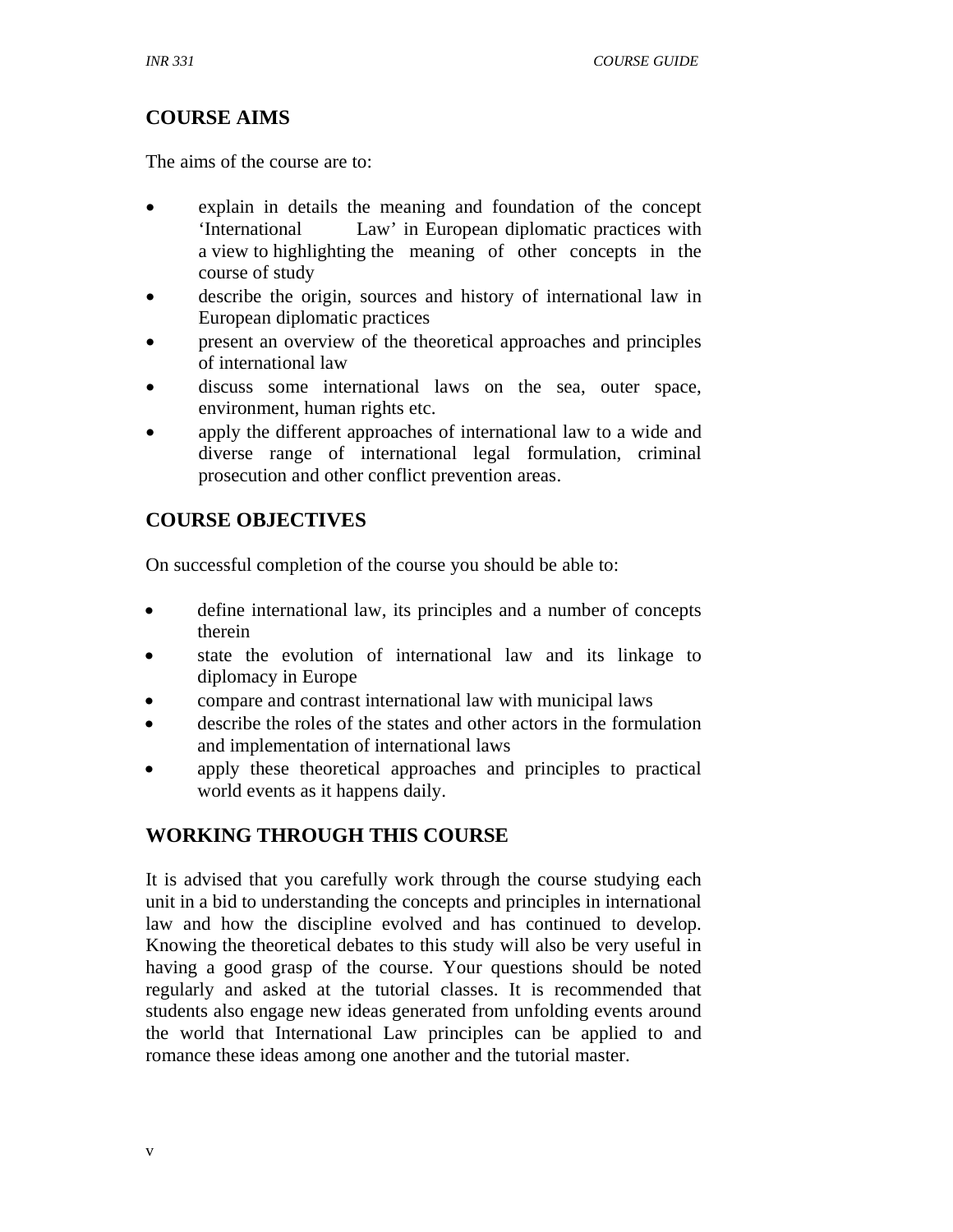#### **COURSE MATERIALS**

- 1. Course Guide
- 2. Study Units
- 3. Textbooks
- 4. Assignment File
- 5. Presentation Schedule

#### **STUDY UNITS**

There are five modules in this course and each is made up of four units. In all, there are 20 units.

#### **Module 1 Starting Point: Understanding the Concept 'International Law' within European Diplomatic Practices**

- Unit 1 What is International Law?
- Unit 2 Europe, the Origin and Historical Development of International Law
- Unit 3 Classical/Early Writers of International Law
- Unit 4 The Relationship between International Law and Municipal Law

#### **Module2 International Law: Sources, Theories, Approaches and Principles**

- Unit 1 Sources and Subjects of International Law
- Unit 2 Theories of International Law: Positivist, Naturalist etc.
- Unit 3 Principles of International Law: Principles of Self Determination, Reciprocity, Right to Protect etc.
- Unit 4 Human Rights in International Law

#### **Module 3 Some International Laws and the Environment**

- Unit 1 Laws of War
- Unit 2 Laws of the Sea
- Unit 3 Air Space and Outer Space Law
- Unit 4 International Environmental Protection Laws

#### **Module 4 The Politics of International Laws**

- Unit 1 Sovereignty and Recognition of States in Modern International Law
- Unit 2 Jurisdiction
- Unit 3 State Responsibility
- Unit 4 Nationality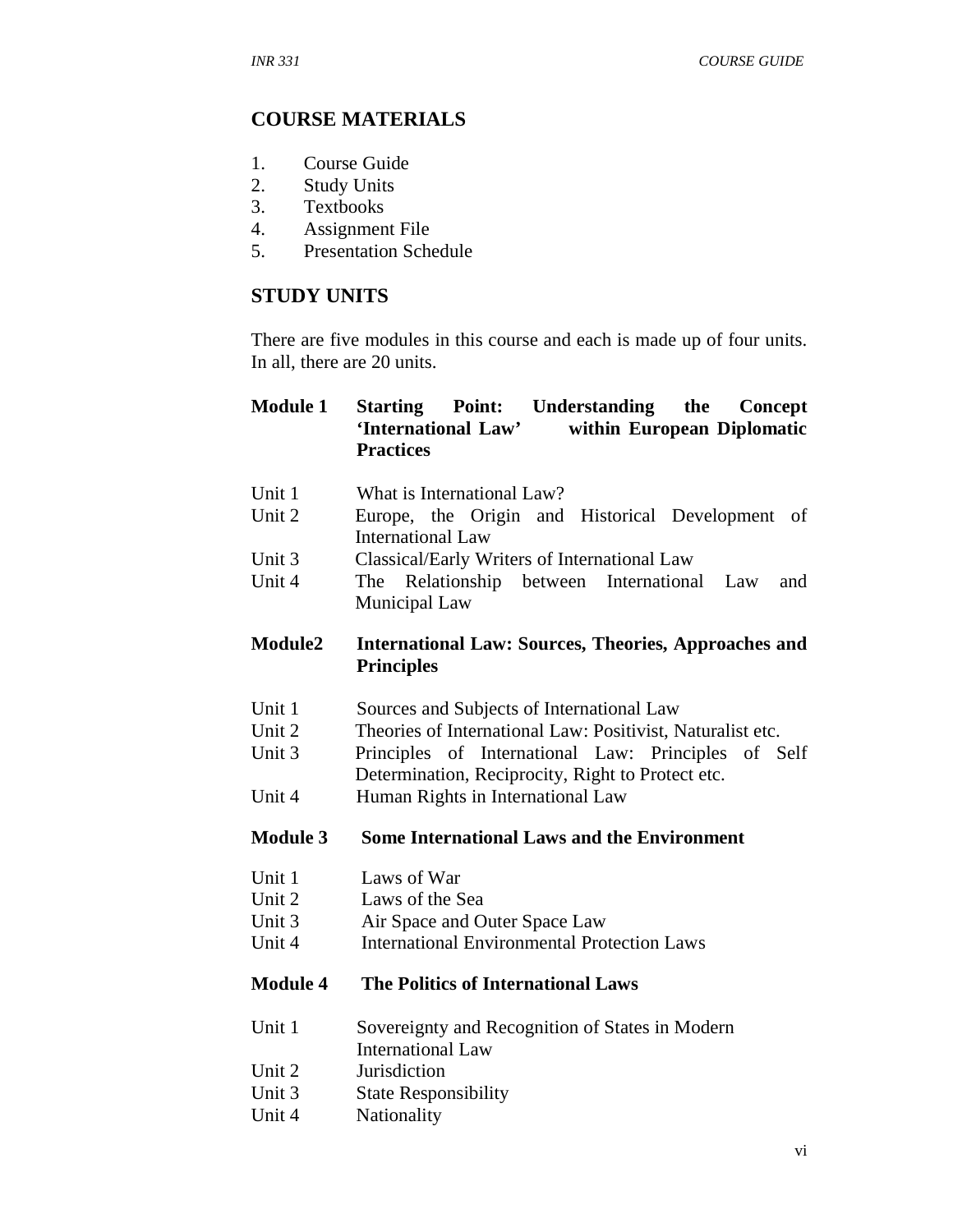| Unit 1    | The United Nations and the International Court of Justice |
|-----------|-----------------------------------------------------------|
| Unit $21$ | The International Criminal Court                          |
| Unit $3$  | The African Union                                         |
| Unit 4    | The Limitations and Possibilities of International Law    |

# **TEXTBOOKS AND REFERENCES**

Each unit contains a list of relevant reference materials and text which can help enhance your reading and understanding of this course. It s important to note that conscious effort have been put to developing this course guide, however, it is in your interest to consult these relevant texts and many others not referenced here so as to widen your horizon and sharpen your own ability to be versatile and creative. This instruction is crucial as it will go a long way in helping you find solution to assignments and other exercises given to you.

# **ASSESSMENT**

There are two types of assessment involved in the course: the Self-Assessment Exercise (SAE) and the Tutor-Marked Assignment (TMA) questions. The SAE are intended to prepare you on your own and assess your understanding of the course since you are not going to submit it. On the other hand, the TMA are to be carefully answered and kept in your assignment file for submission and marking. It is important you take it seriously as it accounts for 30% of your overall score in this course.

# **TUTOR-MARKED ASSIGNMENT**

The Tutor-Marked Assessments (TMA) that you will find at the end of every unit should be answered as instructed and put in your file for submission afterwards. This account for a reasonable score and so must be done and taken seriously too. However, this Course Guide does not contain any Tutor-Marked Assignment question. The Tutor-Marked Assignment questions are provided from Unit 1 of Module 1 to Unit 4 of Module 5.

# **FINAL EXAMINATION AND GRADING**

There will be a final examination at the end of this course. The examination duration is three hours carrying 70% of your total score and grade in this course. It is highly recommended that your Self-Assessment Examination and Tutor- Marked Assignment are taken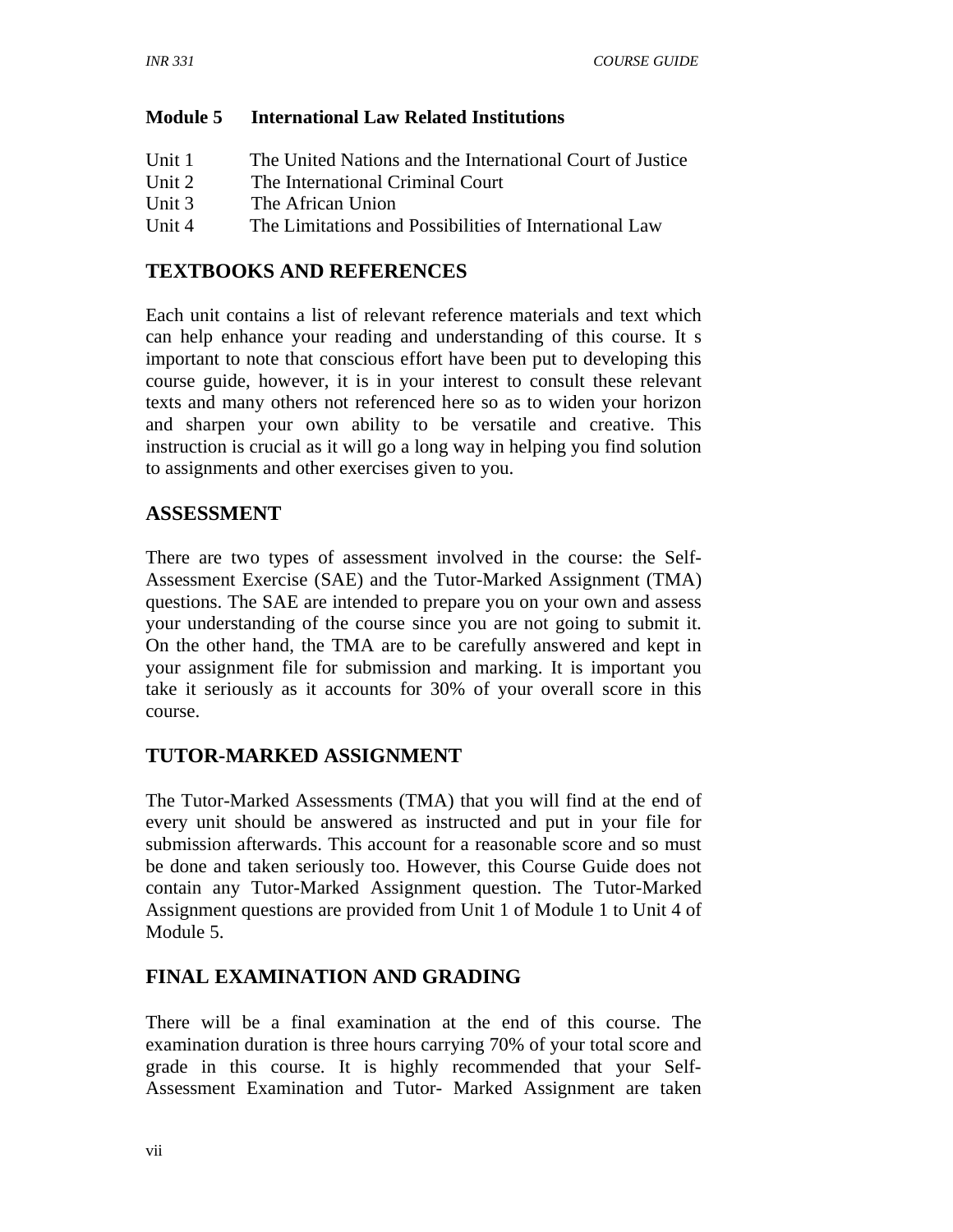seriously as your examination questions will be drawn from the question treated under these assessments.

# **COURSE MARKING SCHEME**

The following table sets out how the actual course marking is broken down.

| <b>Assessment</b>        | <b>Marks</b>                                                                                                                                                   |
|--------------------------|----------------------------------------------------------------------------------------------------------------------------------------------------------------|
|                          | Four assignments (the best four   Four assignments, each marked out<br>of all the assignments submitted of $10\%$ , but highest scoring three<br>for marking). |
| <b>Final Examination</b> | 70% of overall course score.                                                                                                                                   |
| Total                    | 100% of course score.                                                                                                                                          |

# **COURSE OVERVIEW**

| <b>Units</b>                      | <b>Title of Work</b>                                                                                        | <b>Weeks</b><br><b>Activity</b> | <b>Assignment</b><br>(End<br>of<br>Unit) |
|-----------------------------------|-------------------------------------------------------------------------------------------------------------|---------------------------------|------------------------------------------|
|                                   | <b>Course Guide</b>                                                                                         |                                 |                                          |
|                                   | <b>Module 1</b>                                                                                             |                                 |                                          |
| 1                                 | What is International Law?                                                                                  | Week 1                          | Assignment<br>1                          |
| 2                                 | Europe, the Origins and Historical<br>Development of International Laws                                     | Week 2                          | Assignment<br>1                          |
| 3                                 | Classical/Early Writers<br>of<br><b>International Law</b>                                                   | Week 3                          | Assignment<br>1                          |
| 4                                 | The Relationship<br>between<br>International Law and Municipal<br>Law                                       |                                 | Assignment                               |
| <b>Module</b><br>$\boldsymbol{2}$ | International Law: Sources, Theories, Approaches and<br><b>Principles</b>                                   |                                 |                                          |
| $\mathbf{1}$                      | Sources and Subjects of International<br>Law                                                                | Week 4                          | Assignment<br>1                          |
| 2                                 | Theories of International Law:<br>Positivist, Naturalist etc.                                               |                                 | Assignment<br>1                          |
| 3                                 | Principles of International Law:<br>Principles of Self Determination,<br>Reciprocity, Right to Protect etc. | Week 5                          | Assignment<br>1                          |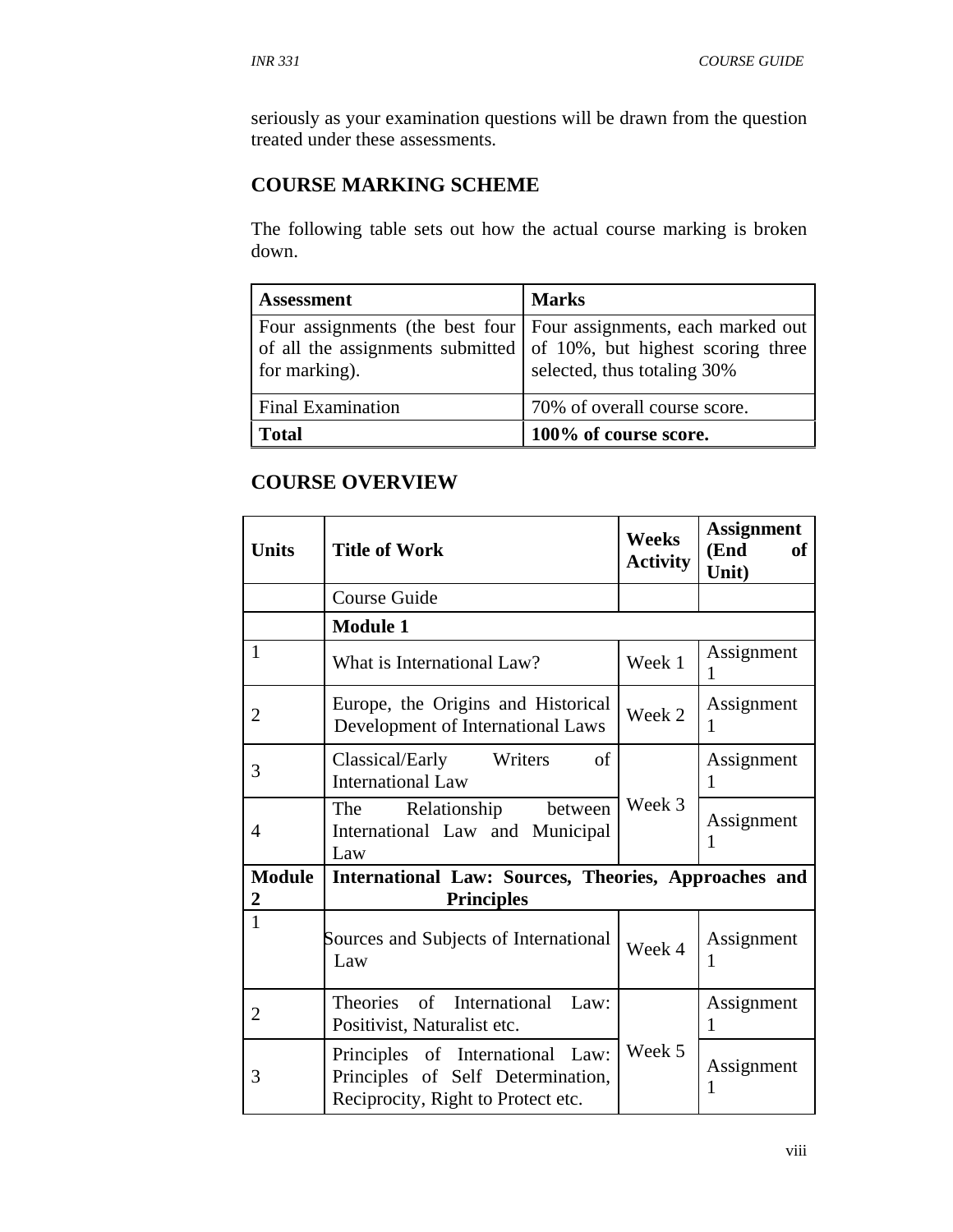| <b>Units</b>       | <b>Title of Work</b>                                                                   | <b>Weeks</b><br><b>Activity</b> | <b>Assignment</b><br>(End<br>of<br>Unit) |
|--------------------|----------------------------------------------------------------------------------------|---------------------------------|------------------------------------------|
| $\overline{4}$     | Human Rights                                                                           | Week 6                          | Assignment                               |
| <b>Module</b><br>3 | <b>Study of Some International Law</b>                                                 |                                 |                                          |
| 1                  | Laws of War                                                                            | Week 7                          | Assignment                               |
| 2                  | Laws of the Sea                                                                        | Week 8                          | Assignment                               |
| 3                  | Air Space and Outer Space Law                                                          | Week 9                          | Assignment                               |
| 4                  | International<br>Environmental<br><b>Protection Laws</b>                               | Week<br>10                      | Assignment                               |
| <b>Module</b><br>4 | <b>The Politics of International Laws</b>                                              |                                 |                                          |
| 1                  | Sovereignty and Recognition<br>of<br><b>States in Modern International Law</b>         | Week<br>11                      | Assignment                               |
| 2                  | Jurisdiction                                                                           | Week                            | Assignment                               |
| 3                  | <b>State Responsibility</b>                                                            | 12                              | Assignment<br>1                          |
| $\overline{4}$     | Nationality                                                                            | Week<br>13                      | Assignment<br>1                          |
| <b>Module</b><br>5 | <b>International Institutions</b>                                                      |                                 |                                          |
| 1                  | United<br>The<br><b>Nations</b><br>the<br>and<br><b>International Court of Justice</b> | Week<br>14                      | Assignment                               |
| $\overline{c}$     | The International Criminal Court                                                       | Week<br>15                      | Assignment<br>$\mathbf{1}$               |
| 3                  | The African Union                                                                      |                                 | Assignment<br>1                          |
| $\overline{4}$     | Limitations<br>The<br>and<br>Strengths/Possibilities<br>of<br><b>International Law</b> | Week<br>16                      | Assignment<br>1                          |
|                    | Revision                                                                               | Week<br>17                      |                                          |
|                    | Examination                                                                            | Week<br>18                      |                                          |
|                    | <b>Total</b>                                                                           | 18<br>Weeks                     |                                          |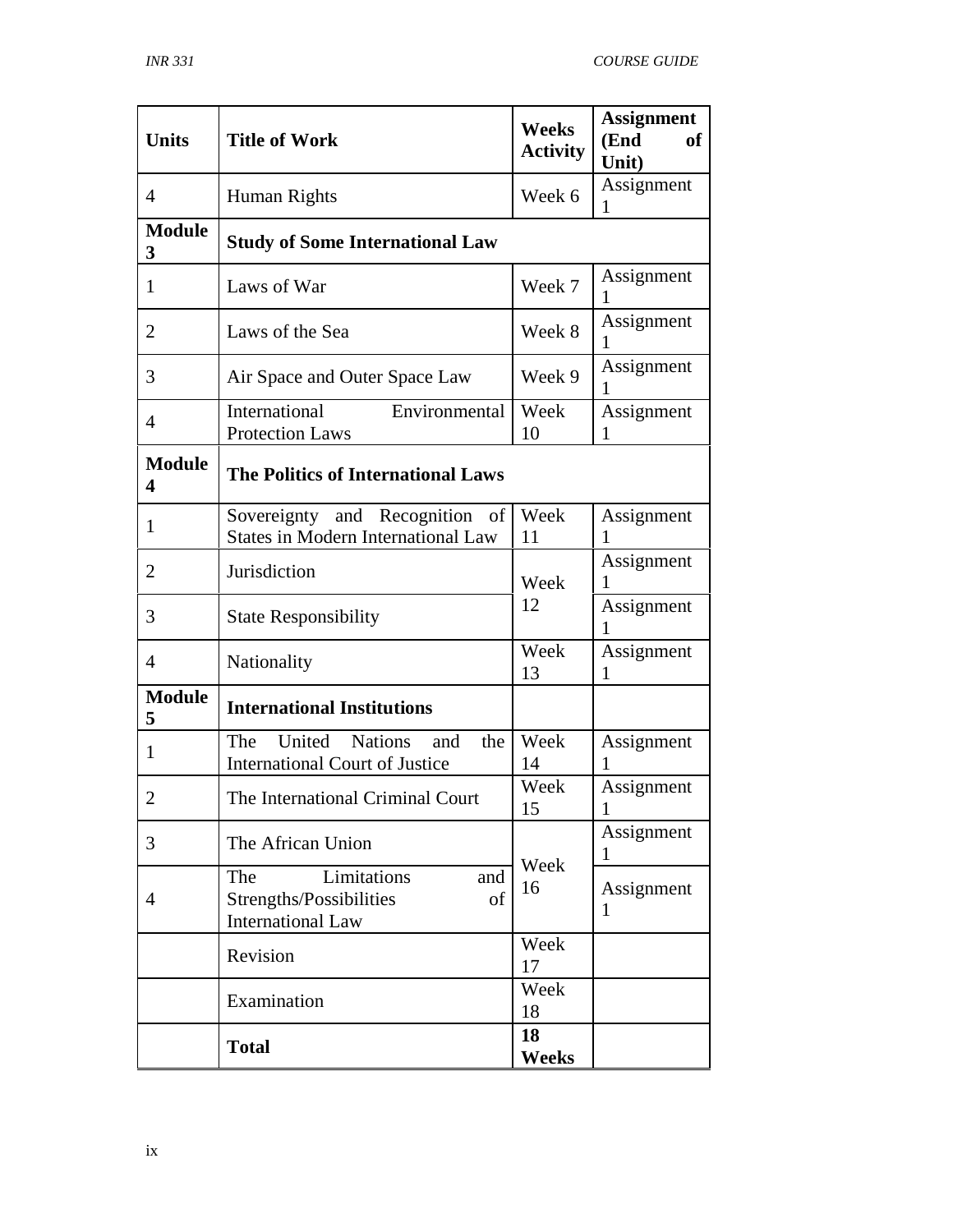#### **WHAT YOU WILL NEED IN THE COURSE**

The knowledge of Introduction to International Law and Diplomacy in Pre-colonial Africa, INR 112 taken in your first year will be of immense benefit in this course. There will also be some recommended texts at the end of each module that you are expected to purchase. Some of these texts will be available to you in libraries across the country. In addition, your computer proficiency skill will be useful to you in accessing internet materials that pertain to this course. It is crucial that you create time to study these texts diligently and religiously.

#### **FACILITATORS/TUTORS AND TUTORIALS**

The course provides 15 hours of tutorials in support of the course. You will be notified of the dates and locations of these tutorials, together with the name and phone number of your tutor as soon as you are allocated a tutorial group. Your tutor will mark and comment on your assignments, and watch you as you progress in the course. Send in your tutor-marked assignments promptly, and ensure you contact your tutor on any difficulty with your self-assessment exercise, tutor-marked assignment, and the grading of an assignment.

#### **CONCLUSION**

This is a theoretical as well as empirical course and so, you will get the best out of it if you can read wide, listen to as well as examine international regulations and agreement between and among states and get familiar with international reports across the globe. You will also get to know the political dimensions to international laws as individuals and states observe or ignore and enforce or weaken these laws.

#### **SUMMARY**

This Course Guide has been designed to furnish you with the information you need for a fruitful experience in the course. In the final analysis, how much you get from it depends on how much you put into it in terms of learning time, effort and planning.

I wish you all the best in INR 331 and in the entire programme!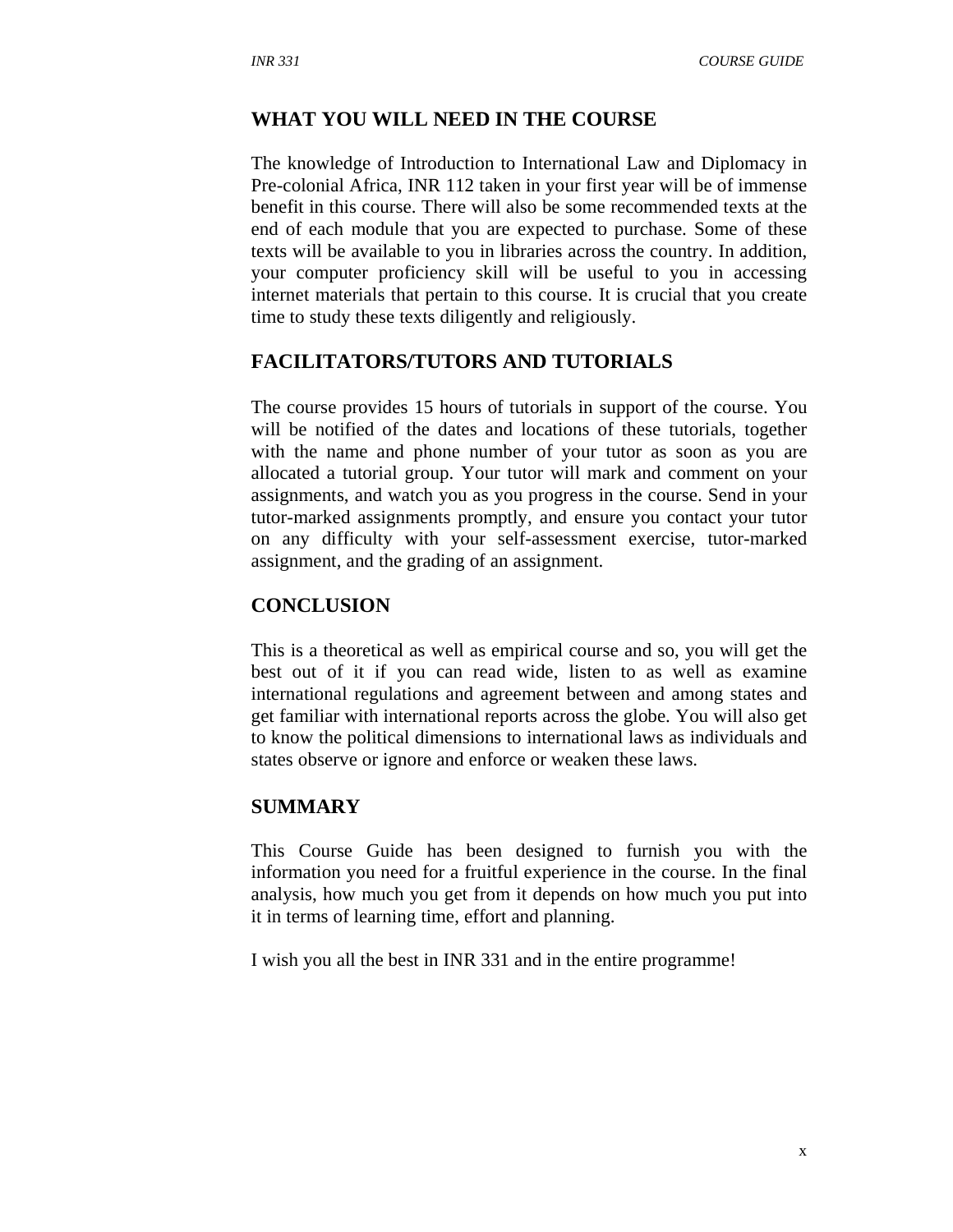# **MAIN COURSE**

# **CONTENTS PAGE**

| <b>Module 1</b>  | <b>Starting Point: Understanding the Concept</b><br>'International Law' Within European |              |
|------------------|-----------------------------------------------------------------------------------------|--------------|
|                  |                                                                                         | 1            |
| Unit 1           |                                                                                         | $\mathbf{1}$ |
| Unit 2           | Europe and the Origins and Historical                                                   | 9            |
| Unit 3           | Development of International Law<br>Classical/early Writers of International Law        | 22           |
| Unit 4           | The Relationship between International                                                  |              |
|                  |                                                                                         | 28           |
| <b>Module 2</b>  | <b>International Law: Sources, Theories,</b>                                            |              |
|                  |                                                                                         | 37           |
| Unit 1           | Sources and Subjects of International Law                                               | 37           |
| Unit 2           | Theories of International Law: Positivist,                                              |              |
|                  | Naturalist etc                                                                          | 47           |
| Unit 3           | Principles of International Law: Principles of Self                                     |              |
|                  | Determination, Reciprocity, Right to Protect etc                                        | 58           |
| Unit 4           | Human Rights in International Law                                                       | 79           |
| <b>Module 3</b>  | A Study of Some International Laws                                                      | 91           |
|                  |                                                                                         |              |
| Unit 1           |                                                                                         | 91           |
| Unit 2           |                                                                                         | 106          |
| Unit 3           |                                                                                         | 118          |
| Unit 4           | International Environmental Protection Laws                                             | 123          |
| <b>Module 4</b>  |                                                                                         | 128          |
| Unit 1           | Sovereignty and Recognition of States in Modern                                         |              |
|                  |                                                                                         | 128          |
| Unit 2           |                                                                                         | 135          |
| Unit 3           |                                                                                         | 140          |
| Unit 4           |                                                                                         | 145          |
| <b>Module 5</b>  | <b>International Law Related Institutions</b>                                           | 150          |
| Unit 1           | The United Nations and the International                                                |              |
|                  |                                                                                         | 150          |
| Unit 2           | The International Criminal Court                                                        | 155          |
| Unit 3<br>Unit 4 | The Limitations and Possibilities of International Law 166                              | 161          |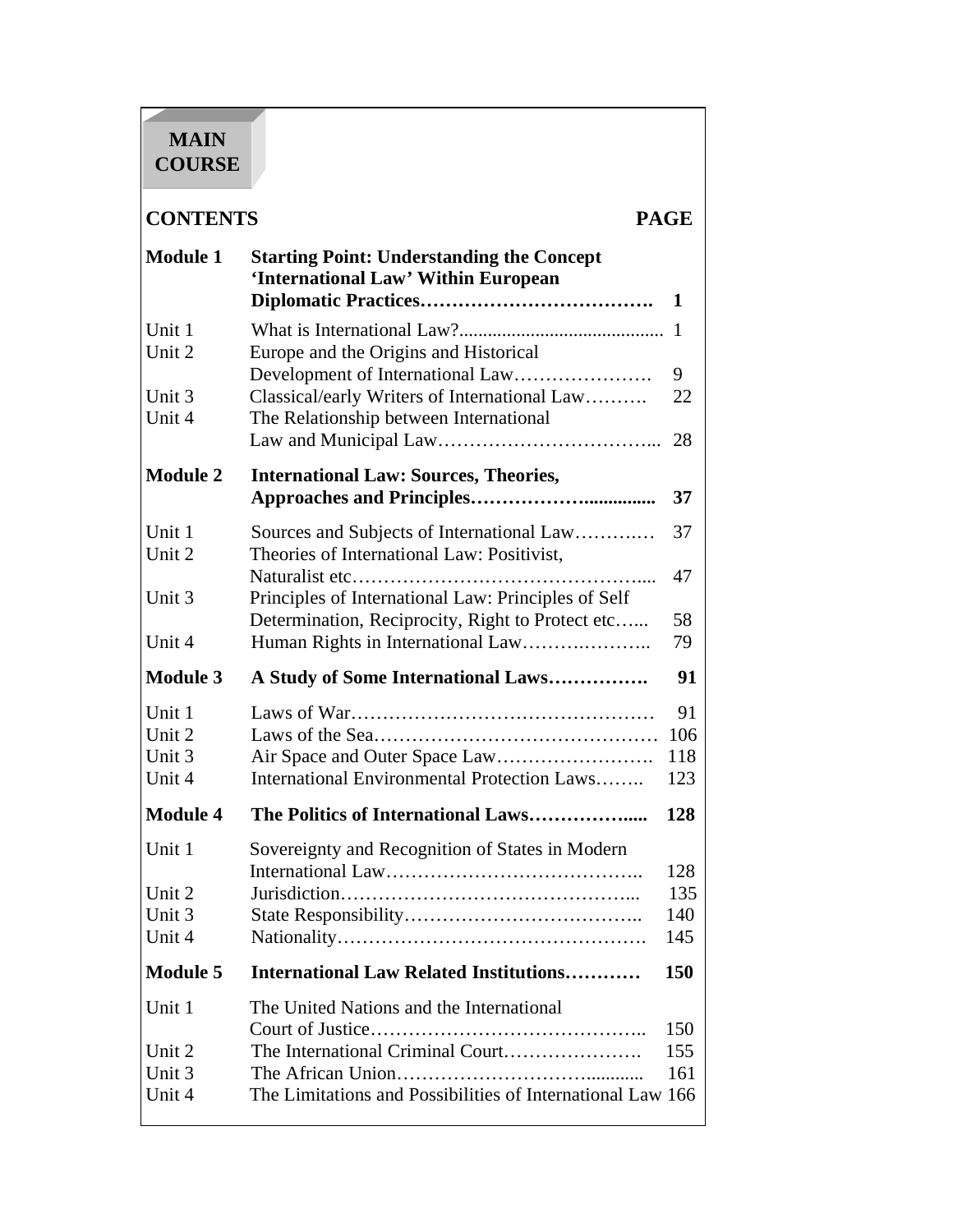### **MODULE 1 STARTING POINT: UNDERSTANDING THE CONCEPT 'INTERNATIONAL LAW' WITHIN EUROPEAN DIPLOMATIC PRACTICES**

- Unit 1 What is International Law?
- Unit 2 Europe, the Origins and Historical Development of International Laws
- Unit 3 Classical/Early Writers of International Laws
- Unit 4 The Relationship between International Law and Municipal Law

#### **UNIT 1 WHAT IS INTERNATIONAL LAW?**

#### **CONTENTS**

- 1.0 Introduction
- 2.0 Objectives
- 3.0 Main Content
	- 3.1 Definition and Meaning of International Law
	- 3.2 Why Study International Law?
- 4.0 Conclusion
- 5.0 Summary
- 6.0 Tutor-Marked Assignment
- 7.0 References/Further Reading

### **1.0 INTRODUCTION**

Through its diplomatic activities, Europe as a continent has contributed immensely to the development of international law. Most of its state to state relationships prior to the First and Second World Wars have now become part and parcel of diplomacy and international law. This is more so when the wars and diplomatic activities between and among European states before the formal international legal structures were codified in various conventions and other statutory documents. Therefore, the study of international law in this study, attempts to do so bearing in mind European contributions through diplomatic practices to international law. International law is an institutional practice with a long history and presence in the international system. It is usually relied upon to state the roles and limits of actors in the international system. This underscores the fundamental importance of international law in the study of international relations. Although international relations and international law appear to be separate disciplines, their degree of separation very much depends on how participants in these disciplines define their research interests and concerns. How be it, at the level of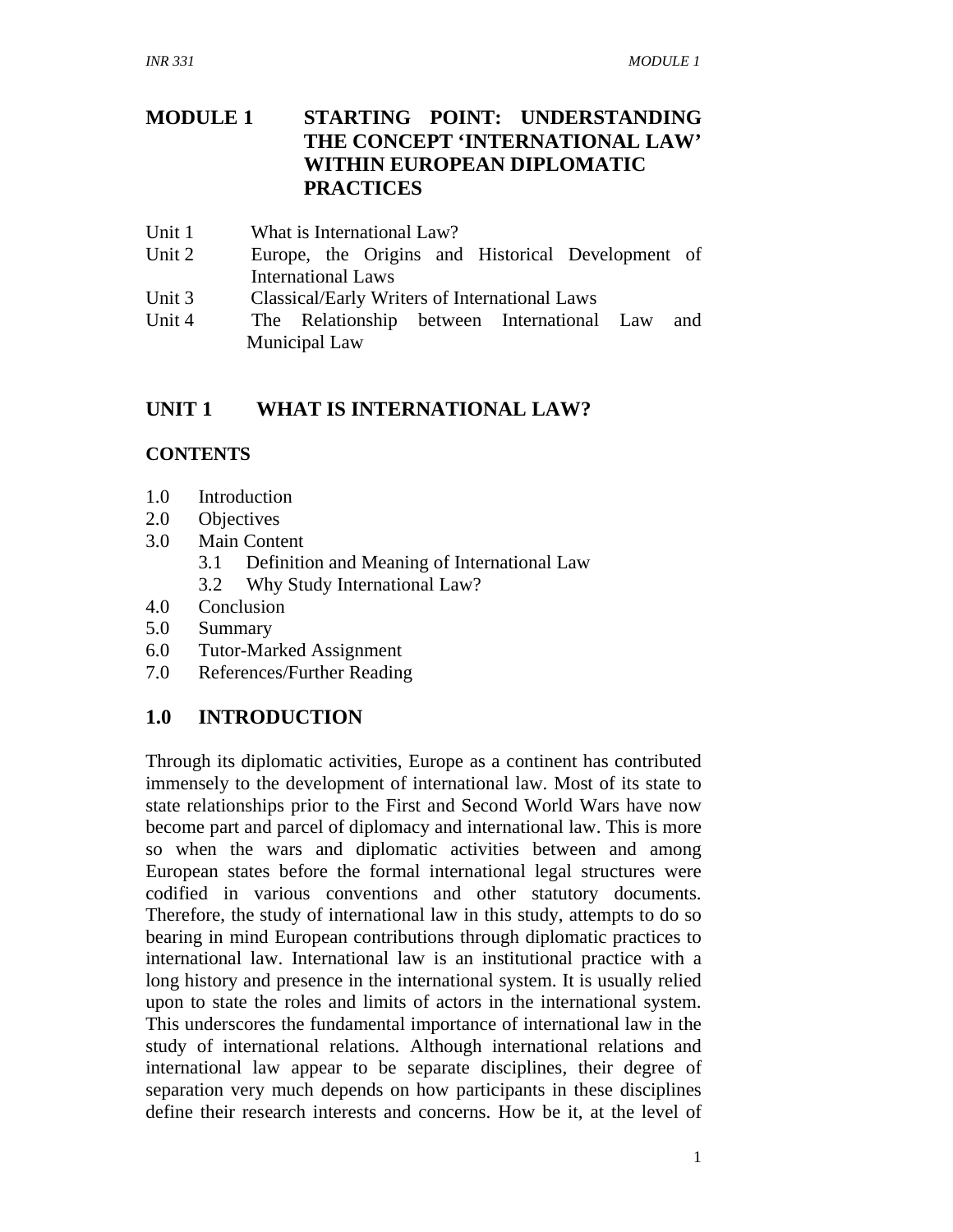system-wide analysis, international law is an important resource for students of international relations. Studying international law is an important way to grasp the facts of international life, as well as the values underpinning it. It can be studied from any of the perspectives within international relations. International law has undergone a number of changes, which indeed have increased tremendously since 1945 with the emergence of international human rights law, international trade law, international criminal law, and international humanitarian law regimes; indicating the dynamics of the evolution of international law in consonance with the trajectories of international relations. Contemporary theories of international relations have to develop, part way on account of the configurations established by these networks and domains of institutional practices provided by international law.

International law comprises those structural legal relations which are intrinsic to the co-existence of all kinds of subordinate societies and persons. It confers on legal personalities, including the state societies, the capacity to act as parties in international legal relations. It determines the systematic relationship between other systemic entities. A crucial element of the international legal system is the international public law, which focuses on the inter-governmentalism of international society. International public law is that part of international law, which regulates the interaction of the subordinate public realms within the international public realm. The principal participants in the legal relations of international public law are the 'states', represented by their 'governments', that is to say, by the controllers of their respective public realms. 'States' are considered to be those societies whose internal public realm is recognised as capable of participating in intergovernmentalism. International constitutional law determines the conditions of that participation and also the participation of other persons, on the basis of legal relations to which they are made parties. The Laws of the nations are an integral part of the international legal system. It is international constitutional law which determines the participants in the international legal system (for example, making a particular society into a 'state'), and determines the conditions of their participation. The geographical and material distribution of constitutional authority among subordinate legal system cannot be finally determined by those legal systems themselves, but only by a super ordinate legal system namely international constitutional law.

### **2.0 OBJECTIVES**

At the end of this unit, you should be able to:

- define and explain the concept international law
- explain the relevance of the study of international law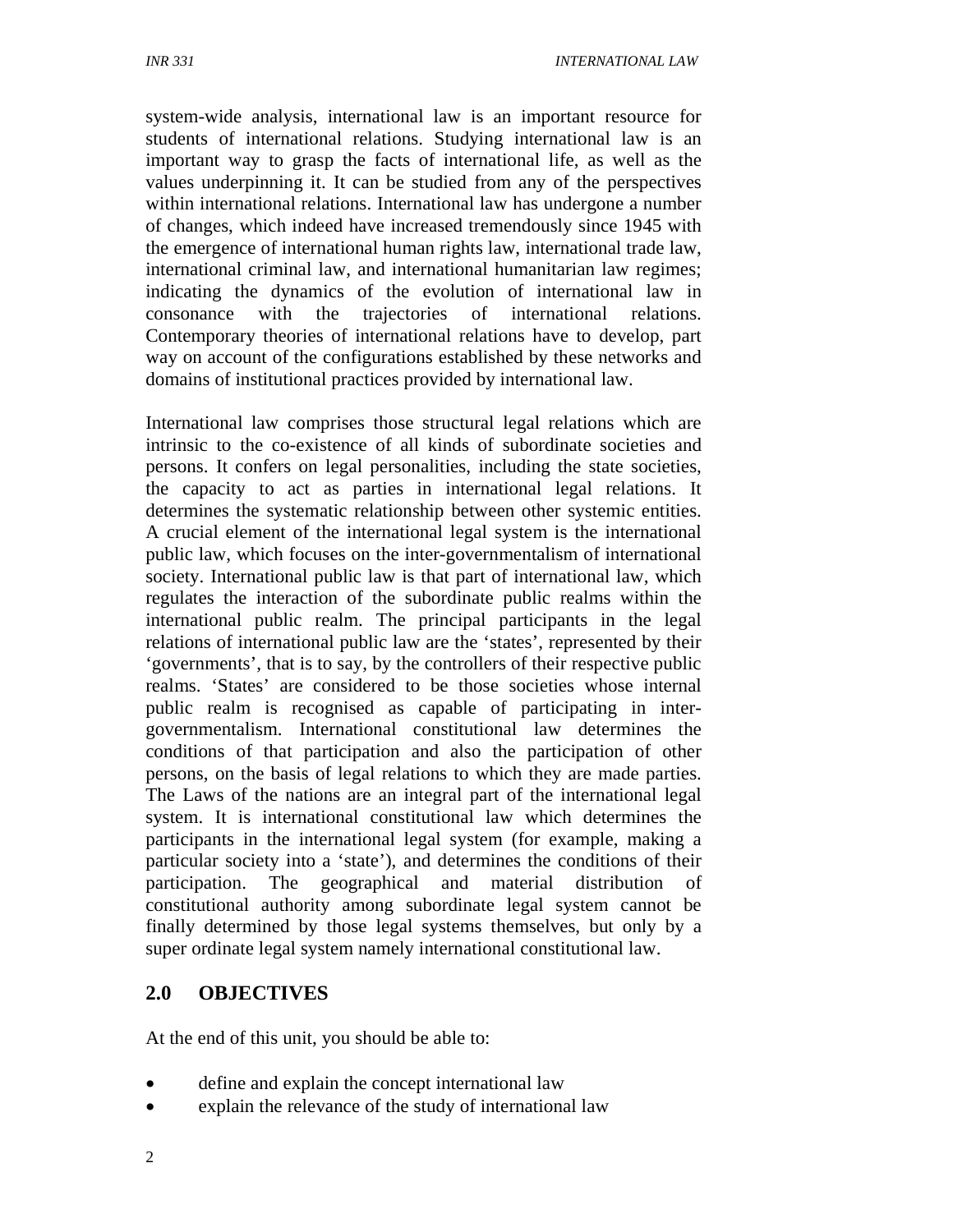• identify the different component areas of international law.

# **3.0 MAIN CONTENT**

### **3.1 Definition and Meaning of International Law**

International law refers to the universal system of rules and principles concerning the relations between sovereign states, and relations between states and international organisations such as the United Nations. It consists of the rules and principles of general application dealing with the conduct of States and of international organisations in their international relations with one another and with private individuals, minority groups and transnational companies. It can also be described as a system of legal relations which condition social action of state and non-state entities. International law is primarily formulated by international agreement, treaties and conventions, which create rules binding upon the signatories, and customary rules which are basically state practices recognised by the community at large as laying down patterns of conducts that have to be compiled with. The willingness to agree, accept and abide with international resolutions is crucial, particularly to the extent it will go in precluding international disputes. Nevertheless, while it is true that international law deals with international disputes, like any other system of law, the role of international law is to regulate relations and thus help to contain and avoid disputes in the first place. The substantial part of international law, therefore, does not concern dispute resolution but dispute avoidance. It focuses on the day-to-day regulation of international relations. In the daily routine of international life, large numbers of agreements and customs are made and observed. However, the need is felt in the hectic interlay of world affairs for some kind of regulatory framework or rules network within which the game can be played, and international law fulfills that requirement. States feel this necessity because it imports an element of stability and predictability into the situation. Where countries are involved in a disagreement or a dispute, it is handy to have recourse to the rules of international law even if there are conflicting interpretations since at least there is a common frame of reference and one state will be aware of how the other state will develop its argument.

International law, like any other law is a product of social processes, which determine society's common interest and which organises the making and application of law. International law takes a customary form, in which society orders itself through its experience of selfordering. The state of international law at any time reflects the degree of development of international society. This partly explains why international law has a threefold social function, which include the carriage of the structures and systems of society through time; the insertion of the common interest of societies into the behavior of society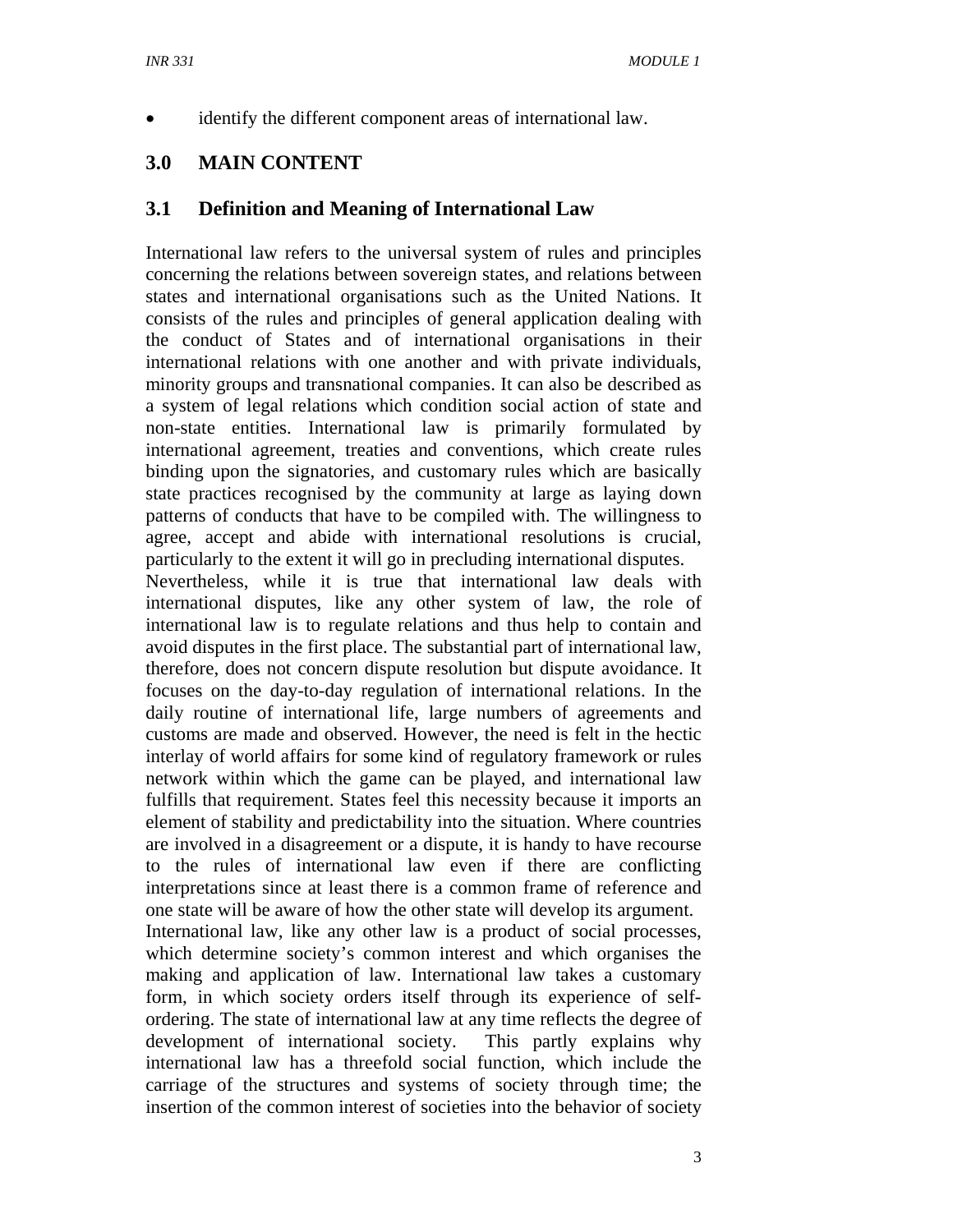*INR 331 INTERNATIONAL LAW* 

members and; the establishment of a possible future for societies, in accordance with society's theories, values and purposes. By extension therefore, international law is self-constituting of all-humanity and is actualised through the law of the common interest of international society. It is that element which binds the members of the community together in their adherence to recognise values and standards. It consists of a series of rules regulating behavior, and reflecting to some extent, the ideas and preoccupations of the society within which it functions.

There is the need to emphasise that international law is different from other laws such as municipal law and conflict of laws (or private international law). This is essential given the ambiguities associated with these concepts. The former regulates relationships between natural and legal persons within a single country. The law that is applied is determined by the legislation of the same country. For example, if two Nigerians make a contract in Ghana to sell goods situated in Accra, Nigerian court would apply Ghanaian law as regards the validity of that contract. The latter regulates relationships between natural and legal persons that happen to be in more than one country, such as relationships between companies in two different countries or between parents from two different countries over the custody of children. In such cases, courts have to decide the law of which country should be applied.

It is for the above reason that international law is sometimes also called *public international law*. Public International Law (PIL) covers relations between states in all their myriad forms, from war to satellites, and regulates the operations of the many international institutions. It may be universal or general, in which case the stipulated rules bind all the states (or practically all depending upon the nature of the rule), or regional, whereby a group of states linked geographically or ideologically may recognise special rules applying only to them. The rule of international law must be distinguished from what is called international comity, which are implemented solely through courtesy and are not regarded as legally binding. Similarly, the mistake of confusing international law with international morality must be avoided. While they may meet at certain points, the former discipline is a legal one both as regards its content and its form, while the concept of international morality is a branch of ethics. This does not mean, however, that international law cannot be divorced from its values.

The above underlines the fact that the focus of international law is interstate relations and not relations between private entities and also the fact that domestic laws of any country cannot tell us what international laws are. Private entities, such as companies or individuals, however, can be *subjects* of international law. For example, international aviation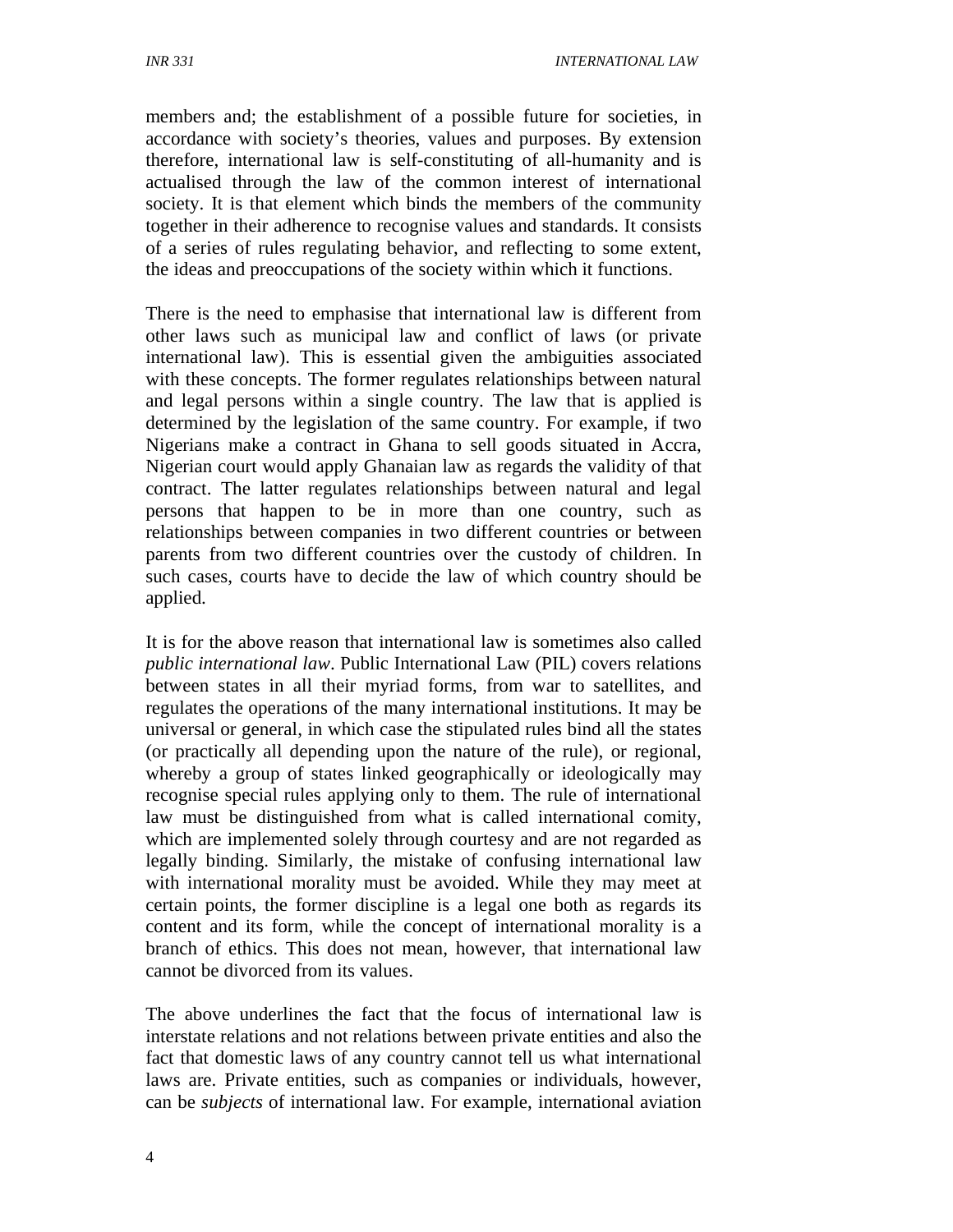is governed by international law because there are international treaties between states about it. Similarly, individuals can be prosecuted under international criminal law or claim rights against states under international human rights law because there are interstate treaties that make these possible. International law, therefore, regulates more than just interstate relations. It also regulates other forms of relationships that states agree to regulate internationally. International law regulates the conduct of actors that make up contemporary international society. Areas of contemporary international law are numerous and include: airspace, development, bio-diversity, climate change, conduct of armed conflicts, diplomatic and consular relations, extradition, finance, fisheries, human rights, indigenous rights, intellectual property, international crimes, minority rights, natural resources, outer space, ozone layer, postal matters, peace and security, science and security, sea, trade, use of force, weapons.

#### **SELF-ASSESSMENT EXERCISE**

What do you understand by international law?

# **3.2 Why Study International Law?**

International law can be studied to understand the history of interstate practice over the years. International law has a memory of state practice in a historical context. We can compare the amount and kinds of cooperation states had in previous centuries with the current situation by studying the international treaties in a historical perspective. International law gives us an idea about the acceptable basis of interstate cooperation and how states deal with the most pressing issues of their times through international law. A comparison, for example, between the League of Nations and the UN offer us an understanding of international affairs in terms of which ideas have been institutionalised and how effective such institutionalisation has proved. This is also very important when we talk about the reform of the international system. International law enables us to have a historically informed attitude towards what may be feasible for the future of international law.

International law can be studied in order to have an understanding of the operation of international organisations and institutions. All international organisations appeal to basic principles of international law in their operations. International organisations, in this respect, exist by virtue of international law. The workings of the United Nations (UN) General Assembly, the UN Security Council, the UN Peace-Building Commission, the UN Human Rights Council only become clear after a study of the UN Charter and relevant decisions, declarations, resolutions of these bodies. There are also an increasing number of institutional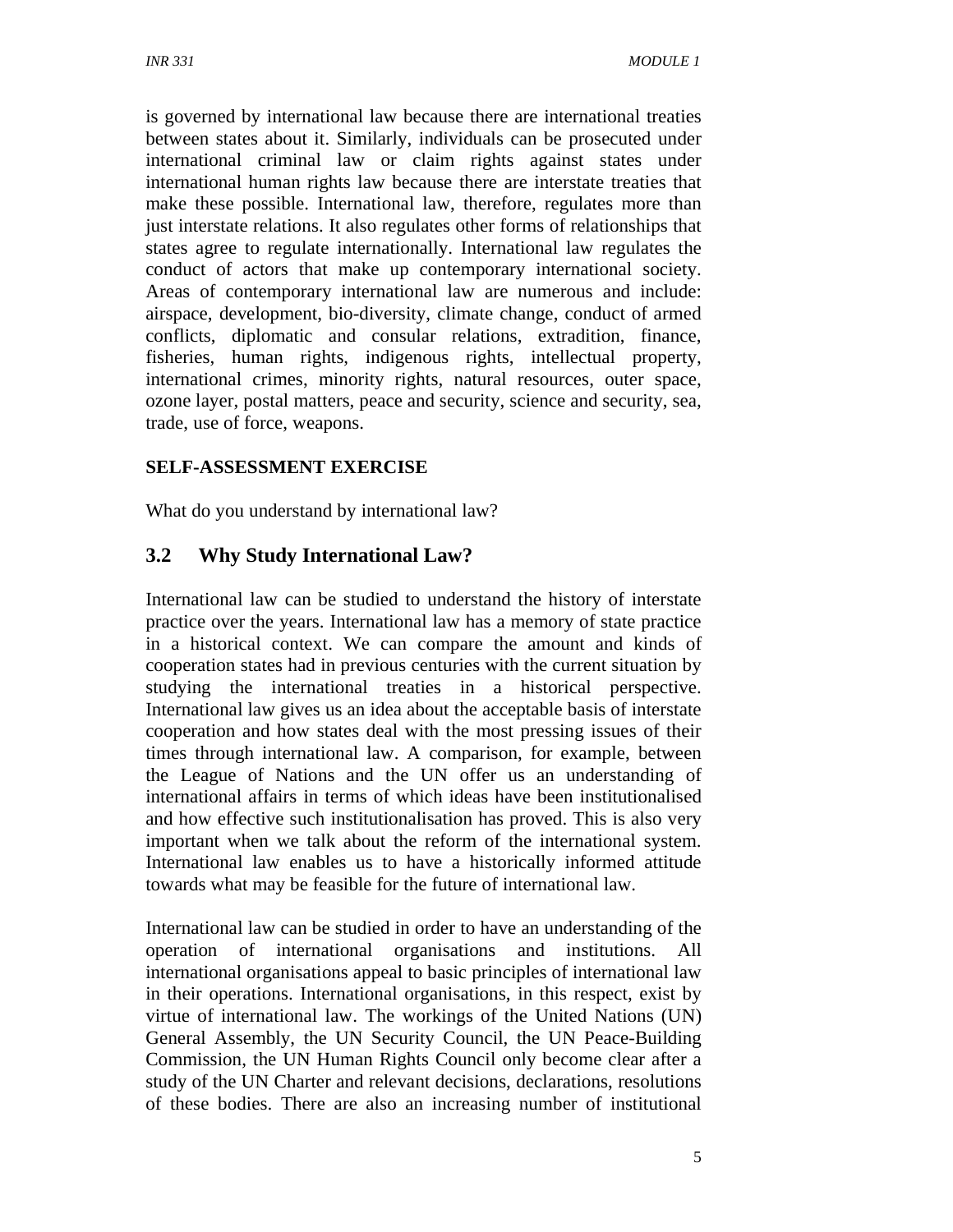*INR 331 INTERNATIONAL LAW* 

arrangements that we cannot analyse without a clear understanding of their status and mandate in international law. Consider for example, peacekeeping or peace enforcement missions authorised by the Security Council or the refugee camps run by the UN High Commission for Refugees or the International Red Cross and Red Crescent, which is recognised to have a special mandate under international humanitarian law treaties and domestic laws.

International law can be studied to find out what the distinct international law position is on any aspect of international affairs. There are a number of views that can be offered on a particular debate in international affairs. There could be the subjective view, i.e. an account of what any stakeholder thinks is the case. There could be the normative view, i.e. an account of what would be the best position to be adopted by anyone. Finally, there could be the international law view, that is, an account of what would be the correct conduct or outcome in international law. For the student of international relations interested in understanding how international actors conduct themselves, the international law perspective is indispensable as international law aims to offer established standards of conduct. For the future policy- maker or politician, it is imperative to be able to critically appraise whether the current rules of international law are worth following or supporting or whether they are in need of fundamental revision. International law, therefore, is particularly important for international relations students who wish to criticise the actual conduct of states or would like to propose changes to existing arrangements. Given the interest of international law in the regulation of international affairs, accurate information about international treaties, the mandates and composition of international organisations, the relationship between different organisations at the international level and the way in which international institutions operate matters to international law.

International law can be studied with the purpose of understanding the power of its norms and the rise and fall of international legal frameworks. A central reason to engage with international law is to assess the extent to which the norms embedded in international law guide and control state behavior. There are a number of scenarios that may emerge in any area of international relations at any time. One scenario is that some new development may take place, for example, the possibility of exploitation of resources on the moon. It would then be necessary to assess whether there are already a number of norms that govern this area or whether different norms emerge that are able to address the concerns in a more specific way. Another scenario would be the case of states withdrawing their support from an international law rule. This would lead us to question what made the rule inadequate and what replaces it instead. Yet another scenario is the sphere of contested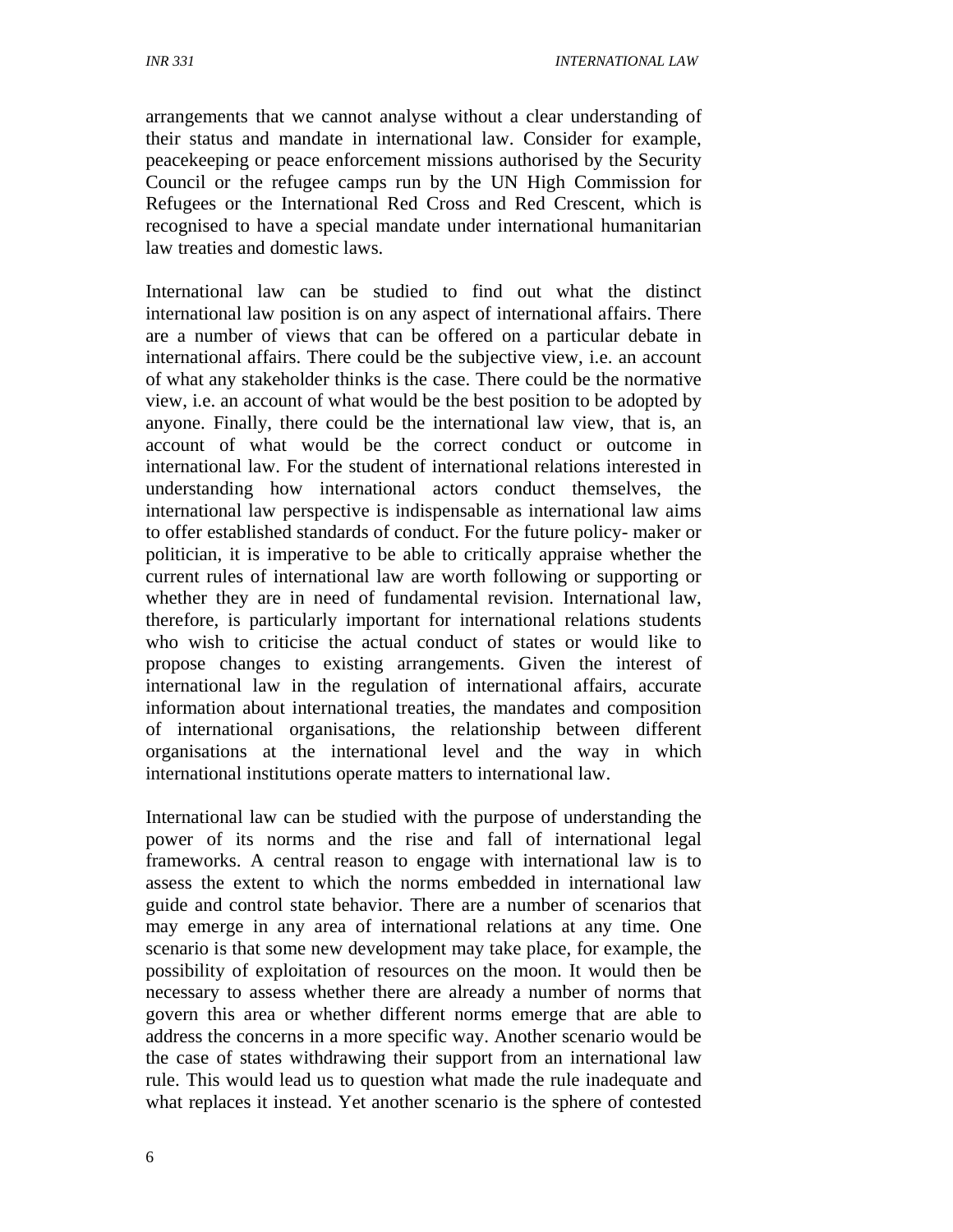norms and how a student of international relations can distinguish between a norm with weak support and a contested norm. A final systematic issue would be the circumstances under which a fundamental international legal norm may undergo change or reform. International law not only provides indicators about where the most pressing problems lie with respect to the power of norms, it also offers perspectives to international relations students about how to assess the rise and demise of international law to international relations students about how to assess the rise and demise of international law.

International law is worth studying because it is a site where we can engage with both ideas and practice about international affairs. The final answer to the *Why international law?* Question, is one about developing a certain kind of attitude to international affairs. International law contributes to how we think about international relations as a whole and the basic aims of international society. This is a different orientation of thinking, especially as opposed to thinking about the basic aims of states. More significantly, contemporary international law, with its focus stretching beyond interstate relations to areas such as the environment, human rights, trade, development, allows students of international relations to engage with questions about a fair international system and the possibility of such a system under contemporary political conditions. International law with one foot in the practice of international affairs and another one in principles and norms is a perfect location to think about the future of international relations.

### **SELF-ASSESSMENT EXERCISE**

List and explain five importance of international law.

### **4.0 CONCLUSION**

The international society is made up of states and non state actors. It is also made up of international organisations and other groups such as armed groups or business enterprises and individuals; whose status, powers, responsibilities and actions must however be recognised by states through international law. By implication, an essential element in the definition of international law, which provides a framework for focus, is not in its subject matter or the type of entities it regulates, but that it is law that is made by states collectively. No single state acting unilaterally can make international law; neither can a collection of corporations or individuals. International law rests with states acting together. International organisations, individuals, and corporations can all become subjects of international law and have limited powers and international personality recognised under international law. They can also help clarify what international law is by interpreting it or they can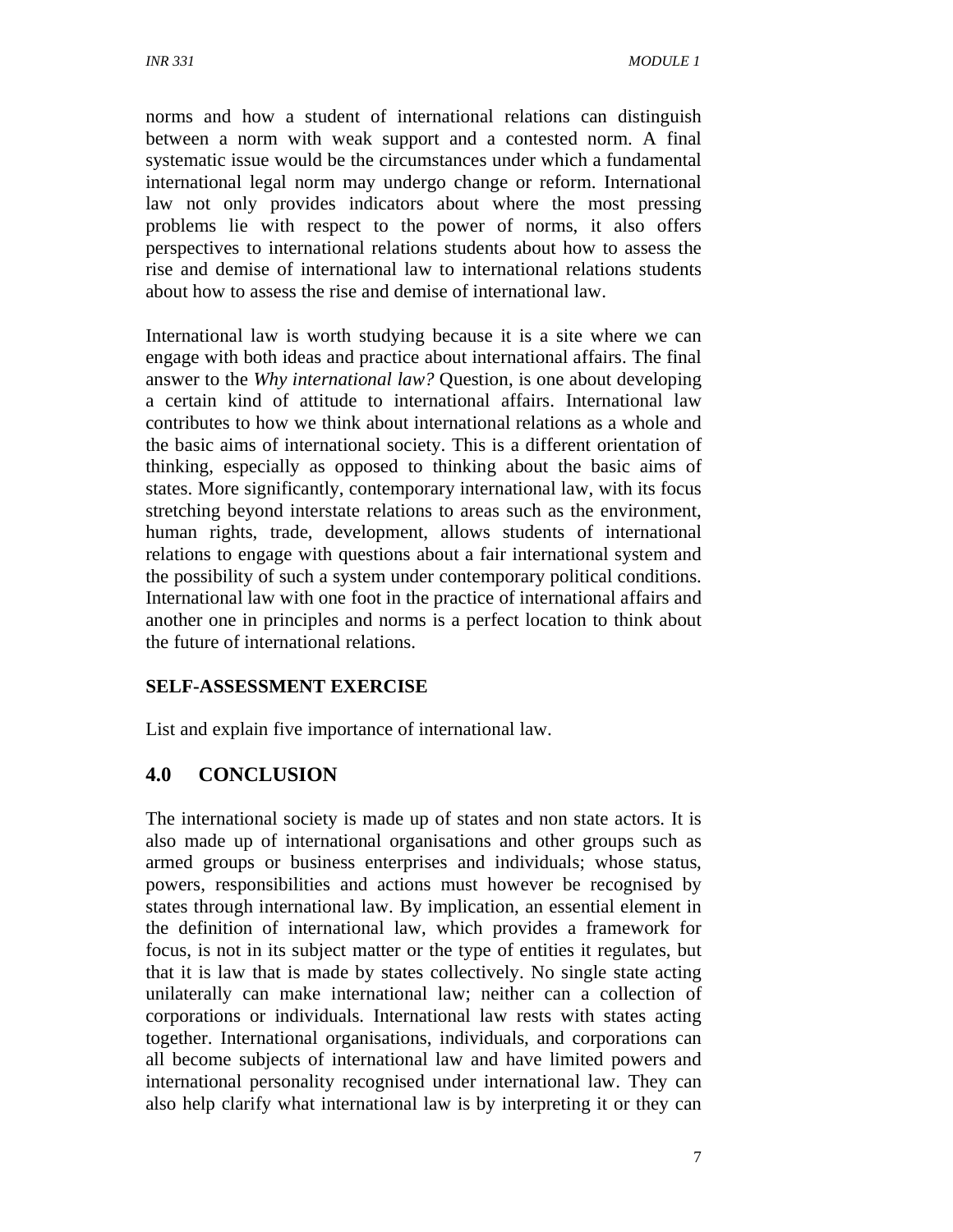appear in international courts. But they cannot make international law. This means that there are no predetermined limits as to what areas international law does or should regulate. This can only be determined through collective agreement amongst states.

# **5.0 SUMMARY**

This unit has defined and explained international law. It emphatically noted that the key focus of international law is interstate relations and not relations between private entities. Private entities indeed play significant roles in the international system but only constitute part of the 'subjects' of international law. International law was also considered as a product of social processes that assumes a customary form and character in which nations develop based on their histories and experiences. The study equally made effort to clarify that although international law helps in the settlement of disputes, the principal target of international law is to regulate relations between and among states. By so doing, international law centrally focuses on the preclusion of disputes. In this unit, we equally examined some of the reasons why the study of international law is crucial. Fundamentally, international law provides the platform upon which international relations is harmoniously carried out.

# **6.0 TUTOR-MARKED ASSIGNMENT**

Analyse the significance of European states in the framing of international law.

# **7.0 REFERENCES/FURTHER READING**

- Duplessis, I. (2008). "Soft International Labour Law: The Preferred Method of Regulation in a Decentralised Society" In: Clavet, R. et al.
- *Governance International Law and Corporate Social Responsibility.*  Geneva: International Institute for Labor Studies.
- Shaw, M. N. (2008). *International Law.* London, United Kingdom: Cambridge University Press.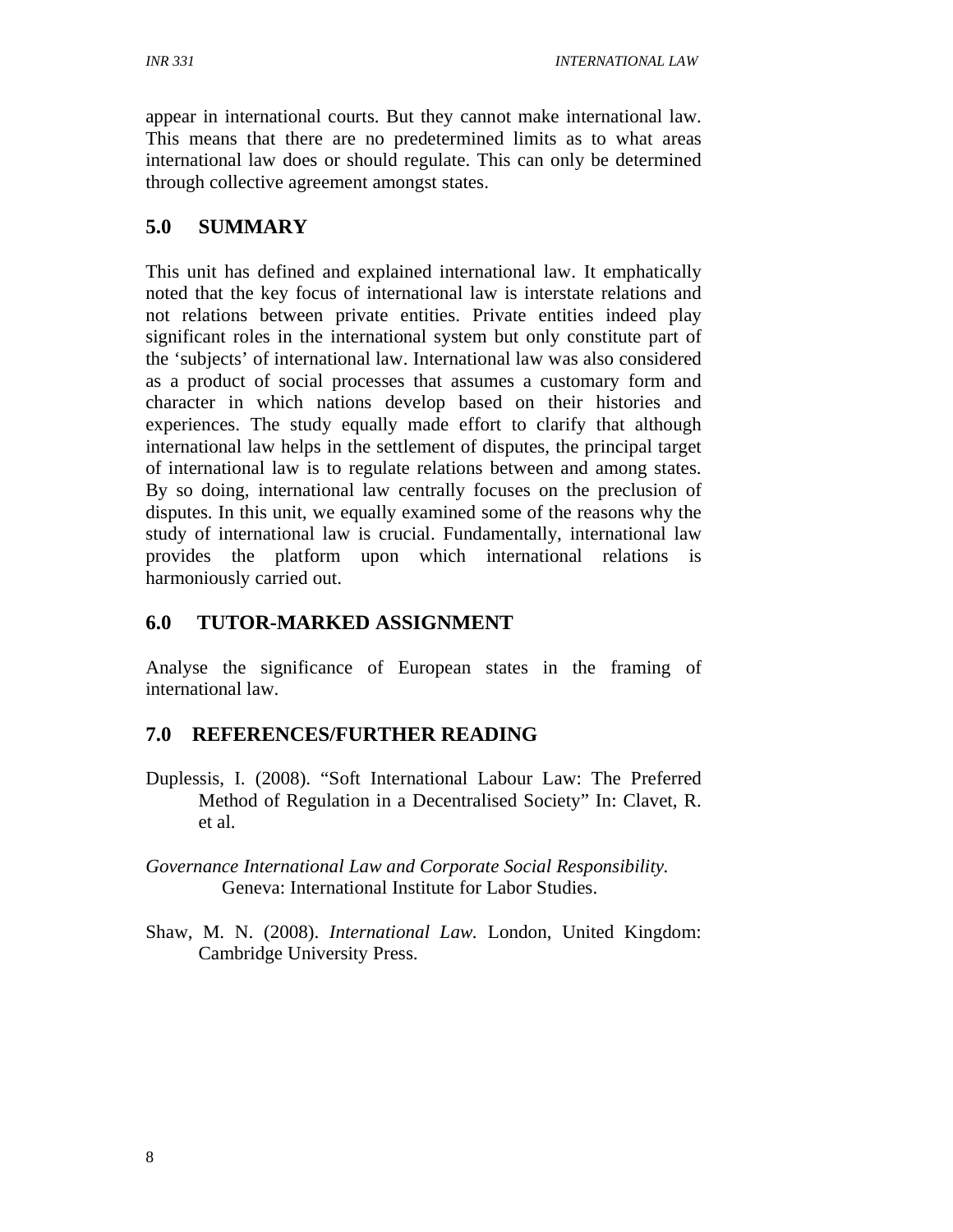### **UNIT 2 EUROPE AND THE ORIGINS AND HISTORICAL DEVELOPMENT OF INTERNATIONAL LAW**

#### **CONTENTS**

- 1.0 Introduction
- 2.0 Objectives
- 3.0 Main Content
	- 3.1 Origins of International Law
		- 3.1.1 Ancient Worlds
		- 3.1.2 The Universalist Outlook: Medieval Natural Law
		- 3.1.3 The Pluralist Outlook: The Italian City-States
		- 3.1.4 Developments in State Practice
		- 3.1.5 The Classical Age
		- 3.1.6 Historical Development of International Law
- 4.0 Conclusion
- 5.0 Summary
- 6.0 Tutor-Marked Assignment
- 7.0 References/Further Reading

#### **1.0 INTRODUCTION**

Indeed, the ambiguity of the term 'international law' leads to different answers to the question of when international law 'began'. If by 'international law' is meant merely the ensemble of methods or devices which give an element of predictability to international relations (as in the silent-trading illustration), then the origin may be placed virtually as far back as recorded history itself. If by 'international law' is meant a more or less comprehensive substantive code of conduct applying to nations, then the late classical period and Middle Ages was the time of its birth. If 'international law' is taken to mean a set of substantive principles applying *uniquely* to States as such, then the seventeenth century would be the starting time. If 'international law' is defined as the integration of the world at large into something like a single community under a rule of law, then the nineteenth century would be the earliest date (perhaps a tri. e optimistically). If, finally, 'international law' is understood to mean the enactments and judicial decisions of a world government, then its birth lies (if at all) somewhere in the future—and, in all likelihood, the distant future at that.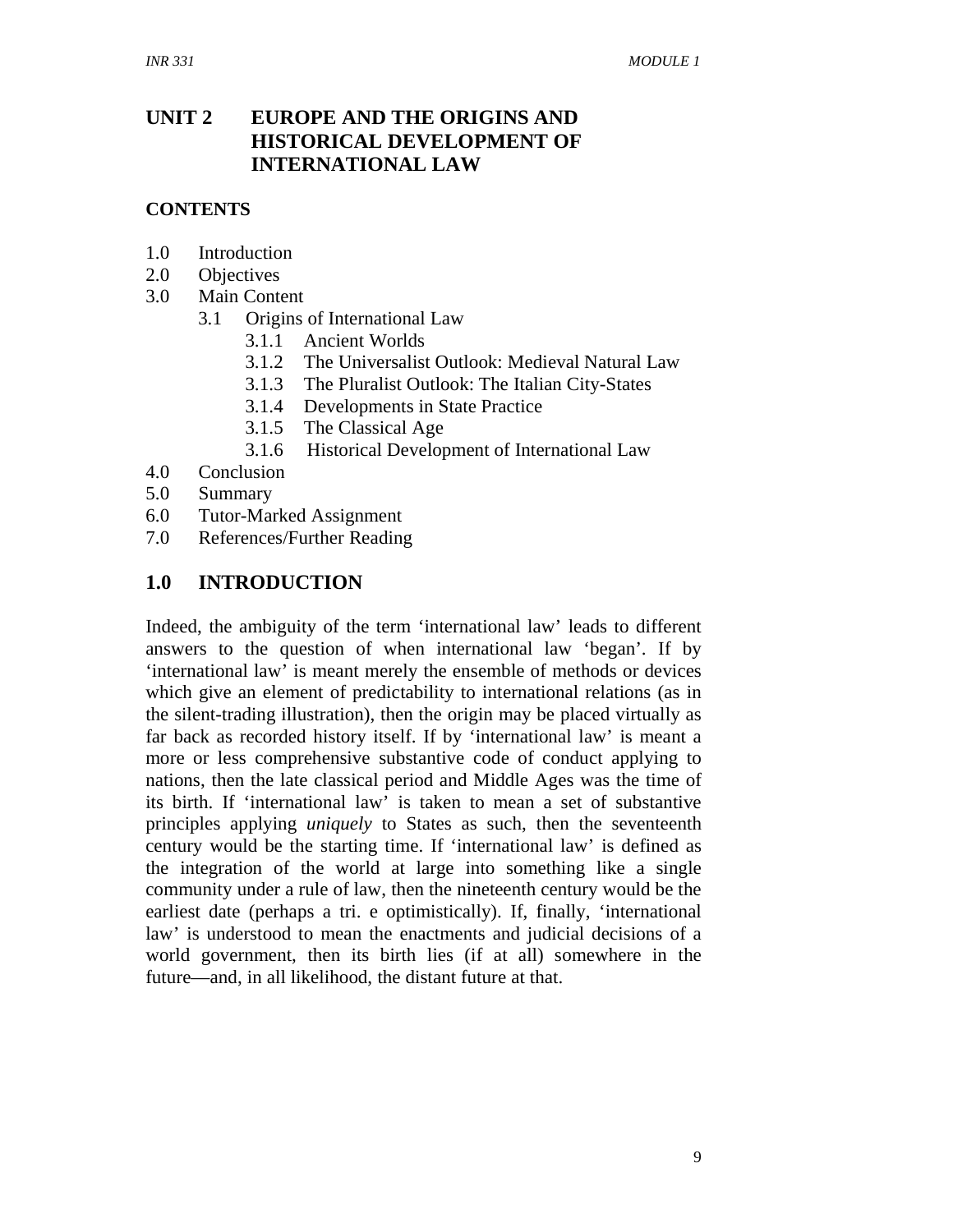# **2**.**0 OBJECTIVES**

At the end of this unit, you should be able to:

- state the linkage between diplomacy in Europe and the origin(s) and historical development of international law
- identify the major ancient powers, kingdoms, and empires (especially the Greek and Roman empires) that served as the precursors of international law
- explain the main contributions of the Medieval Natural Law towards the development of international law
- demonstrate how the arguments of both the universalists and the pluralists evolved and impacted on the historical development of international law
- outline the implications of pluralism on state practice, particularly on the development of diplomatic ties among nations.

# **3.0 MAIN CONTENT**

### **3.1 Origin of International Law**

# **3.1.1 Ancient Worlds**

For a vivid indication of how persons from even the most diverse cultures can relate to one another in a peaceful, predictable, and mutually beneficial fashion, it is difficult not to top Herodotus's description of 'silent trading' between the Carthaginians and an unnamed North African tribe in about the sixth century BC. When the Carthaginians arrived in the tribe's area by ship, they would unload a pile of goods from their vessels, leave them on the beach and then return to their boats and send a smoke signal. The natives would then come and inspect the goods on their own, leave a pile of gold, and retire. Then the Carthaginians would return; and, if satisfied that the gold represented a fair price, they would take it and depart. If not satisfied, they would again retire to their ships; and the natives would return to leave more gold. The process would continue until both sides were content, at which point the Carthaginians would sail away with their gold, without a word exchanged between the two groups. There was perfect honesty on both sides, as Herodotus observed. There were no problems of theft or conflict. This silent trading arrangement may have been successful in its way, but a process of interaction so inflexibly ritualistic and so narrow in subject matter could hardly suffice for political interactions between States, even in ancient times.

The major evidence in the study of the nascent international law lay in three areas of ancient Eurasia that were characterised by dense networks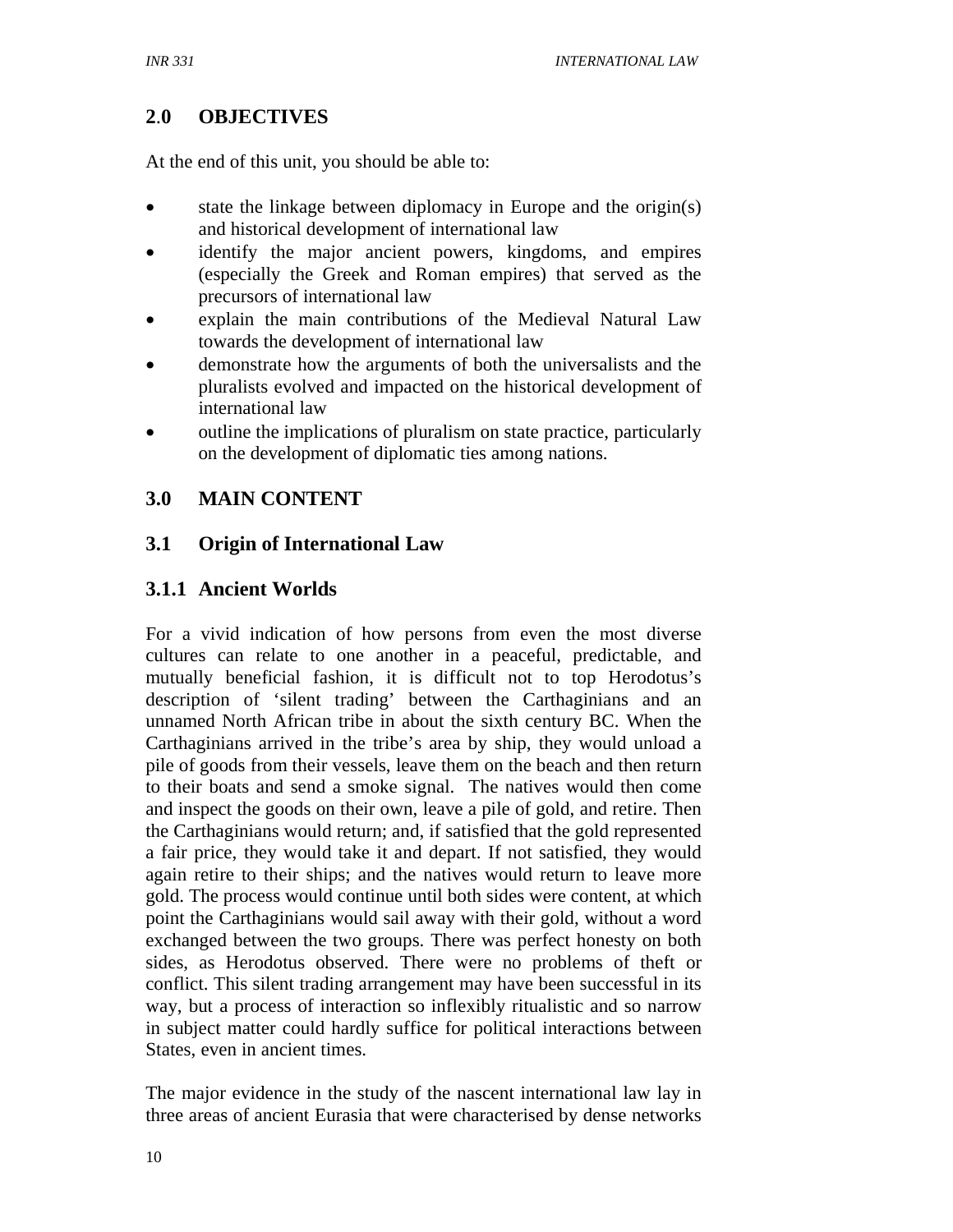of small, independent States sharing a more or less common religious and cultural value system: Mesopotamia (by, say, the fourth or third millennium BC), northern India (in the Vedic period after about 1600 BC), and classical Greece. Each of these three State systems was characterised by a combination of political fragmentation and cultural unity. This enabled a number of fairly standard practices to emerge, which helped to place inter-State relations on at least a somewhat stable and predictable footing. Three particular areas provide evidence of this development: diplomatic relations, treaty-making, and the conduct of war. A major additional contribution of the Greek city-States was the practice of arbitration of disputes, of which there came to be a very impressive body of practice.

It was not inordinately difficult for some of these practices to extend across deeper cultural lines as well. One of the earliest surviving treaty texts was between Egypt and the Hittite Empire, from the thirteenth century BC. The agreement concerned an imperial division of spheres of influence, but it also dealt with the extradition of fugitives. The problem of good faith and binding force was ensured by enlisting the gods of both nations (two thousand strong in all) to act as guardians. With the advent of the great universal religions, far more broadly-based systems of world order became possible. One outstanding example was the Islamic empire of the seventh century AD and afterwards. Significantly, the body of law on relations between States within the Muslim world (the *Dar al-Islam*, or 'House of Islam') was much richer than that regarding relations with the outside world (the *Dar al-Harb*, or 'House of war'). But even with infidel States and nationals, a number of pragmatic devices evolved to permit relations to occur in predictable ways—such as 'temporary' truces (in lieu of treaties) or safe-conducts issued to individuals (sometimes on a very large scale).

In Western history, the supreme exemplar of the multinational empire was Rome. But the Roman Empire was, in its formative period, a somewhat tentative and ramshackle affair, without an over-arching ethical or religious basis comparable to the Islamic religion in the later Arab empire. That began to change, however, when certain philosophical concepts were imported from Greece (from about the second century BC). The most important of these was the idea of a set of universal principles of justice: the belief that, amidst the welter of varying laws of different States, certain substantive rules of conduct were present in *all* human societies. This idea, first surfaced in the writings of Aristotle. But it was taken much further by the philosophers of the Stoic school, who envisaged the entire world as a single 'world city-State' (or *kosmopolis*) governed by the law of nature. Cicero, writing under Stoic influence, characterised this law of nature as being 'spread through the whole human community, unchanging and eternal'.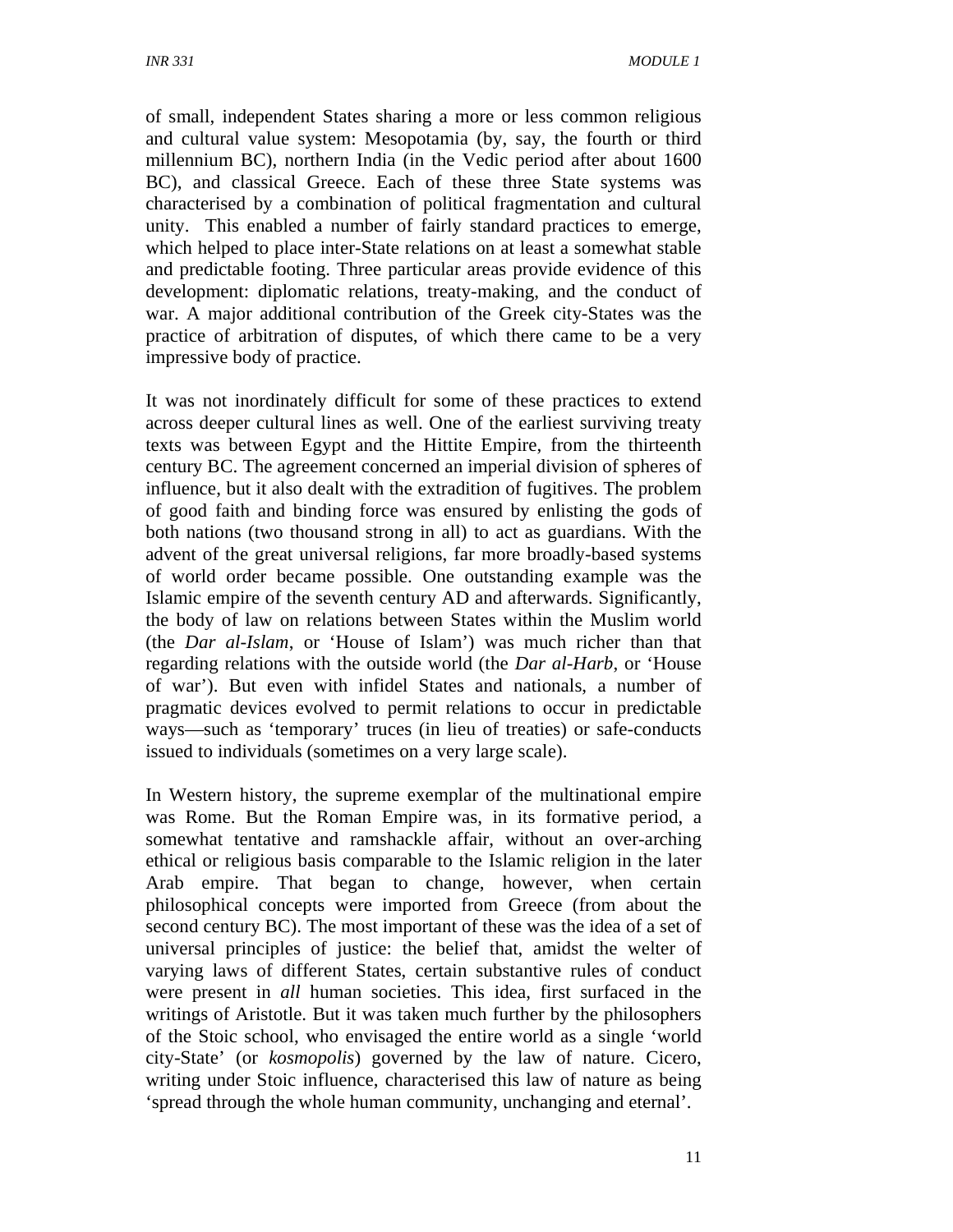This concept of a universal and eternal natural law was later adopted by two other groups, the Roman lawyers and the Christian Church, and then bequeathed by them to medieval Europe. The lawyers in particular made a distinction that would have a very long life ahead of it: between a *jus naturale* (or natural law properly speaking) and a *jus gentium* (or law of peoples). The two were distinct, but at the same time so closely interconnected that the differences between them were often very easily ignored. Natural law was the broader concept. It was something like what we would now call a body of scientific laws, applicable not just to human beings but also to the whole animal kingdom as well. The *jus gentium* was the human component, or sub-category, of it. Just as the law of nature was universal in the natural world, so was the *jus gentium*  universal in the *human* world.

# **SELF-ASSESSMENT EXERCISE**

Discuss the origin and historical development of international law.

# **3.1.2 The Universalist Outlook: Medieval Natural Law**

The European Middle Ages became the great age of natural-law thought. During this period, natural-law conceptions developed under the umbrella of the Catholic Church. But it must be remembered that the idea was not specifically Christian in its inception, but rather was a legacy of the classical Stoic and Roman legal traditions. The dominant tradition—represented outstandingly by Thomas Aquinas—was rationalist in outlook, holding the content of the natural law to be susceptible of discovery and application by means of human reason rather than of revelation.

Natural law is one of the many parts of international law that have never received the systematic study that they merit. In the present context, only a few of its most salient features can be noted. Perhaps its single most outstanding feature was its all-embracing character. It encompassed and regulated the natural and social life of the universe in all its infinite variety—from the movements of the stars in their courses to the gurgling of the four humors through the veins and arteries of the human body, from the thoughts and deeds of all of the creatures of land, sea, and air, to those of human beings and the angels in the heavens. Its structures applied universally to all cultures and civilisations, past, present, and future.

There continued to be, as in the ancient period, a distinction between the *jus natural* and the *jus gentium*, though still without any very sharp line between the two. The *jus gentium* was much the lesser of the two, being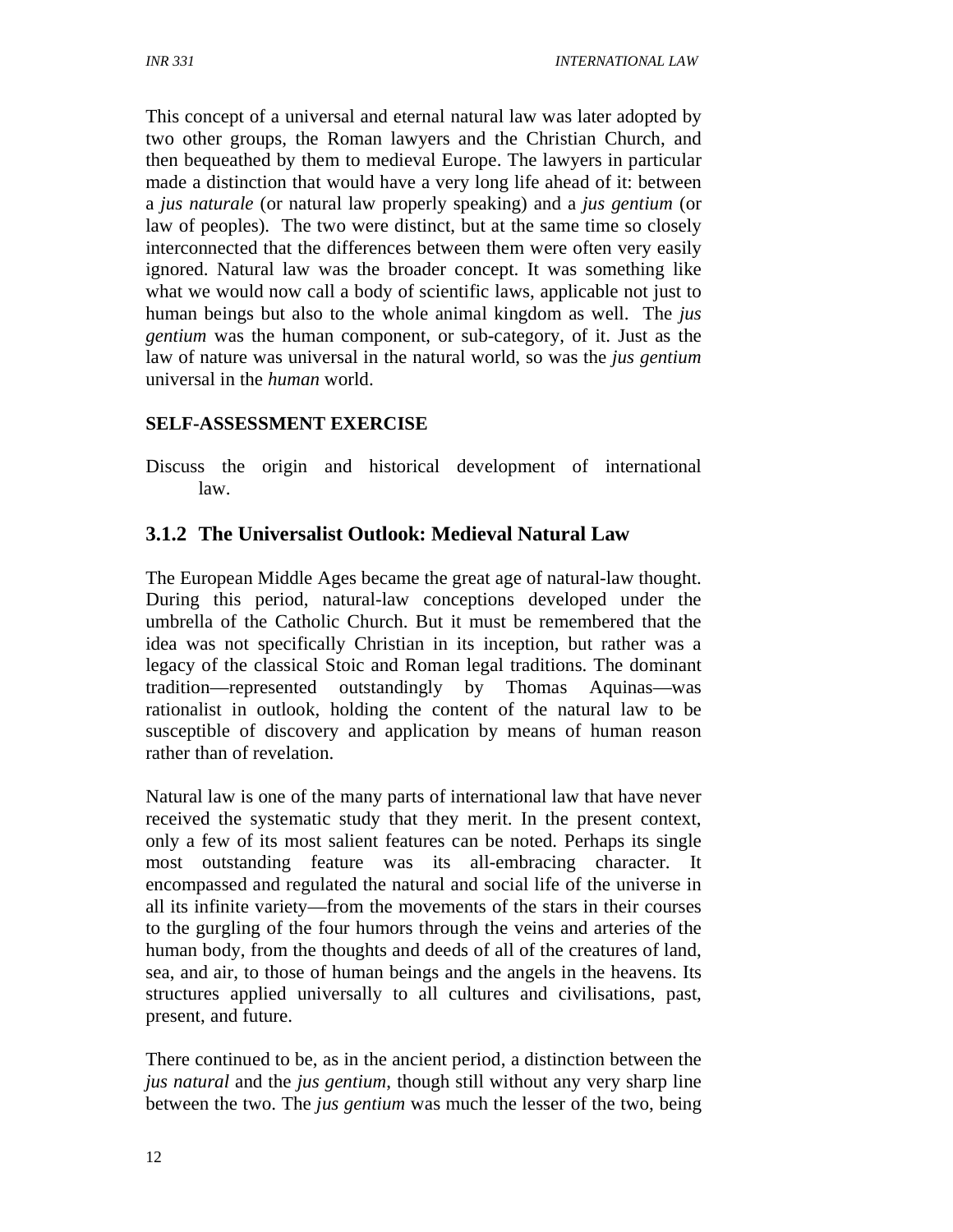seen largely as an application of the broader natural law to specifically human affairs. Sometimes it was regarded as comprising universal customs of purely human creation—and therefore as a sort of supplement to natural law properly speaking. These *jus gentium* rules were sometimes referred to as 'secondary' natural-law rules. It must be stressed that this original *jus gentium* did not consist entirely, or even primarily, of what would now be called rules of international law. Instead, it was a collection of laws common to all nations, affecting individuals in all walks of life, from the highest to the lowest, and dealing with all aspects of human social affairs—contract, property, crime, and the like. It was more in the nature of an ethical system of universal or trans-cultural scope, setting out general norms of conduct, as opposed to a legal code with a list of prohibitions and punishments. One aspect of this grand intellectual scheme should be particularly stressed: the fact that there was no strong tendency to think that anybody of law existed that was applicable *uniquely* to international relations as such. States, like private persons, were permitted lawfully to wage war for such purposes as the punishment of wickedness or, generally, for the enforcement of the law—but not for vainglory or conquest or oppression. This, in fact, was the conceptual kernel of natural law's most outstanding contribution to international law: the doctrine of the just war.

### **3.1.3 The Pluralist Outlook: The Italian City-States**

Even if (as the natural-law writers maintained) the whole of human society formed a single moral and ethical community, there was no denying that the world also consisted of a welter of different polities, of a bewildering variety of sorts, and of varying degrees of independence from one another—extending all the way from the great empire of Rome itself (of Byzantium) to the patchwork of feudal jurisdictions which carpeted Western Europe.

Nowhere was the tension between the universalistic and the pluralistic tendencies of the period more evident, in practice, than in the debates over the legal status of the various 'independent' city-states of northern Italy. These obtained substantial *de facto* independence from the Holy Roman Empire in the late twelfth century, when the cities of the Lombard League defeated the forces of Emperor Frederick I. There was, however, considerable debate over what this 'independence' really meant. To this matter, two of the most prominent medieval lawyers— Bartolus of Sassoferato and his student Baldus of Ubaldis, who both wrote in the fourteenth century—turned their attention. Broadly speaking, the conclusion of Bartolus (largely echoed by Baldus) was that the cities were independent in the sense of being wholly self-governing and independent of *one another*, but that, in their relations *inter se*, they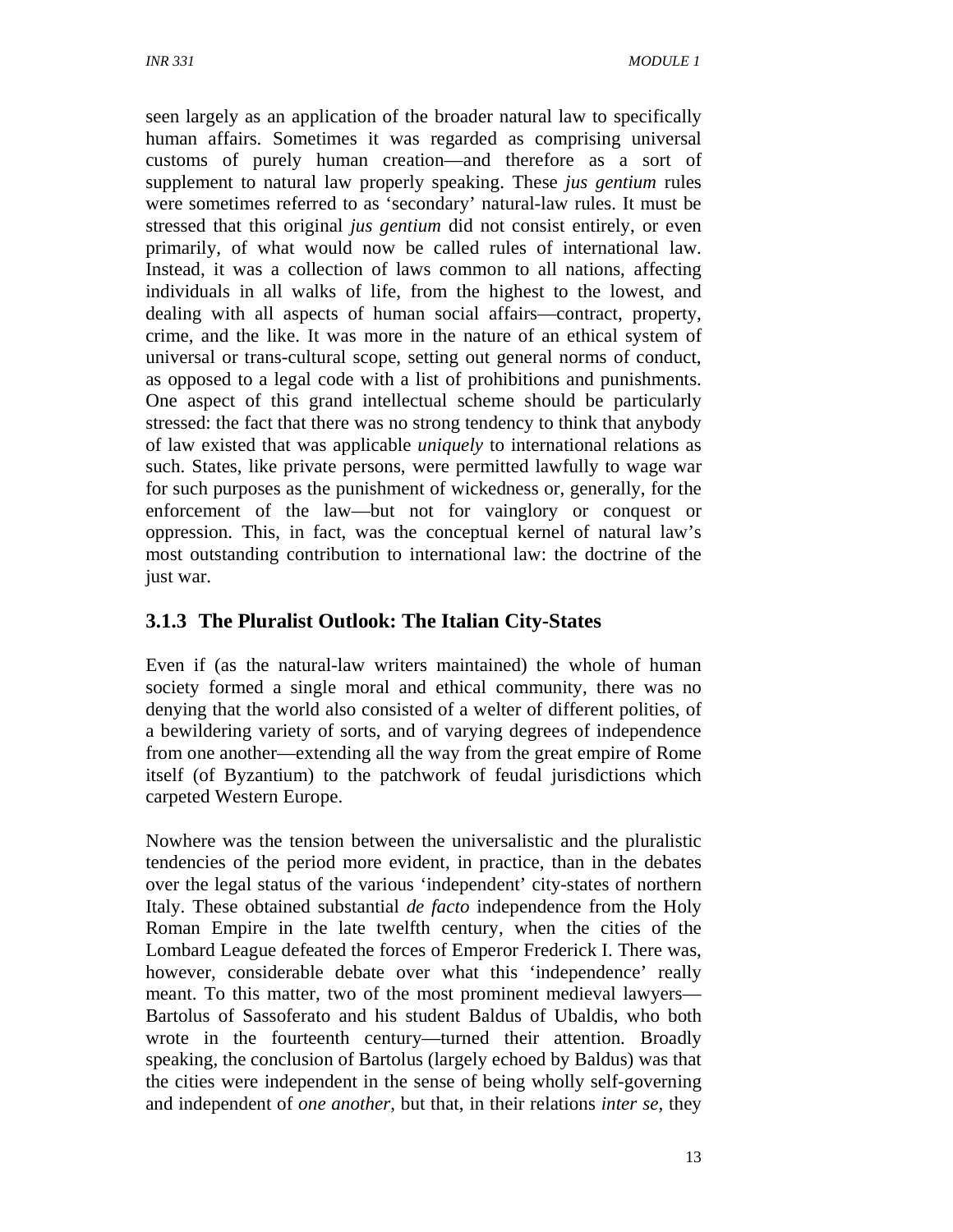continued to be subject to rules of the Empire. Here we see the, first glimmer, in European society, of the concept of independence of States operating in conjunction—sometimes very uneasily—with subjection to a larger set of norms governing inter-State relations. For this reason, Bartolus has been called, with some justice, the jurist theorist of international law.

#### **SELF-ASSESSMENT EXERCISE**

Describe how ancient civilisation, particularly European civilisation, contribute to the evolution of the natural law.

#### **3.1.4 Development in State Practice**

It is from the *pluralist* rather than the *universalist* side of the great medieval conceptual divide that we must look for innovations in State practice. The reason is easily seen: it is in the day-to-day relation of different States and peoples with one another that the practical problems of law are most likely to arise. Much of the State practice in the middle ages consisted of traditional ways inherited from ancient times. The area of diplomatic relations is an example, with diplomats increasingly being accorded a broad (but not absolute) degree of immunity from judicial process in host States. Beginning in about the eleventh century, European (chiefly Italian) States began to conclude bilateral treaties that spelled out various reciprocal guarantees of fair treatment. These agreements, sometimes concluded with Muslim States, granted a range of privileges to the foreign merchants based in the contracting States, such as the right to use their own law and courts when dealing with one another. The same process was at work in the sphere of maritime trading. The seafaring community made use of the laws of Oleron (which were actually a series of court decisions from the small island of that name in the Bay of Biscay), and also of a code of rules called the *Consolato del Mare*, compiled in about the thirteenth century for the maritime community of Barcelona. These codes governed the broad range of maritime activities, including the earliest rules on the rights of neutral traders in wartime.

Certain aspects of the conduct of war witnessed a high level of refinement in the middle ages—most notably the law on the ransoming of prisoners of war (a welcome step forward from the alternatives of enslavement and summary killing). 'the law of arms' (as it was known) was expounded in the fourteenth century, first by John of Legnano and later by a monk named Honore de Bonet (or Bouvet), whose book entitled *The Tree of Battles*, of the 1380s, became very influential. Accounts of medieval warfare, however, incline observers to harbour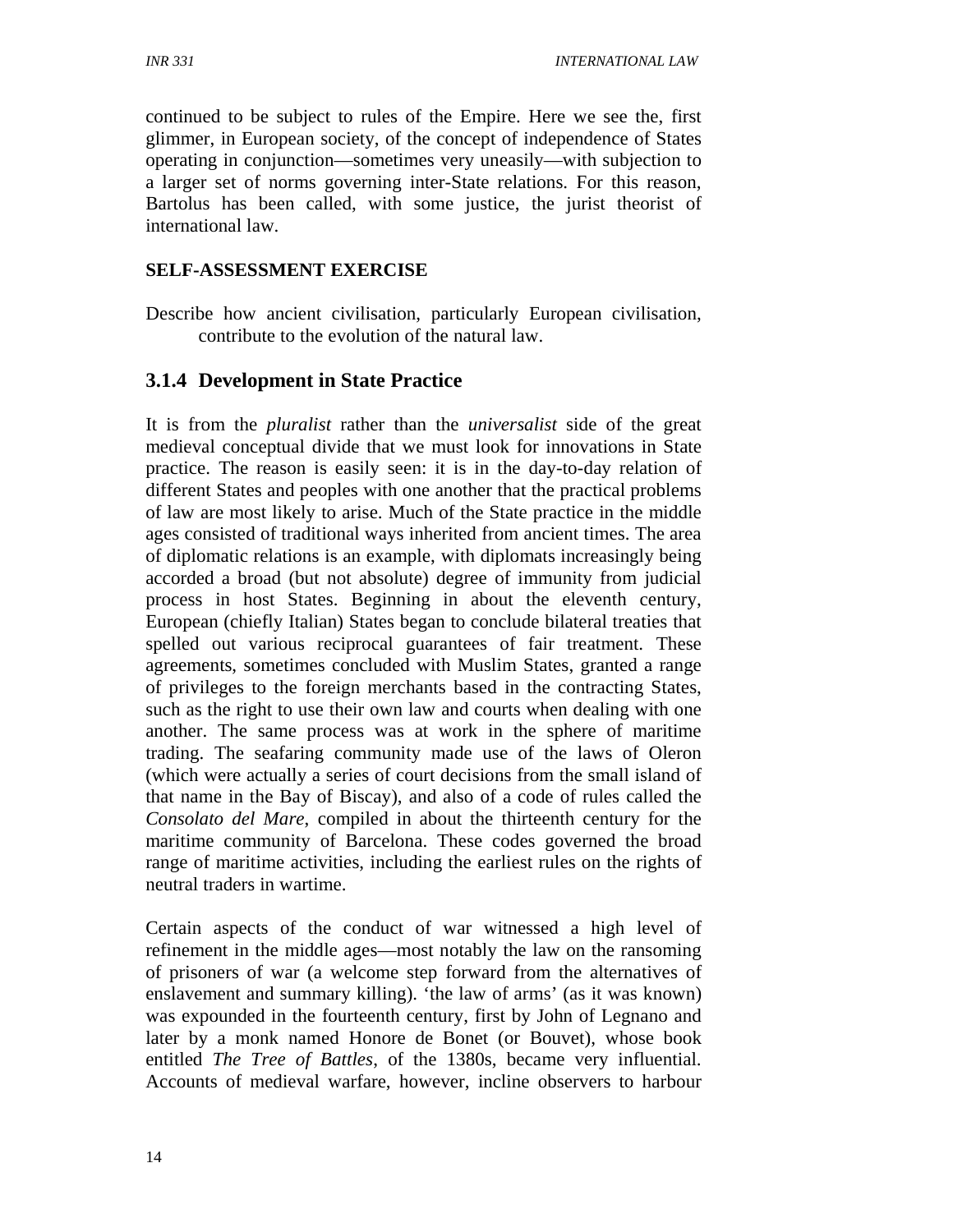grave doubts as to whether even these practical rules exerted much real influence.

With the European explorations of Africa and, particularly, the New World from the fourteenth century onward, questions of relations with non-European societies assumed an urgent importance—while, at the same time, posing an immense practical test for the universality of natural law. The Spanish conquest of the Indian kingdoms in the New World sparked especially vigorous legal and moral debates (even if only after the fact). The Dominican scholar, Francisco de Vitoria, in a series of lectures at the University of Salamanca, concluded that the Spanish conquest was justified, on the ground that the Indians had unlawfully attempted to exclude Spanish traders from their kingdoms, contrary to natural-law rules. But he also confessed that his blood froze in his veins at the thought of the terrible atrocities committed by the Spanish in the process. In 1550–51, there occurred one of the major legal confrontations of history, when two prominent, Figures—Juan Ines de Sepulveda and Barolome de las Casas—debated, at length, the lawfulness and legal bases of the Spanish conquest of the New World, under the judgeship of the theologian and philosopher Domingo de Soto. The result, alas, was inconclusive, as Soto declined to render a judgment.

In short, medieval international law was a jumble of different beliefs and practices— from the rare end conceptions of the law of nature, to the more serviceable rules by which various communities conducted their actual day-to-day business, from warfare and diplomacy, to buying and selling.

#### **SELF-ASSESSMENT EXERCISE**

In what way(s) did pluralism influence the development of state practice during the medieval era?

# **3.1.5 The Classical Age**

In the seventeenth and eighteenth centuries, a new spirit entered into doctrinal thought on international law. This is sometimes put in terms of a secularisation of natural-law thought. That, however, is a very misleading characterisation, since natural-law itself was (and had always been) primarily secular in nature. What was new in the seventeenth century was a willingness to give a degree of formal recognition to State practice as a true source of law, rather than regarding it as merely illustrative of natural-law principles. The result was a kind of dualistic outlook, with natural law and State practice maintaining a wary, and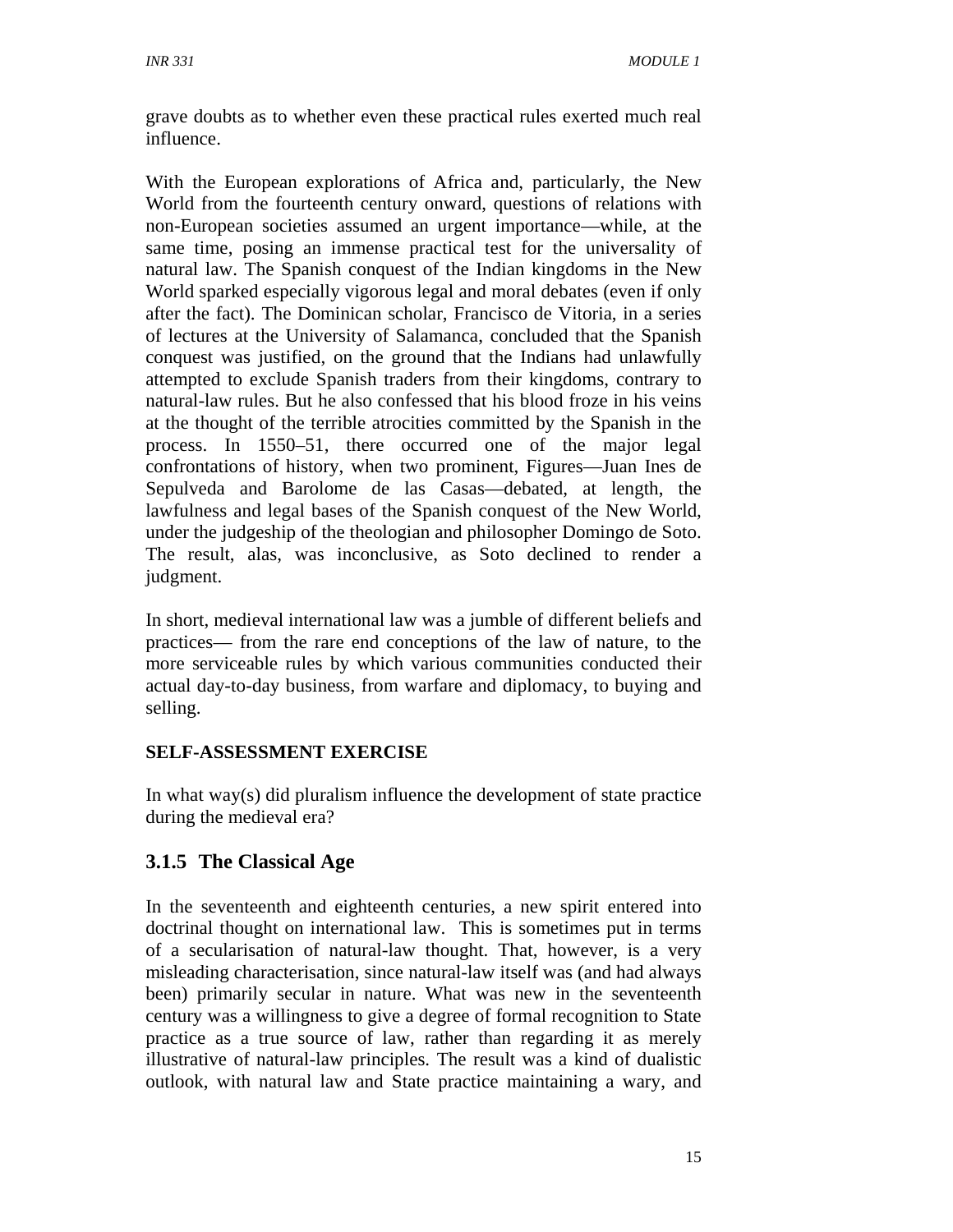rather uneasy, form of co-existence—a state of affairs much in evidence to the present day.

# **3.1.6 Historical Development of International Law**

The foundation of international law (or the law of nations) as it is understood today lie firmly in the development of Western culture and political organisations. As it were, the growth of European nations of sovereignty and the independent nation-state required an acceptable method whereby inter-state relations could be conducted in accordance with commonly accepted standards of behavior, and international law filled the gap. But although the law of nations took root and flowered with the sophistication of Renaissance Europe, the seeds of this particular hybrid plant are of far older lineage. They reach far back into history. While the modern international system can be traced back some 400 years, certain of the basic concepts of international law can be discerned in political relationships thousands of years ago. Around 2100 BC, for example, a solemn treaty was signed between the rulers of Lagash and Umma, the city-states situated in the area known to historians as Mesopotamia. It was inscribed on a stone block and concerned the established of a defined boundary to be respected by both sides under pain of alienating a number of Sumerian gods.

The next major instance known of an important, binding, international treaty is that concluded over 1000 years later between Ramses II of Egypt and the king of the Hittites for the establishment of eternal peace and brotherhood. Other points covered in that agreement signed (at Kadesh, north of Damascus) included respect for each other's territorial integrity, the termination of a state of aggression and the setting up of a form of defensive alliance. Since that date many agreements between the rival Middle Eastern powers were concluded, usually aimed at embodying in a ritual form a state of subservience between the parties or attempting to create a political alliance to contain the influence of an over-powerful empire.

After much neglect, there is now more consideration of the cultures and standards that evolved, before the birth of Christ, in the far East, in the Indian, and Chinese civilisations. Many of the Hindu rules displayed a growing sense of morality and generosity and the Chinese empire devoted much thought to harmonious relations between its constituent parts. Regulations controlling violence and the behavior of varying factions with regard to innocent civilians were introduced and ethical values instilled in the education of the ruling class. In times of Chinese dominance, a regional tributary-state system operated which fragmented somewhat in times of weakness, but this remained culturally alive for many centuries.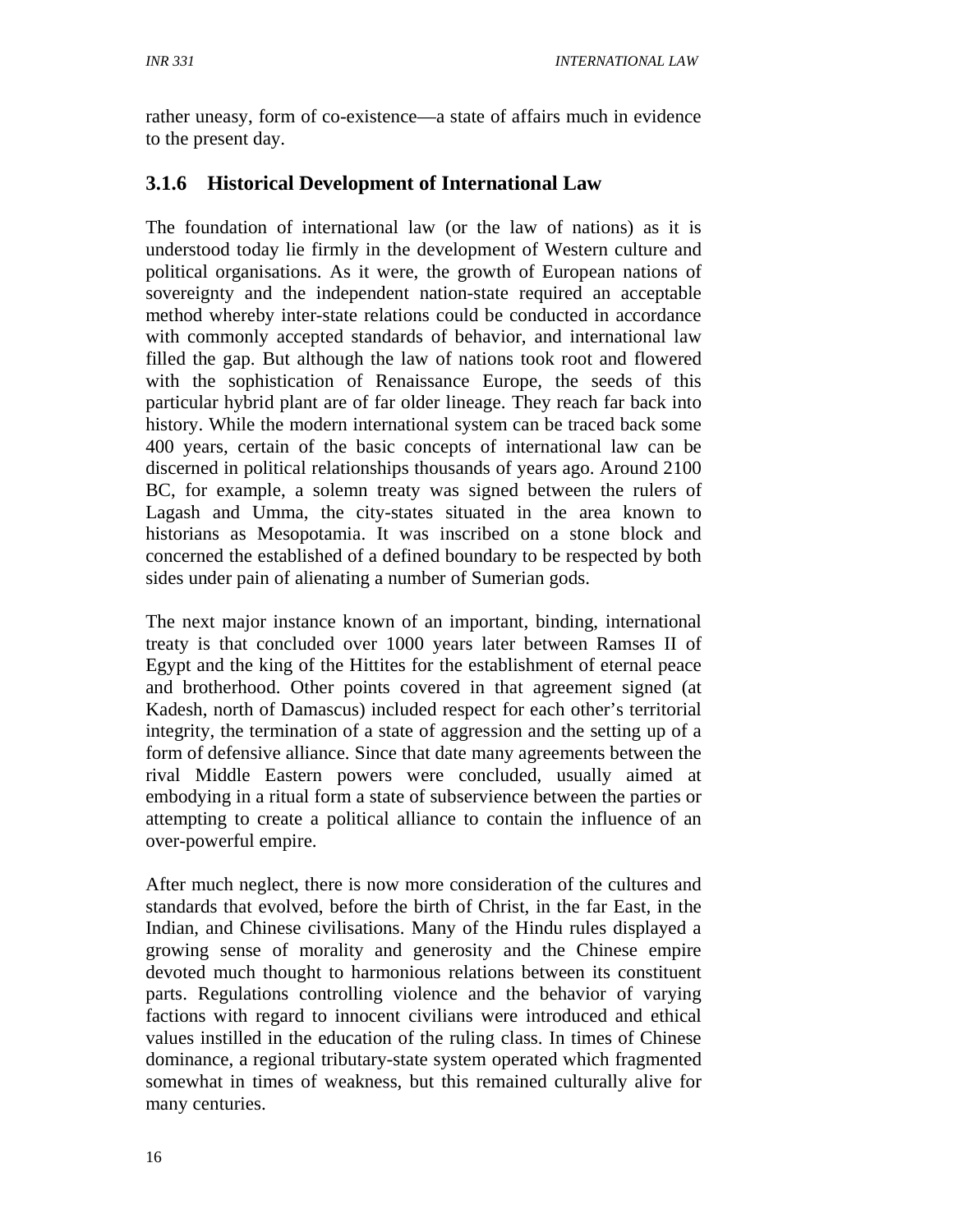However, the predominant approach of ancient civilisation was geographically and culturally restricted. There was no conception of an international community of states co-existing within a defined framework. The scope for any 'international law' of states was extremely limited and all that one can point to is the existence of certain ideals, such as the sanctity of treaties, which have continued to this day as important elements in society. But the notion of a universal community with its ideal of world order was not in evidence.

The era of classical Greece, from about the sixth century BC and onwards for a couple of hundred years, has been of overwhelming significance for European thought. Its critical and rational turn of mind, its constant questioning and analysis of man and nature and its love of argument and debate were spread throughout Europe and the Mediterranean world by the Roman empire which adopted Hellenic culture wholesale, and penetrated Western consciousness with the Renaissance. However, Greek awareness was limited to her competitive city-states and colonies. Those of different origins were Barbarians not deemed worthy of association.

The value of Greece in the study of international law lies partly in the philosophical, scientific, and political analyses bequeathed to mankind and partly in the fascinating state of inter-relationship built up within the Hellenistic world. Numerous treaties linked the city-states together in a network of commercial and political associations. Rights were often granted to the citizens of the states in each other's territories and rules regarding the sanctity and protection of diplomatic envoys developed. Certain practices were essential before the declaration of war, and the horrors of war were somewhat ameliorated by the exercise, for example, of religious customs regarding sanctuaries. But no overall moral approach similar to those emerging from Jewish and Hindu thought, particularly, evolved. No sense of a world community can be traced to Greek colonies throughout the Mediterranean area.

This was left to the able administrators of the Roman Empire. The Romans had a profound respect for organisation and the law. Law knitted together their empire and constituted a vital source of reference for every inhabitant of the far-flung domain. The early Roman law (*the jus civile)* applied only to Roman citizens. It was formalistic and hard and reflected the status of a small, unsophisticated society rooted in the soil. It was totally unable to provide a relevant background for an expanding, developing nation. The need was served by the creation of the *jus gentium.* This provided simplified rules to govern the relations between foreigners, and between foreigners and citizens. The instrument through which this particular instrument evolved was the official known as the Praetor Peregrinus, whose function it was to oversee all legal relationship, including bureaucratic and commercial matters, within the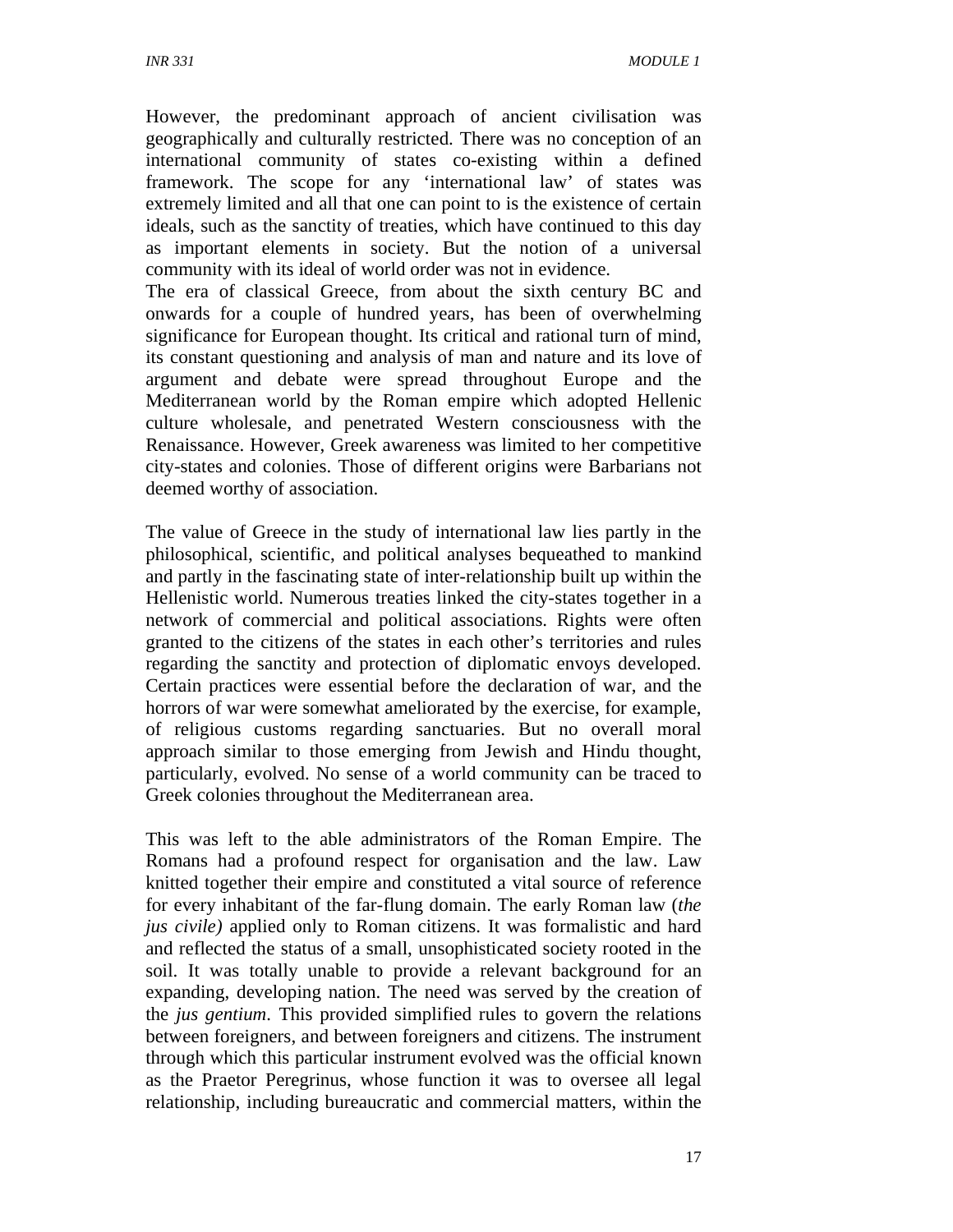empire. The progressive rules of the *jus gentium* gradually overrode the narrow *jus civile* until the latter system ceased to exist. Thus the *jus gentium* became the common law of the Roman Empire and was deemed to be of universal application. It is this all embracing factor which so strongly distinguishes the Roman from the Greek experience, although, of course, there was no question of the acceptance of other nations on a basis of equality and the *jus gentium* remained a 'national law' for the Roman Empire.

One of the most influential of Greek concepts taken up by the Romans was the idea of Natural Law. This was formulated by the Stoic philosophers of the third century BC and their theory was that it constituted a body of rules of universal relevance. Such rules were rational and logical, and because the ideas and the precepts of the 'law of nature' were rooted in human intelligence, it followed that such rules could not be restricted to any nation or any group but were of worldwide relevance. This element of universality is basic to modern doctrines of international law and the Stoic elevation of human powers of logical deduction to the supreme pinnacle of 'discovering' the law foreshadows the rational philosophies of the West. In addition to being a fundamental concept in legal theory, Natural Law is vital to an understanding of international law, as well as being an indispensible precursor to contemporary concern with human rights.

Certain Roman philosophers incorporated those Greek ideas of Natural Laws into their own legal theories, often as a kind of ultimate justification of the *jus gentium,* which was deemed to enshrine rational principles common to all civilised nations. However, the law of nature was held to have an existence over and above that of the *jus gentium.*  This led to much confusion over the exact relationship between the two ideas and different Roman lawyers came to different conclusions as to their identity and characteristics. The important factors though that need to be noted are the theories of the universality of law and the rational origins of legal rules that were founded, theoretically at least, not on superior force but on superior reason.

The classical rules of Roman law were collated in the *Corpus Juris Civilis,* a compilation of legal material in AD 534. Such a collection was to be invaluable when the darkness of the early middle ages, following the Roman collapse, began gradually to evaporate. For there was a body of developed laws readymade and awaiting transfer to an awakening Europe. The middle ages characterised by the authority of the organised church and the comprehensive structure of power that it commanded. All Europe was of one religion, and the ecclesiastical law applied to all, notwithstanding tribal or regional affiliations. For much of the period,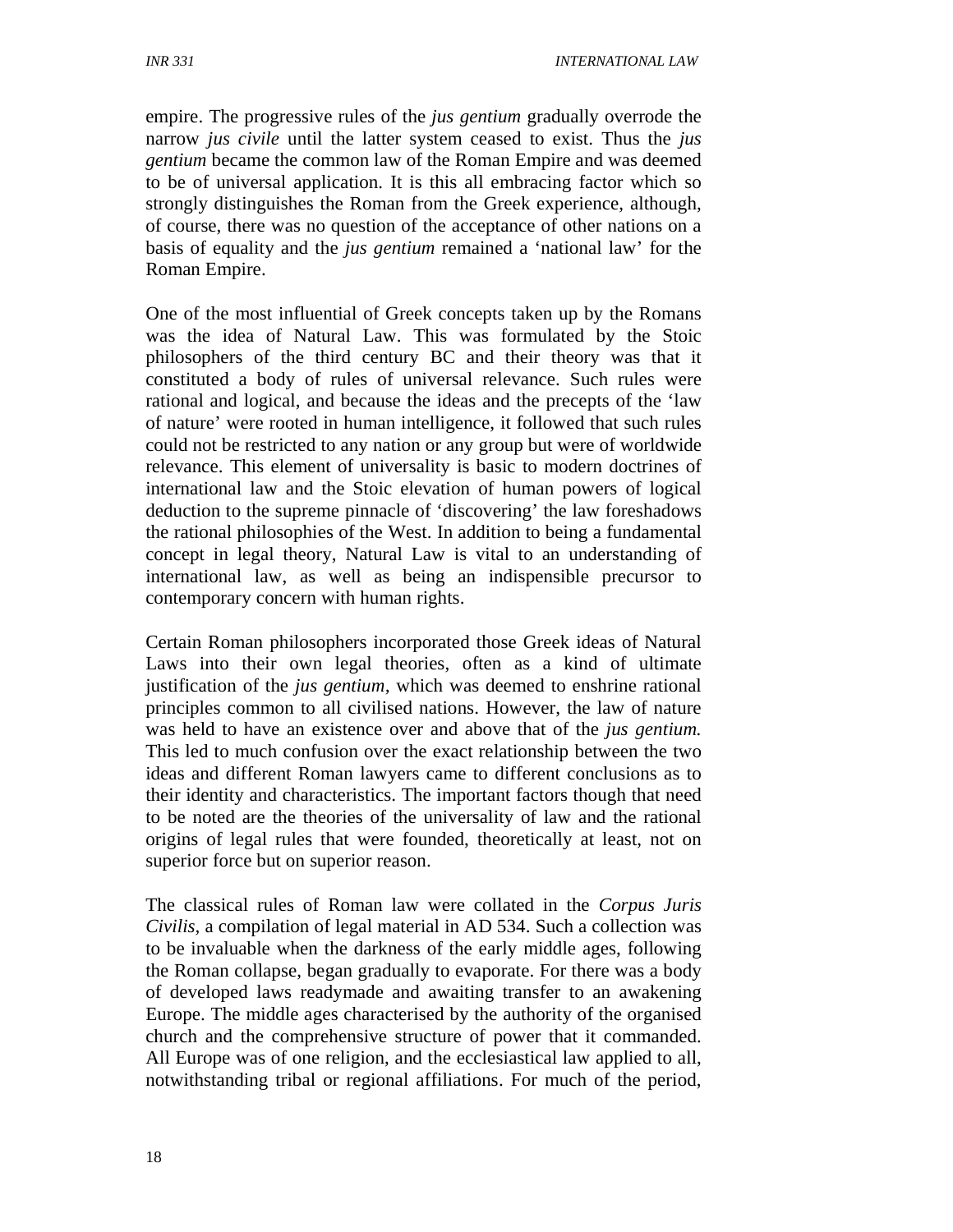there were struggles between the religious authorities and the rulers of the Holy Roman Empire.

These conflicts were eventually resolved in favour of the Papacy, but the victory over secularism proved of relatively short duration. Religion and a common legacy derived from the Roman Empire were strongly unifying influences, while political and regional rivalries were not. But before a recognised system of international law could be created, social changes were essential and of particular importance during this era were the authority of the Holy Roman Empire and the supranational character of canon laws. Nevertheless, commercial and maritime developed apace. English law established the *Law Merchant,* a code of rules covering foreign traders, and this was declared to be of universal application.

Throughout Europe, mercantile courts were set up to settle disputes between tradesmen at the various fairs, and while it is not possible to state that a continent *Law Merchant* came into being, a network of common regulations and practices weaved its way across the commercial fabric of Europe and constituted an embryonic international trade law. Similarly, maritime customs began to be accepted throughout the continent. Founded upon the Rhodesian Sea Law, a Byzantine work, many of those rules were enshrined in the Rolls of Oleron in the 12th century, and other maritime textbooks, a series of common applied customs relating to the sea permeated the naval powers of the Atlantic and Mediterranean coasts.

Such commercial and maritime codes, while at this stage merely expressions of national legal systems, were amongst the forerunners of international law because they were created and nurtured against a backcloth of cross-national contacts and reflects the need for rules that would cover international situation. Such rules, growing out of the early middle ages, constituted the seeds of the international law, but before they could flourish, European thought had first to be developed by that intellectual explosion known as the Renaissance. These complex ideas changed the face of European society and ushered in the modern era of scientific, humanistic, and individualistic thought.

The rise of the nation of England, France and Spain in particular characterised the process of the creation of territorially consolidated independent units. In theory and doctrine. This led to a higher degree of interaction between sovereign entities and thus the need to regulate such activities in a generally acceptable fashion. The pursuit of political power and supremacy became overt and recognised, as Machiavelli's *The Prince* (1513) demonstrated. The city-states of Italy struggled for supremacy and the Papacy too became a secular power. From these hectic struggles emerged many of the staples of modern international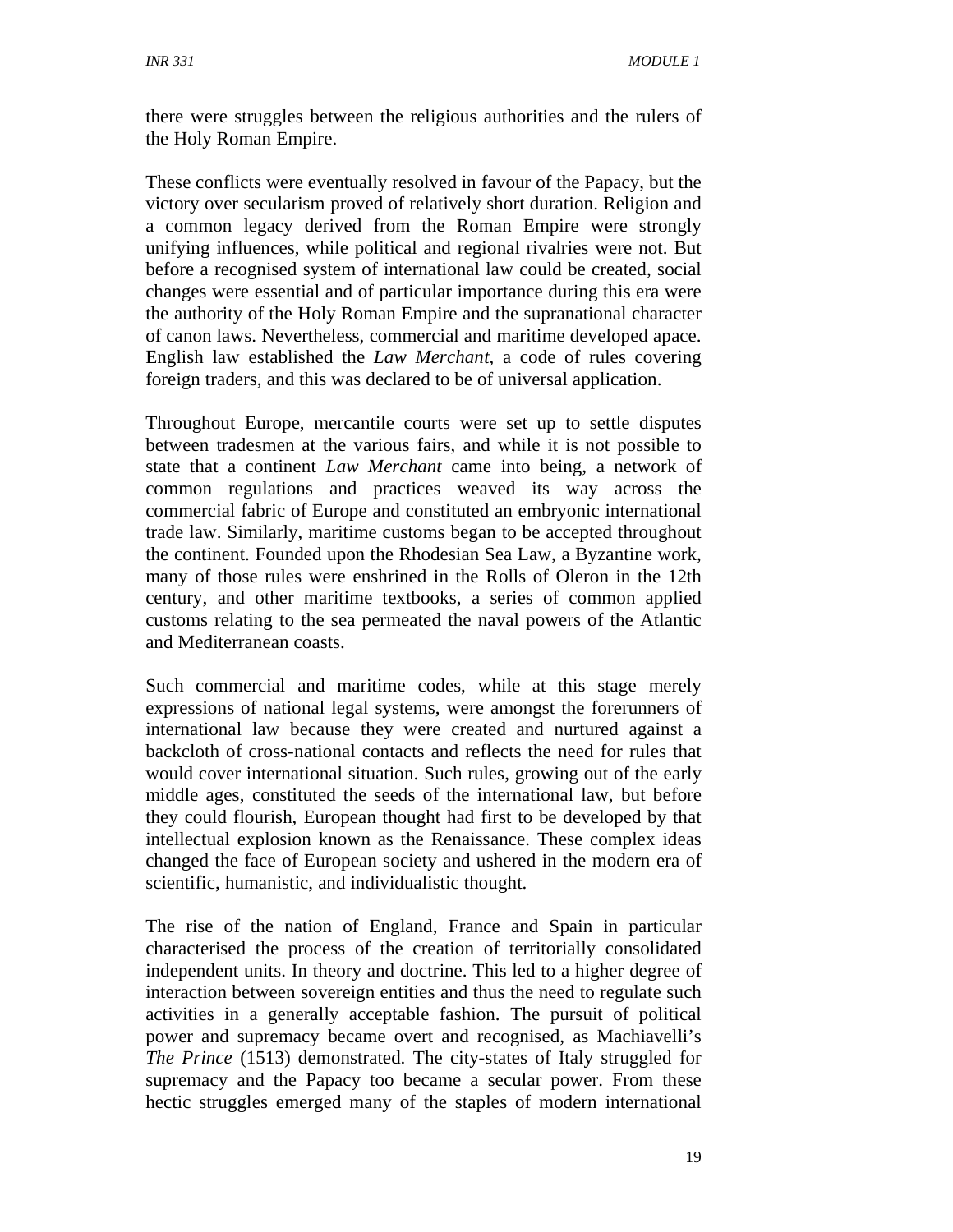life: diplomacy, statesmanship, the theory of the balance of power and the idea of a community of state.

It is the evolution of the concept of an international community of separate, sovereign, if competing, states, that marks the beginning of what is understood by international law. The Renaissance bequeathed the prerequisites of independent, critical thought and a humanistic, secular approach to life as well as the political framework for the future. But is the latter factor which is vital to the subsequent growth of international law. The Reformation and the European religious wars that followed emphasised this, as did the growing power of the nations. In many ways these wars marked the decline of a continental system founded on the supremacy of the state. Throughout these countries the necessity was felt for a new conception of human as well as state relationships. This search was precipitated, as has been intimated, by the decline of the church and the rise of what might be termed 'freethinking'.

### **SELF-ASSESSMENT EXERCISE**

The foundations of international law, as it is understood today, lie firmly in the development of Western culture. What is your stance on this assertion?

# **4.0 CONCLUSION**

A thorough review of the origin and historical development of international law shows an evolution of a social and historical variables, which have continued to shape the trend in the progression of an orderly international society. Prior to the emergence of an interstate system, the manner in which diverse nations and peoples conducted their relations shows a sense of observance of certain customs, this helped to sustain exchange. Right from period 6 BC ancient Eurasia, an era characterised as the period of nascent international law to the modern times, international law has progressed in direct proportion to the dynamics of the international system.

The legacies of great Greek and Roman Empire, with regards to the development and organisation of relations among component units in their political systems also found expression in the development of international law. However, the rise of nation-states on the global scene introduced certain structural changes in the form and nature of international law. It marked the evolution of an international community of separate, sovereign, if competing, states, with tremendous changes. By and large, the origin of international law can be traced as far back as known history.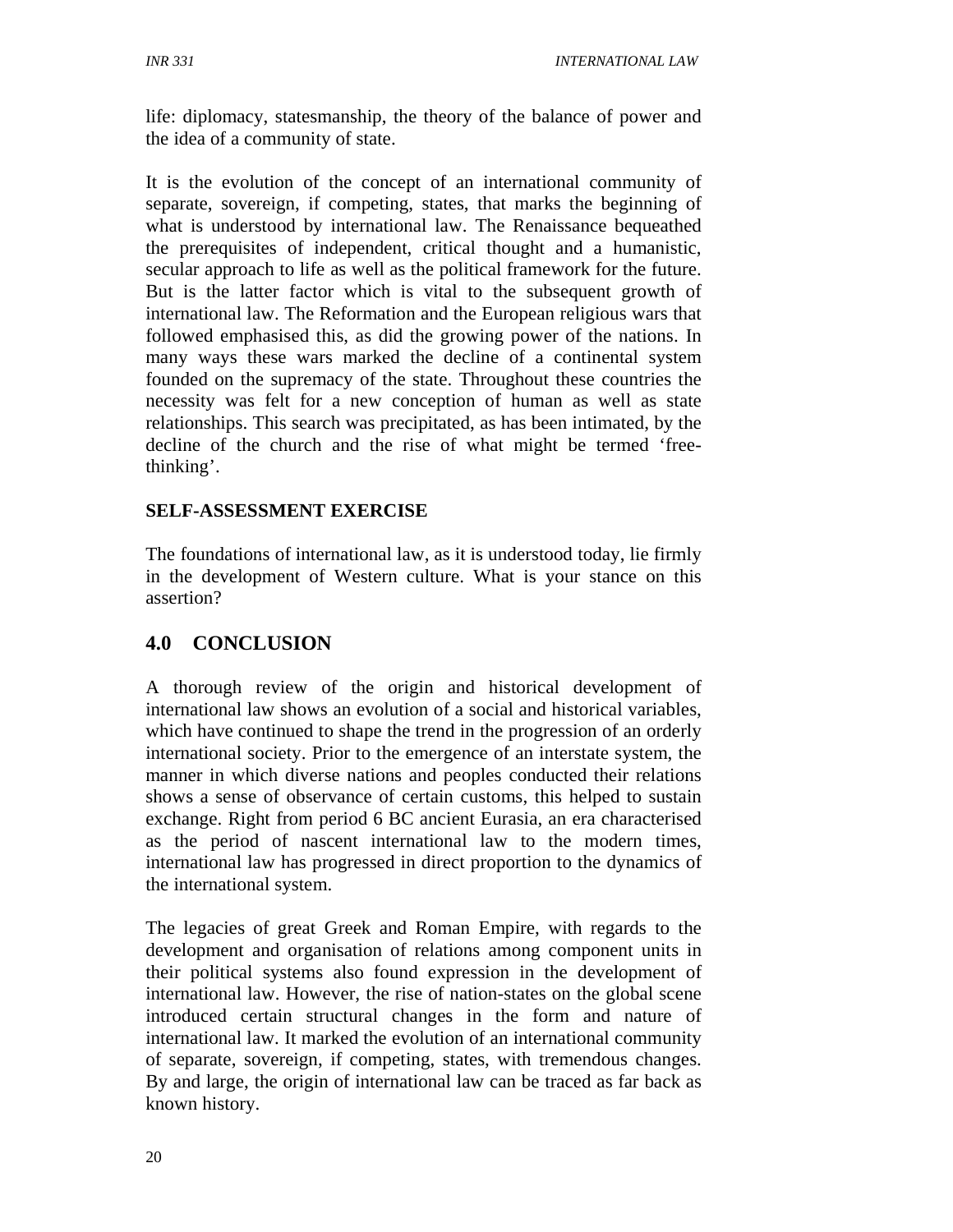# **5.0 SUMMARY**

This unit located the origin of international law and also, in chronological sequence, discussed its historical development. It recorded different epochs and the significant contributions of great kingdoms and empires towards the harmonious relations of various groups and nations. International law was considered a dynamic concept, which has continued to metamorphose and to respond to the exigencies of the international system. Of course, the unique legacies of former great empires, particularly those of the Greek and Roman empires were documented. This unit equally portrayed the significance of the emergence of nation-states and the implications of such development on the framing of international law.

# **6.0 TUTOR-MARKED ASSIGNMENT**

- 1. Explain the contributions of great kingdoms and empires, especially those of Greek and Roman empires towards the development of international law.
- 2. What were the implications of the rise of nation-states to the development of international law?

### **7.0 REFERENCES/FURTHER READING**

- Neff, S. C. (2005). *War and the Law of Nations: A General History.*  Cambridge: Cambridge University Press.
- Shaw, M. N. (2008). *International Law*. London, United Kingdom: Cambridge University Press.
- Nijman, J. E. (2004). *The Concept of International Legal Personality: An Inquiry the History and Theory of International Law.* The Hague: TMC Asser Press.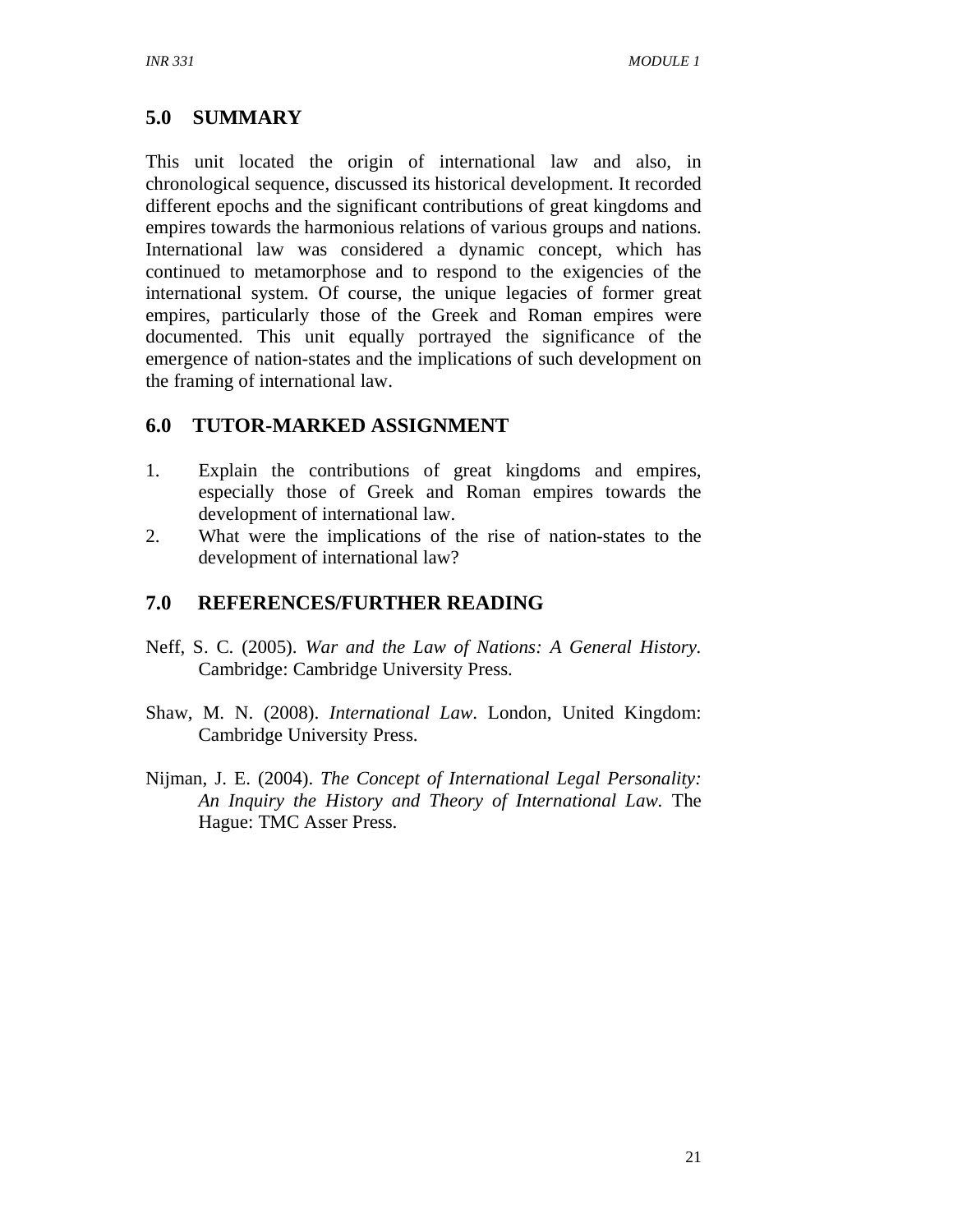# **UNIT 3 CLASSICAL/EARLY WRITERS OF INTERNATIONAL LAW**

#### **CONTENTS**

- 1.0 Introduction
- 2.0 Objectives
- 3.0 Main Content
	- 3.1 Hugo Grotius
	- 3.2 Thomas Hobbes
- 4.0 Conclusion
- 5.0 Summary
- 6.0 Tutor-Marked Assignment
- 7.0 References/Further Reading

# **1.0 INTRODUCTION**

As identified earlier, international law is as old as written history. Most of the written works in international law have tended to contextualise the dominant theories of international law. From the period of the 'silent trading', to contemporary times, the contention between the advocates of law of nature (traditional natural law) and those in support of the law of nations, have preoccupied many literatures in international law. Among the early writers, whose contributions have remained outstanding include Alberico Gentili, Hugo Grotius, Thomas Hobbes, Christian Wolff's, Emmerich de Vattel, etc. Subsequent write-ups in international law have considerably grown on the strength of the works already done by these early writers; hence the importance of this section of our discussion. The opinions and documentations of Hugo Grotius and Thomas Hobbes would be given significant attention because of the depth, basis and relevance of their works in the composition of international law.

### **2.0. OBJECTIVES**

At the end of this unit, you should be able to:

- identify reasons why the works of Hugo Grotius and Thomas Hobbes are considered to have made substantial contributions to the development of international law
- enumerate the major arguments of these scholars, including those of other scholars who played a part, either in support or against the claims of the duet
- state criticisms for each of the arguments of the theorists.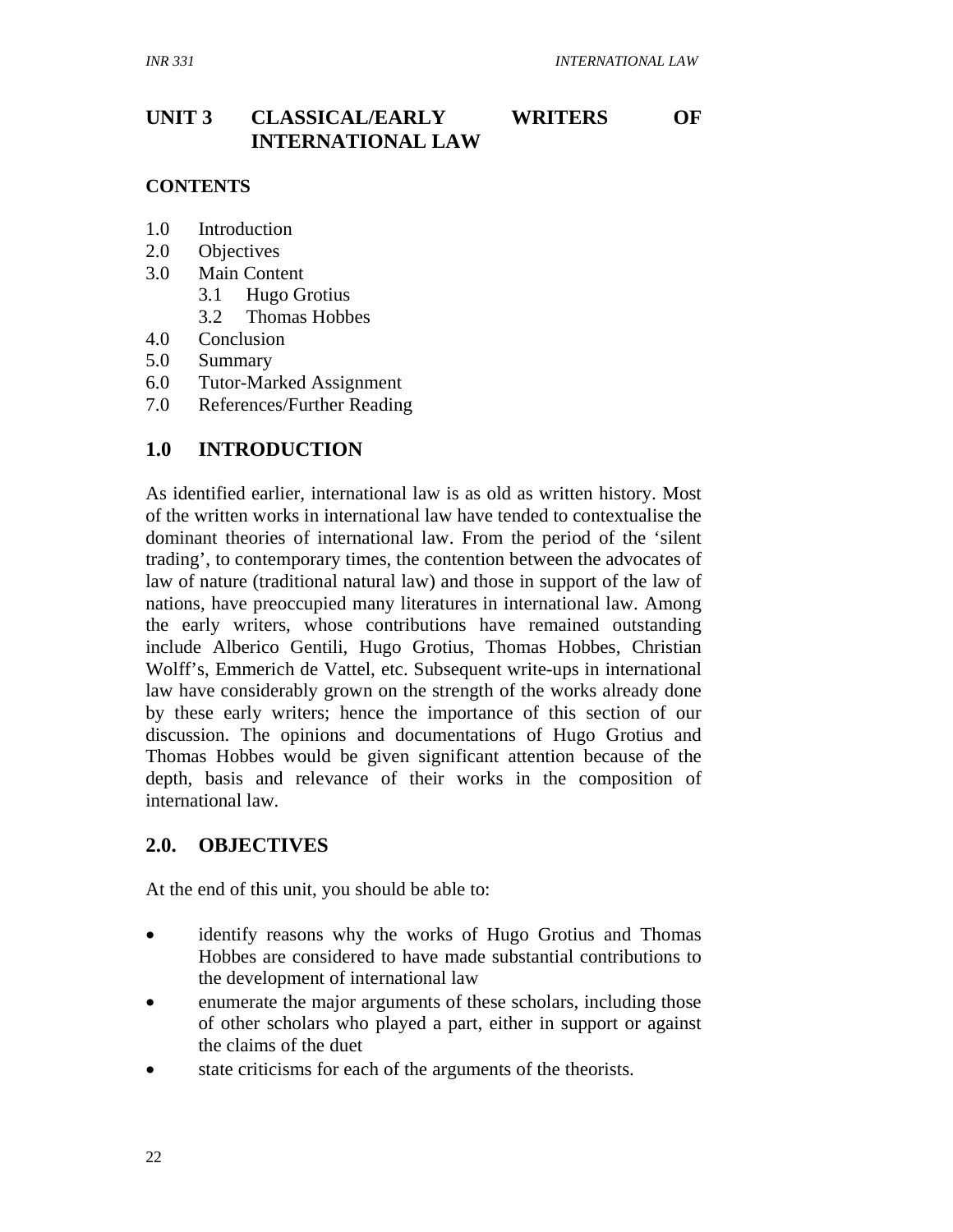### **3.0. MAIN CONTENT**

#### **3.1. Hugo Grotius**

The writings of the Dutch scholar Hugo Grotius, whose major work *On the Law of War and Peace* was published in Paris in 1625—a work so dense and rich that one could easily spend a lifetime studying it (as a number of scholars have) is of great importance. As a natural-law writer, he was a conservative, writing squarely in the rationalist tradition. In international law specifically, he had important forerunners, most notably the Italian writer, Alberico Gentili, who produced the first truly systematic study of the law of war at the end of the sixteenth century. Where Grotius did break important new ground—and where he fully earned the renown that still attaches to his name was in his transformation of the old *jus gentium* into something importantly different, called the *law of nations*.

The distinctive feature of this law of nations was that it was regarded as something distinct from the law of *nature*, rather than as a sub-category or means of application of natural law. Furthermore, and most significantly, this law of nations was not regarded (like the old *jus gentium*) as a body of law governing human social affairs in general. Instead, it was a set rules applying specifically to one particular and distinctive category of human beings: rulers of States. For the first time in history, there was a clear conception of a systematic body of law applicable specifically to the relationship between nations.

It should be appreciated that Grotius's law of nations or 'voluntary law' as it was sometimes known, was not designed to supplant or undermine traditional natural law. Far from it, the function of this law of nations was basically an international one - filling gaps where the natural-law principles were too general, or devising workable rules as pragmatic substitutes where the application of the strict natural law was, for some reason, unfeasible. The law of nature and the law of nations, in short, were seen as partners rather than as rivals. For this reason, the earliest academic chairs in the field were commonly designated as being devoted to 'the law of nature and nations', in (presumably) happy partnership. There were some, however, who contended that the partnership between the law of nature and the law of nations was anything but a happy one. Foremost amongst these dissidents was the English writer, Thomas Hobbes. We shall explore the work of Thomas Hobbes in the next section.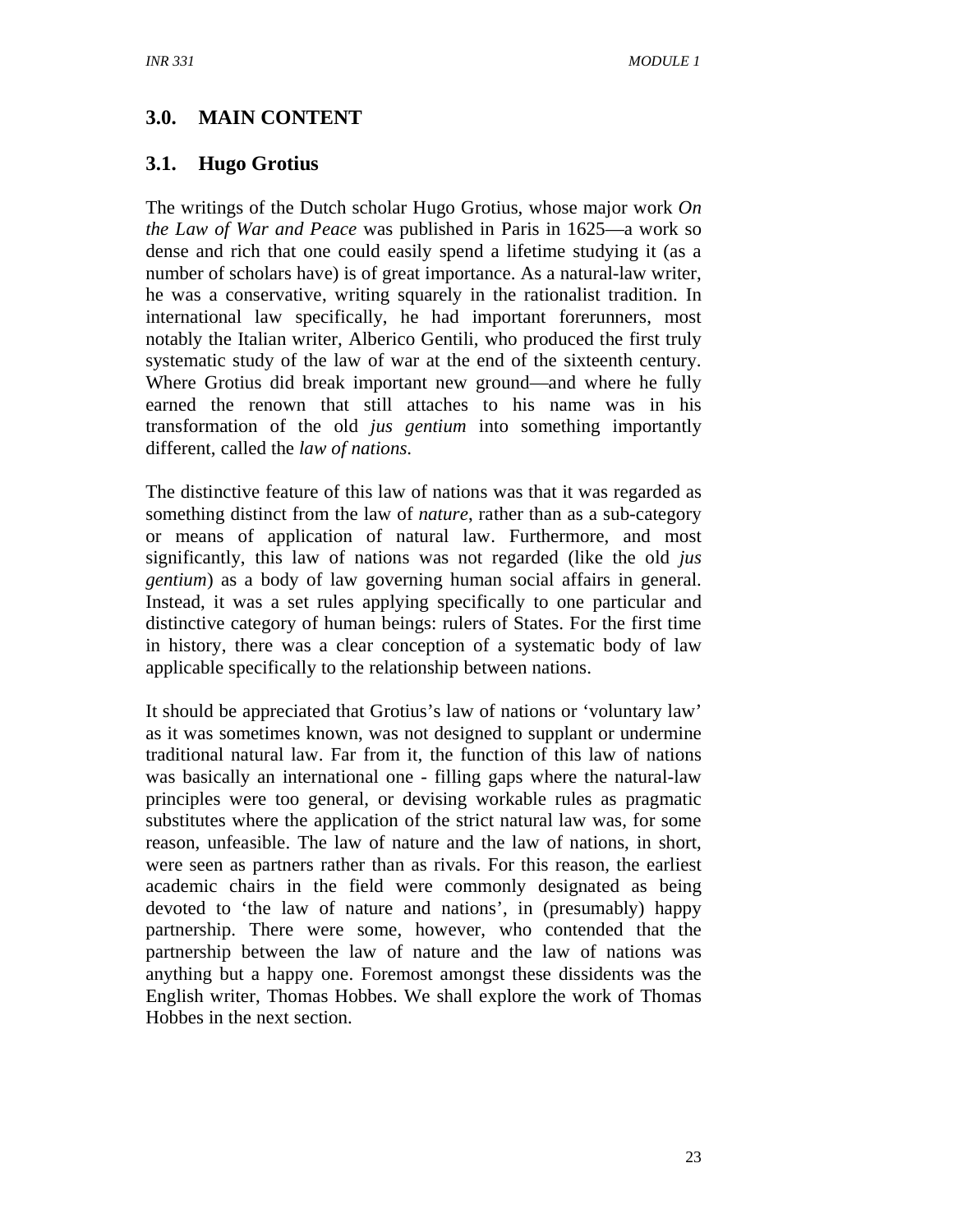#### **SELF-ASSESSMENT EXERCISE**

What is significant about Hugo Grotius' works and contribution in the development of international law?

# **3. 2 Thomas Hobbes**

Thomas Hobbes' master work *Leviathan* was written in 1651, shortly after Grotius's death. In sharp contrast to Grotius, Hobbes denied that the pre-political condition of human society had been orderly and lawgoverned. He maintained, instead, that it was a chaotic, even violent, world, with self-preservation as the only true natural right. Security could only be attained by the radical step of having all of the persons in a state of nature surrender their natural rights to a sovereign power of their own creation—with the result that, henceforth, the *only* law which they would live under would be the law promulgated by that sovereign. Natural law was not rejected in its entirety, but it was radically strippeddown, to the point of being reduced, in essence to two fundamental tenets: a right of self-preservation, and a duty to perform contracts or promises. It was this stripped-down version of natural law which, in the opinion of Hobbes, constituted the sole body of law between independent nation-states.

On this thesis, the only possible way in which states could construct a stable international system was through the painstaking process of entering into agreements whenever this proved feasible. The natural-law duty to perform promises was the fundamental basis of this system, with the detailed substantive rules being provided by the various agreements that were actually concluded. These agreements could take either of two forms: written or unwritten. The written form, of course, comprised treaties, of the sort of that states had been concluding for many centuries. The unwritten form was customary law, which in this period was seen predominantly as simply a tacit or unwritten treaty.

It is hardly surprising that, amongst traditional natural lawyers (i.e., followers of Grotius), Hobbes's conclusions were unwelcome in the extreme, since they entailed the ruthless discarding of so much of the content of traditional natural law. But they were also not easily refuted. Some writers, such as Pufendorf, attempted to take at least some of Hobbes's ideas into account, while still adhering to the older idea of a detailed, substantive natural law. Others basically ignored the Hobbesian challenge as best they could and continued to expound natural law in a systematic manner. In fact, the seventeenth and eighteenth centuries were the great age of systematic jurisprudence, in which natural law was re-housed (it might be said) in grand logical edifices of a hypothetico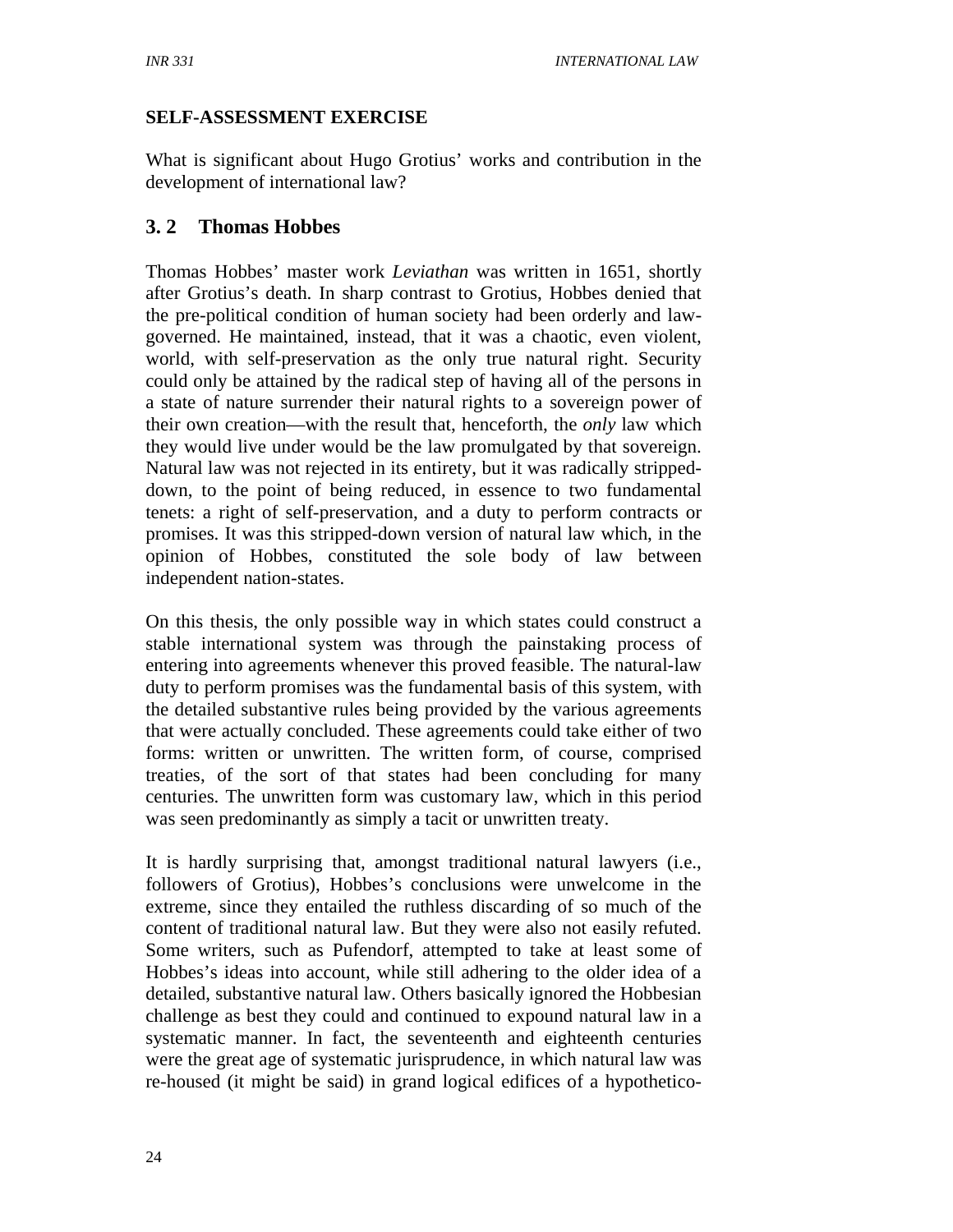deductive nature, modeled on that most magnificent of all intellectual constructions and mathematics.

The culmination of this systematic natural-law movement came in the mid-eighteenth century, at the hands of the German philosopher Christian Wolff's, who, however had been trained as a mathematician. Wolff's massive eight-volume encyclopedia of natural law contained detailed discussions of practically everything under the sun and even beyond (a discourse on the characteristics of the inhabitants of other planets)—while paying virtually no heed to state practice. It holds an honourable place on the list of the world's great unread masterpieces.

The most famous and influential writer in the Grotian tradition was the Swiss diplomat Emmerich de Vattel, whose famous exposition of T*he Law of Nations* was published in London in 1758. In a number of ways, Vattel's treatise was a popularisation of Wolff's ideas, but it was written in a very different spirit. Where Wolff had been disdainful of the voluntary law, Vattel fully embraced it, cheerfully and candidly expounding it alongside the natural law whenever appropriate. He has been accused of inconsistency—of constantly being on both sides of issues—but that charge is unfair. The fact is that he had two bodies of law to expound, which sometimes provided differing solutions to practical problems. He was generally very forthright about which law he was treating at any given time. It is we who end to misunderstand the nature of his task because the dualistic mentality of that era is so foreign to us.

The best example of the dualistic 'method' concerned war. The natural law on just wars allowed a state to resort to force in self-help to vindicate a legal right that had actually been violated (or was threatened with violation)—so that, in a given conflict, one side would be , fighting justly, and the other one not. The voluntary law, however, was not concerned over which party had the stronger legal claim to use force (i.e, it did not deal with the *jus ad bellum*, in legal terminology). Instead, it simply treated each side *as if* it had lawfully resorted to war. It then contented itself with regulating the conduct of wars, fixing rules for both parties to apply, on an even-handed basis, in their contention against one another (the *jus in bello*, in the common legal parlance). In effect, then, the natural law saw war in terms of law enforcement and as a sanction for wrongdoing. The voluntary law, in contrast, saw war more in terms of a duel.

#### **SELF-ASSESSMENT EXERCISE**

What is significant about Thomas Hobbes' works and contribution in the development of international law?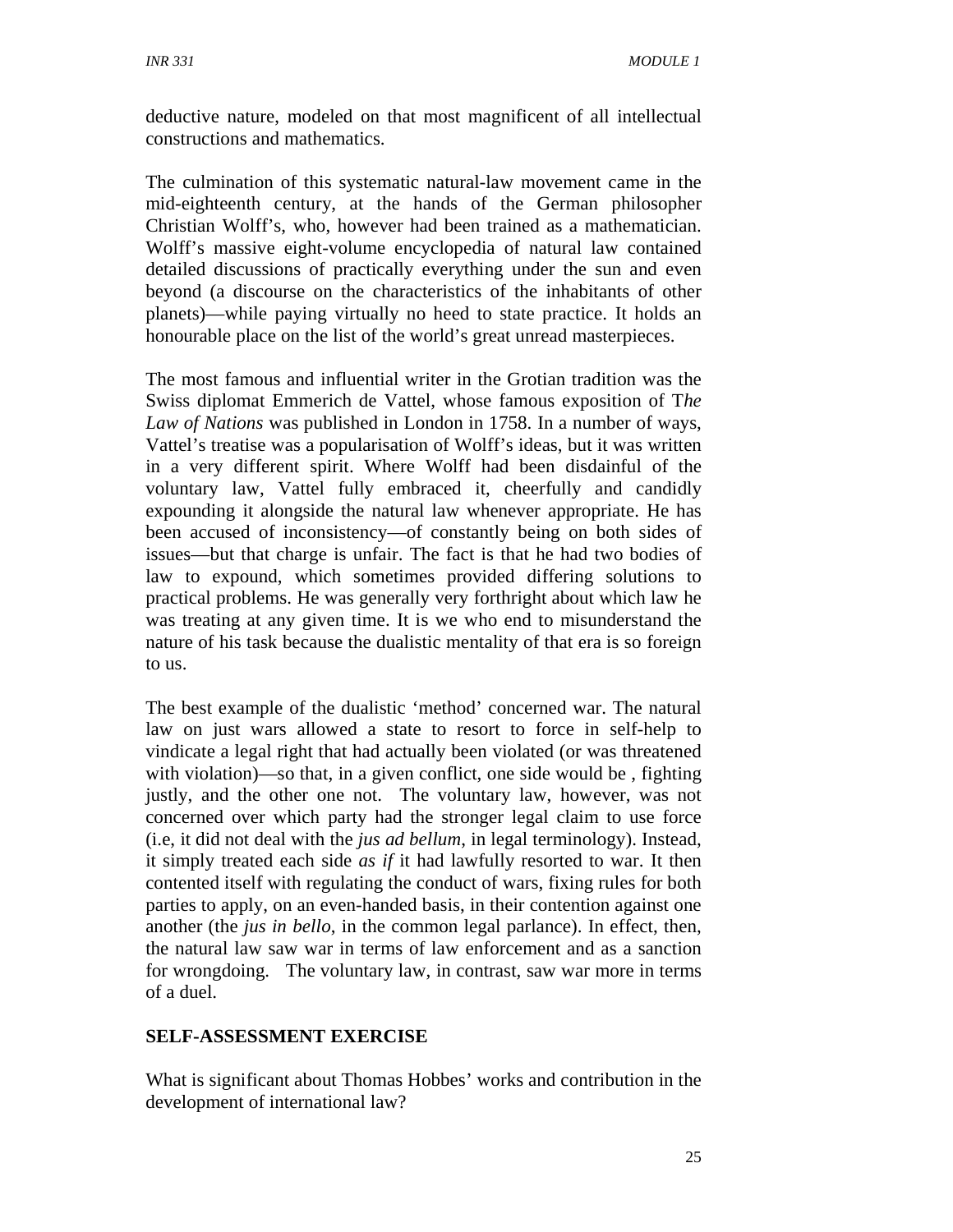# **4.0 CONCLUSION**

In spite of the dichotomy between the claims of Hugo Grotius, Thomas Hobbes and other early writers of international law, the basis and relevance of their perspectives have remained and will remain vital for further development of this subject matter. The controversy between the positions of the Universalists and the Pluralists still form the cornerstone of most debates in international law. Nevertheless, the important thing to note is the manner in which these divergences and convergences have, since history served as the foundation of harmonious relations between and among nations of the world.

# **5.0 SUMMARY**

This unit has examined the contributions of some early writers of international law. It specifically looked into the works of Hugo Grotius and Thomas Hobbes who among others have left indelible marks on the growth and development of international law. Hugo Grotius' work came to the lime light for his revolutions in the field of *jus gentium,* from which emerged the concept of law of nations. His works marked a clear demarcation between the hitherto law of nature and the rise of law of nations. On the other hand, Thomas Hobbes had basically focused attention on 'correcting' what he viewed as a major misconception in relation to the impressions, *ab initio* harbored, concerning the social harmony which was thought and also taught to have existed between the law of nature and the law of nations. He insisted that socio-political systems had remained disorderly with the inclination towards selfpreservation as the only true natural right. Reign of terror and survival of the fittest were the orders of the day. Security, peace and stability were later attained when the people, in a state of nature, surrendered their natural rights to a sovereign power of their own creation. They pledged to obey this sovereign, which they had agreed to handover their personal rights to. Thomas Hobbes, however, remarked that natural law was not totally abandoned, but largely stripped down. It was from this standpoint therefore, that Thomas Hobbes strongly held as forming the basis of the structures of international law – a body of law between independent nation-states. Most other writers have majorly followed the lines of argument of these two great international law experts.

## **6.0 TUTOR-MARKED ASSIGNMENT**

- 1. Are there areas of similarities between the arguments of the Universalists and the Pluralists?
- 2. What is the core area of demarcation between the contentions of Hugo Grotius and Thomas Hobbes in relation to the universality and plurality of international law?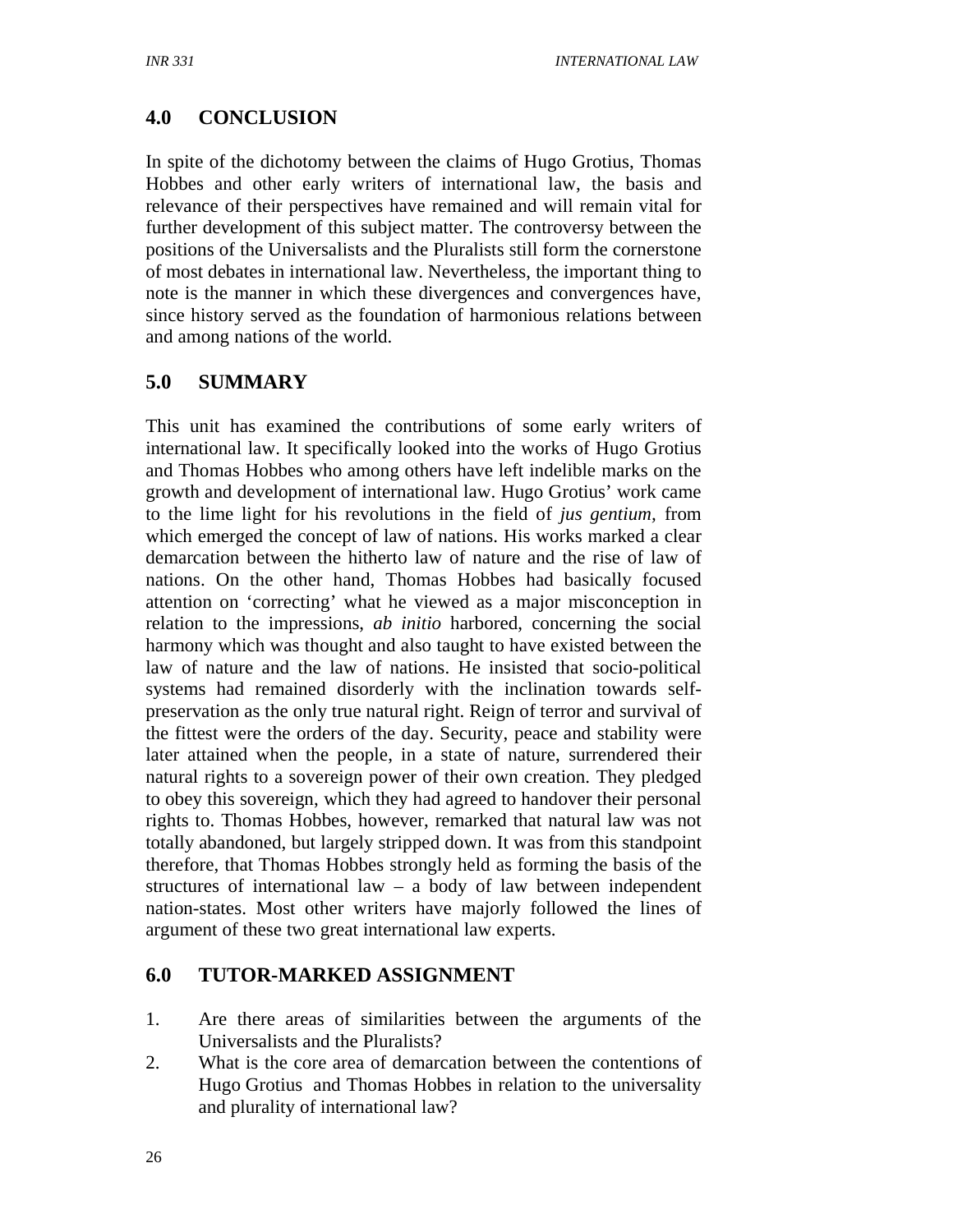## **7.0 REFERENCES/FURTHER READING**

- Neff, S. C. (2005). *War and the Law of Nations: A General History.*  Cambridge: Cambridge University Press.
- Nijman, J. E. (2004). *The Concept of International Legal Personality: An Inquiry into the History and Theory of International Law.* The Hague: TMC Asser Press.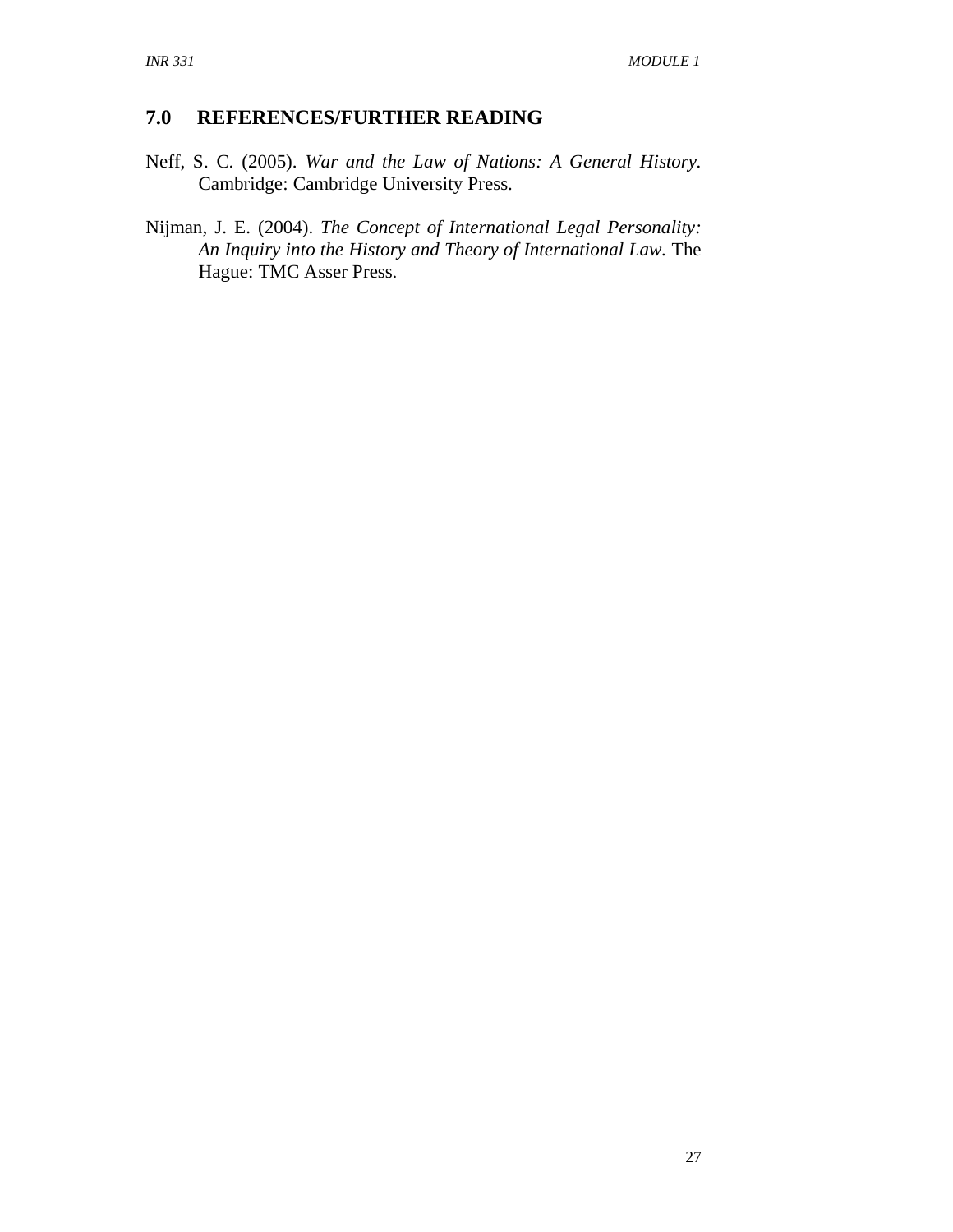### **UNIT 4 THE RELATIONSHIP BETWEEN INTERNATIONAL LAW AND MUNICIPAL LAW**

#### **CONTENTS**

- 1.0 Introduction
- 2.0 Objectives
- 3.0 Main Content
	- 3.1 Differences between International Law and Municipal Law
		- 3.1.1 The Law-Making Process
		- 3.1.2 Enforcement Process
	- 3.2 Why do States Obey International Law?
	- 3.3 States and International Law in the Era of Globalisation
- 4.0 Conclusion
- 5.0 Summary
- 6.0 Tutor-Marked Assignment
- 7.0 References/Further Reading

### **1.0 INTRODUCTION**

International law is concerned with the rights and duties of states in their relations with each other and with international organisations, whereas domestic (municipal or national) law, that is, the law within a state, is concerned with the rights and duties of legal persons within the State.

International law is different from other laws such as *domestic law* and *conflict of laws* (or *private international law*). The former regulates relationships between natural and legal persons within a single country and the law that is applied is determined by the legislation of that country. The latter regulates relationships between natural and legal persons that happen to be in more than one country, such as relationships between companies in two different countries or between parents from two different countries over the custody of children. In such cases, courts have to decide the law of which country should be applied. It is for this reason that international law is sometimes also called *public international law*. This is to emphasise that its focus is interstate relations.

Private entities, such as companies or individuals, however, can be *subjects* of international law. For example, international aviation is governed by international law because there are international treaties between states about it. Similarly, individuals can be prosecuted under international criminal law or claim rights against states under international human rights law because there are interstate treaties that make these possible. International law, therefore, regulates more than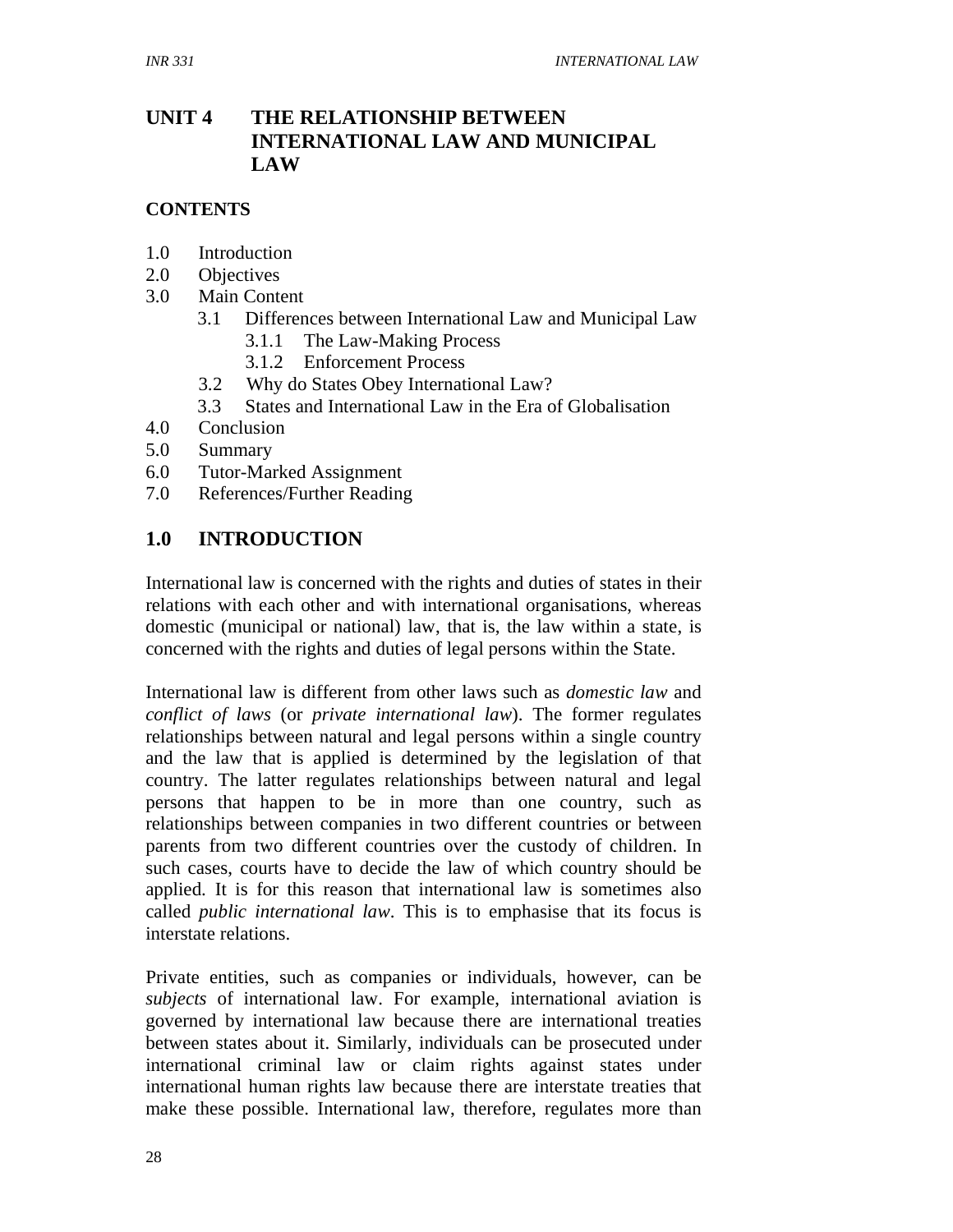just interstate relations. It also regulates other forms of relationships that states agree to regulate internationally. International law regulates the conduct of actors that make up contemporary international society.

# **2.0 OBJECTIVES**

At the end of this unit, you should be able to:

- state in clear terms, the major differences between international law and domestic law
- explain why most states chose to obey international law in spite of the absence of a coercive enforcement mechanism
- analyse the points of convergence between international law and municipal law
- discuss the impact of the wave of globalisation on both the making of international law and also on the making of municipal law.

# **3.0 MAIN CONTENT**

# **3.1 Differences between International Law and Municipal Law**

Fundamentally, international law differs from domestic law in two central respects:

# **3.1.1 The Law-Making Process**

There is no supreme law-making body in international law. Treaties are negotiated between states on an *ad hoc* basis and only bind states which are parties to a treaty. The General Assembly of the United Nations is not a law-making body, and so its resolutions are not legally binding. This is not the case in municipal law. In most countries, municipal law makes provision for supreme law making body. For example, in Nigeria, the National Assembly is known as the supreme law-making body. There are methodologies for the making of laws, which must, of course, be binding on all legal and natural persons. However, we must note that the UN Security Council resolutions can take effect with respect to threats to peace, breaches of the peace, and acts of aggression. The general trend in many nations is that the parliaments are the supreme law-making bodies while courts are empowered to interpret the law and apply it to individual cases.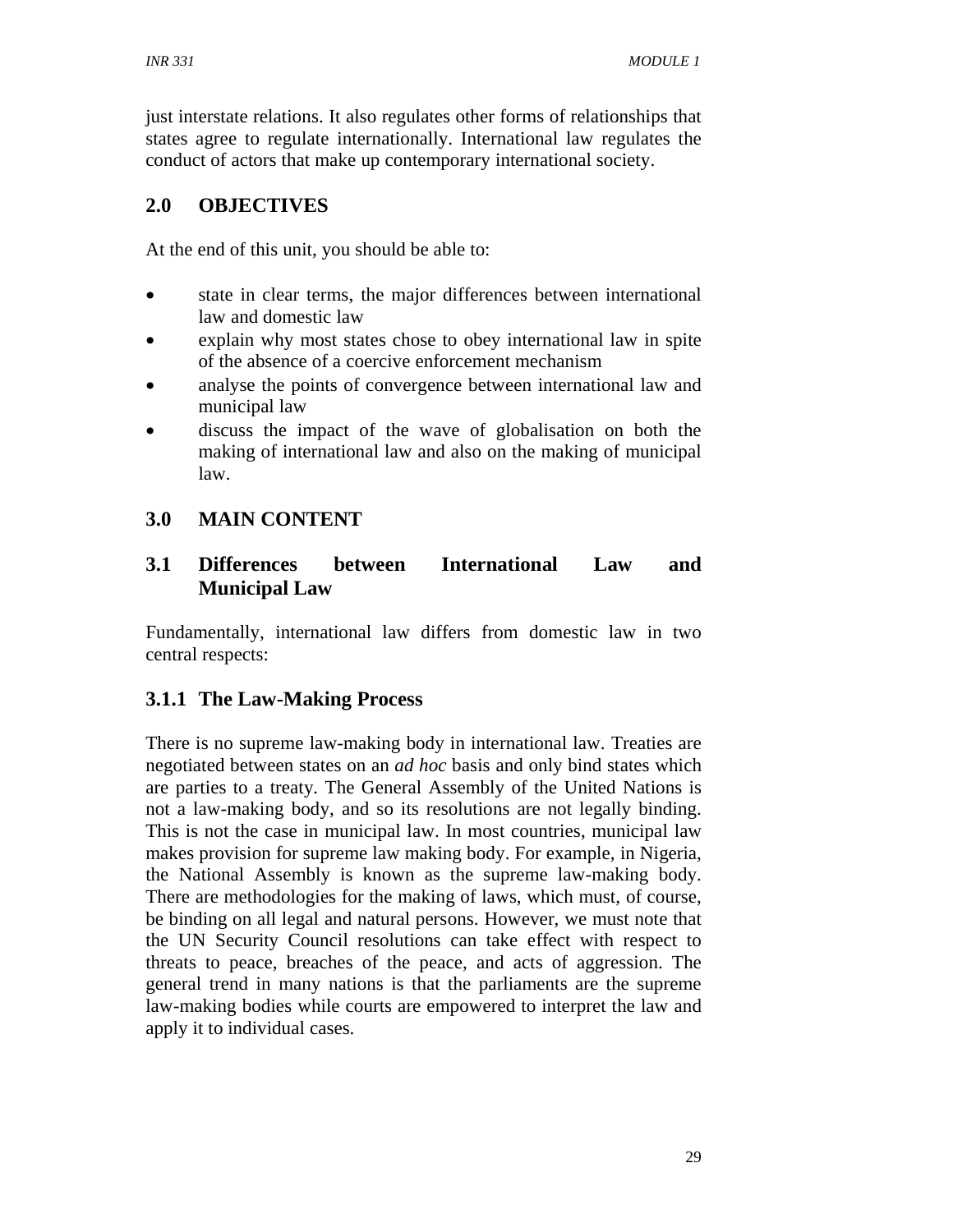# **3.1.2 Enforcement Process**

International law has no police force to oversee obedience to the international legal standards in which states agree as international standards of behavior. Similarly, there is no compulsory enforcement mechanism for the settlement of disputes. However, there are an increasing number of specialised courts, tribunals and treaty monitoring bodies as well as an International Court of Justice. National laws and courts are often an important means through which international law is implemented in practice. In some instances, the Security Council can authorise the use of coercive economic sanctions or even armed force. For example, in 1990 – 91 when Iraq invaded and occupied Kuwait the international community used armed force to enforce international law (resolutions of the Security Council). More so, the controversy over the use of armed force against Iraq highlights how difficult it can be to obtain the necessary authorisation from the Security Council under the United Nations Charter. In international law, that is the only legitimate way that collective armed force can be used. In general, international law is enforced through methods such as national implementation, diplomatic negotiation or public pressure, mediation, conciliation, arbitration (a process of resolving disputes other than by agreement), judicial settlement (including specialised tribunals).

On the other hand, municipal law generally makes provision for a national police force to oversee obedience to national legal standards to which states agree to implement. There is a compulsory enforcement mechanism for the maintenance of internal peace and order and also for the settlement of disputes. State sovereignty becomes more evident as a result of such law-making and law enforcement provisions, which characterise state power.

#### **SELF-ASSESSMENT EXERCISE**

Explain the differences between international law and municipal law.

## **3.1.3 Why do States Obey International Law?**

Even though international law does not have the coercive enforcement processes available to domestic law, it is in the interests of most states to ensure stability and predictability in their relations with other states. By complying with their obligations, they help to ensure that other states comply with theirs. Aside from this mutual benefit, it is in every state's interests to abide by the rule of law applying to areas such as use of the sea and ocean resources and environmental protection. In a field like human rights, states may uphold international law principles, even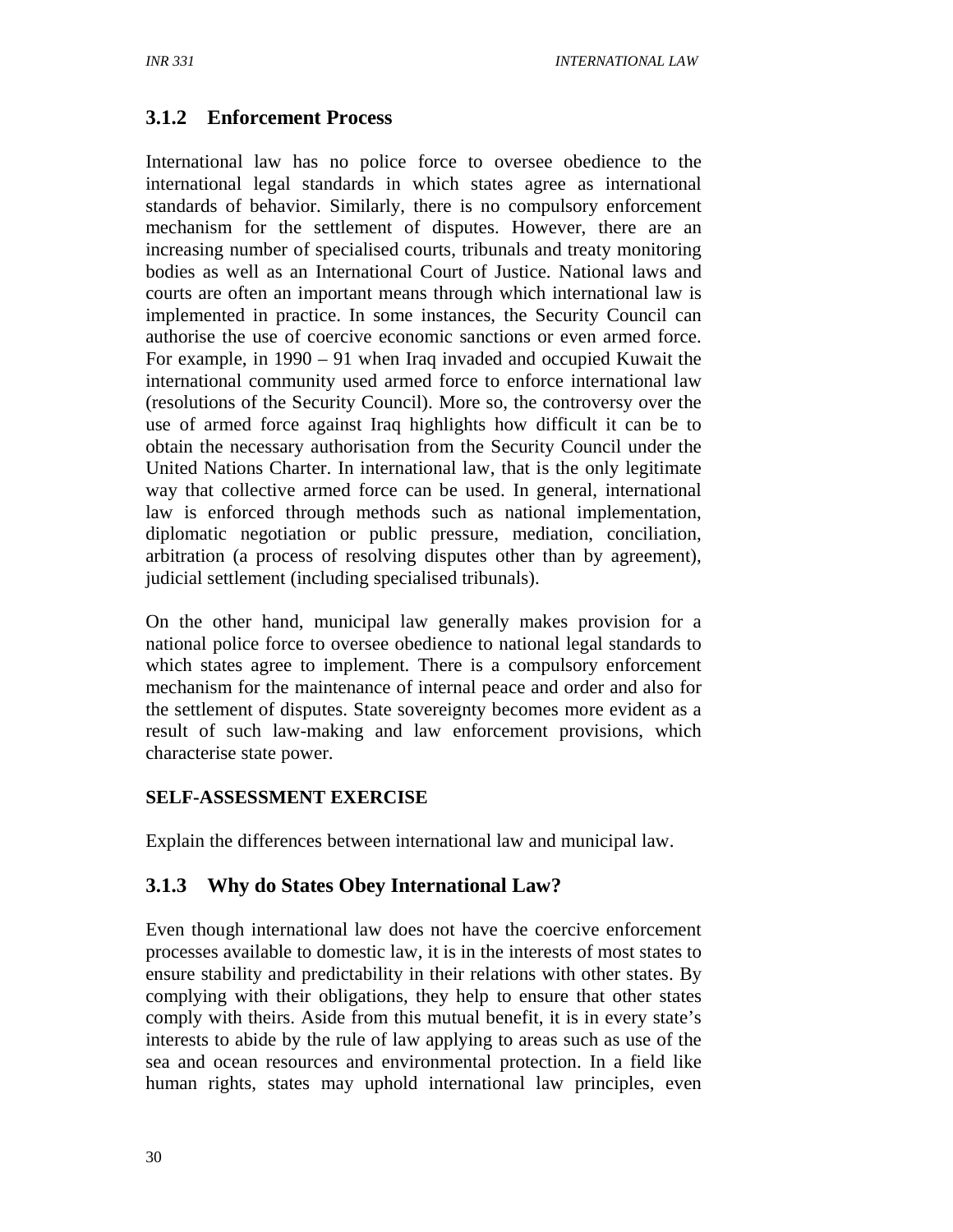where there is no direct national interest, because they recognise the need to protect common and universal human values.

# **3.2 How do International and Domestic Law Interact?**

It is important to understand how international law principles become part of domestic law, and to explain what happens if the rules conflict. The theories of **monism** and **dualism** are the two main theories that explain the relationship between international and domestic law.

# **Monism**

In this theory, all law is part of a universal legal order and regulates the conduct of the individual state. The difference in the international sphere is that the consequences are generally attributed to the state. Since all law is part of the same legal order, international law is automatically incorporated into the domestic legal order. Some monist theorists consider that international law prevails over domestic law if they are in conflict; others, that conflicting domestic law have some operation within the domestic legal system.

# **Dualism**

This theory holds that international law and domestic law are separate bodies of law, operating independently of each other. Under dualism, rules and principles of international law cannot operate directly in domestic law, and must be transformed or incorporated into domestic law before they can affect individual rights and obligations. The main differences between international and domestic law are thought to be the sources of law, its subjects, and subject matter. International law derives from the collective will of states, its subjects are the states themselves, and its subject matter is the relations between states. Domestic law derives from the will of the sovereign or the State, its subjects are the individuals within the state, and its subject matter is the relations of individuals with each other and with government.

## **Harmonisation**

Neither monism nor dualism can adequately explain the relationship between international and domestic law, and alternative theories have developed which regard international law as having a harmonisation role. If there is a conflict, domestic law is applied within the domestic legal system, leaving the state responsible at the international level for any breach of its international law obligations.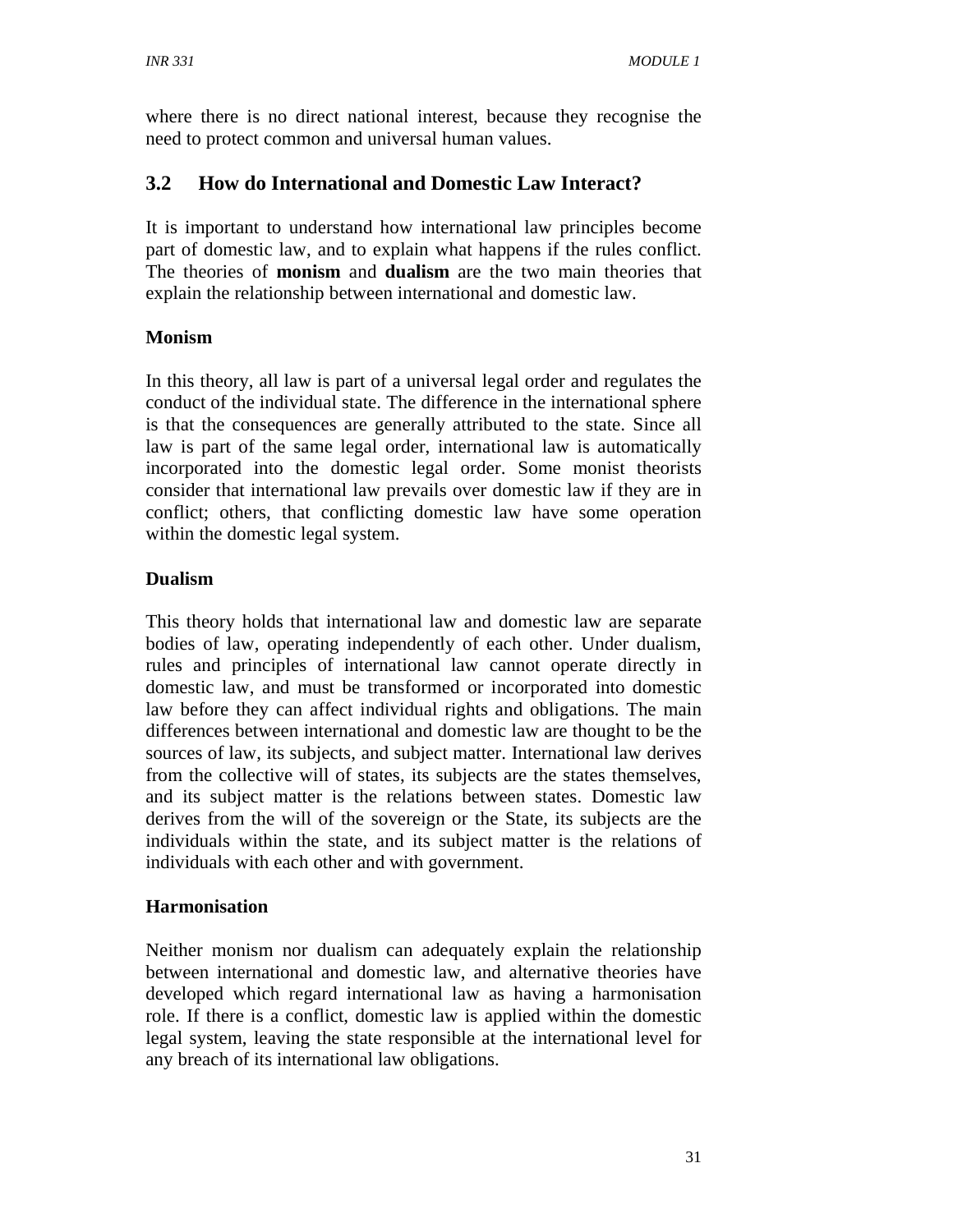### **SELF-ASSESSMENT EXERCISE**

What is the relationship between international law and municipal law?

### **3.3 States and International Law in the Era of Globalisation**

The State is the principal subject of international law. But the relationship between State and international law continually evolves. Each era sees the material and ideological reconstitution of the relationship between state sovereignty and international law. The changes are primarily driven by dominant social forces and powers of the time.

The era of globalisation is no exception to this rule. Globalisation is not an autonomous phenomenon. It is greatly facilitated by the actions of states, in particular dominant states. The adoption of appropriate legal regimes plays a critical role in this process. The on-going restructuring of the international legal system is not entirely dissimilar to the one that saw capitalism establish and consolidate itself in the national sphere. In that case the State shaped itself around pre-existing political structures, inserting itself among them, forcing upon them whenever it could, its authority, its currency, its taxation, justice and language of command. This was a process of both infiltration and superimposition, of conquest and accommodation. In this case what is at stake is the creation of a *unified global economic space* with appropriate international law and international institutions to go along.

These developments seek to accommodate the interest of transnational ruling elites which have come to have unprecedented influence in shaping global policies and law. They also have far reaching consequences for the peoples of the third world. First, international law is now in the process of creating and defining the democratic state. It has led to the internal structure of states coming under the scrutiny of international law and in so many ways relocated sovereign economic powers in international institutions; thereby limiting the possibilities of third world states to pursue independent self-reliant development. An emerging international law norm requires states to hold periodic and genuine elections. However, it pays scant attention to the fact that formal democracy excludes large, in particular marginal groups, from decision making power. The task of low intensity democracies, from all evidence, is to create the conditions in which transnational capital can flourish. But despite the relocation of sovereign powers in international institutions, international law does not take global democracy seriously. Global or transnational systems of representation and accountability are yet to be established.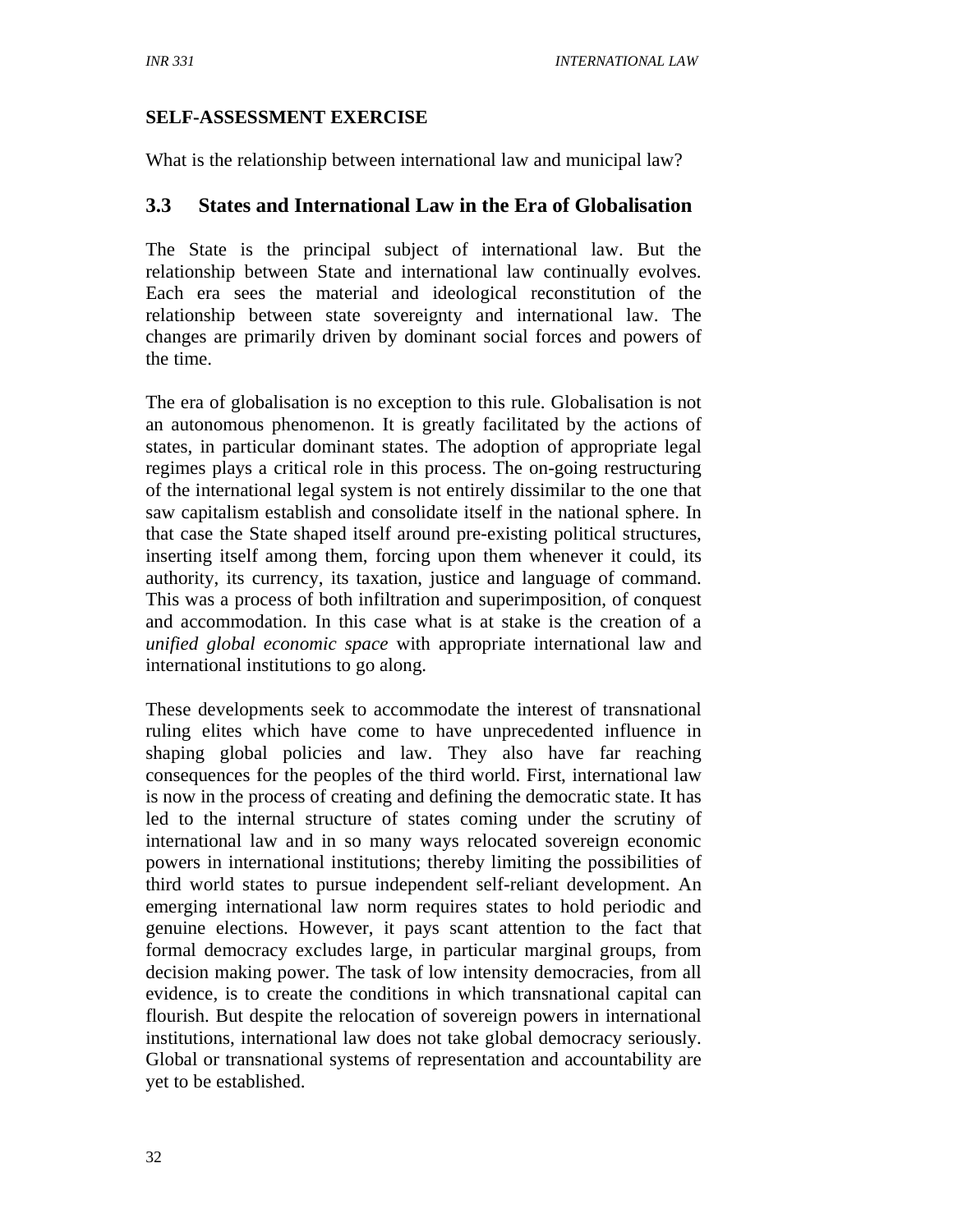Secondly, at the level of circulation of commodities, international law defines the conditions in which international exchange is to take place. It is a truism that markets cannot exist without norms or rules of some sort, and the ordering of market transactions takes place through layers of rules, formal and informal. In this regard, international law *inter alia*  lays down rules with regard to the sales of goods, market access, government procurement, subsidies and dumping. Many of these rules are designed to protect the corporate actor in the first world from efficient production abroad even as third world markets are being pried open for its benefit.

Thirdly, international law increasingly requires the 'deterritorialisation of currencies' subjecting the idea of a "national currency" to growing pressure. The advantages of monetary sovereignty are known. It is, among other things, a possible instrument to manage macroeconomic performance of the economy; and a practical means to insulate the nation from foreign influence or constraint. The first world is today using international financial institutions, and the ongoing negotiations relating to the General Agreement on Trade in Services (GATS), to compel third world states to accept monetary arrangements, such as capital account convertibility, which are not necessarily in their interests. Thus, it will not be long before capital account convertibility becomes the norm, despite its negative consequences for third world economies. The loss of monetary sovereignty, as the East Asian crisis showed, has serious fallouts for the ordinary people of the third world. Their standards of living can substantially erode overnight.

Furthermore, human rights talk has come to have a pervasive presence in international relations and law. This development has been variously expressed: 'a new ideal has triumphed on the world stage: human rights'; 'human rights discourse has become globalised'; 'human rights could be seen as one of the most globalised political values of our time'. The fact that the omnipresence of the discourse of human rights in international law has coincided with increasing pressure on third world states to implement neo-liberal policies is no accident; the right to private property, and all that goes along with it, is central to the discourse of human rights. For the implementation of neo-liberal policies is at least one significant cause of growing internal conflicts in the third world.

Besides, labour market deregulation prescribed by international financial institutions and international monetary law has caused the deterioration of the living conditions of third world labour. Deregulation policies are an integral part of structural adjustment programs. They are based on the belief that excessive government intervention in labour markets – through such measures as public sector wage and employment policies,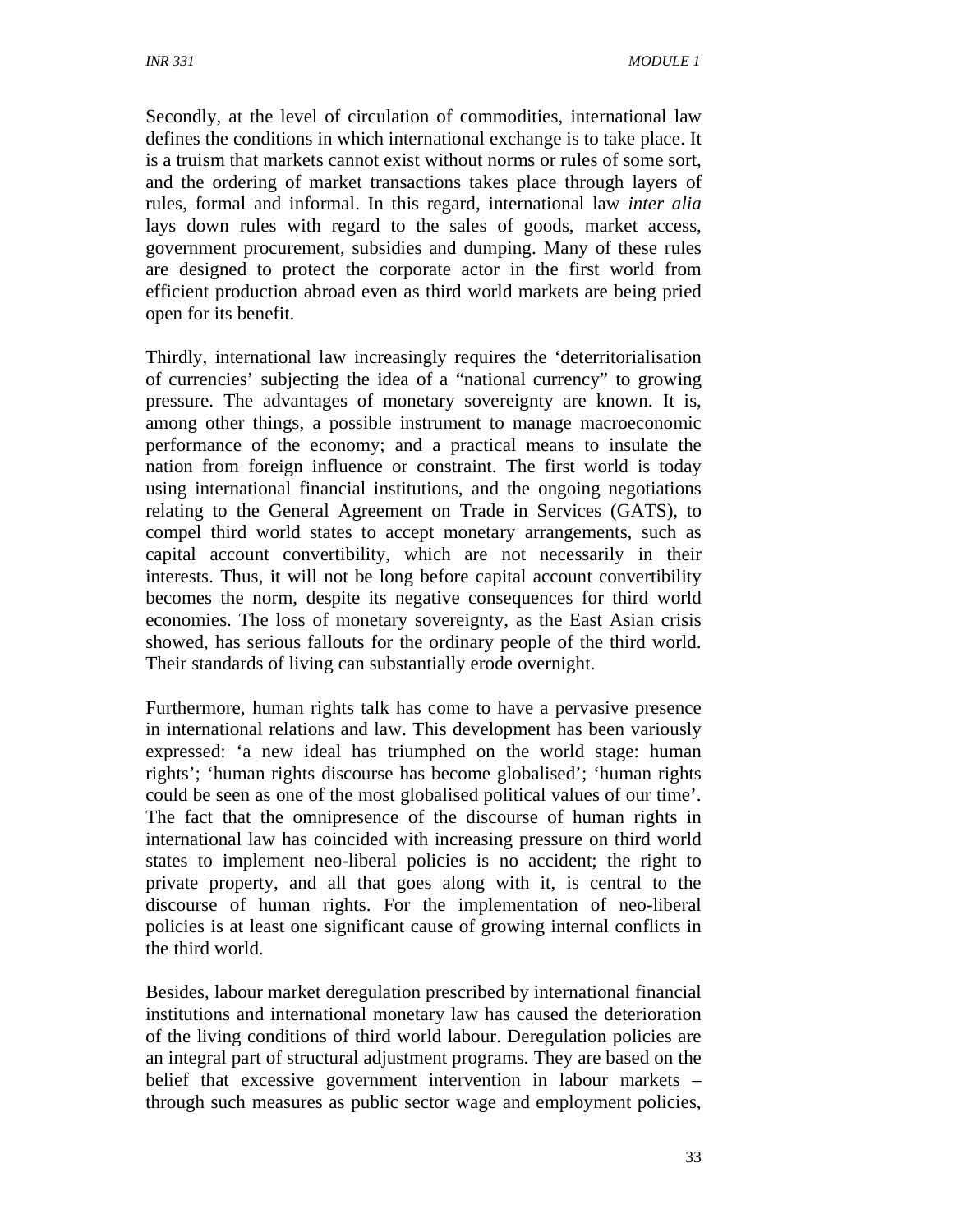minimum wage fixing, employment security rules – is a serious impediment to adjustment and should therefore be removed or relaxed. The growing competition between third world countries to bring in foreign investment has further led to easing of labour standards and a "race to the bottom." In the year 2000, nearly 93 developing countries had export processing zones (EPZs), compared with 24 in 1976. Women provide up to 80 per cent of labor requirements in EPZs and are the subject of economic and sexual exploitation. The United Nations Secretary-General himself has pointed to 'adverse labour conditions as a major factor contributing to the increased feminisation of poverty.'

In addition, the concept of jurisdiction is being rendered more complex than ever in the past. Among other things, digital capitalism threatens to make 'a hash of geopolitical boundaries' and reduce the ability of third world states to regulate transnational commerce. Where international law does not penetrate national spaces, powerful states put into effect laws that have an extraterritorial effect; third world states have little control over processes initiated without its consent in distant spaces. There is, therefore, a legitimate fear among third world states of 'a tyranny of sameness' or the 'extension transnationally of the logic of Western governmentality'. The fear is accentuated by the fact that international laws are being increasingly understood in ways that redefine the concept of jurisdiction.

Also, there has been a proliferation of international tribunals that subordinate the role of national legal systems in resolving disputes. These range from international criminal courts to international commercial arbitration to the WTO dispute settlement system (DSS). It is not the greater internationalisation of interpretation and enforcement of rules that is problematic but its differential meaning for, and impact on, third world States and peoples.

Finally, we must mention that the State is no longer the exclusive participant in the international legal process even though it remains the principal actor in law making. The globalisation process is breaking the historical unity of law and State, creating 'a multitude of decentered law-making processes in various sectors of civil society, independently of nation-states'. While this is not entirely an unwelcome development, the "paradigmatic case" of global law without the state is *lex mercatoria*. The fact is that global laws without the State are, more generally, sites of conflict and contestation, involving the renegotiation and redefinition of the boundaries between, and indeed the nature and forms, of the state, the market, and the firm.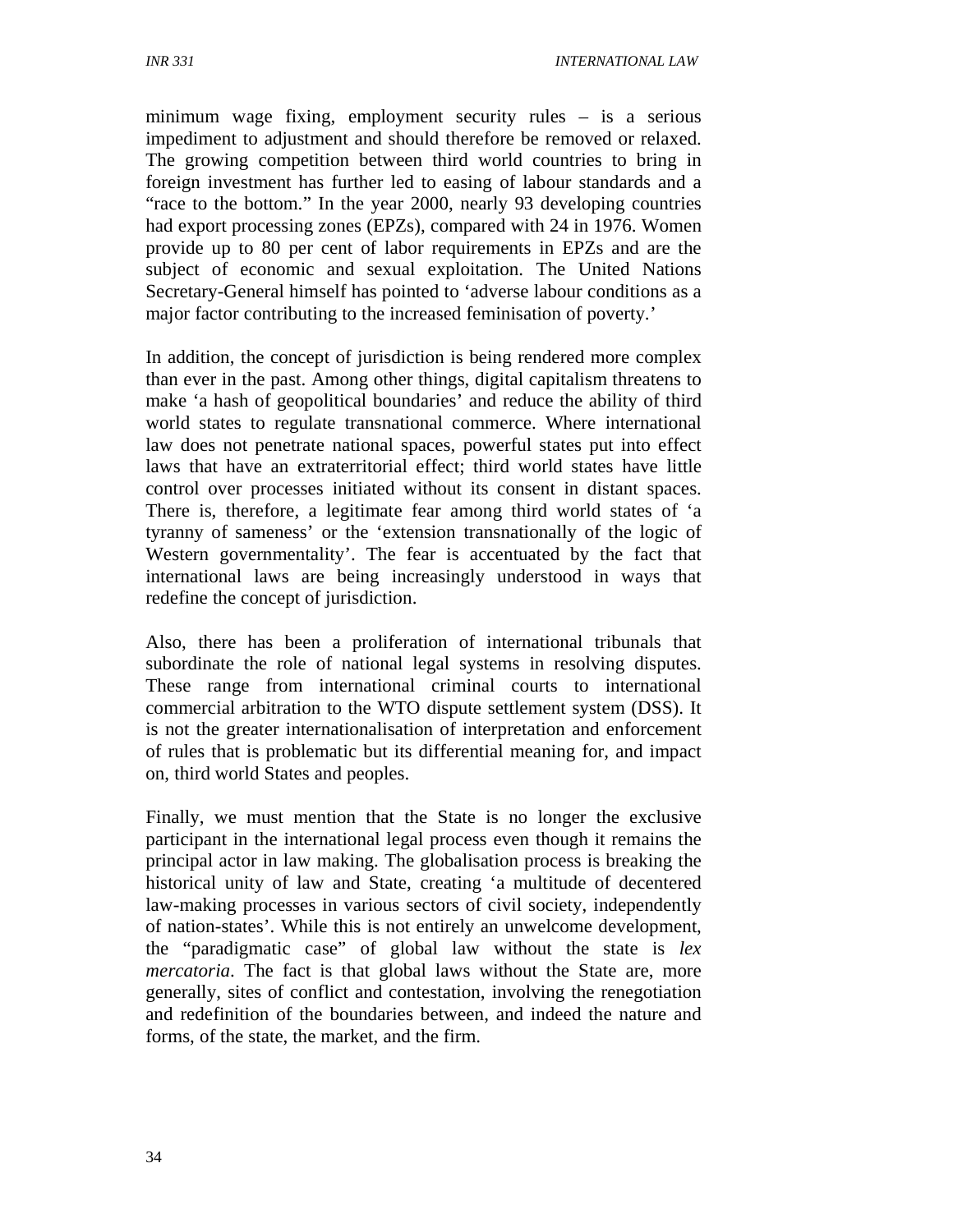### **SELF-ASSESSMENT EXERCISE**

How does the spate of current globalisation facilitate the hegemony of the 'global ruling elites' to the detriment of the third world?

# **4.0 CONCLUSION**

In spite of the discrepancies between international and municipal law, both laws have some commonalities. In many respects, international law has a tremendous influence over the municipal law; notwithstanding the fact that municipal law possesses some basic structures, which international law does not. Evidently, states find reasons to obey the provisions of international law since this position has greater benefits. States prefer to interact with one another just as international law has provided. However, there is a general understanding that the making of and provisions of international law are significantly to the interest and will of the dominant forces in the international system.

# **5.0 SUMMARY**

We have extensively considered the relationship between international law and municipal law and noted that whereas municipal law is designed to regulate all forms of relationship between natural and legal persons within a particular country, international law is designed to regulate relationships between and among natural and legal persons that are in more than one country. This unit equally underscored the fact that although the municipal law own and have control over state apparatuses such as law-making and law enforcement mechanisms, the international law exerts a high level of influence and control over municipal law; yet without such a direct ownership and control of apparatuses. We equally underlined the fact that the spate of globalisation has, a matter of inevitability, further reduced the sovereignty of states in the making and implementation of municipal law; while favoring the interests of the hegemonic forces in international relations.

# **6.0 TUTOR-MARKED ASSIGNMENT**

- 1. The wave of globalisation does not only reduce the chances of states to exercise their sovereignty but also widens the space for the dominant social, cultural, economic, and political forces to wield excessive influence and control over weaker states. Explain
- 2. Why do most states prefer to obey than to disobey international law?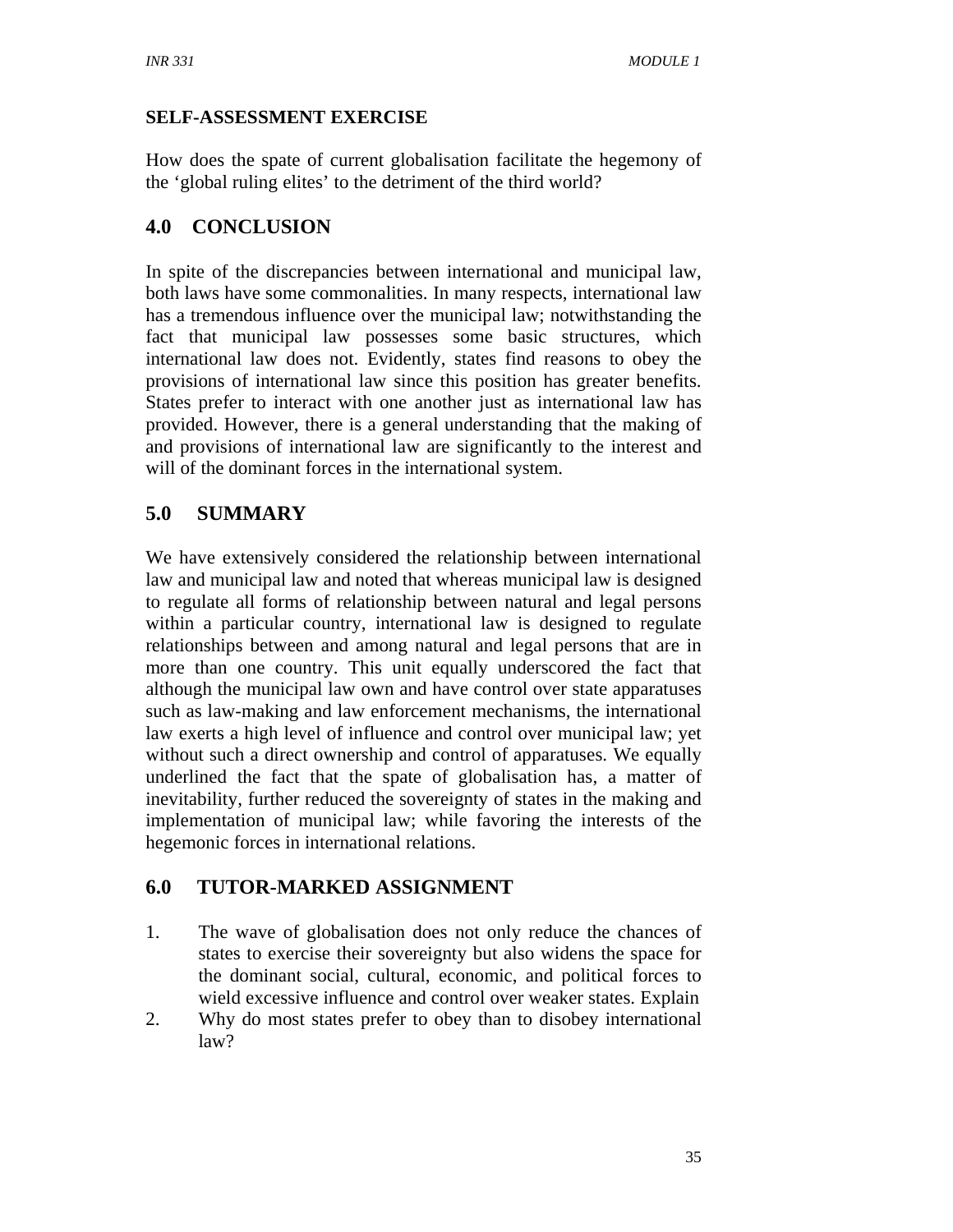### **7.0 REFERENCES/FURTHER READING**

- Brownlie, I. (1999). *Principles of Public International Law.* (5th ed.). Oxford: Oxford University Press.
- Brownlie, I. (2008). *Principles of Public International Law.* (7th ed.). Oxford: Oxford University Press.
- Charles Worth *et al.* (2006). *No Country is an Island: Australia and International Law.* Sydney: UNSW Press.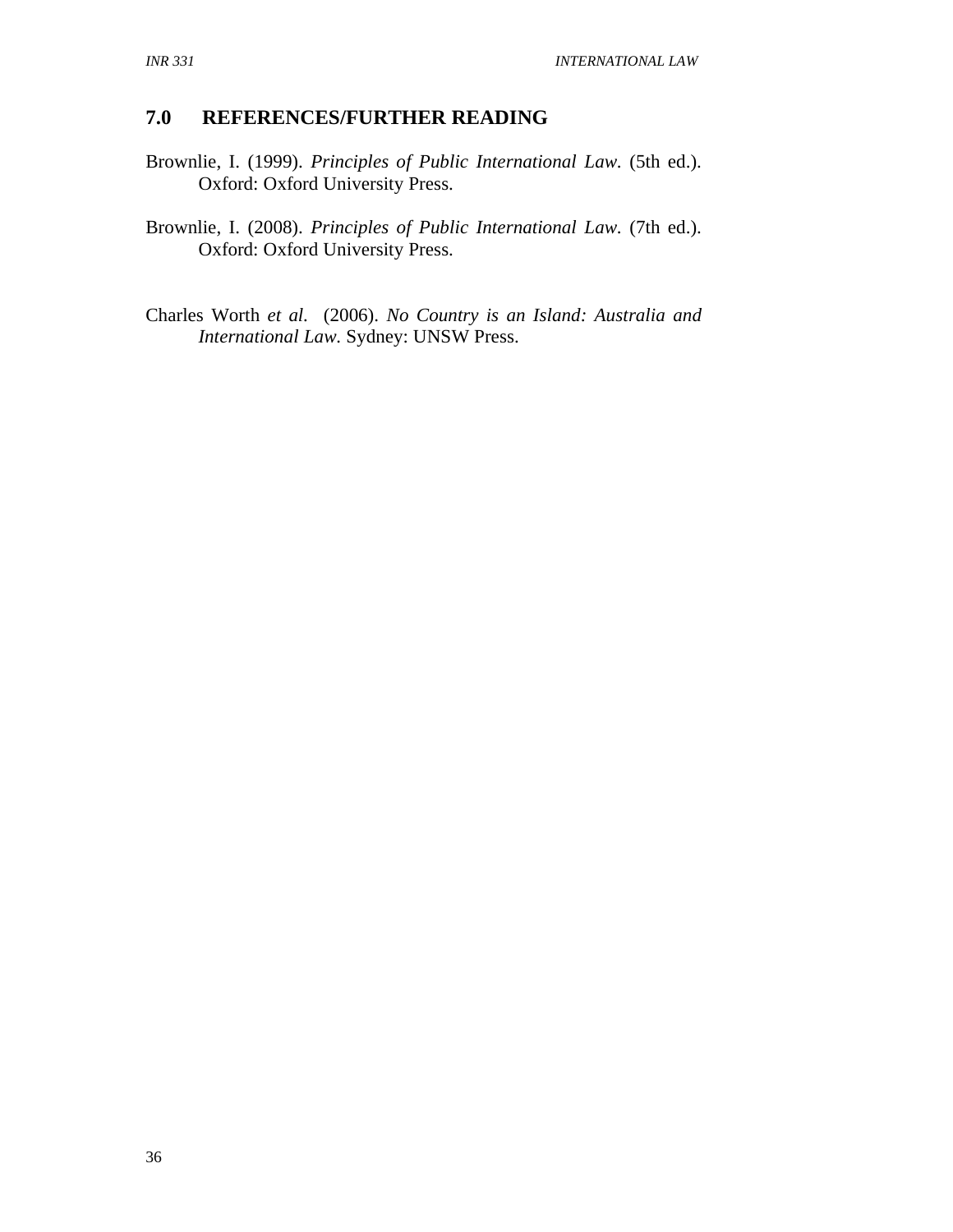# **MODULE 2 INTERNATIONAL LAW: SOURCES, THEORIES, APPROACHES AND PRINCIPLES**

- Unit 1 Sources and Subjects of International Law
- Unit 2 Theories of International Law: Positivist, Naturalist etc.
- Unit 3 Principles of International Law: Principles of Self Determination, Reciprocity, Right to Protect etc.
- Unit 4 Human Rights in International Law

# **UNIT 1 SOURCES AND SUBJECTS OF INTERNATIONAL LAW**

#### **CONTENTS**

- 1.0 Introduction
- 2.0 Objectives
- 3.0 Main Content
	- 3. 1 Sources of International Law
		- 3.1.1 Treaties
		- 3.1.2 Custom
		- 3.1.3 General Principles of Law
		- 3.1.4 Subsidiary Means for the Determination of Rules of Law
	- 3.2 Subjects of International Law
		- 3.2.1 States
		- 3.2.2 International Organisations
		- 3.2.3 Nationality of Individuals, Companies, Etc.
- 4.0 Conclusion
- 5.0 Summary
- 6.0 Tutor-Marked Assignment
- 7.0 References/Further Reading

## **1.0 INTRODUCTION**

The sources of international law are listed in the Article 38(1) of the Statute of the International Court of Justice. They include:

- a) Identify various sources of international law;
- b) State the methodologies towards the composition of each of the sources and their efficacy in the regulation of international relations; and
- c) Recognise and identify the binding forces of these sources of international law on the subjects of international law.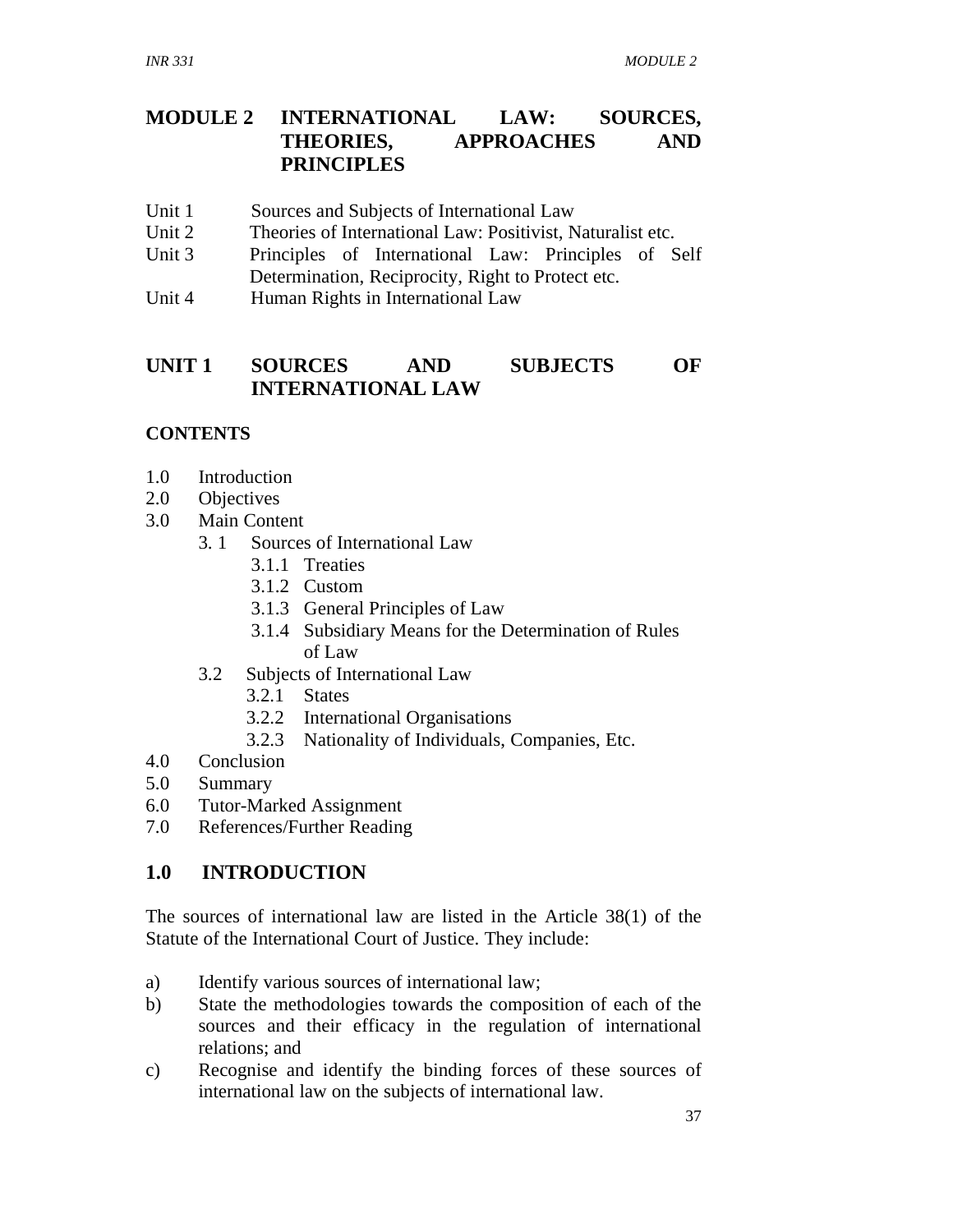# **2.0 OBJECTIVES**

At the end of this unit, you should be able to:

- identify the various sources of international law
- state the methodologies towards the composition of each of the sources and their efficacy in the regulation of international relations
- recognise the binding forces of these sources of international law on the subjects of international law.

## **3.0 MAIN CONTENT**

### **3. 1 Sources of International Law**

#### **3.1.1 Treaties**

International conventions are generally referred to as *treaties*. *Treaties*  are written agreements between states that are governed by international law. Treaties are referred to by different names, including agreements, conventions, covenants, protocols and exchanges of notes. If states want to enter into a written agreement that is not intended to be a *treaty*, they often refer to it as a *Memorandum of Understanding* and provide that it is not governed by international law. Treaties can be bilateral, multilateral, regional and global.

The law of treaties is now set out in the 1969 Vienna Convention on the Law of Treaties which contains the basic principles of treaty law, the procedures for how treaties become binding and enter into force, the consequences of a breach of treaty, and principles for interpreting treaties. The basic principle underlying the law of treaties is *pacta sunt servanda* which means every treaty in force is binding upon the parties to it and must be performed by them in *good faith*. The other important principle is that treaties are binding only on states parties. They are not binding on third states without their consent. However, we should add that it may be possible for some or even most of the provisions of a multilateral, regional or global treaty to become binding on all states as rules of customary international law.

There are now global conventions covering most major topics of international law. They are usually *adopted* at an international conference and opened for *signature*. Treaties are sometimes referred to by the place and year of adoption, example, the 1969 Vienna Convention. If a State becomes a *signatory* to such a treaty, it is not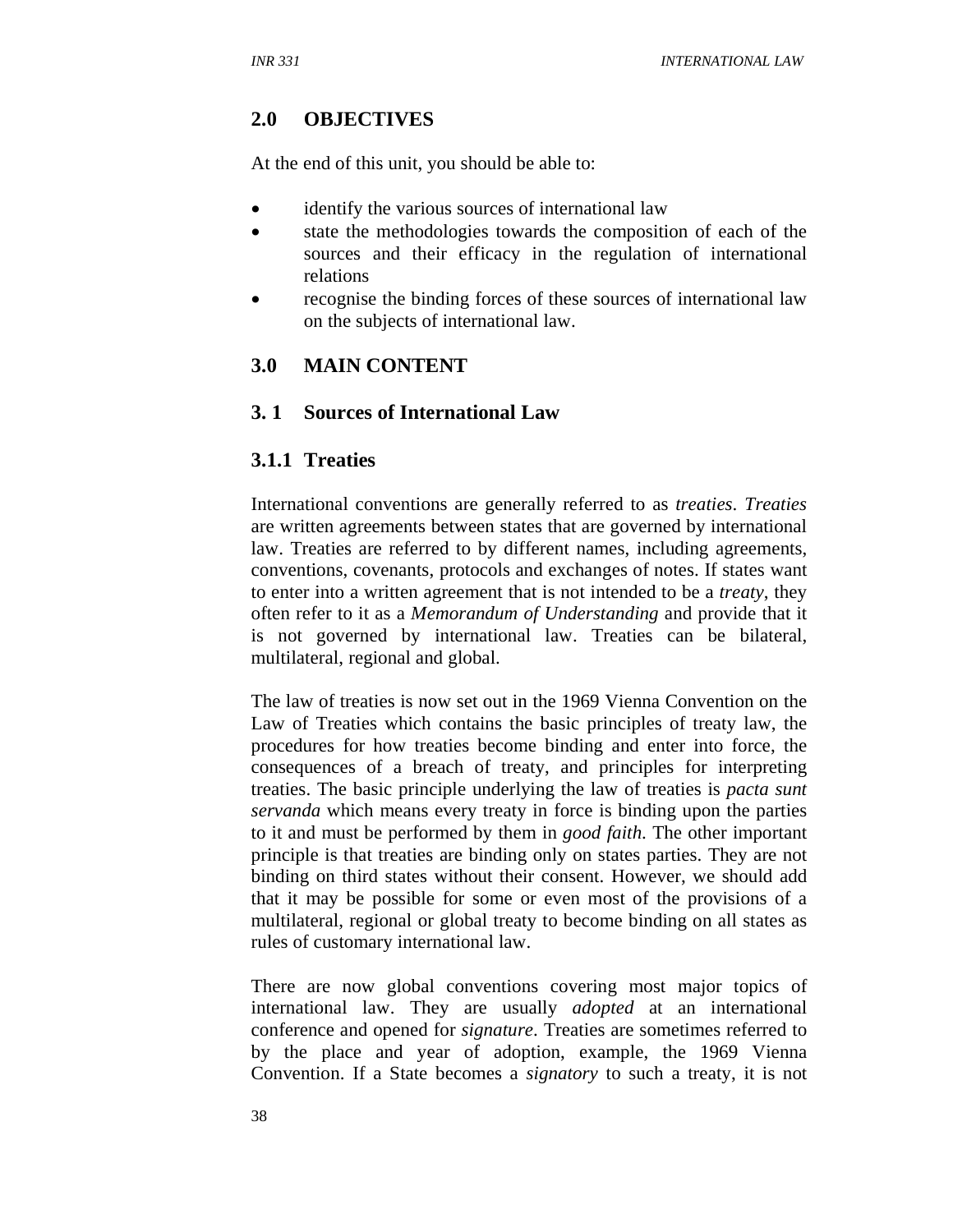bound by the treaty, but it undertakes an obligation to refrain from acts which would defeat the object and purpose of the treaty.

A State expresses its *consent to be bound* by the provisions of a treaty when it deposits an instrument of *accession* or *ratification* to the *official depository* of the treaty. If a State is a signatory to an international convention it sends an *instrument of ratification*. If a State is not a signatory to an international convention but decides to become a party, it sends an *instrument of accession*. The legal effect of the two documents is the same. A treaty usually *enters into force* after a certain number of States have expressed their consent to be bound through accession or ratification. Once a State has expressed its consent to be bound and the treaty is in force, it is referred to as a *party* to the treaty.

The general rule is that a treaty shall be interpreted in good faith in accordance with the ordinary meaning to be given to the terms of the treaty in their context and in light of its object and purpose. The preparatory work of the treaty and the circumstances of its conclusion, often called the *travaux preparatoires, are a* supplementary means of interpretation in the event of ambiguity.

# **3.1.2 Custom**

International custom – or customary law – is evidence of a general practice accepted as law through a constant and virtually uniform usage among States over a period of time. Rules of customary international law bind all states. The state alleging the existence of a rule of customary law has the burden of proving its existence by showing a consistent and virtually uniform practice among states, including those states specially affected by the rule or having the greatest interest in the matter. For example, to examine the practice of states on military uses of outer space, one would look in particular at the practice of states that have activities in space. Most of the International Court of Justice cases also require that the states who engage in the alleged customary practice do so out of a sense of legal obligation or *opinio juris* rather than out of comity or for political reasons.

In theory, *opinio juris* is a serious obstacle to establishing a rule as custom because it is extremely difficult to find evidence of the reason why a state followed a particular practice. In practice, however, if a particular practice or usage is widespread, and there is no contrary state practice proven by the other side, the Court often finds the existence of a rule of customary law. It sometimes seems to assume that *opinio juris*  was satisfied, and it sometimes fails to mention it. Therefore, it would appear that finding consistent state practice, especially among the states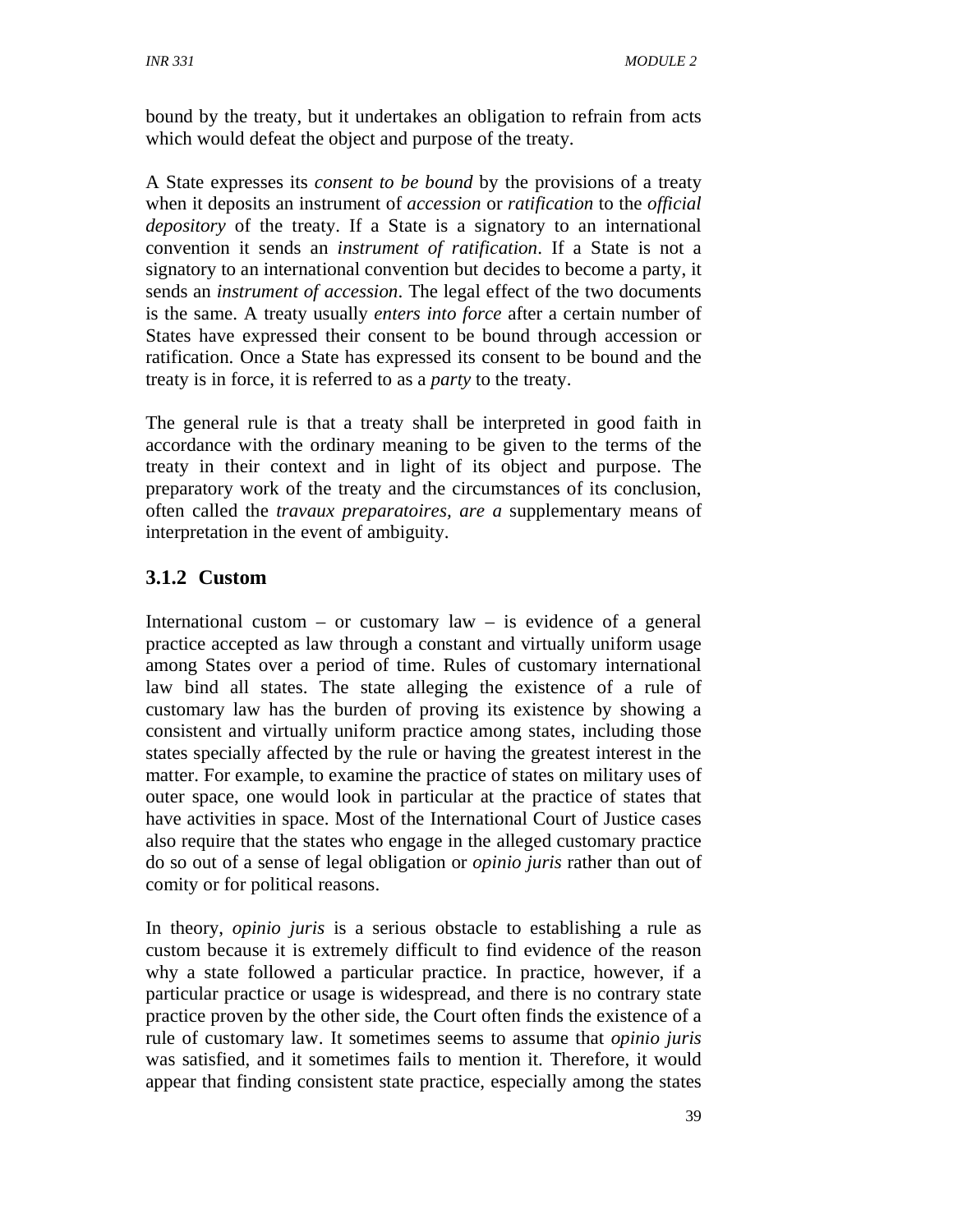with the most interest in the issue, with minimal or no state practice to the contrary, is most important.

Undisputed examples of rules of customary law are:

- (a) giving foreign diplomats criminal immunity
- (b) treating foreign diplomatic premises as inviolable
- (c) recognising the right of innocent passage of foreign ships in the territorial sea
- (d) recognising the exclusive jurisdiction of the flag state on the high seas
- (e) ordering military authorities to respect the territorial boundaries of neighboring states; and
- (f) protecting non-combatants such as civilians and sick or wounded soldiers during international armed conflict.

## **3.1.3 General Principles of Law**

General principles of law recognised by civilised nations are often cited as a third source of law.

These are general principles that apply in all major legal systems. An example is the principle that persons who intentionally harm others should have to pay compensation or make reparation.

General principles of law are usually used when no treaty provision or clear rule of customary law exists.

#### **3.1.4 Subsidiary Means for the Determination of Rules of Law**

Subsidiary means are not sources of law; instead they are subsidiary means or evidence that can be used to prove the existence of a rule of custom or a general principle of law. Article 38 lists only two subsidiary means - the teaching (writings) of the most highly qualified publicists (international law scholars) and judicial decisions of both international and national tribunals if they are ruling on issues of international law. Resolutions of the UN General Assembly or resolutions adopted at major international conferences are only recommendations and are not legally binding. However, in some cases, although not specifically listed in article 38, they may be subsidiary means for determining custom. If the resolution purports to declare a set of legal principles governing a particular area, if it is worded in norm creating language, and if is adopted without any negative votes, it can be evidence of rules of custom, especially if states have in practice acted in compliance with its terms. Examples of UN General Assembly Resolutions which have been treated as strong evidence of rules of customary international law include the following: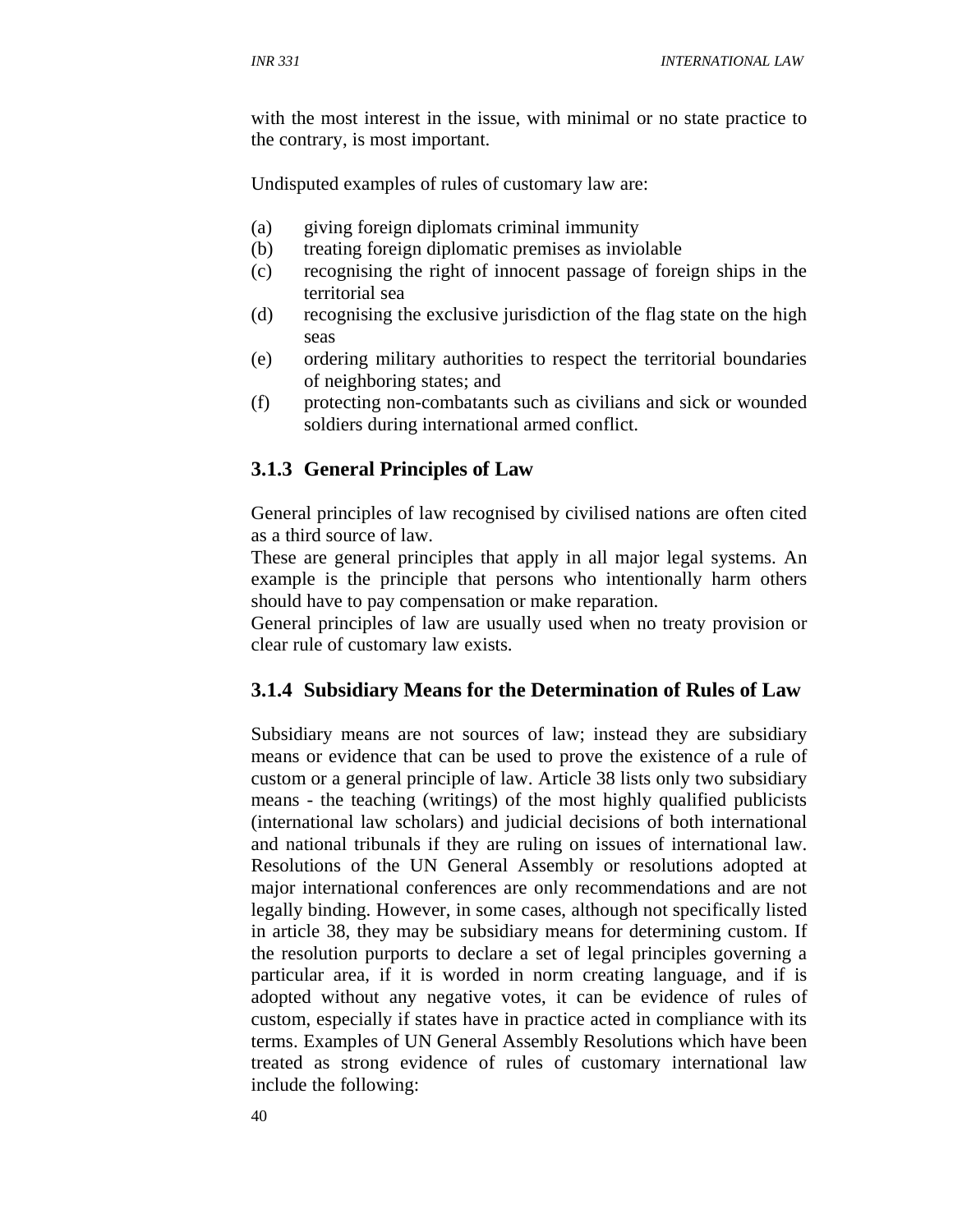- GAR 217A Universal Declaration of Human Rights (1948)
- *GAR 2131 Declaration on the Inadmissibility of Intervention in the Domestic Affairs of States and the Protection of their Sovereignty (1965) [Declaration on Non-Intervention]*
- GAR 2625 Declaration on Principles of International Law Concerning Friendly Relations and Cooperation among States in Accordance with the Charter of the United Nations (1970) [Declaration on Friendly Relations]
- GAR 3314 Resolution on the Definition of Aggression

Some of these resolutions have also been treated as subsequent agreement or practice of states on how the principles and provisions of the UN Charter should be interpreted. In addition, Article 38 fails to take into account the norm-creating effect of modern global conventions. Once the international community has spent several years drafting a major international convention, states often begin in practice to refer to that convention when a problem arises which is governed by the convention - in effect treating the rules in the Convention as customary. Furthermore, if the Convention becomes universally accepted the provisions in the Convention may become very strong evidence of the rules of custom, especially if states which are not parties have also acted in conformity with the Convention. Examples of such conventions would be the 1959 Vienna Convention on Diplomatic Relations and the 1969 Vienna Convention on the Law of Treaties.

#### **SELF-ASSESSMENT EXERCISE**

Mention and explain the various sources of international law you know.

## **3.2 Subjects of International Law**

A subject of international law (also called an international legal person) is a body or entity recognised or accepted as being capable of exercising international rights and duties. It refers to the entities or legal persons that can have rights and obligations under international law. This expression does not suggest that all entities that operate within the international arena possess rights nor have obligations that are recognisable in international law. Some of the key features of 'subjects' of international law are:

- (i) the ability to access international tribunals to claim or act on rights conferred by international law
- (ii)the ability to implement some or all of the obligations imposed by international law; and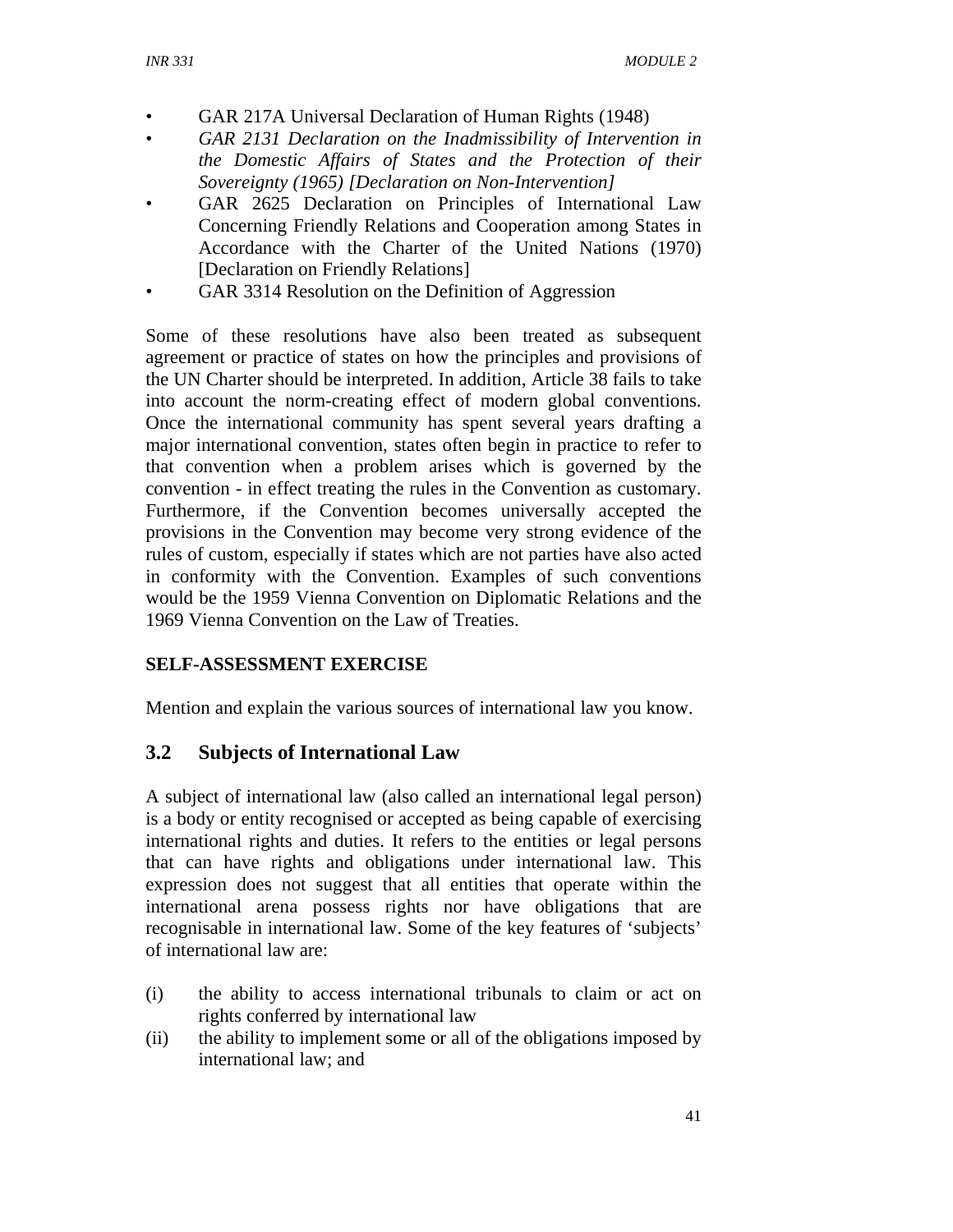- (iii)the power to make agreements, such as treaties, binding in international law
- (iv)the right to enjoy some or all of the immunities from the jurisdiction of the domestic courts of other states.

#### **3.2.1 States**

State refers to a politically organised body of people occupying a definite territory, living under a government, virtually free from external control. It is an abstraction denoting the existence of a political organisation for the regulation of the affairs of its members. The key features of a state include:

*Definite territory*: A state must have a definite territory which demarcates it from other states. Such territory may be large or small. Apart, from land, other elements of the state include the airspace, forest, waters, mountains, etc.

*Organised government*: For the continuous existence of the state, there is need to note the vitality of government; it is through the organisation of government as an institution of the state, that the will of the state is realised.

*Permanence*: It often said that government comes and goes whereas the state remains. This shows the strength of the durability of the state. The state has the capacity for longevity.

*Population*: The state comprises a given number group of men and women of common purpose and interest. However, such number is not fixed as population can still increase or decrease.

*Sovereignty and Independence*: A state is not subject to any external control; no matter the size of the state. A state must have the capacity to make laws and enforce the laws with every coercive power available to it; including the capacity to enter into relations with other states.

*Recognition*: Both within and outside, state should be identifiable. The worth of a state is sometimes determined by the extent to which it possesses political, economic, military, and technological powers. Some writers emphasise that a state must be fully independent and be recognised as a State by other states.

The international legal system is a horizontal system dominated by states which are, in principle, considered sovereign and equal. International law is predominately made and implemented by states.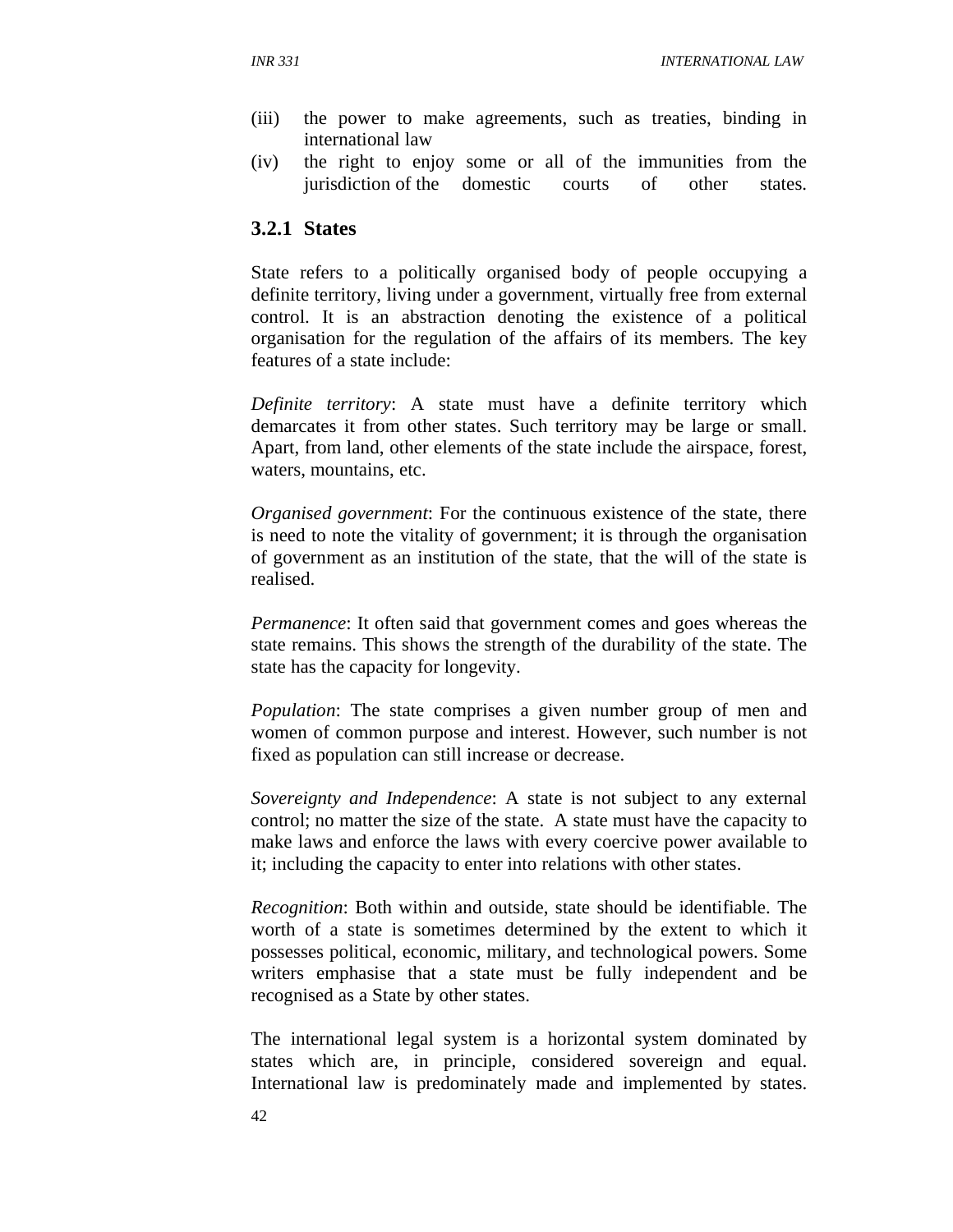Only states can have sovereignty over territory. International law must be respected by each nation to ensure world peace. The implications of the rule of law between states are far reaching, and can be fully grasped only by contrast with the conception which now rules, viz. the rule of might. Under the present system, or lack of system, when a nation's interest are supposed to conflict with those of another, the nation concerned resorts to war to secure its interest. This suggests that states, which are judges in their own disputes, can use war as an instrument of national policy and must try individually or through alliances to be stronger than every other state or group of states. But the World Wars of 1914-1918 and 1939-1945 have been slowly teaching mankind the painful lesson that a system of national security is really impossible for all at the same time, or even for a few for all time. This indeed is inherent in the logic of facts: every state or group of states cannot be stronger than every other state or group.

What then is the alternative? The answer is the rule of law among nations – international law. This involves three things:

- (i) States must agree to the principle that, in matters which affect other states besides their own, they will accept the provisions of international law, as binding on themselves.
- (ii) Sates must renounce the right to settle disputes by making war.
- (iii) States must bind themselves to regard any act of war by any state in breach of this primary obligation as an act of war against themselves and to come to the assistance of the victim of the aggression.

States are expected to agree to the principle that, in matters which touch more than one state, they will be bound by the stipulations of international law. By extension there is the need for the rule of law between nations as there is the rule of law between individuals within each state.

States are expected to obey and comply with the principles of international law. Only states can become members of the United Nations and other international organisations. Only states have access to the International Court of Justice.

# **3.2.2 International Organisations**

Early attempts at international organisation were half-hearted and inadequate. Besides there was no permanent organisation of a political character to bring the nations together to enable them to understand one another's point of view, settle disputes and avert wars. Largely in view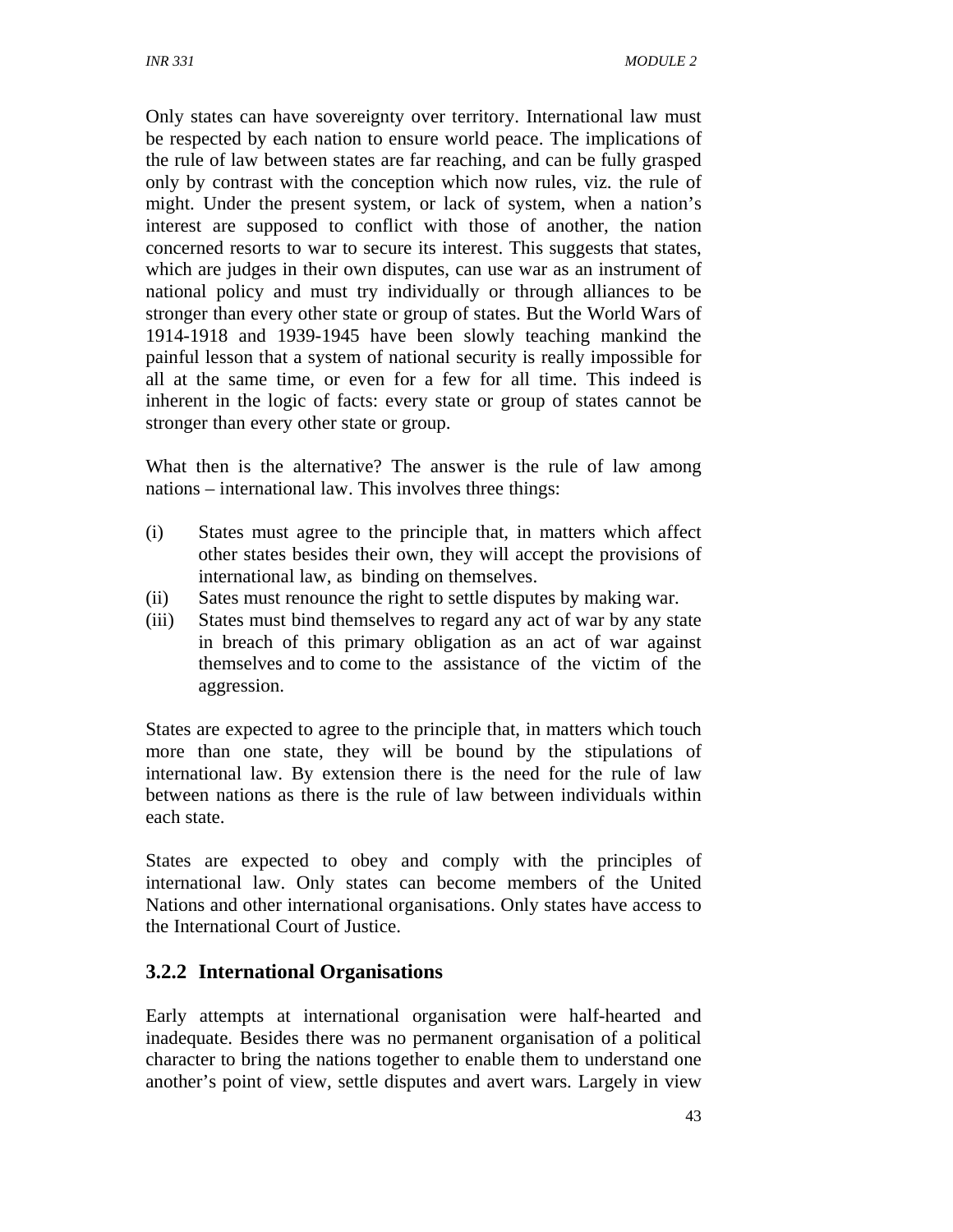of this, the League of Nations was established in 1919 to remove these defects, promote international cooperation and achieve international peace and security.

International Organisations are established by states through international agreements. However, it must be stressed that the powers of international organisations are limited to those conferred on them in their constituent document. International organisations have a limited degree of international personality, especially vis-à-vis member states. They can enter into international agreements and their representatives have certain privileges and immunities. The constituent document may also provide that member states area legally bound to comply with decisions on particular matters. It is accepted that international organisations are subjects of international law where they:

Are permanent members of association of states, with lawful objects; Have distinct legal powers and purposes from the member states; and Can exercise powers internationally and not only within a domestic system.

#### **3.2.3 Nationality of Individuals, Companies, Etc.**

The freedom of the individual is considerable affected not only by the form of government but also by the relations of his state with other states. Individual are generally not regarded as legal persons under international law. Their link to State is through the concept of nationality, which may or may not require citizenship. Nationality is the status of being treated as a national of a state for particular purposes. Each state has wide discretion to determine who is a *national*. The most common methods of acquiring nationality at birth are through one or both parents and/or by the place of birth. Nationality can also be acquired by adoption and naturalisation.

Companies, ships, aircraft and space craft are usually considered as having the nationality of the state in whose territory they are registered. This is important because in many circumstances states may have international obligations to regulate the conduct of their nationals, especially if they are carrying out act activities outside their territory. Under the principle of *nationality of claims*, if a national of State A is injured by State B through internationally unlawful conduct, State A may make a claim against State B on behalf of its injured national. This is known as the doctrine of *diplomatic protection*.

Therefore, only international legal persons, as recognised subjects of international law, possess and can exercise international rights, as well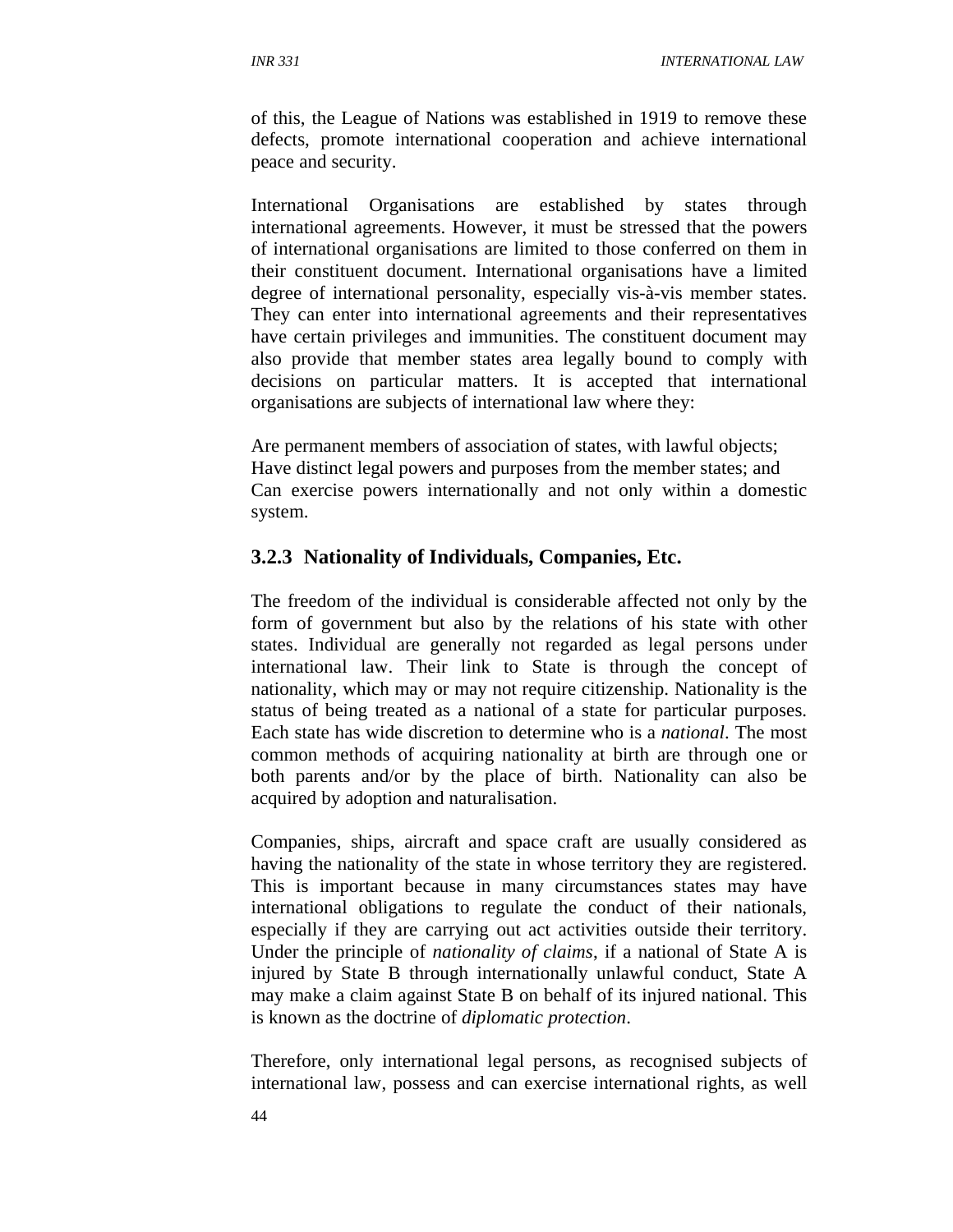as perform international obligations. Among the subjects of international law discussed, states are conspicuously the dominant. This is chiefly anchored on the unique features of the state, which distinguishes it from other subjects of international law. Sequel to this, international law is predominately made and implemented by states. Only states can have sovereignty over territory. This should not be misinterpreted to mean that the other subjects of international law are insignificant. Far from this, other international legal entities such as international organisations equally wield great powers.

### **SELF-ASSESSMENT EXERCISE**

Why states are accorded special recognition among other subjects of international law?

# **4.0 CONCLUSION**

We had earlier recorded that unlike certain provisions of the municipal law in which state instruments such as the apparatuses for law making and law enforcement are available for the effective control of the state, international law does not possess these attributes. How be it, international law is not left without standards of operation. The sources available for the making of international law provide a high sense of direction for the harmonisation of rules and regulations (for both states and non-state actors) in order to achieve relative peace and order in the international scene. Thus, the absence of instruments of coercion upon the various subjects of international law is not to be interpreted as open space for chaos and anarchy. 3

# **5.0 SUMMARY**

We have been able to mention and explain the various sources available for the construction of international law. These sources of international law are recognised in various instruments and documentations of the United Nations. They include international convention (treaties), international customs (customary laws), general principles of law, subsidiaries means for the determination of rules of law. These sources of international law help to guide and mold the growth and development of international law. In spite of lack of formal recognition of 'general principles of law' as a source of international law, it has played an important role especially to the extent it provides a supplementary support for the use of treaties as a source of international law.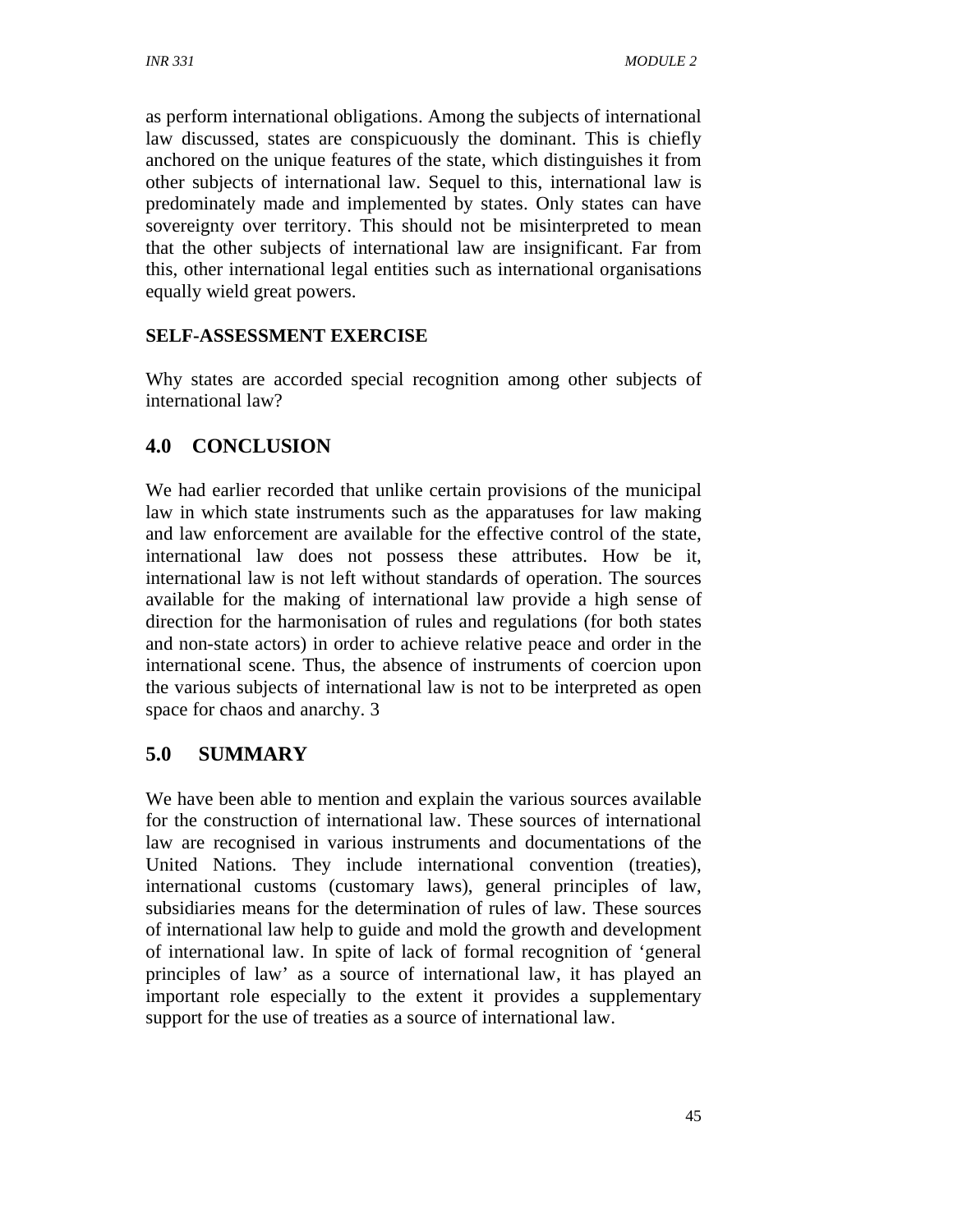### **6.0 TUTOR-MARKED ASSIGNMENT**

- 1. Compare and contrast the various sources of international law
- 2. Resolutions of the UN General Assembly (UNGA) or resolutions adopted at major international conferences are only recommendations and are not legally binding. Does this statement utterly deny any relevance of the resolutions of UNGA in the framing of international law? Clarify your position.

### **7.0 REFERENCES/FURTHER READING**

- Brownlie, I. (2008). *Principles of Public International Law.* (7th ed.). Oxford: University Press. Oxford.
- Shaw, M. N. (2008). *International Law.* London, United Kingdom: Cambridge University Press.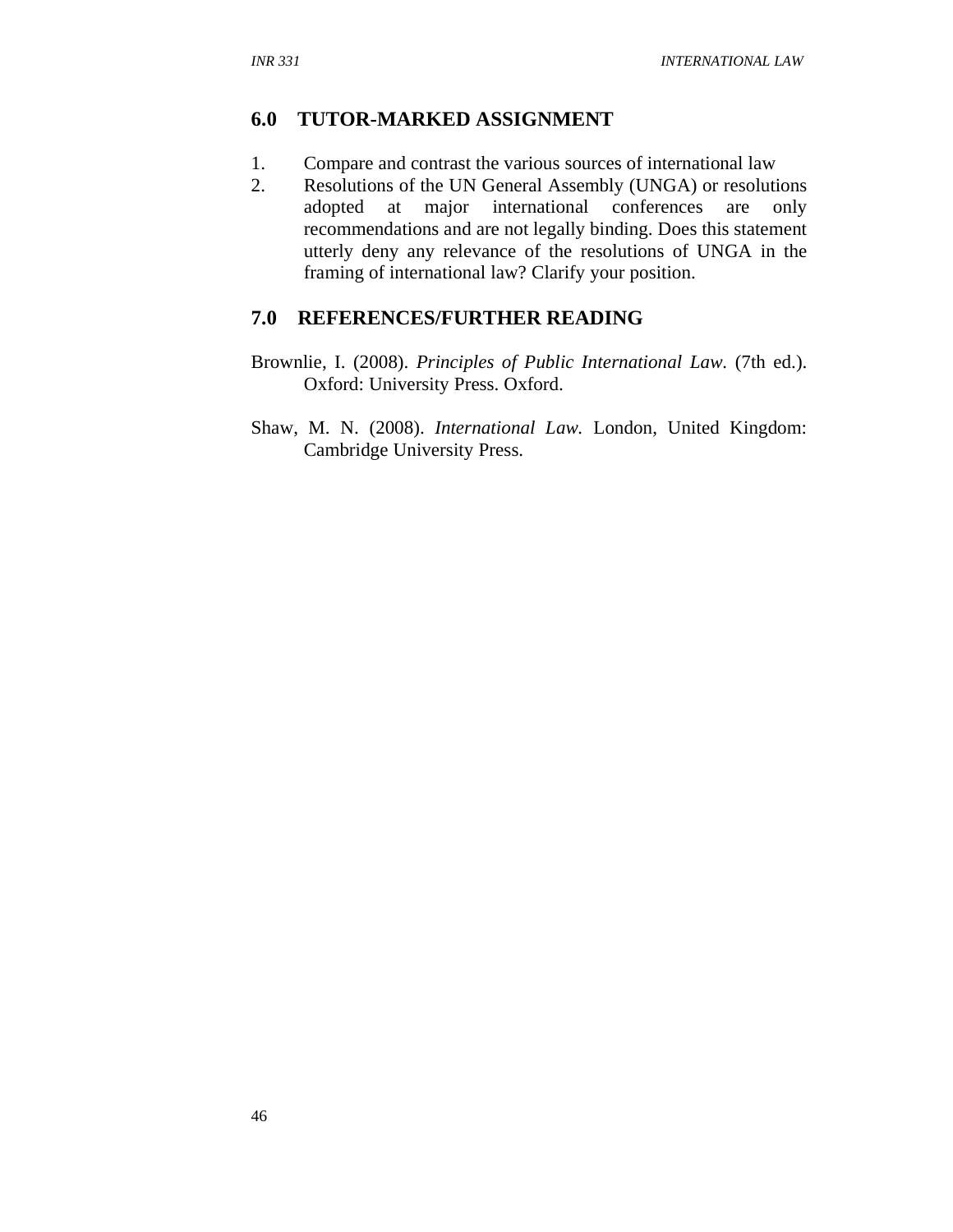# **UNIT 2 THEORIES OF INTERNATIONAL LAW: POSITIVIST, HISTORICAL, NATURALIST**

### **CONTENTS**

- 1.0 Introduction
- 2.0 Objectives
- 3.0 Main Content
	- 3.1 Positivism
		- 3.1.1 Two Types of Legal Positivism in International Law
	- 3.2 The Historical School
	- 3.3 Naturalism
- 4.0 Conclusion
- 5.0 Summary
- 6.0 Tutor-Marked Assignment
- 7.0 References/Further Reading

# **1.0 INTRODUCTION**

One explanation for the remarkable lack of attention by international lawyers to the nineteenth century lies perhaps in the pervasive dominance of doctrinaire positivism over international legal writing generally. There was much, admittedly, that was unattractive about nineteenth-century positivism, particularly to modern eyes—its doctrinaire quality, its narrow horizons, its lack of high ideals, the aura of superficiality raised to the pitch of dogma, its narrowly technocratic character, its ready subservience to power. But it would be wrong to judge it on these points alone because its solid achievements were many. If it lacked the breadth and idealism of natural-law thought, it also discarded the vagueness and unreality that often characterised naturallaw thought at its worst. In many ways, positivism was a breath (or even a blast) of fresh air, countering the speculative excesses of natural-law thought. Even if positivism sometimes went too far in the opposite direction, we should nonetheless appreciate the valuable services that it performed in its time.

The positivist era was also the period in which we first saw the international community 'legislating' by way of multilateral treaties, for the most part in areas relating to armed conflict. The first major example of this was the Declaration of Paris of 1856. It restricted the capture of private property at sea, by providing that 'free ships make free goods' (that is, that enemy private property could not be captured on a neutral ship). It also announced the abolition of privatising. Within five years, it attracted over 40 ratifications. In 1868, the Declaration of St Petersburg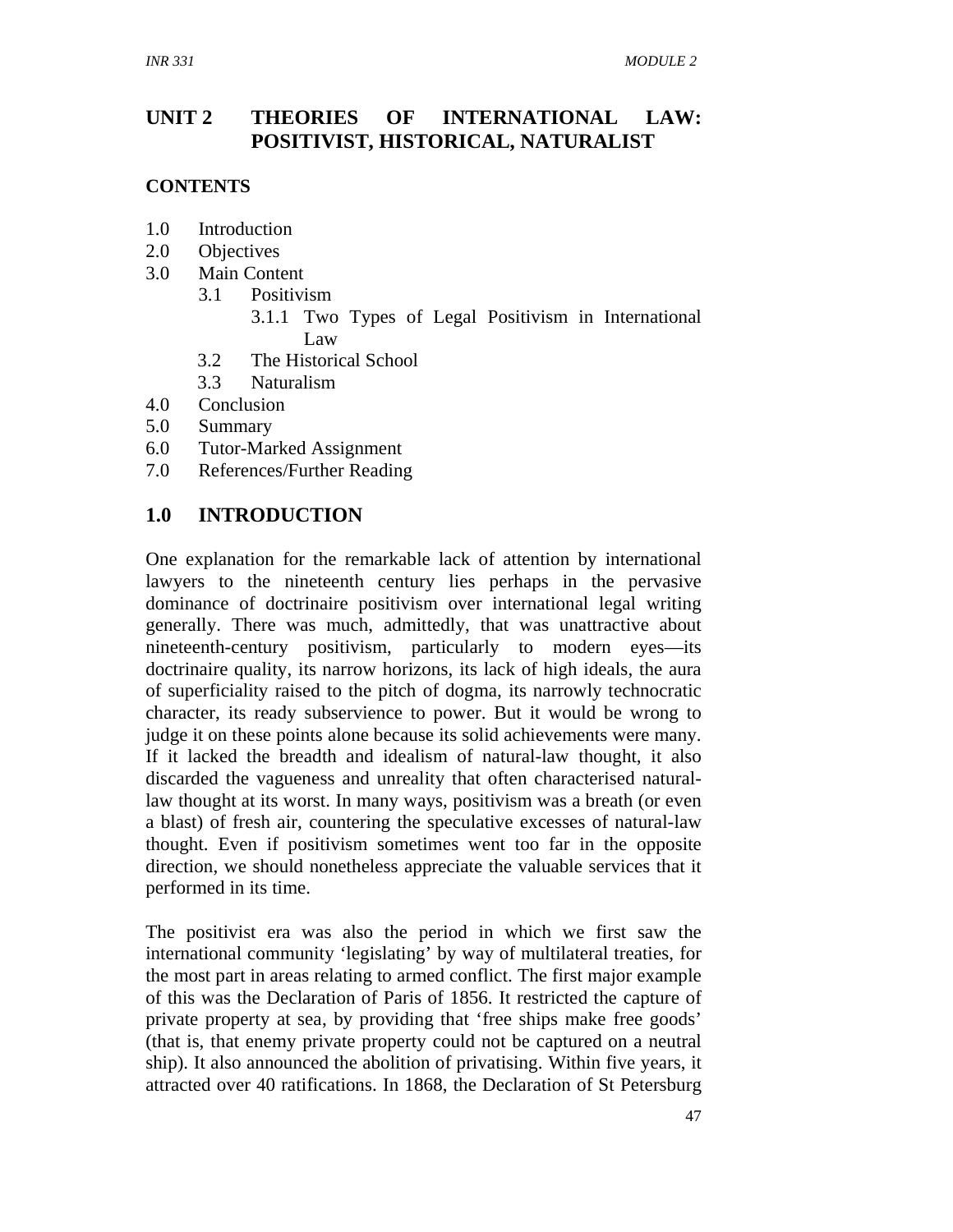contained a ban on exploding bullets. More importantly, it denounced total-war practices, by stating that the *only* permissible objective of war is the defeat of the enemy's armed forces. Alongside the law of war and in some ways in close partnership to it— was the full flowering of the law of neutrality, which, for the first time, emerged in the full light of juridical respectability as a sort of counterpart to the unrestricted right of states to resort to war on purely political grounds.

There was 'legislation' in other fields too. On the humanitarian front, the period witnessed a concerted effort by the nations of the world to put an end to slave trading. The culmination of this effort occurred in 1890, when the General Act of the Brussels Conference established an International Maritime Office (at Zanzibar) to act against slave trading. In the less-than-humanitarian sphere of imperialism, the major powers established, by multilateral treaty, the 'rules of the game' for the imperial partitioning of Africa. This took place at the Berlin Conference of 1884–85. (Contrary to the belief of some, that conference did not actually allocate any territories; it established the criteria by which the powers would recognise one another's claims).

# **2.0 OBJECTIVES**

At the end of this unit, you should be able to:

- explain the major theories of international  $law -$  the positivist, the naturalist and the historical
- identify the major differences between and among these theories
- examine the relevance of these theories in the study and understanding of international law.

# **3.0 MAIN CONTENT**

## **3.1 Positivism**

48 According to the positivists, the binding force of international law is rooted in the consent of sovereigns themselves, either through a laborious search of state practice or a catalog of explicit agreements. John Austin's famous 1832 suggestion in *The Province of Jurisprudence Determined* states that: 'the law obtaining between nations is not positive law: for every positive law is set by a given sovereign'. The duties which it imposes are enforced by moral sanctions: by fear on the part of nations, or by fear on the part of sovereigns, of provoking general hostility, and incurring its probable evils, in case they shall violate maxims generally received and respected. The early positivists' school emphasised the importance of custom and treaties as sources of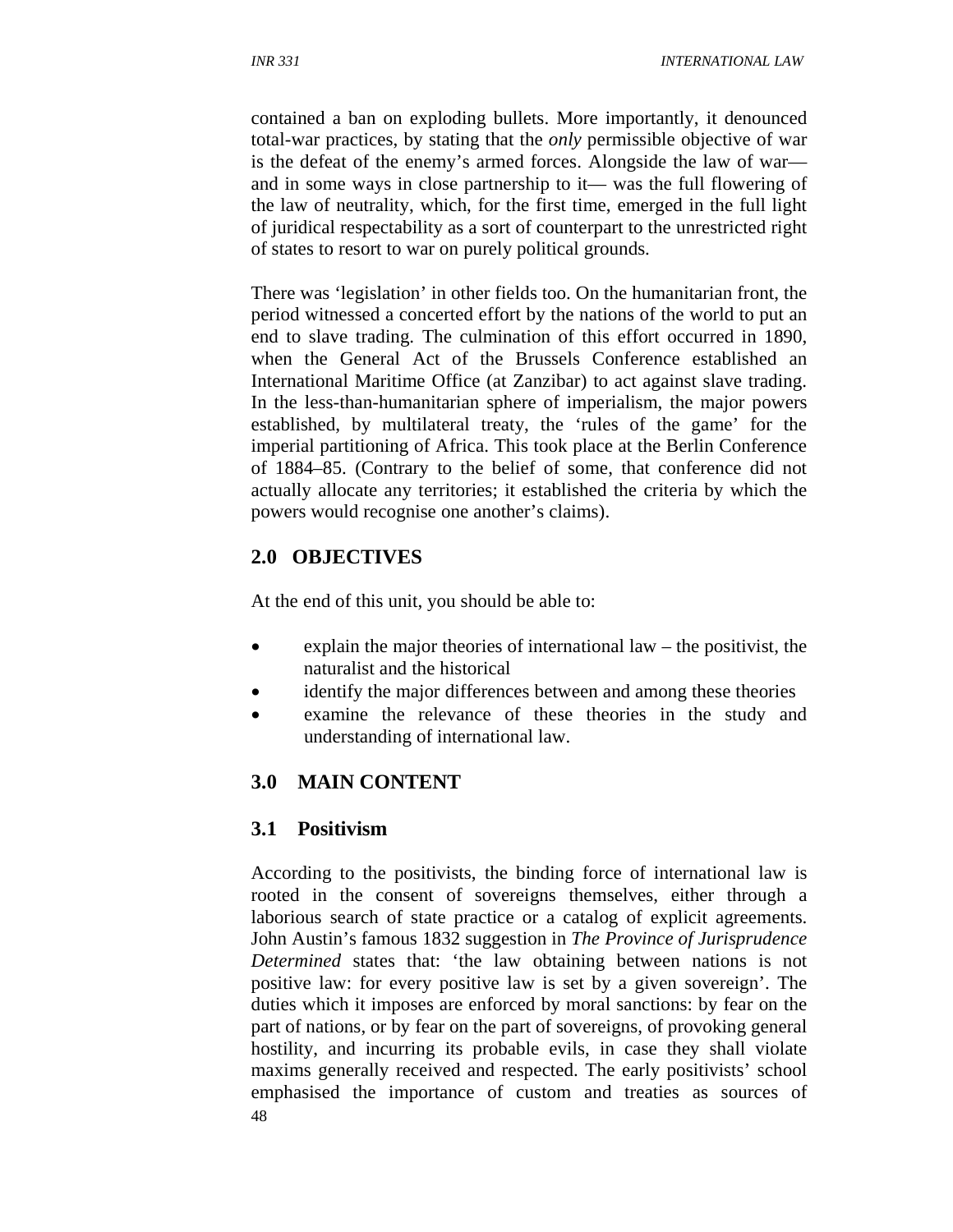international law. Early positivist scholar like Alberico Gentili used historical examples to posit that positive law (*jus voluntarium*) was determined by general consent. At the time, Cornelius van Bynkershoek reiterated this idea but added that the bases of international law were customs and treaties commonly consented to by various states.

In one sense, remembering a late 19th century triumph of positivism puts international law on the road to pragmatism, for positivism orients us to the actual practice of states, and seems less likely to degenerate into wishful thinking or moralising about what the law should be. The 20th century tradition of realism, sociological jurisprudence, and international relations theory continue this tendency. Positivism lays the ground for pragmatism, extinguishing for a century international law's flirtation with religion and ideology. It is a paradoxical inheritance. International law rids itself of faith only by enshrining the state, making the task of international public order both more realistic and more difficult. To the question, 'How can there be order among sovereigns', there cannot be the answer, 'Well, maybe it's not possible.' To do so would be to deny the facts, since there appear to be lots of rules and legal institutions. More importantly, it would betray the internationalist project. In this sense, it was by eliminating religion that international lawyers became priests.

A group of ideas arise together: the philosophical priority of the state, the identification and rejection of naturalism, the challenge to the possibility of international public order, and a polemical tradition of international legal philosophy which could evolve only by rejecting extreme positivism. In this sense, what is now remembered as 19th century positivism sets in motion a practice of affirming its premises and rejecting its conclusion.

There have been broad traditions of response. The first approach responds theoretically, revitalising either the positivist or the naturalist tradition against skepticism. Beginning with the notion of 'consent' and an analogy to private law, and proceeding through the range of 20th centuries of international law has been variously affirmed and explained by modifying the image of absolute state sovereigns floating in a legal vacuum. A second tradition of response is associated with the 20th century tradition of international legal pragmatism and most characteristic of international law after 2nd WW. It rejects the theoretical tradition of both positivism and naturalism as irreconcilable extremes between which a middle must be built, and more importantly, as sterile intellectual projects, able to speak only to one another and unhelpful in strengthening the actual or real international legal order. In an unfortunate terminological borrowing from political science,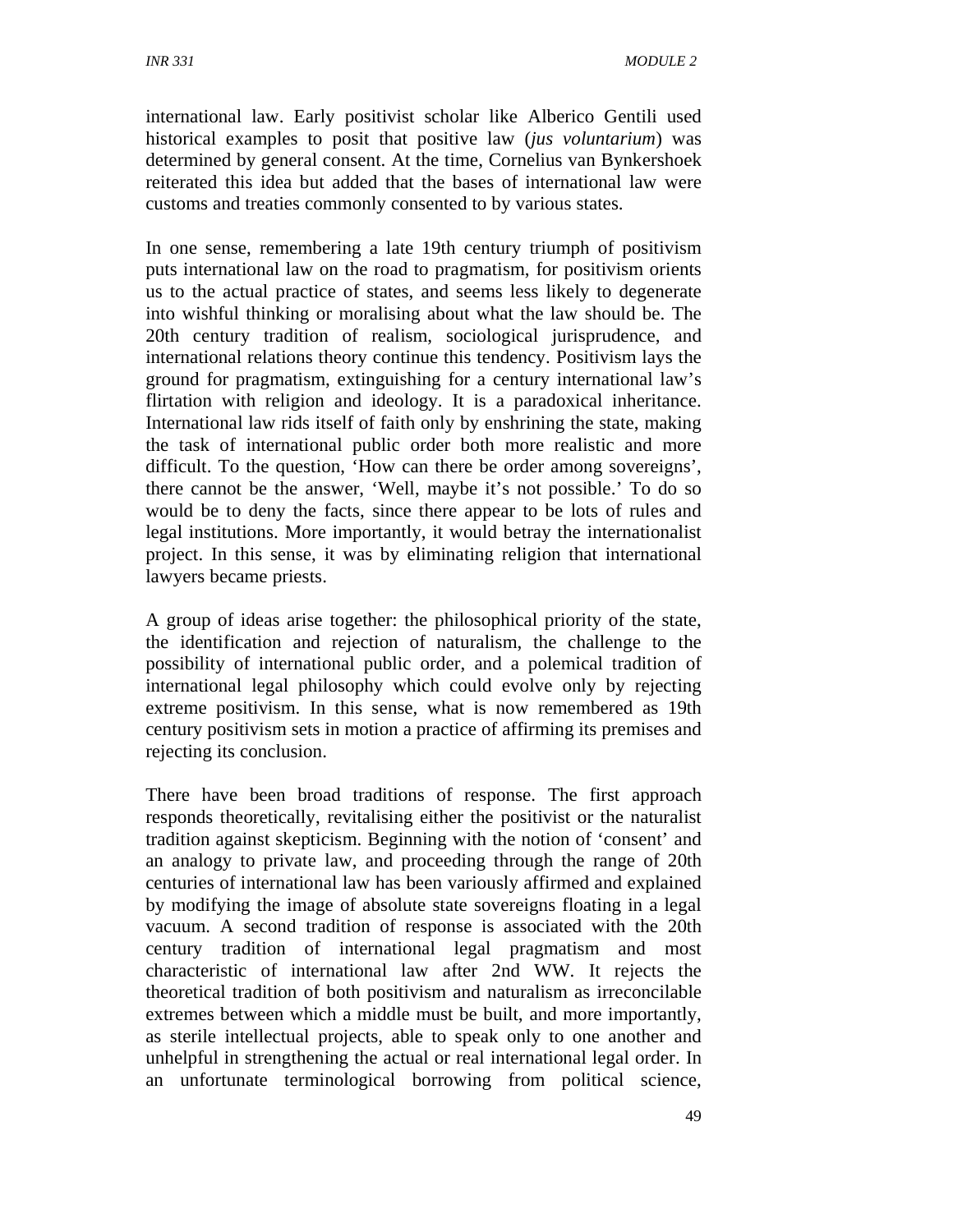positivism offers no plausible 'positive' account of state practice. International legal theorists now customarily present philosophical inquiry into the possibility of international legal order among sovereigns as a dead end and as the preoccupation of an earlier, philosophical age. Consequently, there are indications that sovereignty is, in any event, no longer was what it once thought to be.

Twentieth century international legal theory less accepts the positivist answer to the question of how law might be possible among sovereigns. At the same time, the question of how international law binds, how order is possible among sovereigns, how international law distinguishes itself from politics, and how international norms are enforced in the absence of a supra-national, remained the central preoccupations of the field throughout the twentieth century.

Indeed, the 19th cent taught us the futility of philosophy, and the urgent necessity of getting beyond speculation if war is to be averted. This 19th century memory inaugurated a disciplinary anti-intellectualism, a repeated practice of demonstrating the unsatisfactory nature of both naturalist and positivist answers to the question of law's force in a world of sovereigns, and of calls for a turn to practical effort of one sort or another to expand international law in the name of peace and security. The practical project might be institution building, codification, citizen initiative or litigation, but it would not be a project of theory or philosophy.

#### **SELF-ASSESSMENT EXERCISE**

Explain the subject matter 'Positivism'.

#### **3.1.1 Two Types of Legal Positivism in International Law**

International legal positivism has had a multitude of variants since the turn of the twentieth century, but each variant contains the core distinction between moral and legal obligations. But here, we will discuss two possible variants that focus on the relationship between international law and international relations.

The first variant expressly or implicitly links legal positivism with realism. Early international legal positivists had normative reasons for maintaining the distinction between law and morality. Lassa Oppenheim, for example, asserted that a state-centric view of international politics that lauded balance of power politics provided conditions where international law could develop and promote peace and justice. The emphasis on balance of power politics linked this view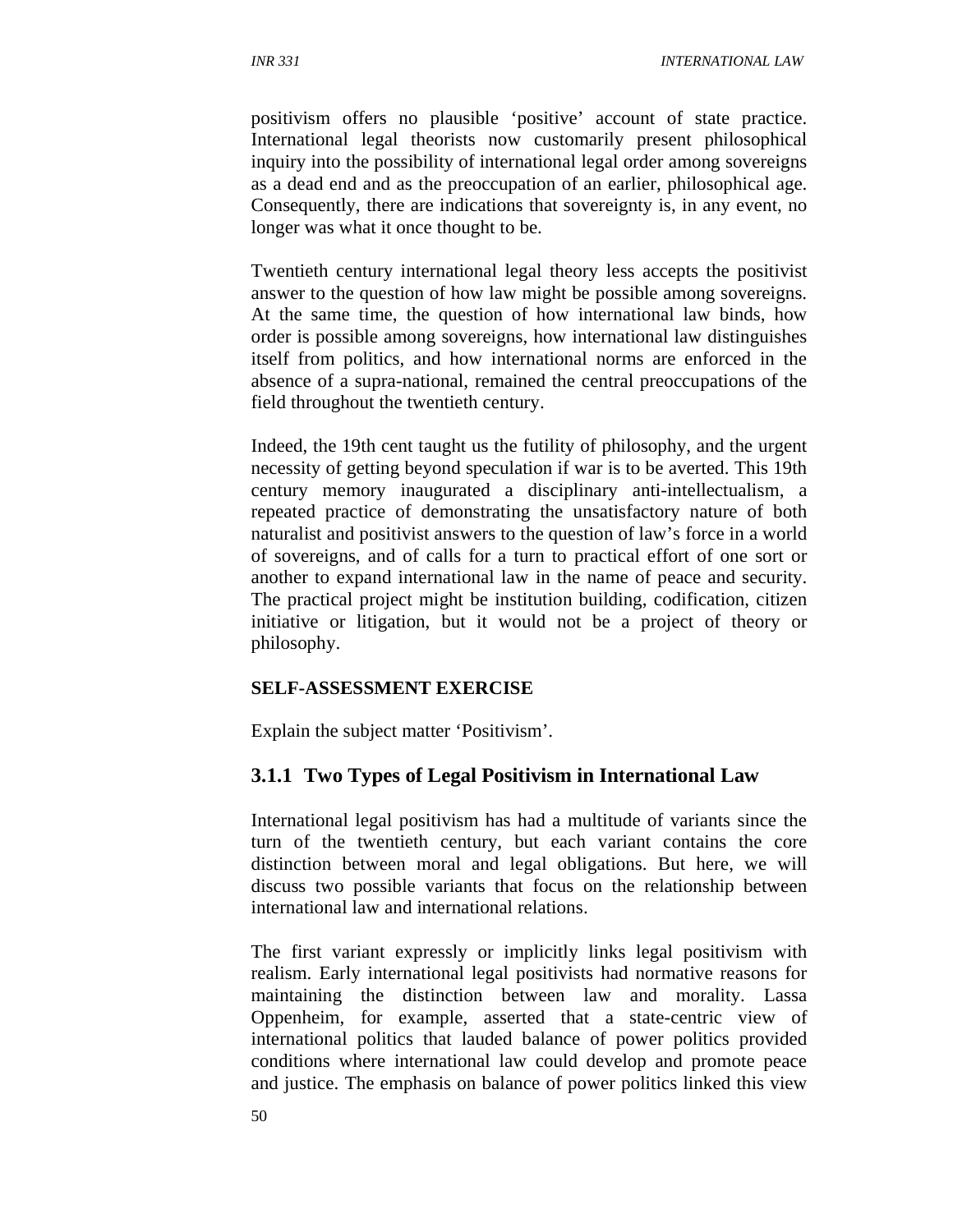of legal positivism with a realist conception of international relations, and became a popular view among international lawyers. By the turn of the twentieth century, the majority of international lawyers counted themselves as positivists. Moreover, Oppenheim's work was influential among such international relations classical realists like E.H. Carr and Hans Morgenthau. Both camps viewed the study of the field as a science, with a careful investigator being able to determine what is or is not international law based on an analysis of the relevant international legal sources without imputing any moral judgments about what the law ought to be.

There is no necessary link between positivism and realism. The main tenets of structural realism can be stated succinctly. For structural realists, the primary unit of analysis in international relations is a rational and unitary state, with a focus on the power of the state in relation to other states in an anarchic international system. From these assumptions, we can see both the overlap between structural realism and one strong form of legal positivism and, similarly, realism's aversion to international law. With respect to structural realism's relationship with international law, some famous realists dismiss the concept altogether. Legal positivism has a narrower conception of what constitutes international law than the mainstream position in IHRL. Similarly, realism tends to dismiss international law more than its two rival international relations theories (liberal institutionalism and constructivism).

The second variant, offered here, links legal positivism with constructivism. Constructivist theory in international relations exploded onto the scene in 1992 with Alexander Wendt's *Anarchy is what states make of it: The Social Construction of Power Politics*. A positivist approach to international law grounded in constructivism can be analogised to the following situation. Near the outset of *Stalag*, William Holden's character, Sefton, bets his fellow POWs that two prisoners who were trying to escape would get caught by the Germans running the camp. The two potential escapees are shot during the attempt, and Sefton wins several packs of cigarettes. Sefton is not making any normative statement about whether the two POWs *should* have been able to escape. Rather, he placed his wager based upon his perception of the situation as it *actually existed*. Further, Sefton as a constructopositivist might even plan future escapes by other inmates or at least recognise the validity of other inmates making such plans. What separates the construct-positivist from the realist-positivist is that the construct-positivist has no steadfast allegiance to an international system based on balance of power politics with the corresponding weak notion of the independent causal function that international law can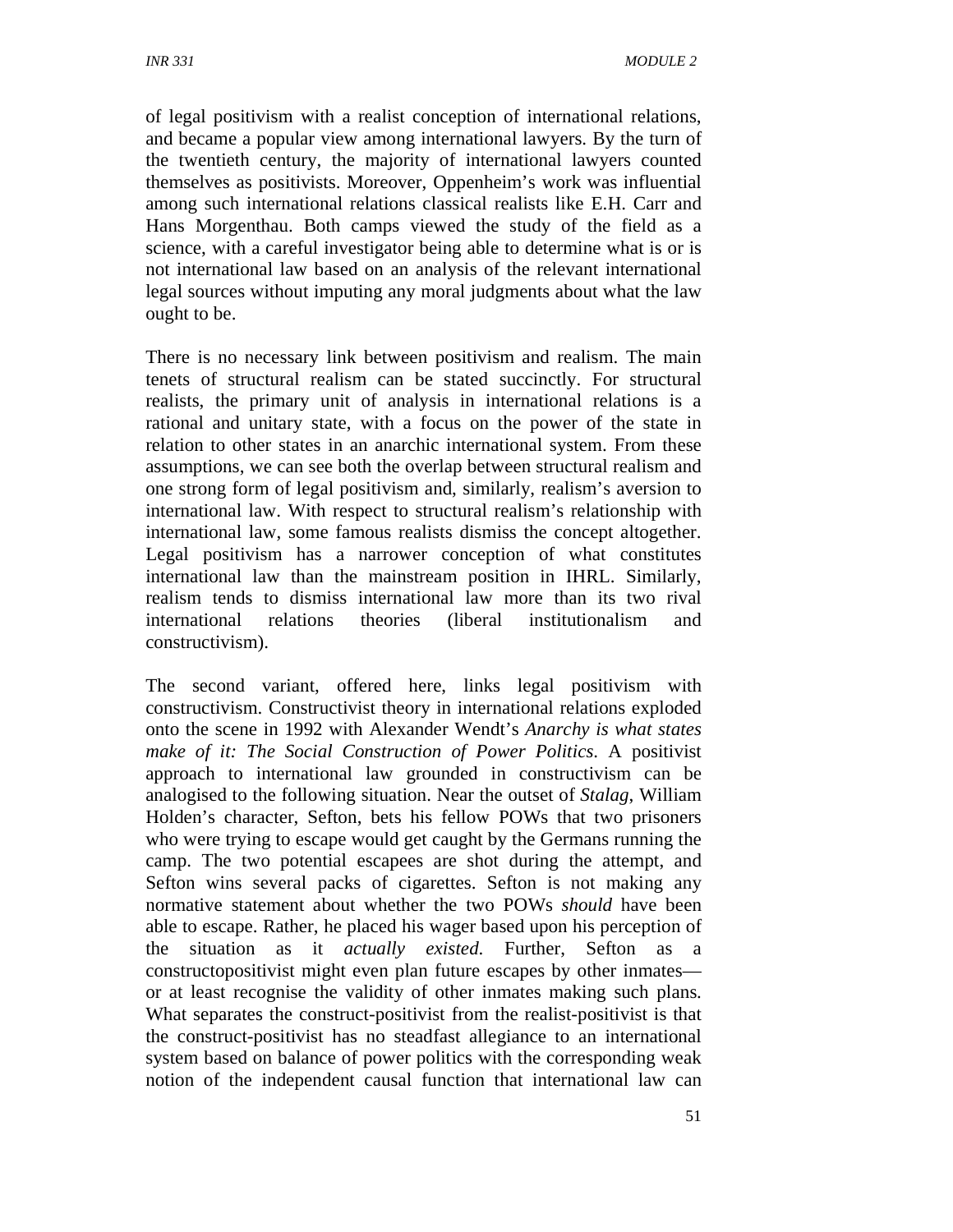serve. The construct-positivist views what constitutes international law as binary—either a norm does or does not fall under the international law umbrella. At the same time, the construct-positivist recognises that both the constitutive and regulative rules of how international law is produced can change, but until this change occurs the crystallising norm should not be considered part of international law until the norm satisfies the current threshold requirements to gain status as international law.

This more nuanced view of positivism in international law has not yet been accepted among most international legal commentators. Allen Buchanan makes the point that "because positivism is a view about what the law is, not about what it should be, it is entirely neutral as to whether moral reasoning can determine how the law ought to be." This statement encapsulates the difference between construct-positivists and realistpositivists. Simply stated, one can distinguish between what is and is not international law and still engage in theorising about what international law should be. Further, as I argue, the construct-positivist can be in favor of expanding international law to recognise more moral norms. This difference saves construct-positivism from Buchanan's observation that "legal positivists make a fundamental mistake when they move from arguments against naturalism (as a position on what the law is) to the conclusion that moral theories of international law ought to be rejected." While the realist-positivist might make this mistake, the construct-positivist would not. The construct-positivist approach to international law allows for all sorts of moral theorising about what a legal rule should be, and thus provides a more robust view of IHRL.

#### **SELF-ASSESSMENT EXERCISE**

Briefly discuss the nexus between legal positivism with realism.

#### **3.2 The Historical School**

At the core of the historical school's philosophy was the thesis that each culture, or cultural unit, or nation possessed a distinctive group consciousness or ethos, which marked it off from other cultures or nations. Each of these cultural units, as a consequence, could only really be understood in its own terms. The historical school therefore rejected the Universalist outlook of natural law. This opposition to universal natural law was one of the most important features that the historical school shared with the positivists.

In international law, the impact of the historical school is evident in three principal areas. The first was with regard to customary law, where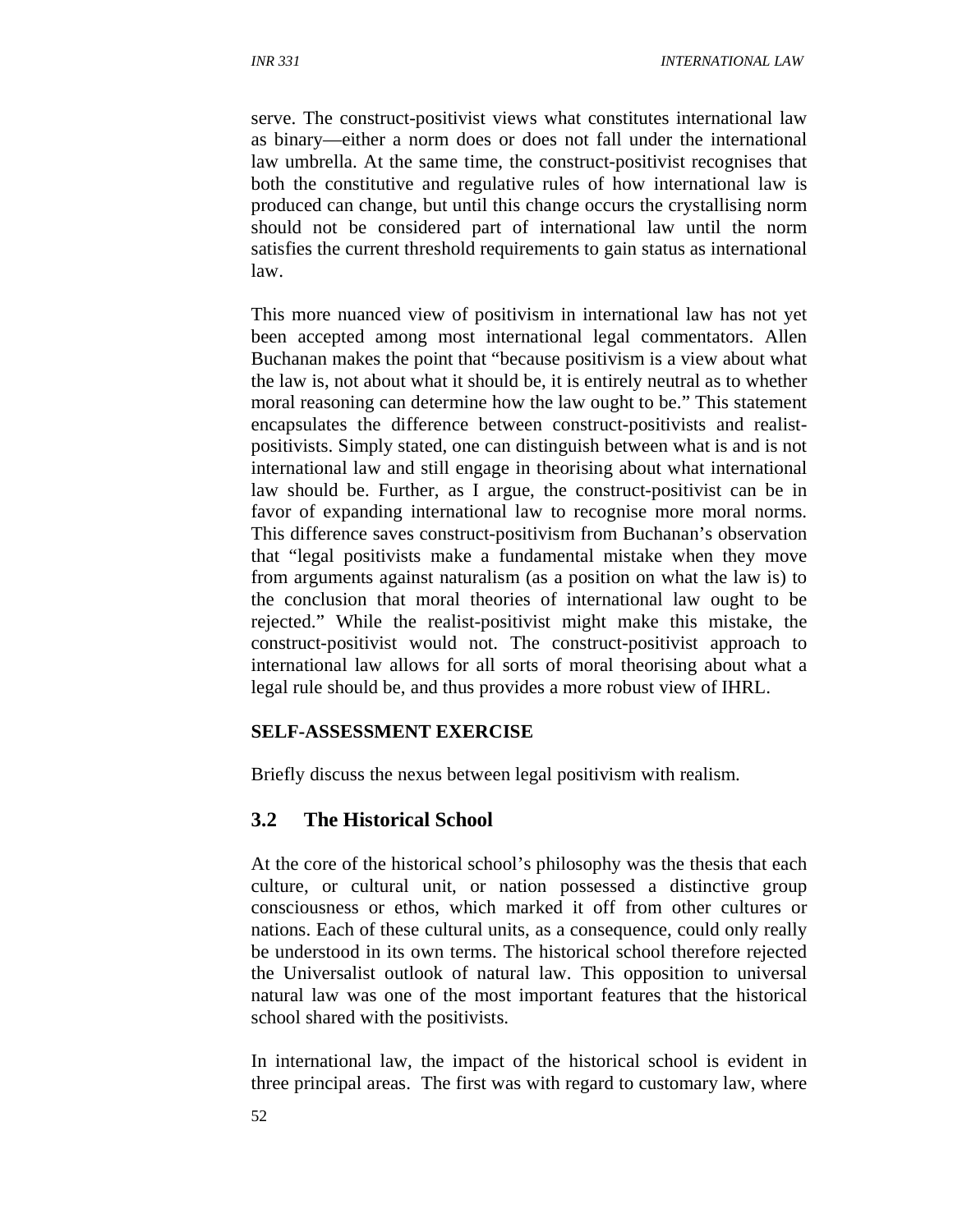its distinctive contribution was the insistence that this law was not a matter merely of consistent practice, however widespread or venerable it might be. A rule of customary law required, in addition, a mental element—a kind of group consciousness, or collective decision on the part of the actors to enact that practice into a rule of law (albeit an unwritten one). In fact, this collective mental element was seen as the most important component of custom, with material practice relegated to a clear second place. Customary law was therefore seen, on this view, as a kind of informal legislation rather than as an unwritten treaty (as the positivists tended to hold). is thesis marked the origin of the modern concept of *opinio juris* as a key component of customary international law.

The second major contribution of the historical school to international law was its theory that the fundamental unit of social and historical existence was not—or not quite—the State, as it was for the positivists, but rather the *nation*-state. In this vision, the State, when properly constituted, comprised the organisation of a particular culture into a political unit. It was but a short step from this thesis to the proposition that a 'people' (i.e, a cultural collectivity or nation or, in the German term, *Volk*) had a moral right to organise itself politically as a state. And it was no large step from there to the assertion that such a collectivity possesses a *legal* right so to organise itself. If 'nationality school' (as it was sometimes called) had the most impact in Italy, where its leading spokesman was Pasquale Mancini, who was a professor at the University of Turin (as well as an office-holder in the government of unified Italy). Although the nationality thesis did not attract significant support amongst international lawyers generally at the time, it did prefigure the later law of self-determination of peoples.

The third area where the influence of the historical school was felt was regarding imperialism— a subject that has attracted strangely little attention from international lawyers. It need only be mentioned here that the historical school inherited from the eighteenth century a fascination with 'stages' of history. Under the impact of nineteenth-century anthropological thought, there came to be wide agreement on a threefold categorisation of states: as civilised, barbarian, and savage. The Scottish lawyer James Lorimer was the most prominent internationallaw writer in this category. The implication was all too clear that there was a kind of entitlement—moral and historical, if not strictly legal—for the 'civilised' countries to take their 'savage' counterparts in hand and to bring them at least into contact with the blessings of modern scientific life.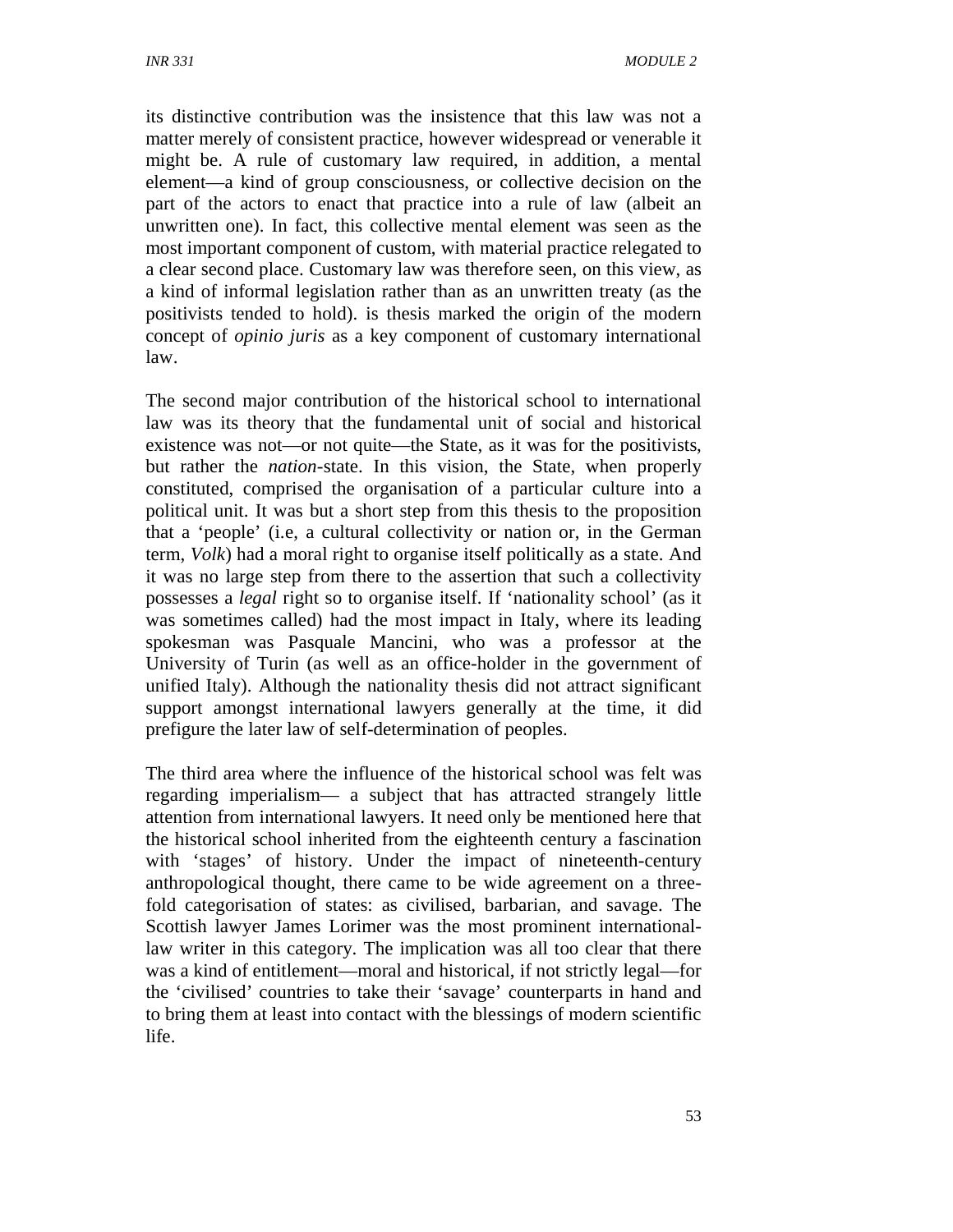#### **SELF-ASSESSMENT EXERCISE**

What are the impacts of the historical school of thought on the development of international law?

#### **3.3 Naturalism**

The dominance of positivism, with its stern and forthright opposition to the very concept of natural law, brought that venerable body of thought to its lowest ebb so far in the history of international law. It should not be thought, though, that the natural-law ideals of old died out altogether. That was far from the case. If they lost the central position that they had previously held, they nevertheless maintained their hold in many ways that were not altogether obvious. One reason that natural-law ideas were not always recognisable was that, to some extent, they were re-clothed into a materialistic and scientific garb. This was particularly so with the new science of liberal political economy. Underlying this new science was a belief, directly imported from traditional natural-law thought, in a natural harmony of interests amongst human beings across the globe. This was first enunciated in a systematic way by the French physician Francois Quesnay in the 1750s, and then developed into its modern form in Britain by Adam Smith, David Ricardo, and John Stuart Mill. The centre-piece of their programme was support for free trade—and, more generally, for a breaking down of barriers between individual economic actors the world over. They were, in short, the pioneers of what came to called 'globalisation'

In plain terms, Naturalism refers to theories of international law which locate the binding force of international norms in some sources outside sovereignty, which precedes the sovereign, or can be implied from the nature of a community of sovereigns. The natural law approach argues that international norms should be based on axiomatic truths. The source might be reason, or religion, or moral values, or it might be the traditions of the community in which sovereigns find themselves. In 1625 Hugo Grotius had argued that nations as well as persons ought to be governed by universal principle based on morality and divine justice while the relations among polities ought to be governed by the law of peoples, the *jus gentium*, established by the consent of the community of nations on the basis of the principle of *pacta sunt servanda*, that is, on the basis of the observance of commitments.

If natural law stands for nothing else, it stands for the proposition that there is some objective standard or "higher law" against which positive (man-made) law can and should be measured. H. L. A. Hart characterised the classical theory of natural law as the view "that there are certain principles of human conduct, awaiting discovery by human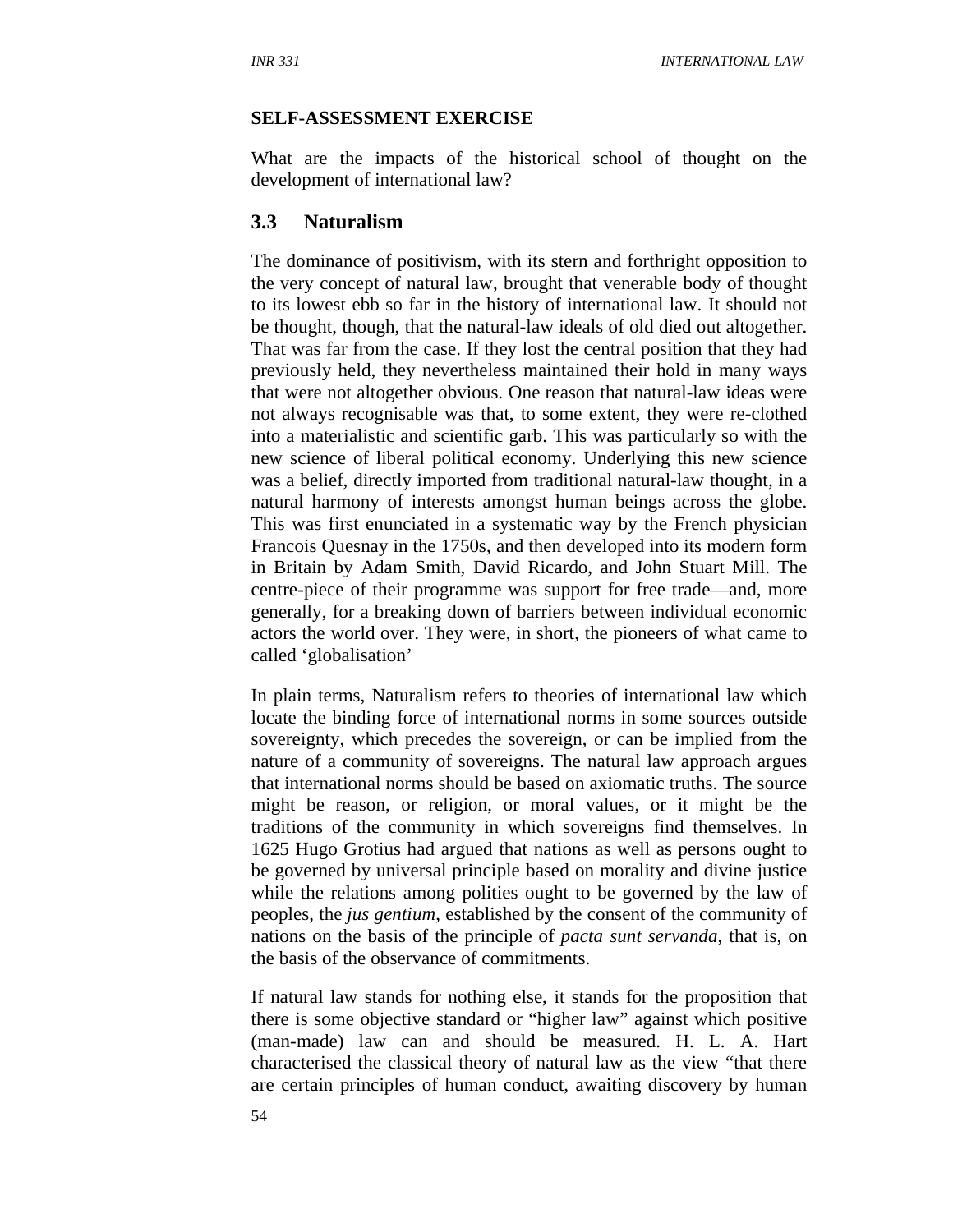reason, with which man-made law must conform if it is to be valid"."' The principal concern of the natural law theorist is, then, with the substantive content of law.

In the traditional story, 19th century international legal theorists gradually realised that these various ideas could not explain the source of law's binding force in a way consistent with the absolute nature of sovereignty and the equality of states, because all these implied some order as a means of enforcement beyond the sovereign which simply was not available in a world of sovereign state. In more traditional areas of international law, the legacy of natural law is most readily discerned in the area of armed conflict—specifically concerning what came to be called measures short of war. It has been observed that positivism basically accepted the outbreak of war as an unavoidable fact of international life, and contented itself with regulating the conduct of hostilities. But that approach applied to war properly speaking. Regarding lesser measures of coercion, the legacy of just-war thought lingered on. This was the thesis that a resort to armed self-help was permissible to obtain respect for legal rights, if peaceful means proved unavailing. The most important of these forcible self-help measures were armed reprisals. These were far from an unusual occurrence. Indeed, the nineteenth century was a golden age (if that is the right word for it) of armed reprisals. The most common cause of such actions was injury to nationals that had gone underdressed by the target country. A famous illustration was Britain's action against Greece in the 'Don Paci, co' incident of 1850, in which Britain blockaded Greek ports to compel that country to pay compensation for injury inflicted by mob action against a British subject. One of the largest scale operations was a blockade of Venezuelan ports in 1902–03 by a coalition of major European powers, to induce that State to pay various debts that were owing to foreign nationals. Reprisals sometimes also included occupations of territory and even bombardments of civilian areas.

It could hardly escape the attention of observers that reprisal actions were, for obvious practical reasons, a prerogative of the major powers and that they accordingly gave rise to some strong feelings of resentment in the developing world. In the wake of the Venezuelan incident of 1902–03, the Foreign Minister of Argentina, Luis Drago, proposed an outright ban against the use of force in cases of contract debts, as was not forthcoming. But a milder restriction was agreed, in the so-called Porter Convention of 1907 (named for the American diplomat who was its chief sponsor), adopted by the Second Hague Peace Conference. This convention merely required certain procedural steps to be taken before armed reprisals could be resorted to in debtdefault cases.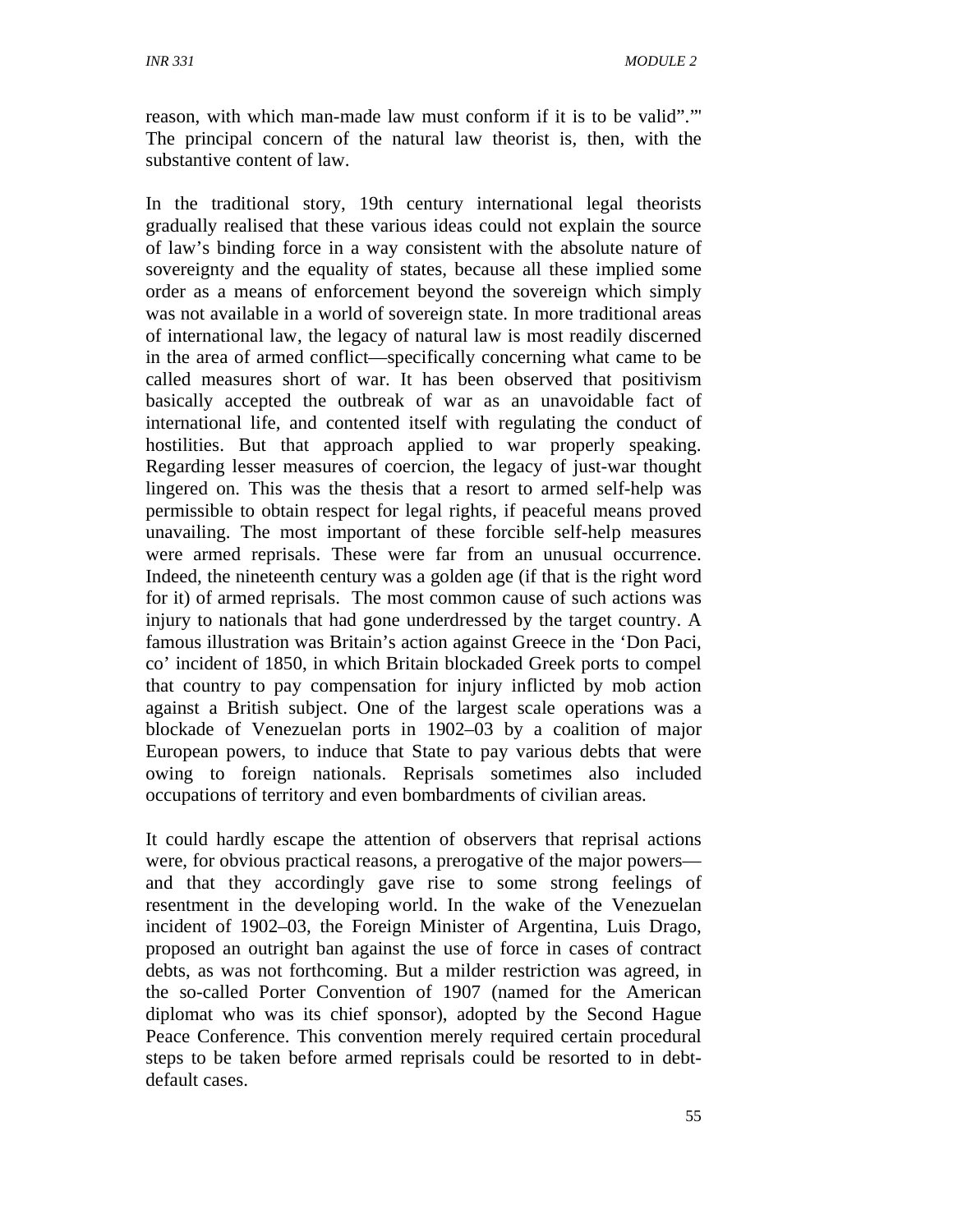It is one of history's great ironies that the natural-law tradition, which had once been so grand an expression of idealism and world brotherhood, should come to such an ignominiously blood-spattered pass. A philosophy that had once insisted so strongly on the protection of the weak against the strong was now used as a weapon of the strong against the weak. It is, of course, unfair to condemn a whole system of justice on the basis of abuses. But the abuses were many, and the power relations too naked and too ugly for the tastes of many from the developing world. Along with imperialism, forcible self-help actions left a long-lasting stain on relations between the developed and the developing worlds.

#### **SELF-ASSESSMENT EXERCISE**

Explain the subject matter 'Naturalism'.

## **4.0 CONCLUSION**

Generally, international law remembers the 19th century, along with the 18th and 17th, as a period of the philosophical controversies between naturalism and positivism in which positivism later became dominant. These terms, 'naturalism' and 'positivism', take on somewhat special meanings in theory of international law. They suggest alternative answers to what became international law's central riddle: How can there be a law among sovereigns when sovereignty, by definition admits no higher authority? Although positivism was by far the dominant trend in nineteenth century international law, it did fall short of having a complete monopoly. Two other schools of thought in particular should be noted. The first was a new arrival: the historical school, which was intimately connected with the romantic movement of the period. Its impact in international law has received, as yet, hardly any serious attention. The other alternative to positivism was natural law, severely reduced in prestige to be sure, but surviving rather better than has generally been appreciated. Each of these theories has its own relevance; notwithstanding the relative dominance of one over another at different epochs (for example, the dominance of the positivist theorists, particularly during the nineteenth centuries over the naturalists).

#### **5.0 SUMMARY**

The unit has extensively discussed the three known theories of international law – positivist, naturalist and the historical. The principal arguments innate in each of these theories were elucidated. For the Positivists, the binding force of international law is rooted in the consent of sovereigns themselves. Proponents of the positivist theory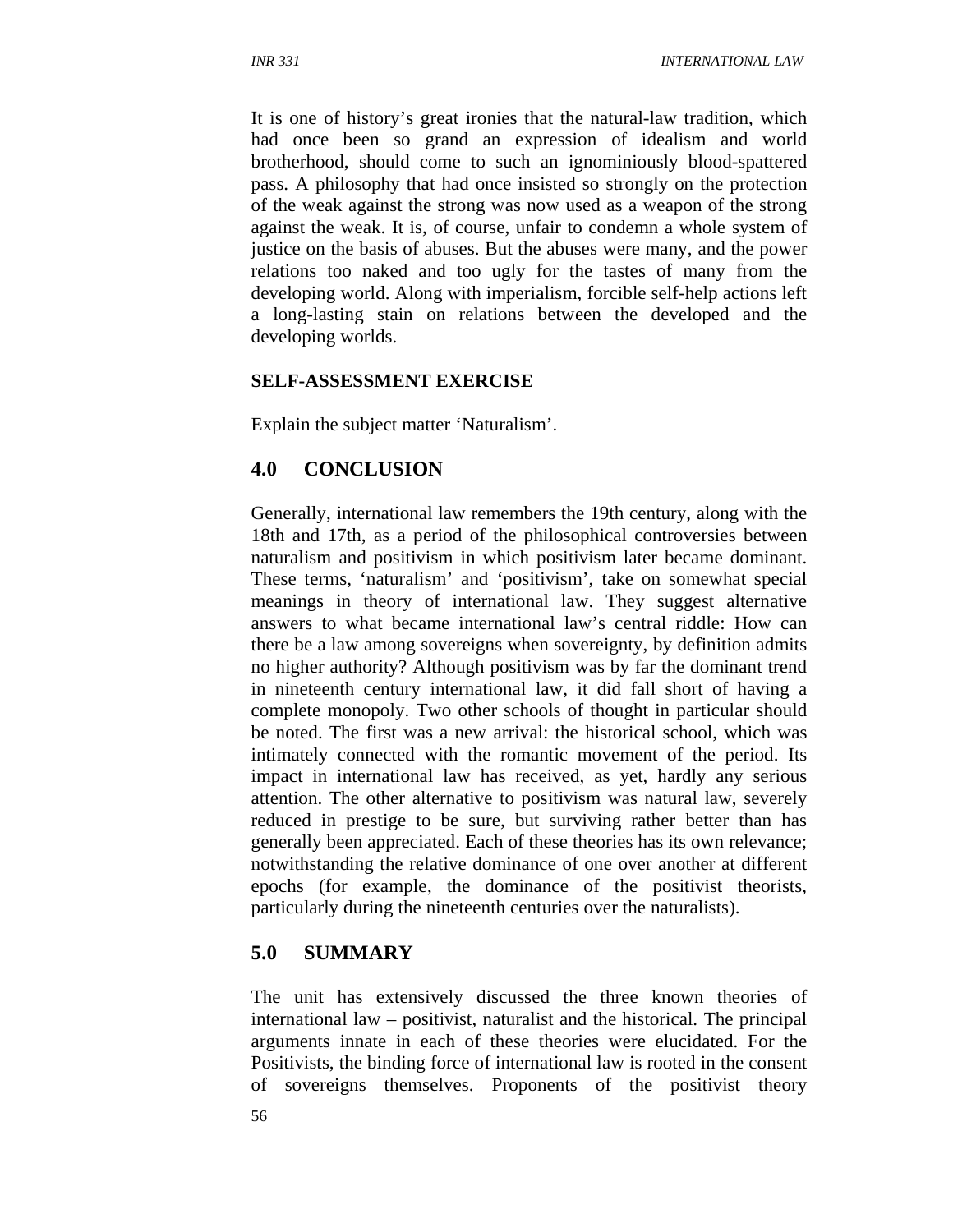emphasised the importance of custom and treaties as sources of international law. Furthermore, two variants of legal positivism were espoused in a bid to shed light on the main distinction between moral and legal obligations.

The first variant expressly or implicitly linked legal positivism with realism, while the second variant linked legal positivism with constructivism. To a large extent, the historical school has much linkage to the positivist school, particularly in relation to their forthright disapproval of the universal natural law. According to them, each culture or cultural entity possesses a unique group consciousness and a separate dialectic. Cultural relativism is perceived as an important tool in understanding each cultural milieu and also in guiding people's cultures against subtle imperialism.

For the Naturalists, the binding force of international norms could be located in some sources outside the sovereigns. They argue that international norms should be based on axiomatic truths; arising mainly from strong reasoning, religion, or moral values. In fact, the focus of the naturalists is the maximisation of the substantive content of law, which is replete with rationality.

## **6.0 TUTOR-MARKED ASSIGNMENT**

- 1. The positivist and the historical schools of thought share certain assertions.
- 2. Identify and explain this commonality.
- 3. Highlight and discuss the major contentions of the positivist, the naturalist and the historical theorists.

# **7.0 REFERENCES/FURTHER READING**

- Barnett, R. E. (1978). "Toward A Theory of Legal Naturalism". *Journal of Libertarian Studies,* Vol. 2, No. 2, pp. 97-107
- D'Entreves, P. (1970). *Natural Law.* (2nd ed.). London: Hutchins&Co.
- Hart, H. L. A. (1961). *The Concept of Law.* Oxford: Oxford University Press.
- Kennedy, K. (1996). "International Law and the 19th Century: History of an Illusion" *Nordic Journal of International Law*, 65, pp.385- 420.
- Shaw, M. N. (2008). *International Law.* London, United Kingdom: Cambridge University Press.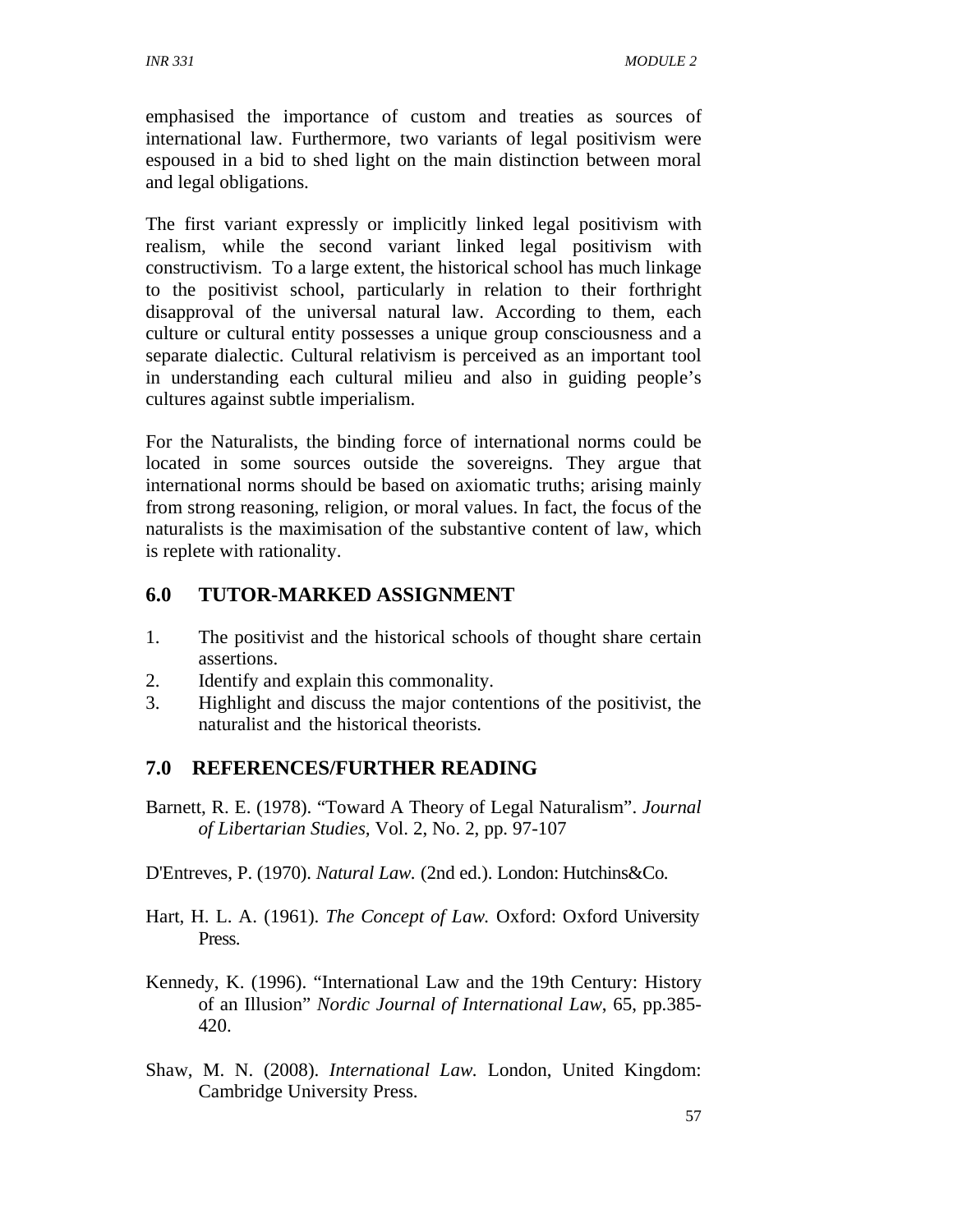#### **UNIT 3 PRINCIPLES OF INTERNATIONAL LAW**

#### **CONTENTS**

- 1.0 Introduction
- 2.0 Objectives
- 3.0 Main Content
	- 3.1 Principle of Self Determination
	- 3.2 The Principle of International Co-Operation
	- 3.3 Principle of Sovereign Equality of States
	- 3.4 Principle of Non-Intervention
	- 3.5 Principle of Non-Use of Force
	- 3.6 Principle of Freedom to Choose and Develop their Own Internal Political System
	- 3.7 Principle of Freedom of the People to Pursue their Own Economic Development
	- 3.8 Principle of Peaceful Settlement of Disputes between and among States
- 4.0 Conclusion
- 5.0 Summary
- 6.0 Tutor-Marked Assignment
- 7.0 References/Further Reading

#### **1.0 INTRODUCTION**

The general principles governing friendly relations between and among state are issues of international law and have been set out in UN General Assembly Resolution 2625, which declares that the progressive development and codification of certain principles would secure more effective application within the international community and ultimately promote the realisation of the purposes of the United Nations. States have great expectations as the major actors in the international system. So much has been done by the international society to ensure that the relations of states in the international system are carried out on predictable templates that would guarantee fair treatment for all participants in the system.

The Final Act of the Conference on Security and Cooperation in Europe, adopted at Helsinki on 1 August 1975, states that "all the principles set forth in the Declaration of Principles Guiding Relations between Participating States, that is, Sovereign equality, respect for the rights inherent in sovereignty; refraining from the threat or use of force; inviolability of frontiers; territorial integrity of states; peaceful settlement of disputes; non-intervention in internal affairs; respect for human rights and fundamental freedoms, including the freedom of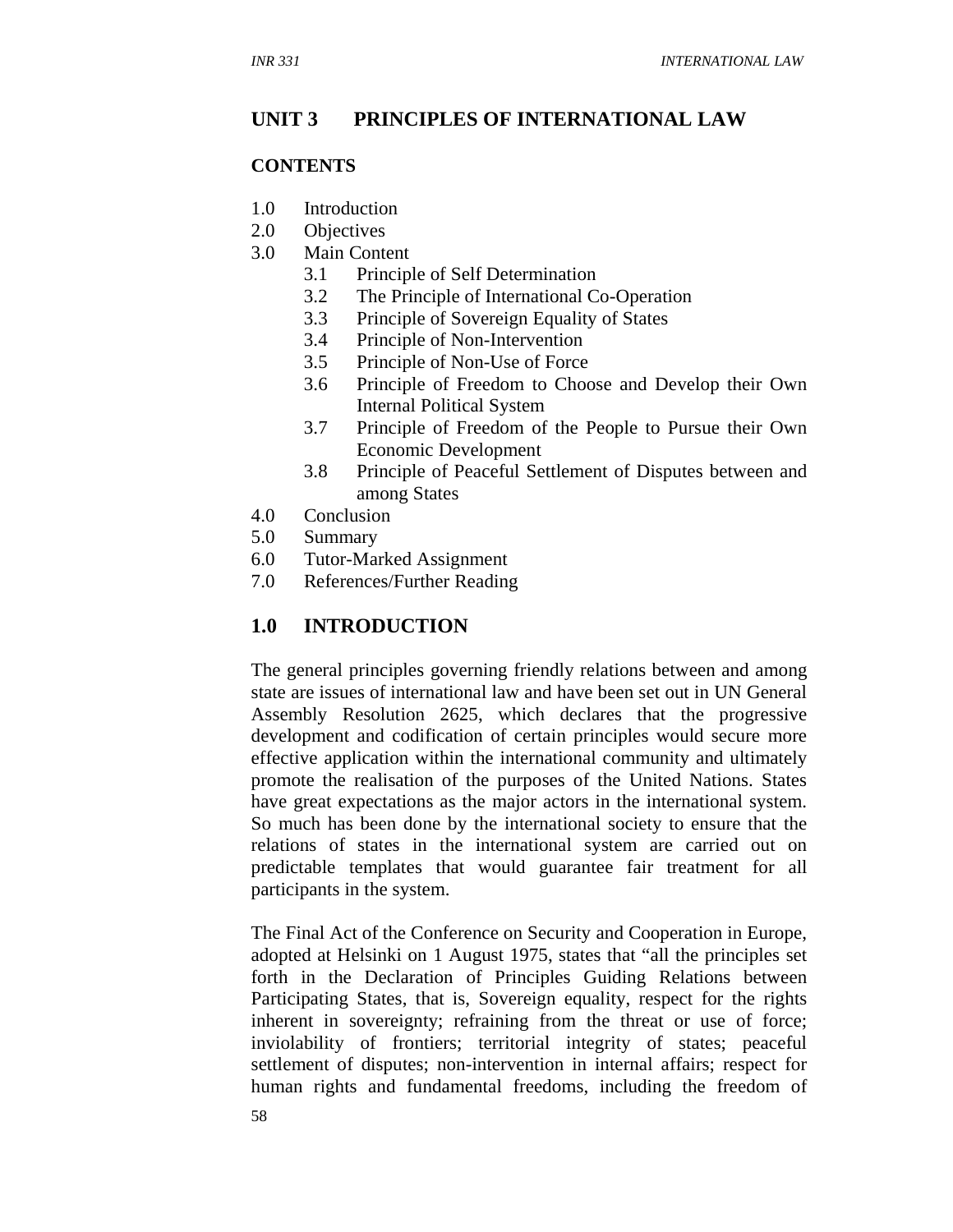thought, conscience, religion or belief; equal rights and selfdetermination of peoples; cooperation among states; and fulfillment in good faith of obligations under international law, are of primary significance and, accordingly, they will be equally and unreservedly applied, each of them being interpreted taking into account the others." These are important considerations and so in the bid to pursue the task of ensuring a world in which nations have equal chances of participating in charting the course of its growth and development, certain principles of international law are of essence. These principles to a reasonable extent crisscross and facilitate each other with a view to achieving the overall objective for their formulation.

# **2.0 OBJECTIVES**

At the end of this unit, you should be able to:

- explain the main principles of international law
- identify the synergy between and among these principles
- discuss the role of International Organisations, especially the United Nations in facilitating the promotion of these principles of international law.

# **3.0 MAIN CONTENT**

# **3.1 Principle of Self Determination**

The Charter of the United Nations expressly establishes the right to selfdetermination in Article 1, paragraph 2 (Chapter I: "Purposes and Principles") and in Article 55 (Chapter IX: "International Economic and Social Co-operation"). Article 1, paragraph 2, states that one of the purposes of the United Nations is to develop friendly relations among nations based on respect for the principle of equal rights and selfdetermination of peoples, and to take other appropriate measures to strengthen universal peace. However, it should be noted that ab initio, the words "based on respect for the principle of equal rights and selfdetermination of peoples" did not appear in the Dumbarton Oaks Proposals. Their addition was proposed at the San Francisco Conference in the amendments submitted by the four sponsoring Governments. At the 6th meeting of Committee 1 of Commission I of the San Francisco Conference, held on 15 May 1945, emphasis were put on the right to self-determination in Chapter I of the Charter and also on the need to ensure that the principle corresponded closely to the will and desires of peoples everywhere; only insofar as it implied the right of selfgovernment of people and not the right of secession.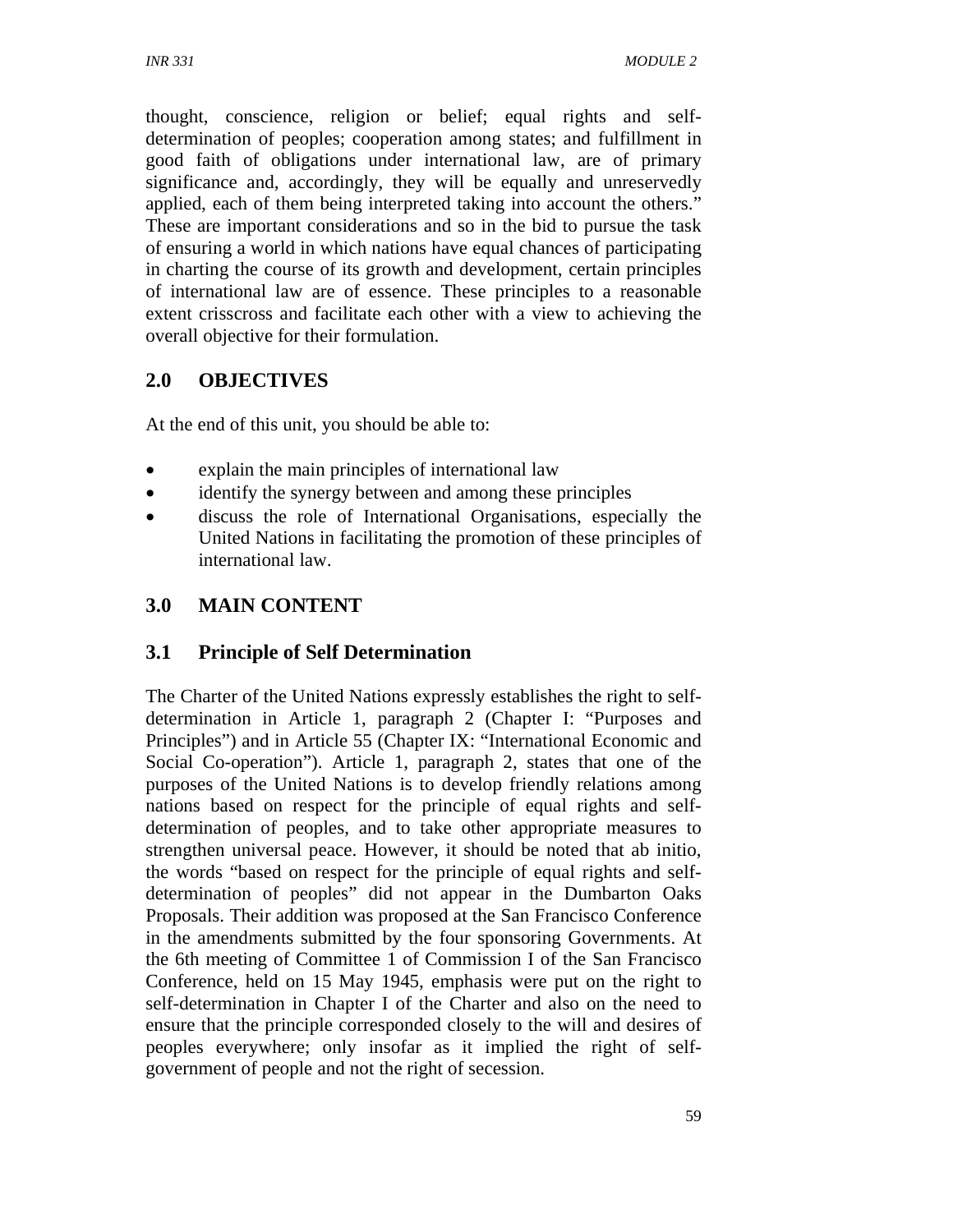The Committee had before it an amendment proposing the replacement of the words "based on respect for the principle of equal rights and selfdetermination of people "- by the words "to strengthen international order on the basis of respect for the essential rights and equality of the states, and of the peoples' right of self-determination". The debates were centrally on the use of certain words which were thought to have ambiguous representations. For example, when one speaks generally of the equality of states; surely one could use the word "peoples" as an equivalent for the word "states", but in the expression "the people's" right of self-determination" the word "people" means the national group which do not identify themselves with the population of a state.

The debates of the Sub-Committee of Committee 1 of Commission I included an exchange of views on the meaning of the principle of selfdetermination of people. This discussion was summarised as follows in the report of the Rapporteur of this Sub-Committee (I/l/A) to Committee I/I (1 June 1945): It was understood: That the principles of selfdetermination constitute an essential norm and that the respect of this norm is a basis for the development of friendly relations, and is in effect, one of the appropriate measures to strengthen universal peace. It was understood likewise that the principle in question, as a provision of the Charter, should be considered in function of other provisions. An essential element of this principle is the free and genuine expression of the will of the people. It also extends as a general basic conception to a possible amalgamation of nationalities if they so freely choose.

Many controversies cropped up as issues unfolded. For example, the view was expressed in the Co-ordination Committee of the Conference that the simultaneous use of the words "nations" and "peoples" seemed to introduce the right to secession and that it would have been more appropriate to use only the word "people". It was also held, as an argument against the use of the word "nations", that international relations were established between states, not between nations. On the other hand, it was maintained that the word "nations" would be preferable, since it would cover certain members of the United Nations which had not yet attained statehood.

With a view to the creation of conditions of stability and wellbeing which are necessary for peaceful and friendly relations among nations based on respect for the principle of self-determination of people, the principle of the right to self-determination is established indirectly in Article 76 of the Charter (Chapter XII: "International Trusteeship System"), paragraph b of which provides that one of the objectives of the trusteeship system is to promote the progressive development of the inhabitants of the Trust Territories towards "self-government or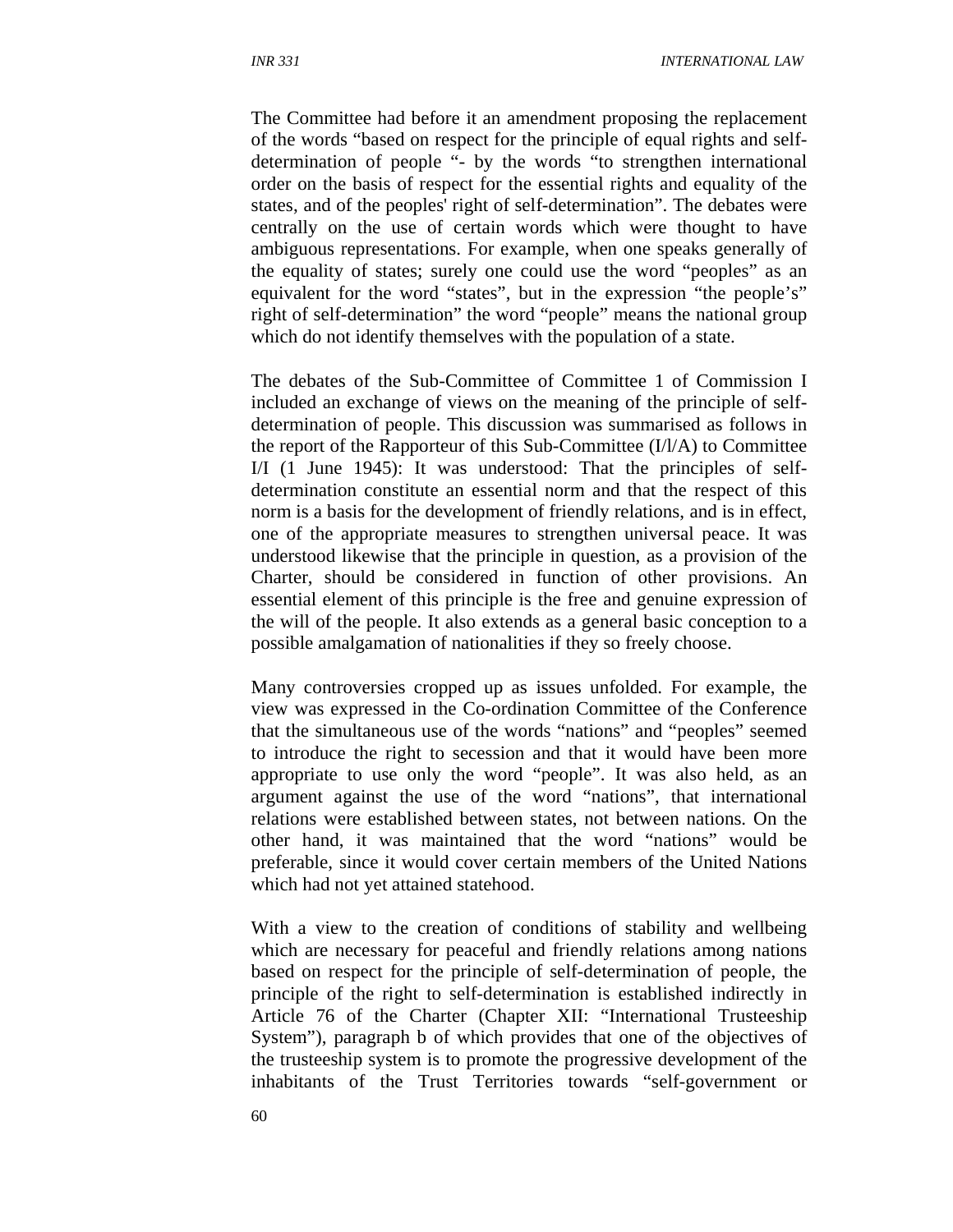independence", taking into account, *inter alia,* "the freely expressed wishes of the peoples concerned". The same principle appears in Article 73 (Chapter XI: "Declaration regarding Non-Self-Governing Territories", where it is affirmed that: members of the United Nations which assume responsibilities for the administration of territories whose people have not yet attained a full measure of self-government recognise the principle that the interests of the inhabitants of these territories are paramount and accept as a sacred trust the obligation to develop selfgovernment, to take due account of the political aspirations of the people and to assist them in the progressive development of their free political institutions.

The view was expressed that an article on the right to self-determination should be included in the covenant because:

- (a) that right was the source of or an essential prerequisite for other human rights, since there could be no genuine exercise of individual rights without the realisation of the right to selfdetermination;
- (b) in the drafting of the covenant, the principles and purposes of the Charter, which included the principle of equal rights and selfdetermination of people, should be applied and protected;
- (c) many provisions of the Universal Declaration of Human Rights had a direct bearing on the right to self-determination; and
- (d) the covenant embodied that right, it would be incomplete and inoperative. It was also said that the right to self-determination was the right of a group of individuals in association; it was certainly the prerogative of a community, but the community itself consisted of individuals and any encroachment on its collective right would be tantamount to a breach of their fundamental freedoms.

At the sixth session of the General Assembly, the Third Committee continued to consider whether an article on the right to selfdetermination should be included in the international covenant on human rights. During the debate on this point, many delegations proposed that the General Assembly should agree to include an article on the right to self-determination in the draft international covenant on human rights. Further arguments were advanced in favor of its inclusion in the covenant and views were expressed on certain aspects of the right. It was maintained that the right to self-determination stood above all other rights and formed the corner-stone of the whole edifice of human rights. It was impossible for an enslaved people to enjoy the full economic, social and cultural rights which the Commission on Human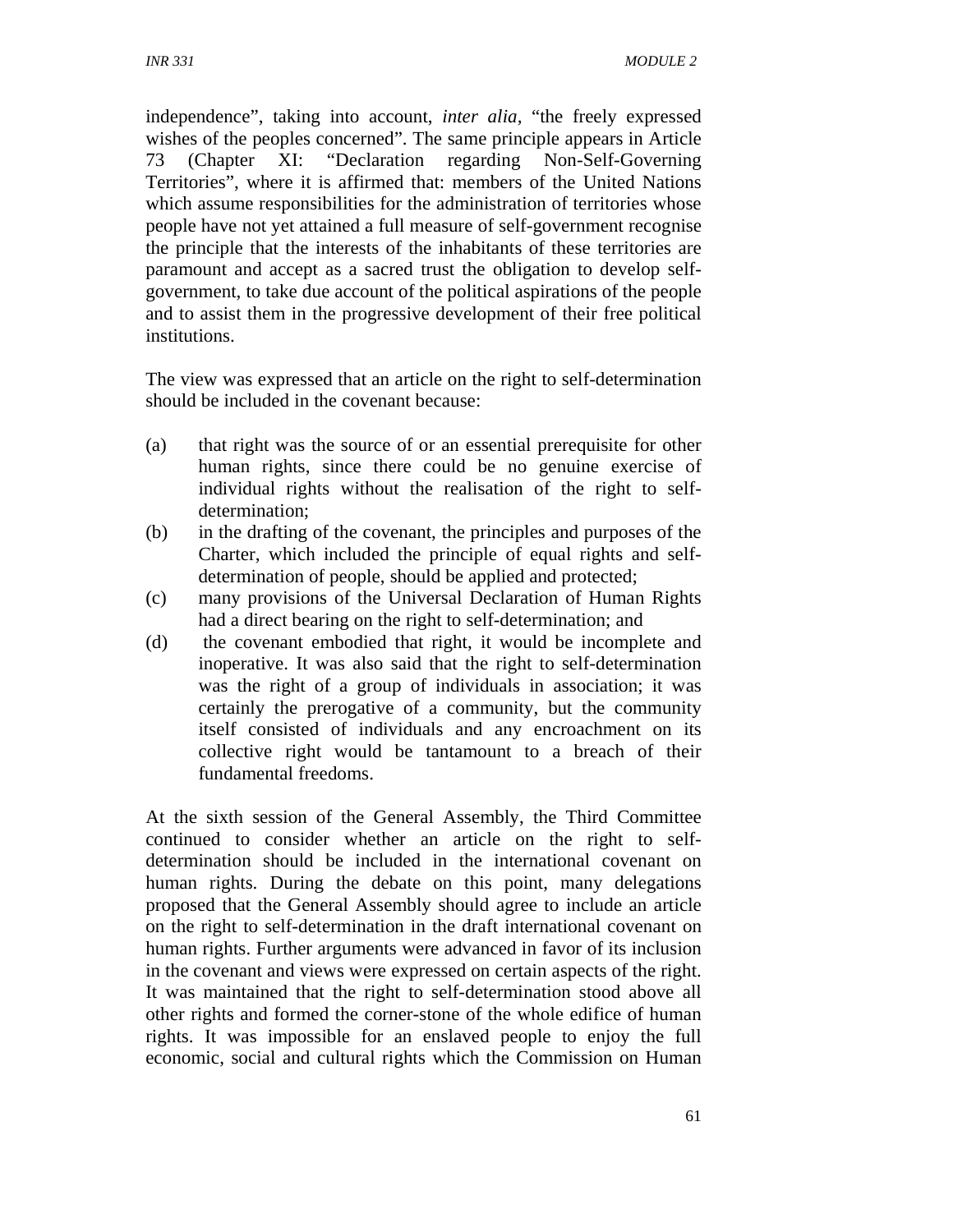Rights would wish to embody in the covenant. The covenant would be devoid of all meaning if it did not include the right to self-determination. The opinion was expressed that the right to self-determination should not be confused with the rights of minorities, since the authors of the Charter had not intended to give that right to minorities. The right to self-determination should not be exercised to destroy the unity of a nation or to impede the creation of that unity, in violation of national sovereignty. With regard to the nature of the right, it was held to be a true right possessing political, economic and legal elements. The right of peoples to self-determination had two aspects: from the domestic point of view, it signified the people's right to self-government and from the external point of view their independence. It was pointed out that the application of the principle of self-determination was a condition of international peace and security and of fruitful international cooperation. Resolution 545 (VI), adopted by the General Assembly on 5 February 1952, entitled "Inclusion in the International Covenant or Covenants on Human Rights of an article relating to the right of peoples to self-determination", reads as follows: *Whereas* the General Assembly at its fifth session recognised the right of peoples and nations to selfdetermination as a fundamental human right (resolution 421 D(V) of 4 December 1950), *Whereas* the Economic and Social Council and the Commission on Human Rights, owing to lack of time, were unable to carry out the request of the General Assembly to study ways and means which would ensure the above-mentioned right to people and nations, *Whereas* the violation of this right has resulted in bloodshed and war in the past and is considered a continuous threat to peace, *The General Assembly* (i) To save the present and succeeding generations from the scourge of war, (ii) To reaffirm faith in fundamental human rights, and (iii) To take due account of the political aspirations of all peoples and thus to further international peace and security, and to develop friendly relations among nations based on respect for the principle of equal rights and self-determination of peoples.

1. *Decides* to include in the International Covenant or Covenants on Human Rights an article on the right of all peoples and nations to self-determination in reaffirmation of the principle enunciated in the Charter of the United Nations. This article shall be drafted in the following terms : ' All people shall have the right to selfdetermination', and shall stipulate that all states, including those having responsibility for the administration of Non-Self-Governing Territories, should promote the realisation of that right, in conformity with the Purposes and Principles of the United Nations, and that states having responsibility for the administration of Non-Self-Governing Territories should promote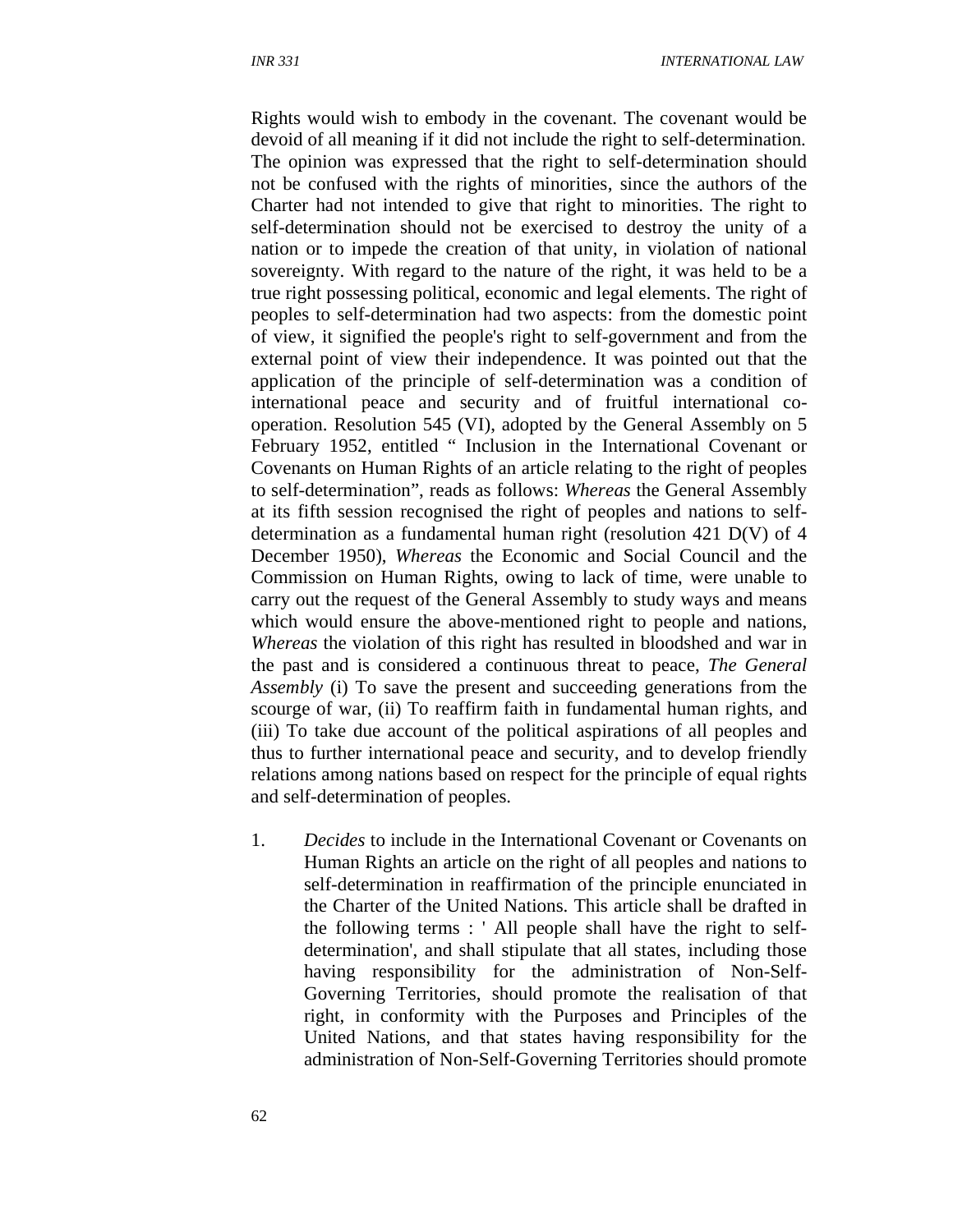the realisation of that right in relation to the peoples of such Territories;

2. *Requests* the Commission on Human Rights to prepare recommendations concerning international respect for the self determination of peoples and to submit these recommendations to the General Assembly at its seventh session.

At its seventh session, the General Assembly adopted resolution 637 (VII), of 16 December 1952, entitled "The right of peoples and nations to self-determination ". Among the ideas expressed in that resolution, the following are relevant to the present study:

- (a)that the right of peoples and nations to self-determination is a prerequisite to the full enjoyment of all fundamental human rights;
- (b) that every State Member of the United Nations, in conformity with the Charter, should respect the maintenance of that right in other States;
- (c) that the States Members of the United Nations should uphold the principle of self-determination of all peoples and nations;
- (d)that the people of Non-Self-Governing and Trust Territories have the right to self determination and that Member States should therefore recognise and promote the realisation of that right and facilitate its exercise;
- (e) that the Member States responsible for the administration of Non-Self-Governing and Trust Territories should take certain practical steps pending, and in preparation for, the realisation of the right to self-determination.

As earlier noted, the right to self-determination is very crucial in the understanding of the other principles of international law. It may indeed be regarded as the fountain of the other accompanying principles of international law. We shall thus, in a jiffy review the other principles of international co-operation.

# **3.2 The Principle of International Co-operation**

In the process of applying the principle of equal rights and selfdetermination of people, great importance attaches to the principle of international co-operation, for at the present time international cooperation is incompatible with any form of subjection or of pressure exerted by the strong on the weak. Such co-operation should therefore be based on the sovereign equality of states and on the equal rights and self-determination of people. Consequently, in the process of cooperation between states, reciprocity of advantages, non-interference in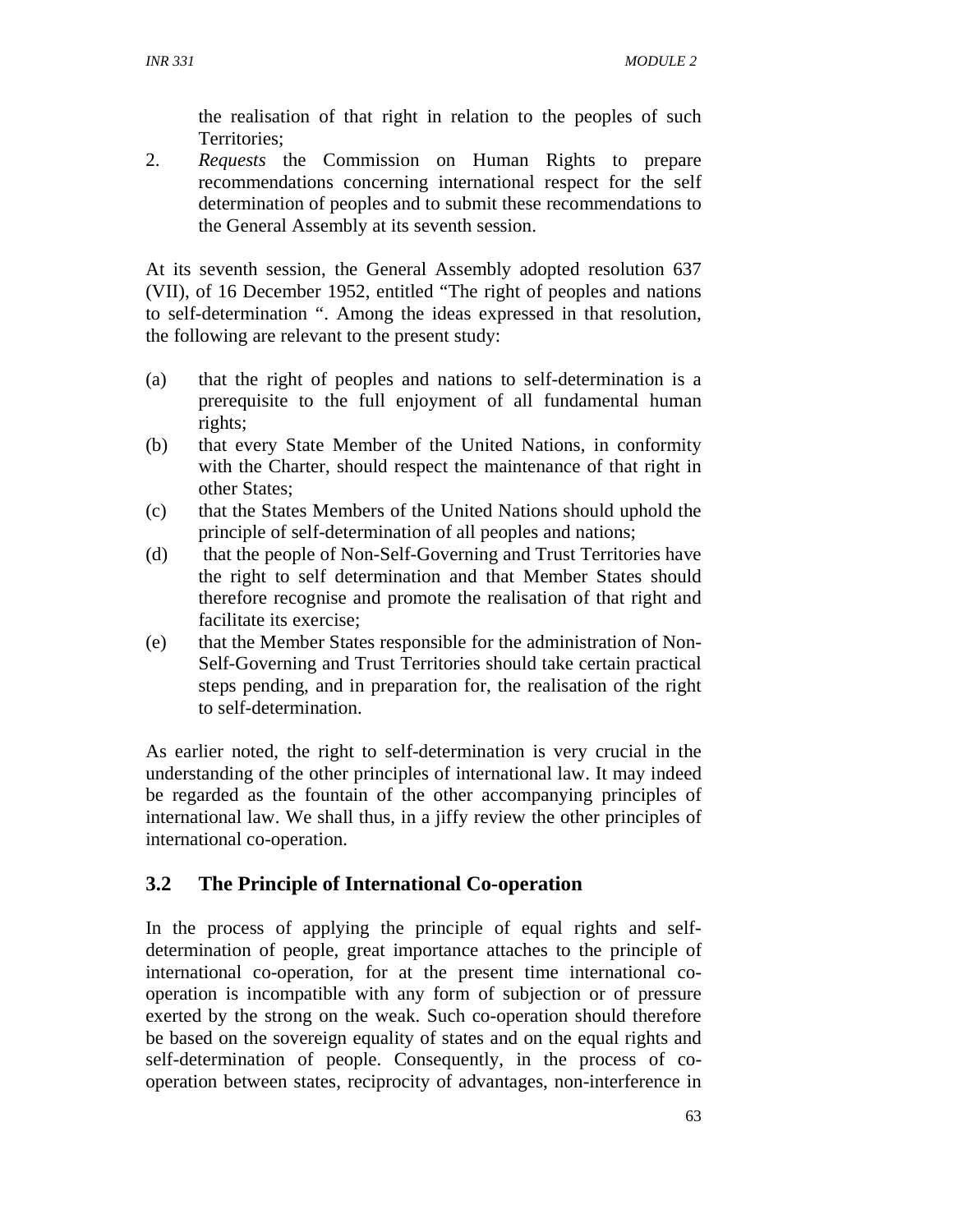the domestic affairs of states and the absence of discrimination should be respected. The concept of international co-operation is one of the fundamental ideas of the United Nations. It appears in the Charter because the world community has come to realise that, if it is to maintain peace, the United Nations cannot rest content with playing a preventive role, but should also encourage states to co-operate with one another. Co-operation between states is a prerequisite for maintaining and strengthening international peace and security and one of the most important means of- promoting peace.

Consequently, as stated in the Declaration on Principles of International Law concerning Friendly Relations and Co-operation among states in accordance with the Charter of the United Nations, every state has the duty to promote, through joint and separate action, realisation of the principle of equal rights and self-determination of people, in accordance with the provisions of the Charter, and to render assistance to the United Nations in carrying out the responsibilities entrusted to it by the Charter regarding the implementation of the principle, in order to:

- (a) promote friendly relations and co-operation among states;
- (b) bearing in mind that subjection of people to alien subjugation, domination and exploitation constitutes a violation of the principle, as well as a denial of fundamental human rights, and is contrary to the Charter.

However, according to the principle it is the duty of states to co-operate with one another in accordance with the Charter, as developed in the same Declaration; states to co-operate in the promotion of universal respect for, and observance of, human rights and fundamental freedoms for all, and in the elimination of all forms of racial discrimination and all forms of religious intolerance; States Members of the United Nations to take point and separate action in co-operation with the United Nations in accordance with the relevant provisions of the Charter.

In addendum, states should co-operate in the economic, social and cultural fields as well as in the field of science and technology and for the promotion of international cultural and educational progress. States should co-operate in the promotion of economic growth throughout the world, especially that of the developing countries. No state in the world today can live in total isolation, and even the most strenuous national efforts on the part of states acting individually would not solve the substantial economic and social problems facing the international community. Active co-operation is needed if the "conditions of stability and well-being" referred to in Article 55 of the Charter are to be created and the foundations laid for harmonious and friendly relations among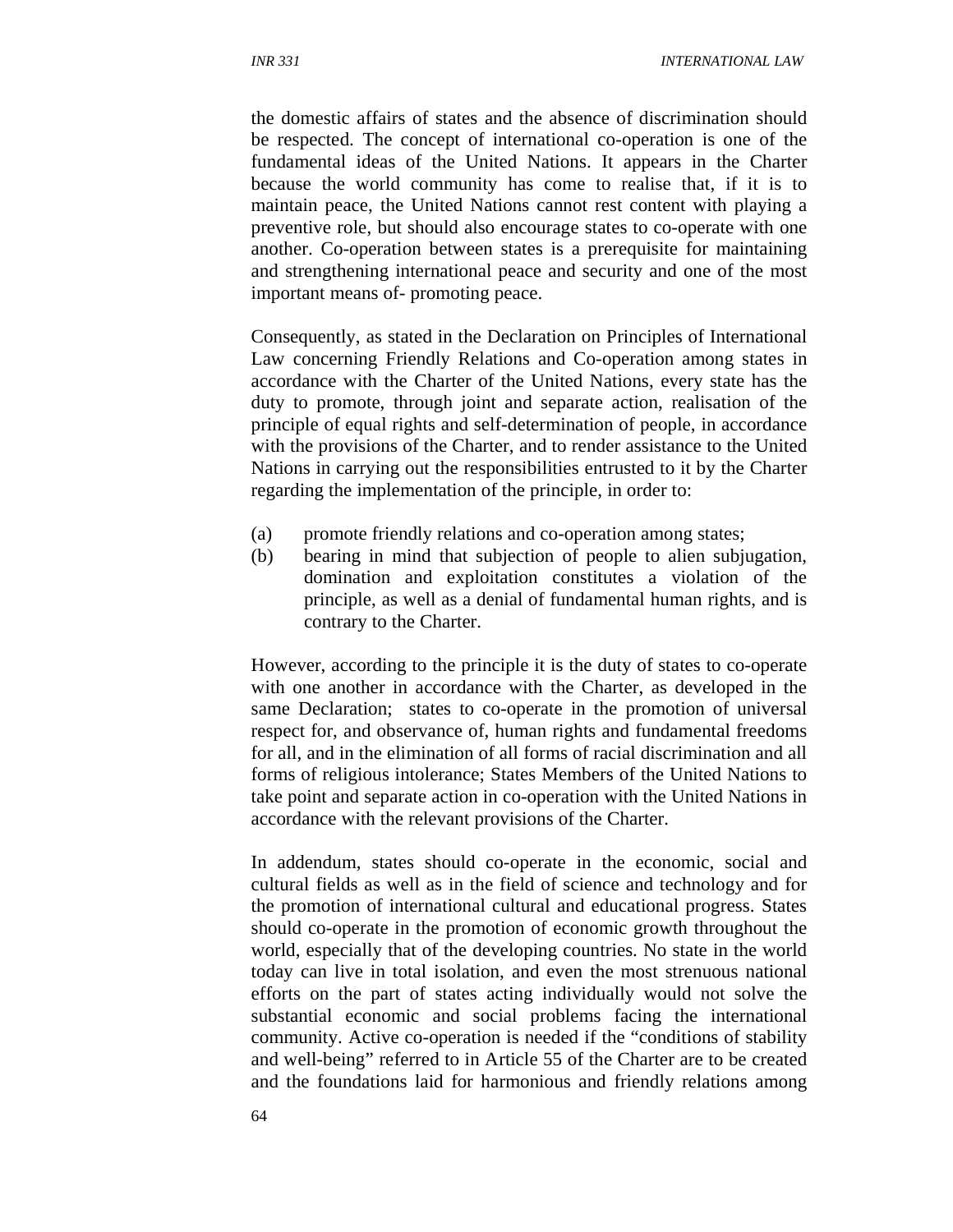states. Co-operation among states is a prerequisite for maintaining and strengthening international peace and security and one of the most important means of promoting peace.

# **3.3 Principle of Sovereign Equality of States**

The principle of equal rights and self-determination of people has its corollary another principle of international law concerning friendly relations, namely, the principle of sovereign equality of states. This latter principle is closely bound up with the struggle to attain equal rights, self-determination and independence and with the strengthening of national sovereignty. There is a close interdependence between equal rights and self-determination of people, on the one hand, and sovereign equality on the other, in that each of these principles affects the application of the other. The events that have occurred since the adoption of the Charter of the United Nations, which proclaims sovereign equality in Article 2, paragraph 1, have demonstrated not only the validity and great significance of the principle of sovereign equality, but also the need to develop it in close conjunction with the principle of equal rights and self-determination of people.

The principle of sovereign equality is of fundamental importance. The Declaration on Principles of International Law concerning Friendly Relations and Co-operation among States in accordance with the Charter of the United Nations stresses in its Preamble that "the purposes of the United Nations can be implemented only if states enjoy sovereign equality and comply fully with the requirements of this principle in their international relations". The principles of sovereign equality and of equal rights and self determination of people underline fundamental rights of states, such as sovereignty and independence. The principle of sovereign equality is the touchstone for the relations which should exist between all the states in the world. It is the expression of the recent development of the concept of State sovereignty under the influence of the growing interdependence of states and the ever-increasing trend towards democratisation in international life. In these circumstances, the concept of sovereignty has been influenced by that of equality, in the context of a new form of diplomacy based on collective security and international co-operation. If all nations were equal in size and power, the principle of the sovereign equality of states would be less important that it is. However, one of the objectives of the international community is to prevent the existing disparities, so far as possible, from creating injustices and placing states in a position of inferiority in their relations with other states.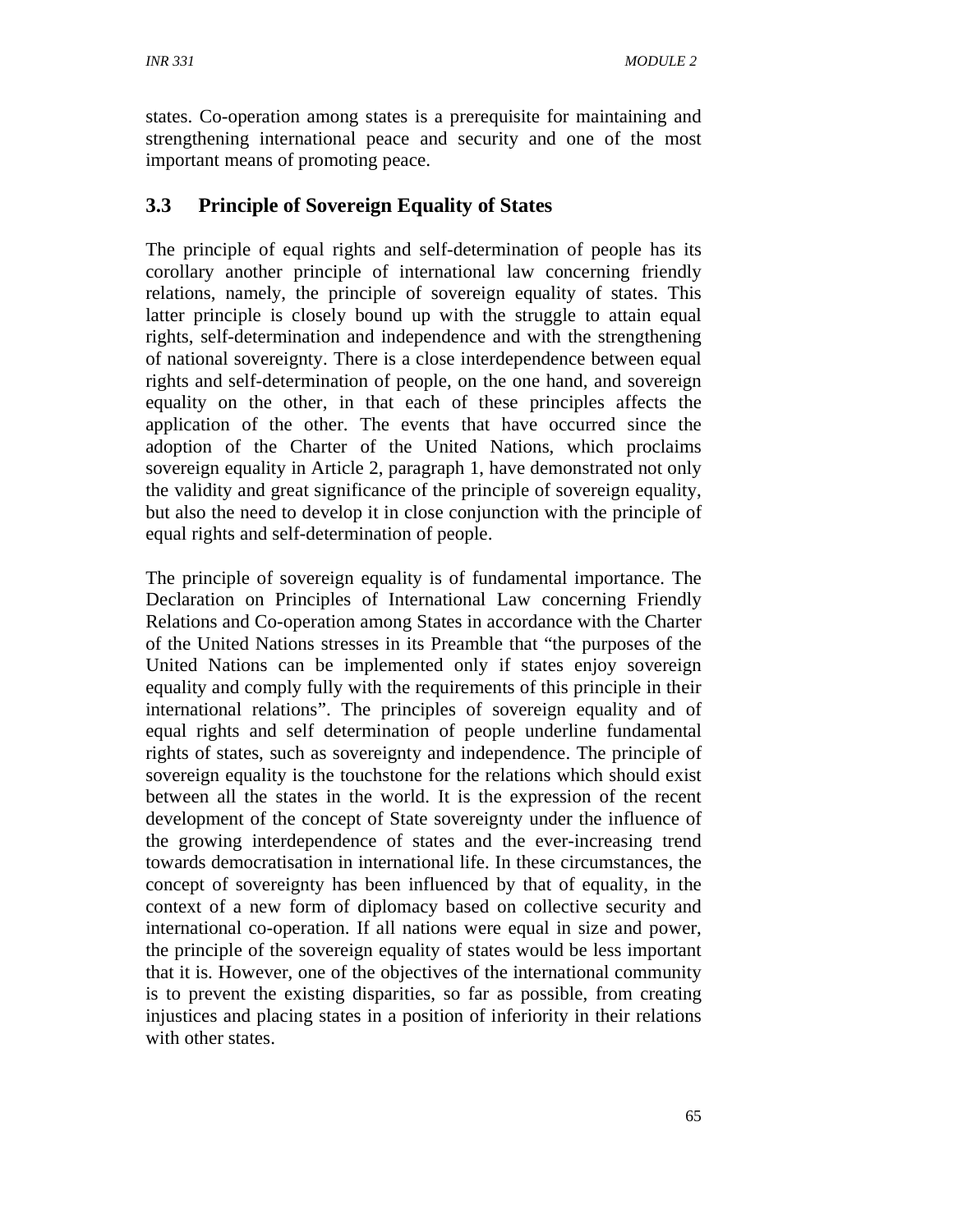Sovereign equality is of increased importance in the modern era, when many new states have attained independence and wish to take part in international relations on a footing of complete equality. Through the application of the principle of sovereign equality, international law should protect these new states and their people from any arbitrary action and afford them genuine equality. The principle of sovereign equality applies whatever the inequalities in territory, population, economic power or degree of development between states. It ensures legal equality — that is to say, equality in law —for all states. In these circumstances, states should have not only equal rights and duties, but also equal capacity to exercise those rights and carry out those duties. No state, whatever its power, can claim special treatment or a derogation from this principle. Sovereign equality does not mean equality in power but a *de jure* equality which applies to all states irrespective of their size, capacity, wealth, economic or military power, volume of production, social and economic structure, degree of development or geographical situation. All States, large and small, are equal before the law, and no state may claim special treatment, seek advantages on any pretext, or set out to dominate other states. Since they have equal rights and duties in international law, states should have the same scope for exercising their rights and carrying out their duties. Consequently, any discrimination designed to encroach upon the sovereign rights of states constitutes a violation of the principle of sovereign equality, because the exercise of the rights deriving from sovereign equality must not be limited or compromised for political, social, economic, geographical or any other reasons.

The principle of sovereign equality means legal equality; that is to say, equal rights as specified in the Preamble to the Charter, respect for which, according to Article 1, paragraph 2, forms the basis for friendly relations among nations. Unfortunately, equality *de jure* is not always accompanied by equality *de facto,* but states, both individually and collectively, should strive to reduce and eliminate *de facto* inequalities through economic, technical, scientific and cultural co-operation and, above all, through political co-operation based on good will and a sense of fairness.

By virtue of the principle of equal rights and self determination of people on the one hand, and the principle of sovereign equality on the other, there is a duty to respect the personality of states. The personality and other essential attributes of the state, such as territorial integrity and political independence, are inviolable. Consequently, state has the right to ensure its self-preservation and its own prosperity, together with the preservation and prosperity of its constituent people, and to organise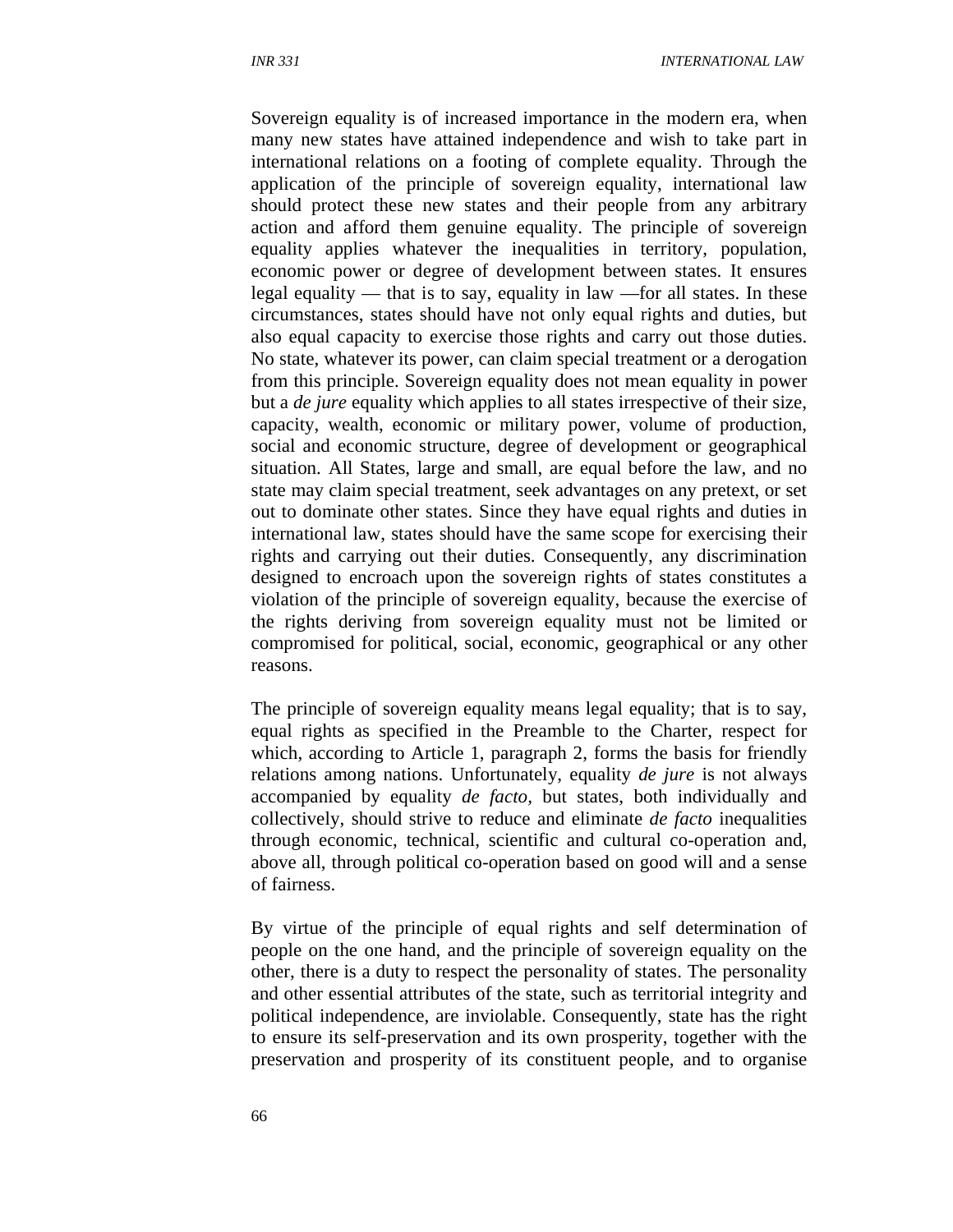itself. Under international law, the sole restriction on the exercise of these rights is the exercise of the rights of other states.

Sovereign equality implies the right of every state to establish its own political, social and economic structure, without interference or intimidation from outside, in the best interests of its inhabitants; that is to say, in accordance with the right of its people to self-determination. The independence of the state implies an independent domestic policy; in other words, independence in political, economic, social and cultural organisation. The jurisdiction of states within their frontiers is exercised equally and exclusively over all inhabitants, nationals and aliens alike, and over the whole territory. The principle of sovereign equality on the one hand, and the principle of equal rights and self-determination of peoples on the other, forbids any encroachment upon the authority of the State in these matters.

It is the duty of all states to refrain from any action aimed at the partial or total disruption of the national unity and territorial integrity of another country. Such behaviour is incompatible with the purposes and principles of the Charter, as is pointed out in the Declaration on the Granting of Independence to Colonial Countries and People. The principle of sovereign equality imposes on states the duty of respecting the institutions of other states and not impeding their progress. At the international level, state sovereignty and self-determination are manifested by the independence of states in foreign policy. Every state has the right to take part in solving international problems and in formulating and amending the rules of international law, to join international organisations and to become a party to multilateral treaties of interest to it. This is an important consideration. Since the modern world forms a single international community, international law is universal in character. The old rules of international law must be adapted to meet the needs of the modern community of states, or be replaced by new rules. The new states have the right to play their part in this process. Any attempt to frustrate the achievement of universality in international life — such as refusal to recognise newly independent states, or action to prevent them from exercising their rights as sovereign subjects of international law — is incompatible with respect for the principle of the sovereignty and rights of other states. Actions of this kind constitute a form of discrimination and are thus contrary to the principle of equality. To exclude particular states from participation in the life of the international community of nations would be tantamount to denying the universal character of the principle that states are equal in law and enjoy the rights inherent in full, sovereignty. In order to ensure that international law is universal, it is essential that each state should be guaranteed the right to play its due part in the international community.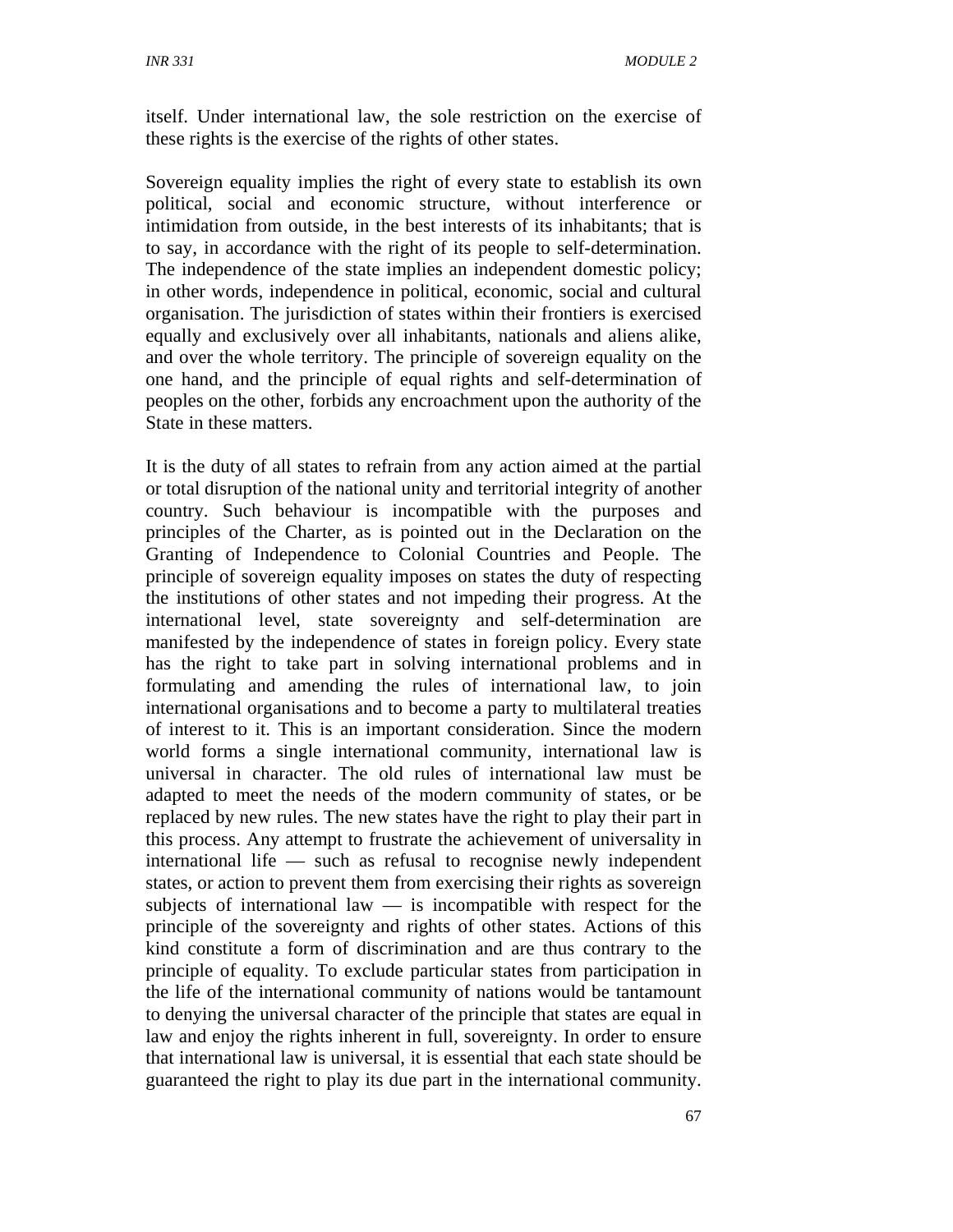This right is a necessary consequence of the unanimously accepted principle that states are juridically equal. Every State enjoys the rights inherent in full sovereignty and each state has the duty to respect the personality of other states.

### **3.4 Principle of Non-Intervention**

There is another principle of international law concerning friendly relations and co-operation among states which ought also to be linked to the principle of equal rights and self-determination of people namely: the principle of non-intervention. In the first place, non-intervention should not be used to cover up violations of self-determination; in the second place, it should protect states and people struggling for their independence. Acts of intervention are thus violations of the principle of equal rights and self-determination of people. Intervention, by violating the fundamental rights of the state, encroaches upon that state's sovereignty and independence. The right of peoples to selfdetermination is simply the transposition of the concept of human rights at the collective level.

The current importance of the principle of non-intervention in domestic affairs and its connection with the principle of equal rights and selfdetermination of people were emphasised in the above-mentioned Declaration, which confirmed that the General Assembly was: *Mindful*  that violation of the principle of non-intervention poses a threat to the independence, freedom and normal political, economic, social and cultural development of countries, particularly those which have freed themselves from colonialism, and can pose a serious threat to the maintenance of peace, [and] *Fully aware* of the imperative need to create appropriate conditions which would enable all states, and in particular the developing countries, to choose without duress or coercion their own political, economic and social institutions.

Furthermore, in its Declaration on Principles of International Law concerning Friendly Relations and Cooperation among states in accordance with the Charter of the United Nations (resolution 2625 (XXV)), the General Assembly expressed the conviction that the strict observance by states of the obligation not to intervene in the affairs of any other state is an essential condition to ensure that nations live together in peace with one another, since the practice of any form of intervention not only violates the spirit and letter of the Charter, but also leads to the creation of situations which threaten international peace and security. The principle of non-intervention in matters which are within the domestic jurisdiction of a state, like the principle of equal rights and self-determination of people and the principle of sovereign equality of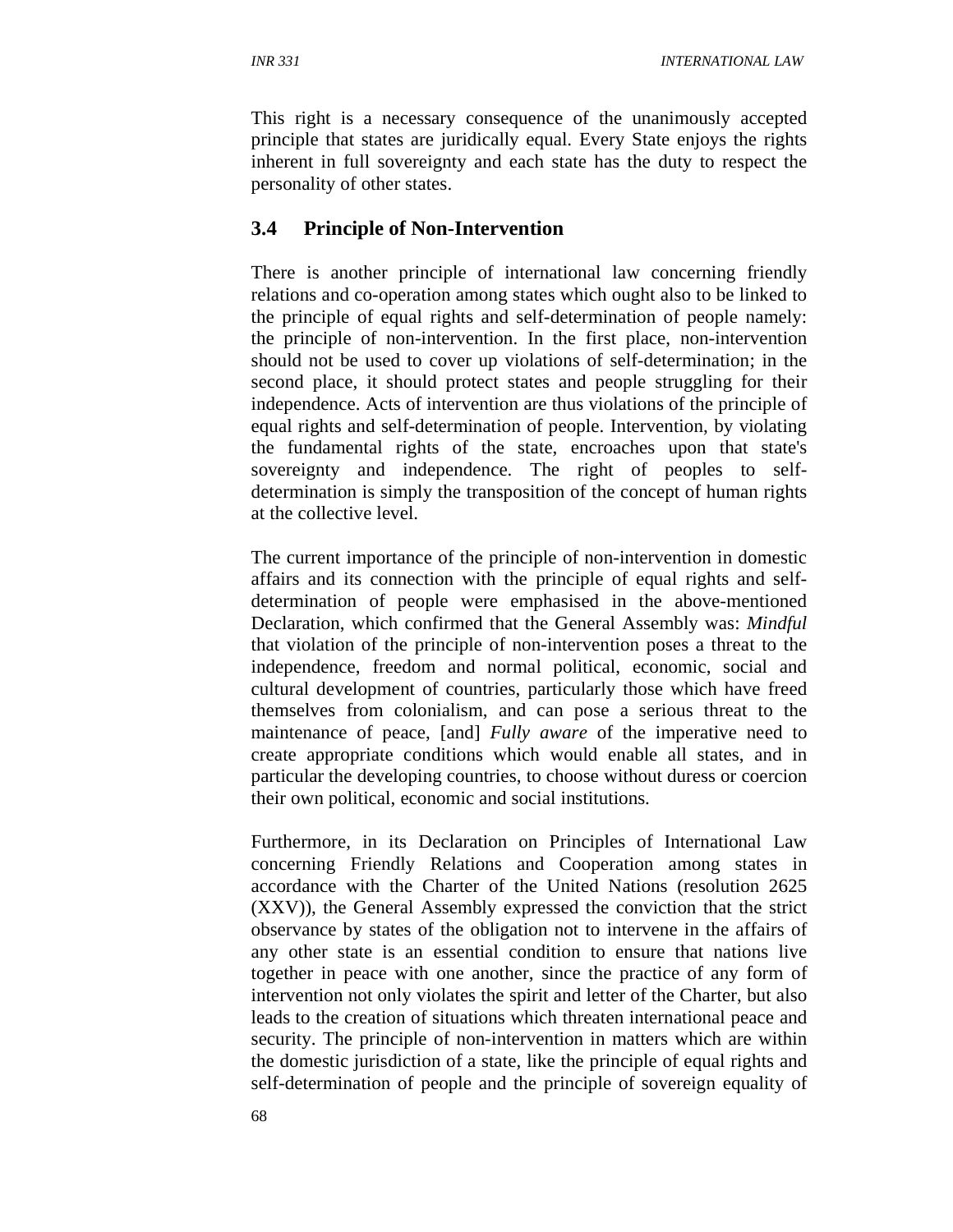states, is designed to guarantee states the freedom, in matters of development, to follow the course which they consider to serve their fundamental interests, These principles reflect the need felt by every people to be the sole master of its fate. Respect for these principles guarantees the right of all people to achieve their aspirations and to make their full contribution to the heritage of civilisation.

Consequently, acceptance of and strict respect for the principle of nonintervention are essential features of any system for the protection of small states, especially those which have recently freed themselves from colonial domination. From this standpoint, the principle of nonintervention can be seen as the complement of the principle of equal rights and self-determination of peoples. Moreover, the principle of nonintervention is of importance to all states, since it guarantees them the enjoyment of their rights as recognised by international law.

The principle of non-intervention demands recognition of the inalienable right of every people, whether large or small, to decide its own fate, freely to choose its own form of political, economic and social development and its own way of life in keeping with its national needs and aspirations, and to affirm its national identity without interference or pressure from outside. With the entrenchment and development of the principle of self-determination, the principle of non-intervention has taken on special importance, for the disintegration of the colonial system and the accession of many new states to independence have increased the need to protect the sovereignty and independent development of those states from all outside interference.

The principle of non-intervention simply safeguards the freedom of choice without which a state and an independent people cannot exist as such — a freedom often symbolised by the expression "domestic jurisdiction" of a state. This freedom has both internal and external aspects, and consists principally in the liberty of the state to choose its own political, social, economic and legal system (subject, of course, to respect for human rights and fundamental freedoms) and to decide whether or not to maintain diplomatic relations with another state, whether or not to conclude agreements, and whether or not to join regional or international organisations. If freedom of choice were confined to essentials, it could be said that in principle the state should be protected against any action by another state designed to impose a particular choice on it.

In virtue of the principle of non-intervention, activities directed against a state's political, economic and social system and the imposition of, or the attempt to impose, a specific form of organisation or government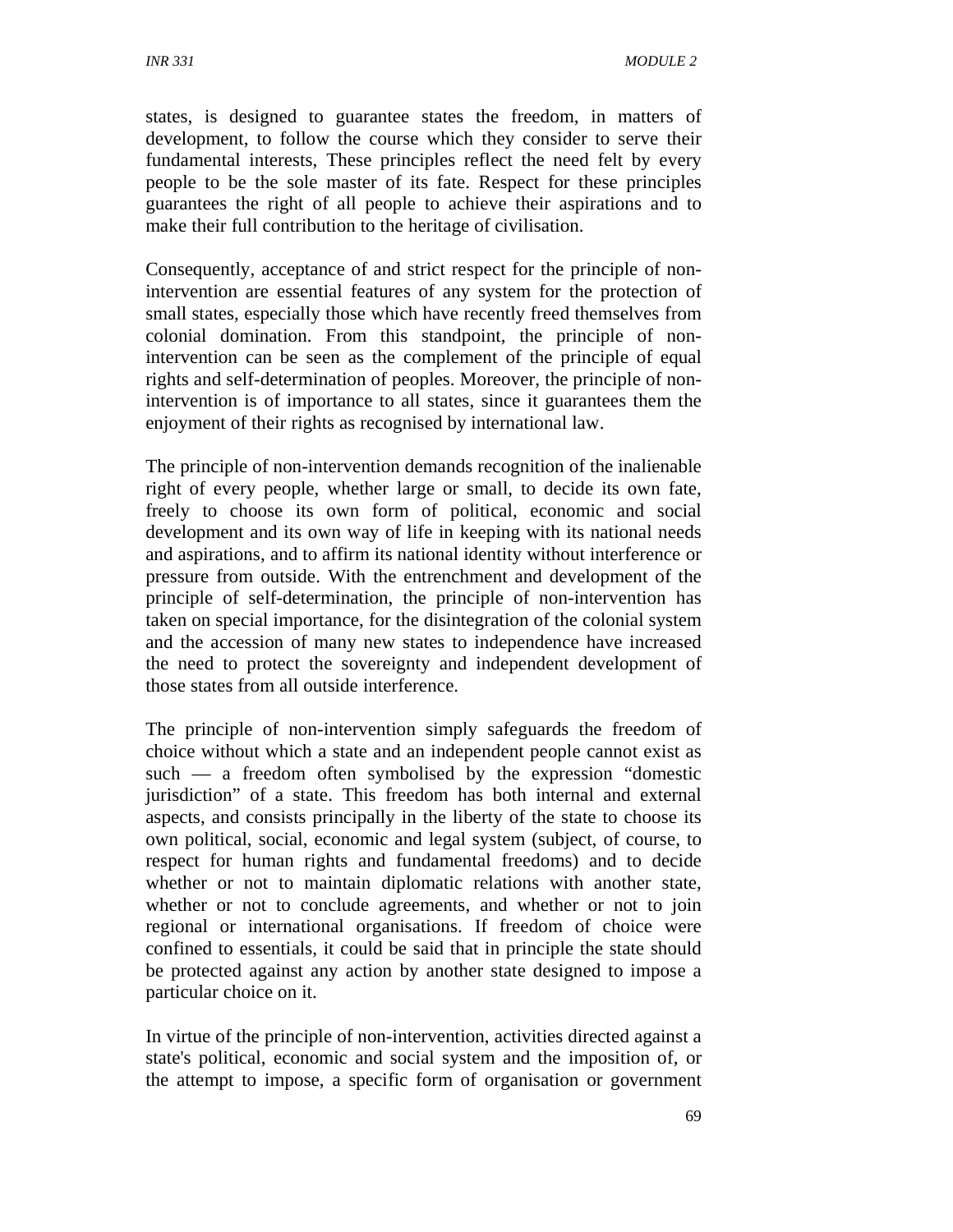upon a state are prohibited. Any interference designed to encroach upon the right of a state to determine its own political, social or economic development may set up international tension likely to endanger peace. Consequently, any external pressure directed against a state's right freely to choose a particular social system or political régime should be prohibited outright. Thus not only armed intervention is prohibited, but also any form of direct or indirect intervention in the internal or external affairs of states, including political and economic intervention, and also political and economic pressure calculated to prevent people from choosing their own social system or from taking, in their own country, economic measures in their own interests. In virtue of the principle of non-intervention, "measures to coerce another state in order to obtain from it the subordination of the exercise of its sovereign rights or to secure from it advantages of any kind" (General Assembly Resolution 2131 (XX), paragraph 2) are prohibited. Among such measures may be mentioned,' for example, measures of economic pressure designed to influence the policy of another country or to obtain control of essential sectors of its national economy.

Lastly, the principle of non-intervention further prohibits any armed intervention against a state or a people, any action to organise, assist, foment, finance, incite or tolerate subversive, terrorist or armed activities directed towards the violent overthrow of the régime of another state, and interference in any other form. This conclusion is of special importance, because indirect intervention presents the greater danger for developing countries. While these countries have to concentrate all their energies on development, their efforts are sometimes counteracted by foreign intervention.

#### **3.5 Principle of Non-Use of Force**

Through the principle of non-intervention, the principle of equal rights and self-determination of people is linked to the principle of non-resort to the threat or use of force. The last-mentioned principle is the cornerstone of peaceful relations between states. It is also an essential component of the system established by the Charter of the United Nations. In the Charter, the peoples of the United Nations affirmed that they were determined "to save succeeding generations from the scourge of war" and "to unite [their] strength to maintain international peace and security". However, as long as some states are stronger than others, it is essential to protect the weak against the misuse of force by the strong, and that is one of the purposes of the rule prohibiting the use of force in international relations. This principle offers a means of protection against the misuse of force by preventing conflicts and guaranteeing complete equality of all states. It is therefore of special importance for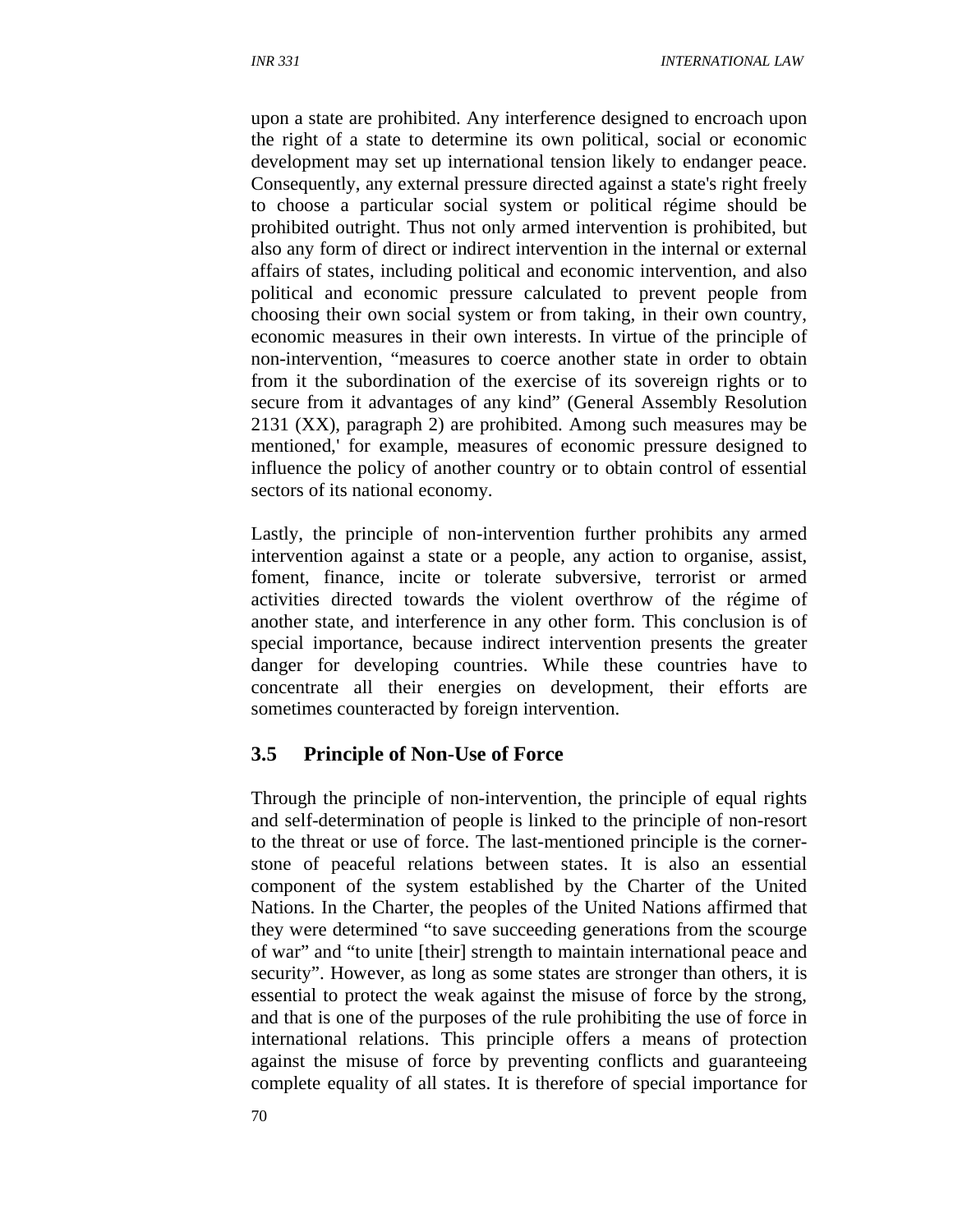small states, for developing countries, for states which have just attained independence, and for people all over the world.

The Declaration of Principles of International Law concerning Friendly Relations and Co-operation among states in accordance with the Charter of the United Nations (General Assembly resolution 2625 (XXV)), recalls "the duty of states to refrain in their international relations from military, political, economic or any other form of coercion aimed against the political independence or territorial integrity of any state" and considers it "essential that all states shall refrain in their international relations from the threat or use of force against the territorial integrity or political independence of any state, or in any other manner inconsistent with the purposes of the United Nations".

Aggression — the use or threat of force —is consequently a violation not only of the principle of non-use of force, but also of the principle of equal rights and self determination of people. A threat of force which infringes these principles may be direct or indirect. It may be expressed in words, in actions such as the concentration of troops in frontier areas, or in a partial or complete severance of economic or other relations. It tends to instill fear in the state and people concerned, to intimidate them and thus to compel them to change their policy. The use of force against another state may take various forms: for instance, actions conducted by regular or irregular forces, by forces of volunteers or by armed bands; acts of reprisal; invasion; or pressure or coercion of various kinds. The threat or use of force cannot have as a legal consequence military occupation or territorial gain.

The Declaration of Principles of International Law concerning Friendly Relations and Co-operation among States in accordance with the Charter of the United Nations provides that "No territorial acquisition resulting from the threat or use of force shall be recognised as legal". Nonrecognition of territorial conquests is a general principle of law within the meaning of Article 38 of the Statute of the International Court of Justice, for it is embodied in many important international conventions and in other United Nations instruments, in particular the Declaration on the Strengthening of International Security (General Assembly resolution 2734 (XXV)). It can also be considered to be a corollary to the rule laid down in Article 2, paragraph 4, of the Charter of the United Nations prohibiting the threat or use of force against the territorial integrity or political independence of any state, or in any other manner inconsistent with the Purposes of the United Nations. Non-recognition of territorial conquests is the result of a legal and political assessment which every state is entitled to make of a given situation and on which it can base its conduct. However, if in certain cases the legal assessment of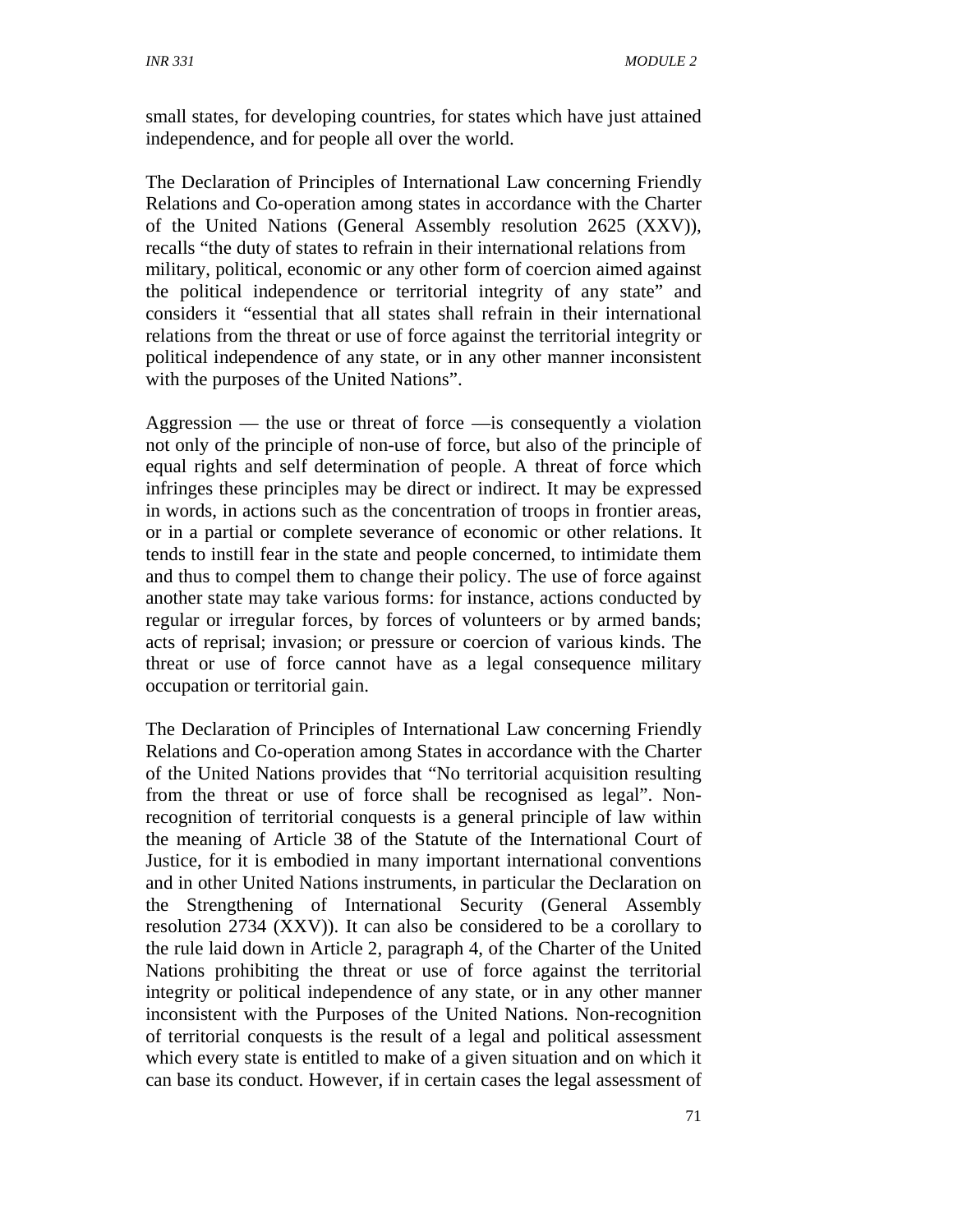the situation should be made by the Security Council or the General Assembly, and if that organ should conclude that the situation had been created by the threat or wrongful use of force, Member States would be under an obligation not to recognise that situation. Territorial acquisitions or other advantages gained through the threat or wrongful use of force cannot have legal effect, because international law cannot confer legality upon the consequences of wrongful acts incompatible with the Charter. In such cases, there should be full restitution. The traditional doctrine of acquisition of legal title by conquest has been rejected as anachronistic and contrary to the Charter of the United Nations.

The Declaration on the granting of independence to colonial countries and people condemned all armed action or repressive measures directed against people exercising their right to self-determination. There can hardly be any question of peace between nations until such time as policies which disregard the inherent right of people to forge their own destiny are brought to an end. A number of international conflicts have been due to the use of force against dependent people. The immediate elimination of colonialism is essential, and any attempt to hold back the grant of independence is unlawful. Article 2, paragraph 4, of the Charter prohibits the use of armed force not only against states but also "in [...] international relations", and thus applies to colonial Powers which try to crush communities struggling for their freedom and independence. The illegality of the use of force against such peoples derives from the fact that such action prevents the exercise of a legitimate right deriving from the principle of equal rights and self-determination of peoples; from the fact that the General Assembly has repeatedly proclaimed that the use of force to deprive dependent peoples of their inalienable rights constitutes a flagrant violation of the Charter of the United Nations and the Declaration on the granting of independence to colonial countries and peoples; and from the United Nations practice of opposing the idea that the struggle of colonial peoples for their liberation — the most important phenomenon of the modern age — should be regarded as a violation of the prohibition of the use of force.

## **3.6 Principle of Freedom to Choose and Develop their Own Internal Political System**

This right is expressed most clearly in the General Assembly Declaration on Principles of International Law concerning Friendly Relations and Co-operation among States in accordance with the Charter of the United Nations. The Charter of the United Nations uses the term "self-government" to describe this legal situation. The principle of equal rights and self-determination of people comprises, for a people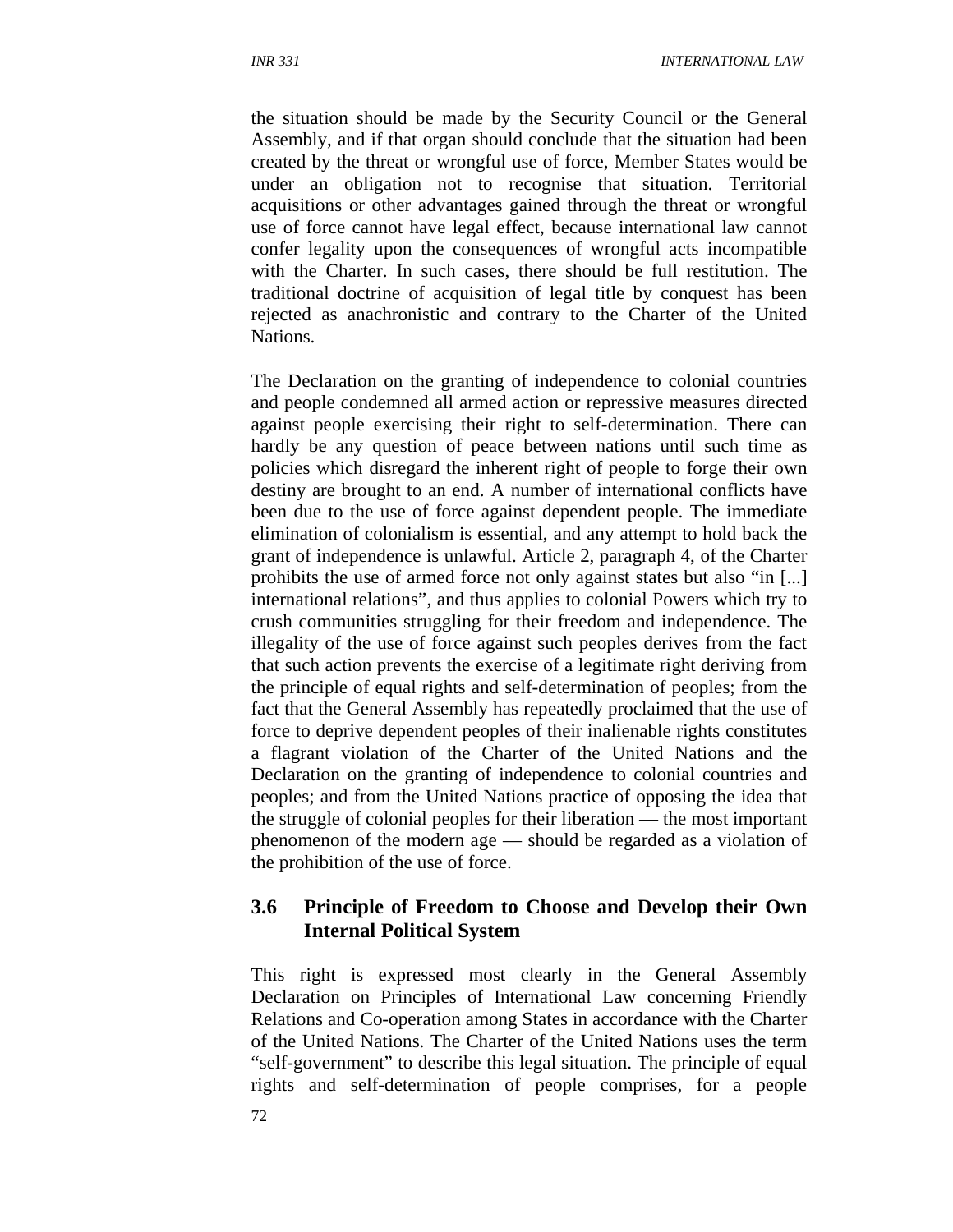organised as an independent state, the right to take its own decisions concerning its political, economic, social and cultural systems. All people have the right to equip themselves with the political, economic and social institutions of their choice, the right to decide their own future, to choose their own form of government, to set their political objectives, to construct their systems and to draw up their philosophical programmes without any pressure, whether direct or indirect, internal or external. It should be noted that this aspect of self-determination is not of direct concern to international law, either in its essence or in its operation.

Every state has the sole right to make decisions in this field, without any external interference. This aspect of the principle covers, for every state, a number of rights, namely: the right to adopt whatever political, economic and social systems it sees fit; the right to adopt the legal system it desires, whether of constitutional law, private international law, administrative law or any other form of law, without any limitation other than respect for human rights; the right to shape its foreign policy as it deems necessary, including the right to conclude, modify and denounce international treaties, without any restrictions other than those imposed by the generally accepted rules of international law; and the right to dispose freely of its national wealth and natural resources, in accordance with its own interests.

Civil and political rights are proclaimed by both the Universal Declaration of Human Rights and the International Covenant on Civil and Political Rights, which has already entered into force. The prohibition of discrimination based on criteria of race, color, sex, language, religion, political or other opinion, national or social origin, property, birth or other status, is of great importance in guaranteeing the free exercise of the right to self-determination. There is a link and mutual influence between civil and political rights on one hand, and economic, social and cultural rights on the other; the two groups of rights are closely connected, so that the absence of one makes enjoyment of the other impossible. Recognition and full enjoyment of economic, social and cultural rights is the only sure basis for guaranteeing the exercise of civil and political rights, since civil and political rights would be devoid of meaning if respect for economic, social and cultural rights were not assured. The efforts of the international community to establish a new international economic order have once again shown how crucial and essential it is to guarantee for all people the enjoyment of economic, social and cultural rights. The exercise of civil and political rights is also an important factor in the progressive development of conditions in which economic, social and cultural rights may be fully realised, since without political rights there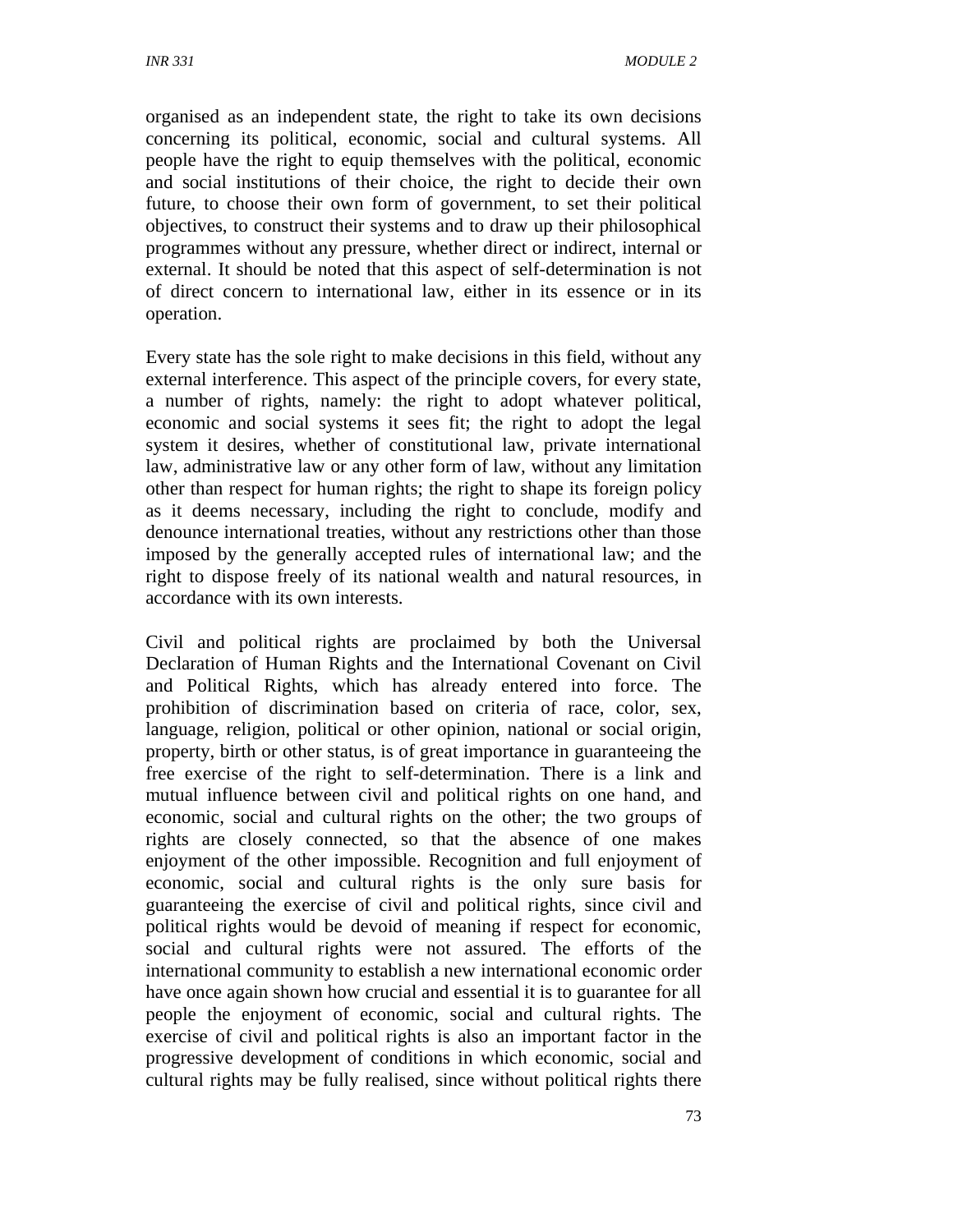is no guarantee that people will be able to live in conditions of freedom, respect for the law and justice, in which it is possible fully to enjoy economic, social and cultural rights.

There are certain aspects of economic, social and cultural rights which affect the enjoyment of political rights. This is true of the right to work and to equal remuneration for equal work; the right to form and join trade unions; the right to education; and the right to participate in the cultural life of the community. Full and equal enjoyment of these rights is also indicative of non-discrimination in the exercise of civil and political rights.

# **3.7 Principle of Freedom of the People to Pursue their Own Economic Development**

An essential element of the right of people to self-determination is the right to pursue their economic development. This right is denned in article 1 of the International Covenant on Economic, Social and Cultural Rights and the International Covenant on Civil and Political Rights which provide that, by virtue of their right of self-determination, all peoples "freely pursue their economic development", that they may, "for their own ends, freely dispose of their natural wealth and resources", and that "In no case may a people be deprived of its own means of subsistence". Likewise, in resolution 3171 (XXVIII) of 17 December 1973, entitled "Permanent sovereignty over natural resources", the General Assembly reaffirmed "the inviolable principle that every country has the right to adopt the economic and social system which it deems most favorable to its development". Furthermore, in the Declaration on the Establishment of a New International Economic Order (General Assembly resolution 3201 (S-VI) of 1 May 1974), one of the principles on full respect for which the new international economic order should be founded, is the following: *(d)* The right of every country to adopt the economic and social system that it deems the most appropriate for its own development and not to be subjected to discrimination of any kind as a result.

In the Final Act of the first Session of the United Nations Conference on Trade and Development, held in 1964, the participating states declared themselves determined to achieve the high purposes embodied in the United Nations Charter 'to promote social progress and better standards of life in larger freedom'; to seek a better and more effective system of international economic co-operation, whereby the division of the world into areas of poverty and plenty may be banished and prosperity achieved by all; and to find ways by which the human and material resources of the world may be harnessed for the abolition of poverty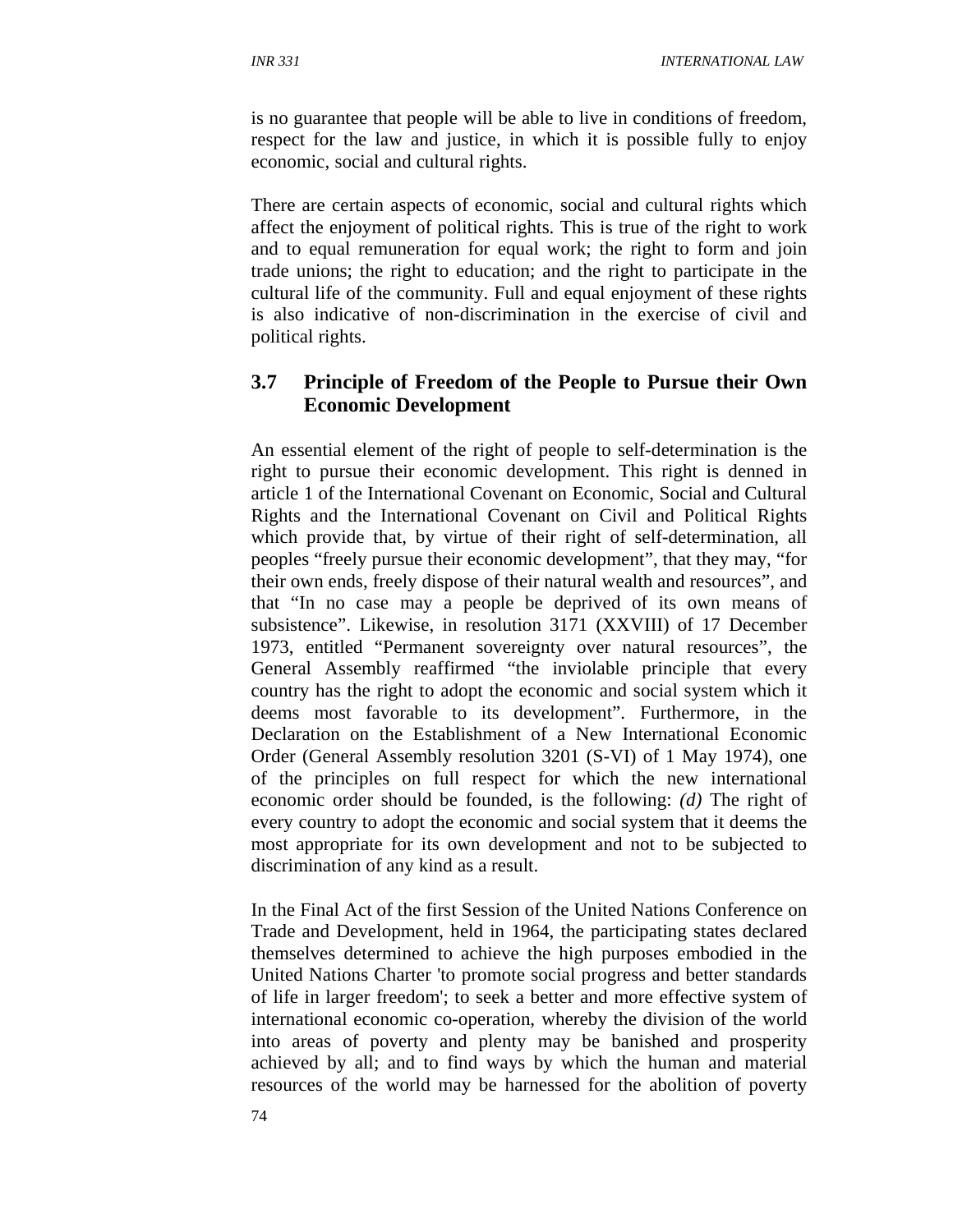everywhere. They asserted that: In an age when scientific progress has put unprecedented abundance within man's reach, it is essential that the flows of world trade should help to eliminate the wide economic disparities among nations. The international community must combine its efforts to ensure that all countries — regardless of size, of wealth, of economic and social system — enjoy the benefits of international trade for their economic development and social progress.

# **3.8 Principle of Peaceful Settlement of Disputes between and among States**

The Charter of the United Nations provides in its Chapter I (Purposes and principles) that the Purposes of the United Nations are: "To maintain international peace and security, and to that end: to take effective collective measures for the prevention and removal of threats to the peace, and for the suppression of acts of aggression or other breaches of the peace, and to bring about by peaceful means, and in conformity with the principles of justice and international law, adjustment or settlement of international disputes or situations which might lead to a breach of the peace."

The Charter also provides in the same Chapter that the Organisation and its Members, in pursuit of the purposes stated in Article 1, shall act in accordance with, among others, the following principle: "All Members shall settle their international disputes by peaceful means in such a manner that international peace and security, and justice, are not endangered" (Article 2, paragraph 3). It furthermore, in Chapter VI (Pacific settlement of disputes), states that: "The parties to any dispute, the continuance of which is likely to endanger the maintenance of international peace and security, shall, first of all, seek a solution by negotiation, enquiry, mediation, conciliation, arbitration, judicial settlement, resort to regional agencies or arrangements, or other peaceful means of their own choice." (Article 33, paragraph 1)

The principle of the peaceful settlement of disputes has been reaffirmed in a number of General Assembly resolutions, including resolutions 2627 (XXV) of 24 October 1970, 2734 (XXV) of 16 December 1970 and 40/9 of 8 November 1985. It is dealt with comprehensively in the Declaration of Principles of International Law concerning Friendly Relations and Cooperation among States in accordance with the Charter of the United Nations (resolution 2625 (XXV), annex), in the section entitled "The principle that States shall settle their international disputes by peaceful means in such a manner that international peace and security and justice are not endangered", as well as in the Manila Declaration on the Peaceful Settlement of International Disputes (resolution 37/10,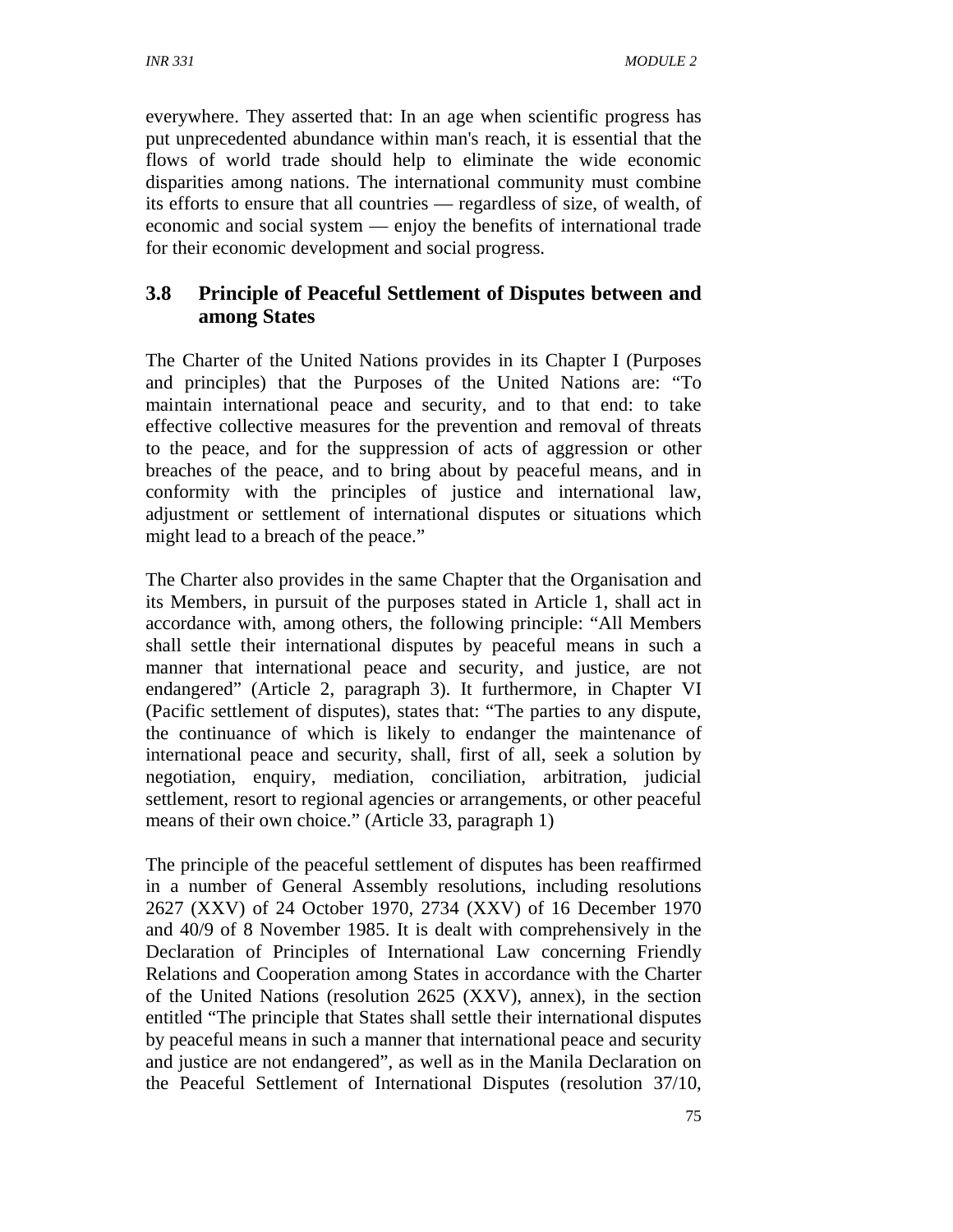*INR 331 INTERNATIONAL LAW* 

annex), in the Declaration on the Prevention and Removal of Disputes and Situations Which May Threaten International Peace and Security and on the Role of the United Nations in this field (resolution 43/51, annex) and in the Declaration on Fact-finding by the United Nations in the Field of the Maintenance of International Peace and Security (resolution 46/59, annex).

The principle of the peaceful settlement of international disputes is linked to various other principles of international law, including the principle that States shall refrain in their international relations from the threat or use of force against the territorial integrity or political independence of any state, or in any other manner inconsistent with the purposes of the United Nations; the principle that states shall settle their international disputes by peaceful means in such a manner that international peace and security and justice are not endangered; the principle concerning the duty not to intervene in matters within the domestic jurisdiction of any state, in accordance with the Charter; the duty of states to cooperate with one another in accordance with the Charter; the principle of equal rights and self-determination of people; the principle of sovereign equality of states; and the principle that states shall fulfill in good faith the obligations assumed by them in accordance with the Charter-are interrelated in their interpretation and application and each principle should be construed in the context of other principles. The links between the principle of peaceful settlement of disputes and the other specific principles of international law are highlighted both in the Friendly Relations Declaration and in the Manila Declaration, and include inter alia:

#### **Good Faith in International Relations**

The Manila Declaration enunciates in its section I, paragraph 1, the duty of states to "act in good faith", with a view to avoiding disputes among themselves likely to affect friendly relations among states. Other references to good faith are to be found in paragraph 5, under which good faith and a spirit of cooperation are to guide states in their search for an early and equitable settlement of their disputes; in paragraph 11, which provides that states shall in accordance with international law implement in good faith all the provisions of agreements concluded by them for the settlement of their disputes; in paragraph 2 of section II, under which Member States shall fulfill in good faith the obligations assumed by them in accordance with the Charter of the United Nations; and in one of the concluding paragraphs of the Declaration, whereby the General Assembly urges all States to observe and promote in good faith the provisions of the Declaration in the peaceful settlement of their international disputes.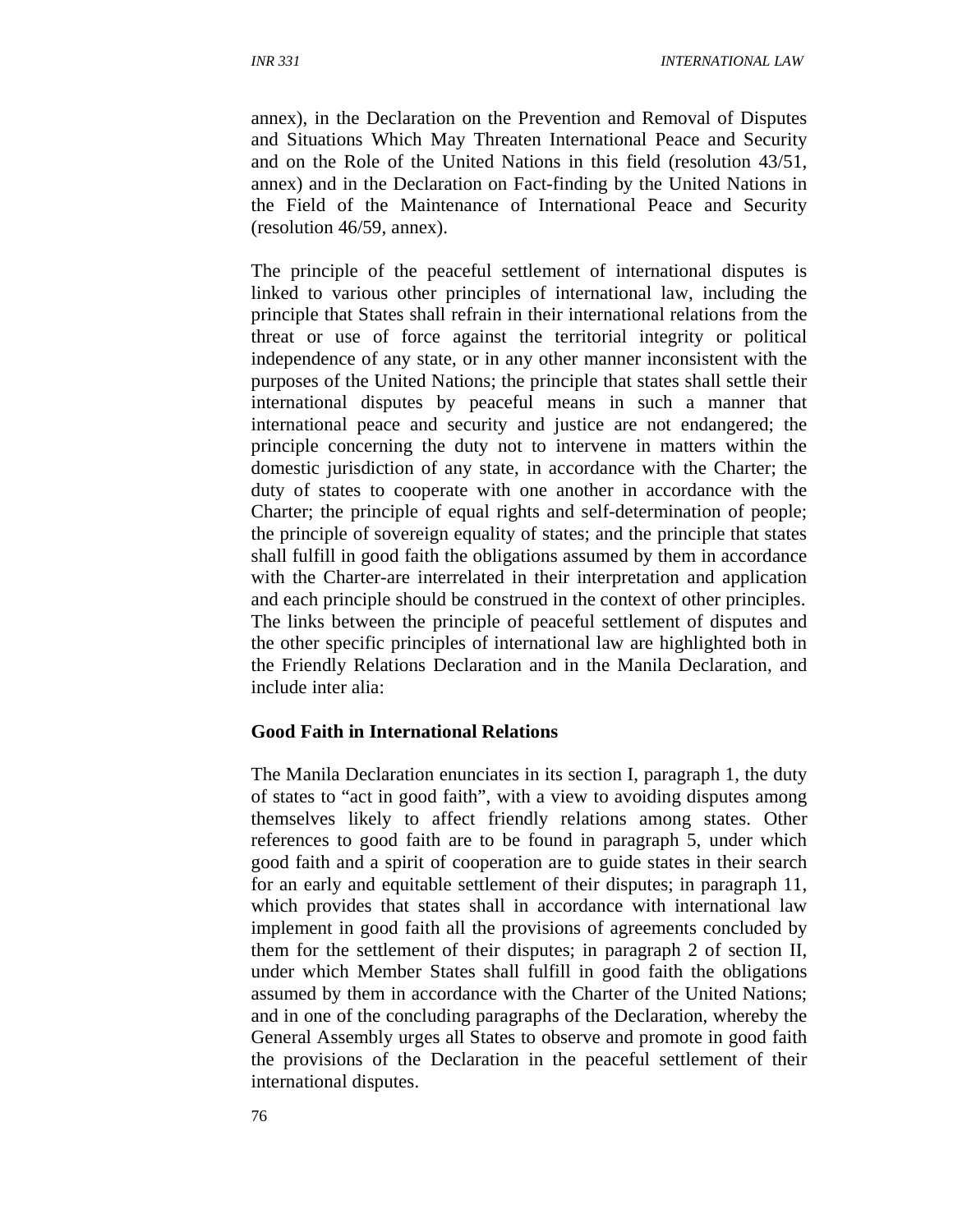A provision similar to paragraph 5 of section I of the Manila Declaration is to be found in the third paragraph of section V of the Declaration on Principles Guiding Relations between Participating states contained in the Final Act of the Conference on Security and Cooperation in Europe.

# **SELF-ASSESSMENT EXERCISE**

Write short notes on any six principles of international law of your choice.

# **4.0 CONCLUSION**

It is the duty of all States to refrain from any action aimed at the partial or total disruption of the national unity and territorial integrity of another country. Such behavior is incompatible with the purposes and principles of the United Nations Charter. At the international level, state sovereignty and self-determination are manifested by the independence of states in foreign policy. Every state has the right to take part in solving international problems and in formulating and amending the rules of international law, to join international organisations and to become a party to multilateral treaties of interest to it. Since the modern world forms a single international community, international law is universal in character. The old rules of international law must be adapted to meet the needs of the modern community of states, or be replaced by new rules. The new states have the right to play their part in this process. Any attempt to frustrate the achievement of universality in international life is incompatible with the United Nations Charter, particularly as it affects the principles international law and the sovereignty and rights of other states.

For effective interstate relations, states and other subjects of international are expected to observe all the principles of international law. This injunction is crucial to the extent that these principles are interlocked. In order to achieve the primary aims and objectives of the United Nations as regards global peace and security, these principles are a necessity.

# **5.0 SUMMARY**

In this unit, we have been able to deliberate on the principles of international law. Compliance to these principles are said to be of utmost importance for several reasons including the retention of World peace and security. The justifications for and also the manner in which these principles are interlinked were adequately clarified. For example,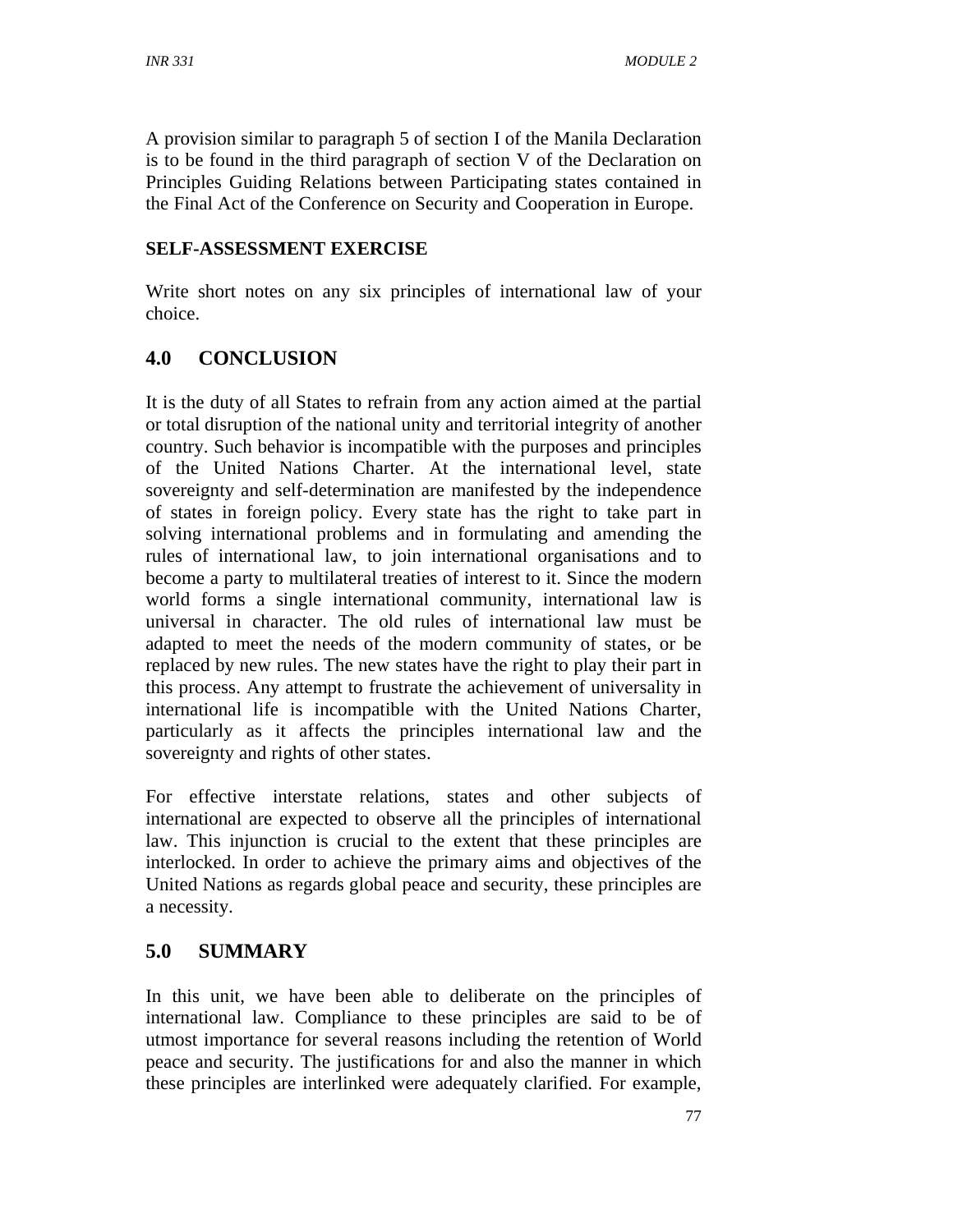the linkages between the principles of self determination and other follow up principles are such that any delinking of their provisions will certainly reduce the chances of making the most of the expected outcomes. The role of the United Nations in all of the struggles geared towards ensuring that member nations abide by these principles of international law were equally discussed in details.

# **6.0 TUTOR-MARKED ASSIGNMENT**

- 1. What are the expected merits for compliance with the principles of international law?
- 2. What are the expected demerits for non compliance with the principles of international law?

# **7.0 REFERENCES/FURTHER READING**

- Barnett, R. E. (1978). "Toward A Theory of Legal Naturalism". *Journal of Libertarian Studies,* Vol. 2, No. 2, pp. 97-107.
- Hart, H. L. A. (1961). *The Concept of Law.* Oxford: Oxford University Press.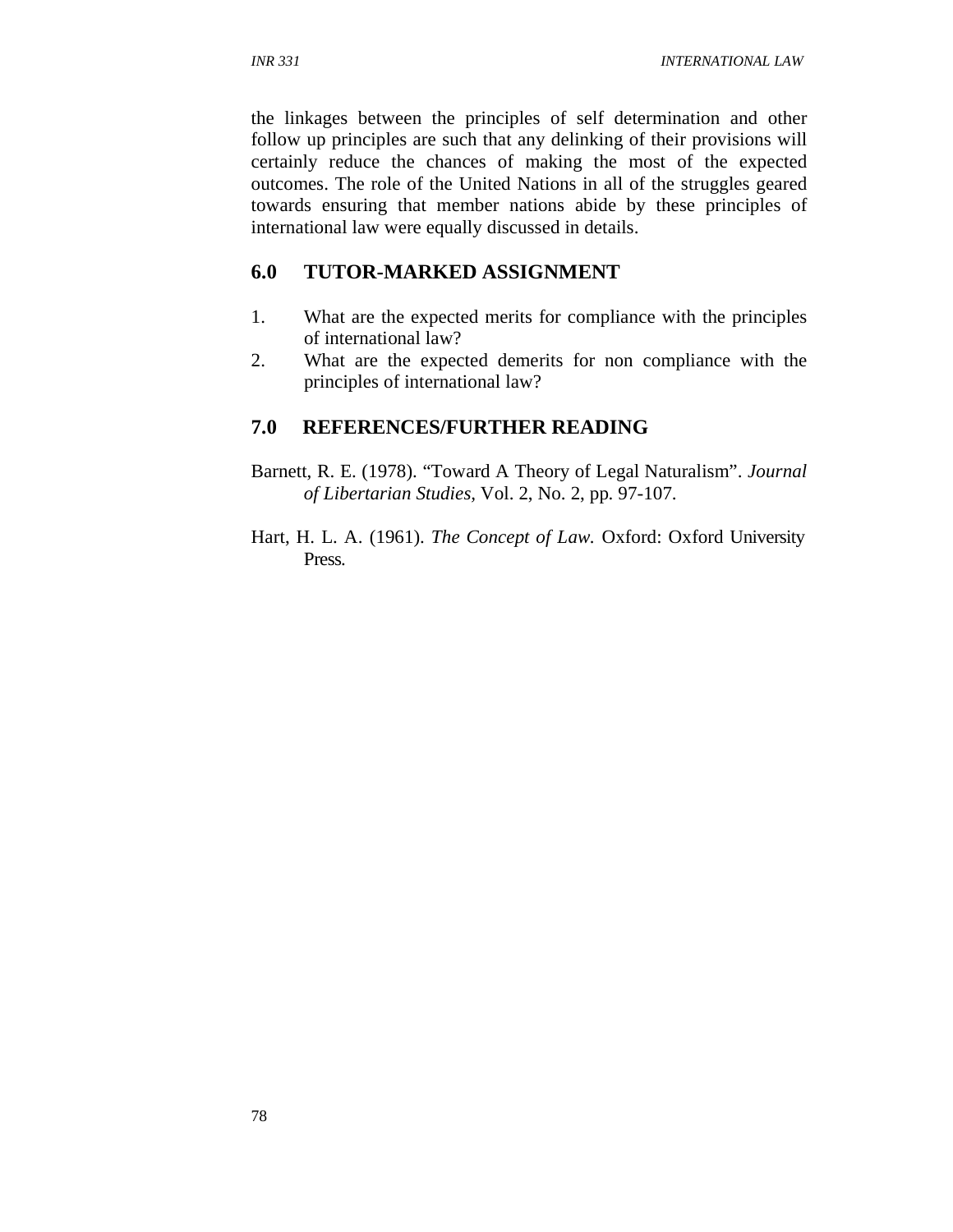# **UNIT 4 HUMAN RIGHTS**

## **CONTENTS**

- 1.0 Introduction
- 2.0 Objectives
- 3.0 Main Content
	- 3.1 International Human Rights Law (IHRL)
	- 3.2 Right to Culture and the International Covenant on Civil and Political Rights
	- 3.3 The Right to Self-Determination in Relation to Cultural Development
	- 3.4 Globalisation of Human Rights and the Third World
- 4.0 Conclusion
- 5.0 Summary
- 6.0 Tutor-Marked Assignment
- 7.0 References/Further Reading

# **1.0 INTRODUCTION**

For the enjoyment of social order, citizens consider right as a legal or moral claim or entitlement to certain benefits. Human rights are rights or privileges conferred by law upon a person for self realisation and for peace and harmony in general. They are those basic rights and freedoms which a state accords to the citizens irrespective of race, sex, religious and political affiliations. They are inalienable rights which every human being is entitled to by virtue of the fact that she/he is a human being. John Locke buttressed this claim when he asserted, in the 17th century, that the power of the state should be such that liberty and freedoms are granted to the citizens without any distinction.

In the Declaration of the Rights of Man (1789) issued by the National Assembly during the French Revolution, the following categorical statement is made: men are born, and always continue, free and equal in respect of their rights'. A similar statement is found in the American Declaration of Independence (1776): 'We hold these to be self-evident, that all men are created equal … Thus, several documents had embraced and espoused the fundamental elements of human rights even before the famous Universal Declaration of Human Rights in 1948. For example, in Britain, some of core features of these rights were clearly spelt out in the Bill of Rights and Magna Carta of 1815.

To a large extent, the UDHR of 1948 is an expression of the general acceptance by countries of the world of the basic elements of human rights. It emphatically stipulates those rights, which a citizen must have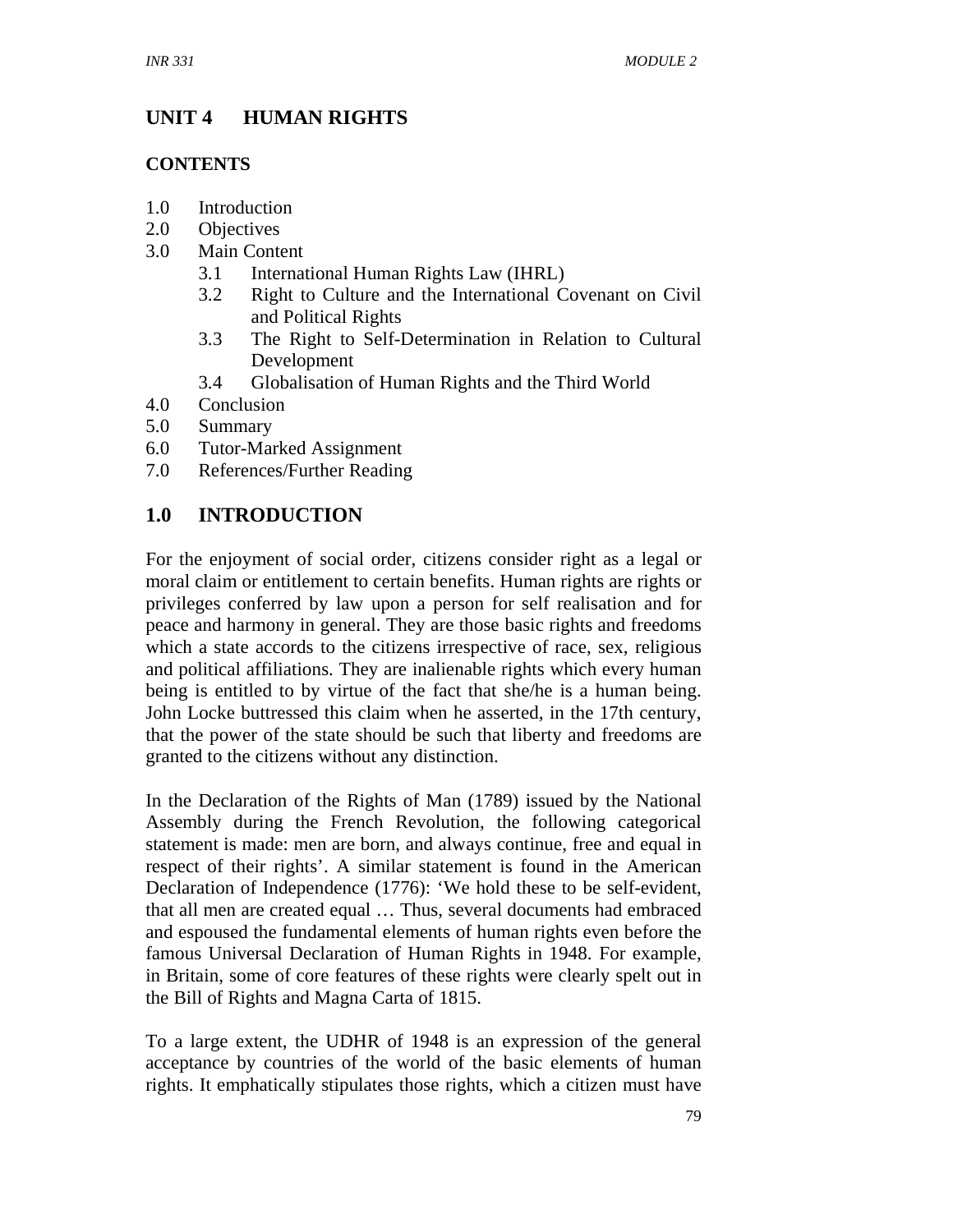in order to enjoy good life. It has been the practice of modern governments to entrench these rights in the constitution for purposes of certainty. The UDHR contains about 30 articles, which have been categorised into six broad units:

Political Rights, which include the rights of the citizens to participate in the affairs of the state. For example, the right to vote and to be voted for. Civil Rights which include citizens rights to freedom of expression, freedom of movement, etc.

Equality before the law, which provides for non discrimination against anybody or group of people regardless of their social, economic, and political status.

Economic Rights, which seeks to guarantee the welfare of the workers through commensurate salaries and better working conditions.

Social Rights, which provides for citizens easy access to education, health care and other social benefits.

Cultural Rights, which ensures that people's rights to their identities and traditions are protected.

#### **Seven Core Freedoms of the UDHR**

Besides the above categorisation, seven core freedoms are recognisable in the UDHR. They include:

*Dignity of Person*: The first provision of the UDHR declares that the recognition of and respect for human rights is the foundation of all forms of justice. This declaration connotes that people should not be subjected to any form of inhuman treatment. Dignity of persons is considered as a natural right that belongs to every human being.

*Freedom of Association/Assembly*: Freedom of association implies that citizens are allowed to form voluntary associations ranging from labour organisations, religious organisations, social clubs, political parties, civil society organisations, etc. This provision promotes the freedom of expression because it affords the citizenry the opportunity to express their minds and opinions with regards to issues that affect their common existence.

*Religious Freedom*: In modern times, the right to following one's own religion and faith has become widely accepted, notwithstanding the challenges. People are free to hold their own religious beliefs and to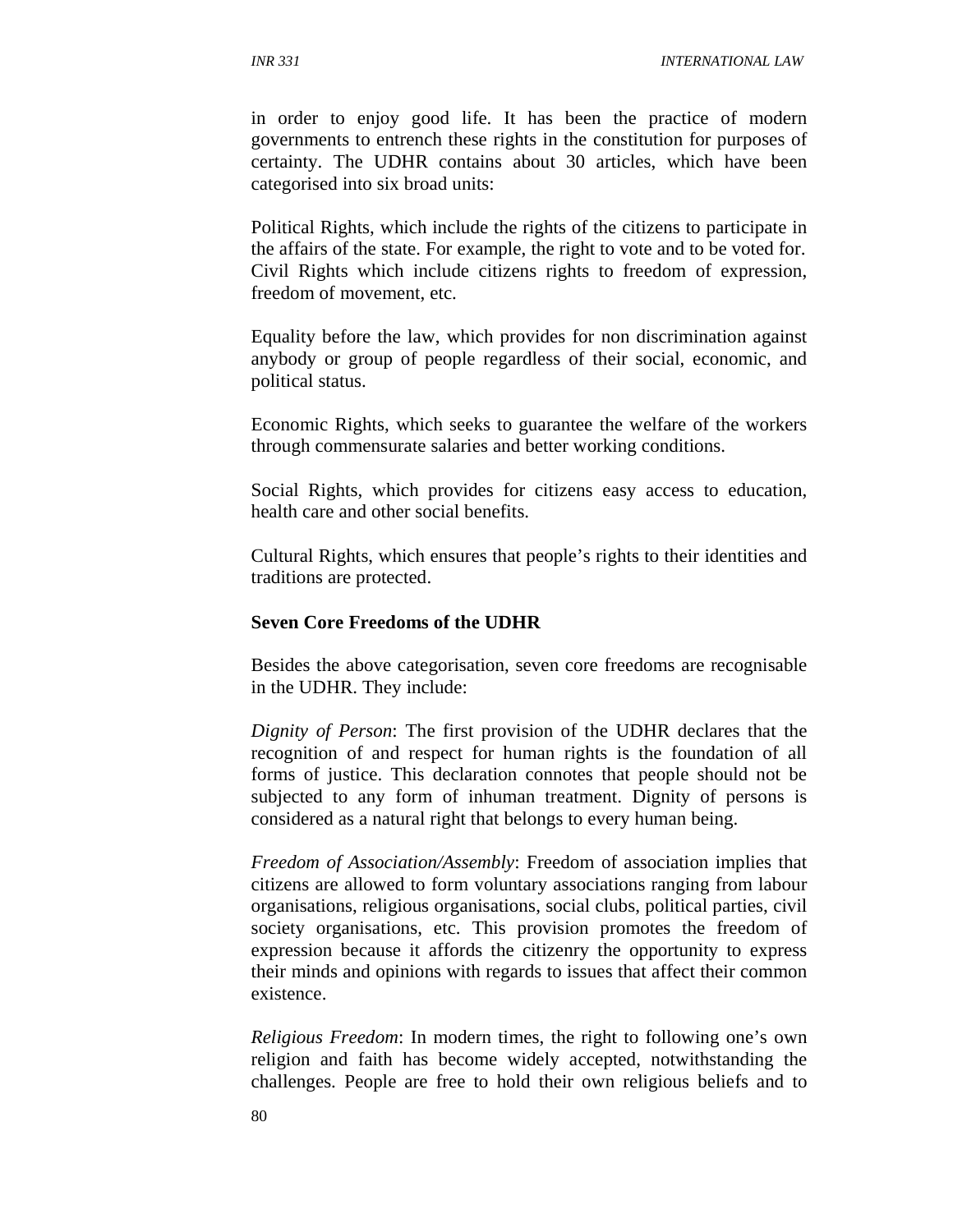worship in whatever methods they deem right; without being compelled to conform to any state religion. People are not to be sanctioned on account of the ideas, philosophies or religion they hold.

*Freedom of Speech*: To a large extent, freedom of speech connotes the absence of fear as people express themselves, including the right to criticise the government, without being intimidated; though this must be done within the provisions of the law. It involves the freedom to write, speak or print whatever material that is available in order to express one's views on any matter of concern. This provision is very important because any attempt to suppress people's points of view would undermine any claim to democracy. However, this freedom does not suggest that people should speak or write with the hope of inciting others against the government as this could cause social disorder.

*Freedom from Discrimination*: There are legal frameworks put in place to ensure that one is not discriminated upon because of one's place of origin, one's religion, one's sex, one's race, one's social background, etc. Rather, equality before the law is encouraged.

*Freedom to Work and own Property*: This connotes the right to be gainfully employed in order to provide for one's daily needs and also to acquire property. When an individual rightfully and legally acquire properties, nobody should deprive him/her of the opportunity to use and enjoy such property. The government itself would pay some compensations or rewards when it confiscates any property belonging to anybody.

*Freedom from Fear and Intimidation*: This is part of the fundamental pillars of personal liberty. For example, it implies that a person cannot be subjected to arbitrary arrest, unlawful detention or imprisonment. Unfortunately, many Nigerians are denied these rights because a lot of people are sent to the prison when they had not been convicted in a court of law. There are cases of people who are molested without any legal justification. However, we must remark that there are provisions for people to seek redress through the *writ of Habeas Corpus,* which provides that a person shall not be detained for more than 24 hours without bail.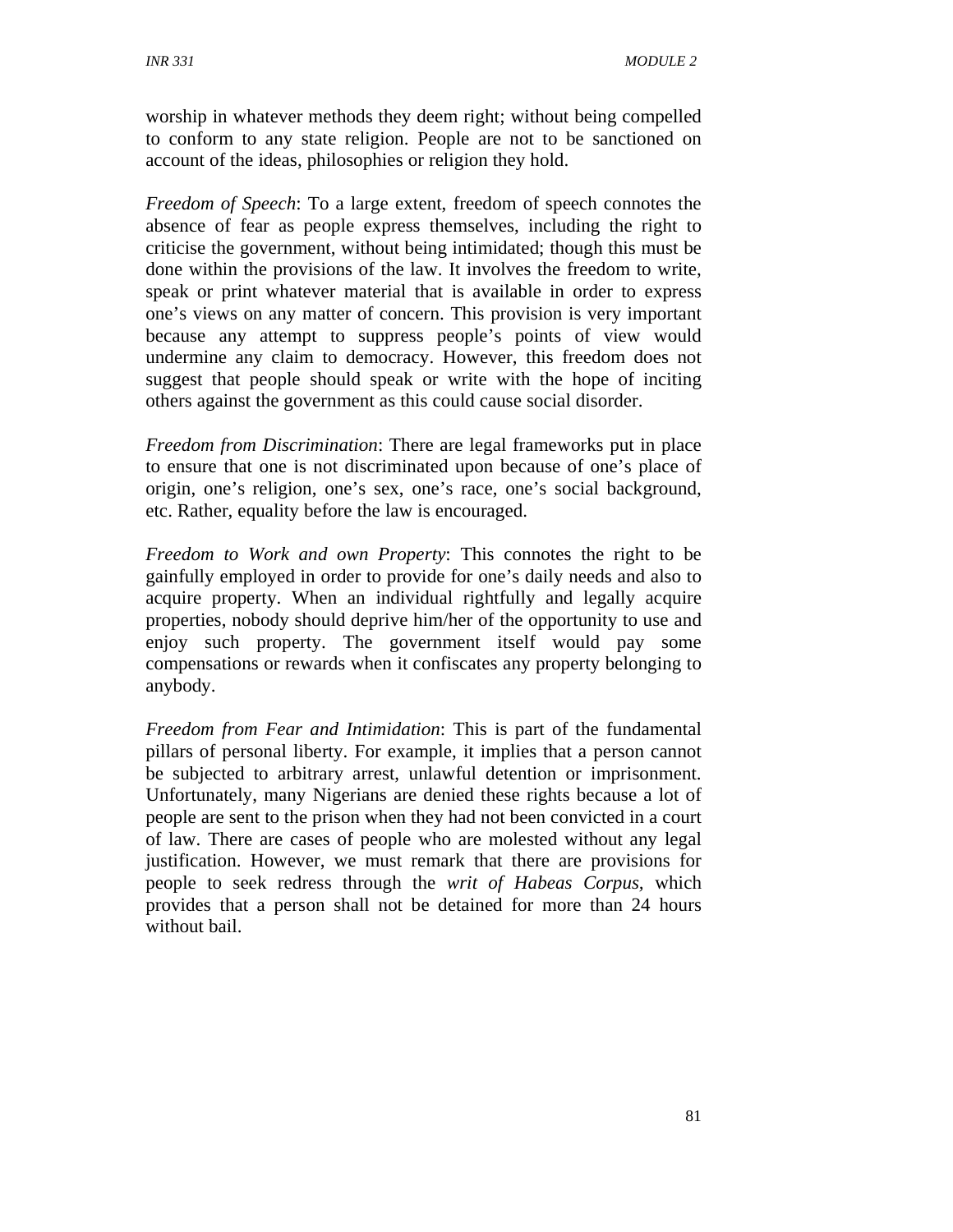# **2.0 OBJECTIVES**

At the end of this unit, you should be able to:

- define and explain the concept Human Rights
- identify the important documents that preceded the Universal Declaration of Human Rights
- explain the nitty-gritty of the International Human Rights Law and their implications for the actualisation of the essence of international law and those of international relations
- state the impacts of the international Human Rights Law on states, which obviously are the most affected category as international legal personality
- discuss the contributions of the United Nations in providing the needed space to promote issues involved in human rights, especially those of the civil, cultural, economic and political rights.

# **3.0 MAIN CONTENT**

# **3.1 International Human Rights Law (IHRL)**

IHRL is a set of international rules, established by treaty or custom, on the basis of which individuals and groups can expect and/or claim certain behavior or benefits from governments. Human rights are inherent entitlements which belong to every person as a consequence of being human. Numerous non-treaty based principles and guidelines ("soft law") also belong to the body of international human rights standards. IHRL lays down rules binding governments in their relations with individuals. In spite controversies, there is a growing body of opinion according to which non-state actors – particularly if they exercise government-like functions – must also be expected to respect human rights norms. The essence is to ensure that various international actors, governmental and non-governmental actors, show greater commitments to programmes designed to enhance the quality of rights enjoyed by various persons across the world.

IHRL also contains provisions obliging states or governments to implement its rules, whether immediately or progressively. They must adopt a variety of legislative, administrative, judicial and other measures that may be necessary to give effect to the rights provided for in the treaties. This may include enacting criminal legislation to outlaw and repress acts prohibited under IHRL treaties, or providing for a remedy before domestic courts for violations of specific rights and ensuring that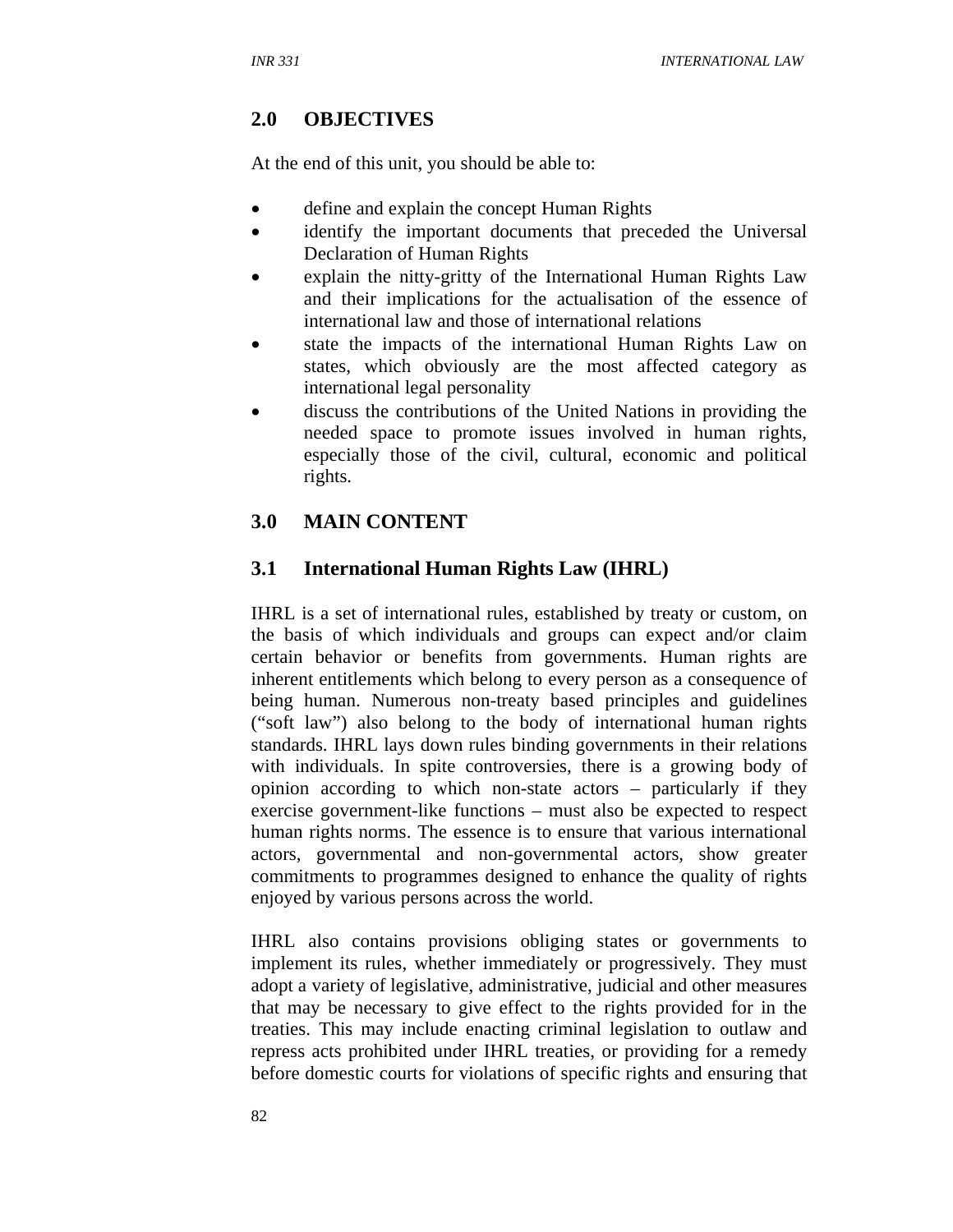the remedy is effective. There other ways through which governments could facilitate this task. It is expected that the governments should:

- Ensure that their national constitutions reflect the current position on the UDHR. This is one way to facilitate the universality of the provisions of the UDHR. In addition, other national laws should be framed in such a way to show a sense of conformity with the UDHR;
- Support individuals and groups that are genuinely devoted to the task of promoting human rights programmes in their states;
- Establish agencies and public machineries that will be solely responsible for the spreading of information relating the new resolutions of the UDHR. This is important considering the fact that there are emerging issues, which also touch on human rights matters;
- Organise for local, national and international conferences in hope of promoting human rights projects. Such conferences should be organised at regular intervals;
- Create legal frameworks to address complaints on human rights violations. Complaints relating to the abuse of human rights should be investigated and thoroughly handled. Also those found guilty should be adequately punished. This measure will certainly serve as a deterrent to others who might be thinking of doing the same; and
- Increase awareness on the advantages of respecting human rights and also on the dangers of disregarding it.

The United Nations (UN) has since its inception, initiated several programmes in support of efforts guarantee Human Rights to all. One area of such support is on the right to participatory development in international human rights law. The UN has, with various levels of ratification by its members, proclaimed a human right to development. Article 22 of the Universal Declaration of Human Rights (UDHR) states that "[e]veryone, as a member of society… is entitled to the realisation…of the economic, social and cultural rights indispensable for his dignity and the free development of his personality." In furtherance of this responsibility, the General Assembly, in 1966, signed and adopted two important resolutions - the International Covenant on Economic, Social and Cultural Rights (ICESCR) and the International Covenant on Civil and Political Rights (ICCPR).

# **SELF-ASSESSMENT EXERCISE**

Write a short note on what you understand by International Human Rights Law.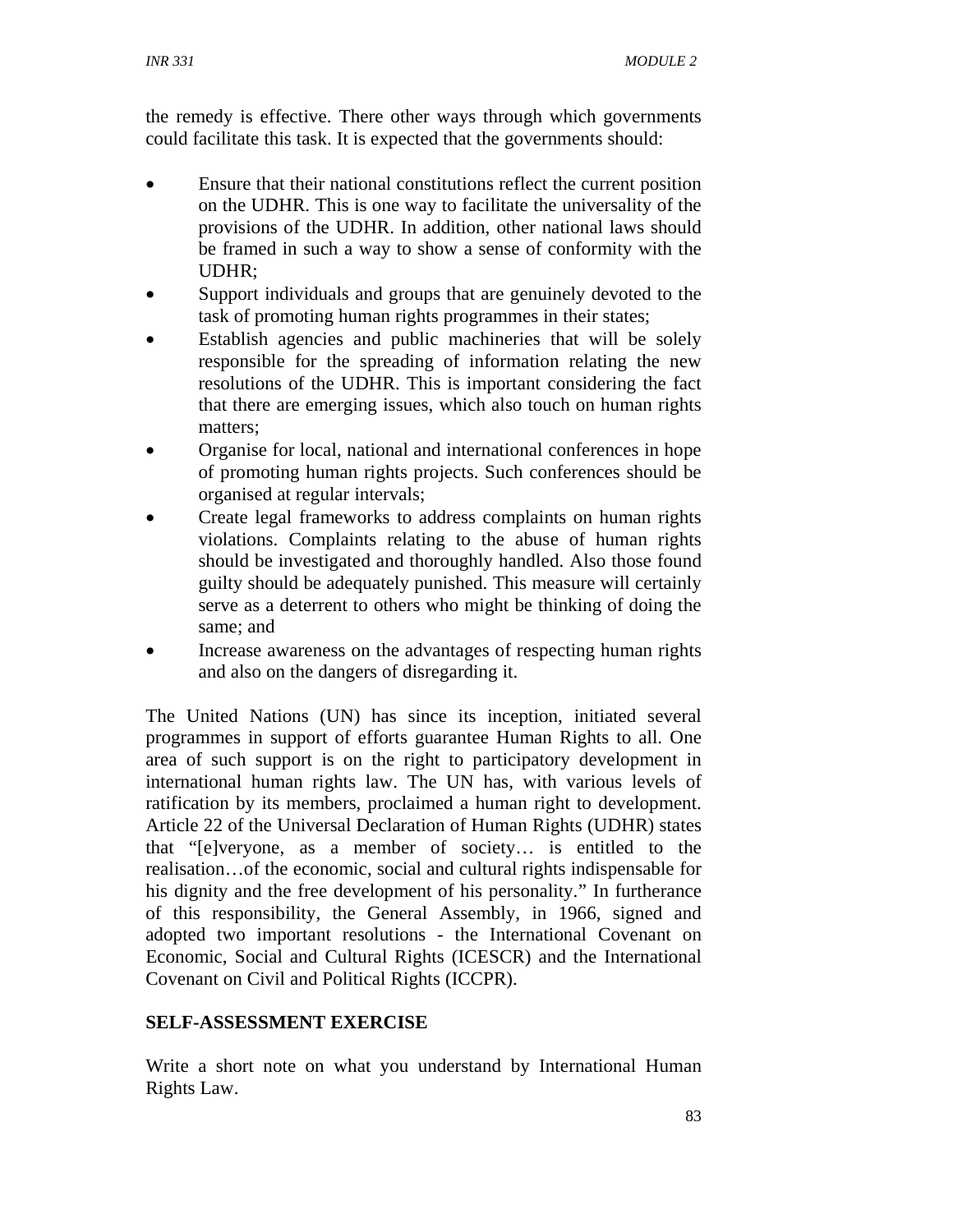# **3.2 Right to Culture and the International Covenant on Civil and Political Rights**

Civil and political rights are proclaimed by both the Universal Declaration of Human Rights and the International Covenant on Civil and Political Rights. The prohibition of discrimination based on criteria of race, color, sex, language, religion, political or other opinion, national or social origin, property, birth or other status, is of great importance in guaranteeing the free exercise of the right to self-determination. There is a link and mutual influence between civil and political rights on one hand, and economic, social and cultural rights on the other; the two groups of rights are closely connected, so that the absence of one makes enjoyment of the other impossible. Recognition and full enjoyment of economic, social and cultural rights is the only sure basis for guaranteeing the exercise of civil and political rights, since civil and political rights would be devoid of meaning if respect for economic, social and cultural rights were not assured. The efforts of the international community to establish a new international economic order have once again shown how crucial and essential it is to guarantee for all people the enjoyment of economic, social and cultural rights. The exercise of civil and political rights is also an important factor in the progressive development of conditions in which economic, social and cultural rights may be fully realised, since without political rights there is no guarantee that people will be able to live in conditions of freedom, respect for the law and justice, in which it is possible fully to enjoy economic, social and cultural rights. The ICESCR promotes the right to development, with its emphasis on state obligation to provide certain economic and social rights. It is generally believed that human rights and development have a "fundamental two-way relationship," so that the two concepts are interconnected even if the latter concept is based on positive rights.

On the other hand, there are certain aspects of economic, social and cultural rights which affect the enjoyment of political rights. This is true of the right to work and to equal remuneration for equal work; the right to form and join trade unions; the right to education; and the right to participate in the cultural life of the community. Full and equal enjoyment of these rights is also indicative of non-discrimination in the exercise of civil and political rights.

This is one aspect of international law that has continued to generate controversies. International law has initiated diverse programmes directed at the preservation of human rights, including the rights of the minorities. According to Article 27 of the International Covenant on Civil and Political Rights (ICCPR), members of "ethnic, religious, or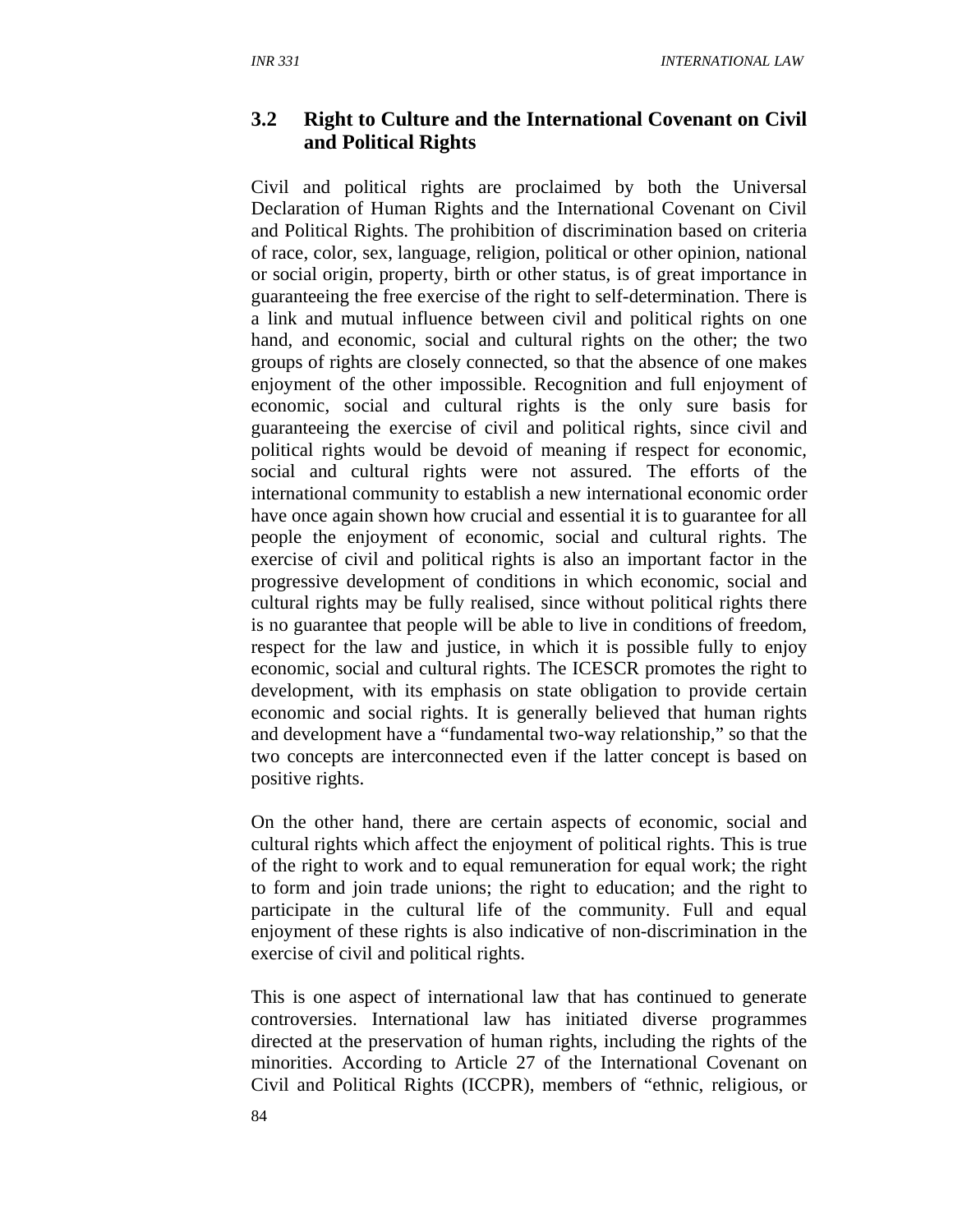linguistic minorities ... shall not be denied the right ... to enjoy their own culture, to profess and practice their own religion, or to use their own language and do all of these things both as individuals and as a group". UNESCO has defined the concept of culture as the distinctive traits, including the total spiritual, material, intellectual and emotional traits that characterise a society or social group, and that include, in addition to arts and literature, their ways of life, the manner, in which they live together, their value systems, and their traditions and beliefs.

The right to culture is fundamental for indigenous people, as their cultures are distinct and threatened by the continuous pressure of assimilation by the dominant society. The right to culture should give indigenous people the right to conserve, adapt and even voluntarily change their own culture. Combined with the right to land, the right to culture gives the right to subsistence activities. A number of international and regional human rights instruments make reference to culture but indigenous cultural claims have not been fully accommodated, and the implementation of cultural rights has been somewhat neglected. Culture, in and of itself, has not often been articulated as a free-standing human right; rather, it is commonly understood as an underlying principal of human rights law with which other rights overlap. The right to culture as an autonomous right is a "synthesizer right" permeating all individual as well as collective rights. It requires the fulfillment and effective exercise of all human rights; and, reciprocally, their fulfillment is dependent upon the enforcement of many other human rights.

Collective rights are ascribed to groups of people and can only be claimed by the collective entity and its authorised agents. Both the United Nations Declaration on the Rights of Indigenous Peoples and the Inter-American Commission on Human Rights (IACHR) Draft Declaration on Indigenous Rights as well as the ILO Convention No. 16940 acknowledge certain collective rights. For example, the UN Declaration on the Rights of Indigenous Peoples establishes the collective right to the protection of cultural property and identity in addition to the rights to education and health. Article 1 of the Declaration provides: "Indigenous peoples have the right to the full enjoyment, as a collective or as individuals, of all human rights ... as recognised in ... the Universal Declaration of Human Rights and international human rights law".

### **SELF-ASSESSMENT EXERCISE**

Recognition and full enjoyment of economic, social and cultural rights is the only sure basis for guaranteeing the exercise of civil and political rights. Is this true?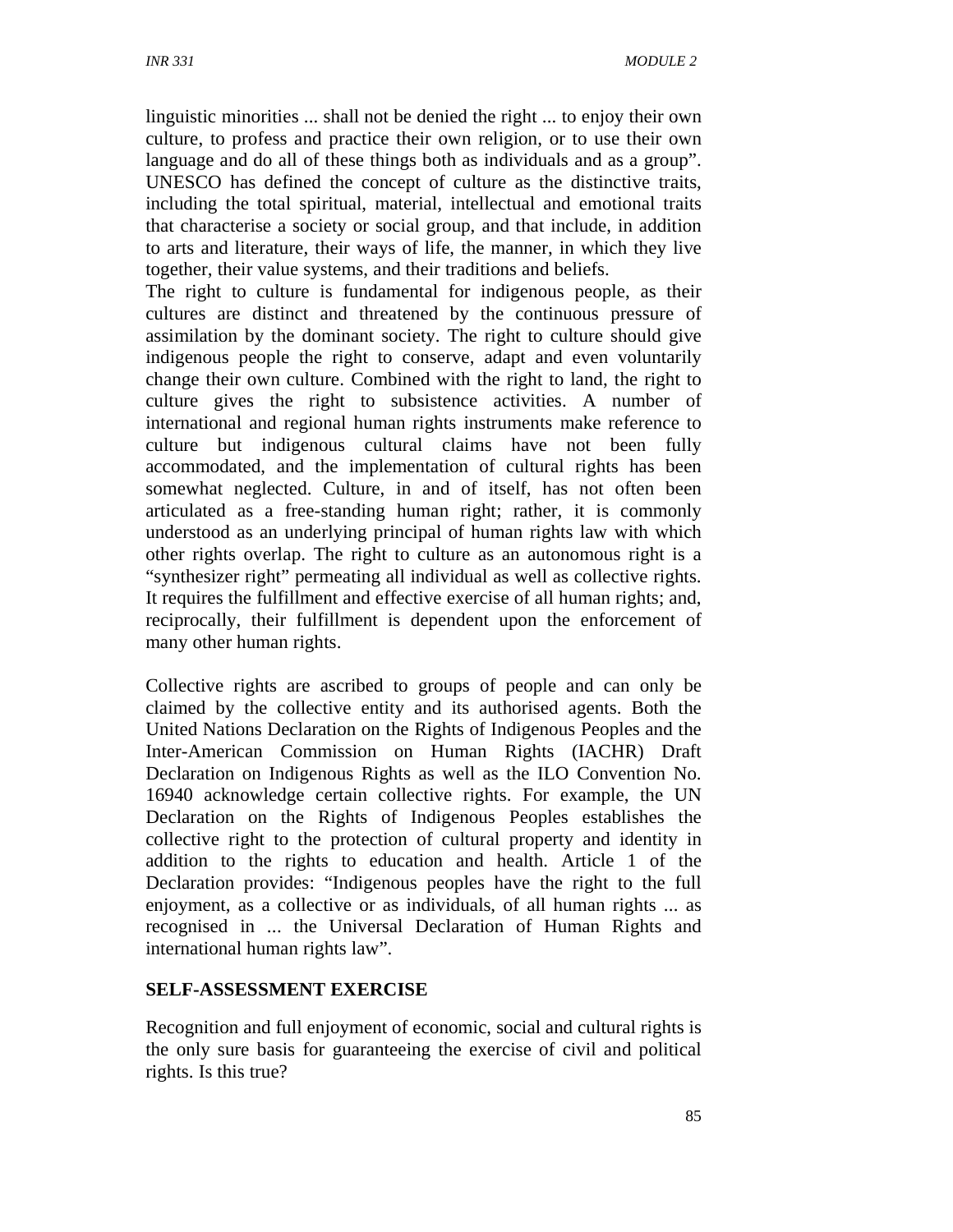## **3.3 The Right to Self-Determination in Relation to Cultural Development**

The Declaration of the Principles of International Cultural Co-operation, proclaimed by the General Conference of UNESCO at its fourteenth session, on 4 November 1966, contains certain principles concerning the right of people to choose their cultural system and freely to pursue their cultural development. In addition, the Declaration refers to the means of implementing this right. The Special Rapporteur proposes to take these principles as a basis for his study of this right, which derives from the right to self-determination. The United Nations instruments quoted in the preamble to the Declaration include the Universal Declaration of Human Rights, the Declaration on the Granting of Independence to Colonial Countries and People and the Declaration on the Promotion among Youth of the Ideals of Peace, Mutual Respect and Understanding between People. Taken as a whole, therefore, the Declaration of the Principles of International Cultural Co-operation must be interpreted in the particular light of the right to self-determination.

From the point of view of this study, the most important principles of the Declaration of the Principles of International Cultural Co-operation are the following:

*(a)* every people have the right and the duty to develop its culture; *(b)*  every culture has a dignity and value which must be respected and preserved; *(c)* nations shall endeavor to develop the various branches of culture side by side and, as far as possible, simultaneously, so as to establish a harmonious balance between technical progress and the intellectual and moral advancement of mankind; *(d)* in their cultural relations, states shall bear in mind the principles of the United Nations. Ever since the development of these foundational documents (the UDHR, ICESCR, and ICCPR), which collectively form the basis of what some call the International Bill of Rights, human rights issues have progressively continued to evolve and accordingly, the United Nations has not ceased in its plans and efforts to address emerging concepts that accompany these human rights issues. Developments in this direction could be viewed in their political contexts of both the Cold War and also within the large-scale debates surrounding relations between the socalled North (developed countries) and the South (developing countries). As a general matter, where the United States supported negative rights embodied in the ICCPR, the Soviet Union recognised positive rights found in the ICESCR. During the same period, we witnessed the emergence of two 1974 General Assembly Resolutions declaring and purportedly establishing a program of action for the New International Economic Order (NIEO). The NIEO among other pursuits sought to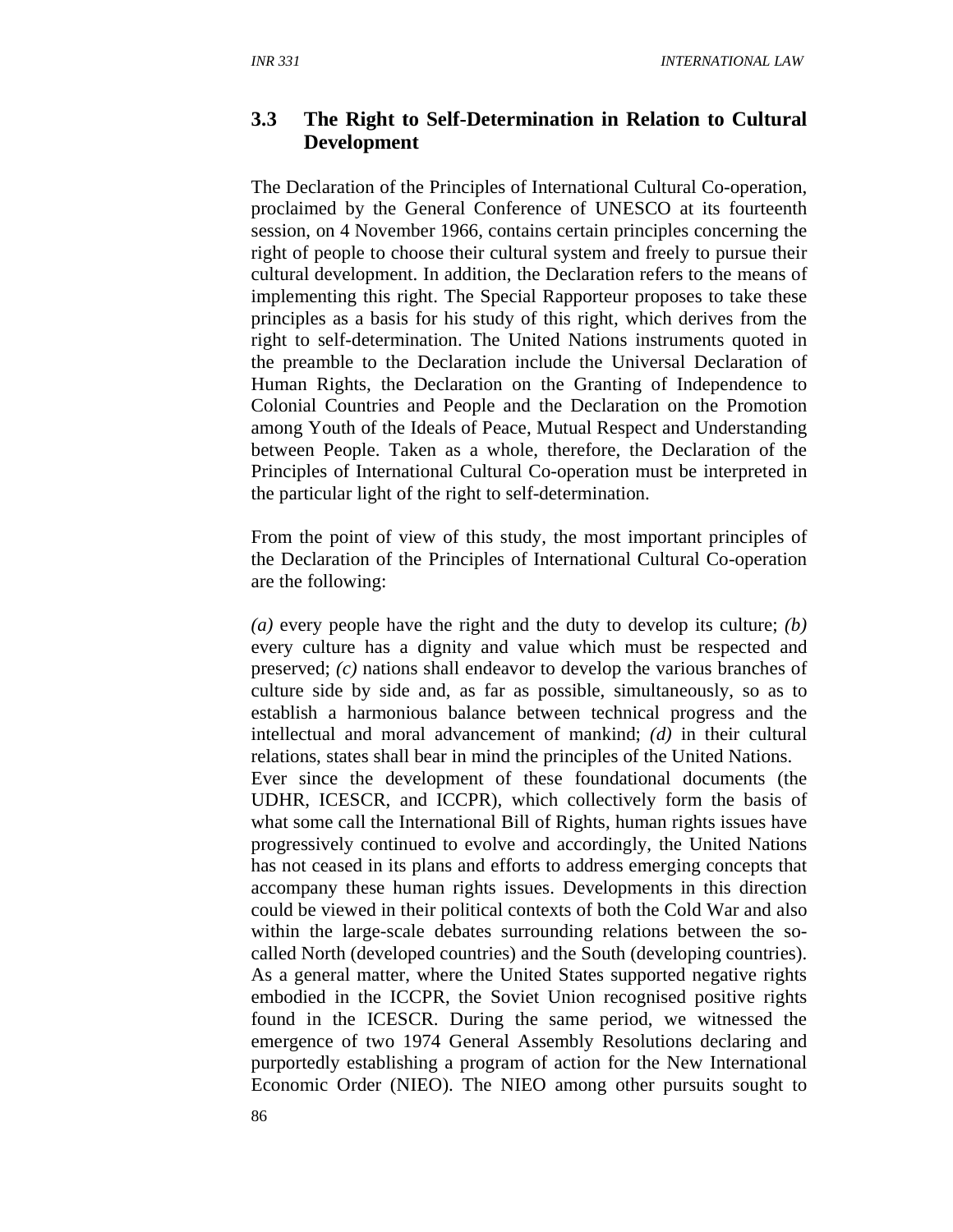decrease the divide between the North and the South based on principles of justice, equity, and reparation for past colonial harms. Needless to say, the NIEO engendered great opposition among some developed states.

On this same trend, the UN Commission on Human Rights and its Sub-Commission on the Promotion and Protection of Human Rights were abolished in June 2006, and replaced by a new successor organisation, the UN Human Rights Council, as part of an ongoing reform process within the UN. The Human Rights Council reports directly to the UN General Assembly. The creation of the Human Rights Council is intended to accord appropriate importance within the UN to human rights by creating a higher status, Council level organisation, as for security (Security Council) and development (Economic & Social Council). All three concepts are central to the UN Charter; address a perception that the Commission on Human Rights had become overly politicised, ineffective and selective in its work; to make the Human Rights Council a smaller standing body (that means, always working rather than working during only one part of the year) with members elected by all members of the General Assembly, taking into account the candidate State's contribution to the promotion and protection of human rights and the need for equitable representation across the five UN geographic regions; and establish a new system of universal periodic review of the human rights performance of UN member states. In order to ensure that human rights violators do not use the Human Rights Council to evade international scrutiny, a member of the Council can now be suspended on a two-thirds majority vote by the General Assembly for gross and systematic violations of human rights. No member may serve more than two consecutive terms.

### **SELF-ASSESSMENT EXERCISE**

How relevant is the right to self-determination to the development of human rights?

# **3.4 Globalisation of Human Rights and the Third World**

The idea of humanitarianism is framed by the discourse of human rights. Its globalisation is a function of the belief that the realm of rights, albeit a particular vision of rights, offers a cure for nearly all ills which afflict third world countries and explains the recommendation of the mantra of human rights to post-conflict societies. Few would deny that the globalisation of human rights does offer an important basis for advancing the cause of the poor and the marginal in third world countries. Even the focus on civil and political rights is helpful in the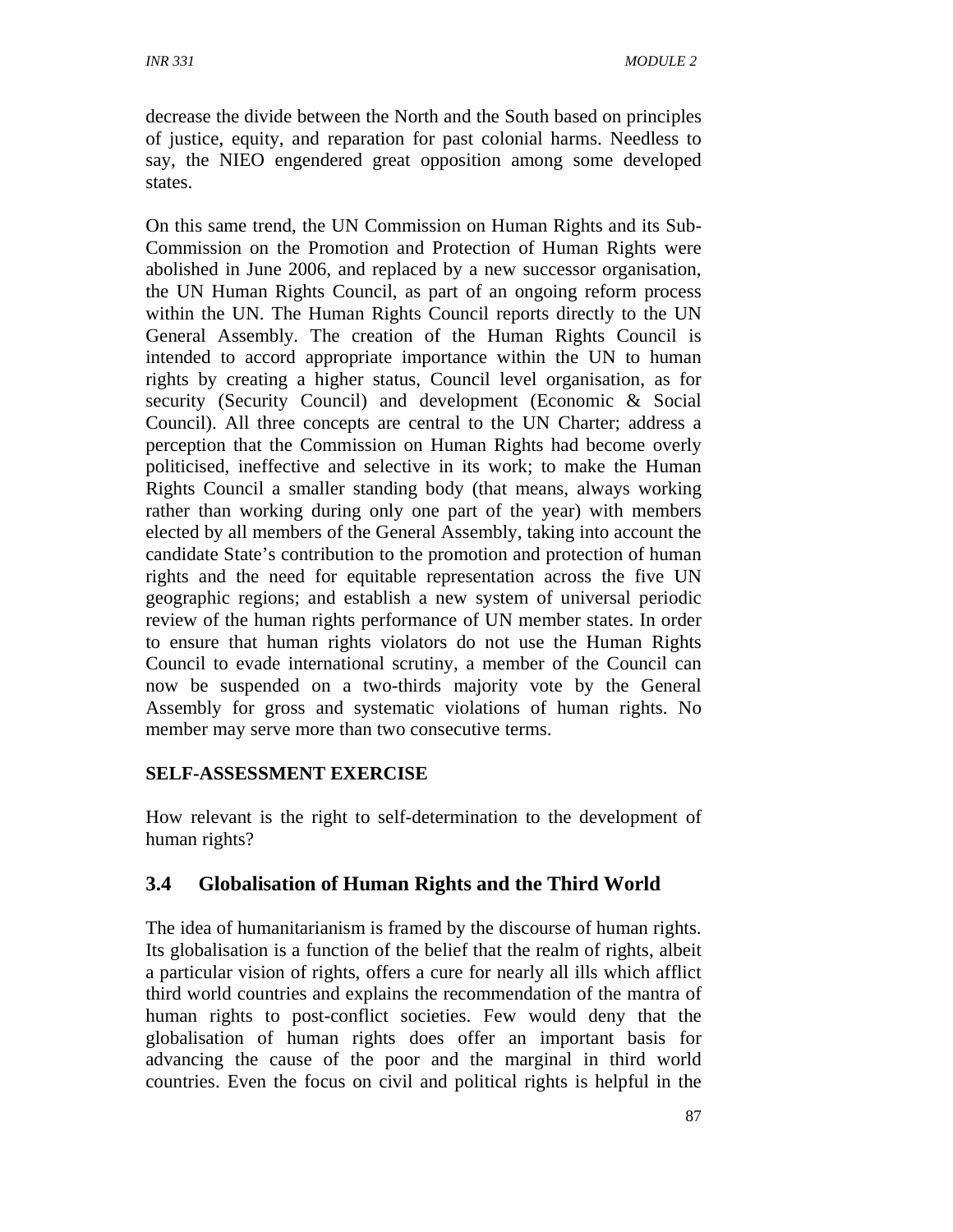struggle against the harmful policies of the State and international institutions. There is certain dialectic between civil and political rights and democratic practice that can be denied at our own peril. But it is equally true that the focus allows the pursuit of the neo-liberal agenda by privileging private rights over social and economic rights. This belief is strengthened by the fact that official international human rights discourse eschews any discussion of the accountability of international institutions while promoting policies with grave implications for both the civil and political rights as well as the social and economic rights of the poor.

In recent years, a particular form of State (the neo-liberal State) has come to be touted as its only sensible and rational form. It has been the ground for justifying the erosion of sovereignty though relocating it in international institutions. What this has permitted is the privatisation and internationalisation of collective national property. In order to understand the on-going process, the state needs to be understood in two different ways. First, 'states are clearly institutions of territorial property'. This has begun to change under the ideological onslaught which declares that the internationalisation of property rights is the surest way to bring welfare to third world people. Second, the state is to be understood 'as a social form, a form of social relations'. It allows the debunking of the concept of "national interest" and the insight that the third world ruling elite is actively collaborating with its first world counterparts in entrenching the process of privatisation and internationalisation of property rights in its own interest.

It is suggested that the post-colonial imaginary has been colonised allowing the major organising principle of Western culture, that is 'the idea of infinite development as possibility, value and cultural goal' to be implanted in the poor world. The general idea here is to displace the aspirations of third world people and scale down development to more tolerable levels. This would help avoid the burden of sustainable development from falling on the North and help sustain its high consumption patterns. It is development through structural adjustment programmes or neo-liberal policies that need to be indicted, rather than the aspirations of the people to be able to exercise greater choices and a higher standard of life.

Today, globalising international law, overlooking its history, and abandoning the principle of differential treatment, legitimises itself through the language of blame. The North seeks to occupy the moral high ground through representing the third world people, in particular African people, as incapable of governing themselves and thereby hoping to rehabilitate the idea of imperialism. The inability to govern is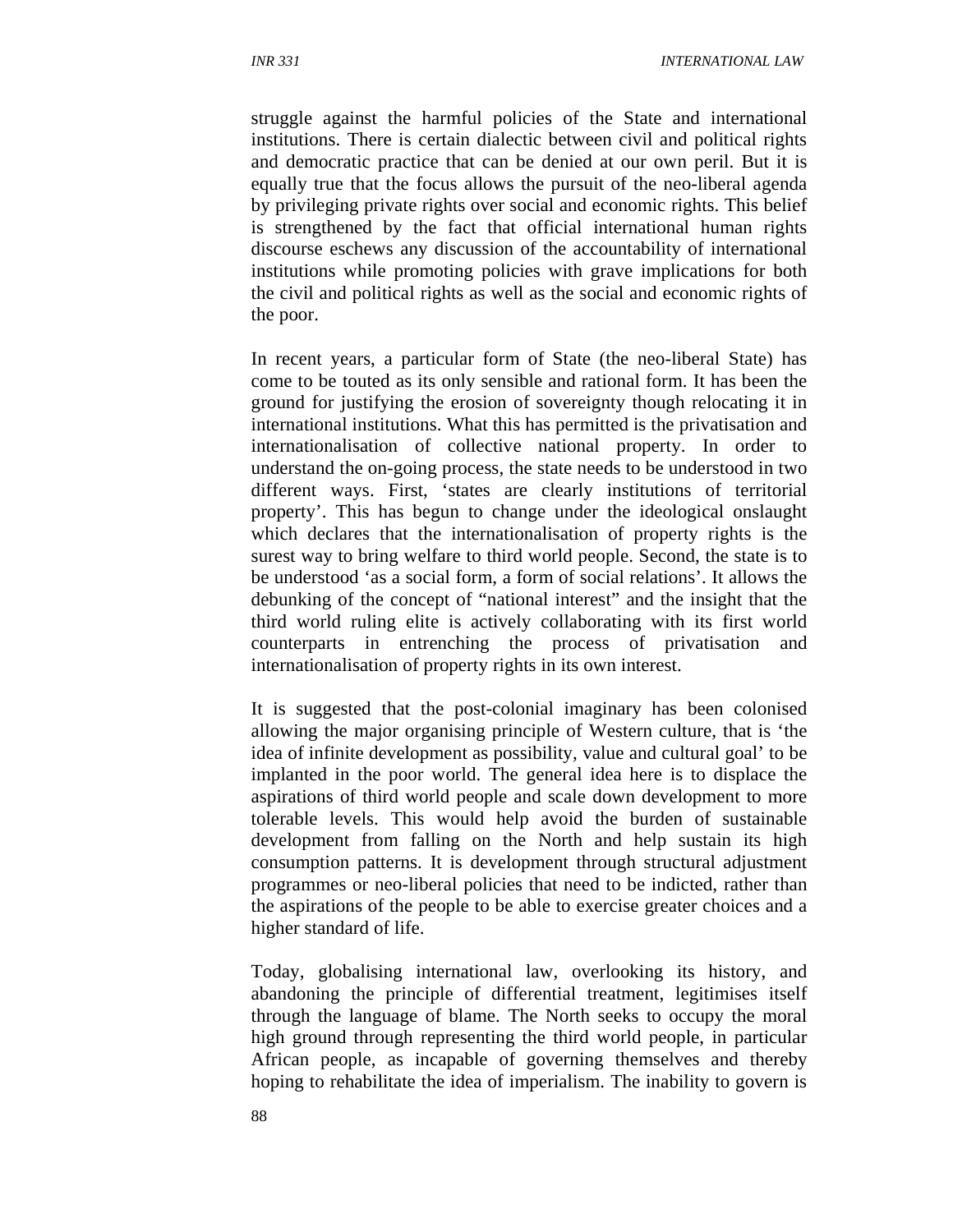projected as the root cause of frequent internal conflicts and the accompanying violation of human rights necessitating humanitarian assistance and intervention by the North.

It is therefore worth reminding ourselves that colonialism was justified on the basis of humanitarian arguments (the civilising mission). It is no different today. The contemporary discourse on humanitarianism not only seeks to retrospectively justify colonialism but also to legitimise increasing intrusiveness of the present era. Indeed, as we have observed elsewhere, 'humanitarianism is *the* ideology of hegemonic states in the era of globalisation marked by the end of the Cold War and a growing North-South divide.' Overlooked in the process is the role played by international economic and political structures and institutions in perpetuating the dependency of third world peoples and in generating conflict within them.

## **SELF-ASSESSMENT EXERCISE**

Of what use is the globalisation of human rights to the cause of the poor and the marginal in third world countries?

# **4.0 CONCLUSION**

Human rights talk has come to have a pervasive presence in international relations. This development has been variously expressed: 'a new ideal has triumphed on the world stage: human rights'; 'human rights discourse has become globalised'; 'human rights could be seen as one of the most globalised political values of our time'. Relatively, modern states in general recognise civil equality and the granting of human rights. Therefore, we all understand that no man is above the law and no man is punishable except according to the constitution. The equality of citizens before the law is secured above all by judicial impartiality and also by the independence of the judiciary. Every citizen is expected, in accordance with the provisions of the rule of law, to enjoy some rights, which cannot be infringed upon by other individuals or public institutions. Such rights must be entrenched in the constitution as a guarantee of the rights. The rights of the citizens cannot be denied except when there is a violation of the law or there is a threat to public security especially during emergencies.

Nevertheless, it has become very expedient to warn that the forms and dynamics of the globalisation of human rights require a deep-seated reflection in order to optimise the original aims and visions of the human rights discourse. Third Worlds are, from various points of view, not favored in the current spate of globalisation of human rights.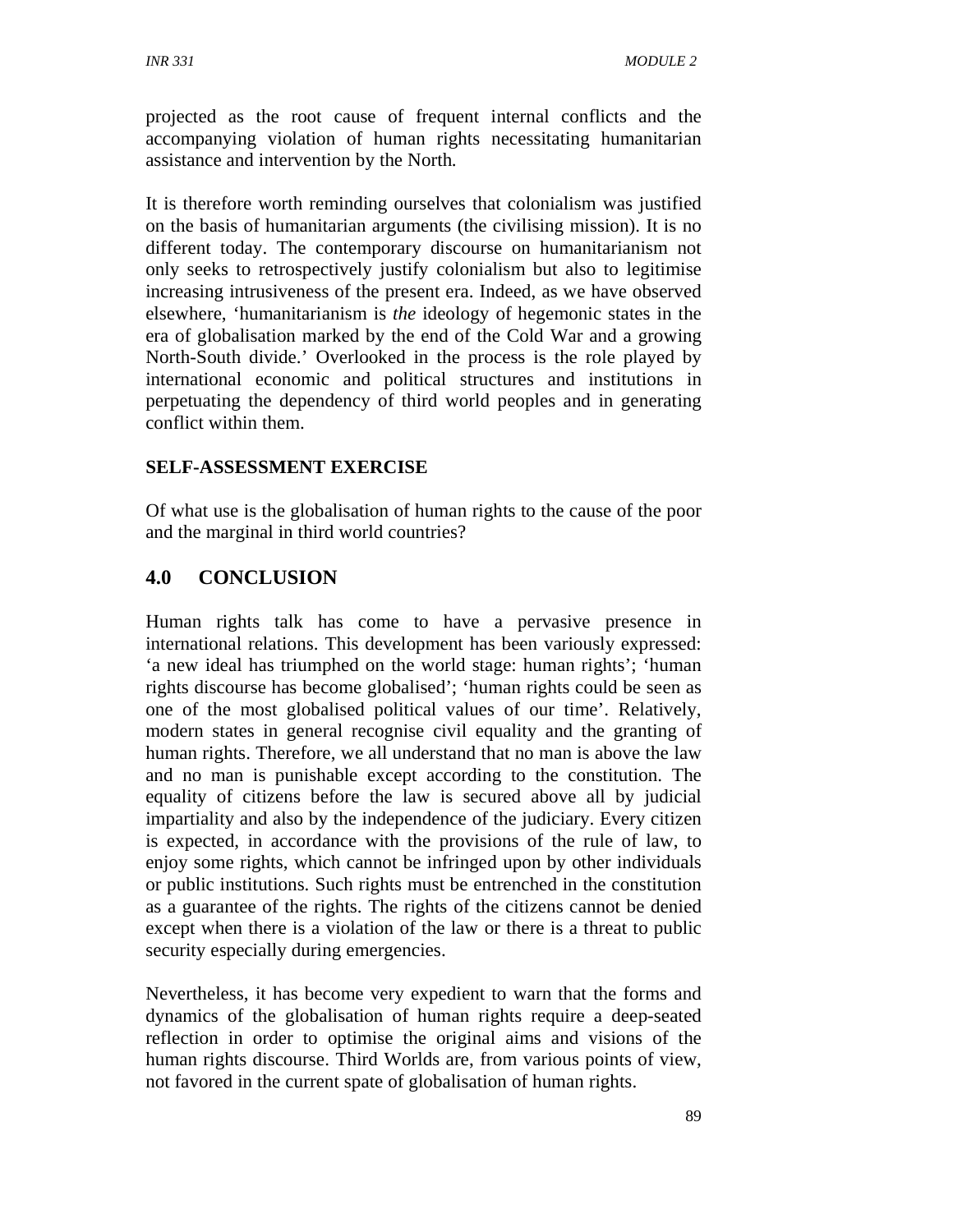#### **5.0 SUMMARY**

We have examined in details the concept of human rights. We also assessed some hitherto used documents, which portrayed the basic tenets, ethics and etiquettes of and equally formed the platform upon which the Universal Declaration of Human Rights was made. Some of the documents include the American Declaration of Independence (1776), the French Declaration of the Rights of Man (1789), the British Bill of Rights and Magna Carta of 1815. Effort was made to explicate the implications of the International Human Rights Law, especially on the states. The obligations and duties that are placed upon states as a result of the provisions are enormous. States are the major instruments through which the demands of the UNDR would be realised. This unit attempted to buttress the implications of the spate of globalisation of human rights upon Third world states, which evidently are disadvantaged in the process.

#### **6.0 TUTOR-MARKED ASSIGNMENT**

- 1. What roles are expected of states in relation to the application of the provisions of the Universal Declaration of Human Rights?
- 2. How would you describe the place and position of the Third Worlds in the ongoing process of globalisation of human rights?
- 3. Examine the processes that culminated into the declaration of United Nations Human Rights in 1948.

#### **7.0 REFERENCES/FURTHER READING**

- Adeola, K. & Victoria, D. (2011). *Civic Education for Senior Secondary Schools*. Lagos: SV Dayspring Publication Limited.
- Alonge, F. K. (2005). *Principles and Practices of Governing Men: Nigeria and the Third World*. Ibadan: University Press PLC.
- Lidija Knuth, (2009). *The Right to Adequate Food and Indigenous People: How Can the Right to Food Protect Indigenous People*. Retrieved 18/12/11, from http://www.fao.org/righttofood/publi09/ind\_people.pdf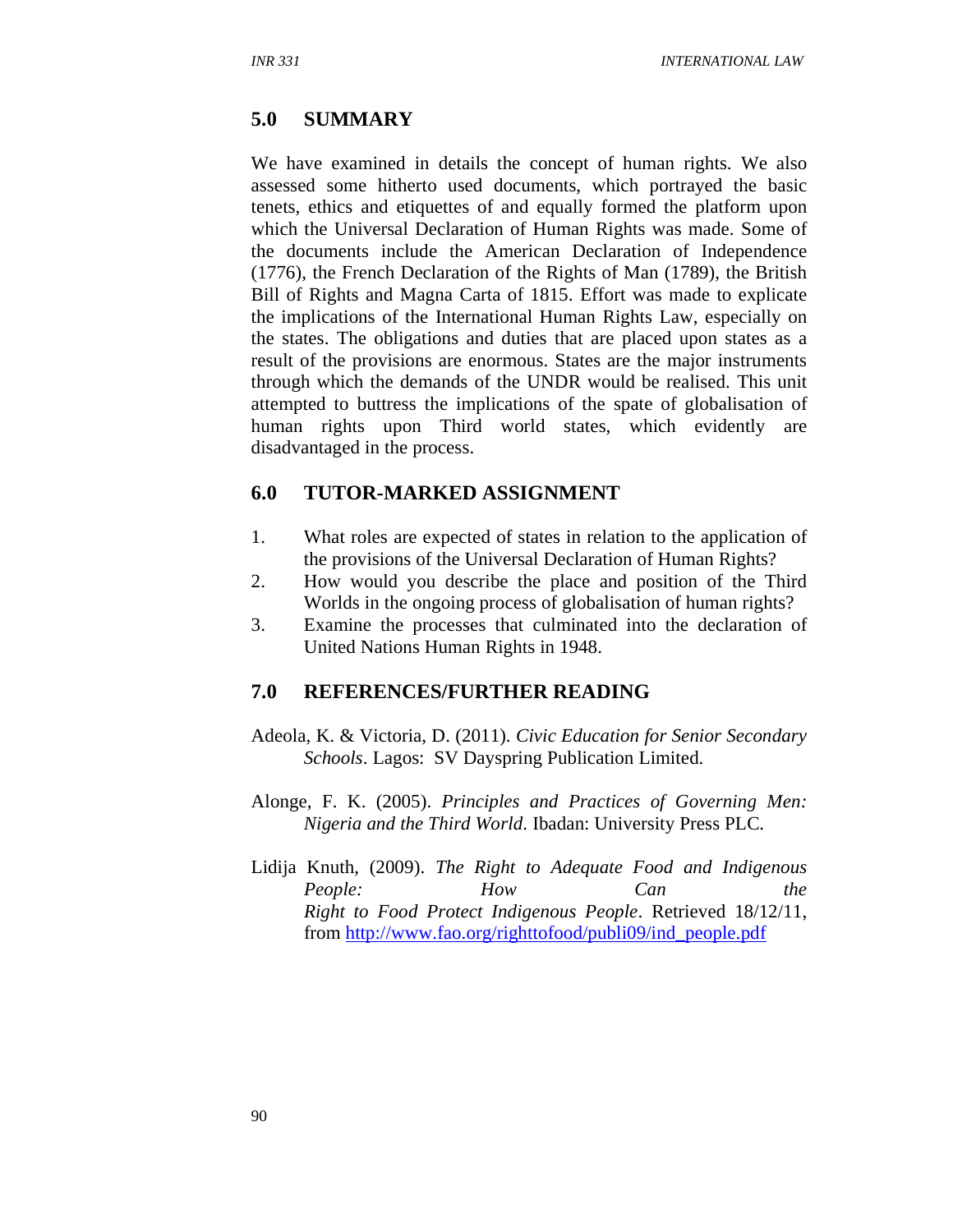### **MODULE 3 SOME INTERNATIONAL LAWS AND THE ENVIRONMENT**

- Unit 1 Laws of War
- Unit 2 Laws of the Sea
- Unit 3 Air Space and Outer Space Law
- Unit 4 International Environmental Protection Laws

## **UNIT 1 LAWS OF WAR**

#### **CONTENTS**

- 1.0 Introduction
- 2.0 Objectives
- 3.0 Main Content
	- 3.1 Origins of *Jus ad Bellum* (Legitimate War)
	- 3.2 The Historical Periods
		- 3.2.1 The Just War Period
		- 3.2.2 The Era of Christian Influence: Divine Justification
		- 3.2.3 The War as Fact Period (1800-1918)
		- 3.2.4 *Jus Contra Bellum* Period
		- 3.2.5 Post World War II Period
	- 3.3 *Jus in Bello:* Regulation of Conduct during War
	- 3.4 United Nations and Legal Bases for the Use of Force
		- 3.4.1 Historical Background
		- 3.4.2 United Nations Charter and the Use of Force
		- 3.4.3 The Law of War and the Banner of Sovereignty
- 4.0 Conclusion
- 5.0 Summary
- 6.0 Tutor-Marked Assignment
- 7.0 References/Further Reading

### **1.0 INTRODUCTION**

History demonstrates that mankind has always sought to limit the effect of conflict on the combatants and has come to regard war not as a state of anarchy justifying infliction of unlimited suffering, but as an unfortunate reality which must be governed by some rule of law. This point is exemplified by Article 22 of the Hague Convention: "the right of belligerents to adopt means of injuring the enemy is not unlimited, and this rule does not lose its binding force in a case of necessity."

That regulating the conduct of warfare is ironically essential to the preservation of a civilised world was exemplified by General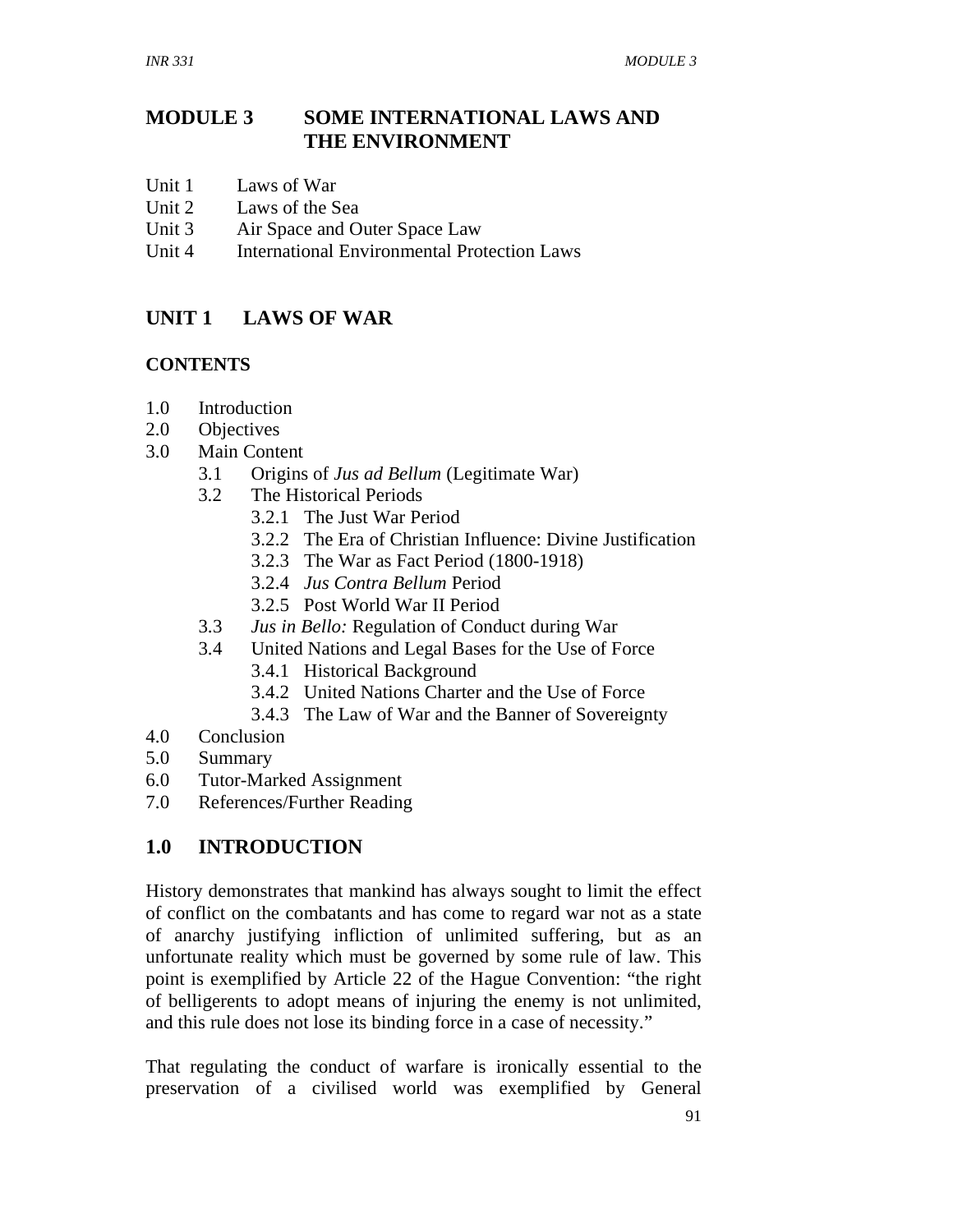MacArthur, when in confirming the death sentence for Japanese General Yamashita, he wrote: "The soldier, be he friend or foe, is charged with the protection of the weak and unarmed. It is the very essence and reason of his being. When he violates this sacred law, he not only profanes his entire cult but threatens the fabric of international society. The law of war is a body of international law intended to dictate the conduct of state actors (combatants) during periods of conflict. It is the customary and treaty law applicable to the conduct of warfare and to relationships between belligerents and neutral states. It requires that belligerents refrain from employing any kind or degree of violence which is not actually necessary for military purposes and those they conduct hostilities with regard for the principles of humanity and chivalry. It is also referred to as the Law of Armed Conflict or Humanitarian Law, though some object to the latter reference as it is sometimes used to broaden the traditional content of the law of war.

The law of armed conflict is generally divided into two major categories, Jus ad Bellum and Jus in Bello. Jus ad Bellum is the law dealing with conflict management. It deals with laws regarding how states initiate armed conflict - under what circumstances was the use of military power legally and morally justified. On the other hand, Jus in Bello is the law governing the actions of states once conflict has started. It deals with the measure of legal and moral restraints, which should apply to the conduct of waging war. Both categories of the law of armed conflict have developed over time, drawing most of their guiding principles from history.

#### **2.0 OBJECTIVES**

At the end of this unit, you should be able to:

- state the difference between *jus ad bellum (*legitimate war) and *jus ad bello* (illegitimate war)
- list the prerequisites for the declaration of a just war
- explain reasons that necessitated the formation of the United Nations (especially the war dimension to the creation of the United Nations)
- discuss the roles of the Security Council in the struggle to maintain international peace and security.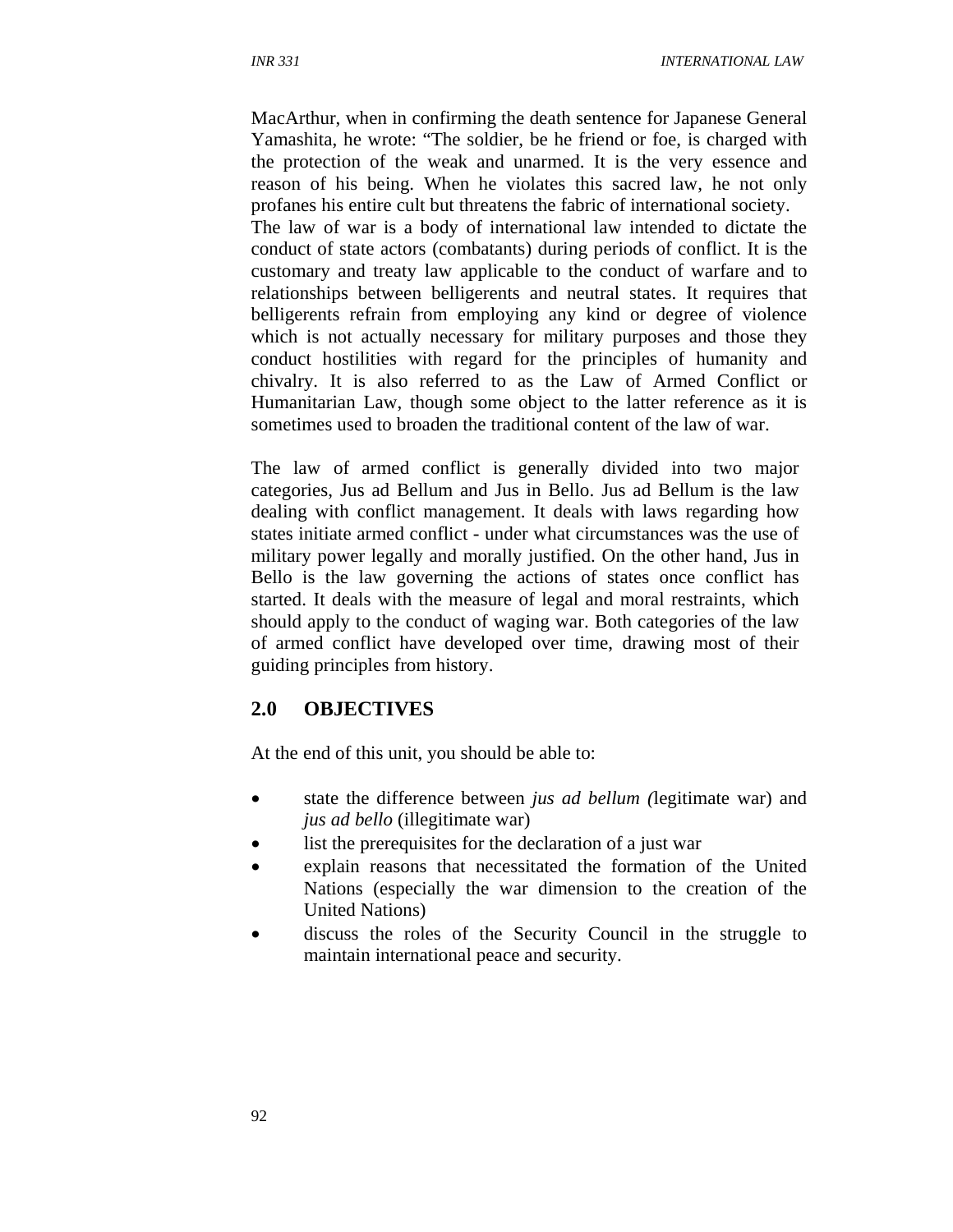# **3.0 MAIN CONTENT**

# **3.1 Origins of** *Jus Ad Bellum* **(Legitimate War)**

Law became an early player in the historical development of warfare. The earliest references to rules regarding war referred to the conditions that justified resort to war legally and morally. Greeks began the concept of *Jus ad Bellum,* wherein a city state was justified in resorting to the use of force if a number of conditions existed (if the conditions existed the conflict was blessed by the gods and was just). In the absence of these conditions armed conflict was forbidden. Romans formalised laws and procedures that made the use of force an act of last resort. Rome dispatched envoys to the nations against whom they had grievances, and attempted to resolve differences diplomatically. The Romans also are credited with developing the requirement for declaring war. Cicero wrote that war must be declared to be just. The ancient Egyptians and Sumerians (2nd Millennium B.C.) generated rules defining the circumstances under which war might be initiated. The ancient Hittites required a formal exchange of letters and demands before initiating war. In addition, no war could begin during planting season.

#### **SELF-ASSESSMENT EXERCISE**

What is spectacular about Greece as one of the precursors of the concept of legitimate war?

# **3.2 The Historical Periods**

### **3.2.1 The Just War Period**

This period ranged from 335 B.C. to about 1800 A.D. The primary tenant of the period was determination of a "just cause" as a condition precedent to the use of military force. The law during this period focused upon the first prong of the law of war given that the 'just conduct' was valued over the 'regulation of conduct' (Jus ad Bellum). If the reason for the use of force was considered to be just, whether the war was prosecuted fairly and with humanity was not a significant issue. The early beginning of the *Just War* was closely connected to self-defense. Aristotle (335 B.C.) had written that war should only be employed to prevent men becoming enslaved; to establish leadership which is in the interests of the led; or to enable men to become masters of men who naturally deserved to be enslaved. Cicero refined Aristotle's model by stating that "the only excuse for going to war is that we may live in peace unharmed ...."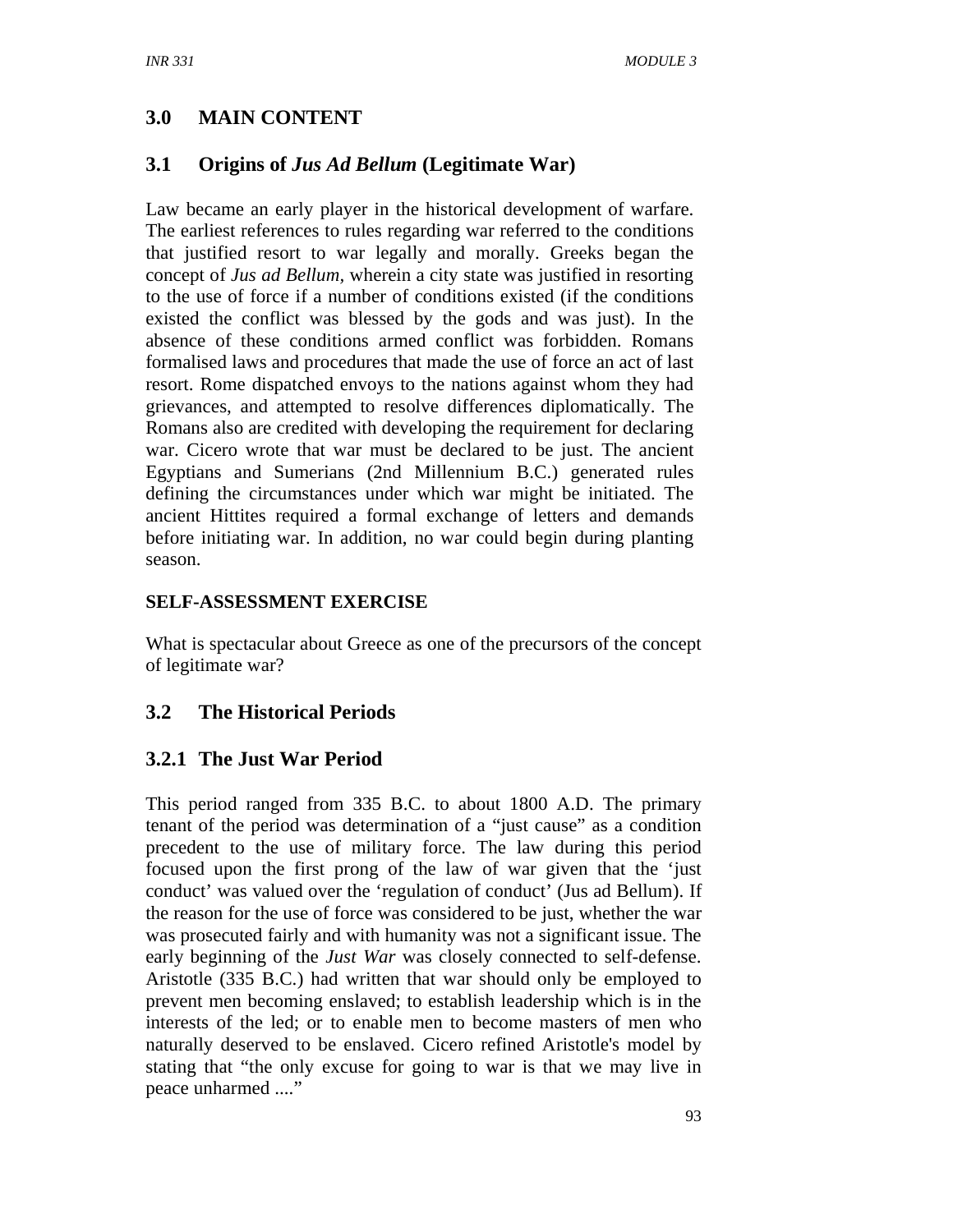### **3.2.2 The Era of Christian Influence: Divine Justification**

Early church leaders forbade Christians from employing force even in self-defense. This position became less and less tenable with the expansion of the Christian world. Church scholars had reconciled the dictates of Christianity with the need to defend individuals and the state by adopting a Jus ad Bellum position under which recourse to war was just in certain circumstances (6th century A.D.). During the middle ages, some modifications were effected. Saint Thomas Aquinas (12th century A.D.), within his Summa Theological orientation, refined this "just war" theory when he established the three conditions under which a just war could be initiated:

- a. with the authority of the sovereign;
- b. with a just cause (to avenge a wrong or fight in self-defense); and
- c. so long as the fray is entered into with pure intentions (for the advancement of good over evil).

The key element of such an intention was to achieve peace. This was the requisite "pure motive." Saint Thomas Aquinas' work signaled a transition of the Just War doctrine from a concept designed to explain why Christians could bear arms (apologetic) towards the beginning of a juristic model. The concept of "just war" was initially enunciated to solve the moral dilemma posed by the adversity between the Gospel and the reality of war. With the increase in the number of Christian nationstates, this concept fostered an increasing concern with regulating war for more practical reasons.

Progressively, the concept of just war was passed from the hands of the theologians to the lawyers. Several great European jurists emerged to document customary laws related to warfare. Hugo Grotius (1583-1645) produced the most systematic and comprehensive work, On *the Law of War and Peace.* His work is regarded as the starting point for the development of the modem law of war. Grotius asserted a non-religious basis for this law, in spite of the dominance of Christian values in the popular narratives on the laws of war. According to Grotius, the law of war was not based on divine law, but on recognition of the true natural state of relations among nations. Thus, the law of war was based on natural and not divine law.

By the time the next period emerged, the Just War Doctrine had generated a widely recognised set of principles that represented the early customary law of war. The most fundamental of these principles are: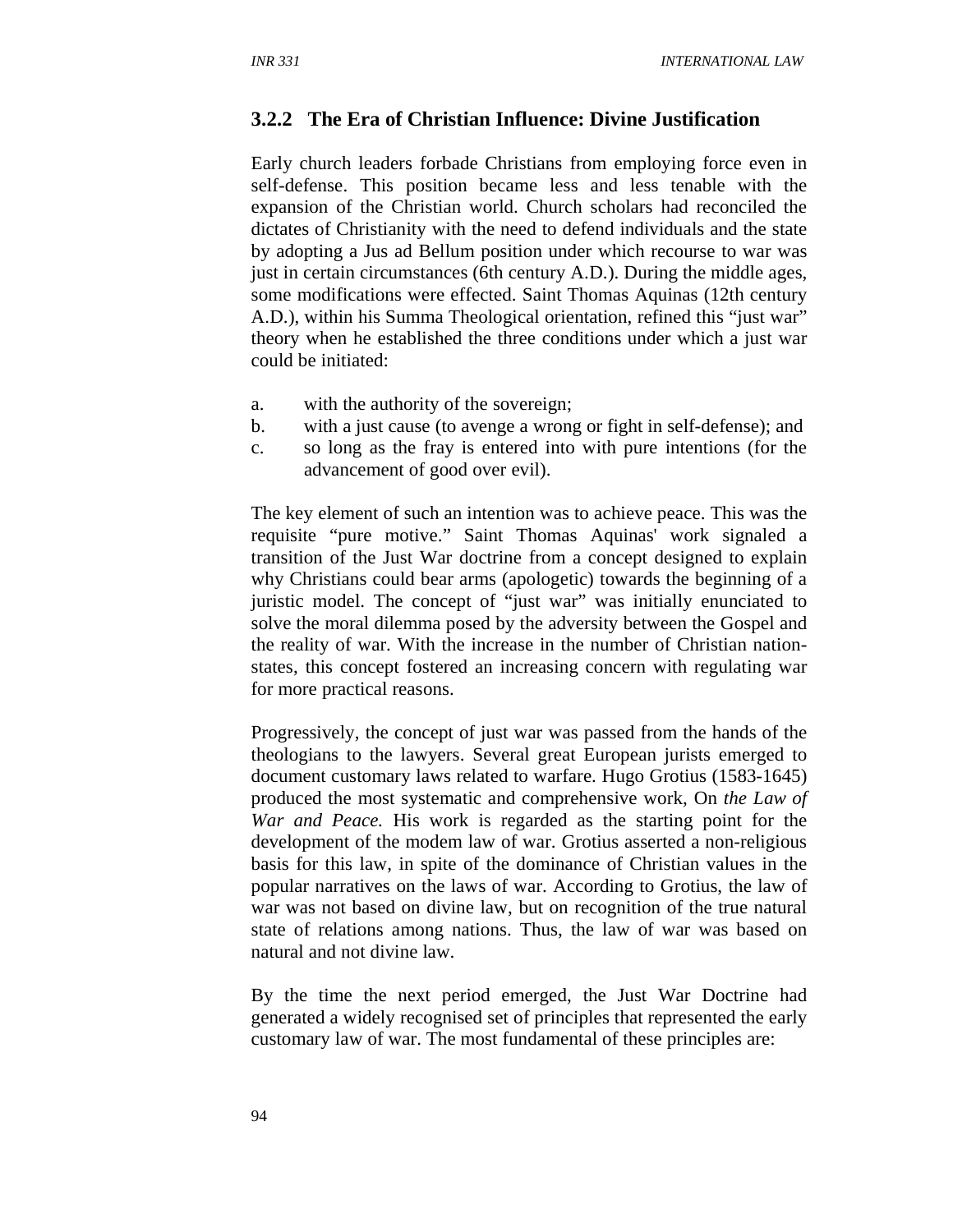- a. A decision to wage war can be reached only by legitimate authority (those who rule, e.g. the sovereign).
- b. A decision to resort to war must be based upon a need to right an actual wrong, in self-defense, or to recover wrongfully seized property.
- c. The intention must be the advancement of good or the avoidance of evil
- d. In war, other than in self-defense, there must be a reasonable prospect of victory.
- e. Every effort must be made to resolve differences by peaceful means, before resorting to force.
- f. The innocent shall be immune from attack.
- g. The amount of force used shall not be disproportionate to the legitimate objective

# **3.2.3 The War as Fact Period (1800-1918)**

Generally, this period saw the rise of the nation state as the principle element used in foreign relations. These nation states transformed war from a tool to achieve justice to something that was a legitimate tool to use in pursuing national policy objectives. The concept of Just War was gradually pushed aside. Natural or moral law principles replaced by positivism that reflected the rights and privileges of the modem nation state. Law is based not on some philosophical speculation, but on rules emerging from the practice of states and international conventions. Since each state is sovereign, and therefore entitled to wage war, there is no international legal mandate, based on morality or nature, to regulate resort to war. Real politik replaces justice as reason to go to war. War is (based upon whatever reason) a legal and recognised right of statehood. In short, if use of military force would help a nation state achieve its policy objectives, then force may be used. This period was dominated by the real *politik of Clausewitz* who characterised war as a continuation of a national policy that is directed at some desired end. Thus, a state steps from diplomacy to war, not always based upon a need to correct an injustice, but as a logical and required progression to achieve some policy end.

Following a number of occurrences and changes in the pattern of warfare, certain significant developments signaled the beginning of the next period "Treaty Period." Based on the "positivist" view, the best way to reduce the uncertainty attendant with conflict was to codify rules regulating this area. Intellectual focus began to shift toward minimising resort to war and/or mitigating the consequences of war.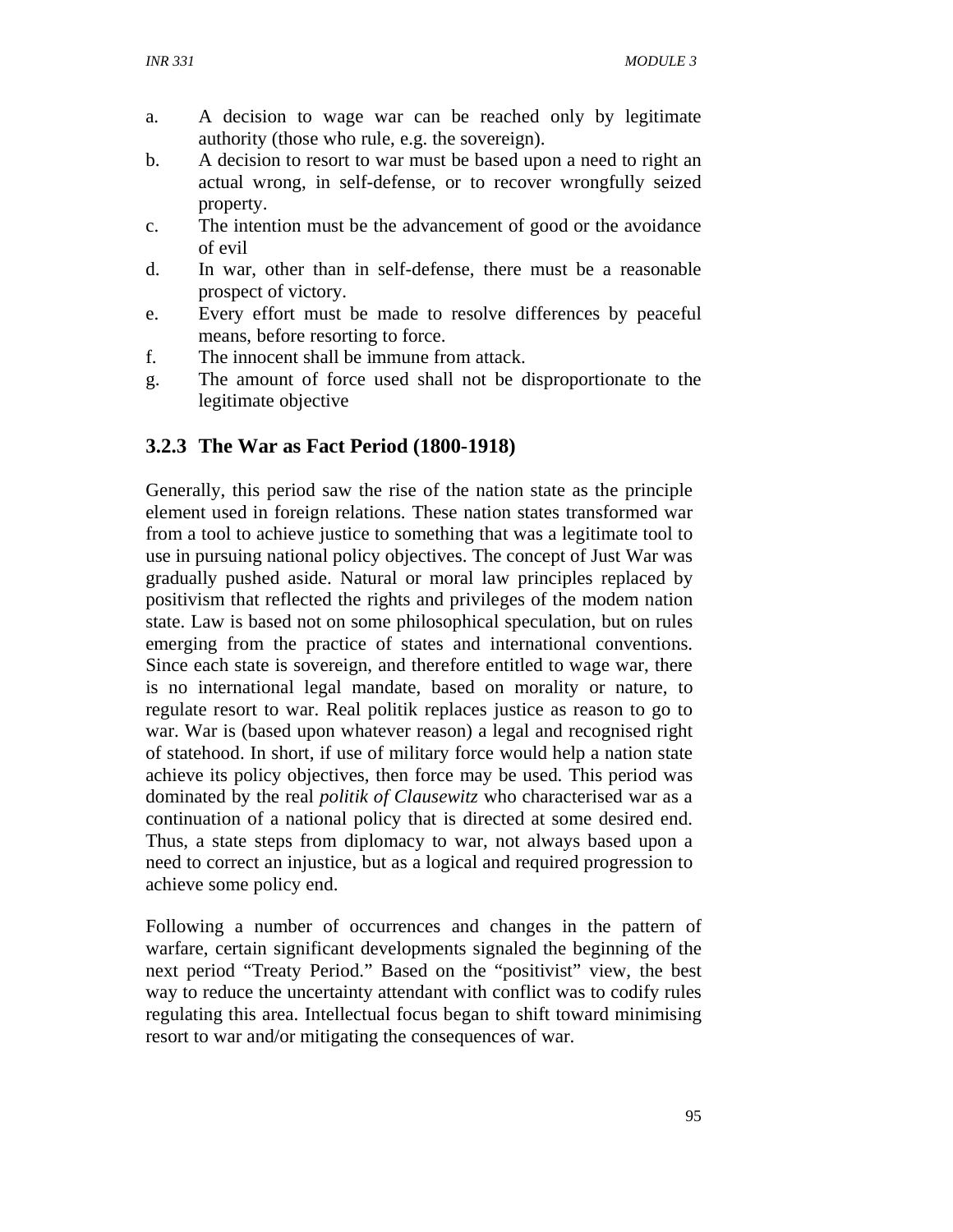### **3.2.4 Jus Contra Bellum Period**

World War I represented a significant challenge to the validity of the "war as fact" theory. In spite of the moral outrage directed towards the aggressors of that war, legal scholars unanimously rejected any assertion that initiation of the war constituted a breach of international law whereas world leaders struggled to give meaning to a war of unprecedented carnage and destruction. The "war to end all wars" sentiment manifested itself in a shift in intellectual direction leading to the conclusion that aggressive use of force must be outlawed.

Prior to this period, the Hague Conferences (1899- 1907) had produced the Hague Conventions, which represented the last multilateral law that recognised war as a legitimate device of national policy. While Hague law concentrated on war avoidance and limitation of suffering during war, this period saw a shift toward an absolute renunciation of aggressive war. Furthermore, the League of Nations became unique being the first time in history that nations agreed upon an obligation under the law not to resort to war to resolve disputes or to secure national policy goals. The League was set up as a component to the Treaty of Versailles, largely because President Wilson felt that the procedural mechanisms put in place by the Covenant of the League of Nations would force delay upon nations bent on war. During these periods of delay peaceful means of conflict management could be brought to bear. The eighth Assembly of League of Nations banned aggressive war. However, the League did not attempt to enforce this duty (except as to Japan's invasion of Manchuria in 1931).

The Kellogg-Briand Pact (of 1928), officially referred to as the Treaty for the Renunciation of War, banned aggressive war. This is the point in time generally thought of as the "quantum leap." For the first time, aggressive war is clearly and categorically banned. In contradistinction from the post WW I period, this treaty established an international legal basis for the post WW II prosecution of those responsible for waging aggressive war. In spite of the dynamics of international conflicts, this treaty remains in force today. Virtually all commentators agree that the provisions of the treaty banning aggressive war have ripened into customary international law. It is noteworthy to mention that the use of force in self-defense has remained unregulated. No law has ever purported to deny a sovereign the right to defend itself. Some commentators stated that the use of force in the defense is not war. Thus, war has been banned altogether.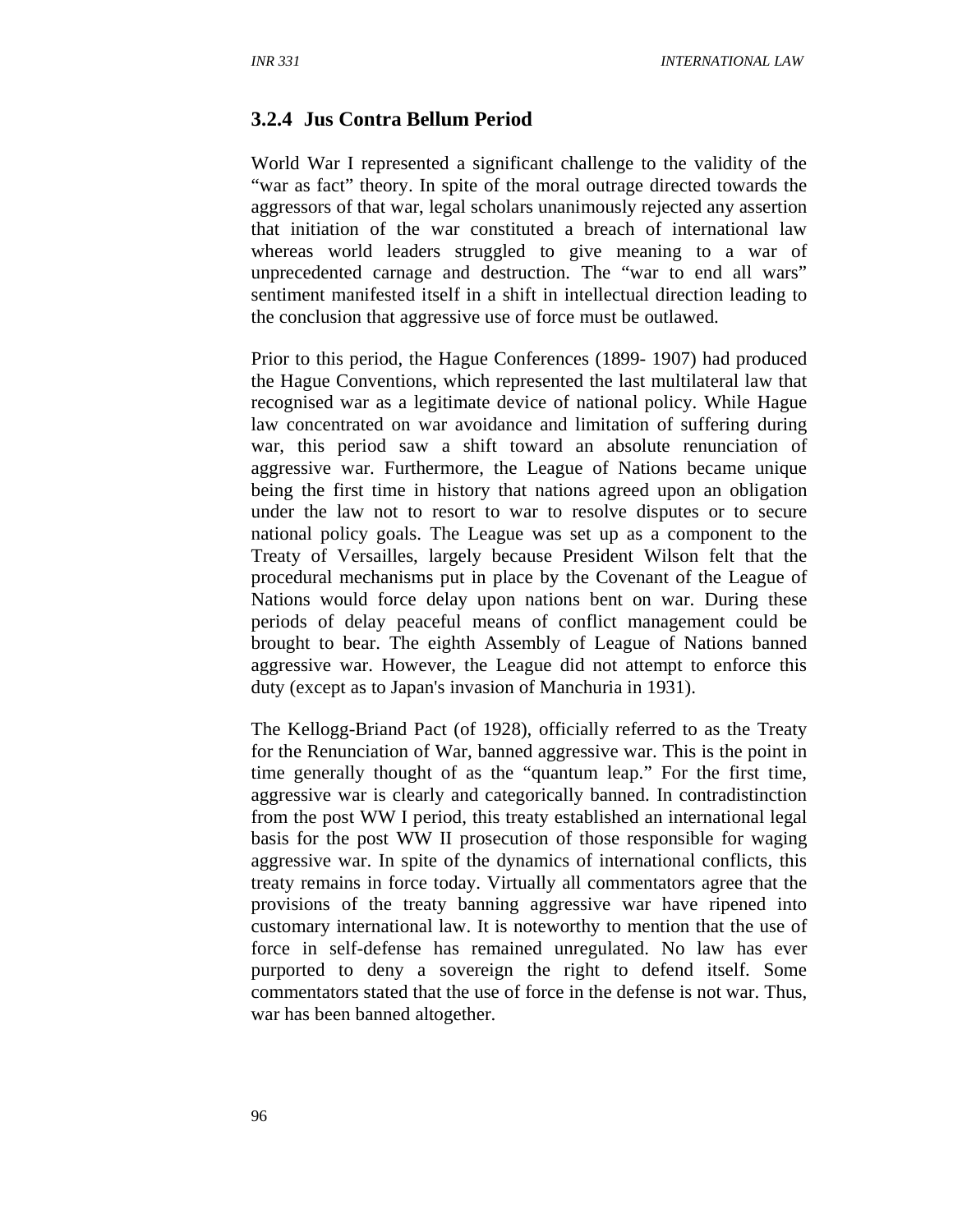# **3.2.5 Post World War II Period**

Evidently, the procedural requirements of the Hague Conventions did not prevent World War I; just as the procedural requirements of the League of Nations and the Kellogg-Briand Pact did not prevent World War II. World powers recognised the need for a world body with greater power to prevent war. Consequently, international law began to provide more specific protections for the victims of war. There was the Post-WWII War Crimes Trials (Nuremberg, Tokyo, and Manila Tribunals). Thus the trials of those who violated international law during World War II demonstrated that another quantum leap had occurred since World War I.

This period strongly ushered in the era of universality and established the principle that all nations are bound by the law of war based on the theory that law of war conventions largely reflect customary international law. The world began to focus on ex post facto problem during prosecution of war crimes. The universal nature of law of war prohibitions, and the recognition that they were at the core of international legal values (*Gus Cogens*), resulted in the legitimate application of those laws to those tried for violations.

In another dimension, the United Nations Charter, besides the shift towards outright ban on war, also extended the ban through Article 2(4) to the threat of use of force. At the early period of the Charter, that is, immediately after the negotiation of the Charter in 1945, many nations and commentators assumed that the absolute language in the Charter's provisions permitted the use of force only if a nation had already suffered an armed attack. More so, in the contemporary period, most nations have come to accept that a nation's ability to defend itself is much more expansive than the provisions of the Charter seem to permit based upon a literal reading. This view is based on the conclusion that the inherent right of self-defense under customary international law was supplemented, and not displaced by the Charter. However, this remains a controversial issue. In all, we observe that the *Jus ad Bellum* has continued to evolve. Current doctrines such as anticipatory self- defense and preemption are adapted to meet today's circumstances.

# **3.3** *Jus in Bello:* **Regulation of Conduct during War**

The second body of law that began to develop dealt with rules that control conduct during the prosecution of a war to ensure that it is legal and moral. A review of the law of war beginning from the early periods is important. In 4th century B.C Ancient China, Sun Tzu's in *The Art* of War had set out a number of rules that controlled what soldiers were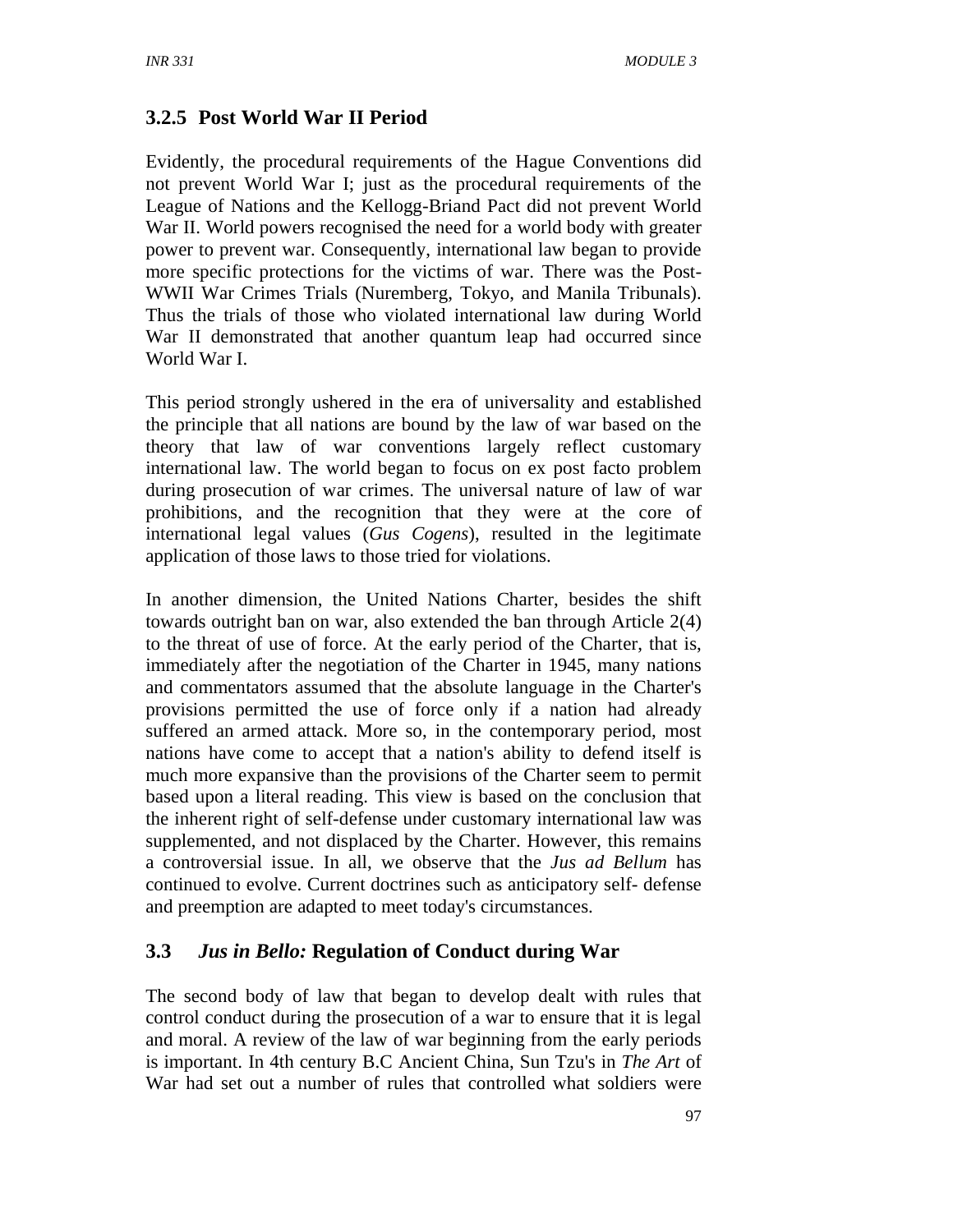permitted to do during war. For example, he stated that captives must be treated well and cared for; and that natives within captured cities must be spared and women and children respected. Other references include the Ancient India during the 4th century B.C. The Hindu civilisation produced a body of rules codified in the Book of Manu that regulated in great detail land warfare; the Ancient Babylon in the 7th century B.C. The ancient Babylonians treated both captured soldiers and civilians with respect in accordance with well- established rules.

As it were, *Jus* in *Bello* received little attention until late in the Just War period. This led to the emergence of a Chivalric Code. The chivalric rules of fair play and good treatment only applied if the cause of war was "just" from the beginning. Other provisions made included that Victors were entitled to spoils of war, only if war was just; forces prosecuting an unjust war were not entitled to demand *Jus in Bello* during the course of the conflict; Red Banner signaled a party's intent to wage absolute war;

During the War as Fact period, the focus began to change from *Jus ad Bellum* to *Jus in Bello* also. With war as a recognised and legal reality in the relations between nations, the focus on mitigating the impact of war emerged. Memory of Solferino work served as the impetus for the creation of the International Committee of the Red Cross and the negotiation of the First Geneva Convention in 1864. Sherman's work on "War is Hell" was also concerned with the morality of war. His observation that war is hell demonstrates the emergence and reintroduction of morality. However, as his March to the Sea demonstrated, Sherman only thought the right to resort to war should be regulated. Once war had begun, he felt it had no natural or legal limits. In other words he only recognised the first prong (Jus *ad* Bellum) of the law of war. At the end of this period, the major nations held the Hague Conferences (1 899-1907) that produced the Hague Conventions. While some Hague law focused on war avoidance, the majority of the law dealt with limitation of suffering during war.

Basically, the Law of The Hague governs the use of military force and focuses on the behavior and rights of COMBATANTS. But the Law of Geneva is concerned with the principle of humanity, and the protection of civilians and other non-combatants, but also regulates and protects combatants in various ways. The law as a whole seeks to balance respect for human life in armed conflict against military necessity. The Geneva Conventions, which are often discussed, provide a codified source of what has come to be known as international humanitarian law, or 'Geneva' law 25. They are the result of a process that developed in a number of stages between 1864 and 1949 which focused on the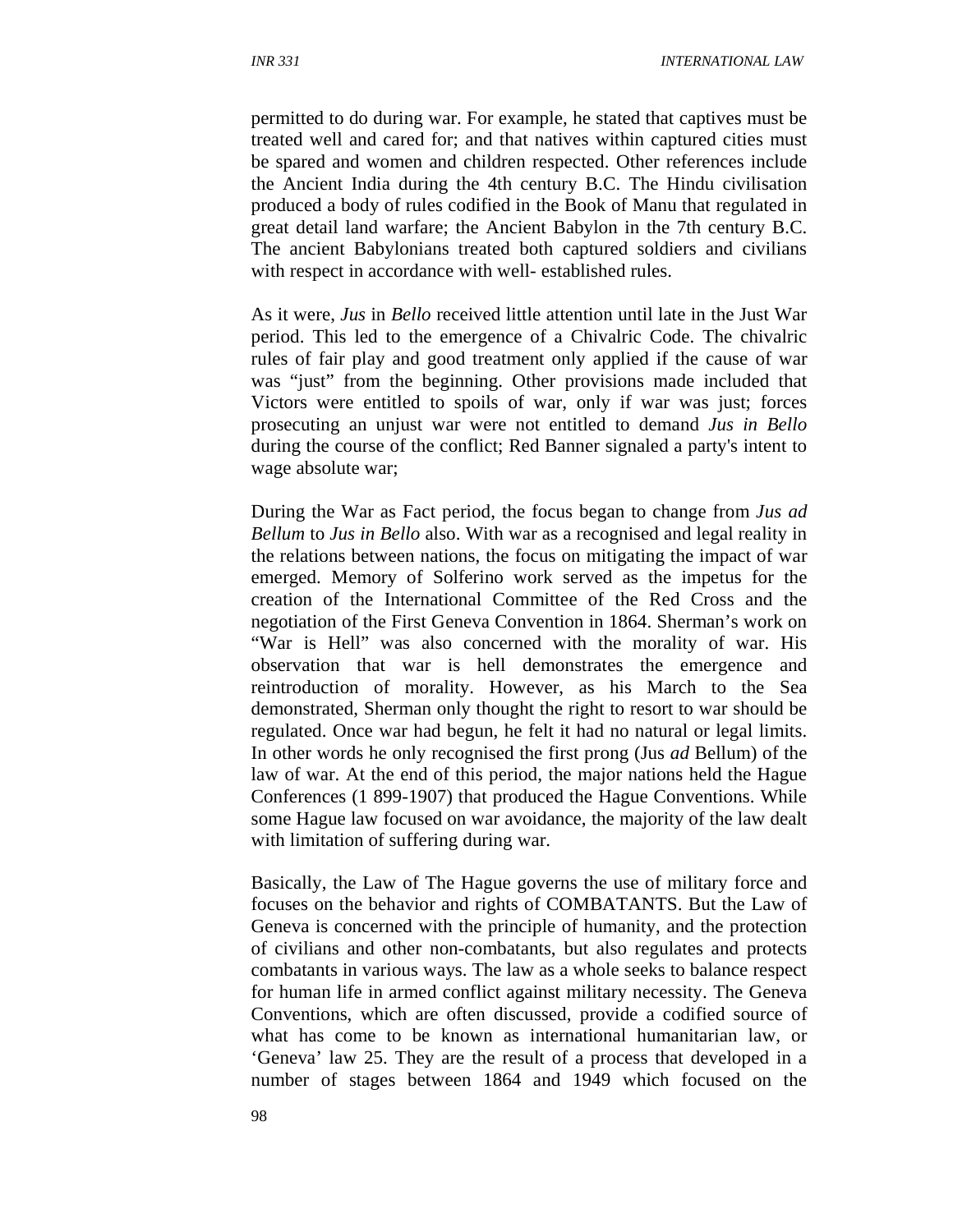protection of civilians and those combatants who can no longer fight in an armed conflict. In 1977, two additional Protocols to the Geneva Conventions were opened for ratification. They clarify the status of civilians in international conflict and importantly, in conflicts that are not international, for example, in civil war, or armed insurgency against a government.

The Geneva Conventions (1949) introduced certain provisions, which clarified previous ambiguities. Article 2 asserts that the law of war applies in any instance of international armed conflict. Its conventions made a comprehensive effort to protect the victims of war. There was the birth of 'Civilian's Convention', which was post war recognition of the need to specifically address this class of individuals. The Convention also made to internationalise its provisions since the conventions are considered as customary international law. This means even if a particular nation has not ratified the treaties, that nation is still bound by the principles within each of the four treaties because they are merely a reflection of customary law that all nations states are already bound by. It marked a clear shift towards a true humanitarian motivation: the Conventions are coming to be regarded less and less as contracts on a basis of reciprocity concluded in the national interest of each of the parties, and more and more as solemn affirmations of principles respected for their own sake.

## **SELF-ASSESSMENT EXERCISE**

Outline the significance of each epoch in the evolution of the legitimate war.

# **3.4 United Nations and Legal Bases for the Use of Force**

# **3.4.1 Historical Background**

Chronologically, as we have established, each historical era had its convention on the conduct of warfare. The law of war has evolved to its present content over millennia based on the actions and beliefs of nations. It is deeply rooted in history and an understanding of this history is necessary to understand current law of war principles. Between 335 B.C. and 1800, the Just War Theory introduced a moral/philosophical approach that approved of a resort to force if the cause was just. From 1800 to 1918, State Sovereignty ("War as Fact" Era) allowed for the use of war as an instrument of national policy. Sovereign states were free to employ force as a normal element of their foreign relations. Early attempts to regulate the resort to force at the level of international law began at Hague (1899 and 1907) with a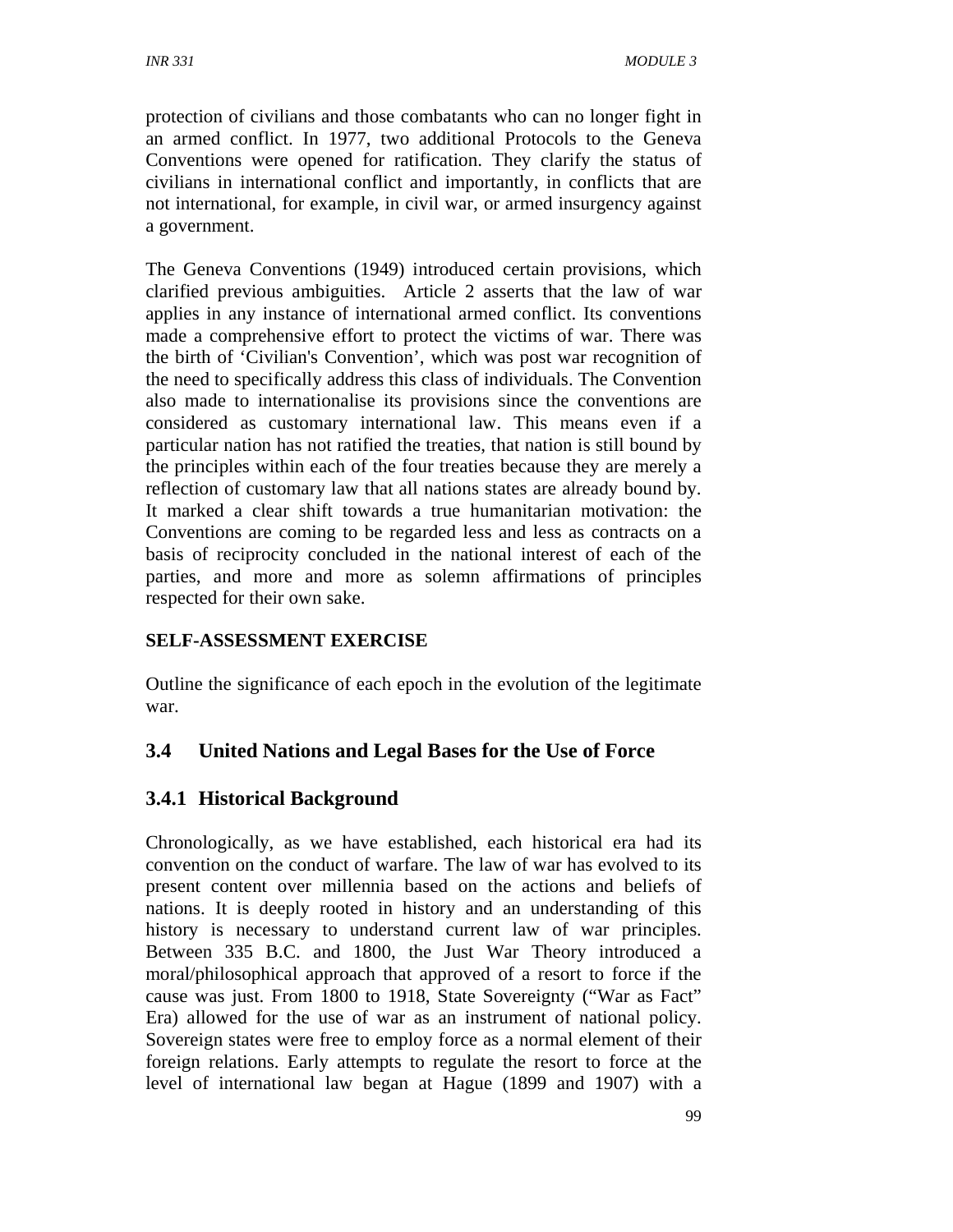recommendation for the declaration of war. The League of Nations (1919) attempted the collective security system. The Kellogg-Briand Pact (1928) renounced recourse to war. Further shifts on the rules of warfare were observed in the Post World War ll period. Nuremburg Charter, Article 6 listed a number of crimes corning within the jurisdiction of the Tribunal for which there shall be individual responsibility. Such crimes, which were characterised as CRIMES AGAINST PEACE included planning, preparation, initiation or waging a war of aggression, or a war in violation of international treaties, agreements or assurances, or participation in a common plan or conspiracy for the accomplishment of any of the foregoing.

#### **3.4.2 The United Nations Charter and the Use of Force**

A. United Nations Charter provides:

Article 2(3) provides that "All Members shall settle their international disputes by peaceful means in such a manner that international peace and security, and justice, are not endangered". This provision has not been relied upon independent of those instances in which Article 2(4) is applicable. In other words, leaving a dispute unsettled, without the use or threat of force, has not been claimed to be a violation of Article 2(3). Article 2(4). "All members shall refrain in their international relations from the threat or use of force against the territorial integrity or political independence of any state, or in any other manner inconsistent with the Purposes of the United Nations". This item has become the basic provision restricting the use of force among states. The article clearly noted that if an attack is not against the "territorial integrity or political independence" of another state, it is not a violation of Article 2(4). In other words if an attackers goal is not to seize territory or overthrow the government, then the attack does not violate Article 2(4).

Chapter VII addresses actions with respect to threats to the peace, breaches of the peace, and acts of aggression.

- 1. This Chapter gives the Security Council the power to employ non-military or military measures to restore or maintain international peace and security.
- 2. Article 39: "The Security Council shall determine the existence of any threat to the peace, breach of the peace, or act of aggression and shall make recommendations, or decide what measures shall be taken in accordance with Articles 41 and 42, to maintain or restore international peace and security".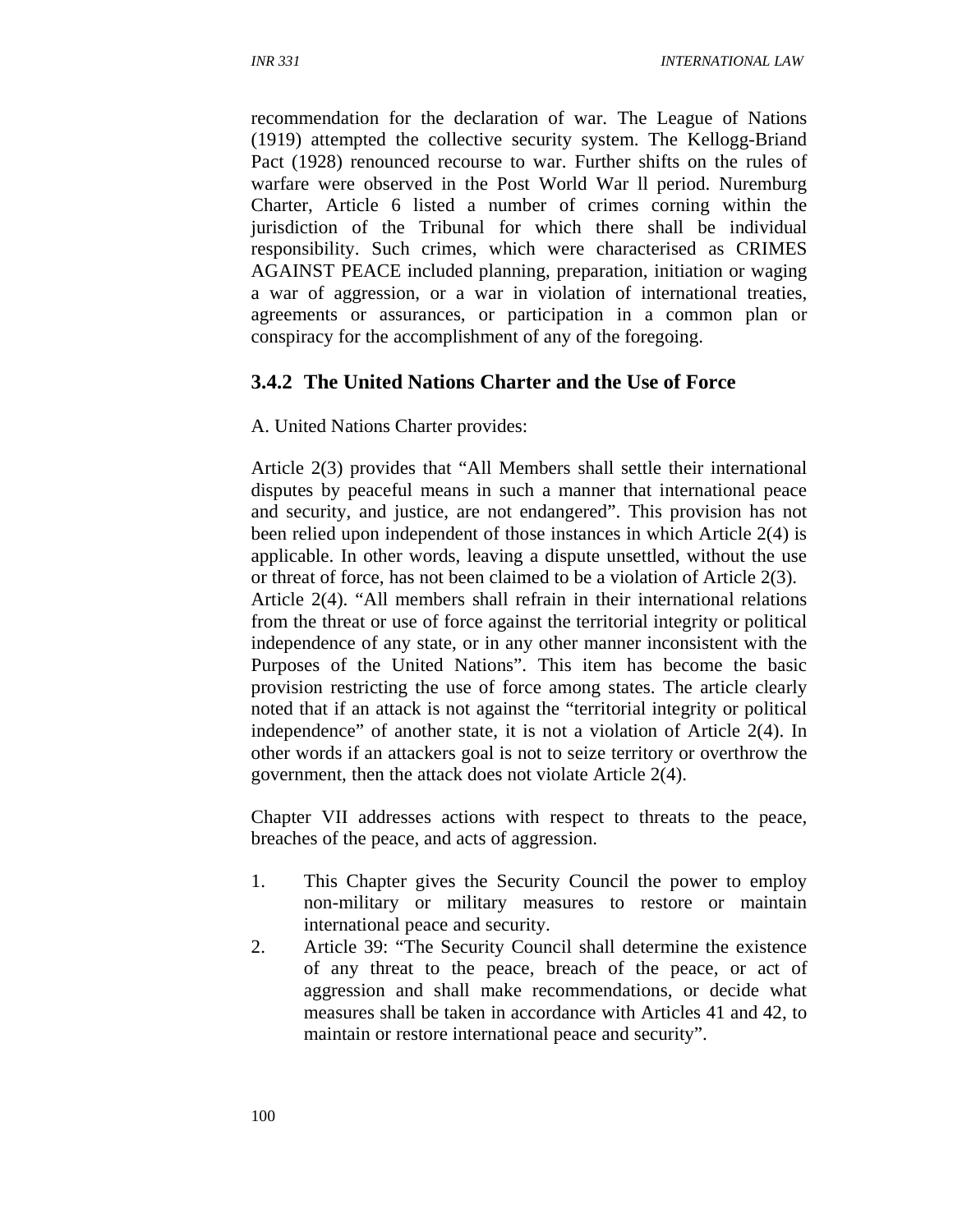The General Assembly Resolution 33144 recommended to the Security Council a definition of 'aggression'. … the use of armed force by a state against the sovereignty, territorial integrity, or political independence of any state, or in any other manner inconsistent with the purposes of the United Nations'. Acts constituting acts of aggression include blockade, land, sea or air strike, etc.

Article 41: Authorises measures short of use of armed force*1*military intervention and allows the Security Council to call upon all Members to apply such measures. Includes, but is not limited to, "complete or partial interruption of economic relations and of rail, sea, air, postal, telegraphic, radio, and other means of communication, and the severance of diplomatic relations." Article 42 authorises "such action by air, sea, or land forces as may be necessary to maintain or restore international peace and security", including "demonstrations, blockades, and other operations by air, sea or land forces, by Members of the United Nations". Article 43 provides for special agreements between Members and the U.N. to provide armed forces, assistance, and facilities necessary for the purpose of maintaining international peace and security.

Chapter VIII extensively provided for regional arrangements for the settlement of local disputes. Article 52 recognises the existence of regional organisations (e.g., Organisation of American States, Arab League, Organisation of African Unity), and encourages the resolution of local disputes through such arrangements. Article 53 urges the Security Council to utilise regional arrangements for enforcement actions; regional organisations may not undertake enforcement actions without Security Council authorisation.

To cover up for possible lapses arising from lack of agreement among the members of the Security Council, the General Assembly Resolution 337(V) on "Uniting for Peace" declares:

". . . if the Security Council, because of a lack of unanimity of the permanent members, fails to exercise its primary responsibility for the maintenance of international peace and security in any case where there appears to be a threat to the peace, breach of the peace, or act of aggression, the General Assembly shall consider the matter immediately with a view to making appropriate recommendations to Members for collective measures, including in the case of a breach of the peace or act of aggression the use of armed force when necessary, to maintain or restore international peace and security."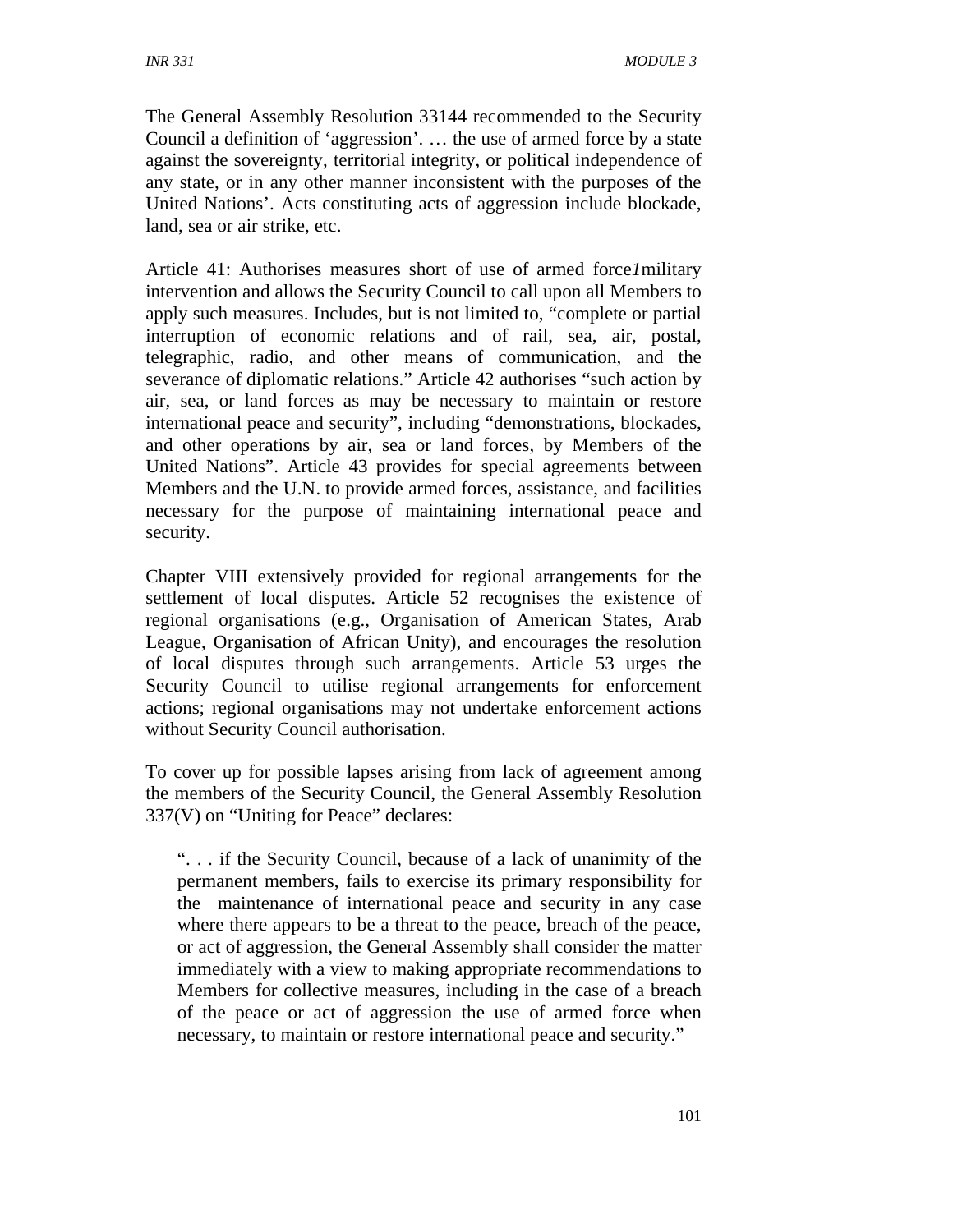Example of Cases where the Use of Force became applicable include: the 1990 Iraq (Desert Storm) invasion of Kuwait. Under the UNSCR 660, the Security Council determined that there was a breach of the peace by the Iraqi invasion of Kuwait. Further resolutions were also made to ensure the restoration of peace in that region. In 1994, the attention was on Haiti. UNSCR 940 authorised states to use all necessary means to facilitate the departure from Haiti of the military leadership, which had generated lots of controversy and also to effect the prompt handover to the legitimately elected President.

#### **SELF-ASSESSMENT EXERCISE**

Identify and explain the principal aims and objectives of the United Nations with regards to the Laws of War.

### **3.4.3 The Law of War and the Banner of Sovereignty**

Generally, the concept of sovereignty protects a state from "outside interference with internal affairs." This is exemplified by the predominant role of domestic law in internal affairs. However, in some circumstances, international law "pierces the shield of sovereignty, and displaces domestic law from its exclusive control over issues. The law of war is also applicable but only after the requirements for piercing the shield of sovereignty has been satisfied. Once the conditions are met, it therefore intrudes upon the sovereignty of the regulated state. The extent of this intrusion will be contingent upon the nature of the conflict. Despite the nature of the conflict, the law of war includes a standard for when it becomes applicable. This standard is reflected in the Four Geneva Conventions.

Article 2 of the Convention identifies that: "[The present Convention shall apply to all cases of declared war or of any other armed conflict which may arise between two or more of the High Contracting Parties, even if the state of war is not recognised by one of them." This is a true *cle*f*acto* standard. The subjective intent of the belligerents is irrelevant. The law of war applies to: "any difference arising between two states and leading to the intervention of armed forces".' Thus, Article 2 effectively requires that the law be applied broadly and automatically from the inception of the conflict. The following two facts result in application of the entire body of the law of war:

#### **SELF-ASSESSMENT EXERCISE**

102 At what point and circumstance do you think that the international law could pierce through the shield of sovereignty and subsequently undermine domestic laws?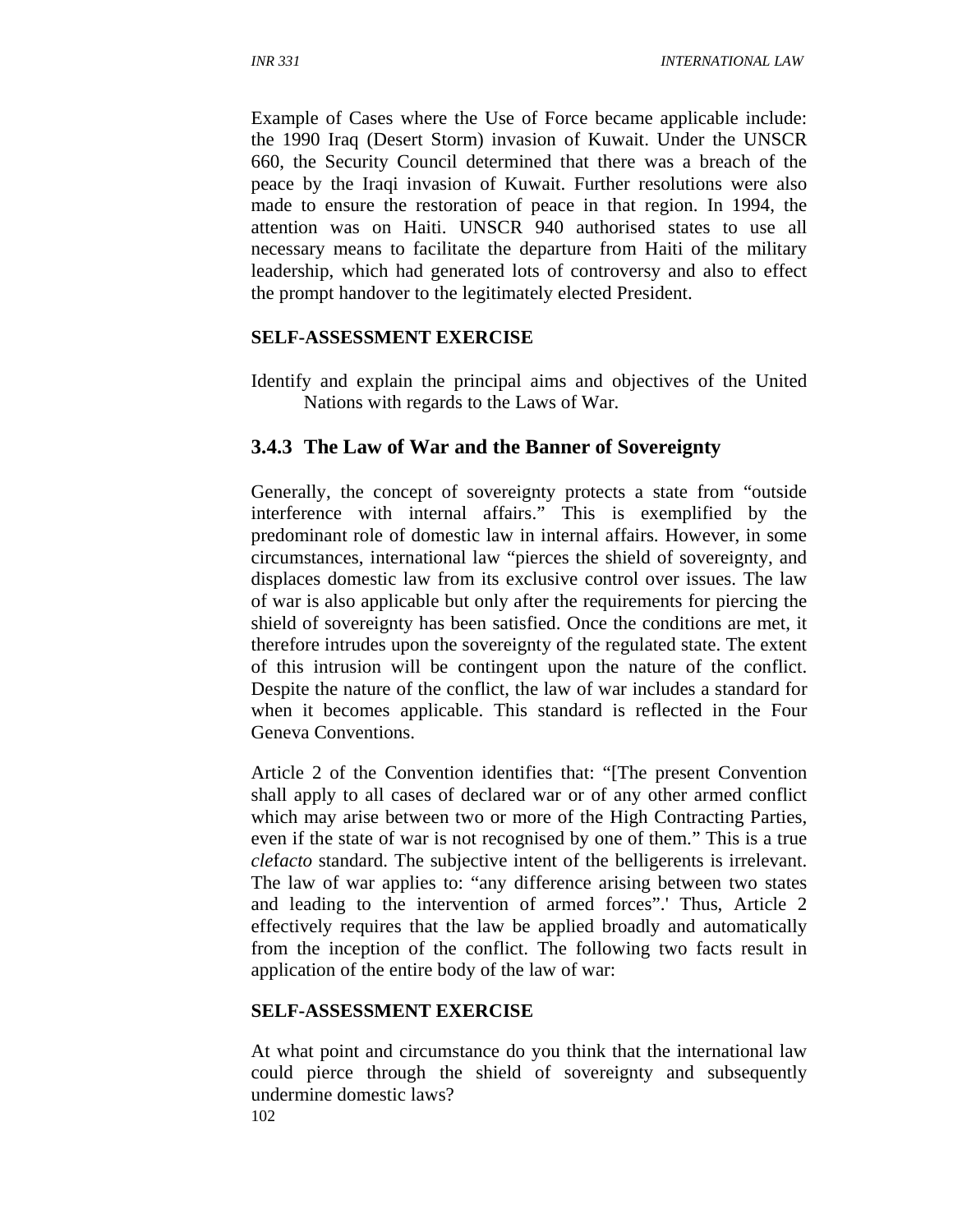# **4.0 CONCLUSION**

Those who believe in the progress and perfectibility of human nature may continue to hope that at some future point reason will prevail and all international disputes will be resolved by non violent means. Unless and until that occurs, our best thinkers must continue to pursue the moral issues related to war. Those who romanticise war do not do mankind a service; those who ignore it abdicate responsibility for the future of mankind, a responsibility we all share even if we do not choose to do so. The best to do would be to stay ready for war and yet do all within reach to ensure that we preclude war, since war does not actually favour mankind. War, including threats to the use of force, is a reality and must therefore be integrated into national plans. History is replete with diplomacies to prevent wars, the failures of diplomacy to prevent wars, the actual conduct of war, and also with efforts directed at establishing lasting peace and order. Thus, the understanding of the *war cycle* will evolve a better preparation for a relative global peace.

With special attention on laws of war, the importance of regulation cannot be overemphasised. Among others it motivates the enemy to observe the same rules; motivates the enemy to surrender; guards against acts that violate basic tenets of civilisation; protects against unnecessary suffering; safeguards certain fundamental human rights; provides advance notice of the accepted limits of warfare; reduces aggression and makes identification of violations more efficient; helps restore peace; etc.

Since 1945, the United Nations has made a lot of effort to prevent situations that could lead to the disruption of world peace and security. The principle of the peaceful settlement of disputes has been reaffirmed in a number of General Assembly resolutions, including resolutions 2627 (XXV) of 24 October 1970, 2734 (XXV) of 16 December 1970 and 40/9 of 8 November 1985. It is dealt with comprehensively in the Declaration of Principles of International Law concerning Friendly Relations and Cooperation among States in accordance with the Charter of the United Nations (resolution 2625 (XXV), annex), in the section entitled "The principle that states shall settle their international disputes by peaceful means in such a manner that international peace and security and justice are not endangered", as well as in the Manila Declaration on the Peaceful Settlement of International Disputes (resolution 37/10, annex), in the Declaration on the Prevention and Removal of Disputes and Situations which may threaten International Peace and Security and on the Role of the United Nations in this field (resolution 43/51, annex) and in the Declaration on Fact-finding by the United Nations in the field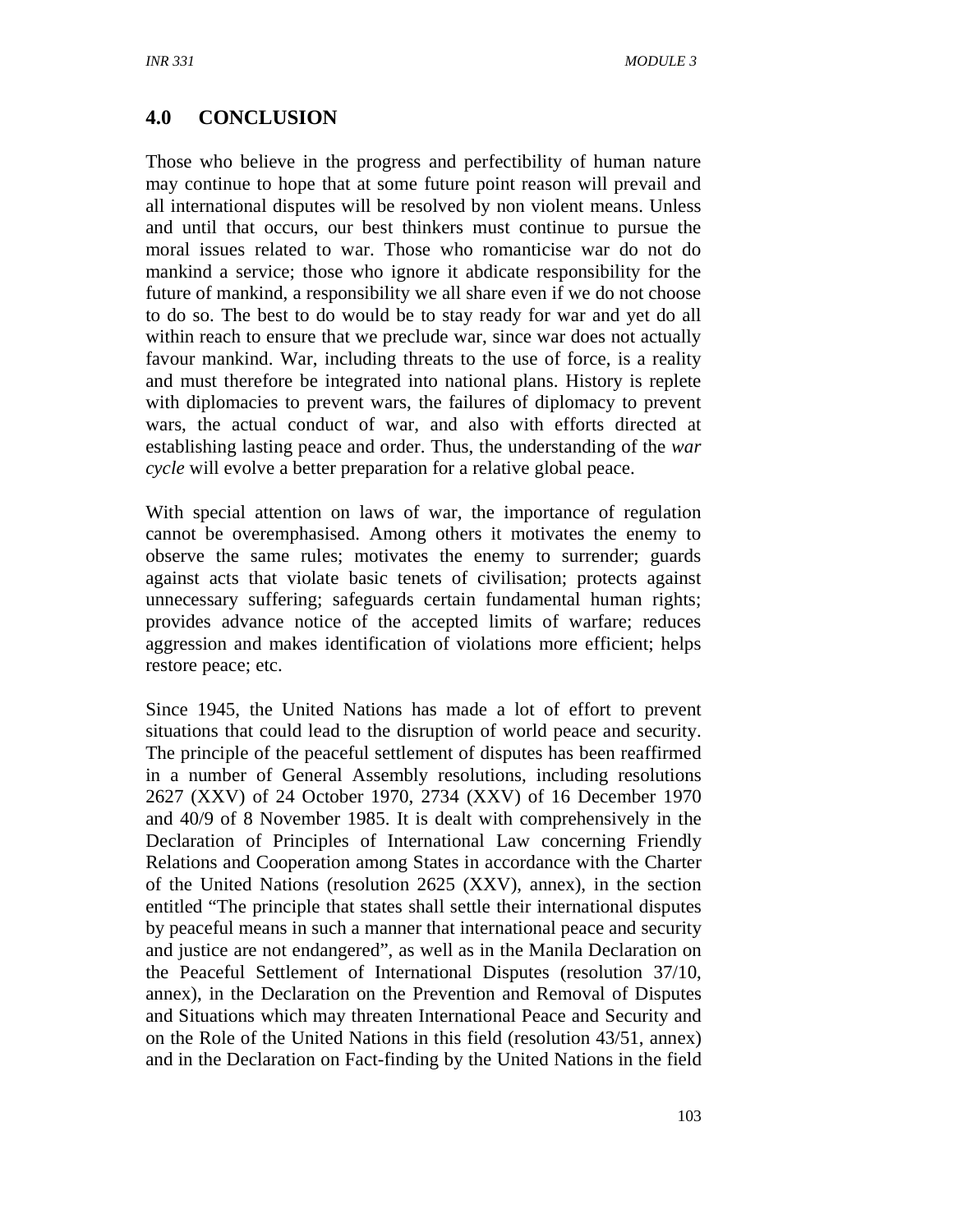of the maintenance of International Peace and Security (resolution 46/59, annex).

In spite of the above efforts by the United Nations, there is the need to emphasise that the Laws of War should be strengthened to ensure that some nations are not above the provisions therein. The various clauses and resolutions of the Security Council should be thoroughly observed in a manner that no *Big Nation* will influence the choices of other nations in the hope to achieving specific national interests as against the broad interest of the entire globe.

# **5.0 SUMMARY**

This section has thoroughly surveyed the Laws of War from historical times. The stage by stage progression of the Laws of War and the peculiar characteristics of each epoch were adequately treated in this unit. The operations of the *jus ad bellum* and the *jus ad bello* at each point in the history of war. Chronologically, we examined the just war period, the era of divine justification under the Papacy, the war as a fact period, the jus contra bellum period, the Post World War II period and the periods beyond the *jus ad bello* period. Of significant attention was the shift from the period of *war as a fact*, which inaugurated the *jus ad bello* period.

This unit equally gave special focus on the works of the United Nations in its pursuit of world peace and security. It recorded the failures of previous conventions (the Hague Conventions, the League of Nations, and the Kellogg-Briand Pact) which sought to prevent world wars. The activities of the Security Council and the General Assembly in the pursuit of global peace are viewed as the hope of today's international system to actualise the vision of world security, which is first and foremost anchored on the ban of war, the use of the principle of peaceful settlement and also the ban of threat of use of force.

## **6.0 TUTOR-MARKED ASSIGNMENT**

- 1. In the history of Laws of War, what are the main characteristics of the *jus ad bello period?*
- 2. The relative global peace and security in our contemporary international system are significantly anchored on the initiatives and operations of the United Nations Security Council's. Do you believe this assertion?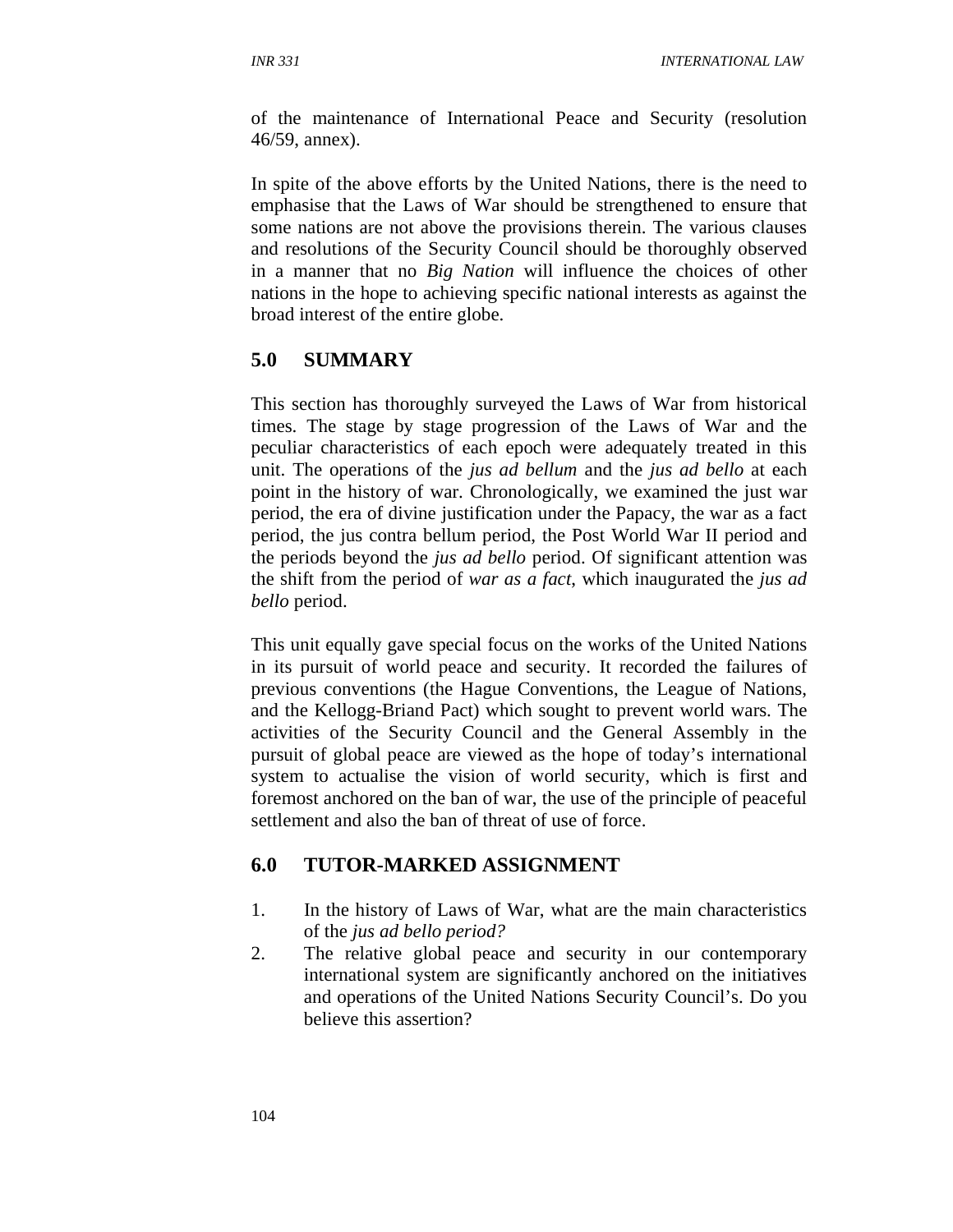## **7.0 REFERENCES/FURTHER READING**

- Michael N. S. (2010). "Military Necessity and Humanity in International Humanitarian Law: Preserving the Delicate Balance". *Virginia Journal Of International Law,* Vol.50 Issue 4.
- Neff, S. C. (2005). *War and the Law of Nations: A General History.*  Cambridge: Cambridge University Press.
- Russell, F. H. (1975). *The Just War in the Middle Ages.* Cambridge: Cambridge University Press.
- Tuck, R. (1999). The *Rights of War and Peace: Political Thought and the International Order from Grotius to Kant.* Oxford: Oxford University Press.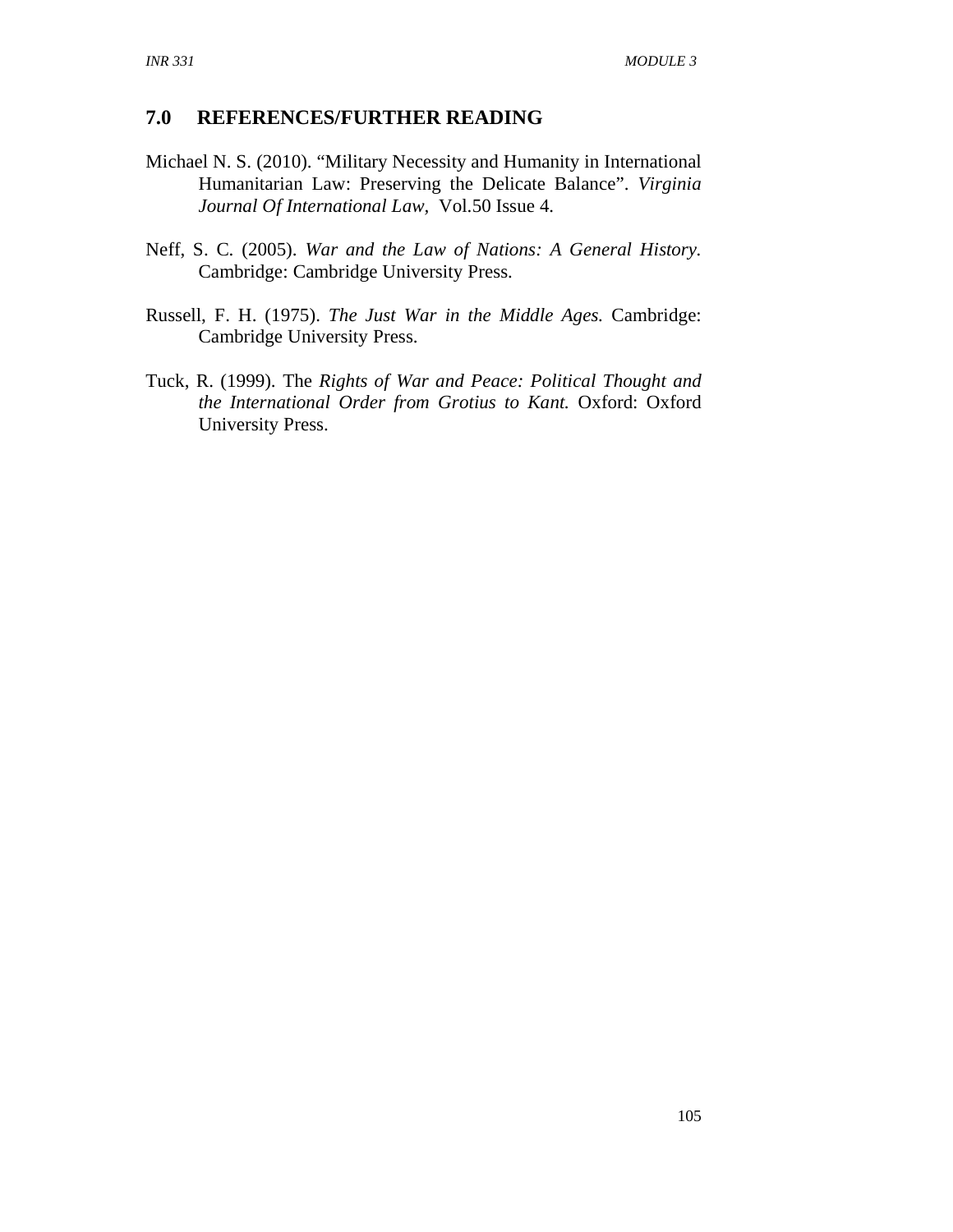#### **UNIT 2 LAWS OF THE SEA**

#### **CONTENTS**

- 1.0 Introduction
- 2.0 Objectives
- 3.0 Main Content
	- 3.1 Emergence of the Law of the Sea
	- 3.2 United Nations Conference on Laws of the Sea (UNCLOS)
	- 3.3 Part XI and United State's Interest
- 4.0 Conclusion
- 5.0 Summary
- 6.0 Tutor-Marked Assignment
- 7.0 Reference/Further Reading

### **1.0 INTRODUCTION**

The oceans have long been a critical arena for international relations. Before there was air travel and instantaneous communication, people, goods, and ideas travelled the world by ship. For centuries a strong maritime presence—both military and commercial—has been essential for states with great power aspirations. Today, even with advances in technology, seaborne commerce remains the linchpin of the global economy. As the International Maritime Organisation reports, "more than 90 percent of global trade is carried by sea." And beyond trade, a host of other issues, ranging from climate change and energy to defense and piracy, ensure that the oceans will hold considerable strategic interest well into the future.

One of the principal functions of the law of the sea is to balance the competing interests arising from different uses of the sea, such as navigation, fishing, scientific research and waste disposal. The law of the sea has developed from customary international law and international conventions, some of which codify customary international law. The principal conventions are the four conventions developed at the First UN Conference on the Law of the Sea in 1958 and the UN Convention on the Law of the Sea 1982 (UNCLOS), which entered into force in 1994. By the time it entered into force, many of its provisions had achieved sufficient acceptance to be regarded as principles of customary international law.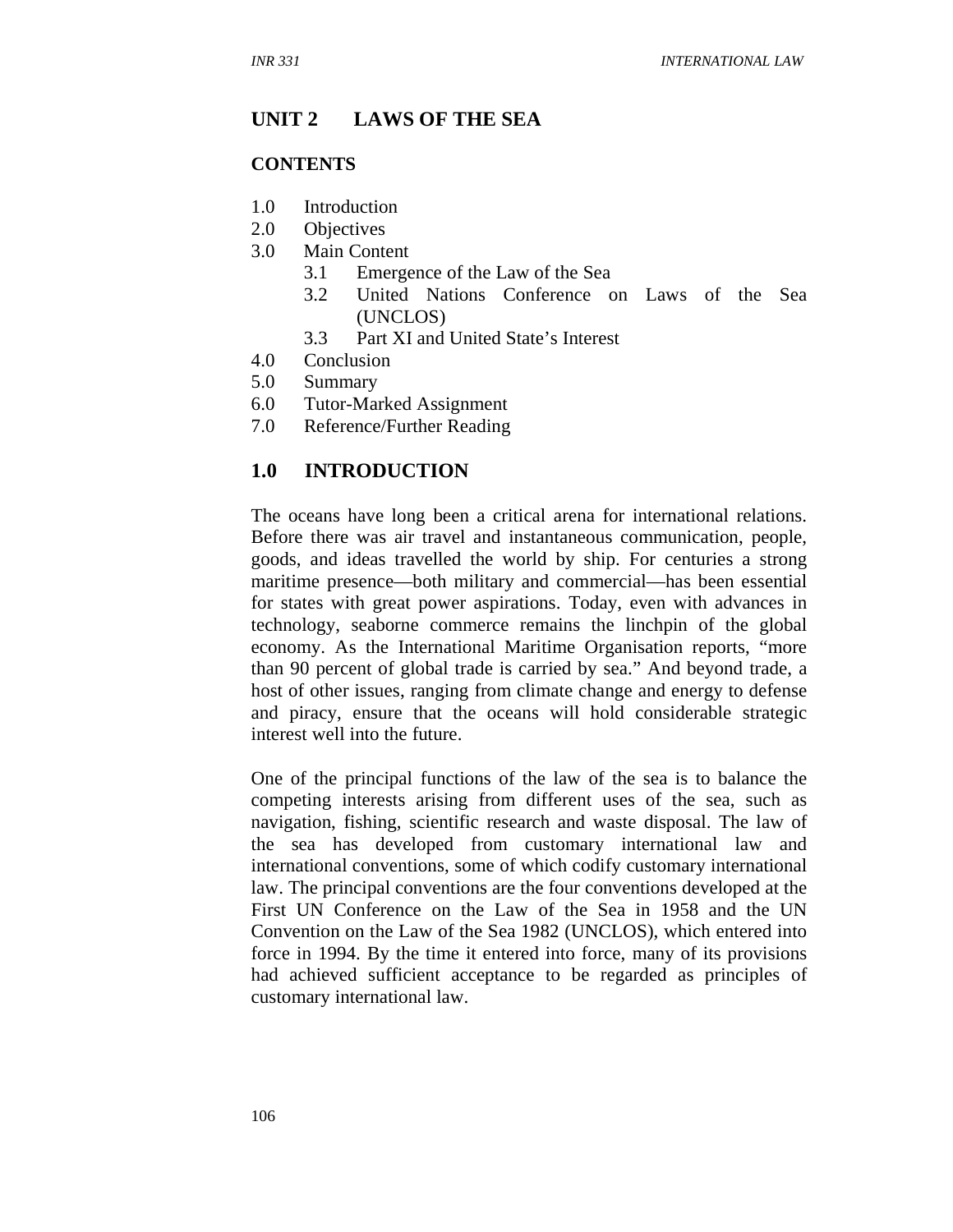# **2.0 OBJECTIVES**

At the end of this unit, you should be able to:

- state the rationale behind the earlier concept of Freedom of the Seas
- explain the main activities that marked the 1967 Declaration of Principles Governing the Seabed and Ocean Floor Beyond the Limits of National Jurisdiction
- highlight the major discourses and relevance of the United Nations Conference on Laws of the Sea I, II, and III
- state the reasons why the United States' refused to accept the Part XI of the UNCLOS III.

# **3.0 MAIN CONTENT**

## **3.1 Emergence of the Law of the Sea**

Creating an international ocean governance framework has its roots in sixteenth-century European imperialism. As states increasingly competed for trade routes and territory, two theories of ocean use collided head-on. On one side, Spain and Portugal claimed national ownership of vast areas of ocean space, including the Gulf of Mexico and the entire Atlantic Ocean, which the Catholic Church declared should be divided between them. Opposed to this were the proponents of "freedom of the seas," a theory of vital concern to the great trading firms like the Dutch East India Company. Since no nation could really enforce claims to such enormous areas, and given the need of all the rising colonial powers to have assured access to their overseas territories, it is not surprising that the proponents of freedom of the seas, the foremost of whom was the Dutch jurist Hugo Grotius, emerged triumphant. That concept became the basis of modern ocean law. Over the next three centuries, the concept of freedom of the seas became almost universally accepted, subject only to the exception that in an area extending three miles from the shoreline, or roughly the range of iron cannons of the day, the coastal state was sovereign. Its control, however, was not absolute. Vessels of other countries were given the right of passage through the territorial sea so long as such passage was "innocent"—that is to say, "not prejudicial to the peace, good order or security of the coastal state." The nineteenth century witnessed a steady increase in ocean commerce, and freedom of the seas came to be qualified by the concept of "reasonable" use—basically, respect for the rights of others. It was during the twentieth century, with its discoveries of important resources, such as oil, and a sharp rise in ocean uses generally, that the accepted principles began to erode. Customary law, dependent on slow,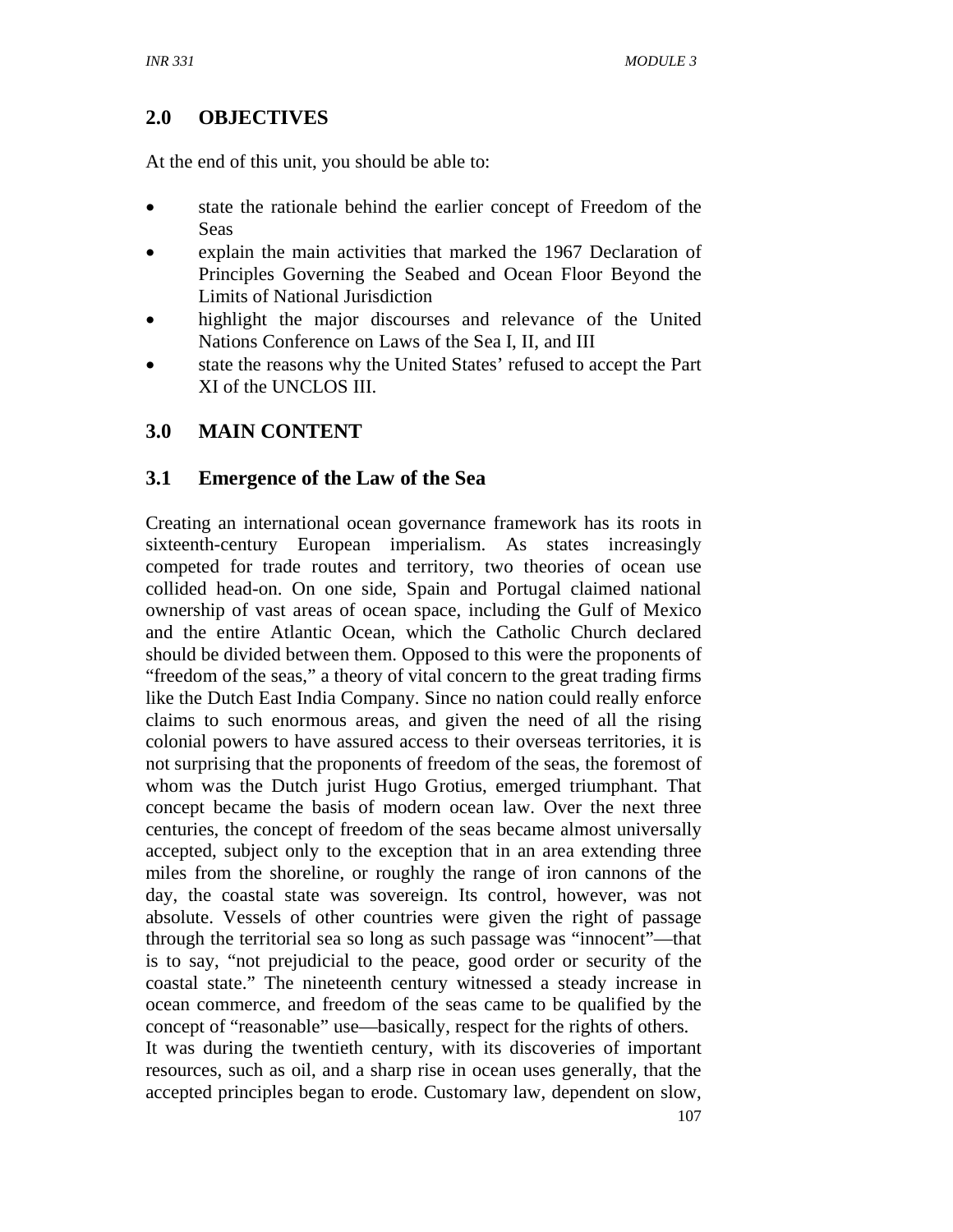incremental growth, could no longer move fast enough to provide generally acceptable solutions to new problems. Traditional uses multiplied. Both the world fish catch and the gross tonnage of merchant ships quadrupled in the twenty-five years from 1950 to 1975. However, the real spur to the seaward expansion of territorial claims had come a decade earlier with the discovery of oil under the continental shelf off the coast of the United States. That led President Harry S. Truman in 1945 to proclaim that henceforth the United States had the exclusive right to explore and exploit the mineral resources of its continental shelf beyond the traditional three-mile limit. Unilateral extensions were also of growing concern to the world's major maritime powers, particularly the United States and the Soviet Union. As more and more coastal states started claiming territorial seas broader than three miles (in several cases, as much as twelve miles, but in some, particularly in Latin America, far beyond), the maritime nations feared that their freedom of navigation on, over, and under critical portions of the world's oceans might be severely curtailed. They were particularly concerned that they would lose their high-seas freedoms in the 116 straits, including those of Malacca, Dover, Gibraltar, and Hormuz, that, at their narrowest point, were more than six miles but less than twenty-four miles in width. If these 116 straits became territorial seas, the rules of innocent passage would require, for example, that submarines operate on the surface, not submerged, and that over flight by aircraft be prohibited without the prior consent of the coastal state.

The maritime nations did their best but failed to cap these extensions in two UN conferences—the first in 1958, and the second in 1960—the results of which were never widely accepted. By the mid-1960s, they were eager to try again, and they lent their weight to the growing calls for a new UN conference on the law of the sea. Their calls were not the only ones. Many developing nations in the Third World were concerned about preserving international rights to non-living resources beyond the limits of national jurisdiction. In 1967, these concerns were crystallised in a remarkable speech before the General Assembly by Arvid Pardo, then the Maltese delegate. Pardo was viewed sympathetically throughout much of the world when he asked the UN to declare the seabed and the ocean floor "underlying the seas beyond the limits of present national jurisdiction" to be "the common heritage of mankind" and not subject to appropriation by any nation for its sole use. Their calls were not the only ones. Many developing nations in the Third World were concerned about preserving international rights to non-living resources beyond the limits of national jurisdiction. He urged the creation of a new kind of international agency that, acting as trustee for all countries, would assume jurisdiction over the seabed and supervise the development and recovery of its resources "for the benefit of all mankind," with the net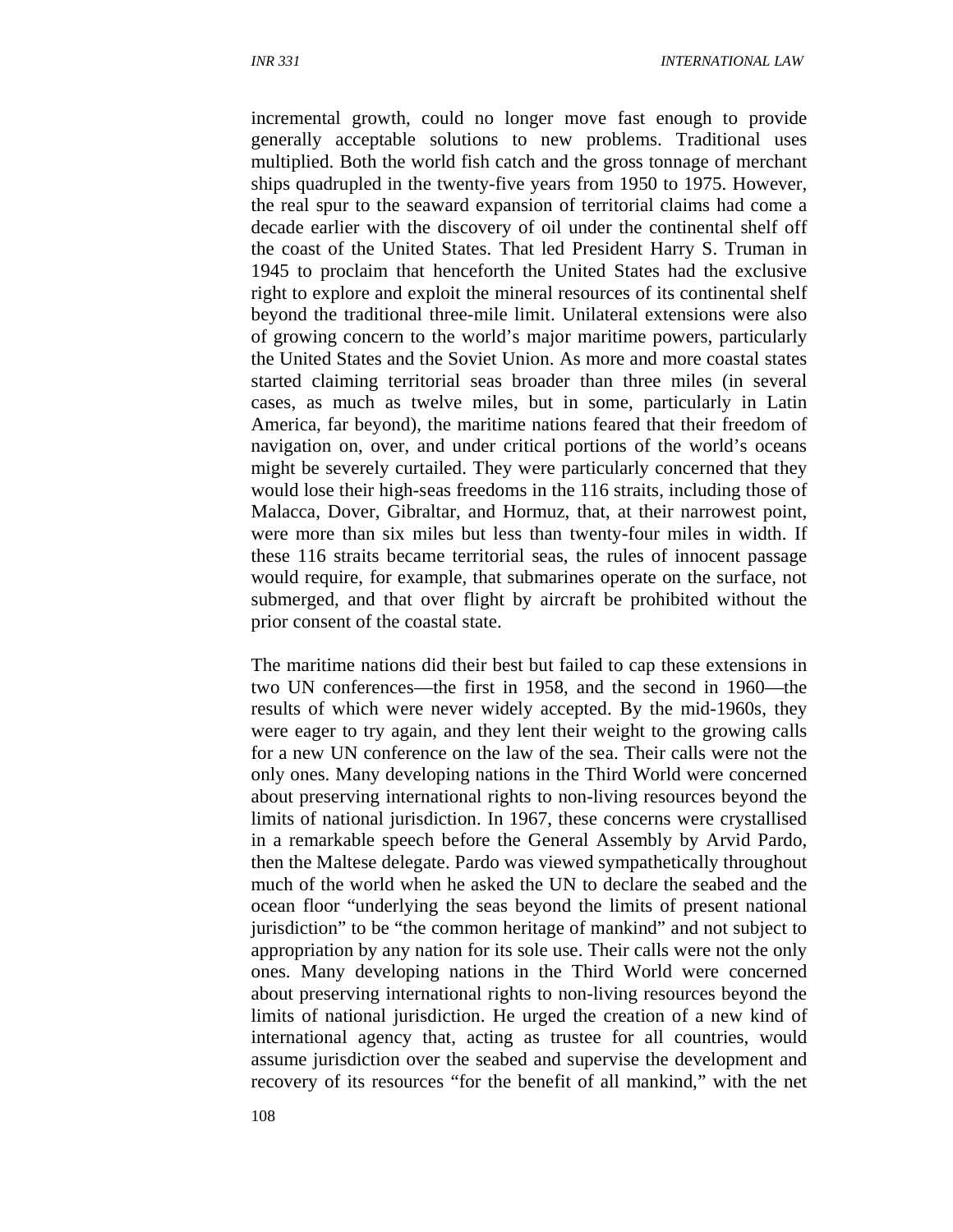proceeds to be used primarily to promote the development of the poorer countries of the world.

Developing countries liked the idea for several reasons. First, since the value of the resources was then believed to be considerable, some thought it would lead to substantial development assistance for the poorest countries. Second, it gave developing countries a chance to become partners in, rather than subjects of, resource development. Developed countries also liked the prospect of a source of development funds that, for once, would not be a direct drain on their treasuries. The major maritime countries also saw the idea as the natural vehicle to finally provide a counterweight to the seaward expansion of coastal state jurisdictions.

Whatever the motive, the concept of the common heritage was embodied in a "Declaration of Principles Governing the Sea-bed and Ocean Floor Beyond the Limits of National Jurisdiction," which was adopted by the General Assembly by a vote of 106–0, with the United States voting in favour and only the Soviet bloc abstaining. The declaration called for the establishment of a new regime to oversee management of this area and to ensure the equitable sharing of benefits, with specific reference to the needs of developing countries. A companion resolution called for the convening in 1973 of a comprehensive conference to cover all ocean issues on the international agenda.

#### **SELF-ASSESSMENT EXERCISE**

Discuss the origin of the Laws of the Sea.

### **3.2 United Nations Conference on Laws of the Sea (UNCLOS)**

UNCLOS, also called the Law of the Sea Convention or the Law of the Sea treaty, thus became the international agreement that resulted from the third United Nations Conference on the Law of the Sea (UNCLOS III), which took place from 1973 through 1982. It was the largest international conference ever held, with virtually every country in the world represented, many of them relatively new and with no prior experience in dealing with ocean issues. There was even a subgroup to look after the interests of fifty-one landlocked or geographically disadvantaged states. In essence, the conference was charged with the formidable task of creating a comprehensive framework for managing ocean uses that would be acceptable to the international community.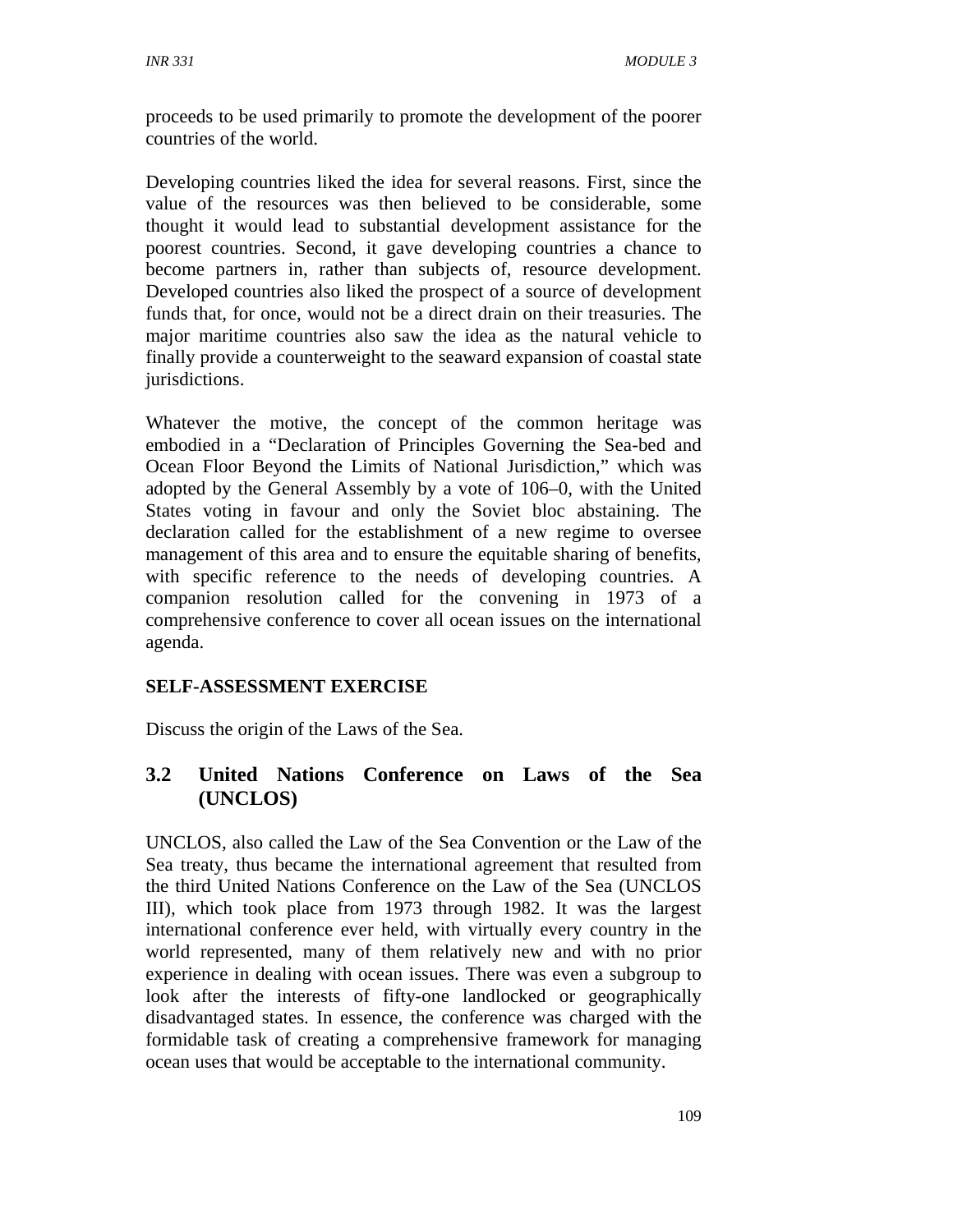The Law of the Sea Convention defines the rights and responsibilities of nations in their use of the world's oceans, establishing guidelines for businesses, the environment, and the management of marine natural resources. The Convention, concluded in 1982, replaced four 1958 UNCLOS 1 treaties. We will recall that in 1956, the United Nations had held its first Conference on the Law of the Sea (UNCLOS 1) at Geneva, Switzerland. Subsequently, UNCLOS I resulted in four treaties concluded in 1958:

- Convention on the Territorial Sea and Contiguous Zone, entry into force: 10 September 1964.
- Convention on the Continental Shelf, entry into force: 10 June 1964.
- Convention on the High Seas, entry into force: 30 September 1962.
- Convention on Fishing and Conservation of Living Resources of the High Seas, entry into force: 20 March 1966.

Although UNCLOS I was considered a success, it left open the important issue of breadth of territorial waters.

In 1960, the United Nations held the second Conference on the Law of the Sea ("UNCLOS II"); however, the six-week Geneva conference did not result in any new agreements. Generally speaking, developing nations and third world countries participated only as clients, allies, or dependents of United States or the Soviet Union, with no significant voice of their own.

UNCLOS III came into force in 1994; a year after Guyana became the 60th state to sign the treaty. The convention introduced a number of provisions. The most significant issues covered were setting limits, navigation, archipelagic status and transit regimes, exclusive economic zones (EEZs), continental shelf jurisdiction, deep seabed mining, the exploitation regime, protection of the marine environment, scientific research, and settlement of disputes.

The convention set the limit of various areas, measured from a carefully defined baseline. (Normally, a sea baseline follows the low-water line, but when the coastline is deeply indented, has fringing islands or is highly unstable, straight baselines may be used.) The areas are as follows:

**Archipelagic Waters:** The convention set the definition of Archipelagic States in Part IV, which also defines how the state can draw its territorial borders. A baseline is drawn between the outermost points of the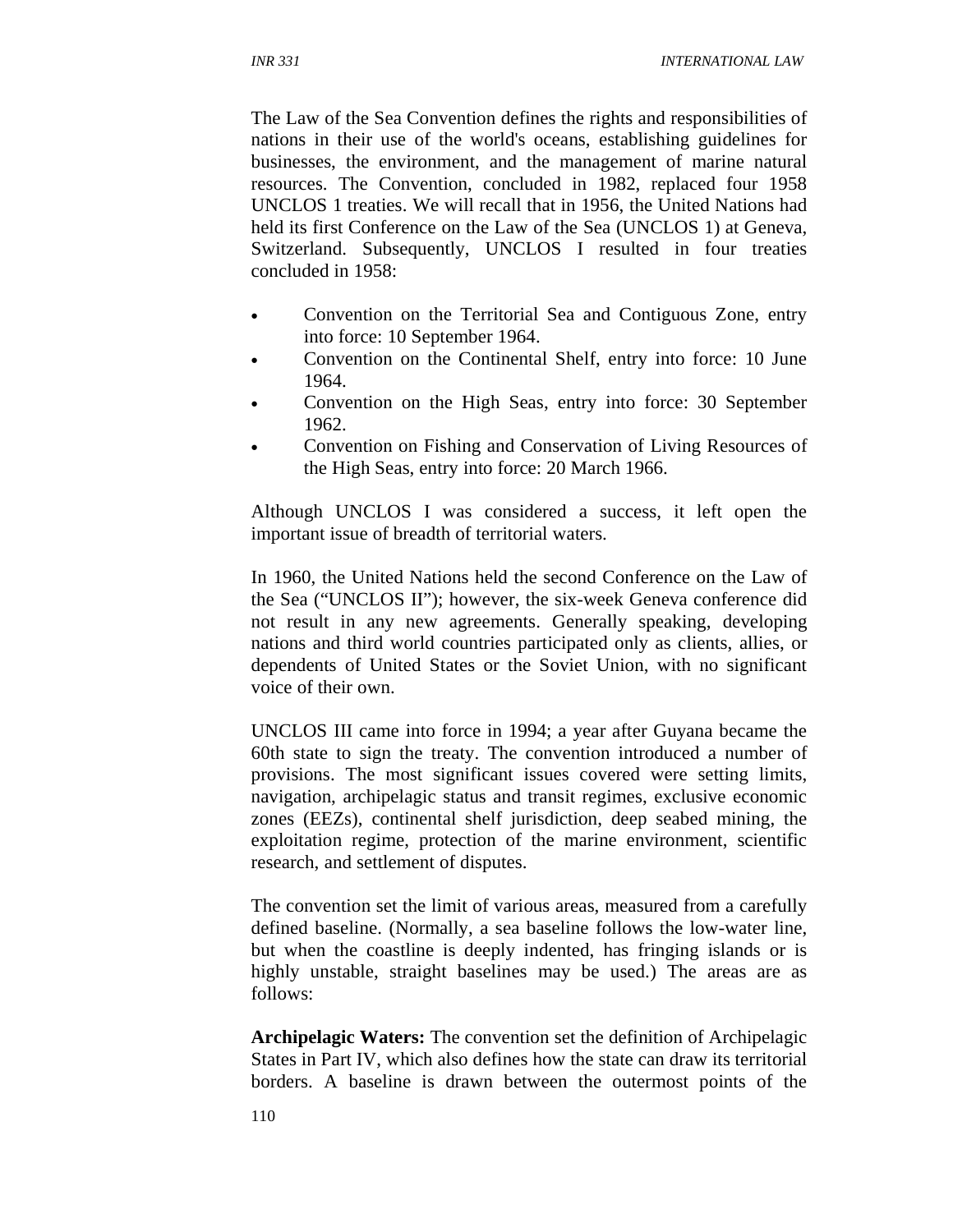outermost islands, subject to these points being sufficiently close to one another. All waters inside this baseline are designated *Archipelagic Waters*. The state has full sovereignty over these waters (like internal waters), but foreign vessels have right of innocent passage through archipelagic waters (like territorial waters).

**Contiguous Zone:** Beyond the 12 nautical mile limit, there is a further 12 nautical miles from the territorial sea baseline limit, the contiguous zone, in which a state can continue to enforce laws in four specific areas: customs, taxation, immigration, and pollution, if the infringement started within the state's territory or territorial waters, or if this infringement is about to occur within the state's territory or territorial waters. This makes the contiguous zone a hot pursuit area.

**Exclusive Economic Zones (EEZs):** These extend from the edge of the territorial sea out to 200 nautical miles (370 kilometres; 230 miles) from the baseline. Within this area, the coastal nation has sole exploitation rights over all natural resources. In casual use, the term may include the territorial sea and even the continental shelf. The EEZs were introduced to halt the increasingly heated clashes over fishing rights, although oil was also becoming important. The success of an offshore oil platform in the Gulf of Mexico in 1947 was soon repeated elsewhere in the world, and by 1970 it was technically feasible to operate in waters 4000 meters deep. Foreign nations have the freedom of navigation and over flight, subject to the regulation of the coastal states. Foreign states may also lay submarine pipes and cables.

**Continental Shelf:** Baseline, whichever is greater. A state's continental shelf may exceed 200 nautical miles until the natural prolongation ends. However, it may never exceed 350 nautical miles (650 kilometres; 400 miles) from the baseline; or it may never exceed 100 nautical miles (190 kilometres; 120 miles) beyond the 2,500 meter isobaths (the line connecting the depth of 2,500 meters). Coastal states have the right to harvest mineral and non-living material in the subsoil of its continental shelf, to the exclusion of others. Coastal states also have exclusive control over living resources "attached" to the continental shelf, but not to creatures living in the water column beyond the exclusive economic zone.

Aside from its provisions defining ocean boundaries, the convention establishes general obligations for safeguarding the marine environment and protecting freedom of scientific research on the high seas, and also creates an innovative legal regime for controlling mineral resource exploitation in deep seabed areas beyond national jurisdiction, through an International Seabed Authority and the Common heritage of mankind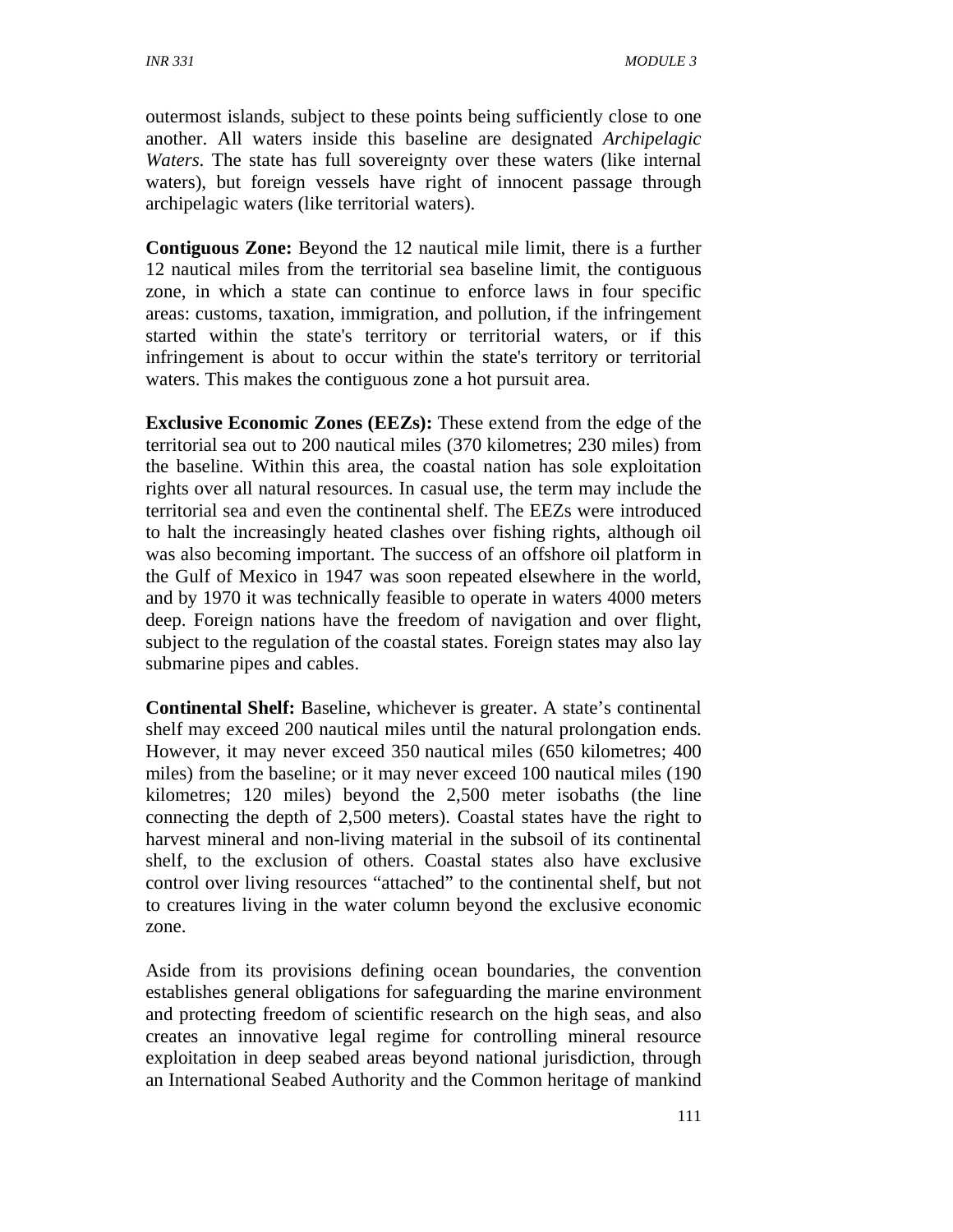principle. Landlocked states are given a right of access to and from the sea, without taxation of traffic through transit states.

#### **SELF-ASSESSMENT EXERCISE**

What were the major landmarks of the UNCLOS that distinguished it from the previous frameworks put in place to guarantee peace and order on the seas?

## **3.3 Part XI and United State's Interest**

Part XI of the UNCLOS III provides for a regime relating to minerals on the seabed outside any state's territorial waters or EEZ (Exclusive Economic Zones). It established an International Seabed Authority (ISA) to authorise seabed exploration and mining and collect and distribute the seabed mining royalty. However, the United States objected to this provision (Part XI of the Convention) on several grounds, arguing that the treaty was unfavorable to American economic and security interests. Due to Part XI, the United States refused to ratify the UNCLOS, although it expressed agreement with the remaining provisions of the Convention. To date, 162 countries and the European Community have joined in the Convention.

While the Secretary General of the United Nations receives instruments of ratification and accession and the UN provides support for meetings of states party to the Convention, the UN has no direct operational role in the implementation of the Convention. There is, however, a role played by organisations such as the International Maritime Organisation, the International Whaling Commission, and the International Seabed Authority (the latter being established by the UN Convention).

On what can be considered the sovereignty front, preserving freedoms of navigation were paramount, but there were also a number of other objectives, such as threats to fisheries and marine mammal conservation; protection of the marine environment, in particular from the growing threat of vessel source pollution; and the preservation of the high-seas freedom of scientific research. All of these, like freedoms of navigation, were being whittled away by claims of exclusive control accompanying the many extensions of coastal-state jurisdiction. To strengthen against these extensions, the convention sought the establishment of third-party settlement mechanisms for disputes, particularly those over boundaries that were already being exacerbated by new jurisdictional claims.

On what can be called the deep-seabed front, there was the effort to create a regime to manage resources beyond national jurisdictions. The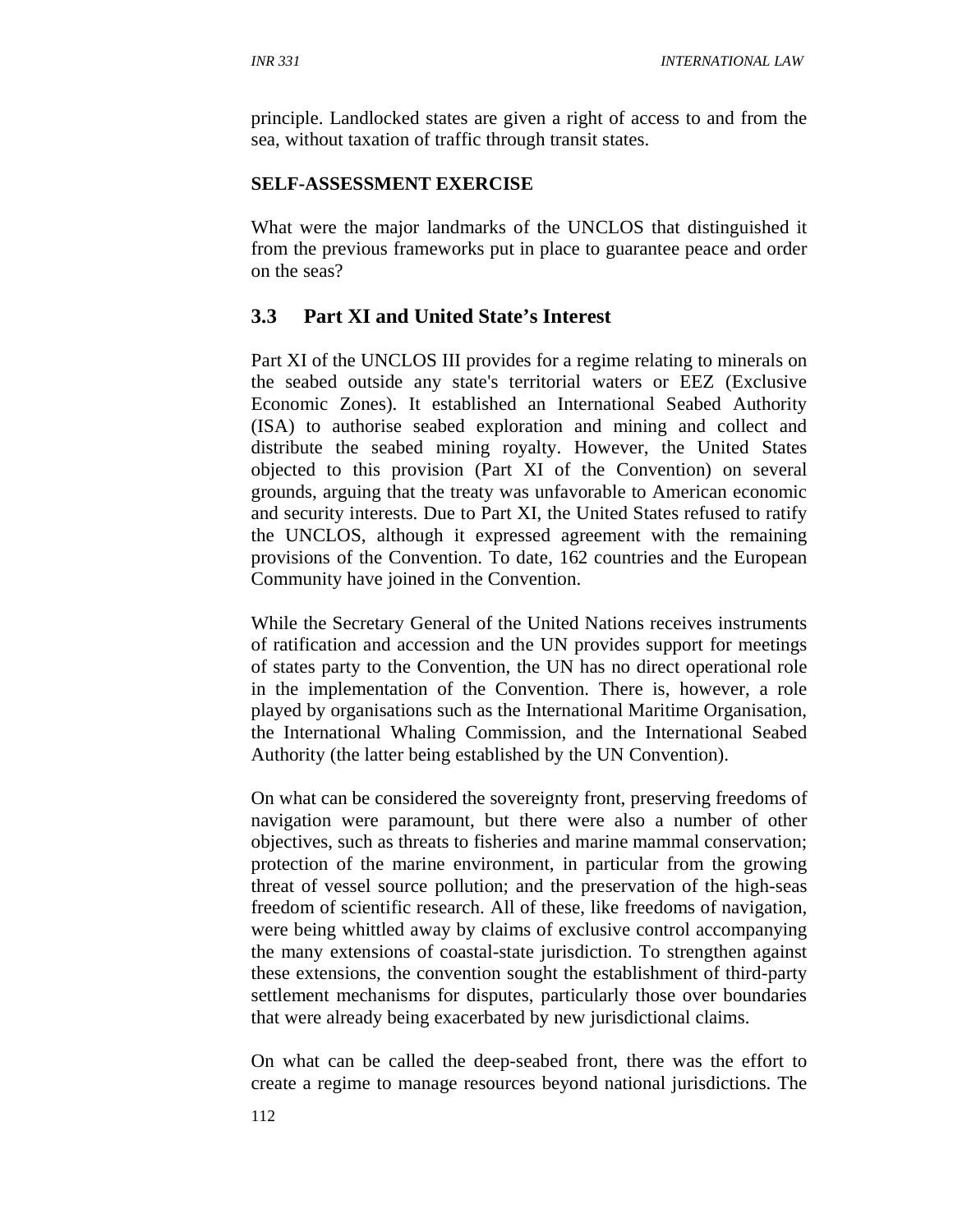main U.S. objective was to help create a strong, viable organisation that would be effective against the further-seaward claims of coastal states. At the same time, the United States wanted to ensure access to the deep seabed for U.S.-based companies on reasonable terms and conditions that would offer the prospect of a fair profit in the light of the technical difficulties to be surmounted and the large capital investments required for development.

How well did the United States fare during the nearly ten years of negotiations that followed? Most observers believe that, as a whole, the convention met U.S. objectives reasonably well, even though the Reagan administration, which came to power in 1981, concluded that defects of the design for a seabed regime would prevent President Ronald Reagan from signing the final convention. Certainly, on the sovereignty side, the final Convention on the Law of the Sea met every significant U.S. objective.

Most important of all, the breadth of the territorial sea was capped at twelve miles, while a new transit passage regime was created that, for all practical purposes, preserved freedom of navigation and over flight of the international straits. High-seas freedoms were also preserved in the three newly created jurisdictional zones beyond the twelve-mile territorial sea: the contiguous zone out to twenty-four miles, where a coastal state could enforce customs and immigration laws; the 188-mile exclusive economic zone (EEZ), which carried the coastal state's jurisdiction over living and nonliving resources out to a total of two hundred miles; and the new archipelagic zones, which otherwise would have become internal waters of archipelagic states such as Indonesia and the Philippines, placing significant restrictions on navigation freedoms previously enjoyed in these areas. The convention also established procedures for extending coastal-state jurisdiction over areas of continental shelf beyond two hundred miles.

On the environmental front, the United States scored several important victories. It got the conference to agree to international standards for vessel-source pollution*.* There would be only one set of standards, worldwide, with which all vessels would have to comply. At the same time, the conference agreed to maintain the traditional right of port states to enact and enforce standards higher than the international ones for vessels entering their harbors. That was important to the United States, since an estimated 90 percent of all shipping off U.S. coasts is on its way to or from American seaports.

The Reagan administration thought that, by and large, the convention had gotten it right. Indeed, it later declared that the United States would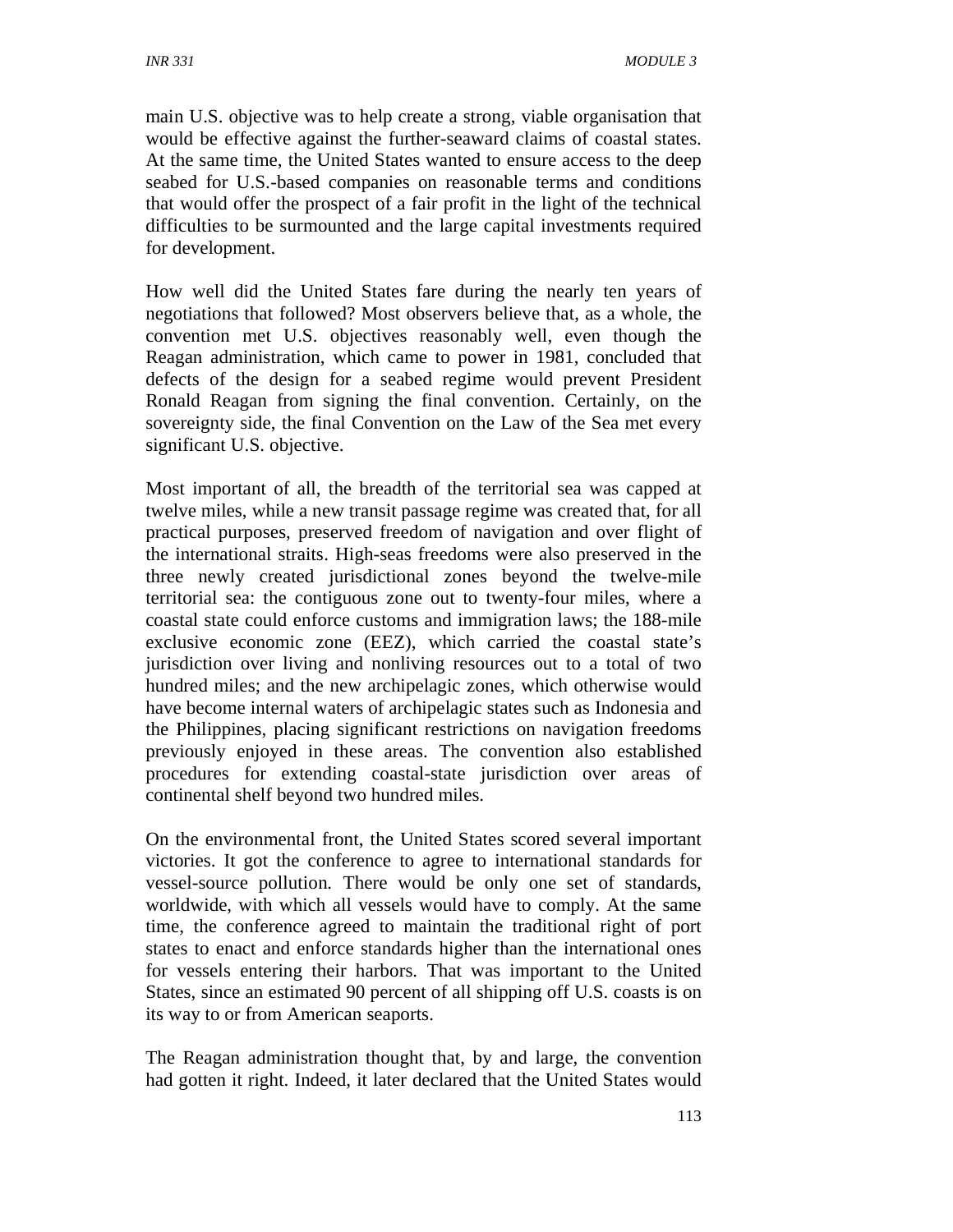voluntarily abide by all non-seabed parts of the convention. The Reagan administration's objections were directed mainly at the deep-seabed side of the negotiations—the design of and the powers to be given to the new regime for governance of the mineral resource recovery in the area beyond national jurisdictions. The philosophical argument was that the United States should be able to go where it wanted and take what it wanted on a "first come, first served" basis. President Reagan would have preferred no regime at all governing the international seabed, but he realised that this was a fait accompli given the late stages of the negotiations. In the end, the Reagan administration declared it could accept Part XI only if certain changes were made in six areas having to do with matters like technology transfer, and if the United States preserved a de facto veto power in the governing organs of the new authority so that no financial obligations could be imposed on the United States without its consent. When these changes were not made by 1982, the Reagan administration refused to sign the convention.

All six of the Reagan administration's objections were fixed to the satisfaction of the United States in a subsequent supplemental agreement that was negotiated and signed by most states, including the United States, in 1994. By now, it has been adopted and ratified by most of the original signatories to the 1982 convention.

Beyond Reagan's administration, American politics has generally, continued to intensify efforts on as well as incorporate issues relating to the Laws of the Sea. Presidents, Law makers, and other top government officials have in diverse manners demonstrated their desire to protect America's interests. The United States had objected to the provisions of Part XI of the Convention on several grounds, arguing that the treaty was unfavorable to American economic and security interests. Due to Part XI, the United States refused to ratify the UNCLOS, although it expressed agreement with the remaining provisions of the Convention. From 1983 to 1990, the United States accepted all but Part XI as customary international law, while attempting to establish an alternative regime for exploitation of the minerals of the deep seabed. An agreement was made with other seabed mining nations and licenses were granted to four international consortia. Concurrently, the Preparatory Commission was established to prepare for the eventual coming into force of the Convention-recognised claims by applicants, sponsored by signatories of the Convention. Overlaps between the two groups were resolved, but a decline in the demand for minerals from the seabed made the seabed regime significantly less relevant. In addition, the decline of Socialism and the fall of Communism in the late 1980s had removed much of the support for some of the more contentious Part XI provisions.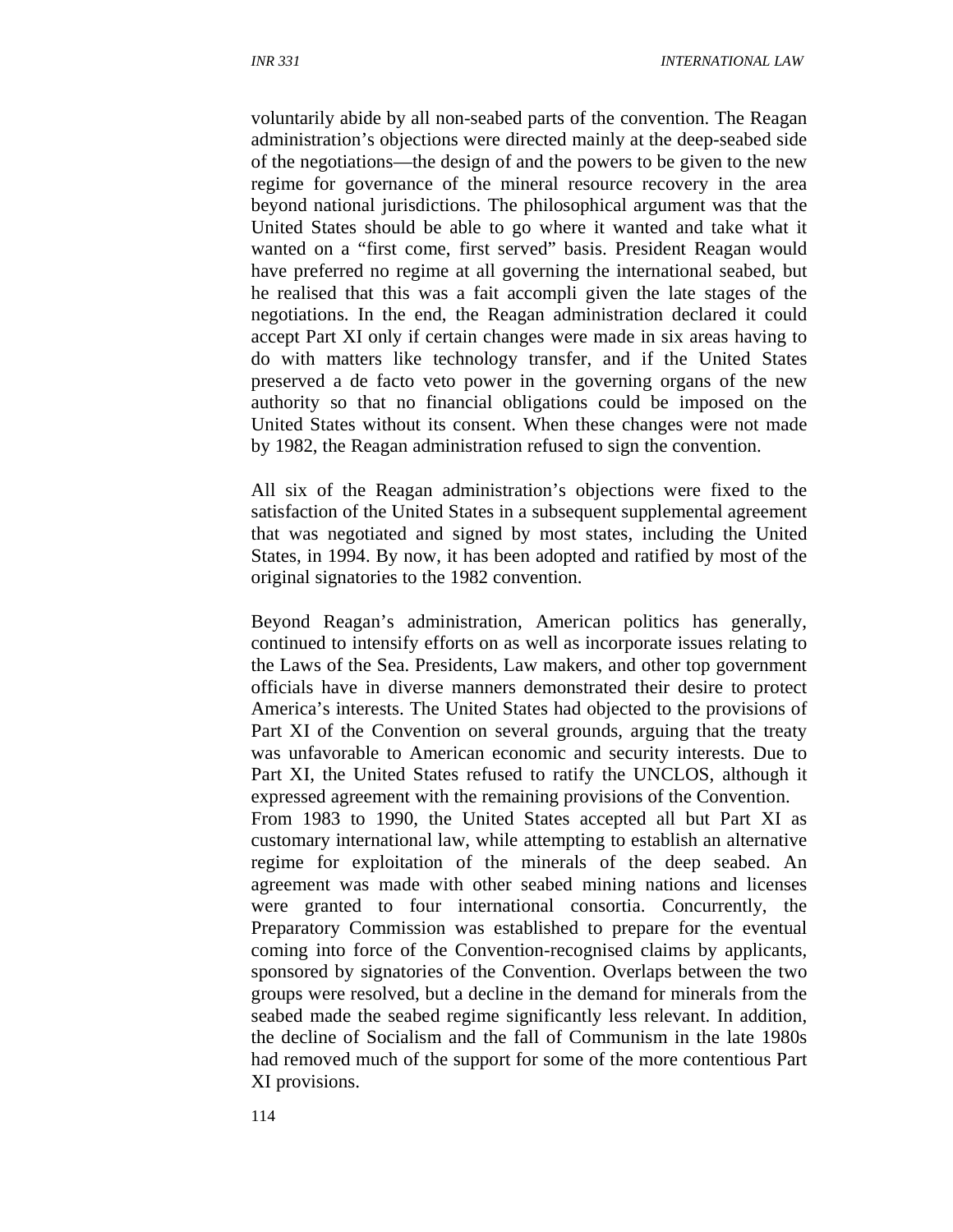In 1990, consultations were begun between signatories and nonsignatories (including the United States) over the possibility of modifying the Convention to allow the industrialised countries to join the Convention. The resulting 1994 Agreement on Implementation was adopted as a binding international Convention. It mandated that key articles, including those on limitation of seabed production and mandatory technology transfer, would not be applied, that the United States, if it became a member, would be guaranteed a seat on the Council of the International Seabed Authority, and finally, that voting would be done in groups, with each group able to block decisions on substantive matters. The 1994 Agreement also established a Finance Committee that would originate the financial decisions of the Authority, to which the largest donors would automatically be members and in which decisions would be made by consensus.

On February 1, 2011, the Seabed Disputes Chamber of the International Tribunal for the Law of the Sea (ITLOS) issued an advisory opinion concerning the legal responsibilities and obligations of States Parties to the Convention with respect to the sponsorship of activities in the Area in accordance with Part XI of the Convention and the 1994 Agreement. The advisory opinion was issued in response to a formal request made by the International Seabed Authority following two prior applications the Authority's Legal and Technical Commission had received from the Republics of Nauru and Tonga regarding proposed activities (a plan of work to explore for polymetallic nodules) to be undertaken in the Area by two State-sponsored contractors (Nauru Ocean Resources Inc. (sponsored by the Republic of Nauru) and Tonga Offshore Mining Ltd. (sponsored by the Kingdom of Tonga). The advisory opinion set forth the international legal responsibilities and obligations of Sponsoring States AND the Authority to ensure that sponsored activities do not harm the marine environment, consistent with the applicable provisions of UNCLOS Part XI, Authority regulations, ITLOS case law, other international environmental treaties, and Principle 15 of the UN Rio Declaration.

On July 29, 1994, President Bill Clinton signed the Agreement on the Implementation of Part XI of the Convention on the Law of the Sea. He sent the agreement, along with the 1982 convention, to the Senate on October 7, 1994. The following month, Republicans won control of the Senate and subsequently there emerged expressions of dissatisfaction with the handling of the provisions of the convention, which the Republicans alleged jeopardised US sovereignty.

By the late autumn of 2007, the convention had become a small but notable issue in the Republican presidential campaign. Senator John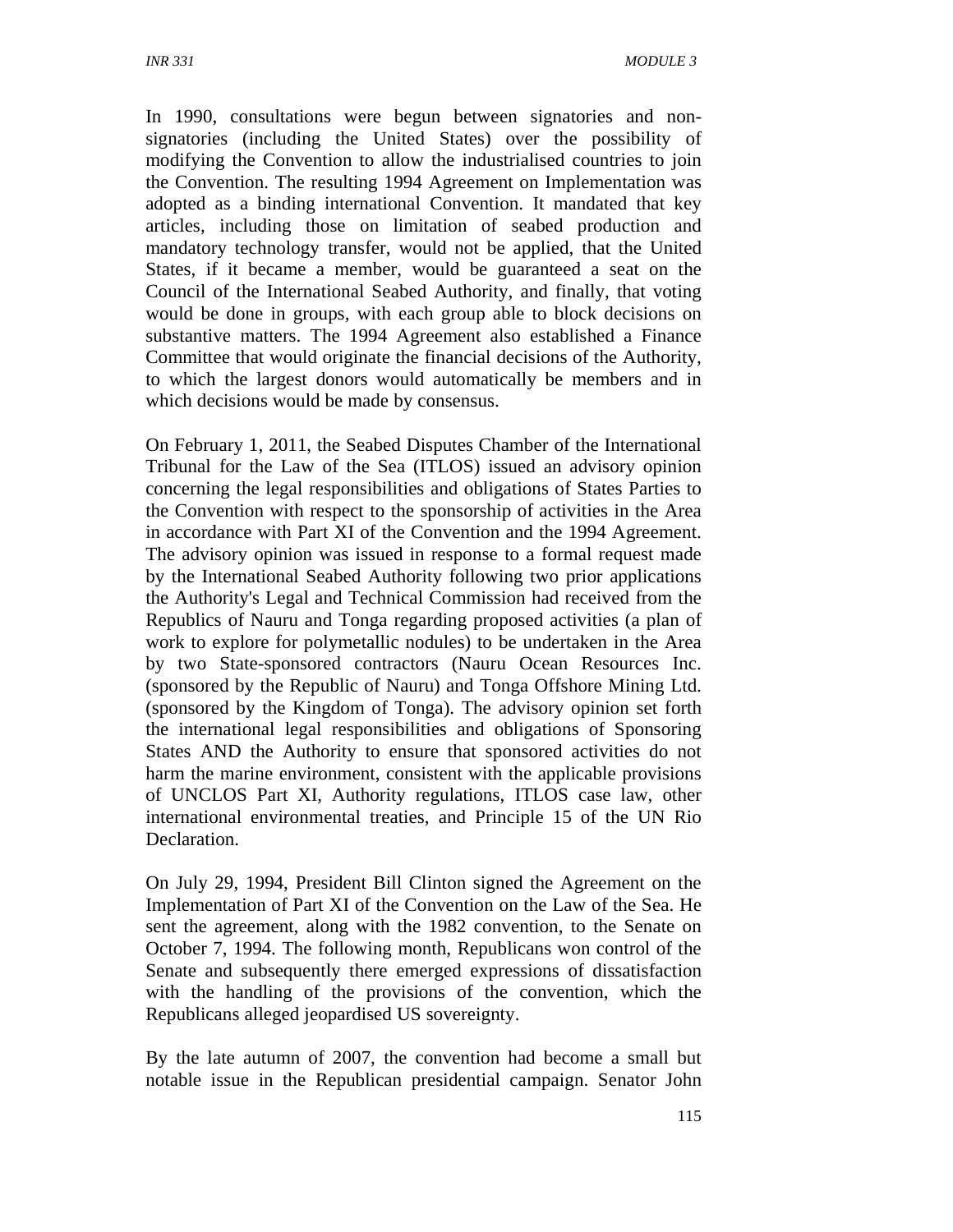McCain (R-AZ), who had a decade long history of supporting the treaty, changed his position and opposed the convention. By early 2008, the heat of the presidential campaign brought progress on the convention to a halt. Then, following the election, the Senate's attention was taken by the growing economic crisis, precluding consideration of the convention during the lame-duck session. Under Senate rules, treaties must be reconsidered by the SFRC in each new Congress. While the committee must begin the process again, it will be able to draw upon the extensive hearings held in 2003, 2004, and 2007 to inform its next review.

#### **SELF-ASSESSMENT EXERCISE**

What was the key ingredient and provisions of the UNCLOS, which touched negatively on the US interests on the use of the seas?

## **4.0 CONCLUSION**

The importance of and large space covered by the seas is such that requires utmost attention. Global governance of the seas and oceans of this world is a necessity that deserves the compliance of all states, notwithstanding what the specific interest of any nation might be. From time past, mankind has endeavored to work out modalities to evolve a harmonious relationship with other nations of the world given the importance of international relations against the myopic tendency towards isolationist principles, which run counter to international standards. From the 16th century, intensive operations at high seas had resulted to the emergence of various conventions on the use of the seas, beginning with the Freedom of the Seas mantra.

It is indeed imperative to opine that any opinion channeled towards lack of submission to generally accepted resolutions on the management of sea resources will spell doom for the ultimate desire to achieve the measure of peace and security envisioned through the modalities of international law. Laws of the Sea are an integral module in the entire system of international law and should be viewed with some modicum of solemnity and commitment in the interest of all.

#### **5.0 SUMMARY**

Laws of the Sea are an integral part of international law. Its provisions have been a major preoccupation of most states, especially the marine nations. During the 16th century, the major European nations, driven by uncontrolled commercial interests had begun to experience major confrontations with regards to gaining access and also to the use of international seas. By way of reconciliation, the idea of Freedom of the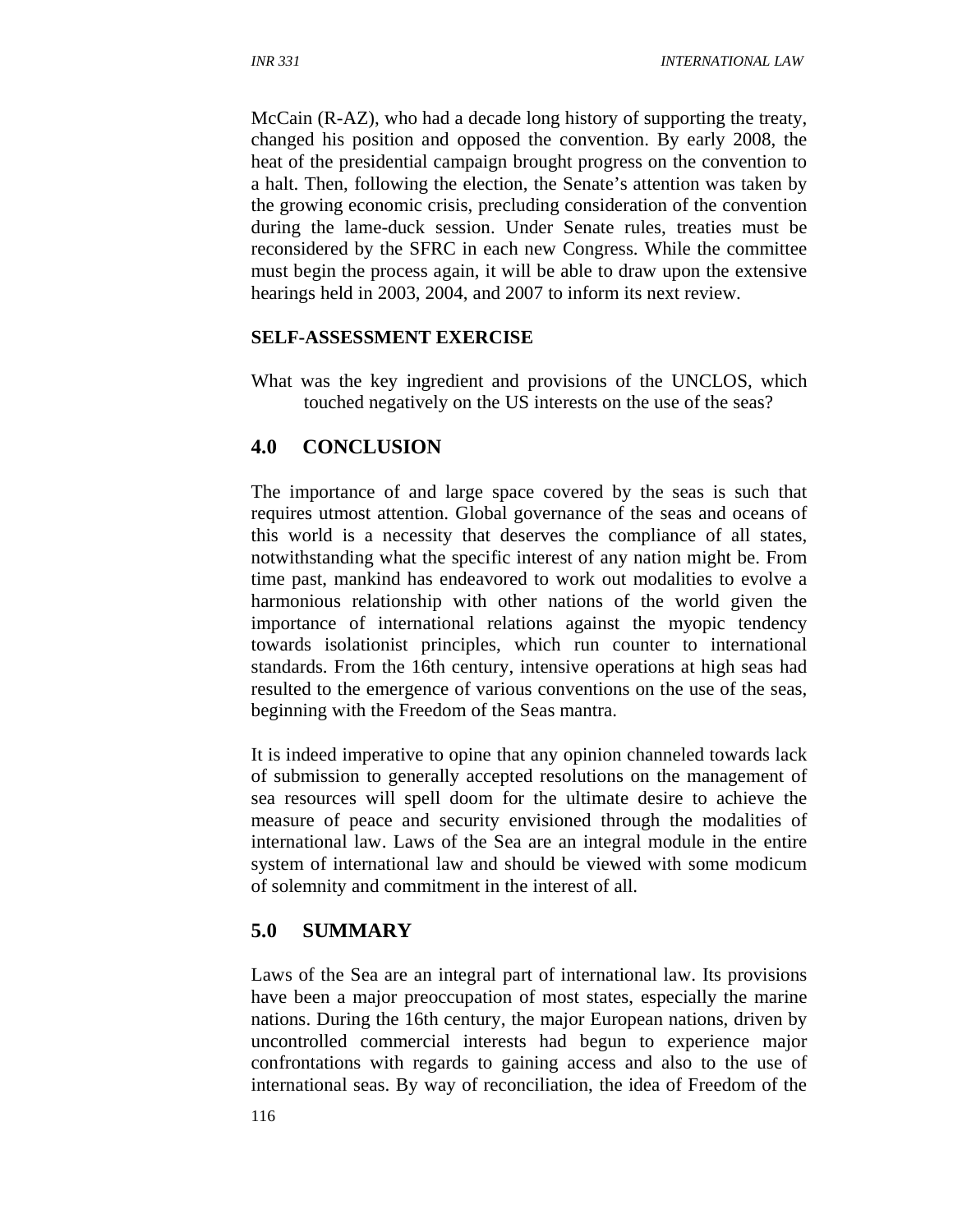Seas became operational. However, with the passage of time, other interests began to emerge. The United States' concern on the use and management of the sea had grown and shortly afterwards became dominant, particularly from the late 20th century.

Besides the Freedom of the Sea theory, other important concepts designed to control activities on the world's oceans include the UNCLOS 1 treaties of 1958, the UNCLOS II treaties of 1960, 1967 Declaration of Principles Governing the Seabed and Ocean Floor beyond the Limits of National Jurisdiction, and the UNCLOS III treaties of 1982, which came into force in 1994. In spite of great challenges, chiefly from the United States, the United Nations has extensively worked hard to ensure an *even use* of the ocean resources through the establishment of an international sea management body that would be responsible to the United Nations.

# **6.0 TUTOR-MARKED ASSIGNMENT**

- 1. Why is the UNCLOS III unique?
- 2. What was United States' objection with regards to the Part XI of the UNCLOS III?
- 3. What law of the sea was generally accepted during the 16th century?

# **7.0 REFERENCE/FURTHER READING**

Lawrence, A. K. *What goes around comes around: How UNCLOS Ratification Will Herald Europe's Precautionary Principle as U.S. Law*.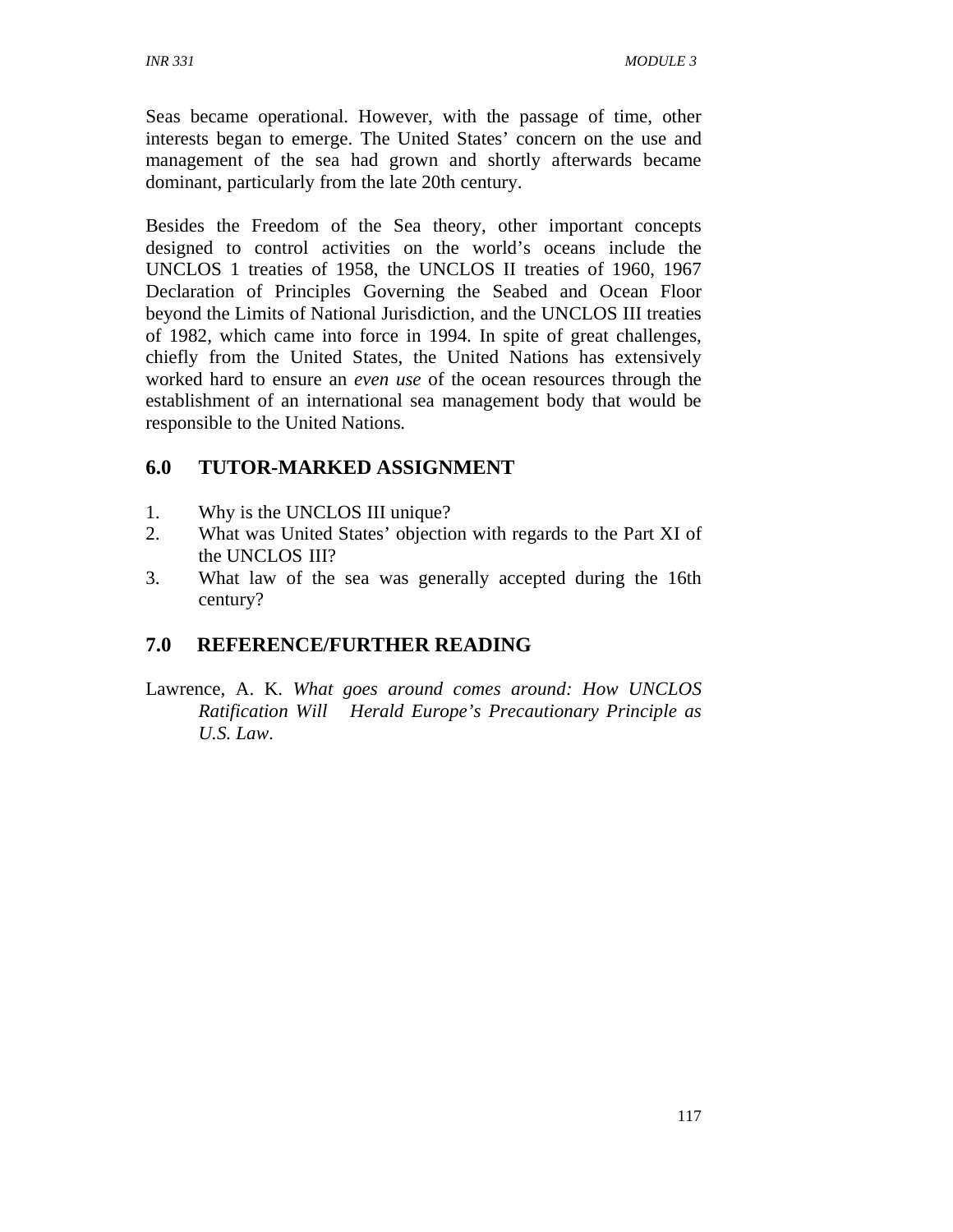#### **UNIT 3 AIR SPACE AND OUTER SPACE LAW**

#### **CONTENTS**

- 1.0 Introduction
- 2.0 Objectives
- 3.0 Main Content
	- 3.1 Sovereignty above State Territory
	- 3.2 The Regulation and Protection of Air Transport
	- 3.3 Outer Space
- 4.0 Conclusion
- 5.0 Summary
- 6.0 Tutor-Marked Assignment
- 7.0 References/Further Reading

#### **1.0 INTRODUCTION**

We have established the importance of international laws to nature and the environment. In line with this discussion, this unit treats environmental laws guiding the outer space, its ownership and use by the international community. The discussion also covers rules of engagement in air transportation, states' rights to activities within the lower reaches of a state and the outer space.

#### **2.0 OBJECTIVES**

At the end of this unit, you should be able to:

- identify outer space laws and its usefulness to states in their activities outside a state's atmospheric reach
- explain the limits under which international regulations can prevent a state's activities on air
- state the importance of outer space laws to the states.

#### **3.0 MAIN CONTENT**

#### **3.1 Sovereignty above State Territory**

A State has sovereignty in international law above and below its land. According to international law principle, whoever owns the land, owns the space above it to infinity and the space below. This allows a State to use its own airspace and that of the high seas but not that of another State without permission.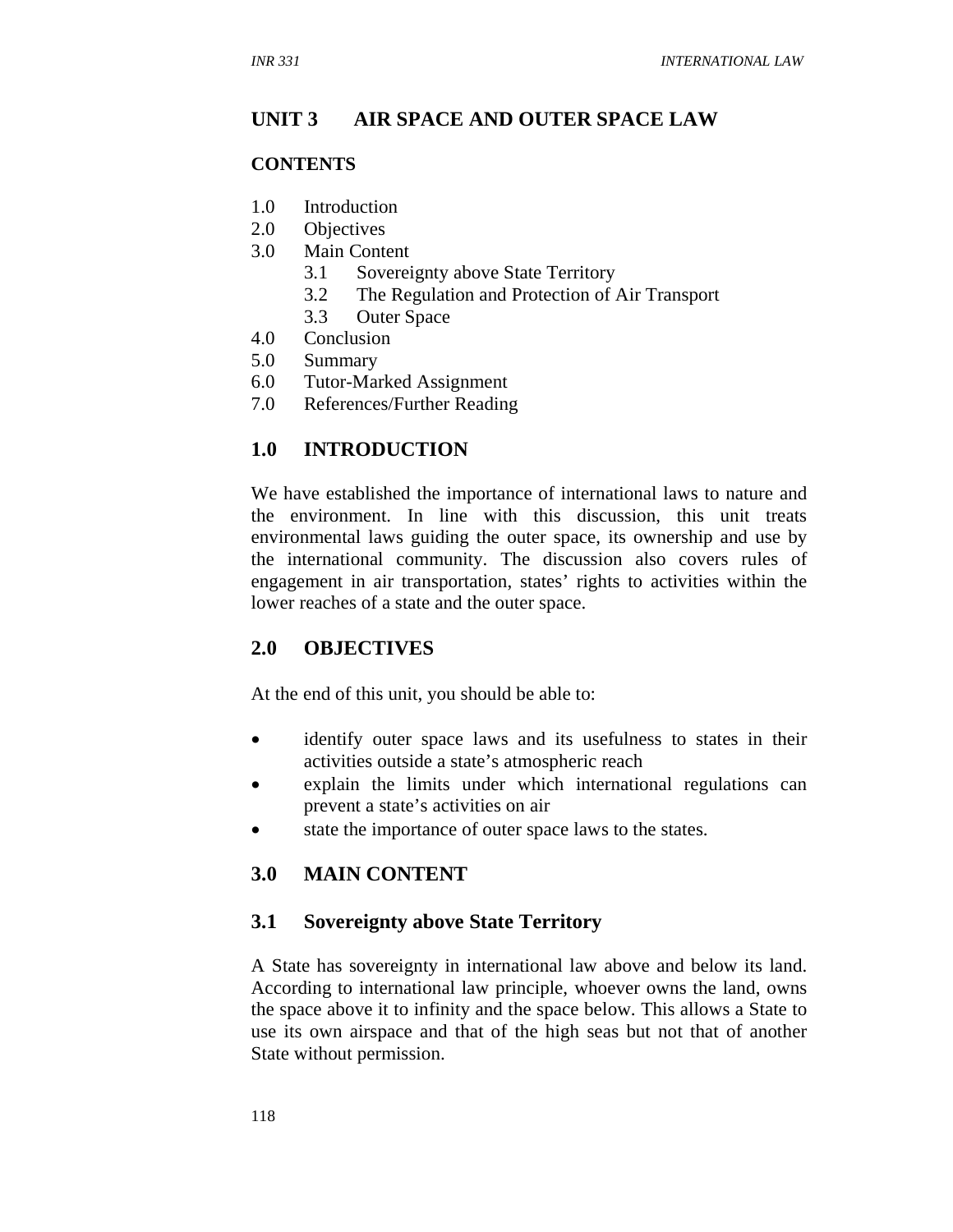The development of aircraft in the early  $20<sup>th</sup>$  century added new dimension to the regulations of airspace in state interaction with one another. This is because; war planes and fighter aircrafts can be used for surveillance as well as bombings during wars different from the regular peaceful use of the airspace for mere transportation purposes.

The revolving nature of the earth and manning of human in outer space by developed countries that have had no negative implications on States sovereignty in the outer space limits States' control. This places some limit to State's control of its outer space. Different distances have been suggested as the upper limits of a state sovereignty. An aircraft can reach a height of about 20 km although the greatest aerodynamic is about 40 km. the X-15 possesses characteristics of both air and space craft and can ascend to a height of about 75 km.

Another view is that sovereignty extends as high as an aircraft can fly and the next and the next 480 km is a contiguous zone with the right of innocent passage for all other states using non-military aircraft. The distance beyond is outer space free to all other States. It is also suggested that the sovereignty should extend to the lowest height that an object is required to circle the earth and that is between 100 km and 160 km.

Therefore, state sovereignty is recognised over the lower limits of the atmosphere including the areas where conventional flights are possible. The region of outer space, where objects circle the earth is open to all states. However, States sovereignty would persist beyond the lower reaches if the activities in the outer space have grave human security breaches on the State or human welfare.

#### **SELF-ASSESSMENT EXERCISE**

1. State the conditions for the regulation and control of the outer space by states according to international law.

## **3.2 The Regulation and Protection of Air Transport**

The Paris Conference of 1919 on Air transport reinforced the *ad coelum*  principle, doctrine of absolute sovereignty above a State's sovereignty and distinguished between scheduled and non-scheduled flights. It made provision as well for the registration of aircrew, certificates of airworthiness, aircraft licenses, rule of traffic and so on.

There was also the Havana Convention of 1928. However, civil aviation today is regulated mainly by the Chicago Convention of 1944 which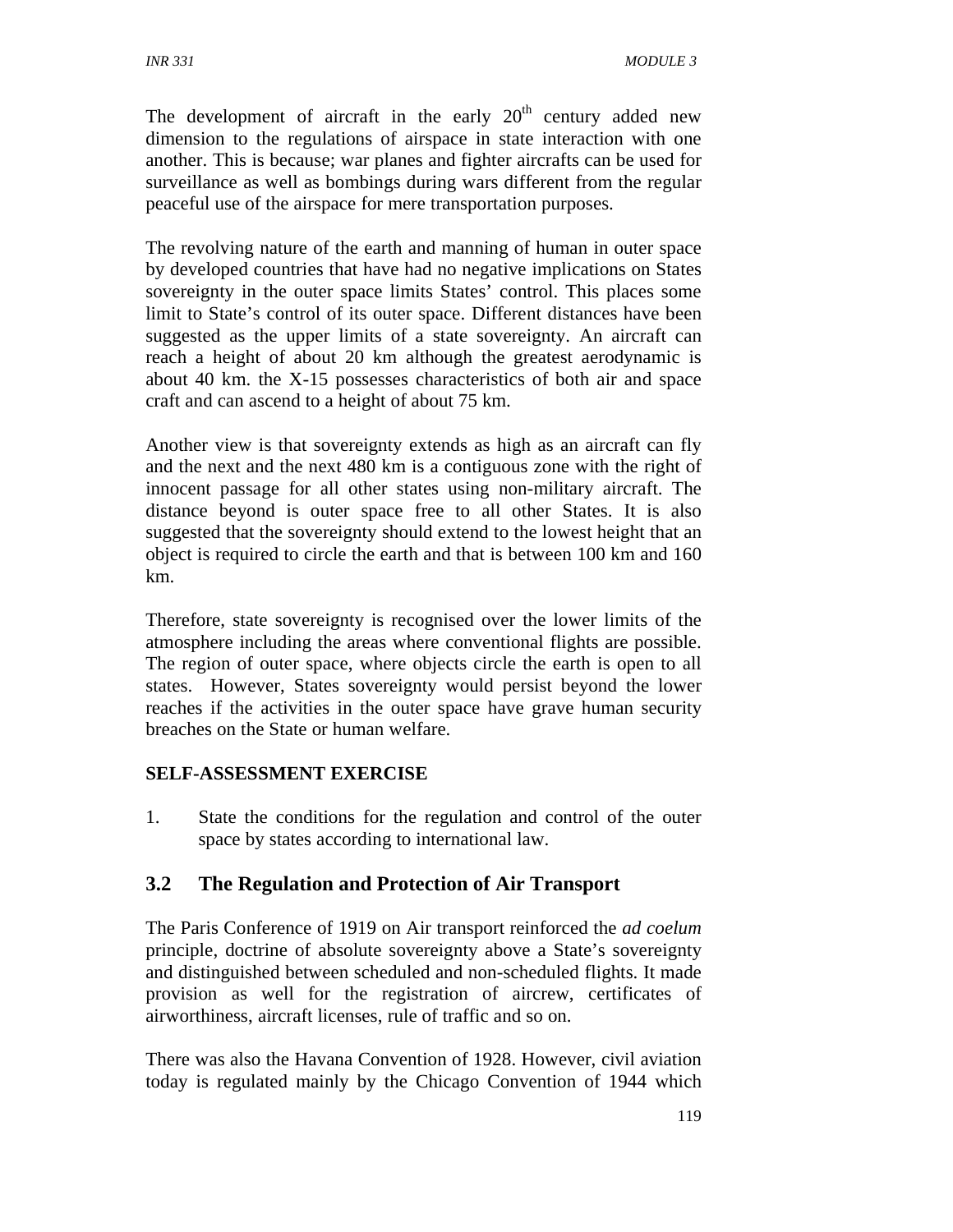reaffirms State's sovereignty over airspace but creates rights and duties for member-states in air transportation. The Convention established the regulations for air navigation and transportation as well as the International Civil Aviation Organisation (ICAO) to administer the rules. This convention adopted two out of the five freedom of air advocated by the United States including:

- 1. Freedom to fly across Grantor State without landing
- 2. Freedom to land for non-traffic purposes such as refueling and repairs

These two being transit rights while the next three are traffic rights but were not adopted.

- 3. Freedom to carry passengers, cargo, and mail from the Grantee State to the Grantor State.
- 4. Freedom to carry passengers, cargo and mail from the Grantee State to the Grantee State.
- 5. Freedom to carry passengers, cargo and mail from the Grantee and the Grantor States as well as from or to third States on the same route which may be intermediate or beyond.

Other regulations and convention also provides conducts in airspace travels including provision for what is expected of aircrew and prevention of crimes such as bombings, hijacking and so on. There is the Tokyo Convention on offences and other acts committed on Board Aircraft 1963, Hague Convention for the Suppression of Unlawful Seizure of Aircraft 1970 and the International Convention against the taking of Hostages 1979 among others. In all of these, a State uses reasonable force against aircraft that breaches its sovereignty such as ordering it to land but every state tries to safeguard the safety of lives and the aircraft in air transportation regulations.

#### **SELF-ASSESSMENT EXERCISE**

Clearly state and explain the provisions of the Chicago convention of 1928 and relate these provisions to air transportation regulations today.

#### **3.3 Outer Space**

From the foregoing, it could be seen that the outer space is full of activities. It is the responsibility of states and international organisations to protect the outer space. The United Nations General Assembly passed a number of resolutions calling for non-militarisation, peaceful uses and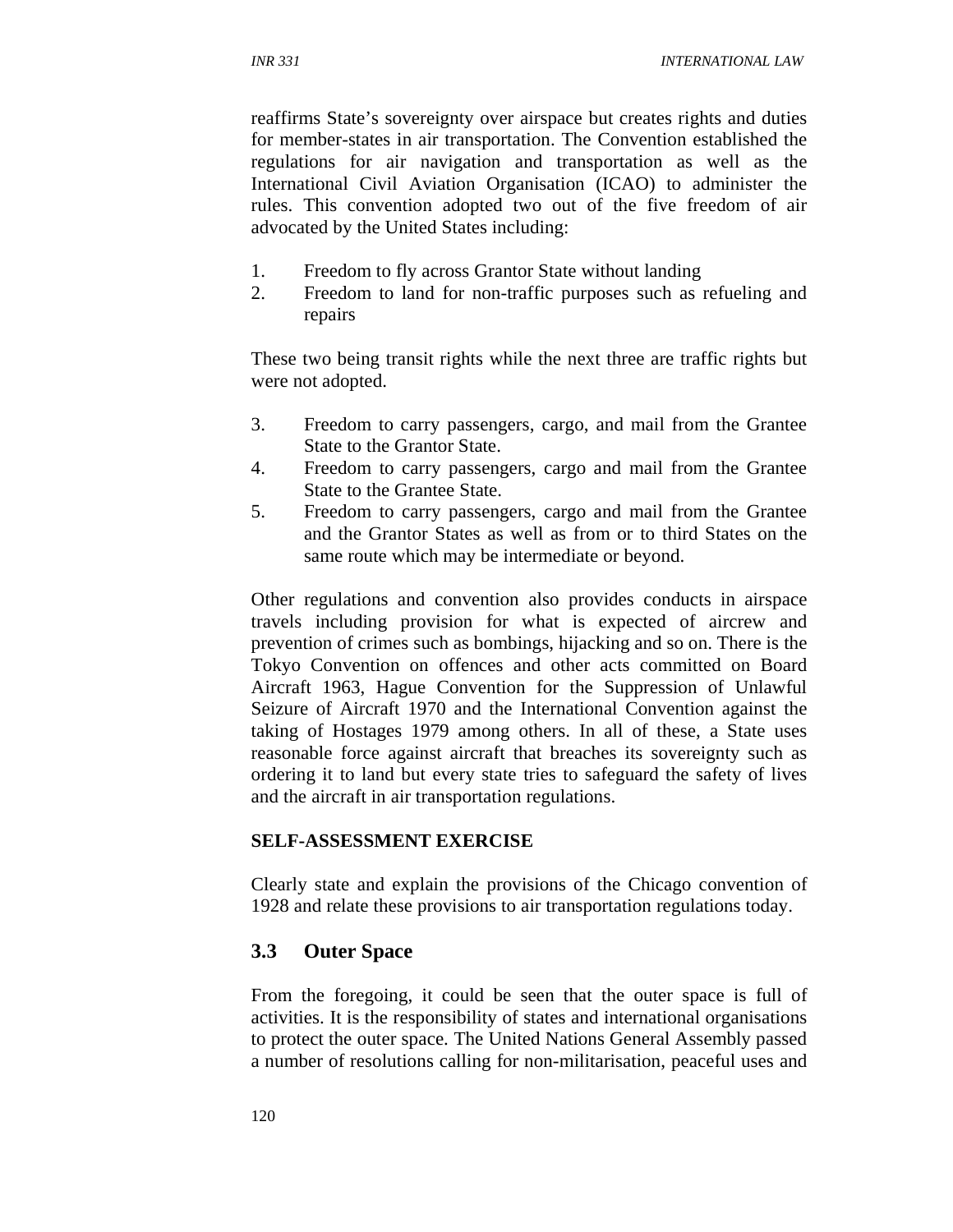international cooperation in space exploration and other relationship in the outer space.

The Nuclear Test Ban Treaty of 1963 prohibits the explosion of nuclear weapons in outer space or anywhere else if it will cause radioactive debris outside the territory of the State exploding it.

The Treaty on the Principles Governing the Activities of States in the Exploration and Use of Outer Space, including the Moon and other Celestial Bodies 1967 restrict the use of outer space to peaceful uses only. It prohibits the appropriation of celestial bodies by any means and entrenches the freedom of scientific investigation, exploration and use.

There is also the United Nations Convention on International Liability for Damage caused by Space Objects 1972 concerning for instance satellites installation in the outer space. Under this convention, a launching state launches and is responsible for the payment of compensation for damage caused by the space object on earth or to aircraft in flight.

These regulations find expression in the United Nations General Assembly Resolution 1721 A (xvi) 1961 which asserts that international law applies to outer space and that "Outer Space and Celestial Bodies are …not subject to national appropriation".

## **SELF-ASSESSMENT EXERCISE**

How influential is the United Nations in the regulation of Outer Space?

# **4.0 CONCLUSION**

There are more conventions and protocols intended preserve the outer space and activities thereof. It is expected that by obliging to these regulations development and advancement in states' activities and uses of objects in the space will not have negative consequences on states in the relations with one another. It could be seen however that most of the conventions help to promote a mastery of the outer space by developed countries.

## **5.0 SUMMARY**

The above identified few of the conventions on state's control of the outer space. It showed the rights and sovereignty of a state over the outer space above it and regulations for air transportation, that has become a veritable tool or relationship among states. It ended by stating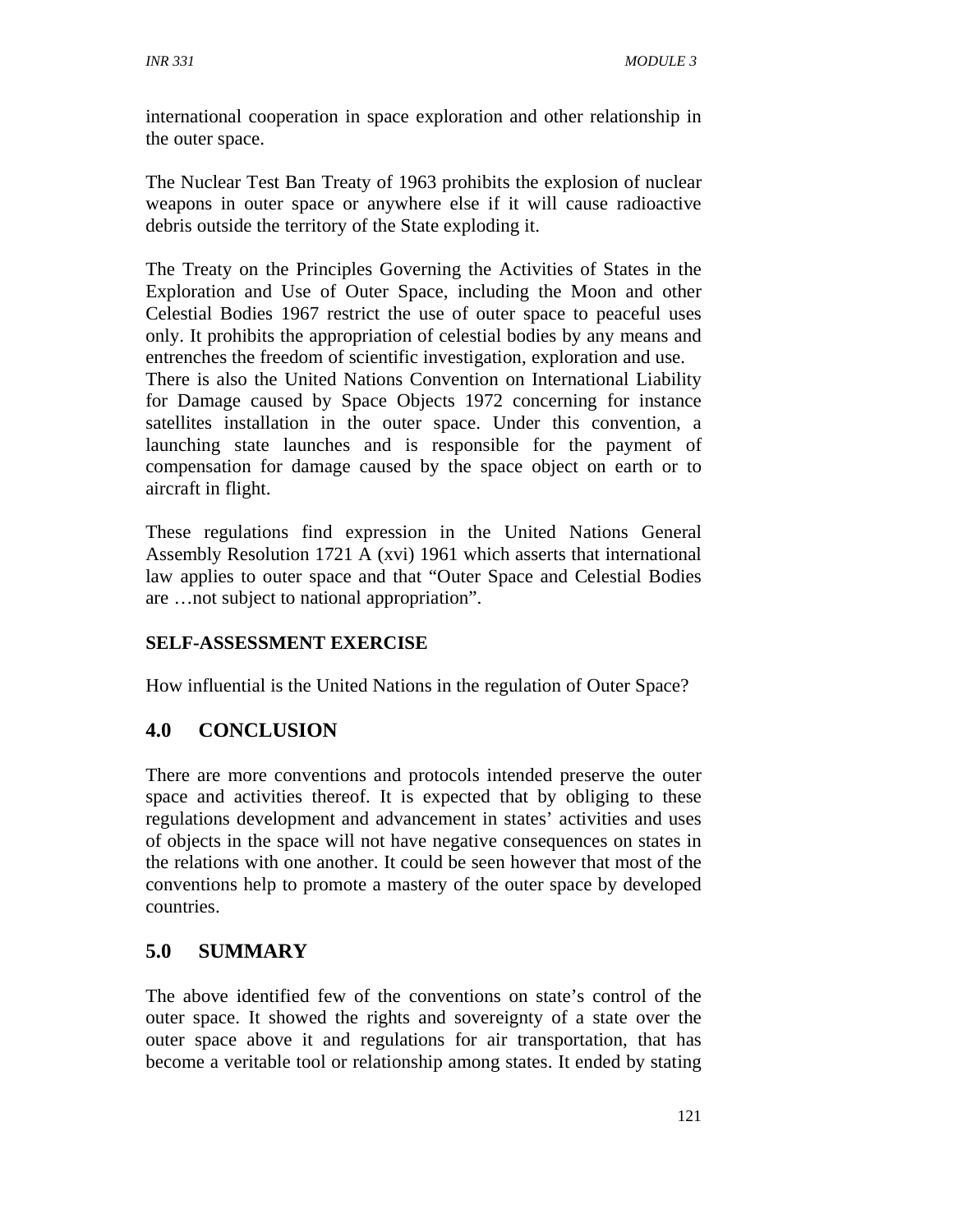the importance of the United Nations provision in preventing the appropriation of the outer space.

### **6.0 TUTOR-MARKED ASSIGNMENT**

- 1. How effective are outer space regulations to states whose technological advancements can manipulate outer space limits set by international conventions?
- 2. How true is the assertion that international regulations in the outer space help promote developed countries superiority in International Law?

## **7.0 REFERENCES/FURTHER READING**

- Rothwell, R. D. & Stephens, T. (2010). *The International Law of the Sea.* Oxford: Hart Publishing.
- Umozurike, U. O. (2005). *Introduction to International Law.* (5th ed.). Ibadan: Spectrum Books Limited.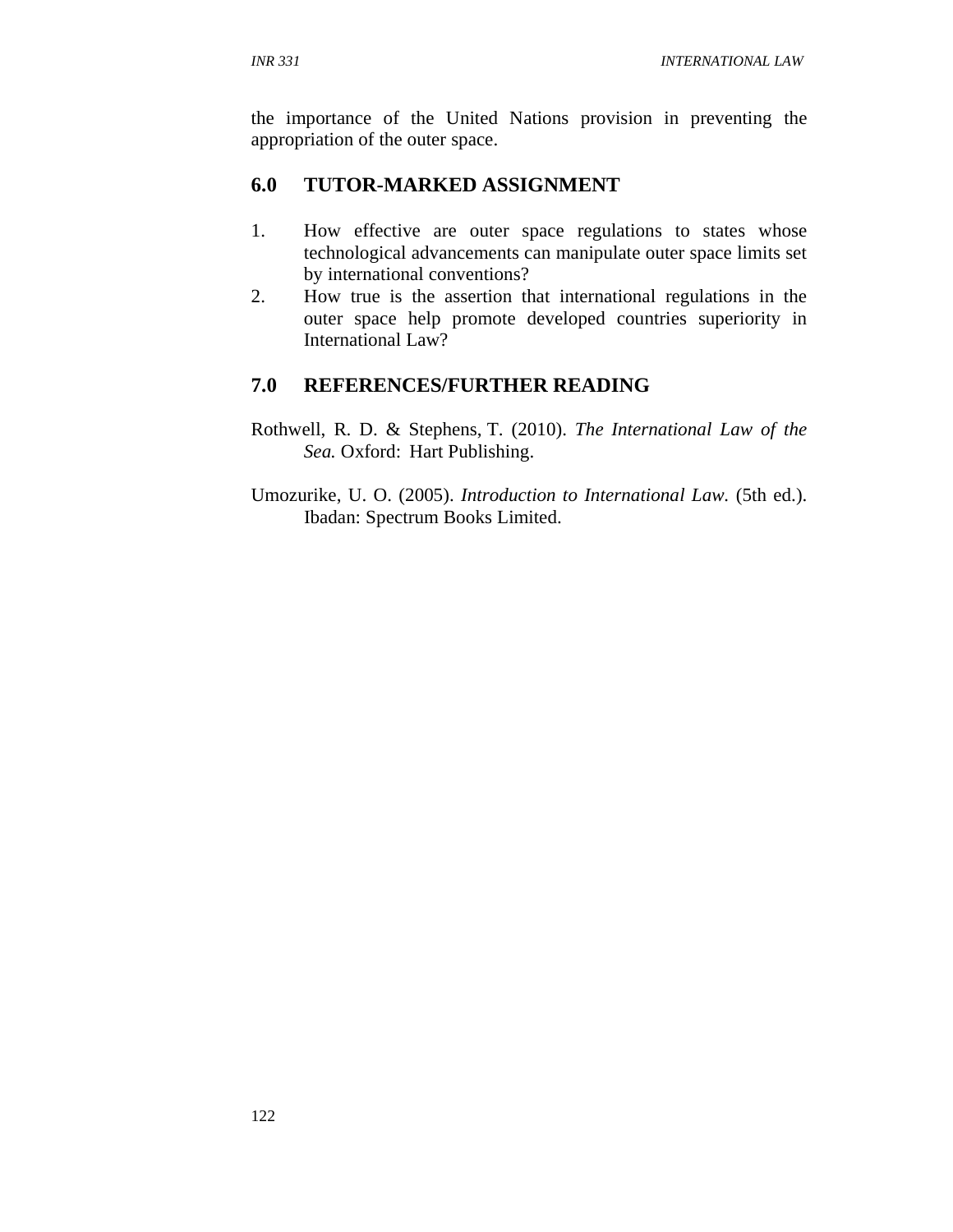# **UNIT 4 OTHER INTERNATIONAL LAWS ON THE PROTECTION OF THE ENVIRONMENT**

### **CONTENTS**

- 1.0 Introduction
- 2.0 Objectives
- 3.0 Main Content
	- 3.1 Stockholm Conference of 1962
	- 3.2 Rio de Janeiro Conference of 1992
	- 3.3 Kyoto Protocol of 1996
- 4.0 Conclusion
- 5.0 Summary
- 6.0 Tutor-Marked Assignment
- 7.0 References/Further Reading

# **1.0 INTRODUCTION**

The environment is a very crucial part of nature and a heritage from which man derives survival. Human activities on the environment have had significant consequences both positively and negatively on the lives of man at the moment, the environment and future generations. In a bid to regulate human beings reliance on the environment, several regulations have been reached at international conferences that have today formed part of international law by which states somehow tacitly operate. This unit examines the Stockholm conference, Rio de Janeiro Conference and the Kyoto Protocol among many other international environmental regulations.

## **2.0 OBJECTIVES**

At the end of this unit, you should be able to:

- state why there are international regulations and laws on the environment
- identify some international laws of the environment
- outline the importance of these laws.

# **3.0 MAIN CONTENT**

## **3.1 Stockholm Conference of 1962**

The United Nations Conference on the Human Environment (also known as the Stockholm Conference) was an international conference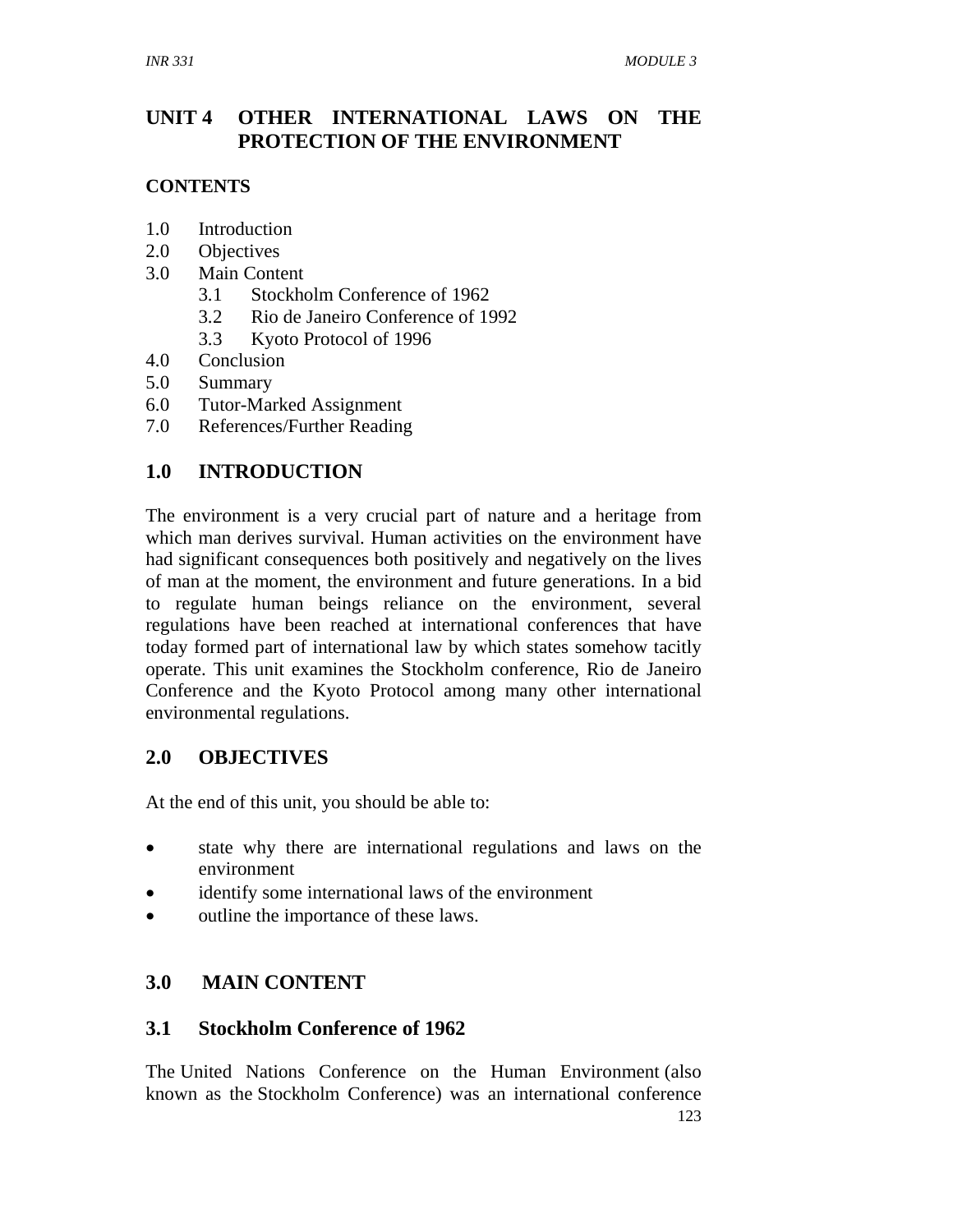convened under United Nations auspices held in Stockholm, Sweden from June 5–16, 1972. It was the UN's first major conference on international environmental issues, and marked a turning point in the development of international environmental politics.

Being the precursor to the 1992United Nations Earth Summit in Rio de Janeiro, Brazil, the meeting agreed upon a Declaration containing 26 principles concerning the environment and development; an Action Plan with 109 recommendations, and a Resolution. Many believe the most important result of the conference was the precedent it set for international cooperation in addressing environmental degradation. The nations attending agreed that they shared responsibility for the quality of the environment, particularly the oceans and the atmosphere, and they signed a declaration of principles, after extensive negotiations, concerning their obligations. The conference also approved an environmental fund and an action programme, which involved 200 specific recommendations for addressing such problems as global climatic change, marine pollution, population growth, the dumping of toxic wastes, and the preservation of biodiversity. A permanent environmental unit was established for coordinating these and other international efforts on behalf of the environment; the organisation that became the United Nations Environmental Programme was formally approved by the General Assembly later that same year and its base established in Nairobi, Kenya. This organisation has not only coordinated action but monitored research, collecting and disseminating information, and it has played an ongoing role in international negotiations about environmental issues.

The conference, and more importantly the scientific conferences preceding it, had a real impact on the environmental policies, for instance, the European Community (that later became the European Union) in 1973, created the Environmental and Consumer Protection Directorate, and composed the first Environmental Action Program. In addition, the conference sensitised the globe on the importance of the environment leading to increased interest and research collaboration which for instance paved the way for further understanding of environmental issues like global warming, which has led to such agreements as the Kyoto Protocol.

#### **SELF-ASSESSMENT EXERCISE**

What are the main contributions of the Stockholm conference of 1972 to International law especially those concerning the environment?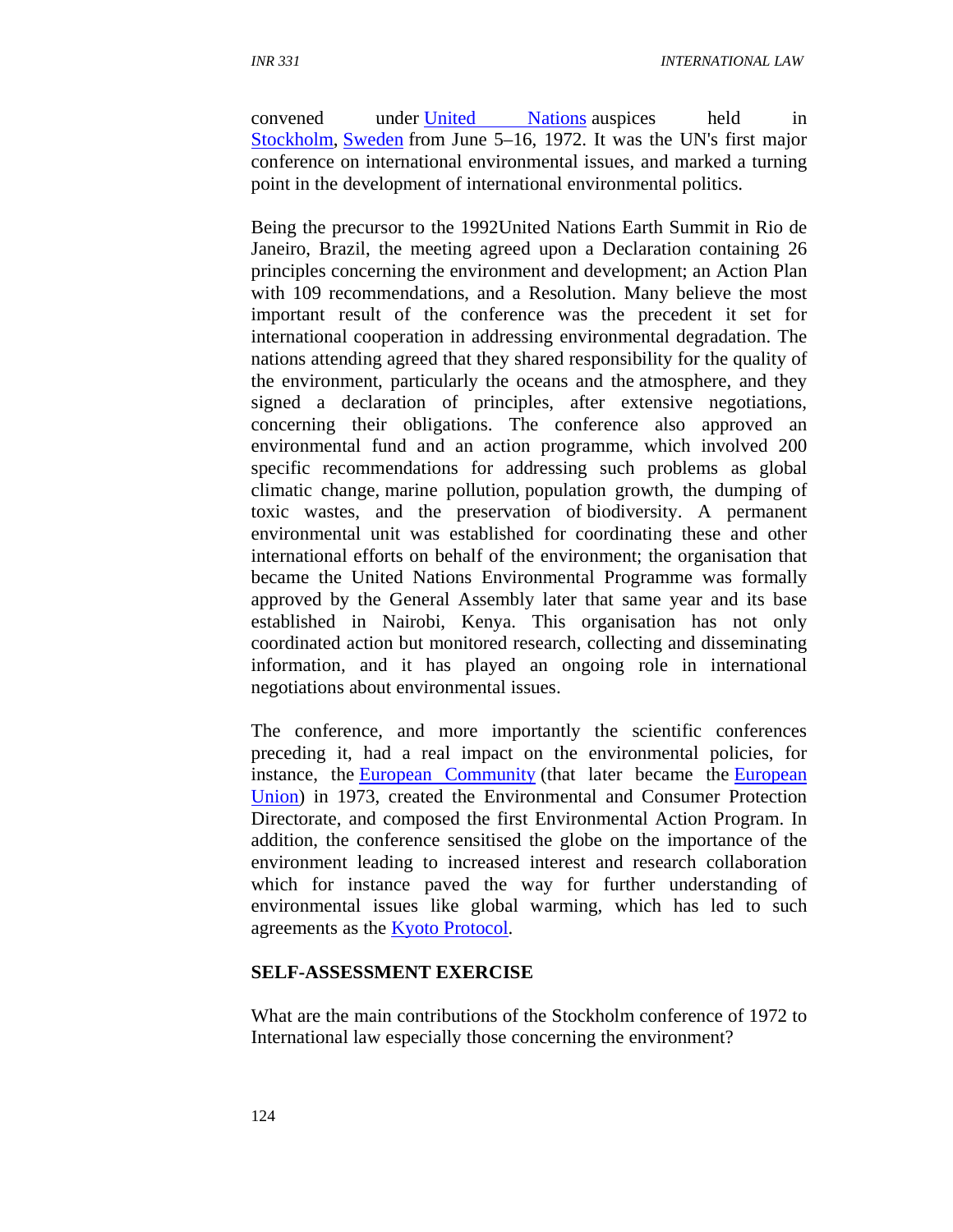## **3.2 Rio de Janeiro Conference of 1992**

The Earth Summit in Rio de Janeiro was unprecedented for a United Nations conference, in terms of both its size and the scope of its concerns. Twenty years after the first global environment conference in Stockholm, the UN sought to help Governments rethink economic development and find ways to halt the destruction of irreplaceable natural resources and pollution of the planet. Hundreds of thousands of people from all walks of life were drawn into the Rio process. They persuaded their leaders to go to Rio and join other nations in making the difficult decisions needed to ensure a healthy planet for generations to come.

The conference focuses on the review of four key issue areas including:

- 1. Patterns of production, particularly the production of toxic components, such as lead in gasoline, or poisonous waste — are being scrutinised in a systematic manner by the UN and Governments alike;
- 2. Alternative sources of energy are being sought to replace the use of fossil fuels which are linked to global climate change;
- 3. New reliance on public transportation systems is being emphasised in order to reduce vehicle emissions, congestion in cities and the health problems caused by polluted air and smog; and
- 4. Greater awareness of and concern over the growing scarcity of water.

At the end, the Earth Summit as the Rio Conference is known resulted in the following documents:

- 1. Rio Declaration on Environment and Development
- 2. Agenda 21
- 3. Forest Principles

Moreover, two important legally binding agreements were opened for signature:

- 1. Convention on Biological Diversity
- 2. United Nations Framework Convention on Climate Change (UNFCCC).

The Earth Summit influenced all subsequent UN conferences, which have examined the relationship between human rights, population, social development, women and human settlements and the need for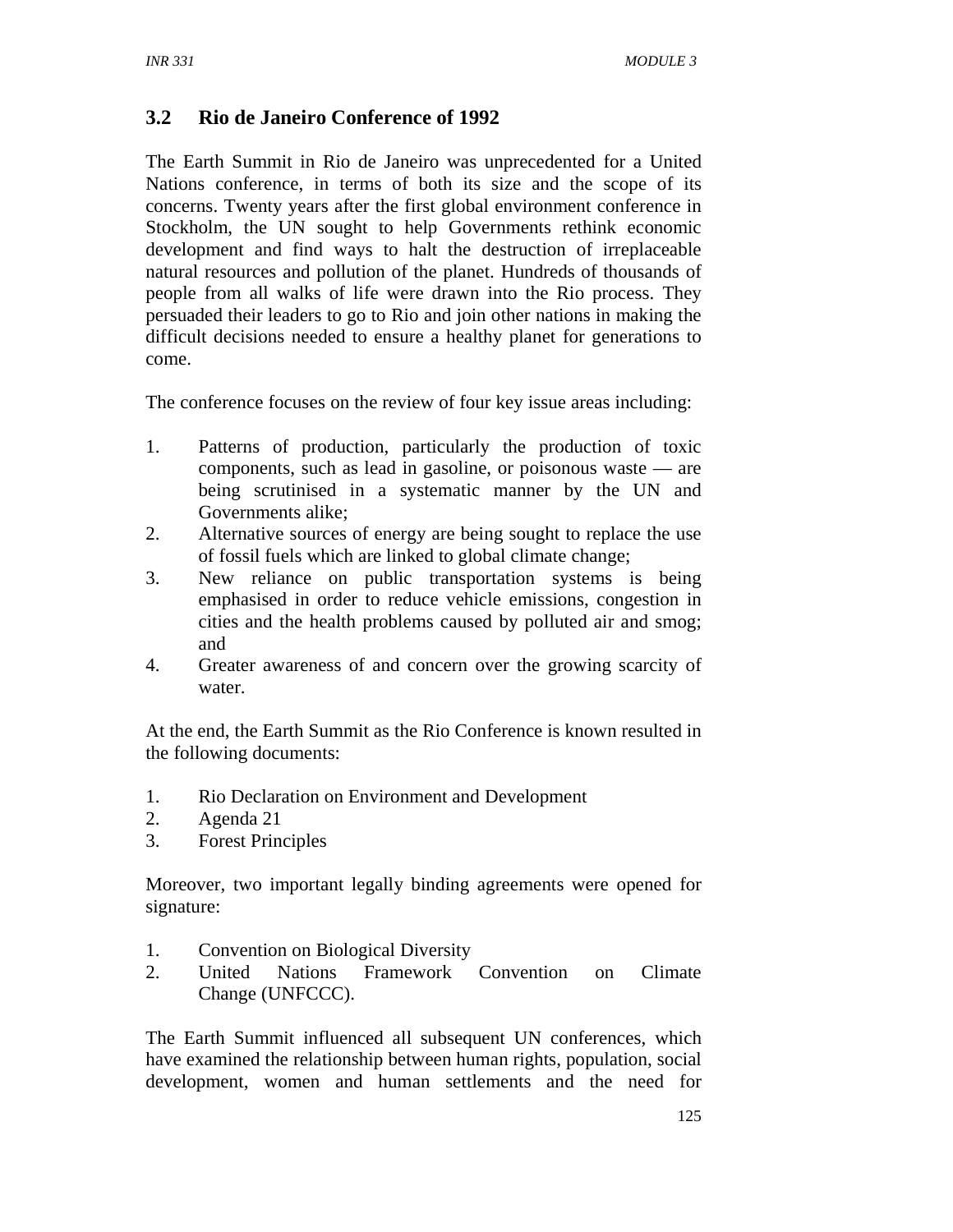#### **SELF-ASSESSMENT EXERCISE**

State clearly the provisions of Agenda 21 and its impacts on the international environmental protection.

#### **3.3 Kyoto Protocol of 1996**

The Kyoto Protocol is a protocol to the United Nations Framework Convention on Climate Change (UNFCCC), aimed at fighting global warming arising from human industrial activities. The UNFCCC is an international environmental treaty with the goal of achieving the stabilisation of greenhouse gas concentrations in the atmosphere at a level that would prevent dangerous anthropogenic interference with the climate system.

The major feature of the Kyoto Protocol is that it sets binding targets for 37 industrialised countries and the European community for reducing greenhouse gas (GHG) emissions. This amounts to an average of five per cent against 1990 levels over the five-year period 2008-2012. The major distinction between the Protocol and the Convention is that while the Convention encouraged industrialised countries to stabilise GHG emissions, the Protocol commits them to do so.

Under the Protocol, countries' actual emissions have to be monitored and precise records have to be kept of the trades carried out. The registry systems track and record transactions by Parties under the mechanisms. The UN Climate Change Secretariat, based in Bonn, Germany, keeps an international transaction log to verify that transactions are consistent with the rules of the Protocol. Reporting is done by Parties by way of submitting annual emission inventories and national reports under the Protocol at regular intervals. A compliance system ensures that Parties are meeting their commitments and helps them to meet their commitments if they have problems doing so.

The Kyoto Protocol, like the Convention, is also designed to assist countries in adapting to the adverse effects of climate change. It facilitates the development and deployment of techniques that can help increase resilience to the impacts of climate change. The Adaptation **Fund** was established to finance adaptation projects and programmes in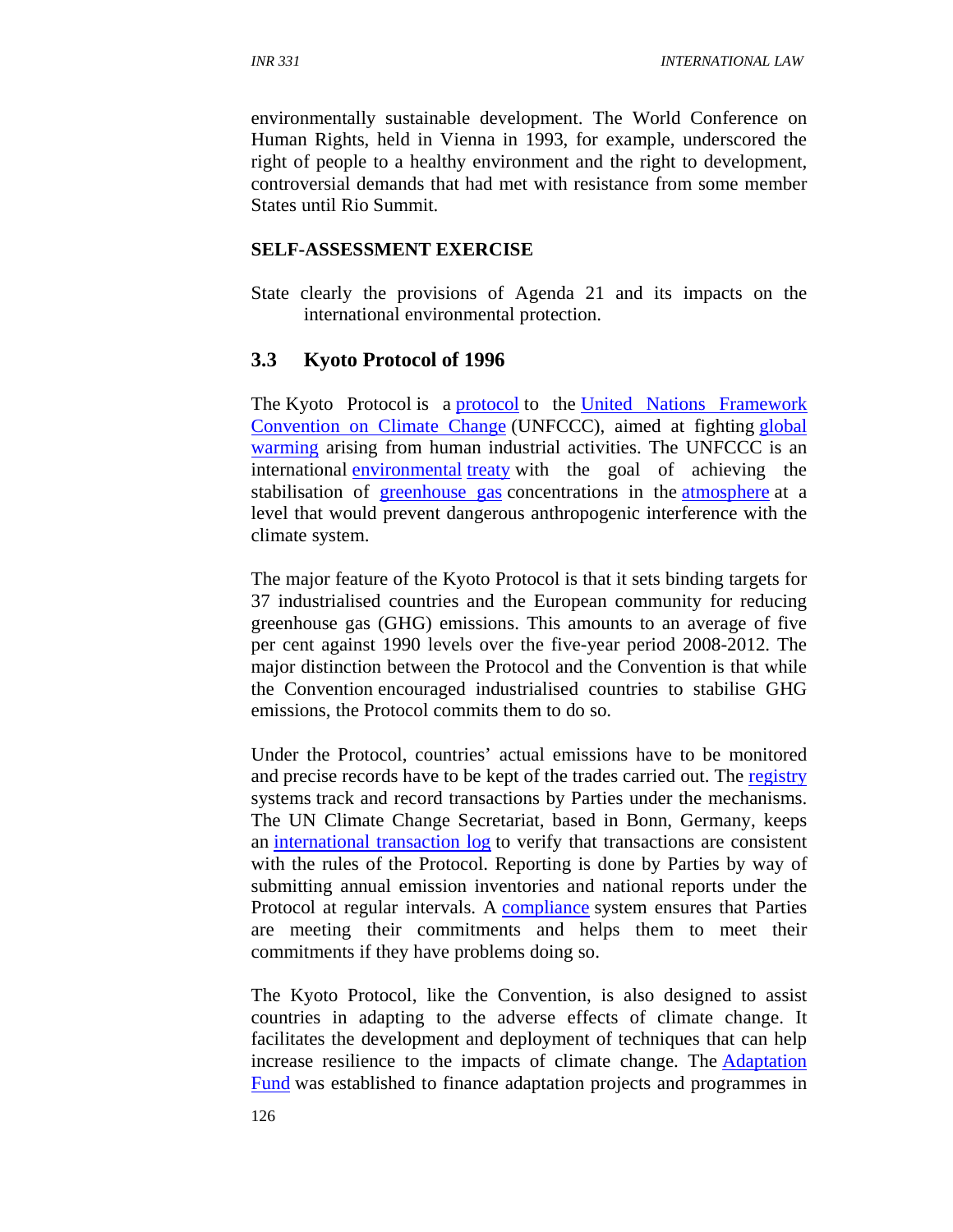developing countries that are Parties to the Kyoto Protocol. The Fund is financed mainly with a share of proceeds from CDM project activities.

The major challenges to the reduction of GHG remain the developed countries led by the United States that has refused to sign the Protocol into law because it argues over 80 per cent of the most populous people in the world are not parties to the Protocol. According to former US President George Bush the Protocol "exempts 80% of the world, including major population centers such as China and India, from compliance, and would cause serious harm to the US economy". The protection of their economy weakens therefore the effectiveness of the Protocol just as their neglect of other international law has rendered such laws impotent.

# **SELF-ASSESSMENT EXERCISE**

In the face of states agitation for economic development and prosperity, can the Kyoto Protocol reduce global warming?

# **4.0 CONCLUSION**

From the foregoing, the environmental laws are many and states continue to hold international conferences to control the spate of harmful activities to the human environment.

# **5.0 SUMMARY**

The above had taken a look at some environmental laws on the protection of the environment. It states how important it is for states to work together if these laws are to make meaningful impact on the environment as individual interests have negative implications for the enforcement and preservation of these laws.

# **6.0 TUTOR-MARKED ASSIGNMENT**

- 1. What are the contributions of international environmental laws on international law?
- 2. Identify the strengths and weaknesses of international environmental laws on States.

# **7.0 REFERENCES/FURTHER READING**

- Baylis, J. & Smith Steve (2005). *The Globalisation of World Politics.* (3rd ed.). Oxford: Oxford University Press.
- McCormick, J. (1995). *The Global Environmental Movement.* London: John Wiley.
- Oyeshola, D. (2008). *Sustainable Development: Issues and Challenges for Nigeria.* Ibadan: Daily Graphics.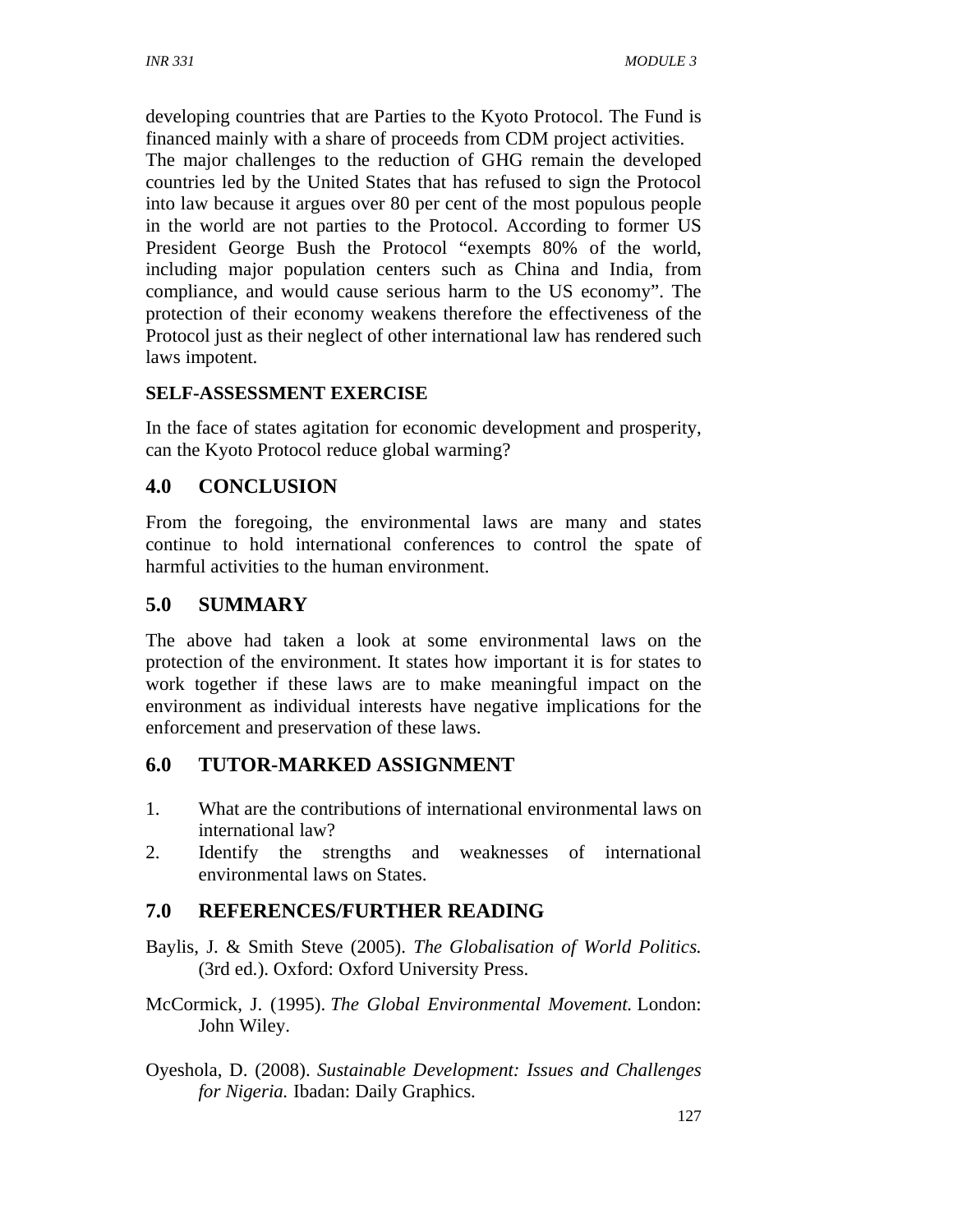### **MODULE 4 THE POLITICS OF INTERNATIONAL LAWS**

- Unit 1 Sovereignty and Recognition of States in Modern International Law
- Unit 2 Jurisdiction
- Unit 3 State Responsibility
- Unit 4 Nationality

## **UNIT 1 SOVEREIGNTY AND RECOGNITION OF STATES IN MODERN INTERNATIONAL LAW**

#### **CONTENTS**

- 1.0 Introduction
- 2.0 Objectives
- 3.0 Main Content
	- 3.1 What is Sovereignty?
	- 3.2 How does a State Acquire Sovereignty?
	- 3.3 How does a State Lose Sovereignty?
	- 3.4 The Relevance of Sovereignty in Contemporary International Law?
- 4.0 Conclusion
- 5.0 Summary
- 6.0 Tutor-Marked Assignment
- 7.0 References/Further Reading

## **1.0 INTRODUCTION**

The general aim of this module is to identify how very key concepts are applied by states in their interaction with one another. By so doing, you will have a better understanding of these concepts as well as understand the politics involved in state interaction with one another so as to use these concepts appropriately and in future analysis. In addition, this module points out the relevance of these concepts in how states politicise international law to favour their interests.

This module is made up of four units comprising concepts like sovereignty, state jurisdiction, state responsibility, and nationalism in international law. One of the key concepts in contemporary international law and in fact international relations is sovereignty. Though, it is a concept that relates to state's recognition in the international system, especially because it grants a state the recognition to become a member of an international organisation, it is a concept that has been increasing challenged by the emergence of new actors in the international system. We therefore, in this unit, examine the various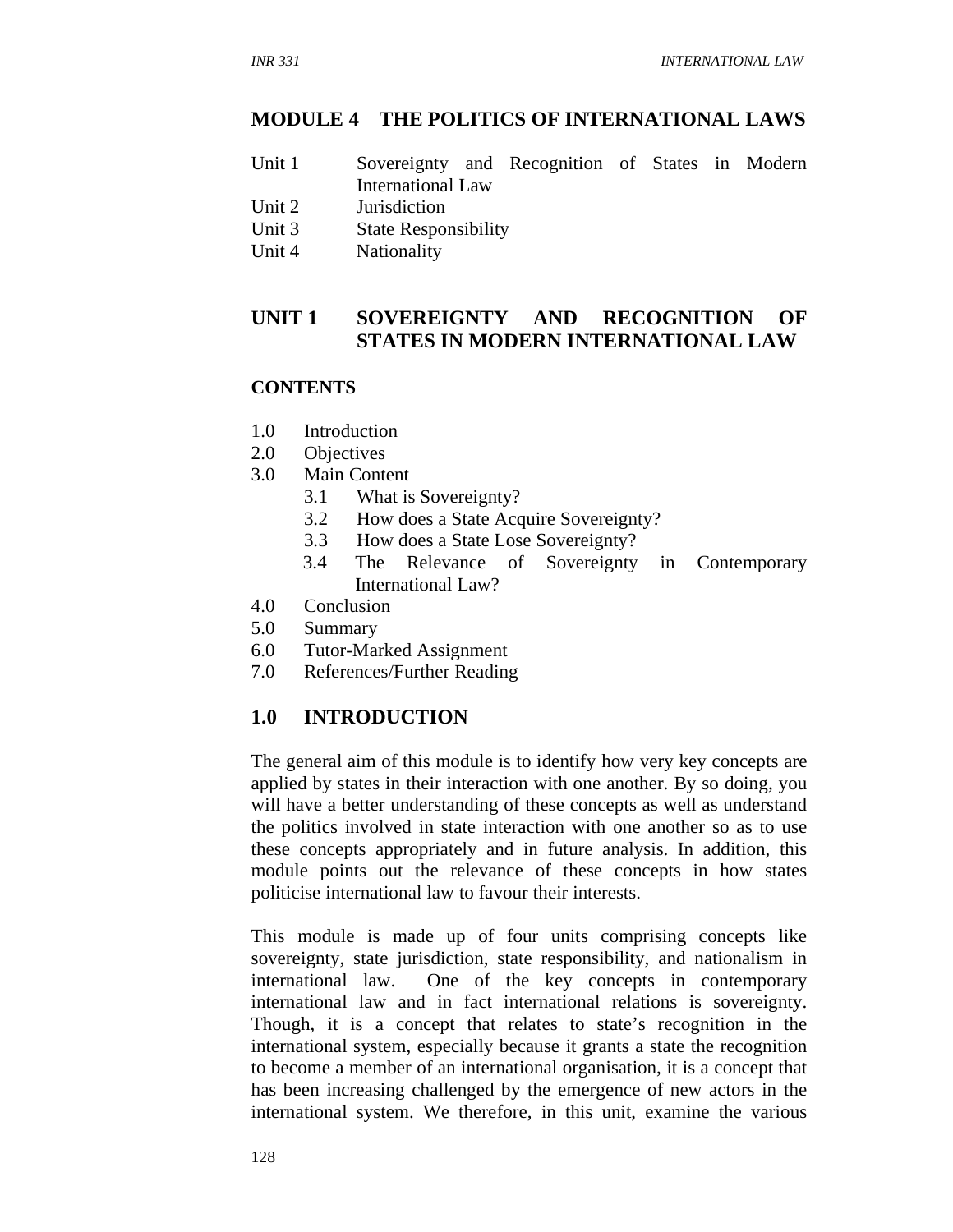definitions of sovereignty by scholars with the aim of enhancing our understanding of the concept and using such understanding to explain the importance of sovereignty to states in the contemporary international system.

# **2.0 OBJECTIVES**

At the end of this unit, you should be able to:

- define sovereignty from different perspectives of scholars and international organisations
- explain the evolution of sovereignty and how a state can acquire sovereignty
- state how a state can lose sovereignty
- determine the relevance of sovereignty in relation to the desire to acquire sovereignty by states in the contemporary international system where the concept has been seriously challenged.

# **3.0 MAIN CONTENT**

# **3.1 What is Sovereignty?**

In its simplest meaning, it is the right of a state to make and enforce laws within its territory without external influence. Traditionally, it is the right in the authority found in the ruler over the subjects. From the writings of Socrates to Thomas Hobbes have sovereignty been reckoned with. Though largely defined in absolute terms especially in the work of Jean Bodin, six books of the commonwealth in 1576, Bodin sees sovereignty as a political doctrine that is both absolute and indivisible. According to this doctrine, in every state there must be one person (or one defined group of people) who has all the powers necessary to govern the community without external influence, and who is its sovereign. Sovereignty cannot be divisible between different people rather, as was the case in the  $16<sup>th</sup>$  century; it resides in the monarch or leader of the state.

Sovereignty is the supreme, absolute, and uncontrollable power by which any independent state is governed; supreme political authority; the supreme will; paramount control of the constitution and frame of government and its administration; the self-sufficient source of political power, from which all specific political powers are derived; the international independence of a state, combined with the right and power of regulating its internal affairs without foreign dictation.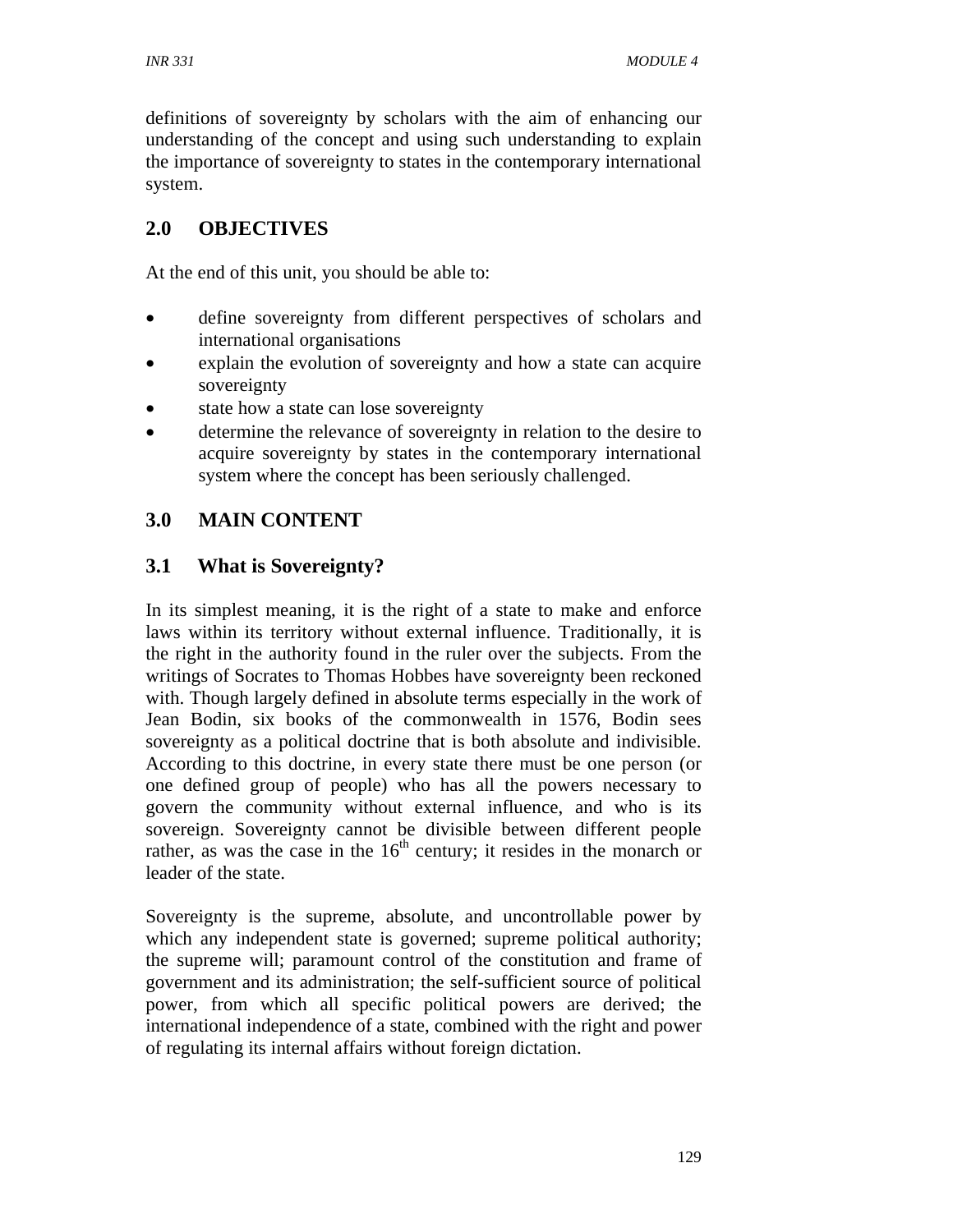At least, sovereignty can be defined in thirteen ways. They include:

- 1. Sovereignty as a personalised monarch (real or ritualised);
- 2. Sovereignty as a symbol for absolute, unlimited control or power;
- 3. Sovereignty as a symbol of political legitimacy;
- 4. Sovereignty as a symbol of political authority;
- 5. Sovereignty as a symbol of self-determined, national independence;
- 6. Sovereignty as a symbol of governance and constitutional order;
- 7. Sovereignty as a criterion of jurisprudential validation of all law (*grundnorm*, rule of recognition, sovereign);
- 8. Sovereignty as a symbol of the juridical personality of Sovereign Equality;
- 9. Sovereignty as a symbol of recognition;
- 10. Sovereignty as a formal unit of legal system;
- 11. Sovereignty as a symbol of powers, immunities, or privileges;
- 12. Sovereignty as a symbol of jurisdictional competence to make and/or apply law; and
- 13. Sovereignty as a symbol of basic governance competencies (constitutive process).

An important meaning associated with the concept of sovereignty identifies it with ultimate, effective political power. It has also been identified with the nature of law itself, the reference to power and political culture.

Today and particularly from the period of enlightenment, this concept has been interpreted to mean the power of a state often shared by the powers that make, enforce and interpret laws in the country i.e. arms that make up government comprising the legislature, executive and judiciary. There are two main features of sovereignty:

- (a) Separateness; and
- (b) Supremacy

By separateness, a sovereign state is no longer a part of another entity either as a colony or annex. Therefore, all colonies ceased to be part of the metropolis as soon as the power to make and enforce its laws is transferred after independence. This power Kosovo also got after it was been recognised by the United Nations in 2000. Taiwan is still part of the People's Republic of China (PRC) and cannot claim sovereignty like other countries in the world. The second important part if supremacy. A state is supremely sovereign, in as much as, it can make laws and enforce it using the powerful organs in the state without external interference within its territory.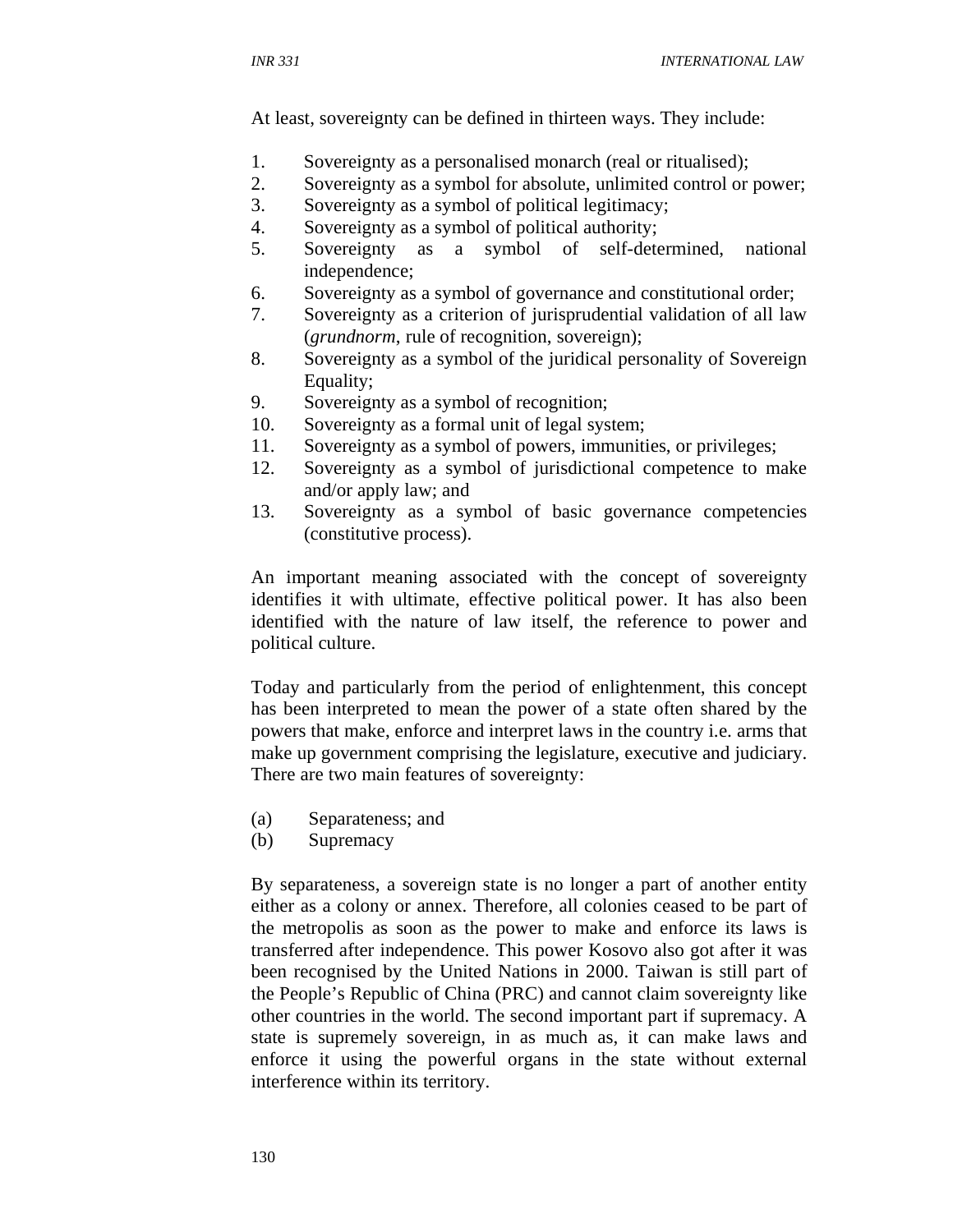#### **SELF-ASSESSMENT EXERCISE**

Compare and contrast the salient differences between the old definition of sovereignty and the modern definition of the concepts following writings of scholars from Bodin till the  $21<sup>st</sup>$  century.

### **3.2 How does a State Acquire Sovereignty?**

A state can acquire sovereignty through three major ways. They include

- (a) *Peaceful and formal means through independence*: This happens when a state that was a colony becomes independent and acquires sovereign status from its former colonial master. Examples of this kind of sovereign states include Nigeria in 1960, India in 1947, and Ghana in 1957. All of these states acquire independence through a constitutional formal process that is preceded by conferences and agreed date of withdrawal.
- (b) *Forceful war of secession*: a state can also acquire sovereignty by successfully fighting a secession war. This usually occurs when a state is made up of multiple ethnic groups or members that have divergent views about the existence of the state. This should be contrasted with devolution and confederation, where the national power gives some form of control to regional groups or powers. In the case of forceful secession, the breakaway state(s) acquire independent and equal status at the international level as the old state. While the attempt by the eastern part of Nigeria to breakaway and form the Biafra republic in 1967 failed, Croatia, Slovenia, Bosnia and Herzegovina, Montenegro, Macedonia and Serbia were the sovereign states that emerged from the former Yugoslavia.
- (c) International creation of sovereign states as well as recognition by other states and international organisations: a state can acquire sovereignty through recognition by other states and international organisations in the international system. Some states were never colonised while they were also never part of a wide sovereign entity before they acquire such sovereign status. Examples include the creation of Liberia in 1822 and Israel in 1947 with the support of the United States and Western Europe and recognised by the international system.

#### **SELF-ASSESSMENT EXERCISE**

Using concrete examples, discuss ways through which a state can acquire sovereignty and recognised by other states in the international system?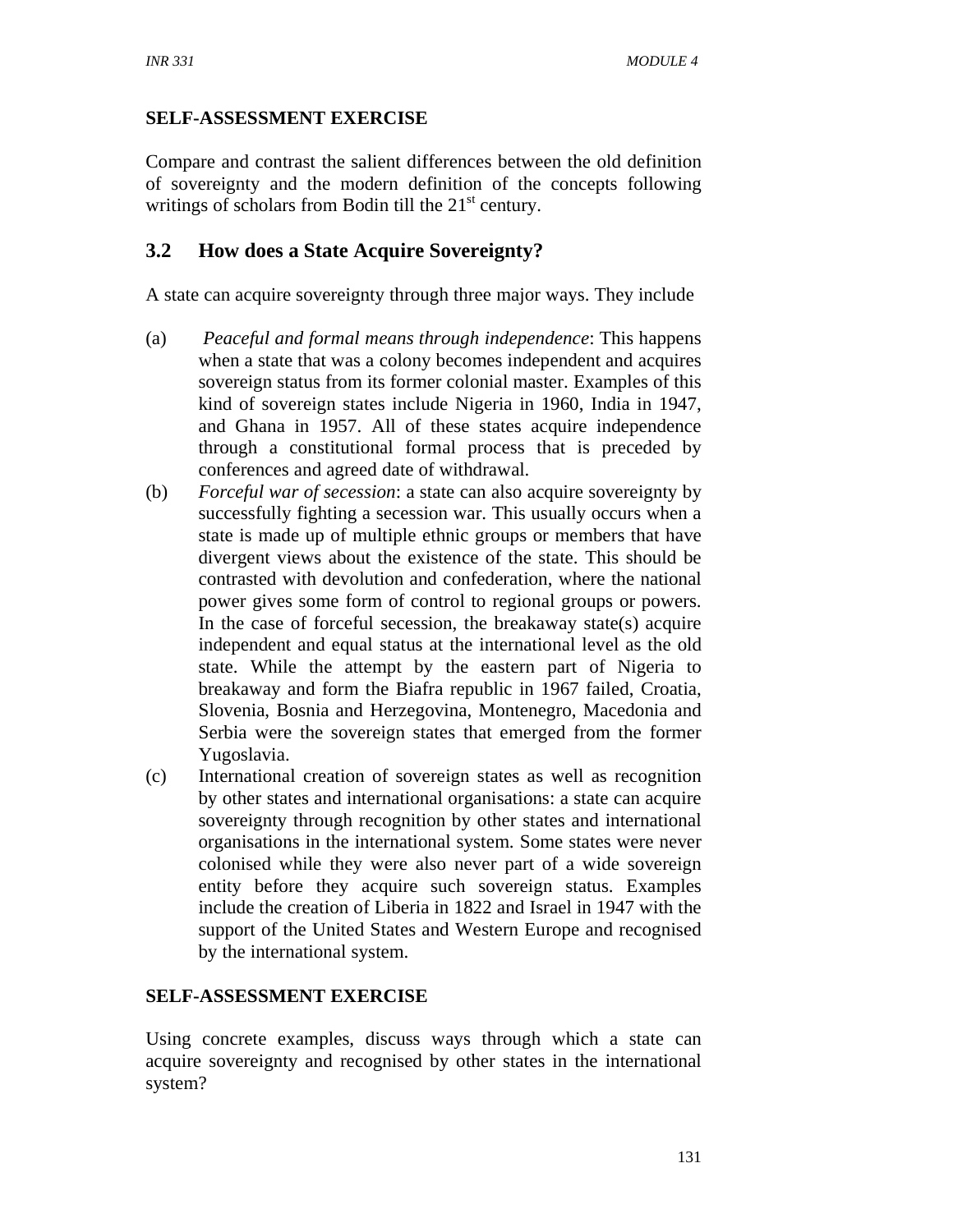#### **3.3 How does a State Lose Sovereignty?**

Just as states acquire sovereignty and become accepted into international relations, they can also loose sovereignty and 'disappear' from the international system. There are two ways of losing sovereignty:

- (a) *Voluntary loss*: A state can lose its sovereignty voluntarily when it decides to join with another state to form a more formidable state. A classical example remains the emergence of Tanzania from Tanganyika and Zanzibar in 1964. Both former states voluntary gave up their sovereignty to form a single country.
- (b) *Forceful annexation*: A state can also lose its sovereignty through forceful annexation by other state(s). Although, a practice usually condemned by states and against international law, states lose sovereignty when they are being overrun by another powerful state. In international relations, the forceful annexation of Kuwait by Iraq failed in the 1991 Persian Gulf War. Had Iraq succeeded, Kuwait would have ceased to enjoy sovereignty as an independent entity free from external influence and control.

#### **SELF-ASSESSMENT EXERCISE**

Discuss the circumstances (actors and factors) surrounding the failure of Iraq to hijack the sovereignty of Kuwait in 1989.

# **3.4 The Relevance of Sovereignty in Contemporary International Law?**

As a very important and useful concept in International law and relations, sovereignty of states is also being greatly challenged by both emerging actors and weaknesses in state existence in the international system. Those that challenge the power and existence of states do so largely due to their contributions to what is called international law. Actors particularly have emerged in international relations that have more relevance than states. They include:

- (a) *International Organisations or Institutions*: They are very influential because of their roles in the recognition of a state's sovereignty and the role they play in setting international agendas and laws. Every nations needs to gain acceptance into the United Nations for its sovereignty to be acknowledged by the international system. Other international organisations for instance the World Bank, African Union among others also have towering influence on states.
- (b) *Multinational Corporations (MNCs)*: MNCs wield influence over states due to their enormous wealth and geographical spread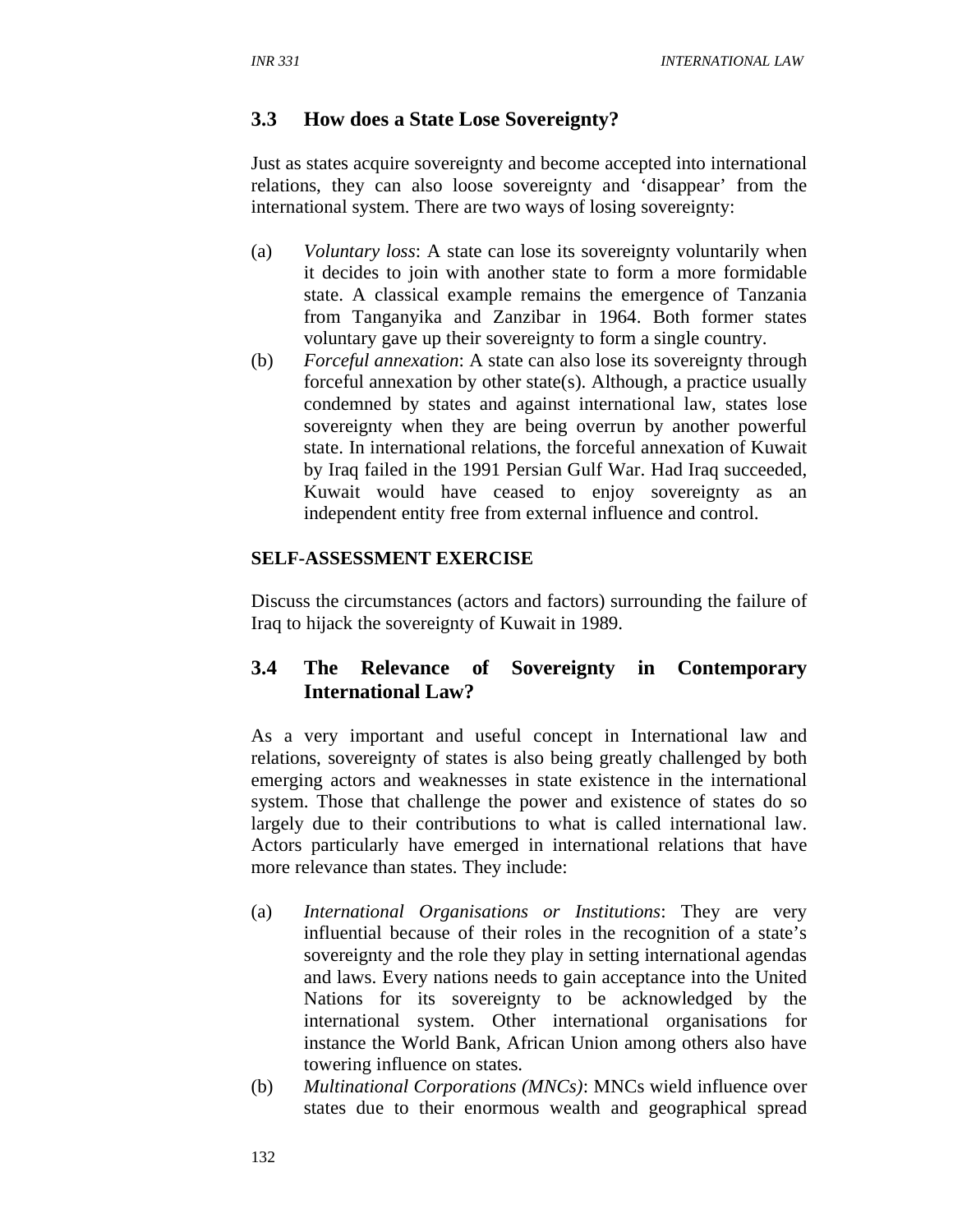around the world. The top ten biggest MNCs are individually richer than most counties in Africa and other developing countries in terms of their total revenue and a country's national income.

- (c) *Non-Governmental Organisations (NGOs):* NGOs also play prominent role that challenge state's sovereignty in contemporary international system.
- (d) *Individuals*: a good number of influential individuals now also determine what is acceptable or otherwise in the international system. Some of these individuals also have a large number of followers that states cannot, at times, control. Individuals like Bill Gates and Nelson Mandela have high influence above states in international matters.

However, this should not in any way be understood as making states sovereignty completely irrelevant. States sovereignty is crucial for many reasons some of which include that:

- (a) Only states can form and be members of international organisations like the United Nations
- (b) State can determine the fate and existence of MNCs in their countries through legislation and regulations
- (c) The regular quest and agitation for sovereignty buttresses the point of its importance. If sovereignty is irrelevant, then Israel and Palestine would not have been at war with each other since 1948.

#### **SELF-ASSESSMENT EXERCISE**

Writing from the background that sovereignty is irrelevant in contemporary international law and relations, state the relevance of sovereignty to states.

## **4.0 CONCLUSION**

What the above has done is to analyse sovereignty in international law. It is a concept that defines both the power of the state over and above its citizens and a standard for the understanding of the equality of states. Any state that wants to be recognised as truly independent and part of the international system must be sovereign i.e. separate and supreme and having a defined territory. This principle, states have preserved since the treaty of West Phalia in 1648.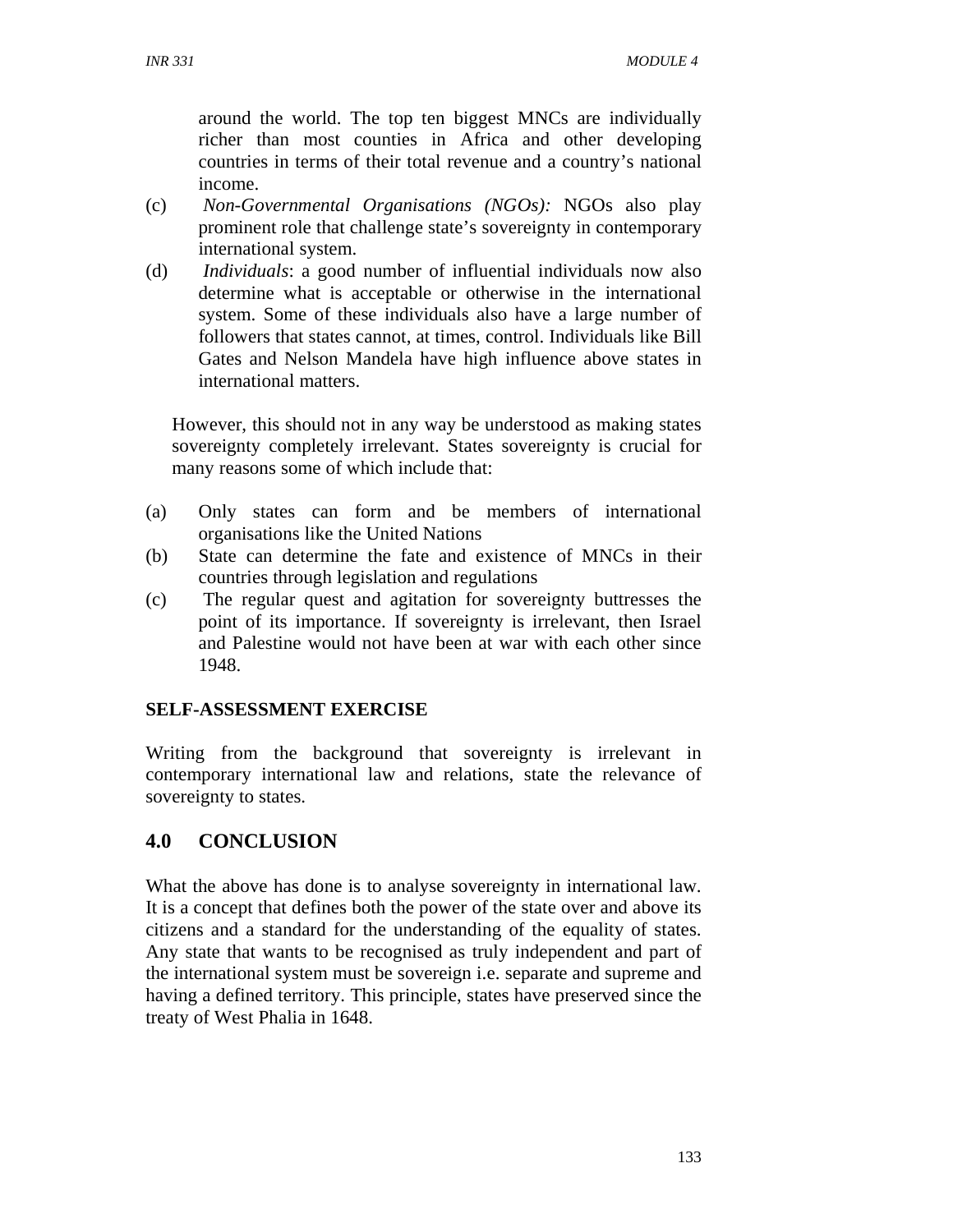# **5.0 SUMMARY**

The above states the meanings and importance of sovereignty in contemporary international law. It shows that states can acquire and loss sovereignty by various means and given certain factors. However, as challenging as the concept has been in international law, given the rise of MNCs, NGOs and powerful international organisations and individuals, the concept remains a highly coveted one by states.

## **6.0 TUTOR-MARKED ASSIGNMENT**

- 1. How relevant is sovereignty in contemporary international law and state relationship?
- 2. If states can acquire sovereignty, they can also lose it; explain how with appropriate examples.

## **7.0 REFERENCES/FURTHER READING**

- Anghie, A. (2005). *Imperialism, Sovereignty and the Making of International Law.* Cambridge: Cambridge University Press.
- Nagan, P. & Hammer, C. (2003). "The Changing Character of Sovereignty in International Law and International Relations." *Public Lecture at the University of Asmara, Eritrea*.
- Ojo, O. & Sesay, A. (2003). *Concepts in International Relations.* Ile-Ife: Cleanprint Publishers.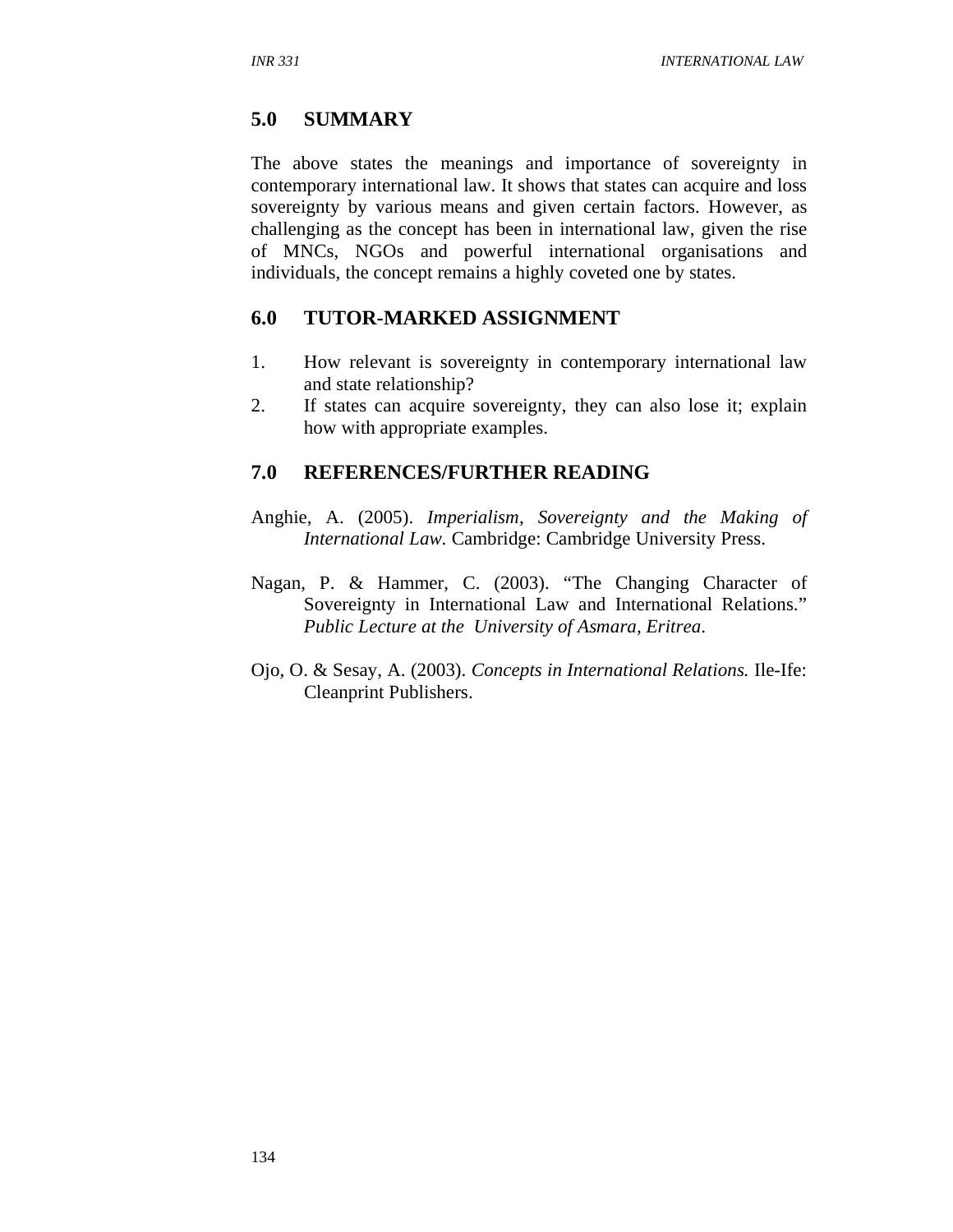# **UNIT 2 JURISDICTION**

### **CONTENTS**

- 1.0 Introduction
- 2.0 Objectives
- 3.0 Main Content
	- 3.1 What is Jurisdiction in International Law?
	- 3.2 Classifications f Jurisdiction
	- 3.3 International Criminal Jurisdiction
	- 3.4 Immunity from Jurisdiction
- 4.0 Conclusion
- 5.0 Summary
- 6.0 Tutor-Marked Assignment
- 7.0 References/Further Reading

# **1.0 INTRODUCTION**

The concept of jurisdiction is integral to the sovereignty of States and is fundamental to the functioning of the international legal system. This unit addresses the authority of a state over natural and juristic persons and property within it. It examines the power of a state to try cases that involve areas that concerns its jurisdiction.

# **2.0 OBJECTIVES**

At the end of this unit, you should be able to:

- define jurisdiction
- discuss the right of a State to try nationals over issues that concern its territory, treasures and powers
- state the classifications of jurisdiction
- outline the differences between jurisdiction and conflict of law or private international law.

# **3.0 MAIN CONTENT**

## **3.1 What is Jurisdiction in International Law?**

According to Umozurike, Jurisdiction in International law is the authority a state exercise over natural and juristic persons and property within it. It concerns mostly the exercise of this power on state territory or quasi-territory but some states exercise some measure of jurisdiction exterritorialy especially when the acts performed within or outside the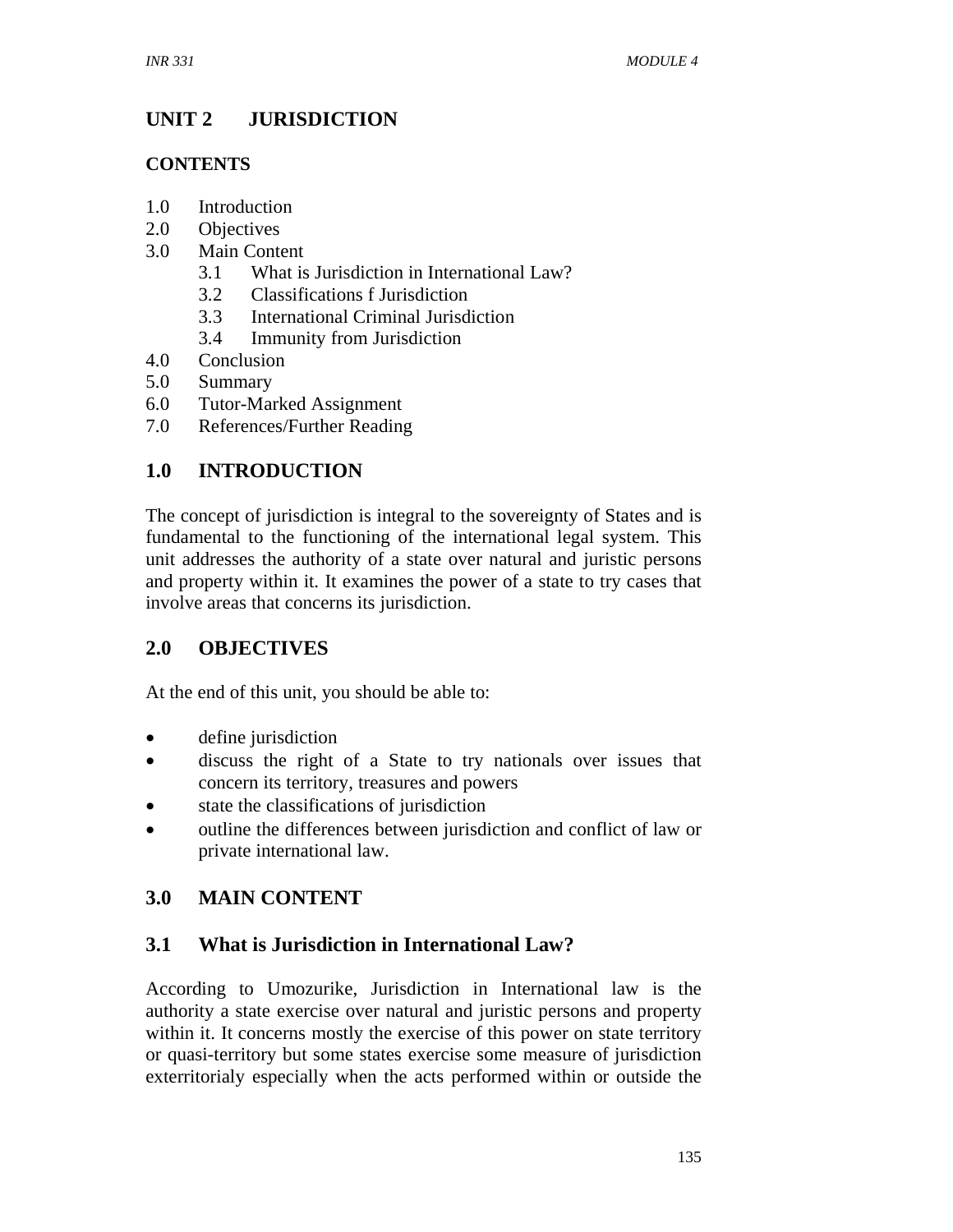territory or quasi-territory have harmful consequences therein. In this light, jurisdiction is a positive consequence of sovereignty.

According to the Princeton University Program in Law and Public Affairs, the fundamental principles of universal jurisdiction include:

- 1. Criminal jurisdiction based solely on the nature of the crime, without regard to where the crime was committed, the nationality of the alleged or convicted perpetrator, the nationality of the victim, or any other connection to the state exercising such jurisdiction.
- 2. Universal jurisdiction may be exercised by a competent and ordinary judicial body of any state in order to try a person duly accused of committing serious crimes under international law as specified in Principle 2(1), provided the person is present before such judicial body.
- 3. A state may rely on universal jurisdiction as a basis for seeking the extradition of a person accused or convicted of committing a serious crime under international law as specified in Principle 2(1) provided that it has established a prima facie case of the person's guilt and that the person sought to be extradited will be tried or the punishment carried out in accordance with international norms and standards on the protection of human rights in the context of criminal proceedings.
- 4. In exercising universal jurisdiction or in relying upon universal jurisdiction as a basis for seeking extradition, a state and its judicial organs shall observe international due process norms including but not limited to those involving the rights of the accused and victims, the fairness of the proceedings, and the independence and impartiality of the judiciary (hereinafter referred to as "international due process norms").
- 5. A state shall exercise universal jurisdiction in good faith and in accordance with its rights and obligations under international law. Jurisdiction in international law is different from the municipal meaning of jurisdiction which states the power of a court to entertain a case i.e. not all can be entertained in the various courts of the land.

Jurisdiction can be exclusive i.e. where a single state exercises control over a territorial jurisdiction or concurrent where more than one state can exercise its authority over a territorial jurisdiction as in the case of pirates.

## **SELF-ASSESSMENT EXERCISE**

1. What is Jurisdiction in International Law?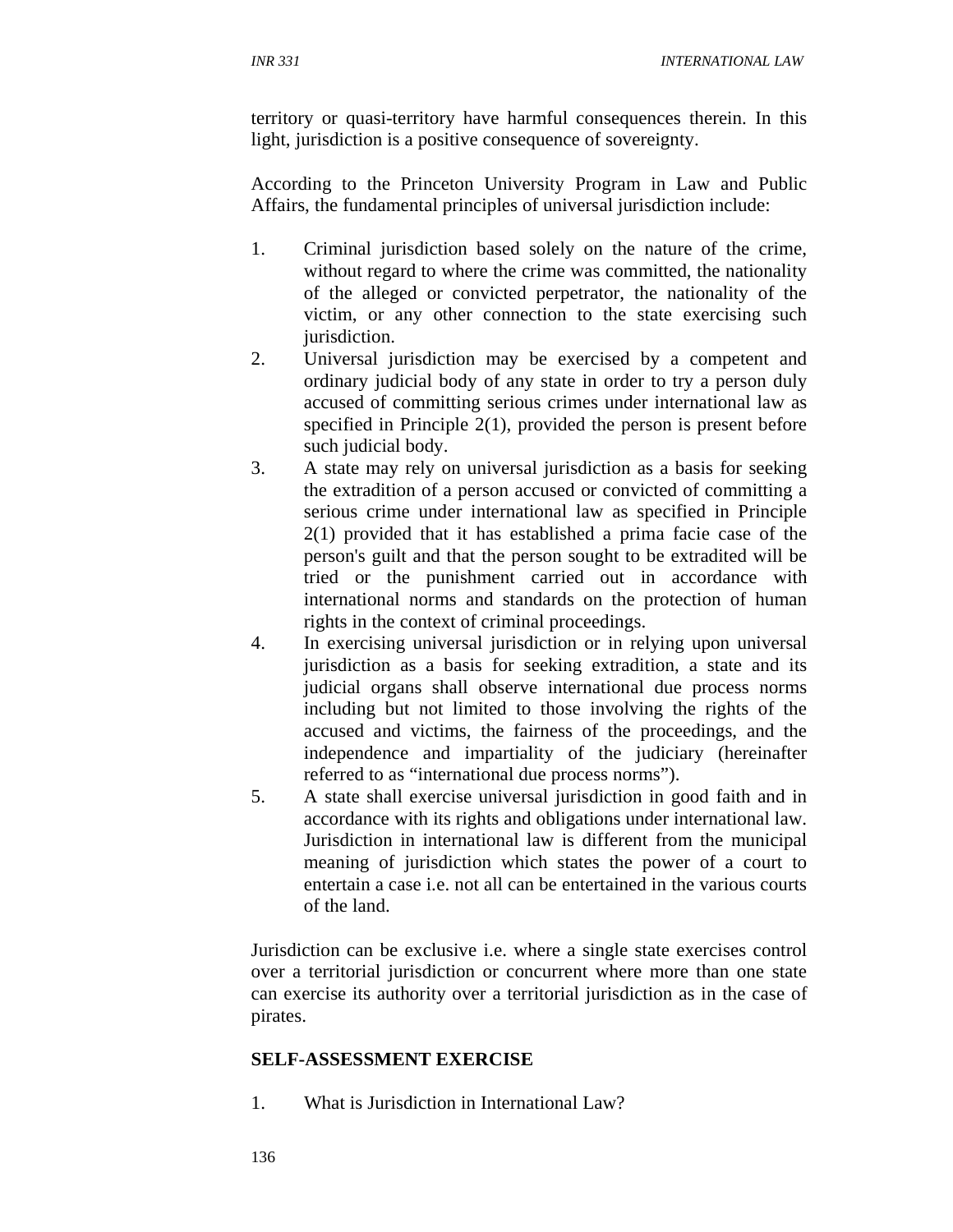## **3.2 Classifications of Jurisdiction**

There are many classifications of jurisdiction. According to Levi, jurisdiction can be classified into:

Temporal: the time a state acquires or loses personality.

Spatial: the physical area over which a state has jurisdiction over persons, things and transactions.

Personal: the natural and jurisdictional persons over which a state has competence.

Material: relating to the subject matter of jurisdiction

For the American Re-statement of the Law, jurisdiction can be classified into three categories:

- 1. Jurisdiction to Prescribe: the power to make laws by legislation, executive act, administrative rule, regulation or determination of court.
- 2. Jurisdiction to adjudicate: this refers to the subjection of persons and things in both civil and criminal matter to the process of the courts and administrative tribunals.
- 3. Jurisdiction to enforce whether in judicial or non-judicial action, the use of resources of government to introduce or compel compliance with the law.

There are other classifications of Jurisdiction including the following:

- 1. Personal and territorial or quasi-territorial
- 2. Ordinary and extraordinary
- 3. Limited and Unlimited
- 4. Potential and actual

## **SELF-ASSESSMENT EXERCISE**

Discuss in details five classifications of jurisdiction

## **3.3 International Criminal Jurisdiction**

The international criminal jurisdiction gives the state the power to prosecute offenders on crimes that are intrinsically contrary to international law irrespective of nationality or territory of the crime. Piracy, slavery, war crimes are few instances of the crimes within a state's jurisdiction to punish offenders.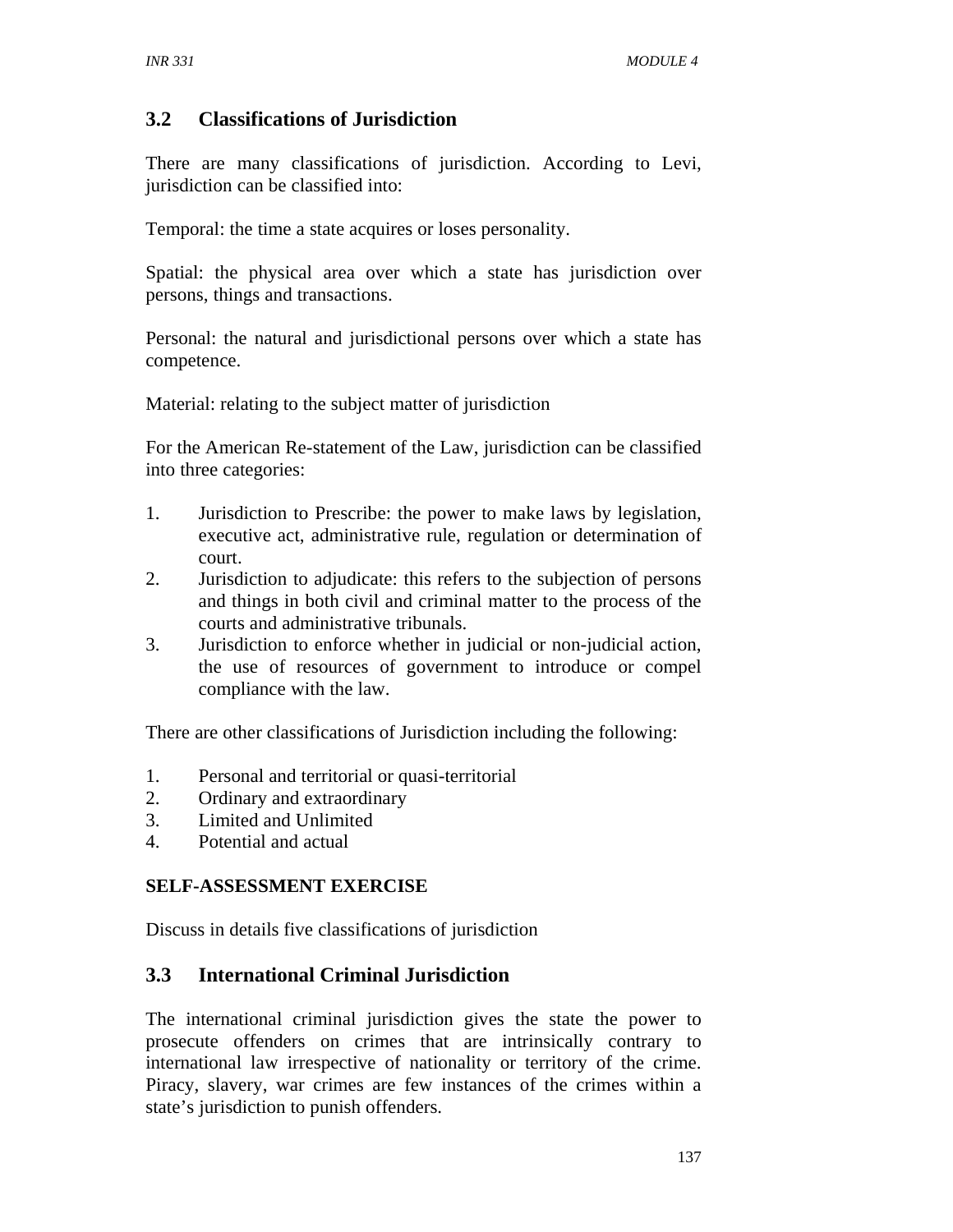On piracy for instance, this offence was codified in the 1958 Convention on the Law of the Sea and 1982 UN Convention on the law of the Sea which defines it as an illegal act of violence committed by the crew or passengers of the crew or passengers of a private ship or aircraft on another ship or aircraft on the high seas.

Various offences fall under the international criminal jurisdiction apart from the few mentioned above. There are international institutions established to try offenders found guilty of these crimes since 1946 starting with the London Agreement that gave birth to the establishment of an International Military Tribunal by France, UK, USA, and defunct USSR to try the Nazi leaders for crimes against peace and humanity. Other tribunal and international criminal courts have been established to try cases of abuse in various inhuman treatment perpetrated by humans on fellow human during and after warfare.

#### **SELF-ASSESSMENT EXERCISE**

Identify some international criminal cases and how they are handled in international law.

#### **3.4 Immunity from Jurisdiction**

As states and international institutions or tribunals nationals to its jurisdiction in trials on crimes against humanity, some certain persons and institutions enjoy immunity from the jurisdiction of foreign municipal courts. These states and individuals include:

- 1. A foreign State
- 2. Foreign head of State
- 3. Diplomatic agents
- 4. Consular and international institutions
- 5. Agents of Consuls and International Institutions

However immunity to trial jurisdiction may be excepted if any of the following happens:

- 1. When a foreign state or foreign head of state sues as plaintiff, immunity will not avail for a counterclaim or set-off arising from the same dispute.
- 2. Issues and suits relating to land within the jurisdiction, not being land on which the foreign mission is established are not affected by a claim of immunity.
- 3. Where the proceedings relate to the acquisition of property through succession or gift affecting movable or immovable property.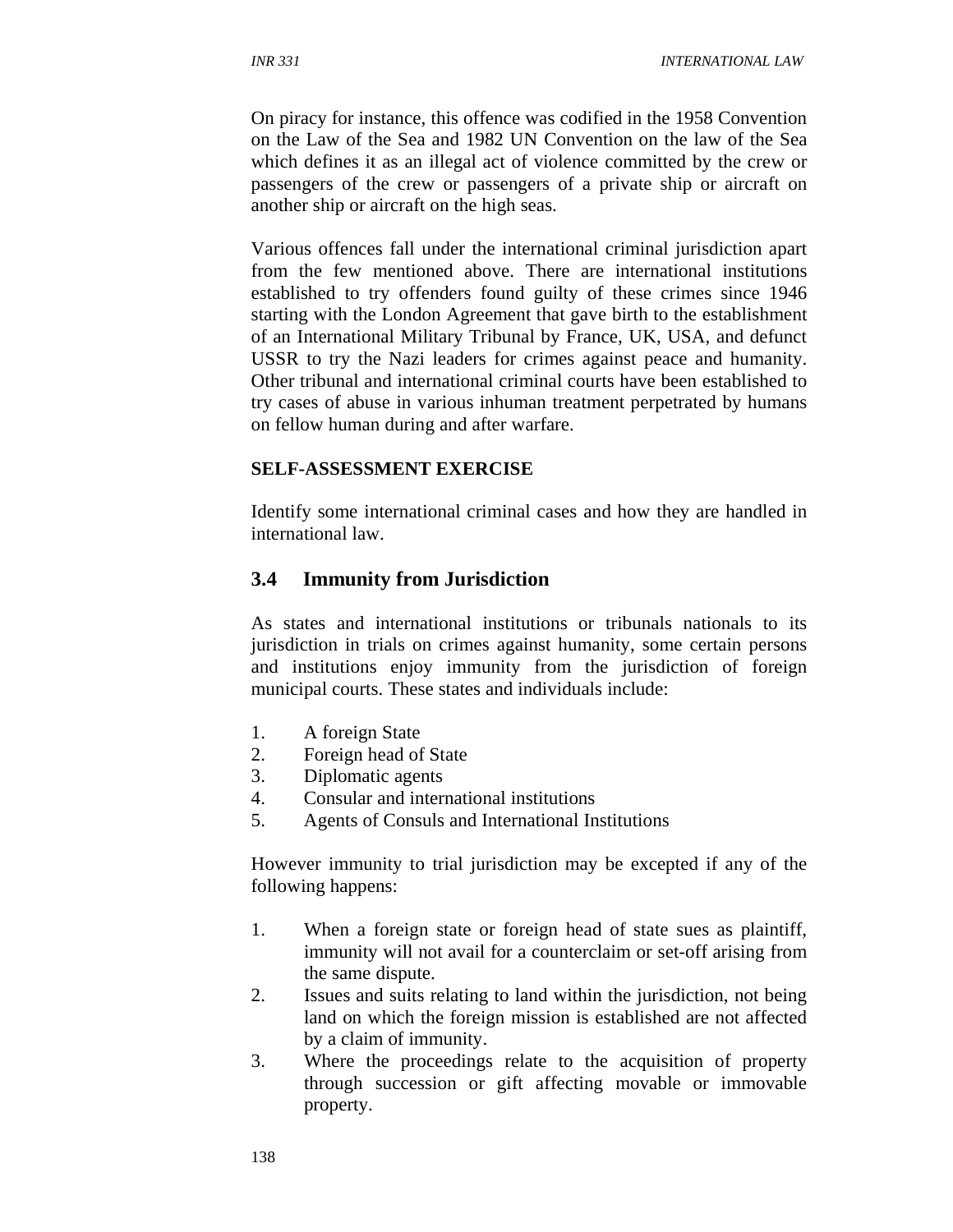- 4. In a representative action such as debenture holders' actions.
- 5. Winding-up process where a foreign head of state or member of the diplomatic mission claims an interest.

### **SELF-ASSESSMENT EXERCISE**

State and explain five major reasons why some individuals are exempted from prosecution in international law.

# **4.0 CONCLUSION**

The jurisdiction of a state over its citizens and natural resources is intended to curtail the excesses of the nationals of a state within and outside its territory so as to allow for a peaceful environment. The international community is also interested in checkmating humans' inhuman treatment to one another.

# **5.0 SUMMARY**

The above looked at the meaning of jurisdiction. It examines its various classifications. It identified the creation of international criminal jurisdiction in the management of inhuman treatment of one another given the difficulty in the regulation of some crimes by the state singularly.

# **6.0 TUTOR-MARKED ASSIGNMENT**

From a historic point of view, can international effort to prevent crimes against humanity end inhuman treatment in the contemporary international system?

# **7.0 REFERENCES/FURTHER READING**

Black's Law Dictionary (6th ed.).

- Levi, W. (1979). *Contemporary International Law: A Concise Introduction.* Boulder, Co: West view Press.
- Ryngaert, C. (2008). "Jurisdiction in International Law". In: Lowe, Vaughan (Ed.). *Oxford Monographs in International Law.*  Oxford: Oxford University Press.
- Umozurike, U. O. (2005). *Introduction to International Law.* (5th ed.). Ibadan: Spectrum Books Limited.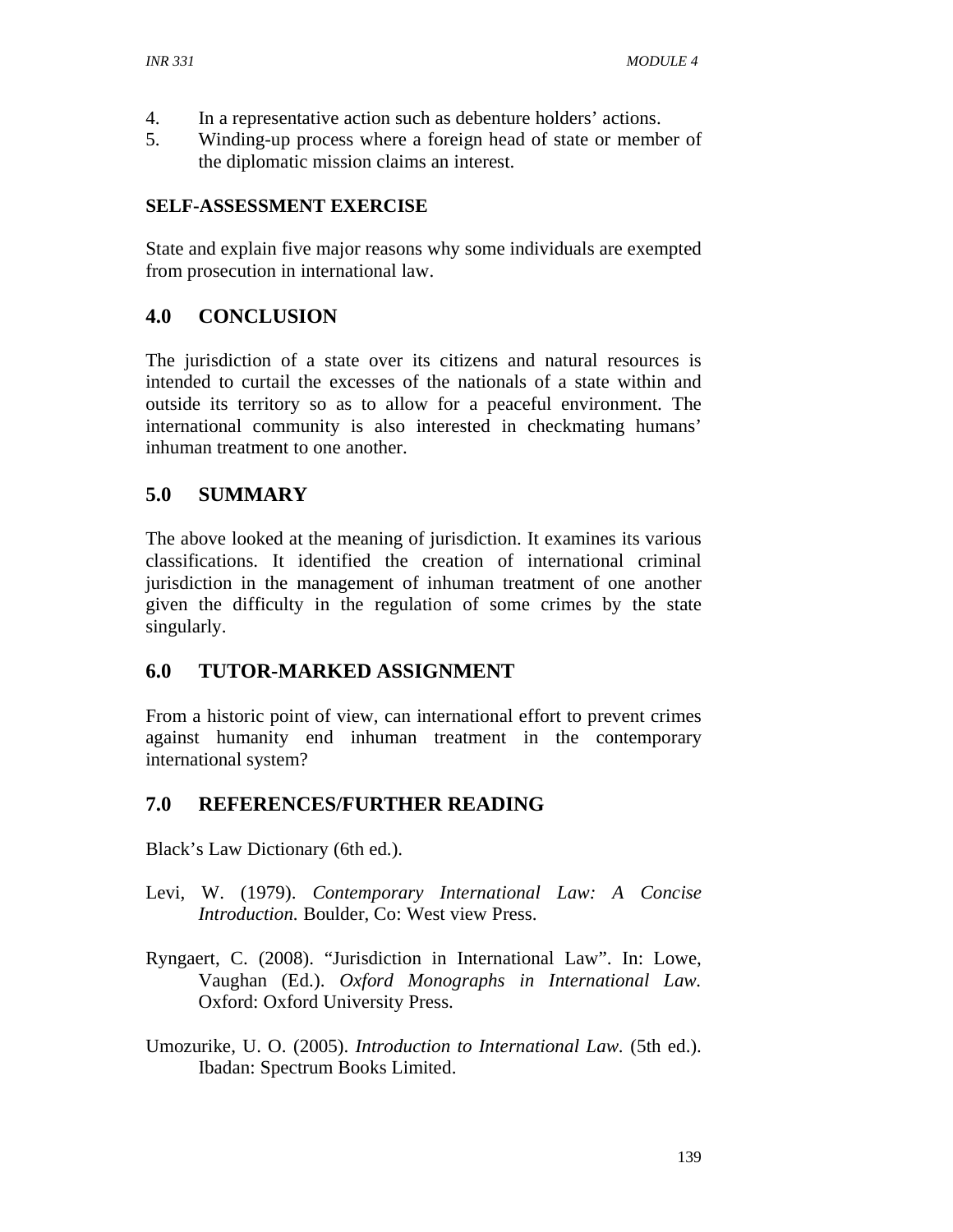#### **UNIT 3 STATE RESPONSIBILITY**

#### **CONTENTS**

- 1.0 Introduction
- 2.0 Objectives
- 3.0 Main Content
	- 3.1 What is State Responsibility?
	- 3.2 What are the Duties of Third Party (Other) States?
	- 3.3 How are the Excesses of States Checked?
- 4.0 Conclusion
- 5.0 Summary
- 6.0 Tutor-Marked Assignment
- 7.0 References/Further Reading

### **1.0 INTRODUCTION**

This unit addresses the role of states in international relations involving acts that violates international law. By looking at the world today, it becomes clear that a large number of states are repeatedly violating their international obligations. Since there is no international police, states at times act as if they are above the law. Under what legal principles can a state be held responsible for breaching international law, and what are the consequences for failing to live up to its responsibility?

The basic principle of "state responsibility" in international law provides that any state that violates its international obligations must be held accountable for its acts. More concretely, the notion of state responsibility means that states, which do not respect their international duties, are responsible to immediately stop their illegal actions, and make reparations to the injured.

#### **2.0 OBJECTIVES**

At the end of this unit, you should be able to:

- define state responsibility
- mention some activities by states that violate international law
- list the roles of third party states and the international institutions in mediating violations by states
- discuss how weak or strong the international law is in checking States' excesses.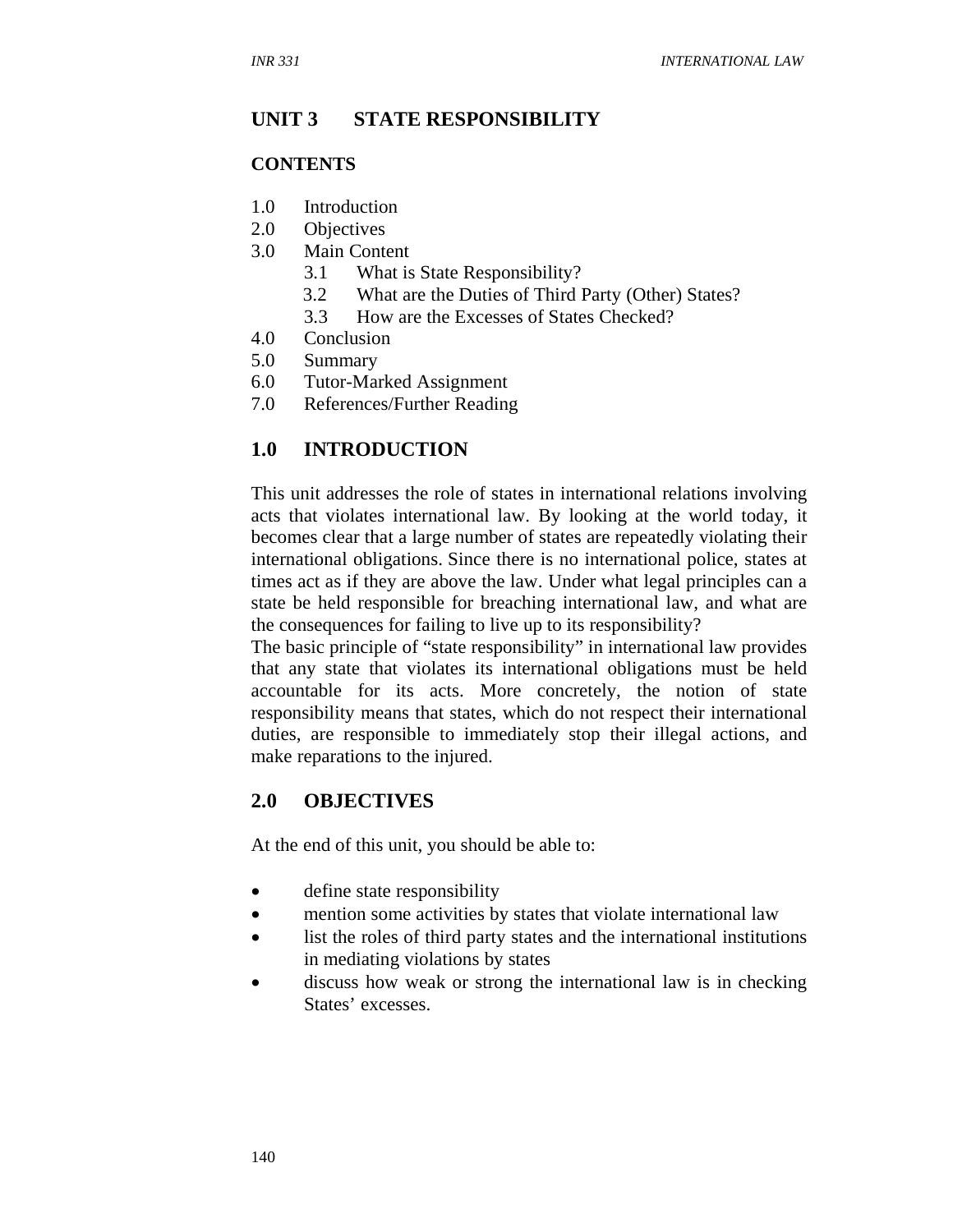# **3.0 MAIN CONTENT**

# **3.1 What is State Responsibility?**

Basically, international responsibility results from an internationally wrongful act which may be committed by a State directly or by persons and entities whose claims it can espouse at the international level, including persons placed under its diplomatic protection.

State responsibility in international law provides that any state that violates its international obligations must be held accountable for its acts. More concretely, the notion of state responsibility means that states, which do not respect their international duties, are responsible to immediately stop their illegal actions, and make reparations to the injured.

The laws of state responsibility are the principles governing when and how state is held responsible for a breach of an international obligation. They establish the conditions for an act to qualify as internationally wrongful, the circumstances under which actions of officials, private individuals and other entities may be attributed to the state, general defenses to liability and the consequences of liability.

This is a fundamental principle, which forms part of international customary law, and is binding upon all states. The rules on state responsibility do not specify the content of a state's obligations under international law, for example that torture is forbidden, or that a state must provide medical services to the civilian population. These obligations are specified in numerous international law treaties and in international customary law. The rules on state responsibility merely identify when a state can be held responsible for violating those obligations, and what are the consequences if it fails to fulfill its responsibility.

The draft Convention on State responsibility produced by the International Law Commission (ILC) in 2001 recognises that a serious breach of an obligation essential for the maintenance of international community is a crime provided it is so recognised by the international community as a whole.

If a state violates international law it is responsible to immediately cease the unlawful conduct, and offer appropriate guarantees that it will not repeat the illegal actions in the future. The state also has a responsibility to make full reparations for the injury caused, including both material and moral damages.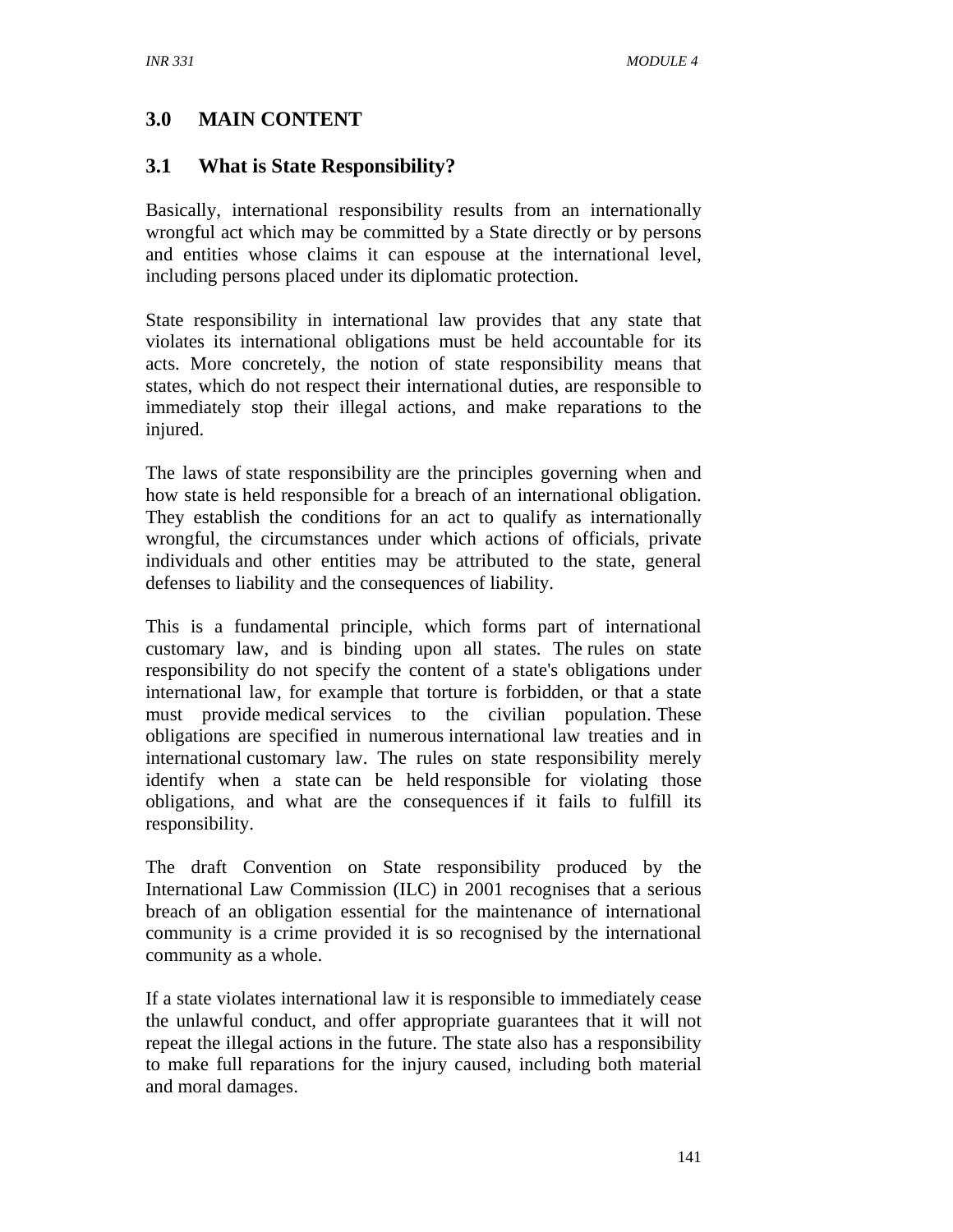*INR 331 INTERNATIONAL LAW* 

States have legal responsibilities both towards states and individuals according to different sources of international law. States, other international entities and individuals enjoy rights and duties given to them by international law. When states violate their international obligations they may cause harm both to other states and to individuals. Therefore states have responsibilities:

- 1. Towards their own citizens, and people under their jurisdiction, based on human rights law.
- 2. Towards civilians, including occupied people, as well as combatants of the other party, during armed conflicts under international humanitarian law (IHL).
- 3. Towards other states, or international organisations (e.g. UN), based on general principles of international law, as well as specific bilateral and multilateral conventions that they have signed and ratified, including human rights and IHL treaties.
- 4. Towards the international community as a whole when it comes to very important rules, such as the prohibitions on genocide and torture.

### **SELF-ASSESSMENT EXERCISE**

What do you understand by the term State responsibility?

## **3.2 How are the Excesses of States Checked?**

When a state violates international law, they should reverse their action and follow a path of peace. If a state violates international law it is responsible to immediately cease the unlawful conduct, and offer appropriate guarantees that it will not repeat the illegal actions in the future. The state also has a responsibility to make full reparations for the injury caused, including both material and moral damages.

International law also prohibits third party states from being party to violations of international regulations. Article 1 common to the four Geneva Conventions places an obligation on any state that is part of an armed conflict and also on third states who are not involved in the conflict. Third states should not do anything to encourage a party to a conflict to violate IHL. States should also not take action that would assist in such violations such as arms-transfer and sale of weapons.

In addition, a state can prove it is responsible by paying Reparation which can take the form of following:

1. Restitution: To re-establish the situation which existed before the violation was committed, as long as it is not materially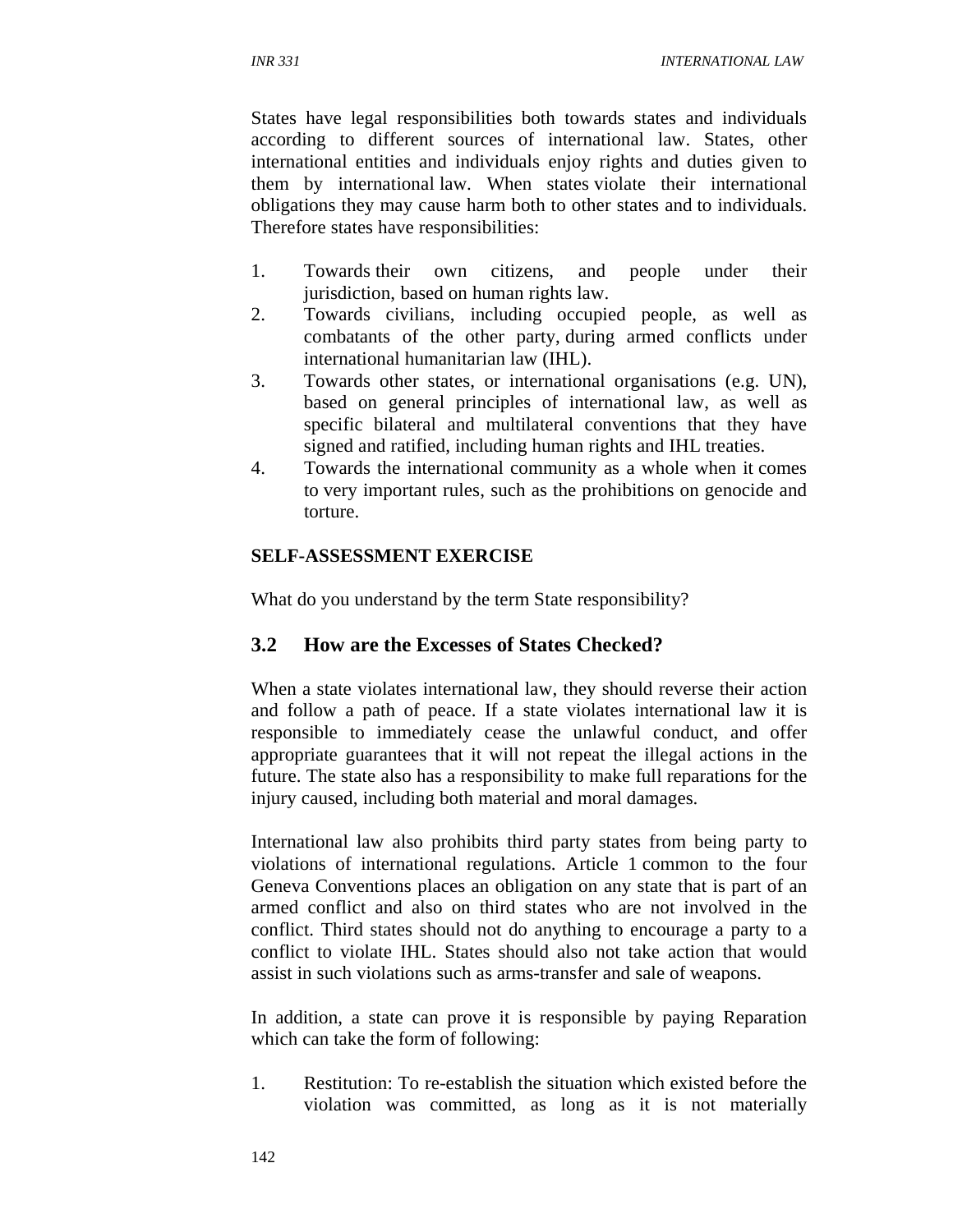impossible or involves a disproportional burden either by returning the material or if this is not possible, by paying the value of it. Examples: releasing persons who have been illegally detained, return property that was illegally seized.

- 2. Compensation: Financial compensation for the damages caused (in addition to the value of material that could not be restituted). It includes compensation for material damages that can be valued in money, such as loss of income and treatment for physical harm; or non-material damages, such as lost opportunities of education, as well as mental harm etc.
- 3. Rehabilitation: As money can never undo psychological harm and trauma caused by violations of international humanitarian law (IHL) and human rights, rehabilitation shall be offered for the victims' healing process. Rehabilitation should include medical and psychological care as well as legal and social services.
- 4. Satisfaction: Acknowledgement of the breach, an expression of regret or a formal apology by the violating state.

Some states are however recalcitrant. Hans Kelsen, whose fundamental position was that law, is nothing more or less than a coercive system, argued in 1948 when he drew his attention to international law that coercion in international law takes the form of forcible reprisals. A state commits a delict (in Kelsen's useful coinage and terminology) when it violates a rule of international law. The state that commits a delict opens itself up to a reprisal by other states. A reprisal is a kind of countermeasure, a tit-for-tat retaliation. The most important characteristic of a reprisal is that it would be a delict if standing alone. What saves it from being delict is that it may permissibly be taken, under customary international law, in retaliation for a delict. Kelsen came to the conclusion that international law is a coercive order because it is enforced through the reprisal mechanism.

The violations of these international regulations however have grave consequences for the international system. Cogan identifies two.

First, and most obviously, a breach of an international legal obligation can diminish the authority of the obligation itself. This might not be of concern to the breaching state, at least in the short-term, but it will probably be of concern to the State to which the obligation is owed and probably be of concern as well (in the case of multilateral obligations) to non-breaching states that support or rely upon the obligation breached, even if they are not directly harmed by the particular breach at issue.

Second, noncompliance can impede the establishment and maintenance of the international rule of law. This could be done in two ways. Noncompliance impinges on the principle that power must be exercised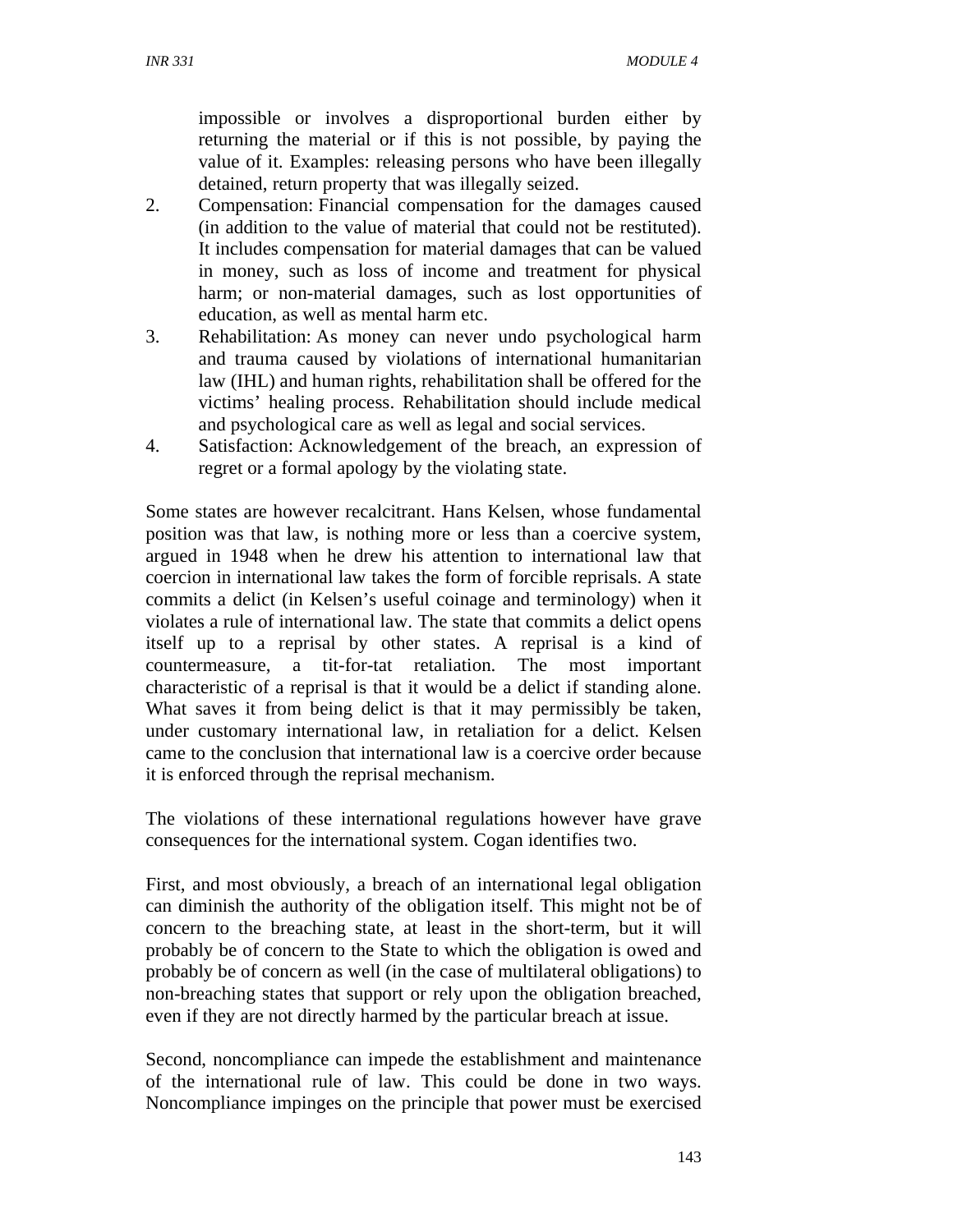in accordance with the law, a principle that might be especially dear in our current unipolar world.

# **4.0 CONCLUSION**

A state can be sanctioned politically, economically, militarily and diplomatically. In the extreme case, such violations on another country can lead to outright warfare. This situation most states prevent through bilateral and multilateral negotiations. But in all, states, particularly powerful states, do what they like while the weak states mostly observe international laws on state responsibilities.

# **5.0 SUMMARY**

The unit above examines the meaning of state responsibility and violations under international law that can rupture the international relations between and among states. While the international system is made up of states that sign international treaties and pacts into law, some states also violate these laws in their self(ish) interests. This does not go without violating the interests of others. It is the violation that causes disorder and conflicts and in some cases sanctions among states.

# **6.0 TUTOR-MARKED ASSIGNMENT**

- 1. What are the rights of foreign nationals and companies in International law?
- 2. State the roles of International organisations in maintaining enforcing International Law on States.

## **7.0 REFERENCES/FURTHER READING**

- Cogan, J. K. (2004). "Noncompliance and the International Rule of Law". *The Yale Journal of Law.* Vol. 31 Number 189.
- Umozurike, U. O. (2005). *Introduction to International Law.* (5th ed.). Ibadan: Spectrum Books Limited.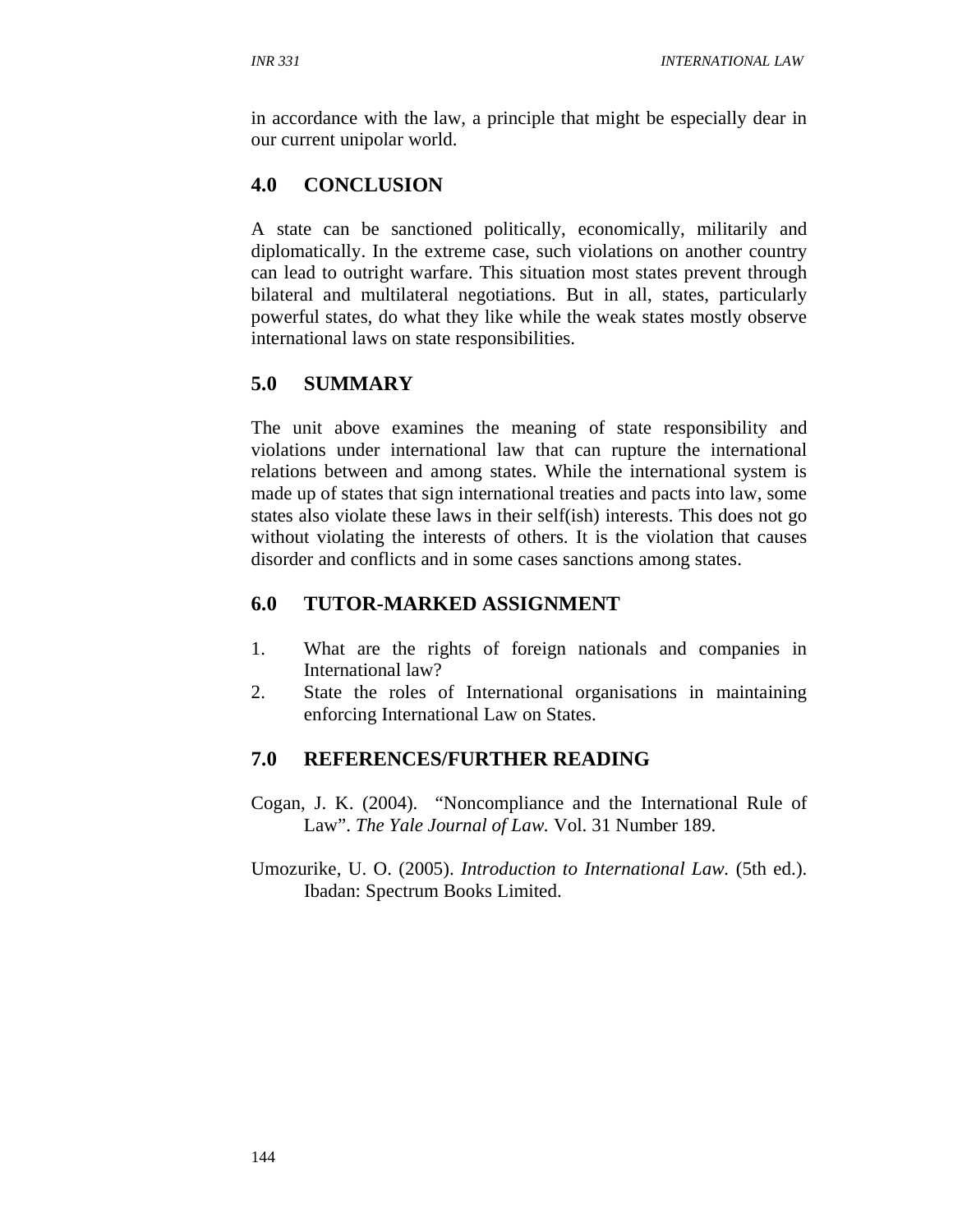# **UNIT 4 NATIONALITY AND NATIONALISM**

### **CONTENTS**

- 1.0 Introduction
- 2.0 Objectives
- 3.0 Main Content
	- 3.1 What is Nationality?
	- 3.2 Acquisition of Nationality
	- 3.3 Loss of Nationality
- 4.0 Conclusion
- 5.0 Summary
- 6.0 Tutor-Marked Assignment
- 7.0 References/Further Reading

# **1.0 INTRODUCTION**

Nationality is one of the most important concepts in international law and state relations. Nationality shares close affinity with nationalism a concept that is very debatable both in meaning and usage and which writers have blamed for most of the conflicts in the world today calling it the Frankenstein monster responsible for the division of states, others see it as the sleeping beauty bringing about the actualisation of self determination and liberation. Nationality is a concept for identification often used in separating the people of the world from one another. This unit will therefore address the meaning and features of nationality in international law and relations.

## **2.0 OBJECTIVES**

At the end of this unit, you should be able to:

- define nationality from different perspectives
- state ways through which a national acquire nationality
- explain how nationals can lose nationality; and
- identify its connection to the study of international law in states relations with one another.

# **3.0 MAIN CONTENT**

## **3.1 What is Nationality**

According to Umozurike, nationality is the link that an individual has with a state which entitles it to espouse a claim in International Law.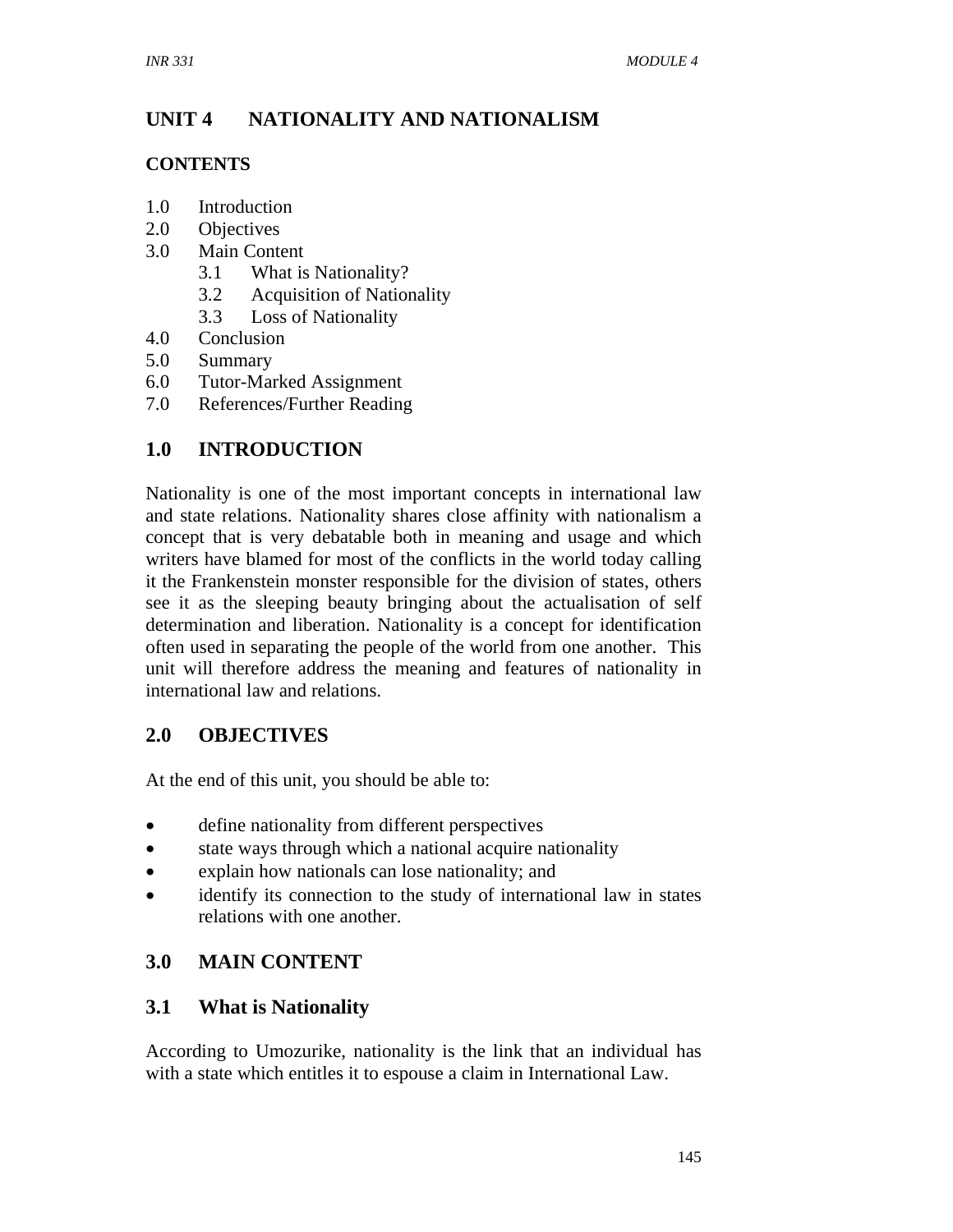The International Court of Justice defines nationality as a legal bond having as its basis a social fact of attachment, a genuine connection of existence, interests and sentiments, together with the existence of reciprocal rights and duties.

Nationality, in law refers to membership in a nation or sovereign state. It is to be distinguished from citizenship, a somewhat narrower term that is sometimes used to denote the status of those nationals who have full political privileges. Before an act of the U.S. Congress made them citizens, for example, American Indians were sometimes referred to as "noncitizen nationals."

Individuals, companies (corporations), ships, and aircraft all have nationality for legal purposes. It is in reference to natural persons, however, that the term finds most frequent use. Nationality is in fact commonly regarded as an inalienable right of every human being. Thus, the United Nations Universal Declaration of Human Rights (1948), states that "everyone has the right to a nationality" and that "no one shall be arbitrarily deprived of his nationality." Nationality is of cardinal importance because it is mainly through nationality that the individual comes within the scope of international law and has access to the political and economic rights and privileges conferred by modern states on their nationals.

Nationality determines the scope of application of basic rights and obligations of states vis-à-vis other states and the international community, such as personal jurisdiction, the application of treaties and diplomatic protection. In domestic law, nationality is a fundamental requirement for the exercise of political rights and claims to protection and correlate duties, such as military or civil service obligations, which may, however, vary according to national law.

This explains why the German Constitutional Court defines nationality as the legal requirement for an equal status implying equal duties on the one hand, equal political rights on the other hand, the exercise of which is the exclusive source of legitimacy of power in a democracy.

#### **SELF-ASSESSMENT EXERCISE**

How can you describe nationality?

### **3.2 Acquisition of Nationality**

Article 15 paragraph 1 of the Universal Declaration of Human Rights states that everybody is entitled to a nationality. The state, through constitutional and statutory provisions, sets the criteria for determining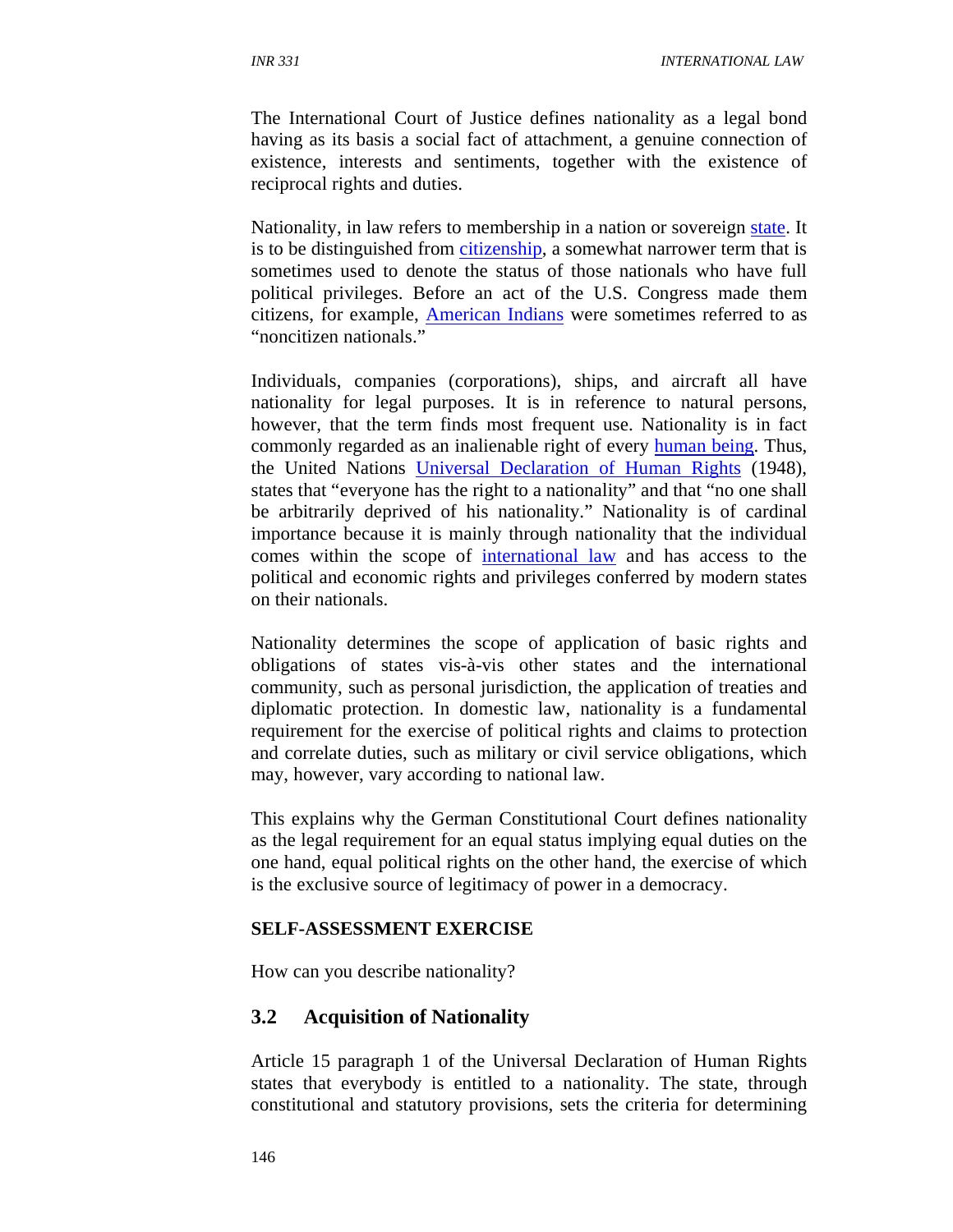who shall be its nationals. The right of a state to confer its nationality is, however, not unlimited, for otherwise it might impinge upon other states' rights to determine what persons shall be their nationals. By one rule of international customary law, for instance, a person who is born within a state's territory and subject to its jurisdiction acquires that state's nationality by the fact of such birth.

In another way, nationality can be acquired through naturalisation, which happens through marriage, by voluntary application or by Act of State. Traditionally, a wife took the nationality of the husband on marriage but can turn unpleasant for the wife when the marriage breaks up. However, convention like The Hague on Certain Questions Relating to the Conflicts of Nationality Law allows women to retain their nationality after marriage. The Convention on the Elimination of Discrimination against Women also allows women equal rights as men to acquire, change or retain their nationality and the nationality of the children.

Furthermore, the act of state grants nationality to political exile to allow them move freely under diplomatic protection as well as the change of sovereignty over territory such as the cession or conquest may have consequences on nationality of the inhabitants.

Multi-nationality or Statelessness may also create nationality where a person having acquired a nationality at birth, acquired yet another nationality without losing the first nationality. A person born to a state where his parents are not nationals is also entitled to a nationality. Such a person can acquire such by being made a national of his/her state of birth. In addition, persons who are lawfully and habitually resident on its territory for a period of time beginning before the age of eighteen, that period to be determined by the internal law of the state party concerned.

### **SELF-ASSESSMENT EXERCISE**

Using concrete examples, state how an individual can acquire the nationality of a State.

## **3.3 Loss of Nationality**

Just as nationals acquire nationality, they can also lose it. The authority of states generally determines the loss and deprivation of nationality, just as it determines the acquisition of citizenship. Loss and deprivation of nationality affect existing rights, and they are therefore subject to stricter limits as determined in international instruments. One way is through release. Some states allow their nationals to request to be released from nationality on acquiring a new one or on its imminence. A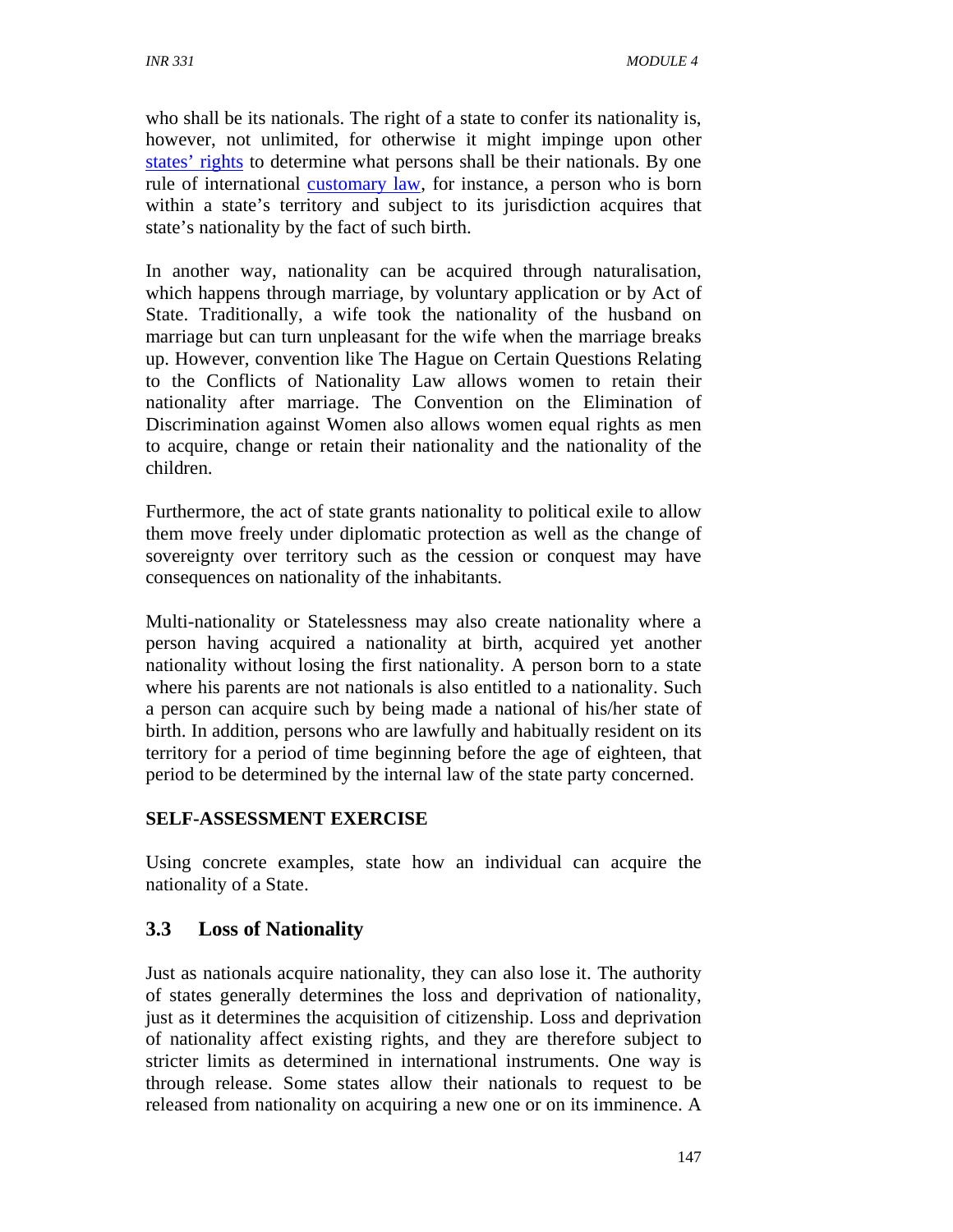minor who has dual nationalities may declare for one on coming of age. This is particularly common with athletes and professionals.

Through judicial or administrative action, a national can also lose nationality. Italy, Germany, Turkey and defunct the USSR passed decrees after First World War depriving some of their citizens of their rights to nationality of these states on the basis of a long residence abroad, disaffection and some other reasons.

Obtaining naturalisation in a foreign state, taking an oath or making an affirmation or other formal declaration of allegiance to a foreign state or political subdivision thereof, entering, or serving in, the armed forces of a foreign state and making a formal renunciation of nationality before a diplomatic or consular officer of the former state for which the national is known in a foreign state.

Extradition, a process whereby, under treaty or on reciprocity, one state surrenders to another, at its request, a person accused or convicted of a criminal offence committed against the law of the requesting state. Asylum is another way of protection from trial given a person who is wanted for prosecution in another country, usually his own and for an offence that is considered to be political by the asylum state.

#### **SELF-ASSESSMENT EXERCISE**

How can nationals lose nationality?

#### **4.0 CONCLUSION**

International Law, especially the Universal Declaration of Human Rights (UDHR), makes provision for every human being's nationality. It makes provision for even refugees who are ravaged by war to lay claim to a state's nationality. This is contained in International Refugee Organisation which was replaced with the Refugee Convention of 1951 and the Protocol Relating to the Status of Refugees.

#### **5.0 SUMMARY**

The unit examined nationality. It defines it stating principles through which a citizen can be called a national of a state. It also looks at how an individual can lose nationality in International Law.

#### **6.0 TUTOR-MARKED ASSIGNMENT**

- 1. What is the relevance of nationality to International Law?
- 2. How true is the UNDHR that everyone has a right to nationality that should not be deprived?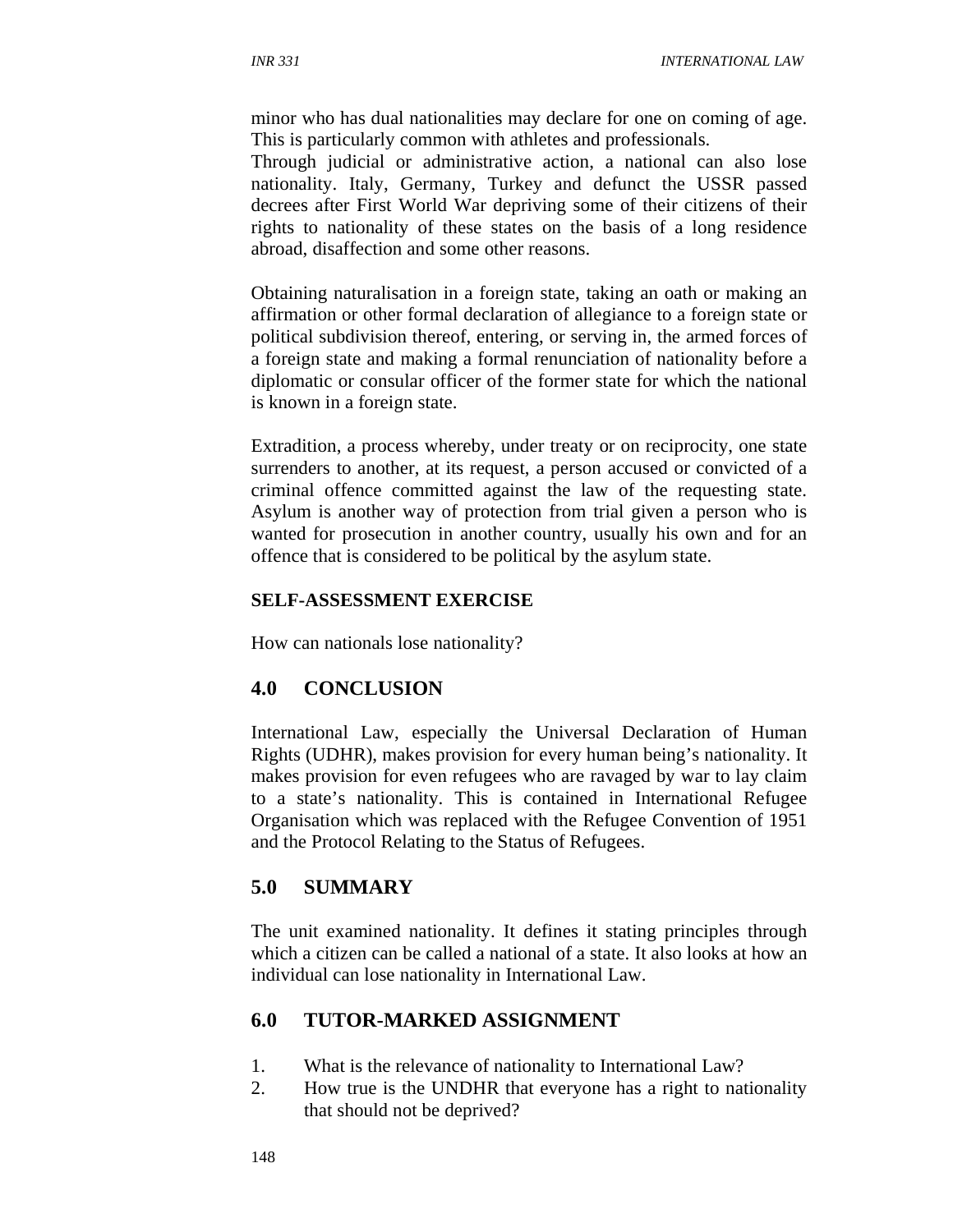3. With your understanding of nationality, discuss how a national can acquire and lose nationality.

# **7.0 REFERENCES/FURTHER READING**

Umozurike, U. O. (2005). *Introduction to International Law.* (5th ed.). Ibadan: Spectrum Books Limited.

United Nations (1993). *Human Rights and Refugees Fact Sheet*, No 20.

Weis, P. (1956). *Nationality and Statelessness in International Law*. London: Stevens & Sons, Ltd.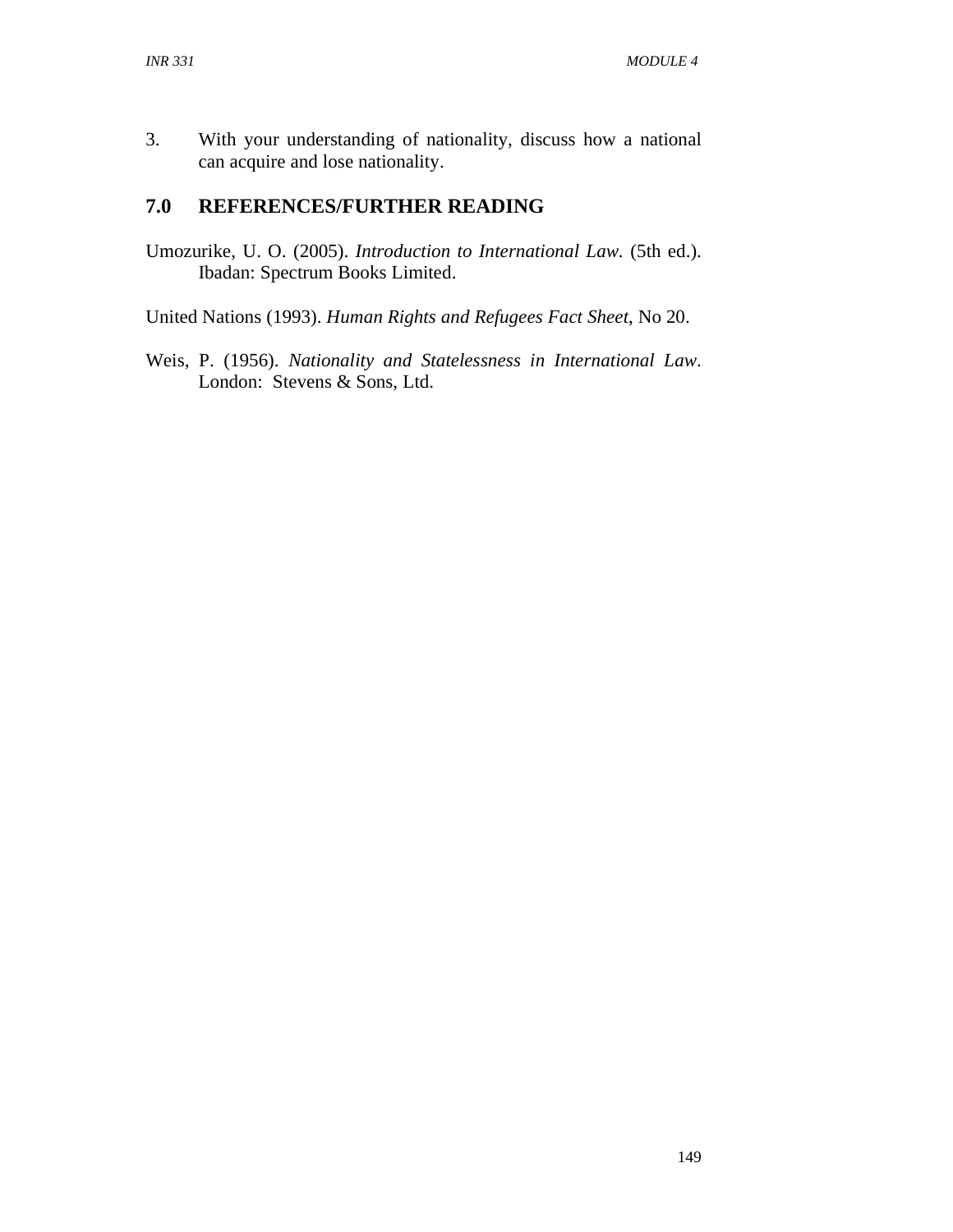## **MODULE 5 INTERNATIONAL LAW RELATED INSTITUTIONS**

- Unit 1 The United Nations and the International Court of Justice
- Unit 2 The International Criminal Court
- Unit 3 The African Union and the African Union Court
- Unit 4 The Limitations and Possibilities of International Law and **Institutions**

# **UNIT 1 THE UNITED NATIONS AND THE INTERNATIONAL COURT OF JUSTICE**

### **CONTENTS**

- 1.0 Introduction
- 2.0 Objectives
- 3.0 Main Content
	- 3.1 The United Nations
	- 3.2 Organs of the United Nations
	- 3.3 The International Court of Justice
- 4.0 Conclusion
- 5.0 Summary
- 6.0 Tutor-Marked Assignment
- 7.0 References/Further Reading

## **1.0 INTRODUCTION**

International institutions are by and large, key actors in international relations. The aim of this unit, however, is not only to refresh your memories of international institutions but to focus on the United Nations and its organ as well as to sharpen your understanding of the roles of the International Court of Justice as an organ of the United Nations in the promotion and respect of international law. We shall also establish a linkage between this organ on the one hand and the other organs of the organisation on the other.

## **2.0 OBJECTIVES**

At the end of this unit, you should be able to:

• describe the United Nations using its organs, noting the salient contributions of the organisation and its organs to the draft, existence and recognition for international law by states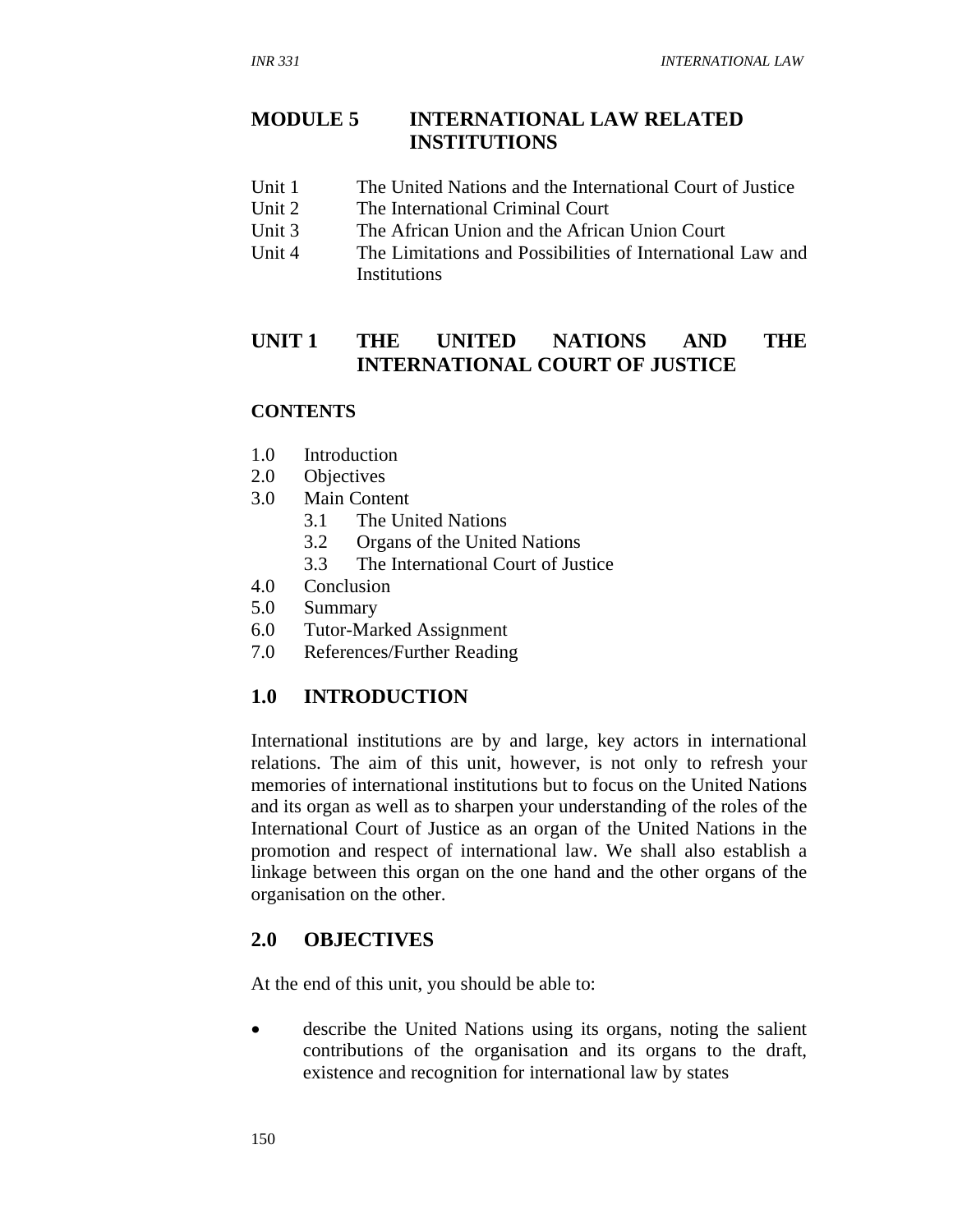- establish the linkage between the organs of the United Nations and the International Court of Justice in the implementation of international law
- identify the weaknesses in the United Nations in its promotion of human rights, international peace and security
- state the roles of the ICJ and its rulings have implications for setting international standards and precedence in international law.

# **3.0 MAIN CONTENT**

# **3.1 The United Nations**

The United Nations is the most global and all encompassing organisation in the world. This organisation alone through its organs and agencies has contributed not less than 50,000 laws to International Law. Founded by 50 members at the San Francisco Conference of the United Nations, the organisation took its cue from the League of Nations earlier established to prevent conflicts of interests among states but failed to prevent the outbreak of the Second World War. It was assumed, the lessons learnt in the issues that led to the failure of the League of Nations will be corrected in the new organisation now formed with the involvement of powerful countries like the United States whose decline for membership of the league contributed to its failure. It will however, be important to add that students should make conscious effort to having access to the charter and articles of the United Nations as this will benefit students reading and understanding of the United Nations and its formation. The charter consists of 36 articles stating the expected behaviours among states when relating with one another.

Ordinarily, the United Nations is seen as the highest body comprising states of the world. Its establishment has been referred to as compromises among the powerful countries after the Second World War. While it has since then existed and modulated states interaction with one another, it has also acquired so much power that enables it to touch on state on almost every aspect. The United Nations was established by 51 countries in 1945. Today this number has grown to 194. With its secretariat in New York, the UN has six organs and countless numbers of affiliated agencies that help it to carry out its duties.

As an organisation having universal membership, the UN mandate encompasses security, economic and social development, the protection of human rights, and the protection of the environment. All of these duties, the UN tries to protect through the principles in its charter, its resolutions that regulate states interactions. Organs of the UN also help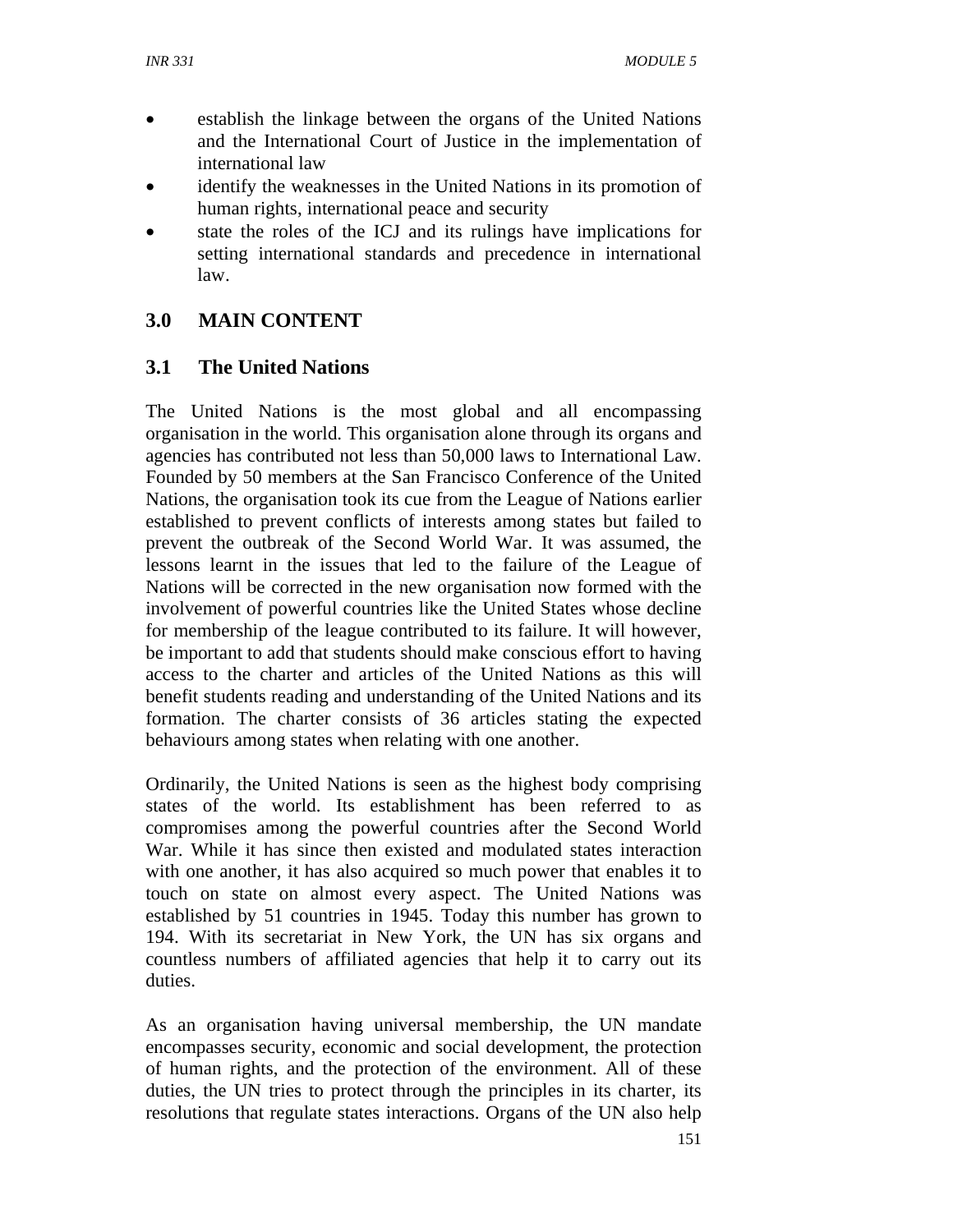to enforce these regulations so the international system even though anarchical enjoys some forms of order.

#### **SELF-ASSESSMENT EXERCISE**

Identify the similarities and differences between the League of Nations and the United Nations pointing out while the former failed and the latter has largely succeeded.

### **3.2 Organs of the United Nations**

Arising from the failures of the League of Nations, part of which included the lack of its effective powers, absence of clear division of responsibilities between the main executive (the League Council) and the League Assembly, that included all member states and absence of mechanism to coordinate military and economic activities against miscreant states; the United Nations put in place six organs that will each address some of these issues and manage conflicts between and among states.

In this light, the United Nations at inception created six organs that all work together towards the attainment of the United Nations mandate. They are:

The Security Council – it is the organ that maintains international peace and security through its instrumentalities. With an initial state membership of 11, the Security Council has today increased to 15 statemembership with five (USA, Russia, France, the UK and China) as permanent members while the other 10 occupy the Security Council seat for a two-year period. This organ has the power to impose its decisions on states once such decisions are ratified by two-third of the membership including all of the permanent members. The Security Council can use peacekeepers, sanctions, embargo and any other 'necessary means' to enforce its decisions.

The General Assembly is the organ comprising all states in the United Nations. Its members meet annually to discuss issues concerning the world. They also make resolutions that nation states observe.

The Secretariat carries out the administrative and day to day running of the organisation as directed by the General Assembly, Security Council and other organs of the United Nations. It has its headquarters in New York and has affiliated offices across the world.

The Economic and Social Council was established to coordinate the economic and social work of the UN. It also consults with non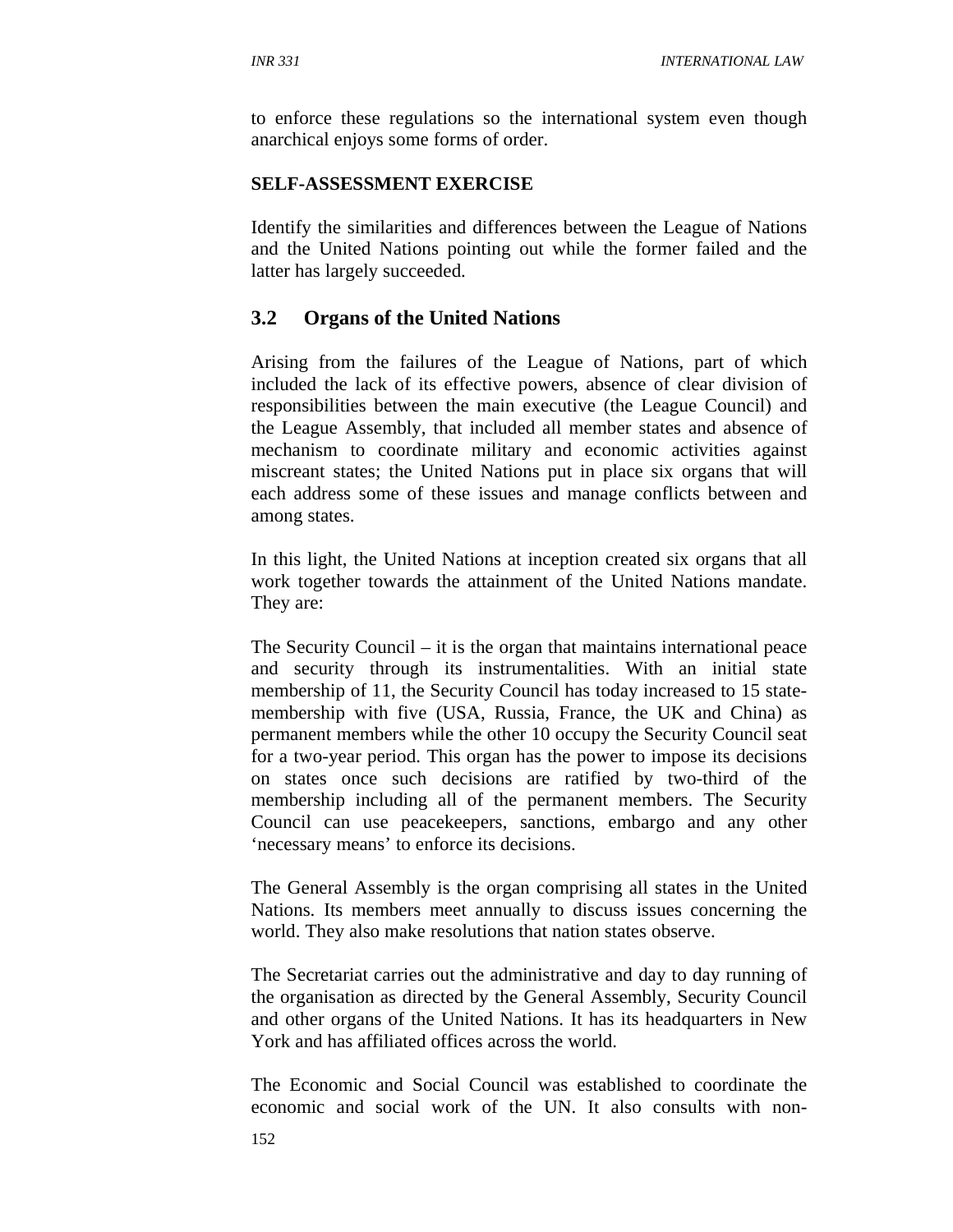governmental organisations, thereby establishing a link between the UN and the civil society. The ECOSOC oversees other affiliated agencies of the United Nations in carrying out the UN mandate.

The Trusteeship Council was responsible for colonies whose masters have been defeated during the Second World War. It became almost useless after all states became independent in the early 1990s.

The International Court of Justice also known as the World Court is the judicial organ of the United Nations. It consists of 15 Judges elected jointly by the General Assembly and the Security Council, the Court decides disputes between and among countries.

### **SELF-ASSESSMENT EXERCISE**

The United Nations was established to promote international peace and security as well as friendly relations among its members, attempt a connection among the Organs of the United Nations in carrying out this mandate.

# **3.3 The International Court of Justice**

As noted earlier, the United Nations have six organs, each of which lends its voice through its resolution to the daily development of international laws. However, it is important to note that the International Court of Justice is singled out among these organs of the United Nations for many reasons. Firstly, it understands and interprets the Charter of the United Nations in the way it should be understood and interpreted. Second, it makes proceedings and judgments that serve as precedents and by extension international laws for states in their interaction with one another. Thirdly, the ICJ opinion on any issue(s) influence to a large extent the decisions of other organs like the Security Council and the Secretariat.

The Court has a twofold role: to settle, in accordance with international law, legal disputes submitted to it by States (Contentious cases) and to give advisory opinions (Advisory proceedings) on legal questions referred to it by duly authorised United Nations organs and specialised agencies.

In Contentious proceedings, when a dispute is brought before the Court by a unilateral application filed by one State against another State, the names of parties in the official title of the case are separated by the abbreviation *v.* for the Latin versus (e.g., Cameroon vs Nigeria). When a dispute is submitted to the Court on the basis of a special agreement between two states, the names of the parties are separated by an oblique stroke (e.g., Indonesia/Malaysia).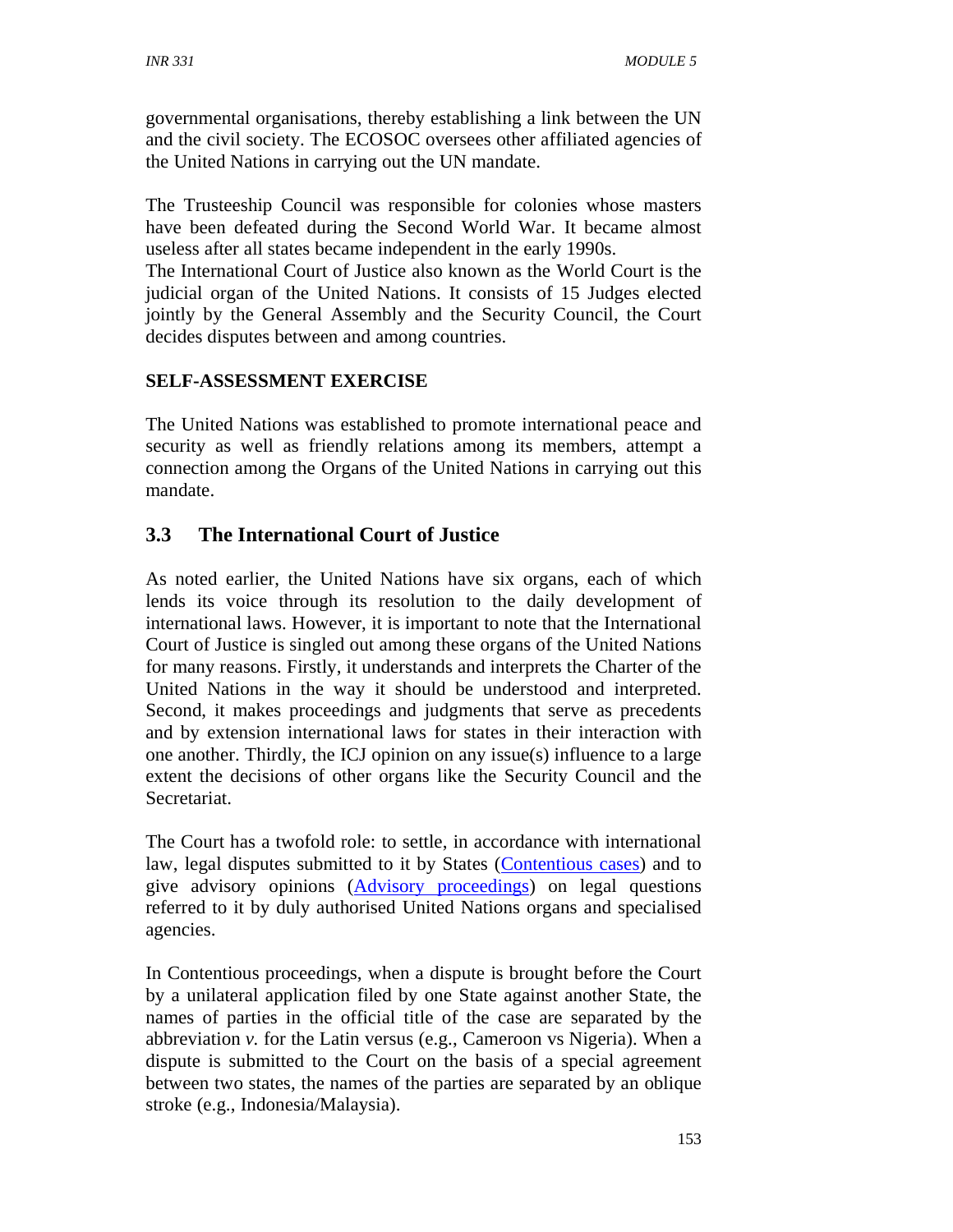#### **SELF-ASSESSMENT EXERCISE**

Using appropriate examples identify ways in which the ICJ has influenced the formulation and implementation of international law.

### **4.0 CONCLUSION**

By virtue of their acceptance, towering postures and influence on states, international organisations such as the United Nations as well as its organs particularly the International Court of Justice has made tremendous input to the formulation, interpretation and implementation of international law. By the constant involvement of these organisations, the international system is in a state of near-order that would not have been without them. They have also helped states to solve their boundary, territorial and other issues that would have degenerated.

## **5.0 SUMMARY**

In this unit, effort has been made to demonstrate the contribution of international organisations in the drafting of international law using the United Nations and its organs as the case study. The unit also demonstrates a relationship between these organs which allows these relationship to give the world a semblance of order and good relationship between and among states.

### **6.0 TUTOR-MARKED ASSIGNMENT**

- 1. Submit a two-page essay (A4, double line spacing) on a robust critique of the United Nations and its organs on the development, interpretation and enforcement of International Laws.
- 2. Examine the contributions of the United Nations to international peace and security.
- 3. How influential are United Nations Resolutions on the promotion of International Law?

### **7.0 REFERENCES/FURTHER READING**

- Umozurike, U. O. (2005). *Introduction to International Law.* (5th ed.). Ibadan: Spectrum Books Limited.
- Taylor, P. & Curtis, D. (2005). "The United Nations". In: Baylis, J. & Smith, S. (Eds). *The Globalisation of World Politics: An Introduction to International Relations* (3rd ed.). Oxford: Oxford University Press.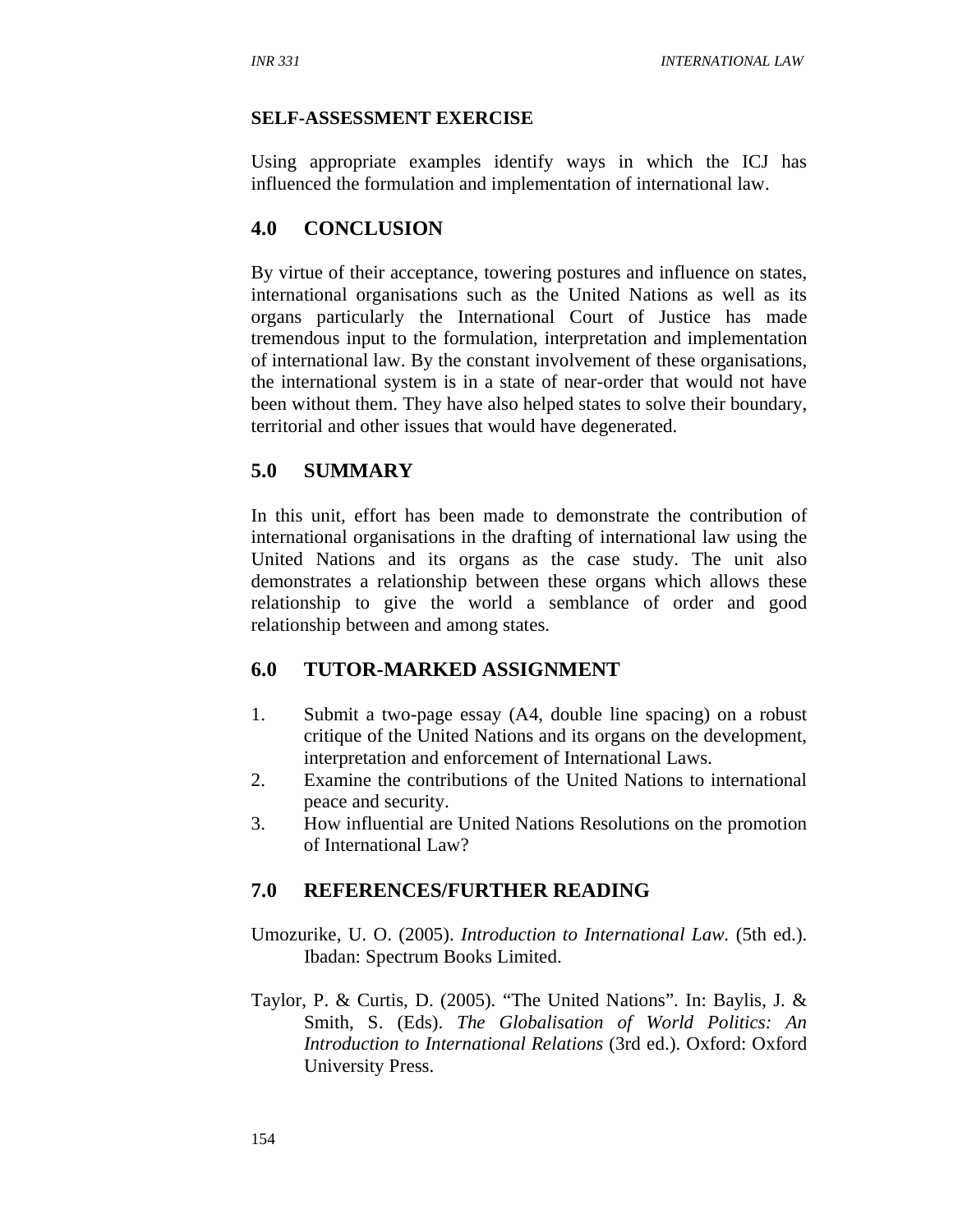# **UNIT 2 THE INTERNATIONAL CRIMINAL COURT**

### **CONTENTS**

- 1.0 Introduction
- 2.0 Objectives
- 3.0 Main Content
	- 3.1 The International Criminal Court
	- 3.2 Crimes under ICC Jurisdiction
		- 3.2.1 Genocide
		- 3.2.2 War Crimes
		- 3.2.3 Crimes against Humanity
		- 3.2.4 Crime of Aggression
- 4.0 Conclusion
- 5.0 Summary
- 6.0 Tutor-Marked Assignment
- 7.0 Reference/Further Reading

# **1.0 INTRODUCTION**

Another independent but equally powerful international organisation was negotiated and approved by states in the Rome Statute of 1998 that came into operation after its ratification by 60 countries in 2002. This is the International Criminal Court. It was empowered to try genocide, crimes against humanity, war crimes and crimes of aggression.

# **2.0 OBJECTIVES**

At the end of this unit, you should be able to:

- discuss the contributions of the International Criminal Court to International Law
- state the similarities and differences between international laws and municipal laws (use the example of the ICC)
- discuss areas under the ICC jurisdiction
- explain the limitations to the authority of the International Criminal Court.

# **3.0 MAIN CONTENT**

# **3.1 The International Criminal Court**

Since its creation under the statute of Rome in 1998 which was first ratified by 60 countries in 2002 and has risen to 120 as at 2012, the International Criminal Court has contributed in many ways to the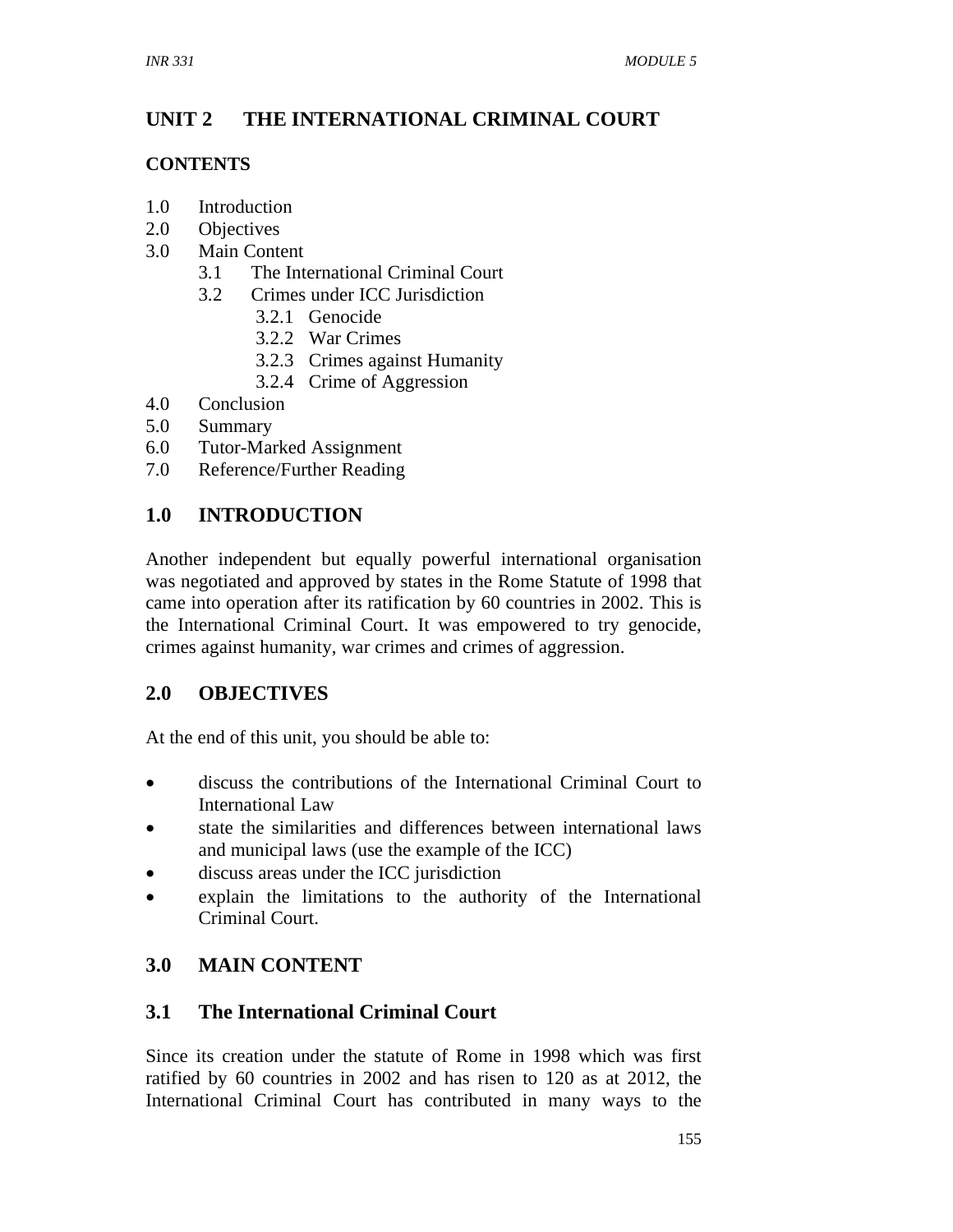development of international law and practice. The ICC or "the Court" is a permanent international court established to investigate, prosecute and try individuals accused of committing the most serious crimes of concern to the international community as a whole, namely the crime of genocide, crimes against humanity, war crimes and the crime of aggression.

Some of the most heinous crimes were committed during the conflicts which marked the twentieth century. Unfortunately, many of these violations of international law have remained unpunished. The Nuremberg and Tokyo tribunals were established in the wake of the Second World War. In 1948, when the Convention on the Prevention and Punishment of the Crime of Genocide was adopted, the United Nations General Assembly recognised the need for a permanent international court to deal with the kinds of atrocities which had just been perpetrated.

The idea of a system of international criminal justice re-emerged after the end of the Cold War. However, while negotiations on the ICC Statute were underway at the United Nations, the world was witnessing the commission of heinous crimes in the territory of the former Yugoslavia and in Rwanda. In response to these atrocities, the United Nations Security Council established an *ad hoc* tribunal for each of these situations.

The ICC is a permanent autonomous court, whereas the *ad hoc* tribunals for the former Yugoslavia and Rwanda, as well as other similar courts established within the framework of the United Nations to deal with specific situations only have a limited mandate and jurisdiction. The ICC, which tries individuals, is also different from the International Court of Justice, which is the principal judicial organ of the United Nations for the settlement of disputes between states. The *ad hoc* tribunals for the former Yugoslavia and the International Court of Justice also have their seats in The Hague. The ICC is a permanent autonomous court, whereas the *ad hoc* tribunals for the former Yugoslavia and Rwanda, as well as other similar courts established within the framework of the United Nations to deal with specific situations only have a limited mandate and jurisdiction. The ICC, which tries individuals, is also different from the International Court of Justice, which is the principal judicial organ of the United Nations for the settlement of disputes between states.

#### **SELF-ASSESSMENT EXERCISE**

Describe the origin and major roles of the International Criminal Court to international law.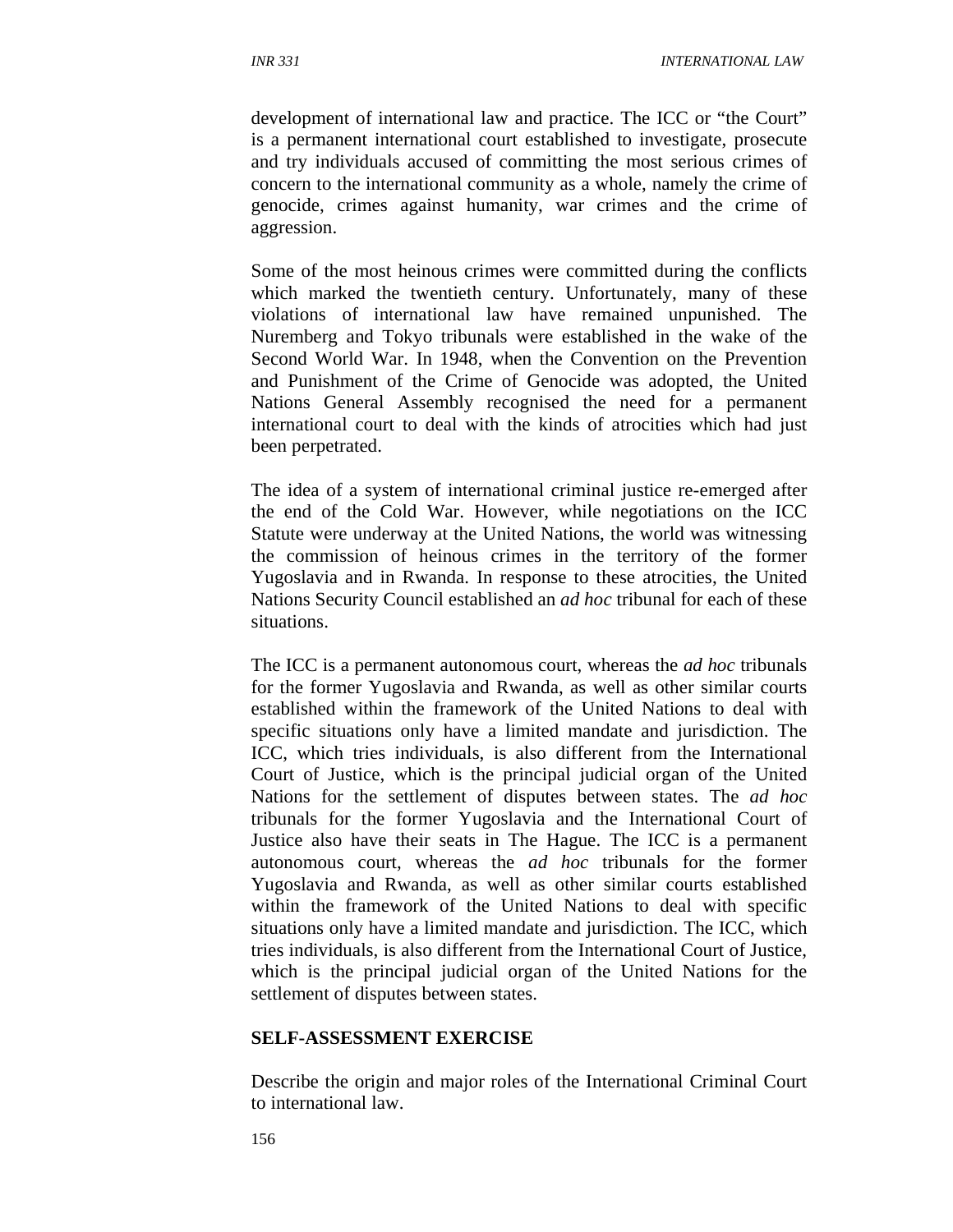# **3.2 Crimes under ICC Jurisdiction**

The mandate of the Court is to try individuals rather than states, and to hold such persons accountable for the most serious crimes of concern to the international community as a whole, namely the crime of genocide, war crimes, crimes against humanity, and the crime of aggression, when the conditions for the exercise of the Court's jurisdiction over the latter are fulfilled. The following are the interpretation of these crimes.

# **3.2.1 Genocide**

According to the Rome Statute, genocide means any of the following acts committed with the intent to destroy, in whole or in part, a national, ethnical, racial or religious group:

- killing members of the group
- causing serious bodily or mental harm to members of the group
- deliberately inflicting on the group conditions of life calculated to bring about its physical destruction in whole or in part
- imposing measures intended to prevent births within the group
- forcibly transferring children of the group to another group.

# **SELF-ASSESSMENT EXERCISE**

How dangerous is genocide to International Peace and Security?

# **3.2.2 War Crimes**

War crimes include grave breaches of the Geneva Conventions and other serious violations of the laws and customs applicable in international armed conflict and in conflicts "not of an international character" listed in the Rome Statute, when they are committed as part of a plan or policy or on a large scale. These prohibited acts include:

- murder
- mutilation, cruel treatment and torture
- taking of hostages
- intentionally directing attacks against the civilian population
- intentionally directing attacks against buildings dedicated to religion, education, art, science or charitable purposes, historical monuments or hospitals
- pillaging
- rape, sexual slavery, forced pregnancy or any other form of sexual violence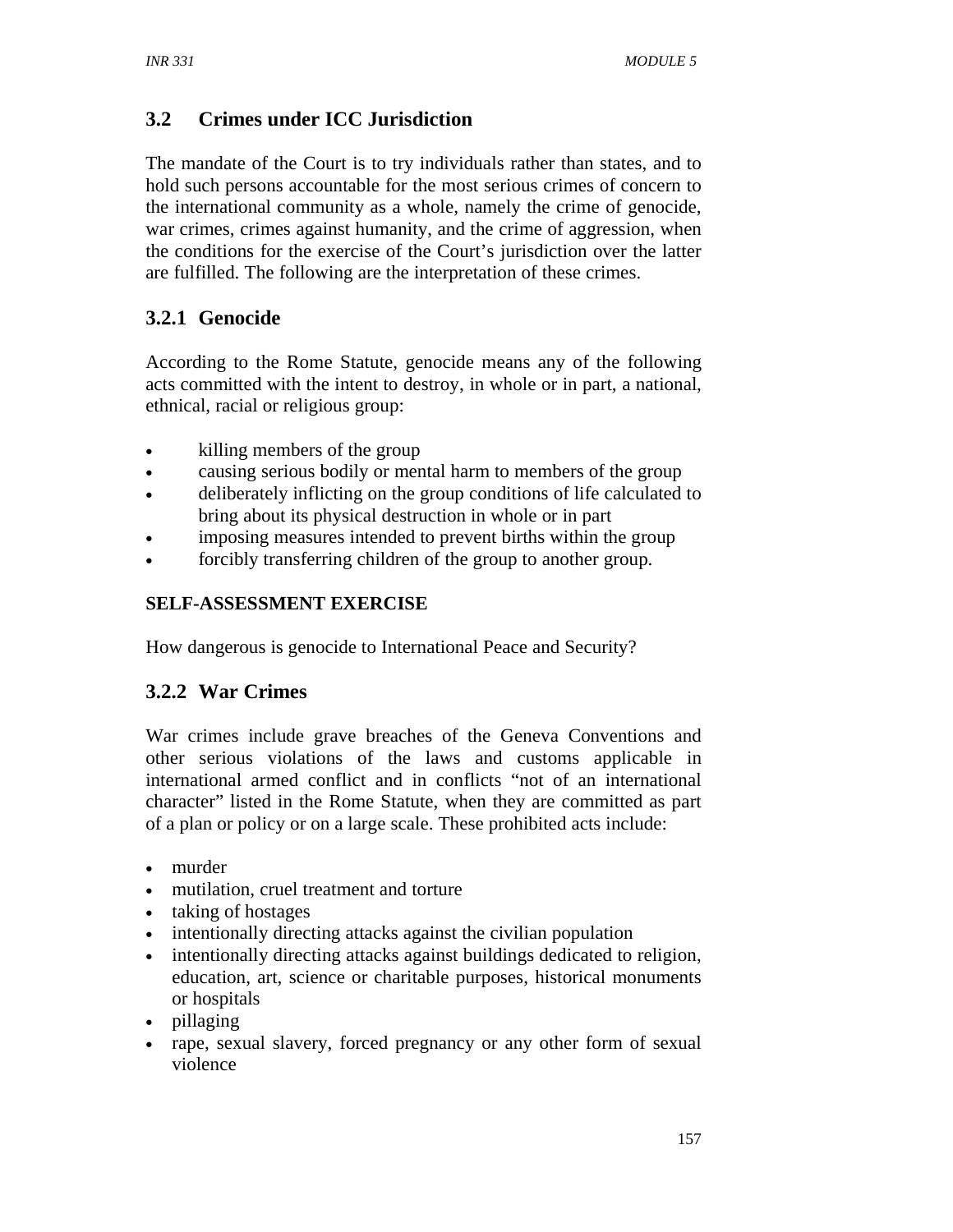• conscripting or enlisting children under the age of 15 years into armed forces or groups or using them to participate actively in hostilities.

### **SELF-ASSESSMENT EXERCISE**

From your understanding of the International law on war crimes, how guilty is Liberia's Charles Taylor?

### **3.2.3 Crimes against Humanity**

Crimes against humanity include any of the following acts committed as part of a widespread or systematic attack directed against any civilian population, with knowledge of the attack:

- murder
- extermination
- enslavement
- deportation or forcible transfer of population
- imprisonment
- **torture**
- rape, sexual slavery, enforced prostitution, forced pregnancy, enforced sterilisation, or any other form of sexual violence of comparable gravity
- persecution against an identifiable group on political, racial, national, ethnic, cultural, religious or gender grounds
- enforced disappearance of persons
- the crime of apartheid
- other inhumane acts of a similar character intentionally causing great suffering or serious bodily or mental injury.

#### **SELF-ASSESSMENT EXERCISE**

The international war on terror has subjected many nationals to torture and other inhuman treatment especially in the Western World and the United States in particular, how plausible is the ICC crimes against humanity in the protection of peoples' rights?

### **3.2.4 Crime of Aggression**

As adopted by the Assembly of States Parties during the Review Conference of the Rome Statute, held in Kampala (Uganda) between 31 June and 11 May 2010, a crime of aggression means the planning, preparation, initiation or execution of an act of using armed force by a State against the sovereignty, territorial integrity or political independence of another State.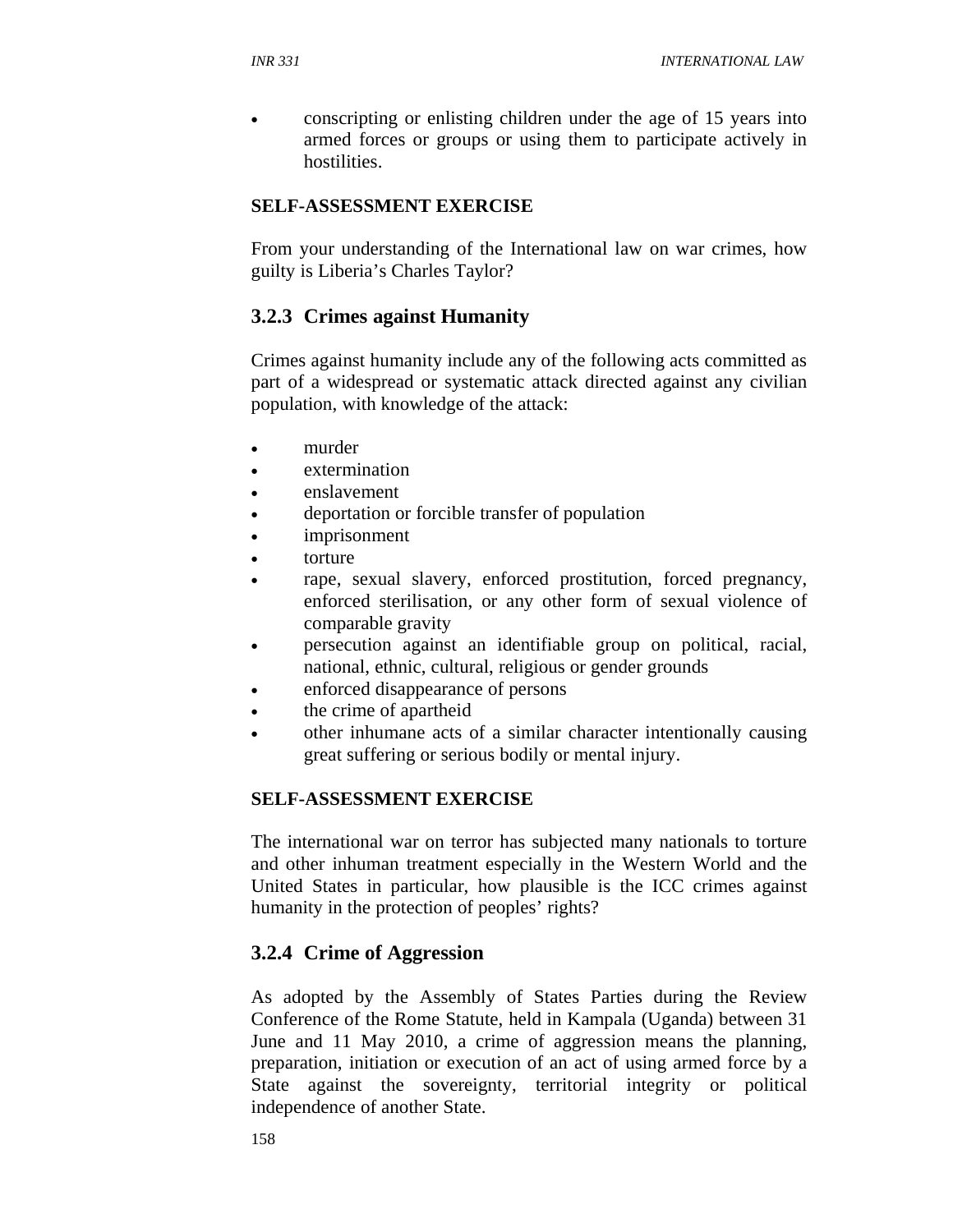The act of aggression includes, among other things, invasion, military occupation, and annexation by the use of force, blockade of the ports or coasts, if it is considered being, by its character, gravity and scale, a manifest violation of the Charter of the United Nations.

The perpetrator of the act of aggression is a person who is in a position effectively to exercise control over or to direct the political or military action of a State.

The Court may exercise jurisdiction over the crime of aggression, subject to a decision to be taken after 1 January 2017 by a two-thirds majority of states Parties and subject to the ratification of the amendment concerning this crime by at least 30 States Parties.

### **SELF-ASSESSMENT EXERCISE**

What do you understand by crime of aggression?

# **4.0 CONCLUSION**

Till date, the ICC has prosecuted those involved in crimes as stated above. However, it does not just convict offenders, it attempts to rehabilitate offenders. This was why the Rome Statute created two independent institutions: the International Criminal Court and the Trust Fund for Victims. While it is impossible to fully undo the harm caused by genocide, war crimes, crimes against humanity and the crime of aggression, it is possible to help survivors, in particular, the most vulnerable among them, rebuild their lives and regain their dignity and status as fully-functioning members of their societies.

The Trust Fund for Victims advocates for victims and mobilises individuals, institutions with resources, and the goodwill of those in power for the benefit of victims and their communities. It funds or sets up innovative projects to meet victims' physical, material, or psychological needs. It may also directly undertake activities as and when requested by the Court. The Trust Fund for Victims can act for the benefit of victims of crimes, regardless of whether there is a conviction by the ICC. It cooperates with the Court to avoid any interference with ongoing legal proceedings.

## **5.0 SUMMARY**

In this unit, we have looked at the International Criminal Court. It examined its creation and crimes coming under its jurisdiction. It also states the limits to the power of the Court as that which prosecute individuals with the support of the state and not states for the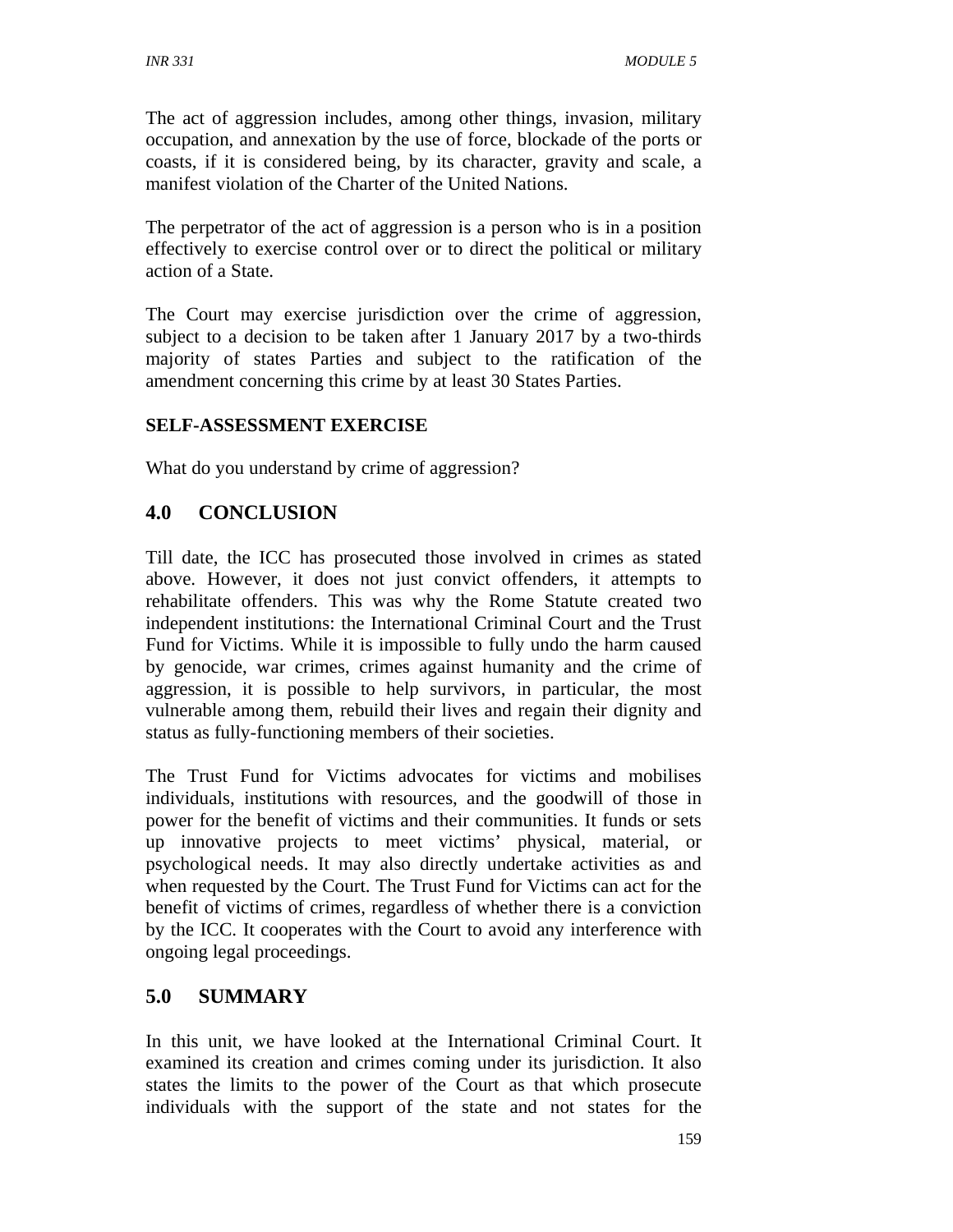enforcement of international law found in the Rome Statute. The responsibility to enforce warrants of arrest in all cases remains with states. In establishing the ICC, the states set up a system based on two pillars. The Court itself is the judicial pillar. The operational pillar belongs to states, including the enforcement of Court's orders.

States Parties to the Rome Statute have a legal obligation to cooperate fully with the ICC. When a State Party fails to comply with a request to cooperate, the Court may make a finding to that effect and refer the matter for further action to the Assembly of States Parties. When the Court's jurisdiction is triggered by the Security Council, the duty to cooperate extends to all UN Member States, regardless of whether or not they are a Party to the Statute. The crimes within the jurisdiction of the Court are the gravest crimes known to humanity and as provided for by article 29 of the Statute they shall not be subject to any statute of limitations. Warrants of arrest are lifetime orders and therefore individuals still at large will sooner or later face the Court.

### **6.0 TUTOR-MARKED ASSIGNMENT**

- 1. With adequate examples, state the major contributions and weaknesses of the International Criminal Court to International Law.
- 2. The international war on terror has subjected many nationals to torture and other inhuman treatment especially in the Western World and the United States in particular, how plausible is the ICC crimes against humanity in the protection of peoples' rights?

### 7**.0 REFERENCE/FURTHER READING**

Scabas, A. W. (2007). *An Introduction to the International Criminal Court*. Cambridge: Cambridge University Press.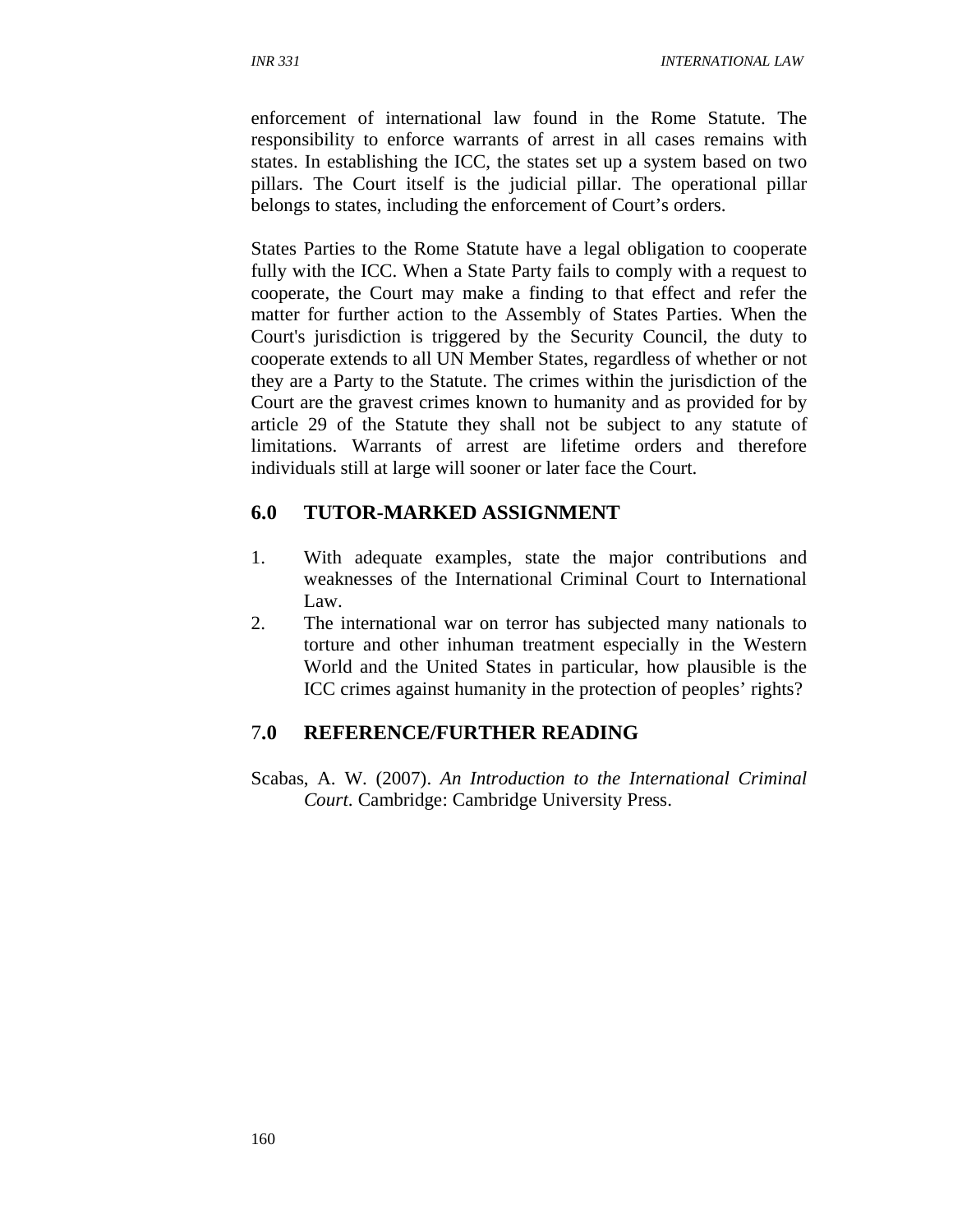# **UNIT 3 THE AFRICAN UNION AND ITS COMMISSION ON HUMAN RIGHTS**

## **CONTENTS**

- 1.0 Introduction
- 2.0 Objectives
- 3.0 Main Content
	- 3.1 The African Union and its Organs
	- 3.2 The African Union and Conflict Resolution
	- 3.3 African Commission on Human Rights
- 4.0 Conclusion
- 5.0 Summary
- 6.0 Tutor-Marked Assignment
- 7.0 References/Further Reading

# **1.0 INTRODUCTION**

There are many reasons to examine the role of the African Union in the study of International Law. First, it represents African only organisation having all the members of the continent and covering their general issues. Furthermore, its constitution as contained in its constitutive act accommodates the contemporary challenges facing African countries in particular in today's globalised world. In addition, the African Union has created organs like the Court of Justice similar to the International Court of Justice created by the United Nations.

In this unit, the formation of the African Union is treated as well as mention is made of the organs of the organisation. Due attention is given to the Court of the organisation and its contributions to the development of international law as far as it affects Africa and its people. The unit also looks at the African Commission for the promotion of Human Rights.

# **2.0 OBJECTIVES**

At the end of this unit, you should be able to:

- discuss circumstances surrounding the emergence and formation of the African Union
- identify its major organs and their various functions and contributions to International Law
- discuss the major duties of the African Union Court of Justice
- state the weaknesses of the African Union and the Court of Justice in addressing contemporary challenges in Africa.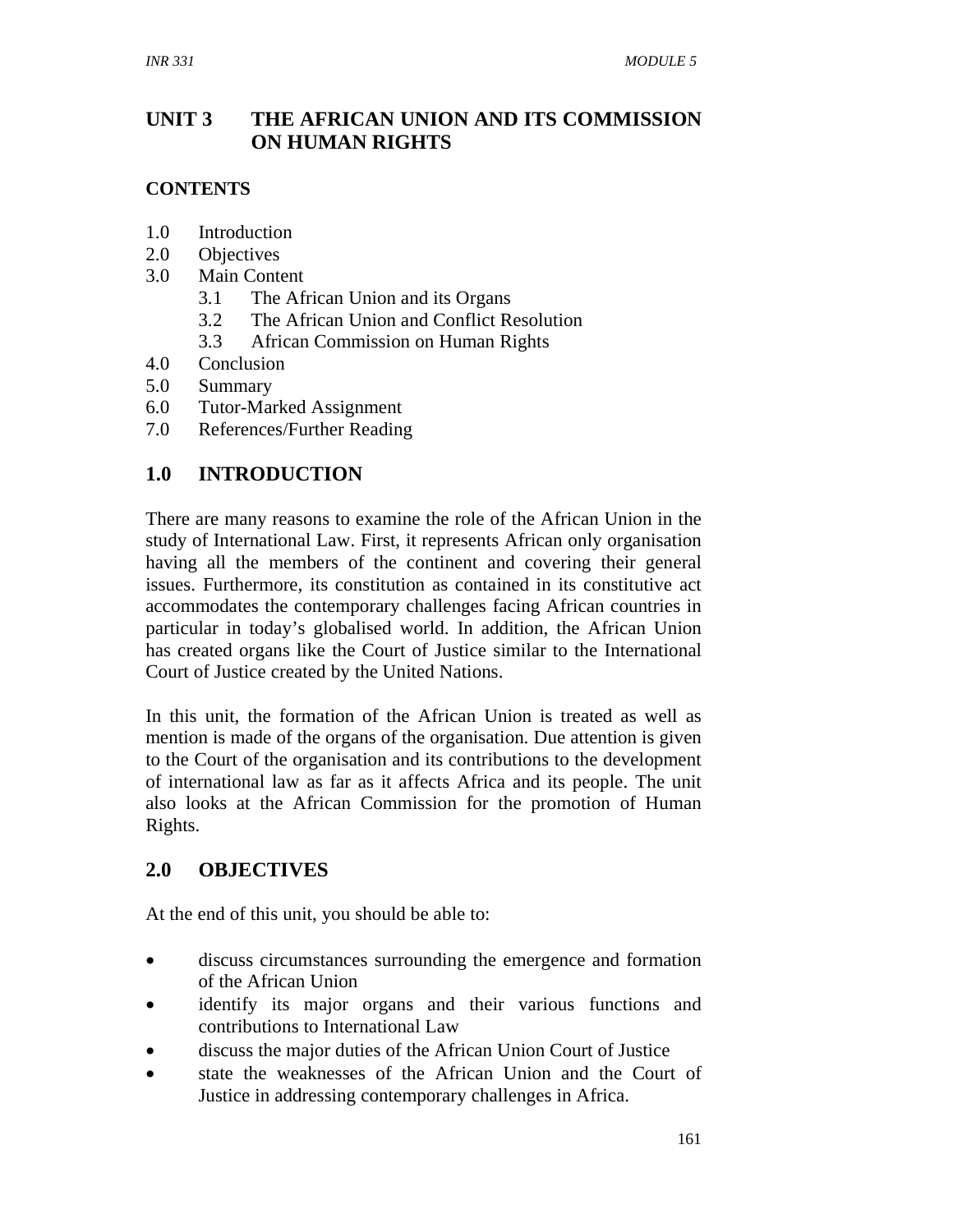### **3.0 MAIN CONTENT**

#### **3.1 The African Union and its Organs**

The African Union emerged from the Organisation of African Unity meeting of Heads of States and Government at the Durban, South Africa in 2002. Created as an Organisation for the promotion of continental peace, unity and cooperation among its members and for the protection of the independence and sovereignty of African states in 1963, the developments in the world contributed to the adoption of a more contemporary organisation that can meet the yearning and aspirations of African States after these states have acquired independence.

The African Union has 54 member nations. Its headquarters is in Addis Ababa, Ethiopia. The organisation was initially founded in Addis Ababa on May 25, 1963, as the Organisation of African Unity. It retained that name until 2002 when it formally became the African Union (AU). In its new organisation, it creates organs that take into consideration the emerging issues that have more relevance to Africans than the quest for independence and protection of territorial integrity that were the order of the day at its creation. The AU is divided into 8 commissions and 14 directorates. However, the Assembly of the Heads of States and Governments is the supreme organ. It consists of a representative from each member nation, usually the head of state. The Assembly meets at least once a year. The key organ for the day-to-day functioning of the AU is the AU Commission.

The African Union can be said to have two types of organs i.e. nine standing organs and ad hoc organs created according to the needs of the organisation.

The standing organs are:

- (a) The Assembly of the Union;
- (b) The Executive Council;
- (c) The Pan-African Parliament;
- (d) The Court of Justice;
- (e) The Commission;
- (f) The Permanent Representatives Committee;
- (g) The Specialised Technical Committees;
- (h) The Economic, Social and Cultural Council; and
- (i) The Financial Institutions.

There is also provision for other organs that the Assembly may decide to establish as the occasion requires.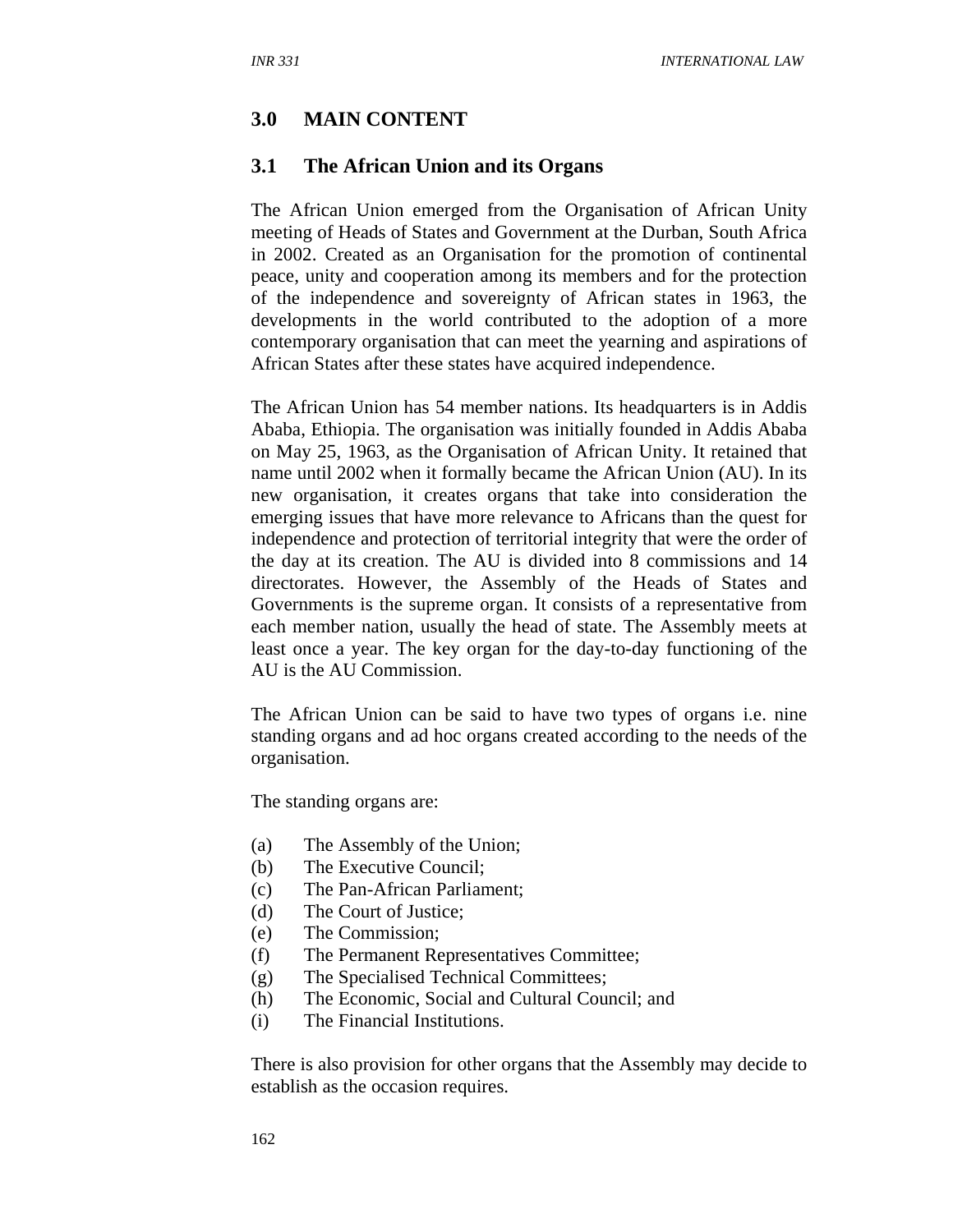### **SELF-ASSESSMENT EXERCISE**

Stating clearly the objectives and principles of the African Union, discuss the relevance of the organisations and its organs to the protection of Africa and African states in the international system?

### **3.2 The African Union and Conflict Resolution**

Prior to the emergence of the African Union, the OAU was responsible for the unity as well as protection of the sovereign integrity of African states. In the OAU Charter, African states were prevented from interfering in the internal affairs of a member state so as to prevent annexation and regular conflict that was part of the African states during the first few decades of independence.

However, the African Union Constitutive Act was modified to accommodate violence that a state might not be able to handle on its own. While it recognises peaceful resolution of conflicts among Member States of the Union through such appropriate means as may be decided upon by the Assembly, prohibition of the use of force or threat to use force among Member States of the Union, non-interference by any Member State in the internal affairs of another; the Union accepts the right to intervene in a Member State pursuant to a decision of the Assembly in respect of grave circumstances, namely war crimes, genocide and crimes against humanity. The right of Member States to request intervention from the Union in order to restore peace and security is also allowed in the African Union principle.

African leaders also identify poverty and underdevelopment as a cause of conflict. This is perhaps one of the visions for a partnership that will reduce poverty and contribute to development on the continent. One way to address this is the African Peer Review Mechanism (APRM).

### **SELF-ASSESSMENT EXERCISE**

Compare and contrast the Organisation of African Unity and the African Union approach to conflict resolution.

## **3.3 African Peer Review Mechanism Commission on Human Rights**

The African Peer Review Mechanism (APRM) is an instrument voluntarily acceded to by member States of the African Union as an African self-monitoring mechanism. The mandate of the African Peer Review Mechanism is to ensure that the policies and practices of participating states conform to the agreed political, economic and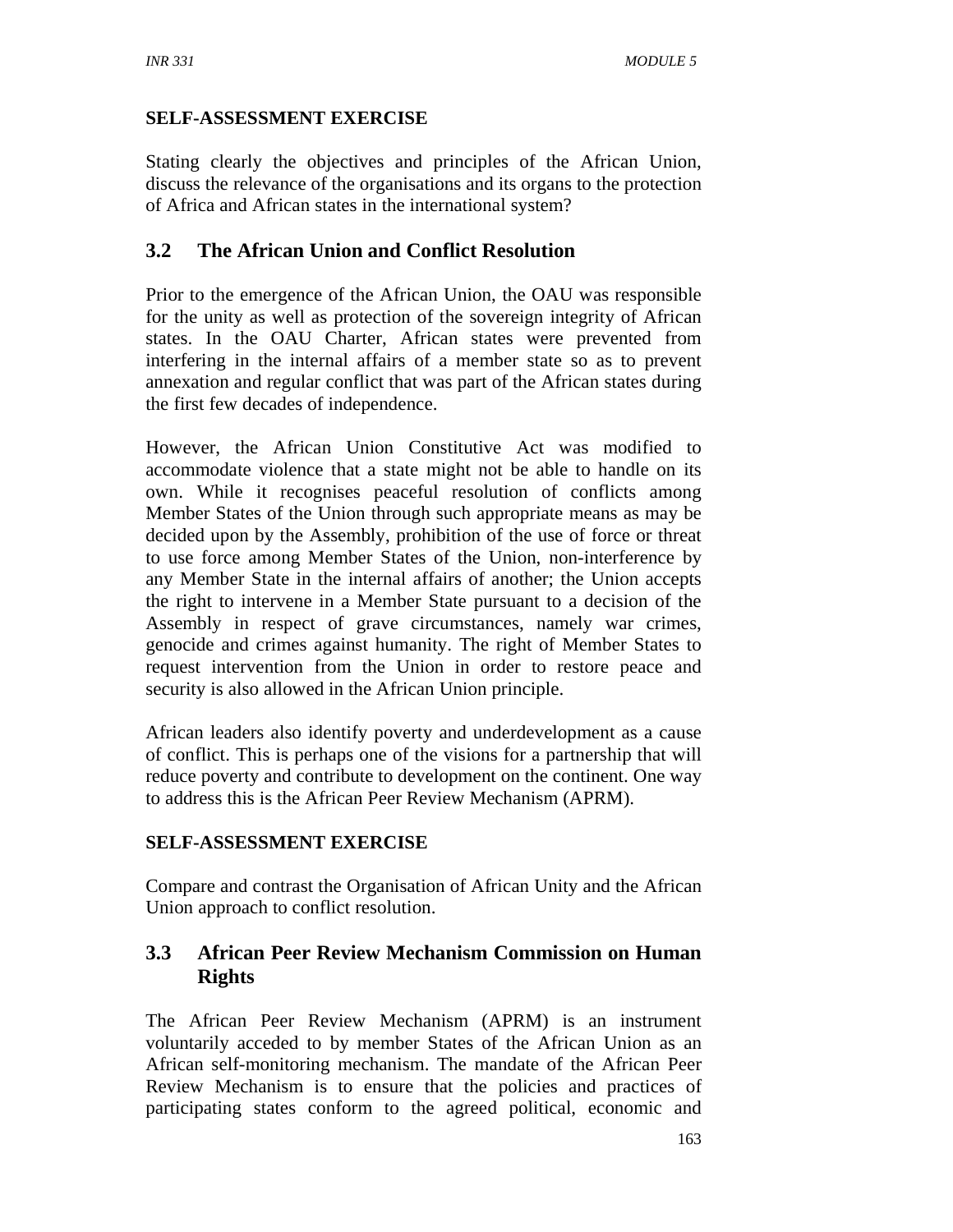corporate governance values, codes and standards contained in the Declaration on Democracy, Political, Economic and Corporate Governance.

The APRM is the mutually agreed instrument for self-monitoring by the participating member governments. Its process looks at four focus areas:

- 1. *Democracy and Good Political Governance*: This area looks at ensuring that member state constitutions reflect the democratic ethos, provide accountable governance and that political representation is promoted, allowing all citizens to participate in the political process in a free and fair political environment.
- 2. *Economic Governance and Management*: Good economic governance including transparency in financial management is an essential pre-requisite for promoting economic growth and reducing poverty.
- 3. *Corporate Governance*: This area focuses on promoting ethical principles, values and practices that are in line with broader social and economic goals to benefit all citizens. It works to promote a sound framework for good corporate governance.
- 4. *Socio-Economic Development*: Poverty can only be effectively tackled through the promotion of democracy, good governance, peace and security as well as the development of human and physical resources.

# **4.0 CONCLUSION**

Since its transformation from the OAU to the AU, African leaders have depended on the Organisation for the promotion and protection of regulations and relationships between and among themselves. Its proceedings have also contributed to some sort of development and conflict reduction initiatives in Africa.

## **5.0 SUMMARY**

The above has described the emergence of the African Union. It points out that the AU widened up its scope and area of interests beyond the earlier definition of the OAU. However, it retains some essential parts of the organisation that have unity and developmental implications for Africa. The Union also has organs that have similarities with the United Nations and the European Union.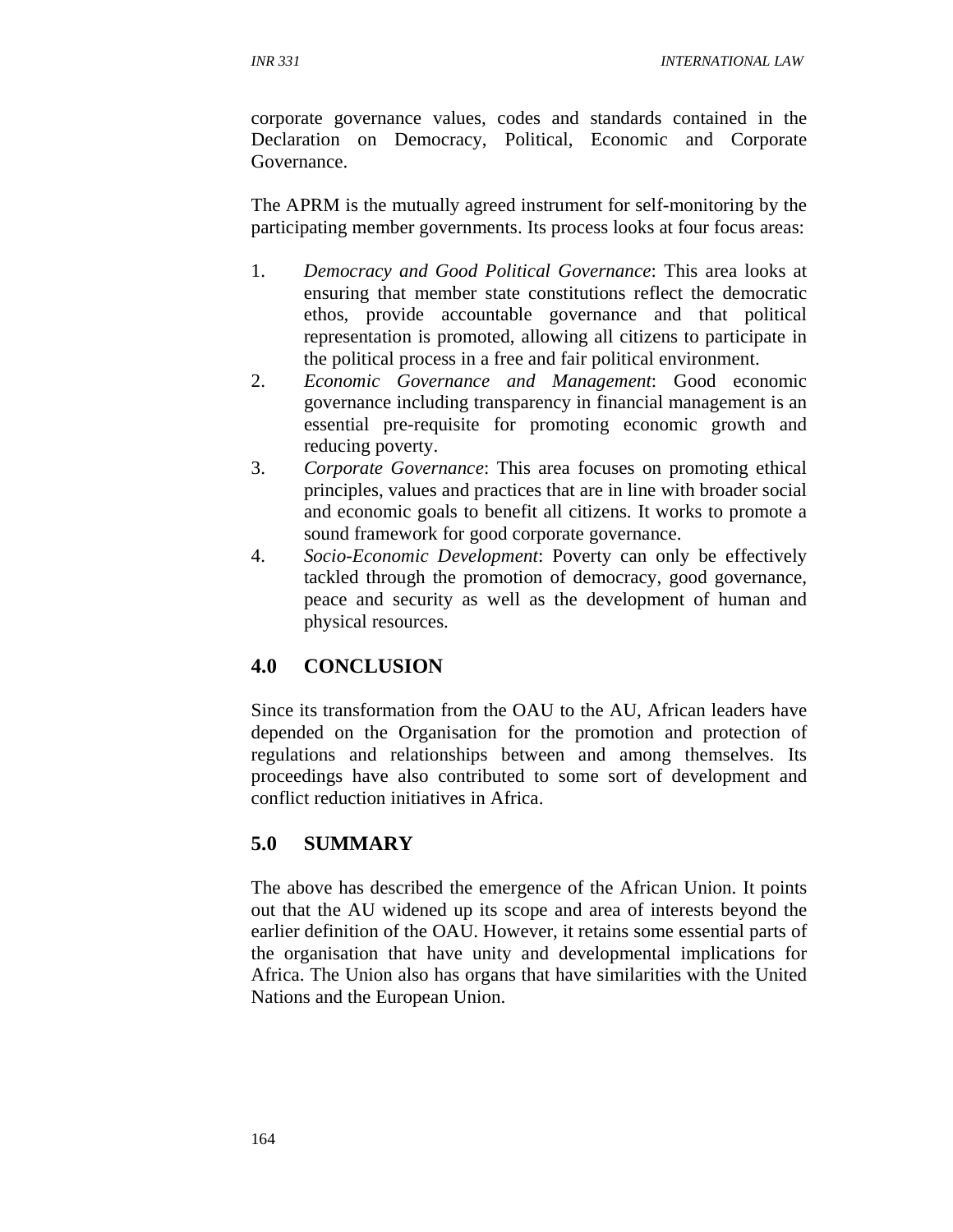# **6.0 TUTOR-MARKED ASSIGNMENT**

Africa is the most underdeveloped part of the world. How useful are sub-regional organisations in addressing the socio-political and economic rights of African people?

# **7.0 REFERENCES/FURTHER READING**

Murithi, T. (2005). *The African Union: Pan-Africanism, Peace-building and Development.* Vermont: Ash Gate Pub Co.

The African Union Constitutive Act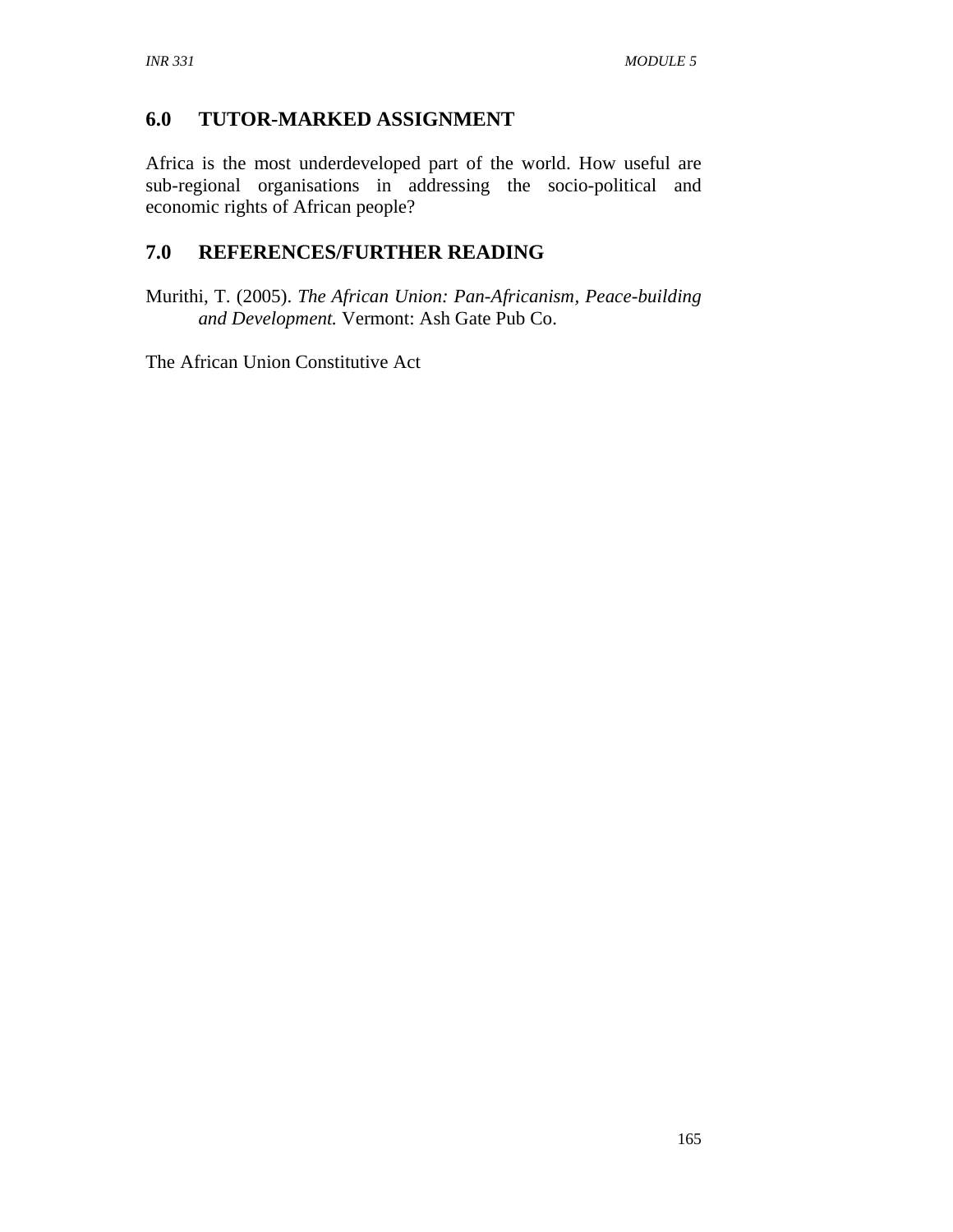## **UNIT 4 THE LIMITATIONS AND POSSIBILITIES OF INTERNATIONAL LAW**

#### **CONTENTS**

- 1.0 Introduction
- 2.0 Objectives
- 3.0 Main Content
	- 3.1 The Power and Potency of International Law
	- 3.2 The Weaknesses and Limitations of International Law
- 4.0 Conclusion
- 5.0 Summary
- 6.0 Tutor-Marked Assignment
- 7.0 References/Further Reading

# **1.0 INTRODUCTION**

From our studies so far, so much has been examined about international law. The course shows that international law emanates from arrangements that states have with one another so as to modulate and regulate their interactions with one another. With the acceptance of international law and compliance by states, it is expected that there will be peace in international relations.

As the last unit in the last module, this unit identifies the major strengths and weaknesses of international law in international relations. This is done with the understanding that states ratification of many international laws are subject to ratification by the national or local law making body of any state before it becomes acceptable and such state recognised as party to the law. States also subject most laws null and void when such contravene municipal laws.

### **2.0 OBJECTIVES**

At the end of this unit, you should be able to:

- state the strengths and weaknesses of international law
- argue for and against the importance of international law as well as the reason for the preservation of municipal laws by states
- discuss why international law can be an instrument in international relations.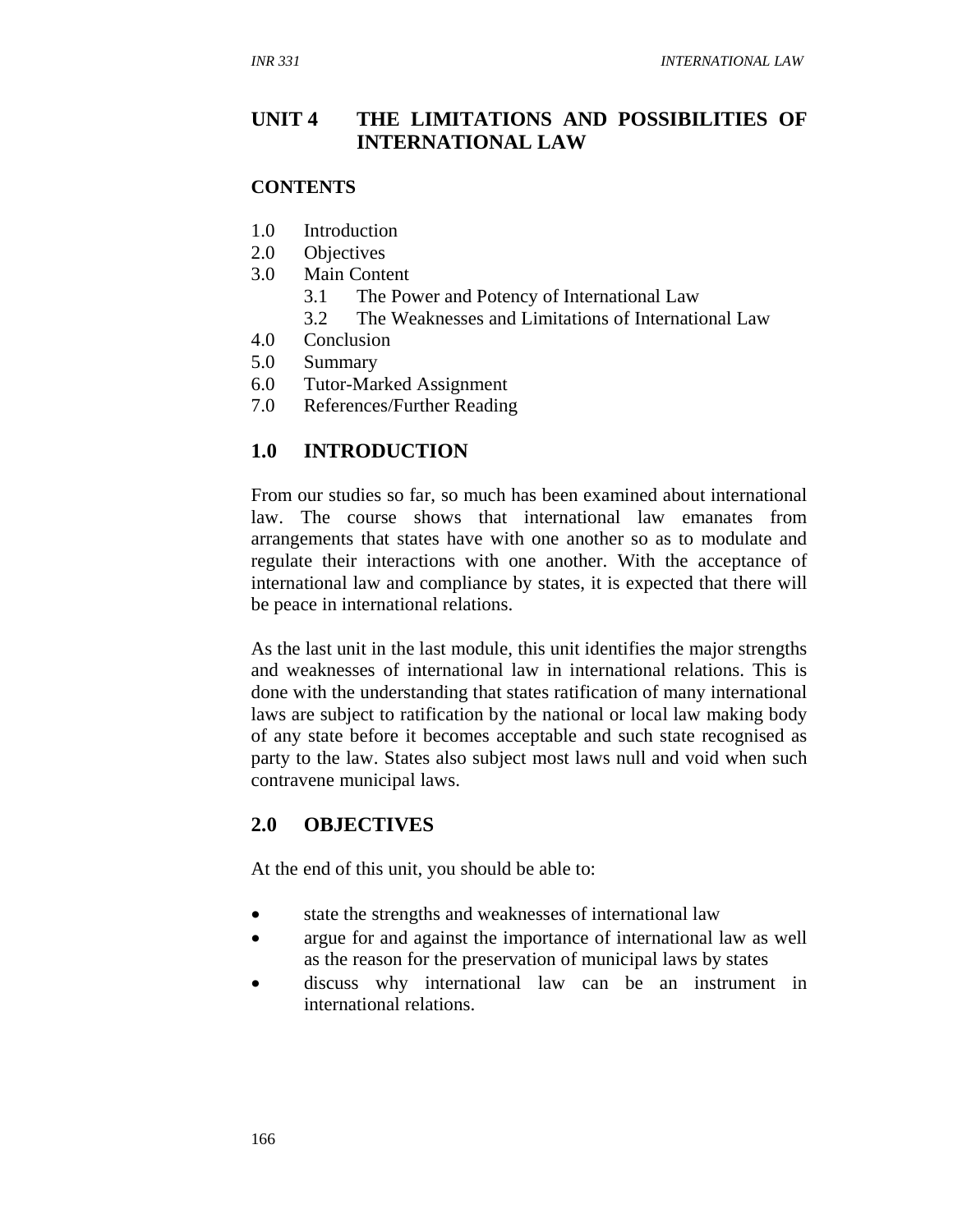# **3.0 MAIN CONTENT**

# **3.1 The Power and Potency of International Law**

International Law has gained wide usage and acceptance by states and other actors in the international system. Though it is often criticised as weak and unable to regulate states behaviour, it has a number of strengths and advantages which include:

For the United Nations, without International Law, there could be chaos. International law sets up a framework based on states as the principal actors in the international legal system, and it defines their legal responsibilities in their conduct with each other, and, within state boundaries, with their treatment of individuals. Its domain encompasses human rights, disarmament, international crime, refugees, migration, nationality problems, and the treatment of prisoners, the use of force, and the conduct of war, among others. It also regulates the global commons, such as the environment, sustainable development, international waters, outer space, global communications and world trade. International law does work, at times invisibly and yet successfully. World trade and the global economy depend on it, as it regulates the activities required to conduct business across borders, such as financial transactions and transportation of goods. There are treaties for roads, highways, railroads, civil aviation, bodies of water and access to shipping for states that are landlocked. And as new needs arise, whether to prevent or punish terrorist acts or to regulate e-commerce, new treaties are being developed.

International Law helps to monitor and regulate the relationship between provinces and its international entities. This means it can govern international criminal law. Then there of course is the private international law which in collaboration with supranational laws which is the law of the nations and supranational organisations. Basically these laws are in place to make sure that there are no people out there violating laws. Here's where it becomes important: let's say your country is shipping things to another country and you expect to be paid for them, by having an international law in place it ensures that you are going to be paid because even if that other country would like to withhold payment for any reason the international law will supersede the private laws and force payment. If payment is not collected then there will be consequences to pay.

Increasingly, parties are submitting disputes arising out of international contracts to arbitration. While this is true for general commercial contracts, it is a particularly marked trend in the construction, energy and investment dispute areas. The success of international arbitration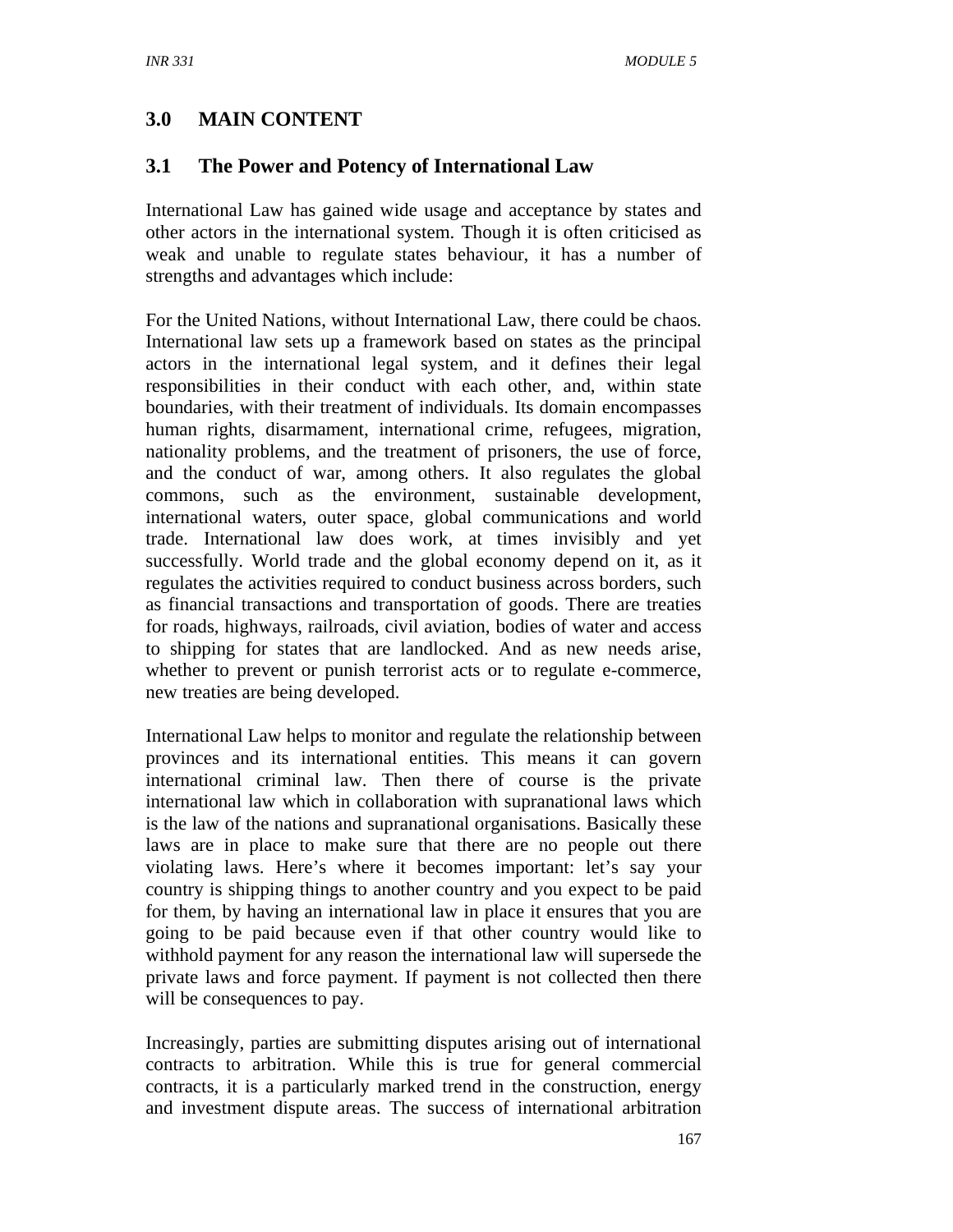can be explained by several major advantages it offers in comparison with litigation, especially litigation in foreign courts. However, certain disadvantages also need to be taken into account by parties in deciding whether to enter into an arbitration agreement. Both the main benefits and the principal drawbacks of international arbitration are outlined below.

### **3.2 The Weaknesses and Limitations of International Law**

International Law has also been faced with many challenges. Its major weakness arises out of the fact that its pact are not binding on states since they enter into it voluntarily. In addition, the range of international law is much smaller than the range of national law. Although the gap is gradually narrowing, international law still is and will likely remain a fragmentary legal order simply because International obligations are based on consent not force.

Breaches of international law occur more frequently and are less effectively controlled. Internationally, the rule of power still plays a more important role than nationally where the rule of law is much more firmly established.

Rudimentary character of the institutions which make and apply international law and adjudicate disputes about international legal issues which is primitive (i.e. anarchical that does not mean war but lack of order) in the character of international community affects international law as the legal order of the international community.

## **4.0 CONCLUSION**

The composition of the international system makes International Law a subject of many controversy but states still enter into agreements that form part of International Law. States cannot live in isolation and so must engage other actors. It can however be observed that most of these regulations are entered into for states personal interest, which states can violate when these interests are not protected by the International Law. This is why most constitutions render null and void to that state.

### **5.0 SUMMARY**

The above unit looked at the importance of International Law to its practice. It also examines some of the weaknesses of International Law. It concludes that states set international laws and are parties to it but are apt to respecting it mostly when it protects their interests. In addition, just as most individuals like to conform to norms so as not to be labeled